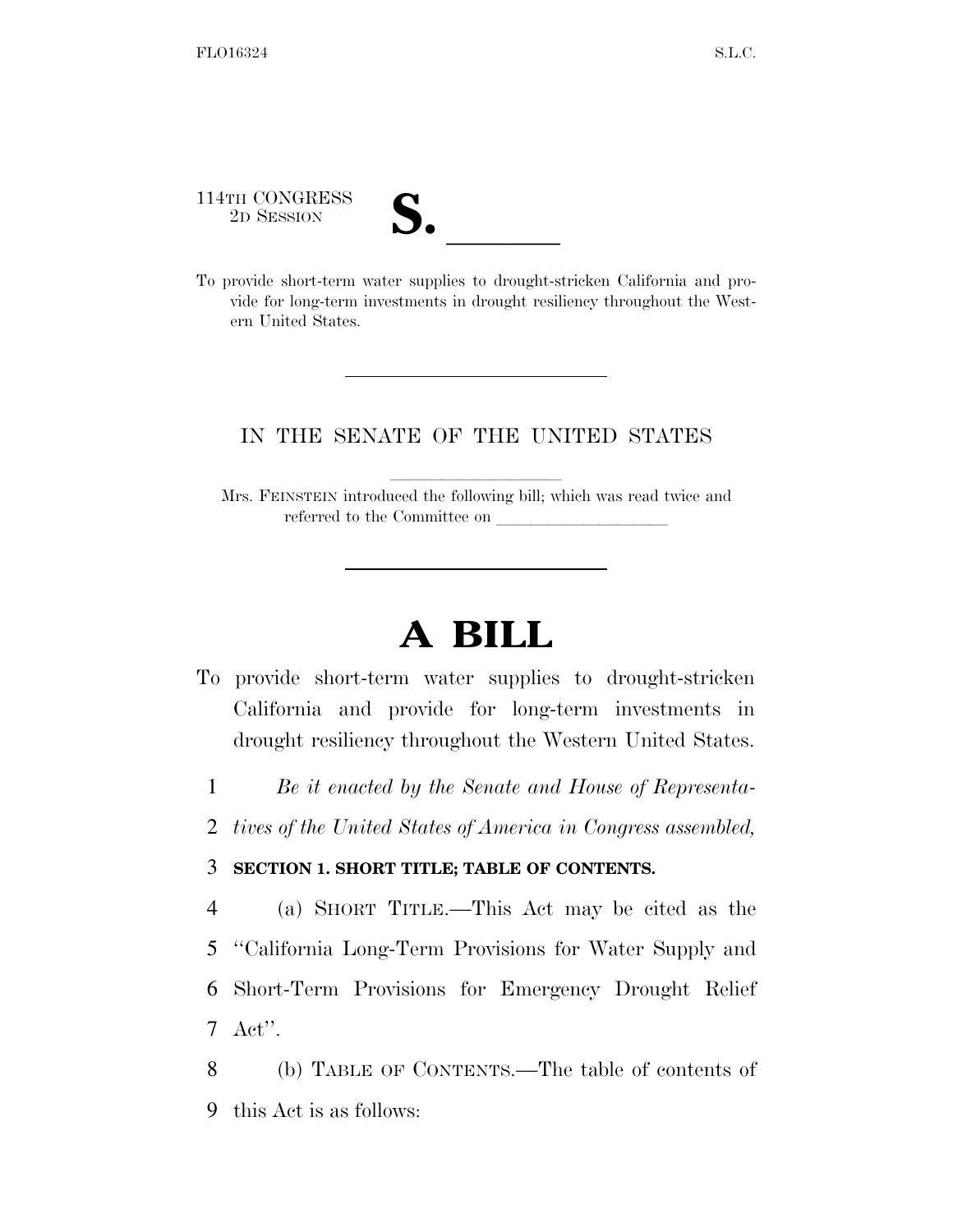- Sec. 1. Short title; table of contents.
- Sec. 2. Purposes.
- Sec. 3. Findings.
- Sec. 4. Definitions.

#### TITLE I—LONG-TERM IMPROVEMENTS FOR WESTERN STATES SUBJECT TO DROUGHT

#### Subtitle A—Assistance for Drought-stricken Communities

- Sec. 101. Assistance for drought-stricken communities and WaterSMART reauthorization.
- Sec. 102. Utilizing State revolving funds for areas with inadequate water supplies.

#### Subtitle B—Storage Provisions

- Sec. 111. Definitions.
- Sec. 112. Water storage project construction.
- Sec. 113. Reservoir operation improvement.
- Sec. 114. Findings.
- Sec. 115. Studies.
- Sec. 116. Losses caused by construction and operation of water storage projects.

Subtitle C—Desalination, Water Reuse and Recycling, and Conservation

- Sec. 121. Water recycling and desalination projects.
- Sec. 122. Reauthorization of Water Desalination Act.
- Sec. 123. New water recycling and reuse projects.
- Sec. 124. Promoting water efficiency with WaterSense.

#### Subtitle D—Reclamation Infrastructure Finance and Innovation

- Sec. 131. Purposes.
- Sec. 132. Definitions.
- Sec. 133. Authority to provide assistance.
- Sec. 134. Applications.
- Sec. 135. Eligibility for assistance.
- Sec. 136. Determination of eligibility and project selection.
- Sec. 137. Secured loans.
- Sec. 138. Program administration.
- Sec. 139. State and local permits.
- Sec. 140. Regulations.
- Sec. 141. Funding.

#### TITLE II—LISTED SPECIES AND WILDLIFE

- Sec. 201. Actions to benefit endangered fish populations.
- Sec. 202. Actions to benefit refuges.
- Sec. 203. Non-Federal program to protect native anadromous fish in Stanislaus River.
- Sec. 204. Pilot projects to implement Calfed invasive species program.

### TITLE III—CALIFORNIA EMERGENCY DROUGHT RELIEF AND OPERATIONAL FLEXIBILITY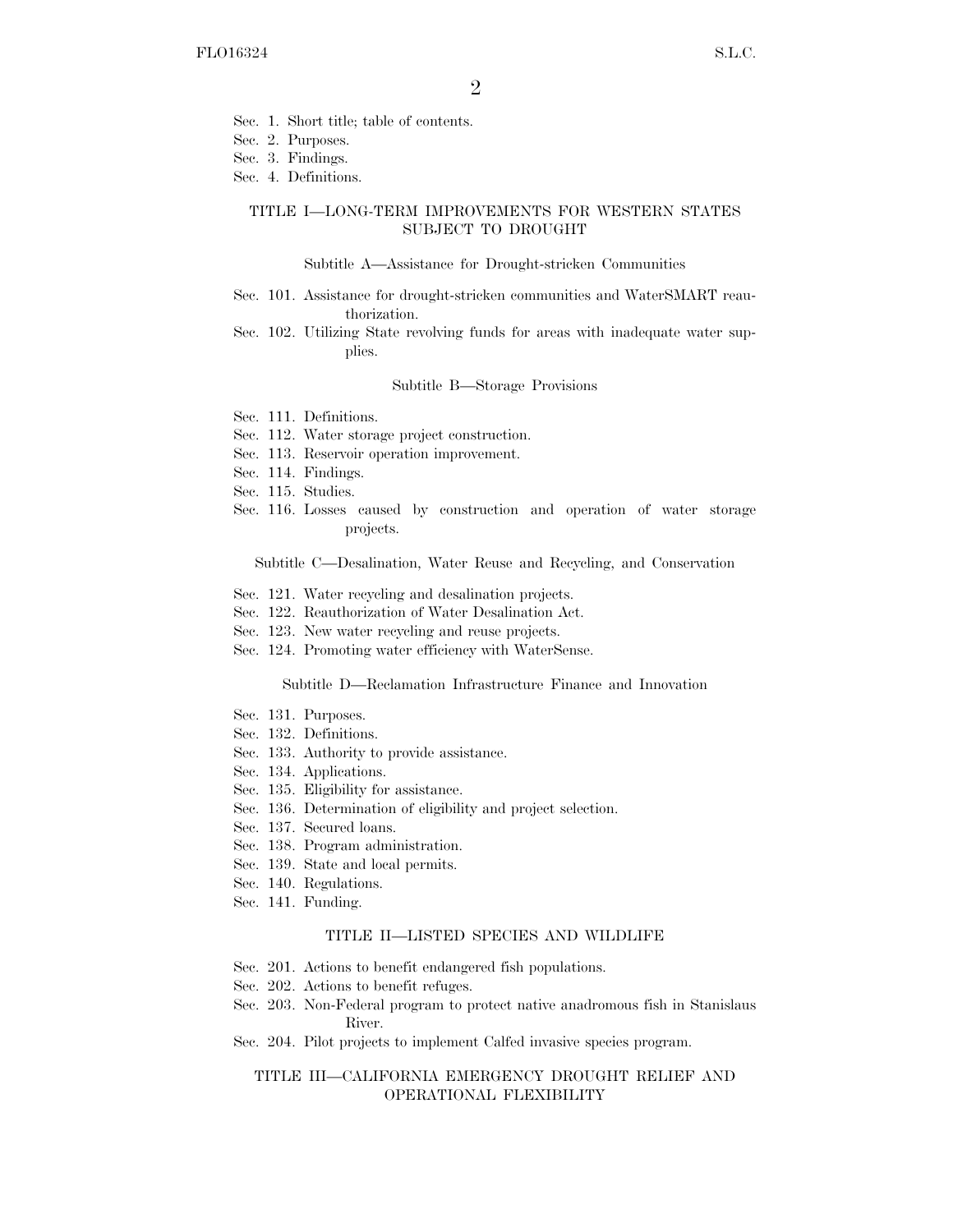- Sec. 301. Taking into account increased real-time monitoring and updated science.
- Sec. 302. Emergency operations.
- Sec. 303. Temporary operational flexibility to capture peak flows from winter storms.
- Sec. 304. Emergency environmental reviews.
- Sec. 305. Level of detail required for analysis.

#### TITLE IV—WATER RIGHTS

- Sec. 401. Offset for State Water Project.
- Sec. 402. Area of origin and water rights protections.
- Sec. 403. No redirected adverse impacts.
- Sec. 404. Allocations for Sacramento Valley water service contractors.

#### TITLE V—MISCELLANEOUS PROVISIONS

- Sec. 501. Authorized service area.
- Sec. 502. Oversight over and public input into Restoration Fund activities.
- Sec. 503. Basin studies.
- Sec. 504. Technical and modeling assistance.
- Sec. 505. Report on results of water usage.
- Sec. 506. Additional storage at New Melones.
- Sec. 507. Contracting authorities.
- Sec. 508. Voluntary open water data system.
- Sec. 509. Single annual report.

#### TITLE VI—OFFSETS

- Sec. 601. Deauthorization of inactive projects.
- Sec. 602. Accelerated revenue, repayment, and surface water storage enhancement.

#### TITLE VII—DURATION AND EFFECT ON EXISTING OBLIGATIONS

Sec. 701. Savings clause. Sec. 702. Termination.

## 1 **SEC. 2. PURPOSES.**

- 2 The purposes of this Act are—
- 3 (1) to help communities most at risk of running
- 4 out of clean water;
- 5 (2) to provide funding and support for long-6 term solutions including water storage, desalination 7 and recycling;
- 8 (3) to protect threatened and endangered spe-9 cies; and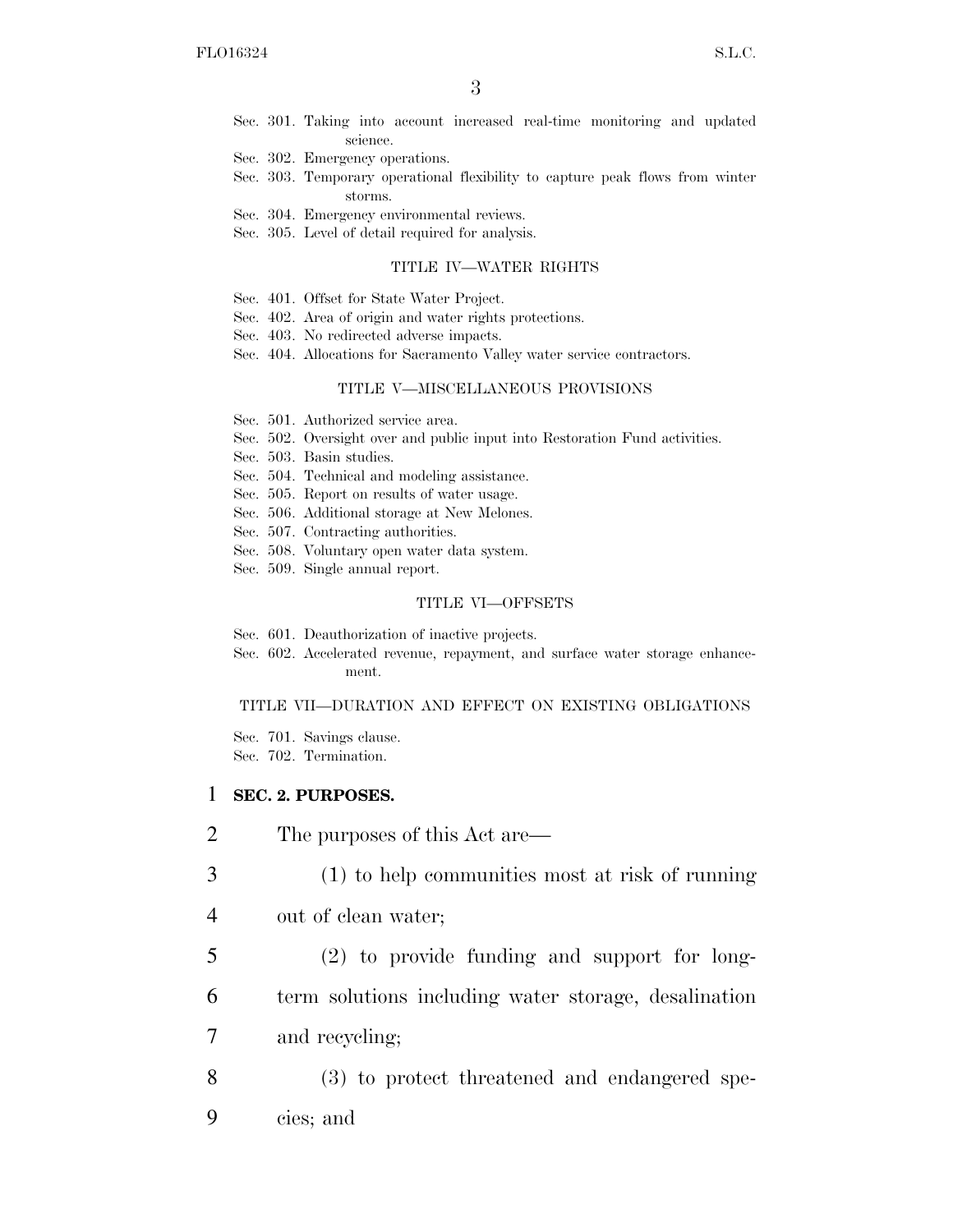| $\mathbf{1}$   | (4) to facilitate the movement of water to com-       |
|----------------|-------------------------------------------------------|
| $\overline{2}$ | munities most in need while adhering to all environ-  |
| 3              | mental laws.                                          |
| $\overline{4}$ | SEC. 3. FINDINGS.                                     |
| 5              | Congress finds that—                                  |
| 6              | (1) California is experiencing one of the most        |
| 7              | severe droughts on record, with the snowpack at the   |
| 8              | lowest levels in 500 years;                           |
| 9              | (2) Governor Jerry Brown declared a drought           |
| 10             | state of emergency on January 17, 2014, and subse-    |
| 11             | quently imposed strict water reductions on commu-     |
| 12             | nities throughout the State;                          |
| 13             | (3) the drought constitutes a serious emergency       |
| 14             | that poses immediate and severe risks to—             |
| 15             | (A) human health and safety;                          |
| 16             | (B) economic security; and                            |
| 17             | (C) the environment;                                  |
| 18             | (4) wells that provide households with clean          |
| 19             | water have dried up due to 4 consecutive years of     |
| 20             | drought, with approximately 2,591 domestic wells      |
| 21             | statewide identified as critical or dry, affecting an |
| 22             | estimated 12,955 residents, many in the Central       |
| 23             | Valley;                                               |
| 24             | (5) rural and disadvantaged communities have          |
| 25             | been hardest hit, placing great strain on drinking    |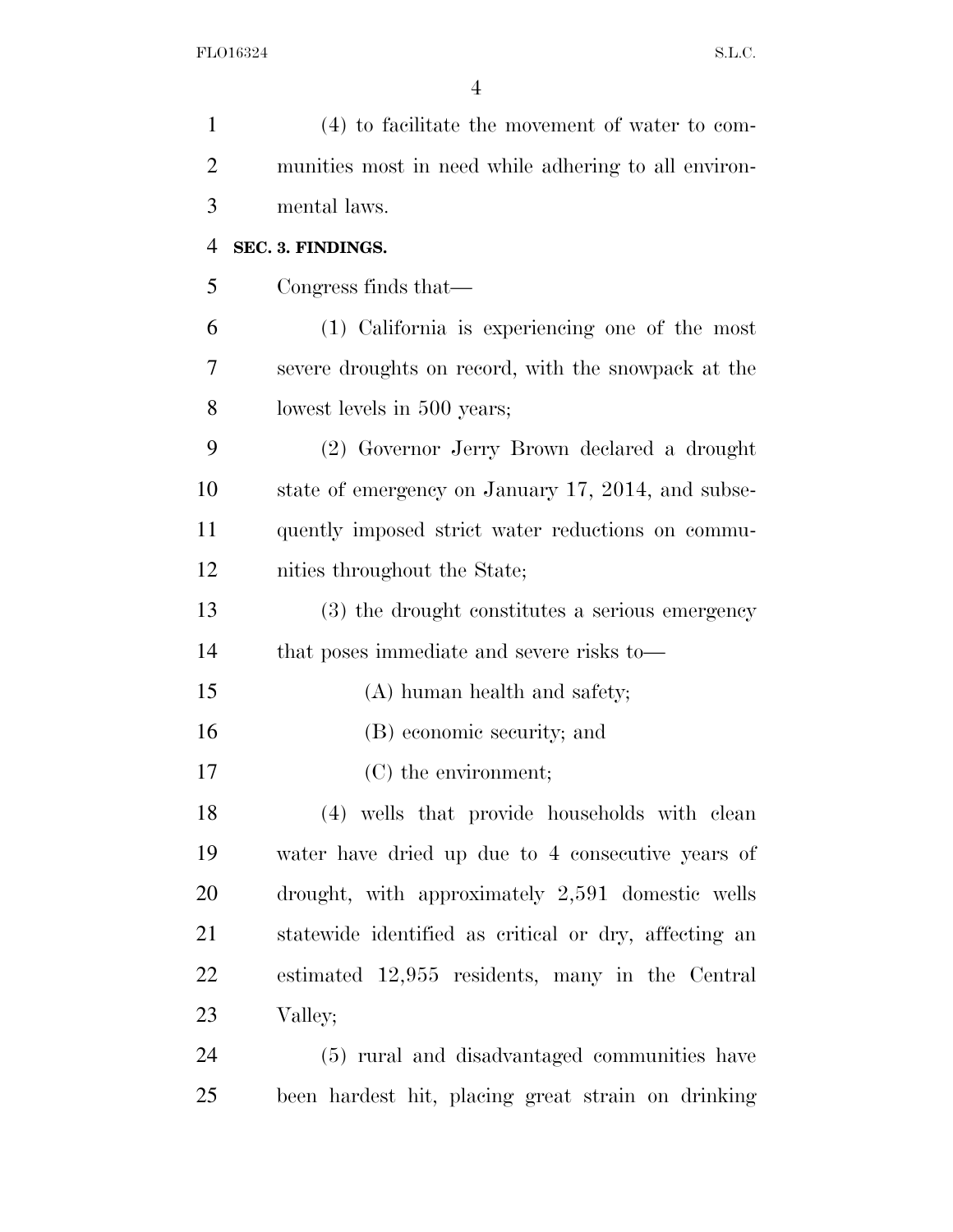| $\mathbf{1}$   | water supplies in the Southern San Joaquin Val-        |
|----------------|--------------------------------------------------------|
| $\overline{2}$ | $ley-$                                                 |
| 3              | $(A)$ 69 communities in Southern San Joa-              |
| $\overline{4}$ | quin Valley have reported significant water sup-       |
| 5              | ply and quality issues; and                            |
| 6              | (B) East Porterville is particularly hard              |
| 7              | hit, with 40 percent, or 3,000, of its residents,      |
| 8              | without running water;                                 |
| 9              | (6) the State of California's water supplies are       |
| 10             | at record-low levels, as indicated by the fact that    |
| 11             | major Central Valley Project reservoir levels were     |
| 12             | anywhere from 30 percent to 79 percent of their his-   |
| 13             | torical average as of February 8, 2016;                |
| 14             | (7) while storage levels are below their histor-       |
| 15             | ical averages, snowpack is the deepest it's been since |
| 16             | 2005, the State of California's Department of Water    |
| 17             | Resources found in its survey conducted on Feb-        |
| 18             | ruary $2, 2016$ , that the snow-water equivalent (the  |
| 19             | amount of water in the snowpack) was 130 percent       |
| <b>20</b>      | above the February average;                            |
| 21             | (8) the drought has resulted in many lost jobs         |
| <u>22</u>      | including more than 21,000 seasonal and part-time      |
| 23             | agricultural jobs—resulting in a 10.9 percent unem-    |
| 24             | ployment rate in the Central Valley, double the        |
|                |                                                        |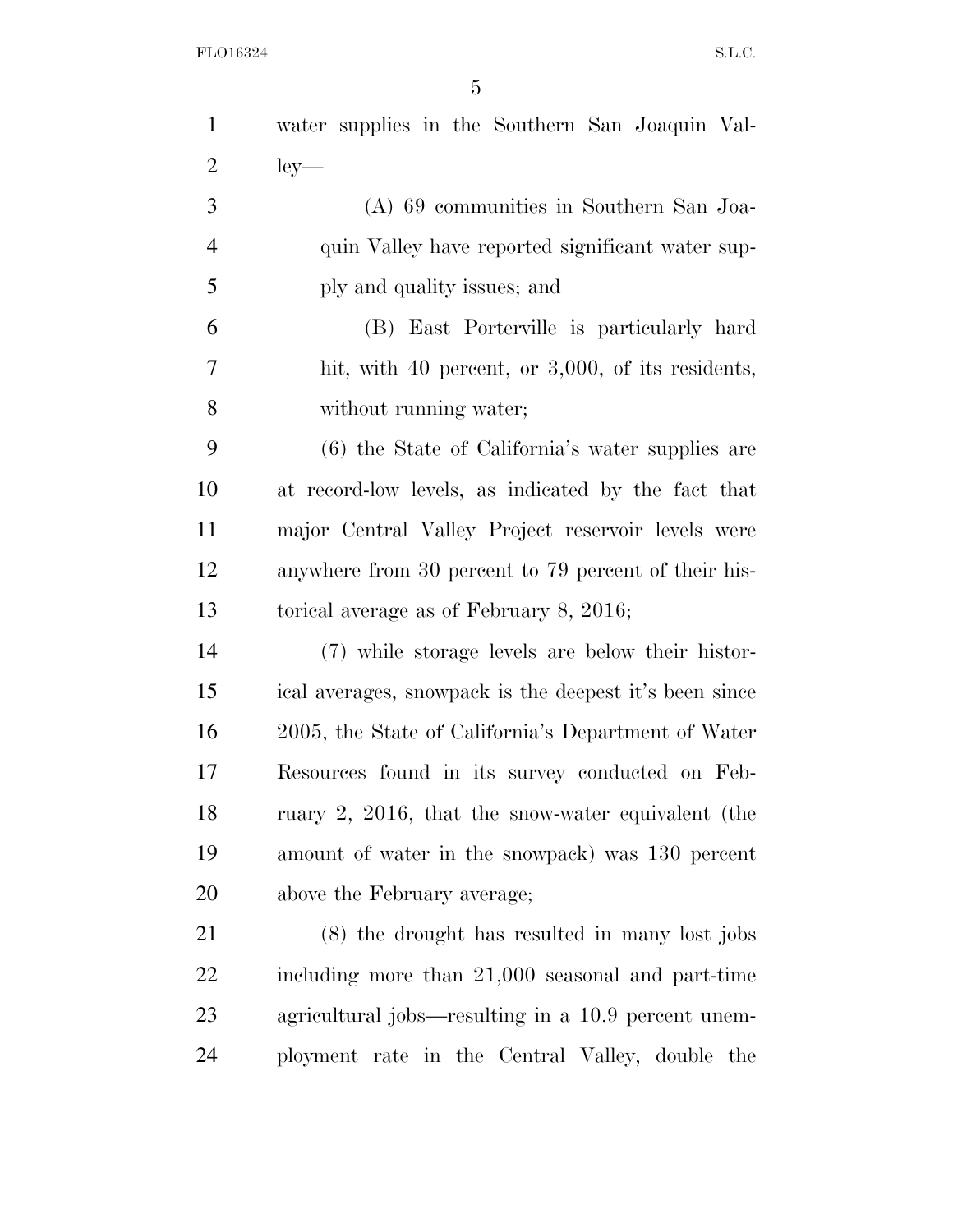| $\mathbf{1}$   | statewide unemployment rate of 5.7 percent, as of          |
|----------------|------------------------------------------------------------|
| $\overline{2}$ | December 15, 2015;                                         |
| 3              | (9) thousands of families have been affected,              |
| $\overline{4}$ | placing ever greater demands on food banks and             |
| 5              | other relief organizations, and as of December 21,         |
| 6              | $2015-$                                                    |
| 7              | (A) the California Department of Social                    |
| 8              | Services Drought Food Assistance Program has               |
| 9              | provided more than 1,000,000 boxes to food                 |
| 10             | banks in affected communities with high levels             |
| 11             | of unemployment; and                                       |
| 12             | (B) nearly 72 percent of the food distribu-                |
| 13             | tions have occurred in the Tulare Basin coun-              |
| 14             | ties of Fresno, Kern, Kings, and Tulare;                   |
| 15             | $(10)$ 2015 statewide economic costs are esti-             |
| 16             | mated at $$2,700,000,00$ , including but not limited       |
| 17             | $to-$                                                      |
| 18             | (A) the loss of $$900,000,000$ in crop rev-                |
| 19             | enue;                                                      |
| 20             | $(B)$ the loss of \$350,000,000 in dairy and               |
| 21             | other livestock value; and                                 |
| 22             | an increase of \$590,000,000<br>(C)<br>$\operatorname{in}$ |
| 23             | groundwater pumping costs;                                 |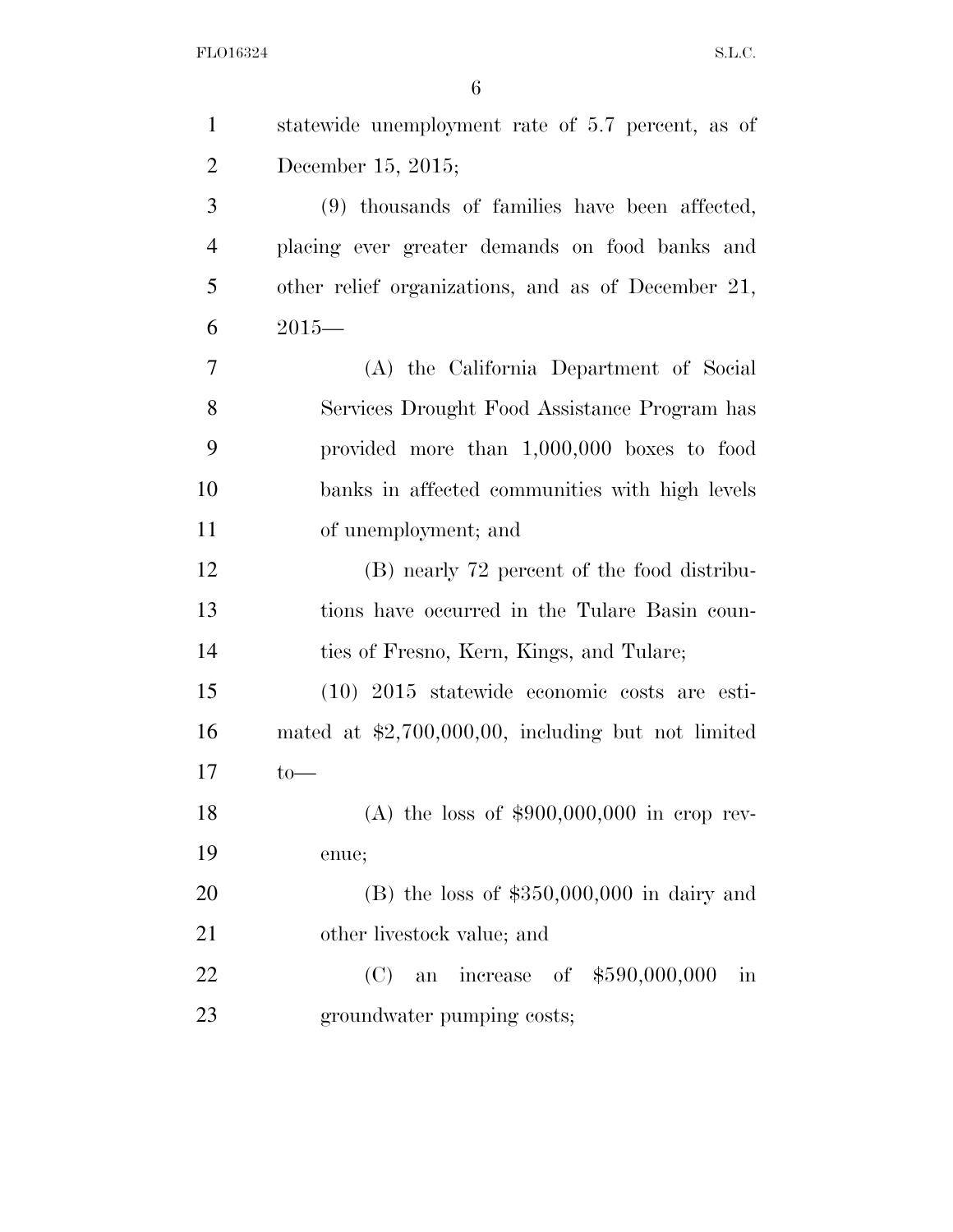| $\mathbf{1}$   | $(11)$ 1,032,508 acres in California's Central        |
|----------------|-------------------------------------------------------|
| $\overline{2}$ | Valley were fallowed in 2015, a 626,512 acre in-      |
| 3              | crease from 2011;                                     |
| $\overline{4}$ | $(12)$ the drought is imperiling California's for-    |
| 5              | ests, which provide important ecological, economic,   |
| 6              | and cultural benefits to the State, and among the ef- |
| $\overline{7}$ | fects of the drought—                                 |
| 8              | $(A)$ lss of 50,000,000 large trees due to            |
| 9              | stress from lack of water;                            |
| 10             | $(B)$ 888,000,000<br>covering<br>trees,               |
| 11             | 26,000,000 acres of California forestland, expe-      |
| 12             | rienced losses of canopy cover since 2011,            |
| 13             | threatening ecosystem destruction and loss of         |
| 14             | animal habitat; and                                   |
| 15             | $(C)$ 6,337 fires covering 307,598 acres oc-          |
| 16             | curred in $2015$ ;                                    |
| 17             | $(13)$ fish continue to be threatened by the ex-      |
| 18             | tended drought, compounding effects on two endan-     |
| 19             | gered species, further reducing river flows and in-   |
| 20             | creasing water temperatures—                          |
| 21             | (A) Delta smelt abundance are at a his-               |
| 22             | toric low, as evidenced by long-term monitoring       |
| 23             | surveys; and                                          |
| 24             | (B) the abundance of the last remaining               |
| 25             | population of wild Sacramento River winter run        |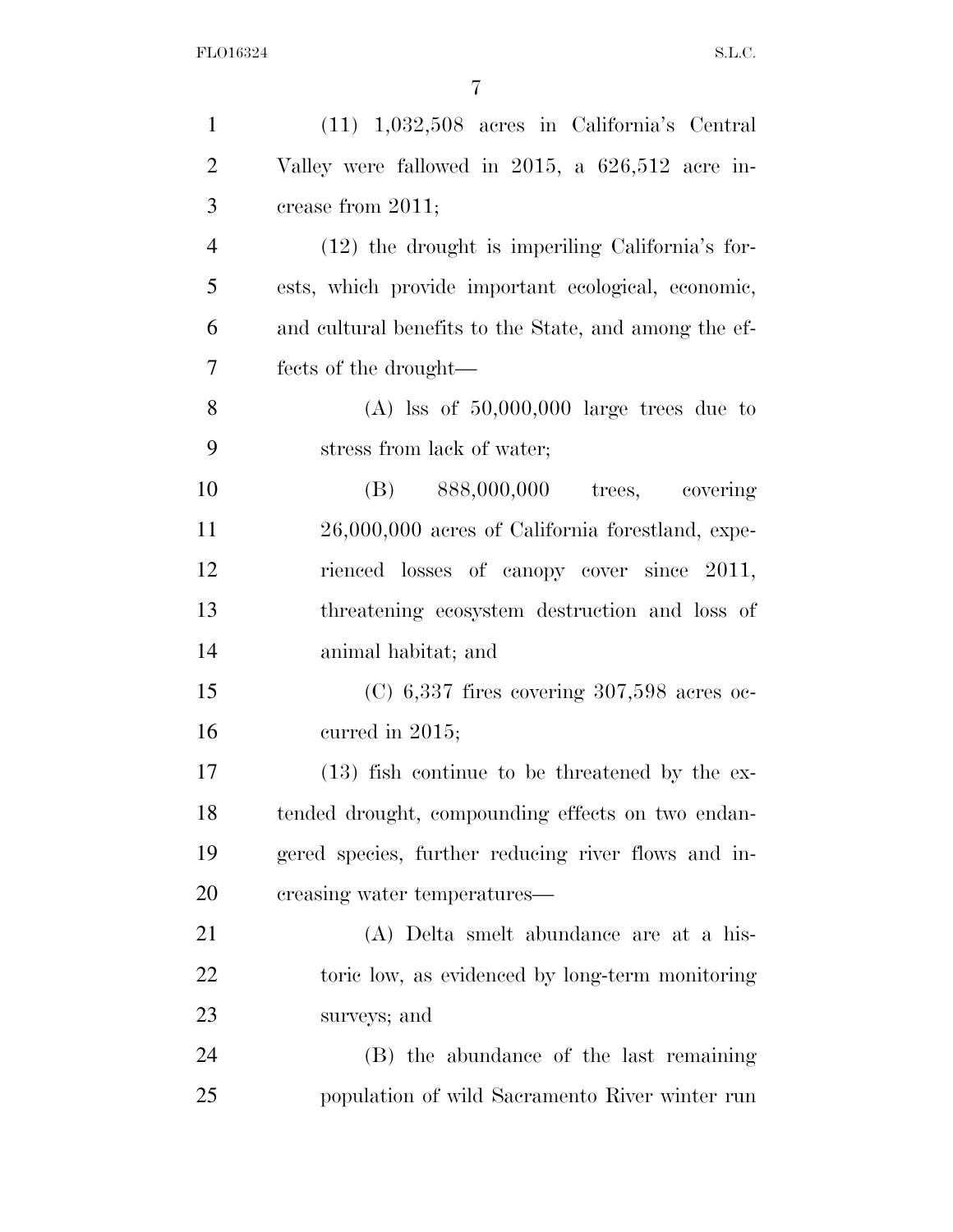| $\mathbf{1}$   | Chinook salmon continue to decline, with mor-         |
|----------------|-------------------------------------------------------|
| $\overline{2}$ | tality rates between 95 percent and 97 percent        |
| 3              | over the past 2 years, according to the Na-           |
| $\overline{4}$ | tional Oceanic and Atmospheric Administration;        |
| 5              | (14) wildlife has also been affected, with Level      |
| 6              | 2 water deliveries to wildlife refuges under the Cen- |
| 7              | tral Valley Project Improvement Act reduced by 25     |
| 8              | percent in the north-of-Delta region and 35 percent   |
| 9              | in the south-of-Delta region, and delivery schedules  |
| 10             | shortened to only the winter months, and—             |
| 11             | (A) these reduced water supplies have con-            |
| 12             | tributed to a decline of the Pacific Flyway, a        |
| 13             | migratory route for waterfowl that spans from         |
| 14             | Alaska to South America;                              |
| 15             | (B) the reduction in water supplies has led           |
| 16             | to a significant decline in flooded rice fields, a    |
| 17             | vital habitat for migratory birds. Only one-third     |
| 18             | of the usual acres of rice fields were flooded in     |
| 19             | $2015$ ; and                                          |
| 20             | (C) the reduction of available habitat for            |
| 21             | migratory waterfowl contributed to a decreased        |
| 22             | food availability in wildlife refuges and an in-      |
| 23             | creased risk of disease due to overcrowding of        |
| 24             | birds;                                                |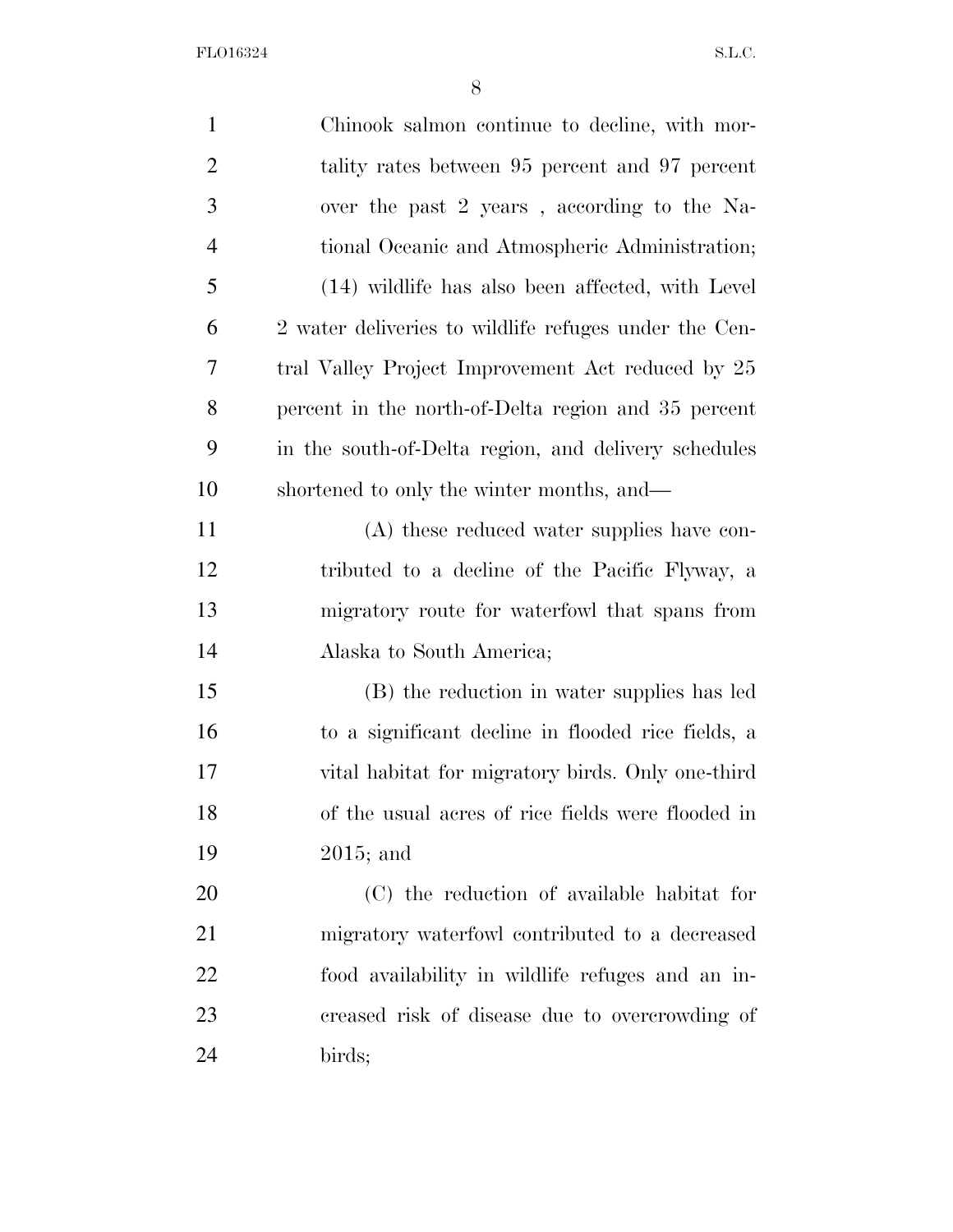| $\mathbf{1}$   | $(15)$ subsidence in California is occurring at       |
|----------------|-------------------------------------------------------|
| $\overline{2}$ | more than 12 inches per year, caused in part by an    |
| 3              | increase in groundwater pumping of more than          |
| $\overline{4}$ | $6,000,000$ acre feet, some areas in the Central Val- |
| 5              | ley have sunk as much as 2 inches per month, and      |
| 6              | the damage from subsidence is wide-ranging—           |
| 7              | (A) roads, bridges, building foundations,             |
| 8              | pipelines, canals, dams, and other infrastruc-        |
| 9              | ture has been damaged;                                |
| 10             | (B) vital aquifers have been depleted;                |
| 11             | (C) vital levees have sustained cracks and            |
| 12             | ruptures; and                                         |
| 13             | (D) shallow aquifers have become vulner-              |
| 14             | able to contamination as surface water infil-         |
| 15             | trates through fissures in the soil;                  |
| 16             | (16) the California Department of Water Re-           |
| 17             | sources identified 21 groundwater basins where ex-    |
| 18             | cessive groundwater pumping has resulted in over-     |
| 19             | draft, 11 of which are in the San Joaquin Valley;     |
| 20             | (17) California homes, cities, wildlife, busi-        |
| 21             | nesses and farming need more water than is avail-     |
| 22             | able today, particularly in the San Joaquin Valley;   |
| 23             | (18) Congress recognizes that providing more          |
| 24             | water to those who need it most will require science- |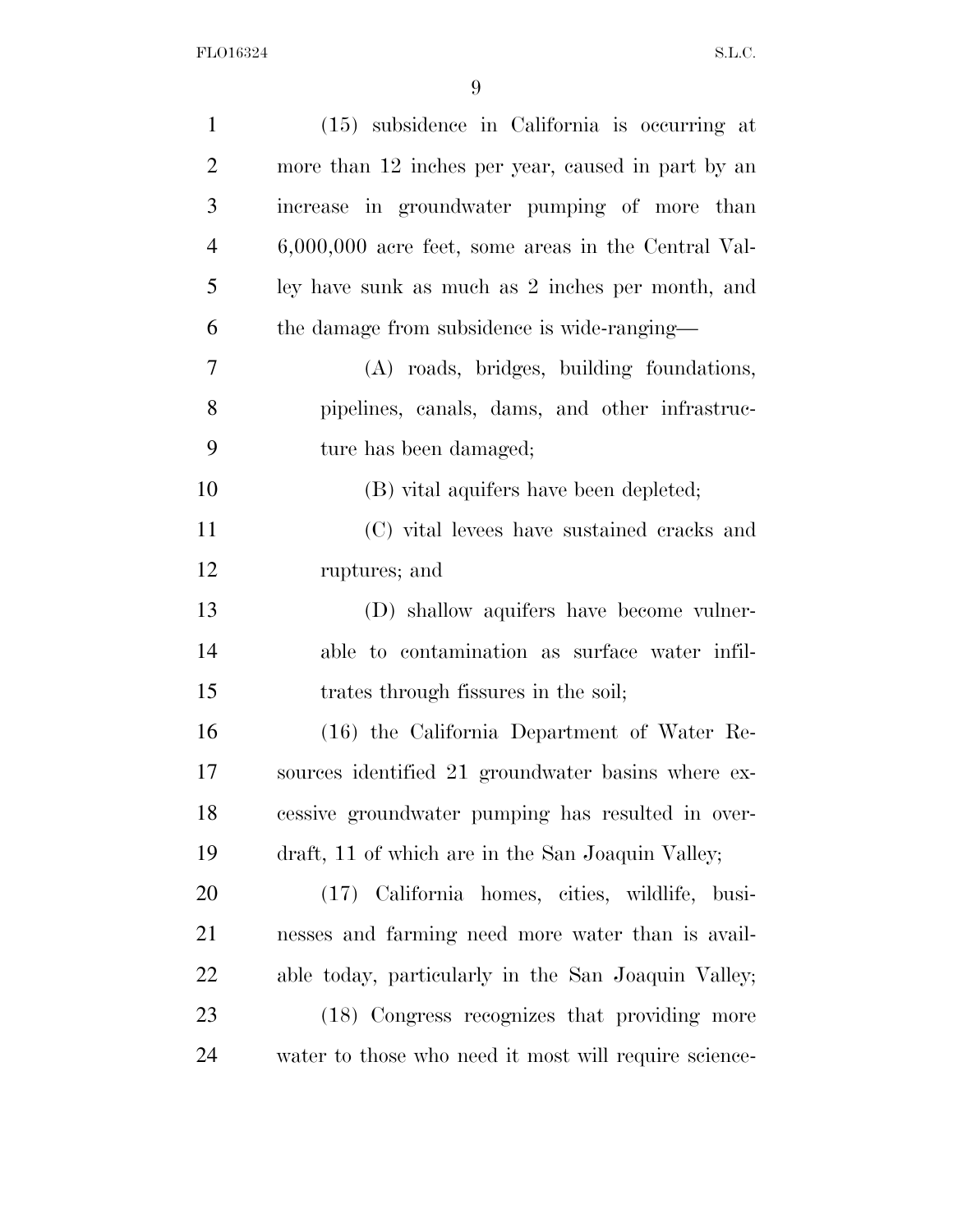based management of water supplies and fish and wildlife resources, including—

 (A) alternative management strategies, such as removing nonnative species, enhancing habitat, monitoring fish movement and location in real-time, and improving water quality in the Delta, which could contribute significantly to protecting and recovering those endangered fish species, and at potentially lower costs to water supplies than solely focusing on restrictions on water exports; and

 (B) updated science and improved moni- toring tools that provide Federal and State agencies with better information about condi- tions and operations that may or may not lead to high salvage events that jeopardize fish pop-ulations; and

 (19) given the dire effects outlined above and the potential for continued harm, this emergency re-20 quires—

 (A) immediate and credible action that takes into account the complexity and impor-23 tance of the water system to the State; and

 (B) policies that do not position stake-holders against one another, which in the past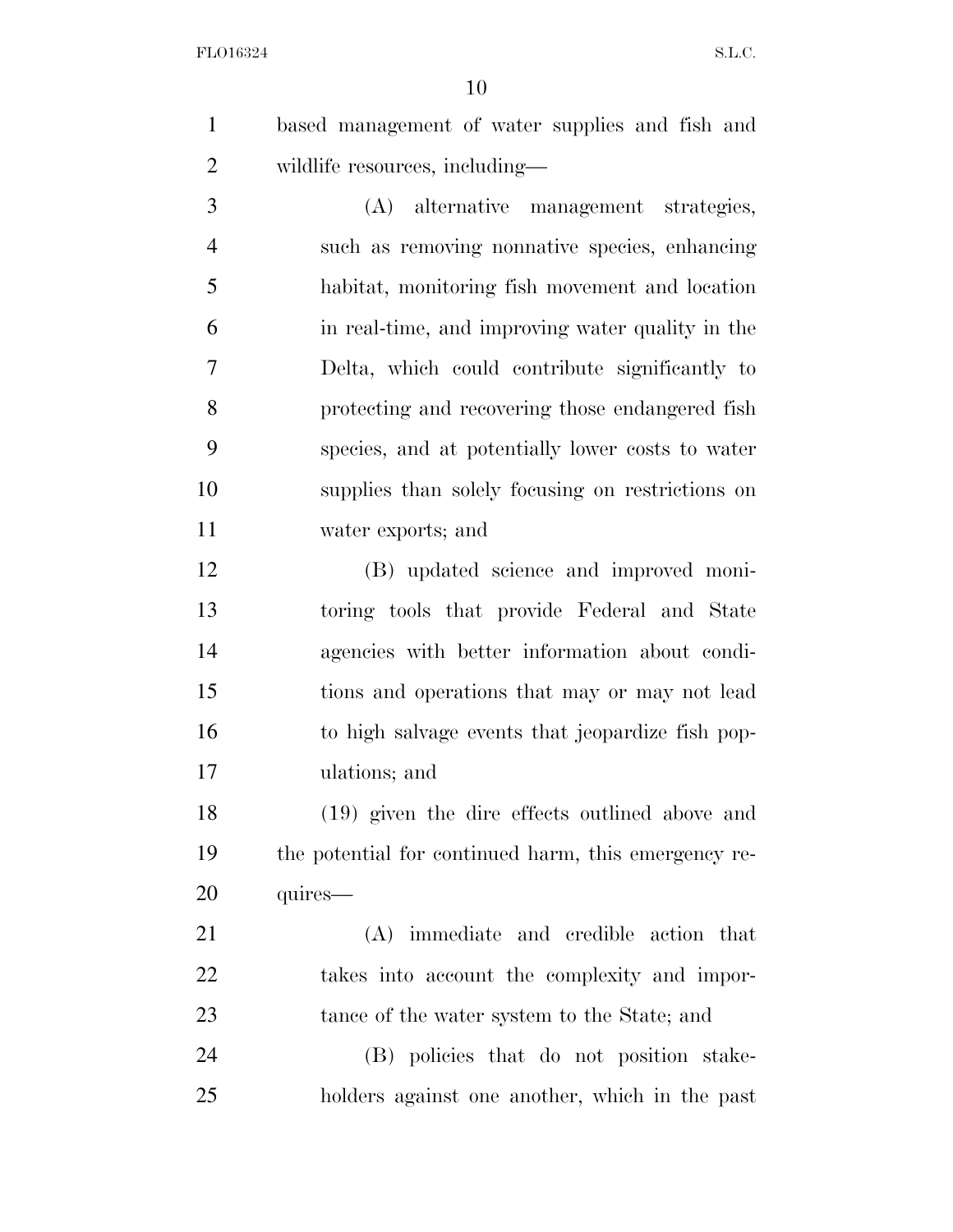| $\mathbf{1}$   | has led to costly litigation that benefits no one    |
|----------------|------------------------------------------------------|
| $\overline{2}$ | and prevents any real solutions.                     |
| 3              | SEC. 4. DEFINITIONS.                                 |
| $\overline{4}$ | In this Act:                                         |
| 5              | (1) ASSISTANT ADMINISTRATOR.—The<br>term             |
| 6              | "Assistant Administrator" means the Assistant Ad-    |
| 7              | ministrator for Fisheries of the National Oceanic    |
| 8              | and Atmospheric Administration.                      |
| 9              | (2) CENTRAL VALLEY PROJECT.—The term                 |
| 10             | "Central Valley Project" has the meaning given the   |
| 11             | term in section 3403 of the Central Valley Project   |
| 12             | Improvement Act (Public Law 102–575; 106 Stat.       |
| 13             | 4707).                                               |
| 14             | COMMISSIONER.—The term "Commis-<br><b>(3)</b>        |
| 15             | sioner" means the Commissioner of Reclamation.       |
| 16             | (4) DELTA.—The term "Delta" means the Sac-           |
| 17             | ramento-San Joaquin Delta and the Suisun Marsh       |
| 18             | (as defined in section 12220 of the California Water |
| 19             | Code and section 29101 of the California Public Re-  |
| 20             | sources Code (as in effect on the date of enactment  |
| 21             | of this Act).                                        |
| 22             | (5) DELTA SMELT.—The term "Delta smelt"              |
| 23             | means the fish species with the scientific<br>name   |
| 24             | Hypomesus transpacificus.                            |
|                |                                                      |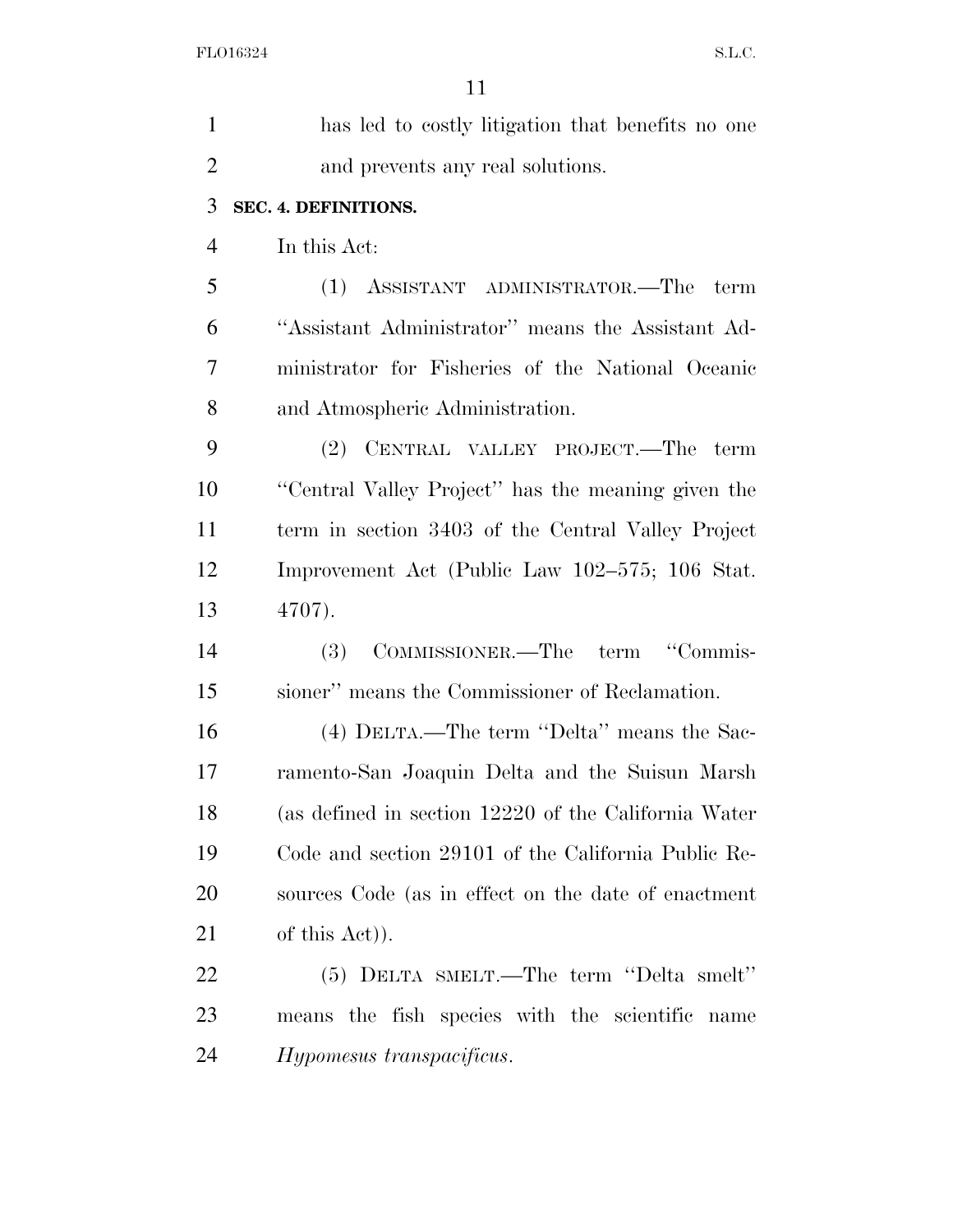| $\mathbf{1}$   | (6) DIRECTOR.—The term "Director" means             |
|----------------|-----------------------------------------------------|
| $\overline{2}$ | the Director of the United States Fish and Wildlife |
| 3              | Service.                                            |
| $\overline{4}$ | (7) LISTED FISH SPECIES.—The term "listed           |
| 5              | fish species" means—                                |
| 6              | (A) any natural origin steelhead, natural           |
| $\overline{7}$ | origin genetic spring run Chinook, or genetic       |
| 8              | winter run Chinook salmon (including any            |
| 9              | hatchery steelhead or salmon population within      |
| 10             | the evolutionary significant unit or a distinct     |
| 11             | population segment); and                            |
| 12             | (B) Delta smelt.                                    |
| 13             | $(8)$ OMR.—The term "OMR" means the Old             |
| 14             | and Middle River in the Delta.                      |
| 15             | $(9)$ OMR FLOW.—The term "OMR flow" means           |
| 16             | Old and Middle River flow of any given measure-     |
| 17             | ment, expressed in cubic feet per second, as de-    |
| 18             | scribed in-                                         |
| 19             | (A) the smelt biological opinion; and               |
| 20             | (B) the salmonid biological opinion.                |
| 21             | (10) RECLAMATION STATE.—The term "Rec-              |
| 22             | lamation State" means any of the States of-         |
| 23             | (A) Arizona;                                        |
| 24             | (B) California;                                     |
| 25             | (C) Colorado;                                       |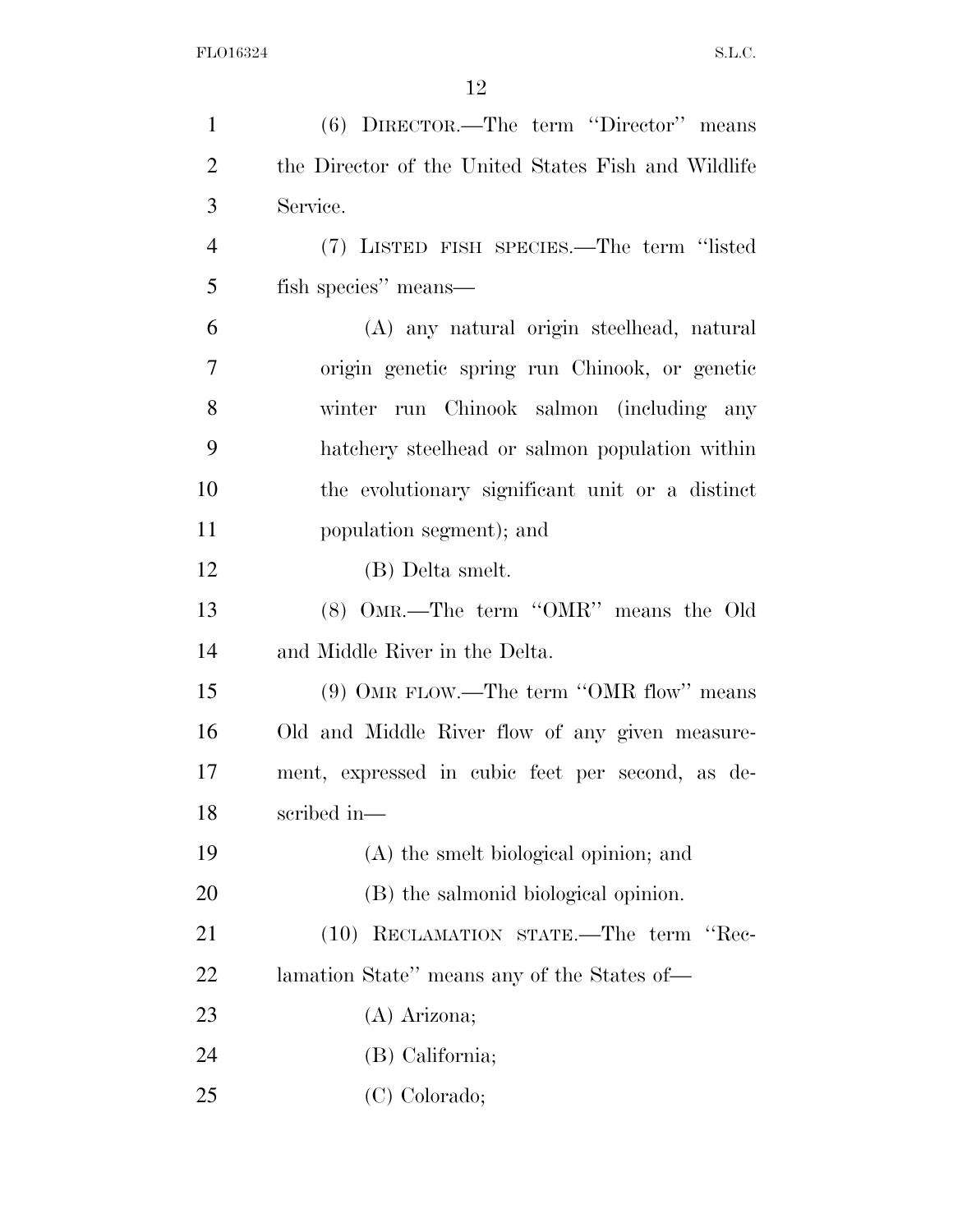| $\mathbf{1}$   | $(D)$ Idaho;                                    |
|----------------|-------------------------------------------------|
| $\overline{2}$ | (E) Kansas;                                     |
| 3              | $(F)$ Montana;                                  |
| $\overline{4}$ | (G) Nebraska;                                   |
| 5              | (H) Nevada;                                     |
| 6              | (I) New Mexico;                                 |
| 7              | (J) North Dakota;                               |
| 8              | (K) Oklahoma;                                   |
| 9              | (L) Oregon;                                     |
| 10             | (M) South Dakota;                               |
| 11             | (N) Texas;                                      |
| 12             | $(O)$ Utah;                                     |
| 13             | (P) Washington; and                             |
| 14             | $(Q)$ Wyoming.                                  |
| 15             | (11) SALMONID BIOLOGICAL OPINION.—              |
| 16             | (A) IN GENERAL.—The term "salmonid bi-          |
| 17             | ological opinion" means the biological and con- |
| 18             | ference opinion of the National Marine Fish-    |
| 19             | eries Service dated June 4, 2009, regarding the |
| 20             | long-term operation of the Central Valley       |
| 21             | Project and the State Water Project, and suc-   |
| 22             | cessor biological opinions.                     |
| 23             | (B) INCLUSIONS.—The term "salmonid bi-          |
| 24             | ological opinion" includes the operative inci-  |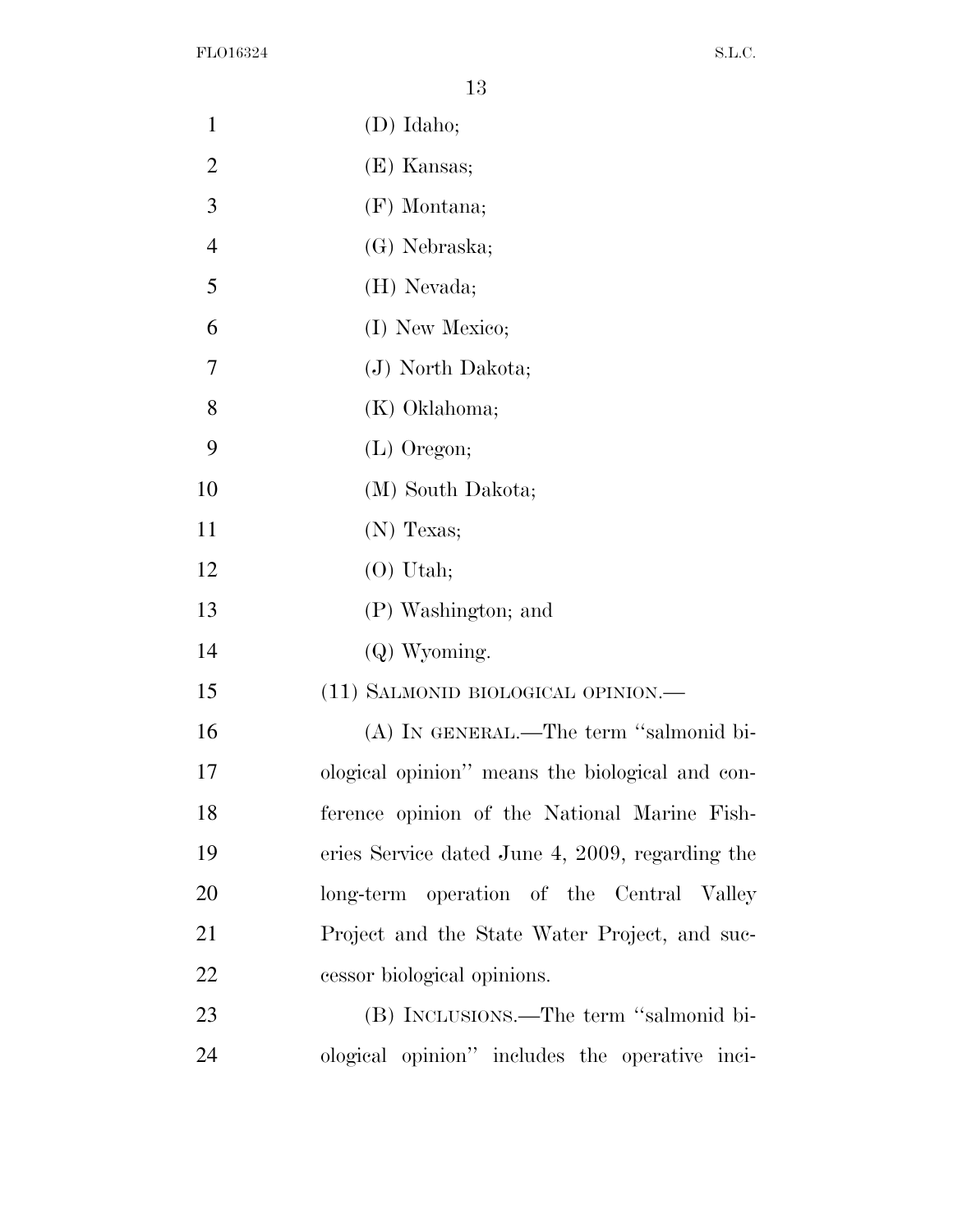| $\mathbf{1}$   | dental take statement of the opinion described      |
|----------------|-----------------------------------------------------|
| $\overline{2}$ | in subparagraph $(A)$ .                             |
| 3              | (12) SMELT BIOLOGICAL OPINION.—                     |
| $\overline{4}$ | (A) IN GENERAL.—The term "smelt bio-                |
| 5              | logical opinion" means the biological opinion       |
| 6              | dated December 15, 2008, regarding the coordi-      |
| 7              | nated operation of the Central Valley Project       |
| 8              | and the State Water Project, and successor bio-     |
| 9              | logical opinions.                                   |
| 10             | (B) INCLUSIONS.—The term "smelt bio-                |
| 11             | logical opinion" includes the operative inci-       |
| 12             | dental take statement of the opinion described      |
| 13             | in subparagraph $(A)$ .                             |
| 14             | (13)<br>STATE<br>WATER PROJECT.—The<br>term         |
| 15             | "State Water Project" means the water project de-   |
| 16             | scribed in chapter 5 of part 3 of division 6 of the |
| 17             | California Water Code (sections 11550 et seq.) (as  |
| 18             | in effect on the date of enactment of this Act) and |
| 19             | operated by the California Department of Water Re-  |
| 20             | sources.                                            |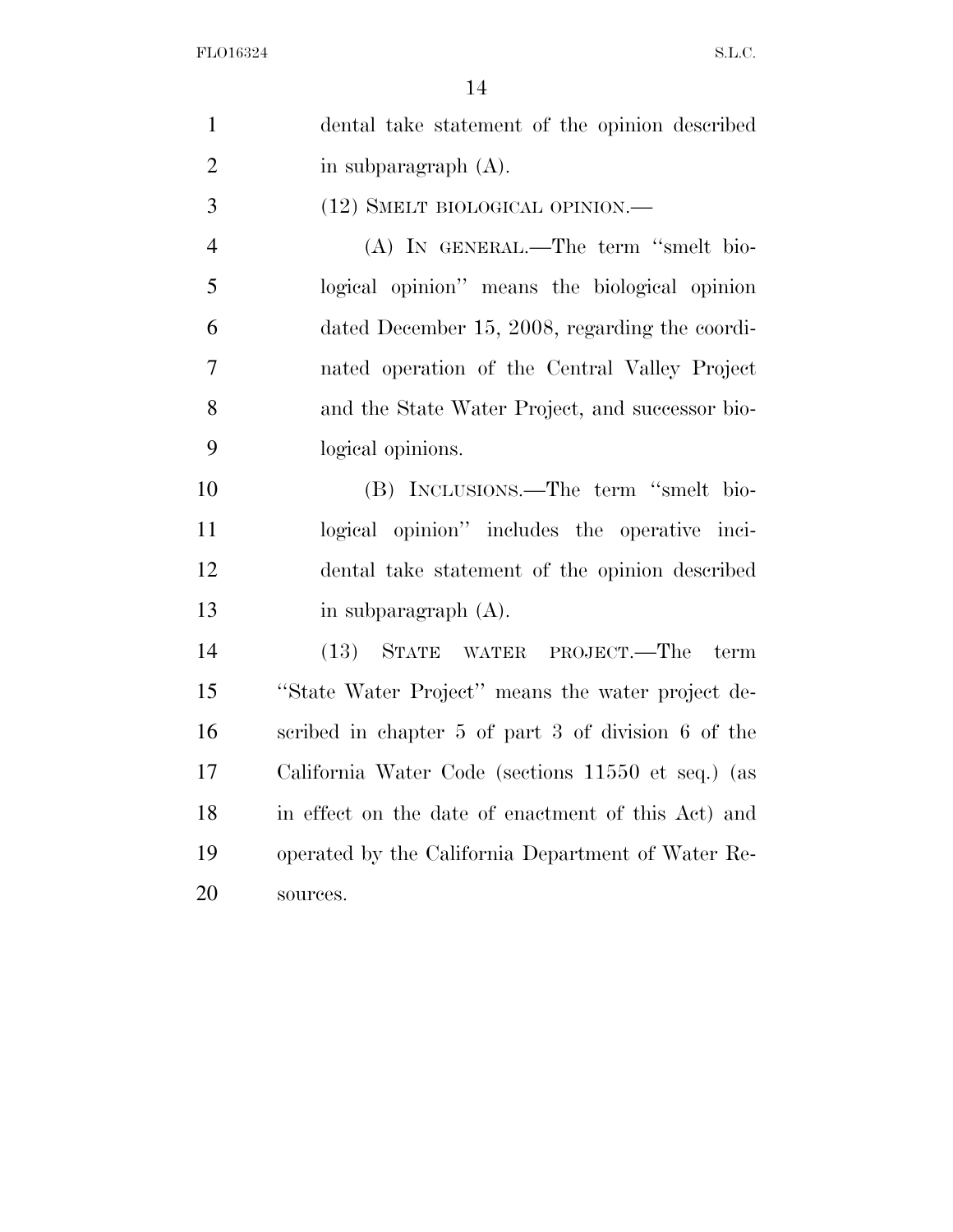|                | 1 TITLE I-LONG-TERM IMPROVE-                            |
|----------------|---------------------------------------------------------|
| $\overline{2}$ | <b>MENTS FOR WESTERN</b>                                |
| 3              | <b>SUBJECT</b><br><b>STATES</b><br>TО                   |
| $\overline{4}$ | <b>DROUGHT</b>                                          |
| 5              | <b>Subtitle A—Assistance for Drought-</b>               |
| 6              | stricken Communities                                    |
| 7              | SEC. 101. ASSISTANCE FOR DROUGHT-STRICKEN COMMU-        |
| 8              | NITIES AND WATERSMART REAUTHORIZA-                      |
| 9              | TION.                                                   |
| 10             | (a) FINDINGS.—Congress finds that—                      |
| 11             | (1) across the United States, more than 90 per-         |
| 12             | cent of the community water systems serve popu-         |
| 13             | lations of less than 10,000 individuals;                |
| 14             | $(2)$ the number of dry wells continues to in-          |
| 15             | crease as the State of California entered the fourth    |
| 16             | consecutive summer of drought, with approximately       |
| 17             | 2,591 wells statewide identified as critical or dry,    |
| 18             | which affected an estimated 12,955 residents, with      |
| 19             | $2,444$ of the $2,502$ of the dry wells concentrated in |
| 20             | the inland regions within the Central Valley;           |
| 21             | (3) many areas of the State of California are           |
| 22             | disproportionately impacted by drought because the      |
| 23             | areas are heavily dependent or completely reliant on    |
| 24             | groundwater from basins that are in overdraft and       |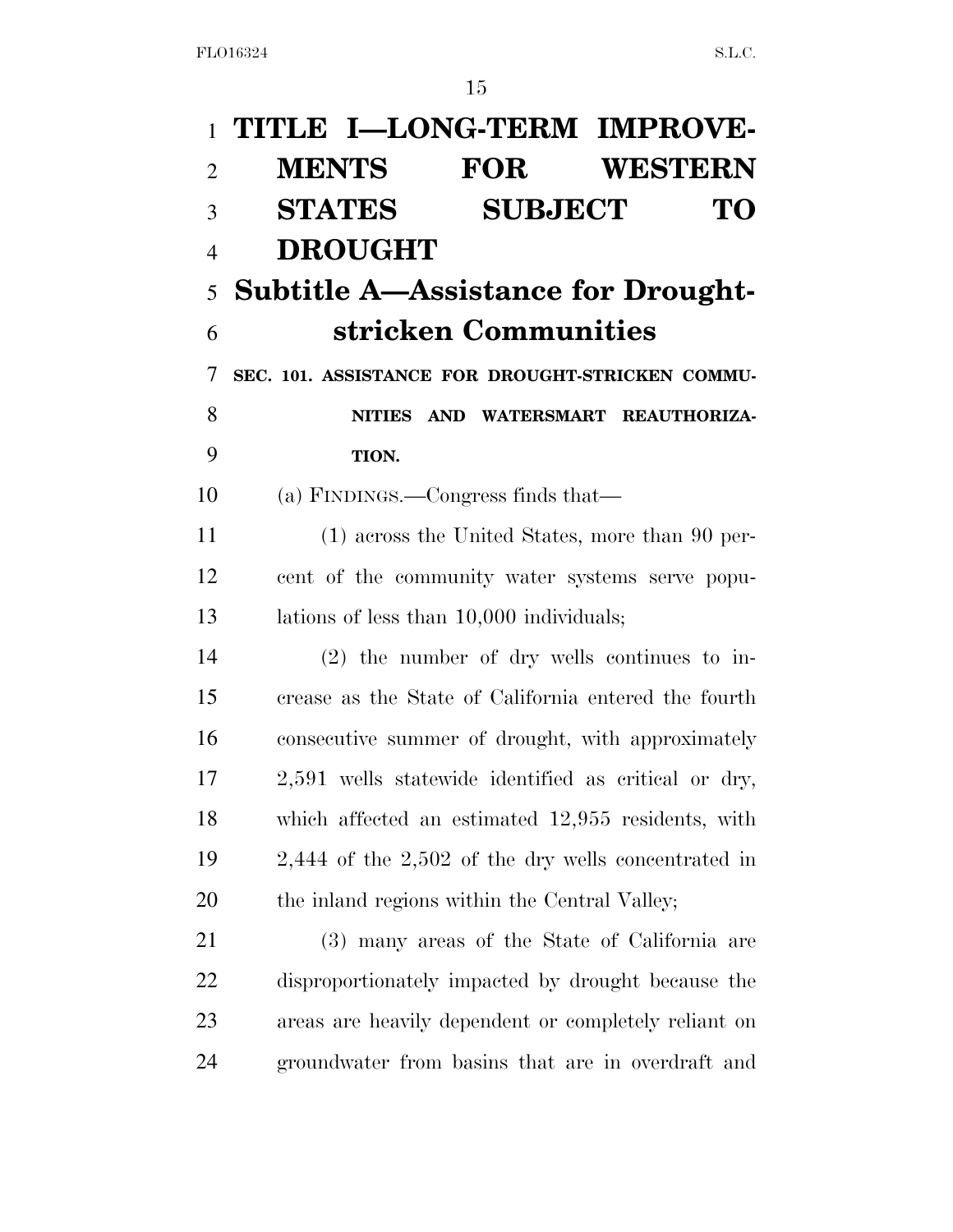| $\mathbf{1}$   | in which the water table declines year after year or   |
|----------------|--------------------------------------------------------|
| $\overline{2}$ | from basins that are contaminated; and                 |
| 3              | (4) those communities throughout the State of          |
| $\overline{4}$ | California have been impacted by the presence of       |
| 5              | naturally occurring arsenic in the groundwater         |
| 6              | among other contaminants, as a result of higher        |
| 7              | concentration of contaminants in the water.            |
| 8              | (b) AMENDMENT.—Section 9504 of the Omnibus             |
| 9              | Public Land Management Act of 2009 (42 U.S.C. 10364)   |
| 10             | is amended—                                            |
| 11             | $(1)$ by redesignating subsections (b) through $(e)$   |
| 12             | as subsections (d) through (f), respectively;          |
| 13             | $(2)$ by inserting after subsection (b) the fol-       |
| 14             | lowing:                                                |
| 15             | "(c) WATER STORAGE, INTEGRATED REGIONAL                |
| 16             | WATER MANAGEMENT, RECLAMATION, AND RECYCLING           |
| 17             | PROJECTS.-                                             |
| 18             | $\lq(1)$ IN GENERAL.—The Secretary of the Inte-        |
| 19             | rior is authorized to enter into cost shared financial |
| 20             | assistance and other long-term agreements with non-    |
| 21             | Federal participants to advance the planning, de-      |
| 22             | sign, and construction of non-Federal permanent        |
| 23             | water storage and conveyance facilities, projects for  |
| 24             | the reclamation and reuse of municipal, industrial,    |
| 25             | domestic and agricultural wastewater, and naturally    |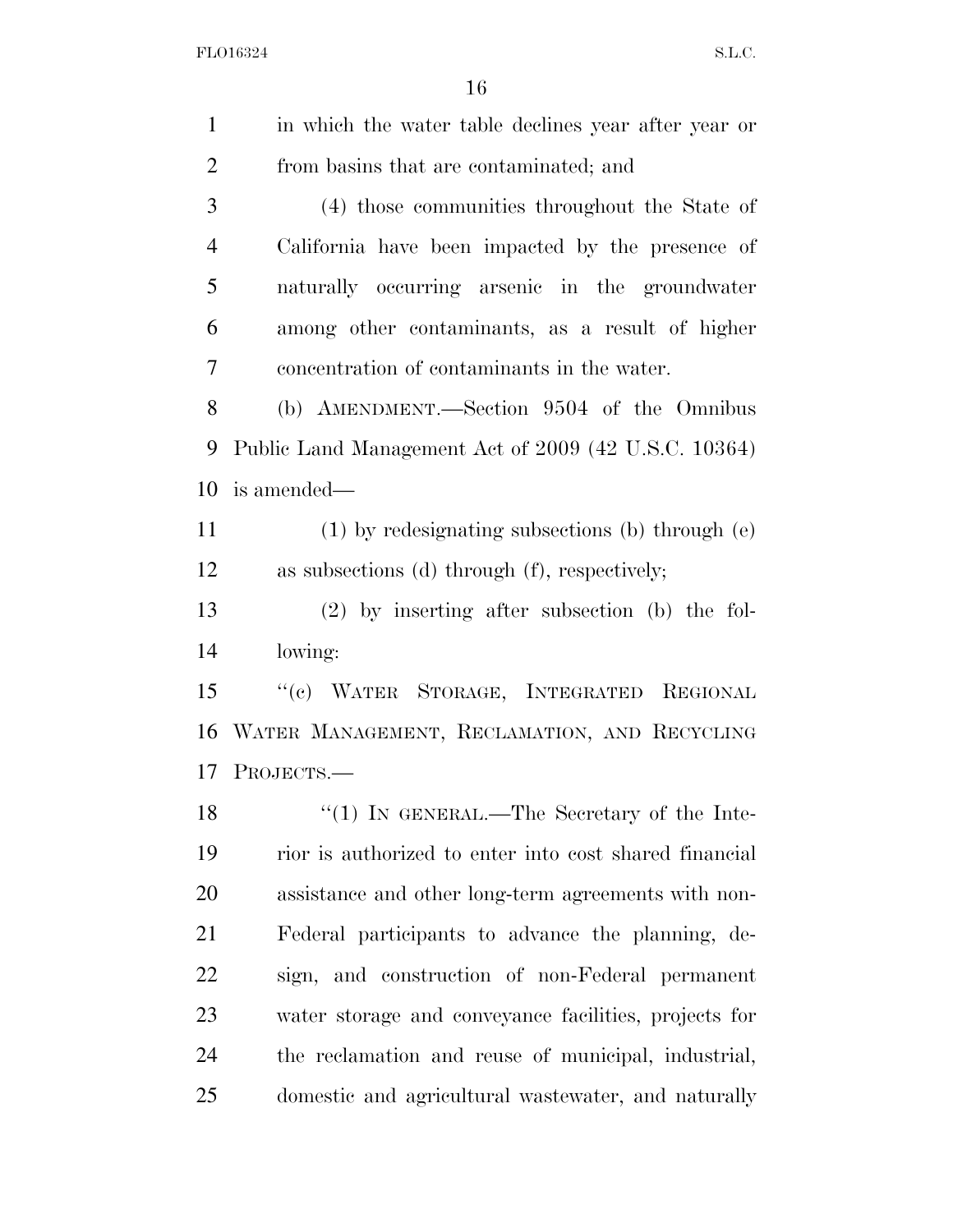| $\mathbf{1}$   | impaired ground and surface waters, groundwater       |
|----------------|-------------------------------------------------------|
| $\overline{2}$ | recharge, and other water management improvement      |
| 3              | projects for which the Secretary of the Interior is   |
| $\overline{4}$ | authorized under this subtitle to assist an applicant |
| 5              | in the planning, design, and construction.            |
| 6              | "(2) AUTHORITY TO PROVIDE ASSISTANCE.-                |
| 7              | The Secretary of the Interior may provide financial   |
| 8              | assistance under this subtitle to carry out projects  |
| 9              | within-                                               |
| 10             | "(A) any Reclamation State, including-                |
| 11             | "(i) Arizona;                                         |
| 12             | "(ii) California;                                     |
| 13             | "(iii) Colorado;                                      |
| 14             | " $(iv)$ Idaho;                                       |
| 15             | $\lq\lq$ (v) Kansas;                                  |
| 16             | $\lq\lq$ (vi) Montana;                                |
| 17             | "(vii) Nebraska;                                      |
| 18             | "(viii) Nevada;                                       |
| 19             | "(ix) New Mexico;                                     |
| 20             | "(x) North Dakota;                                    |
| 21             | "(xi) Oklahoma;                                       |
| 22             | "(xii) Oregon;                                        |
| 23             | "(xiii) South Dakota;                                 |
| 24             | " $(xiv)$ Texas;                                      |
| 25             | " $(xv)$ Utah;                                        |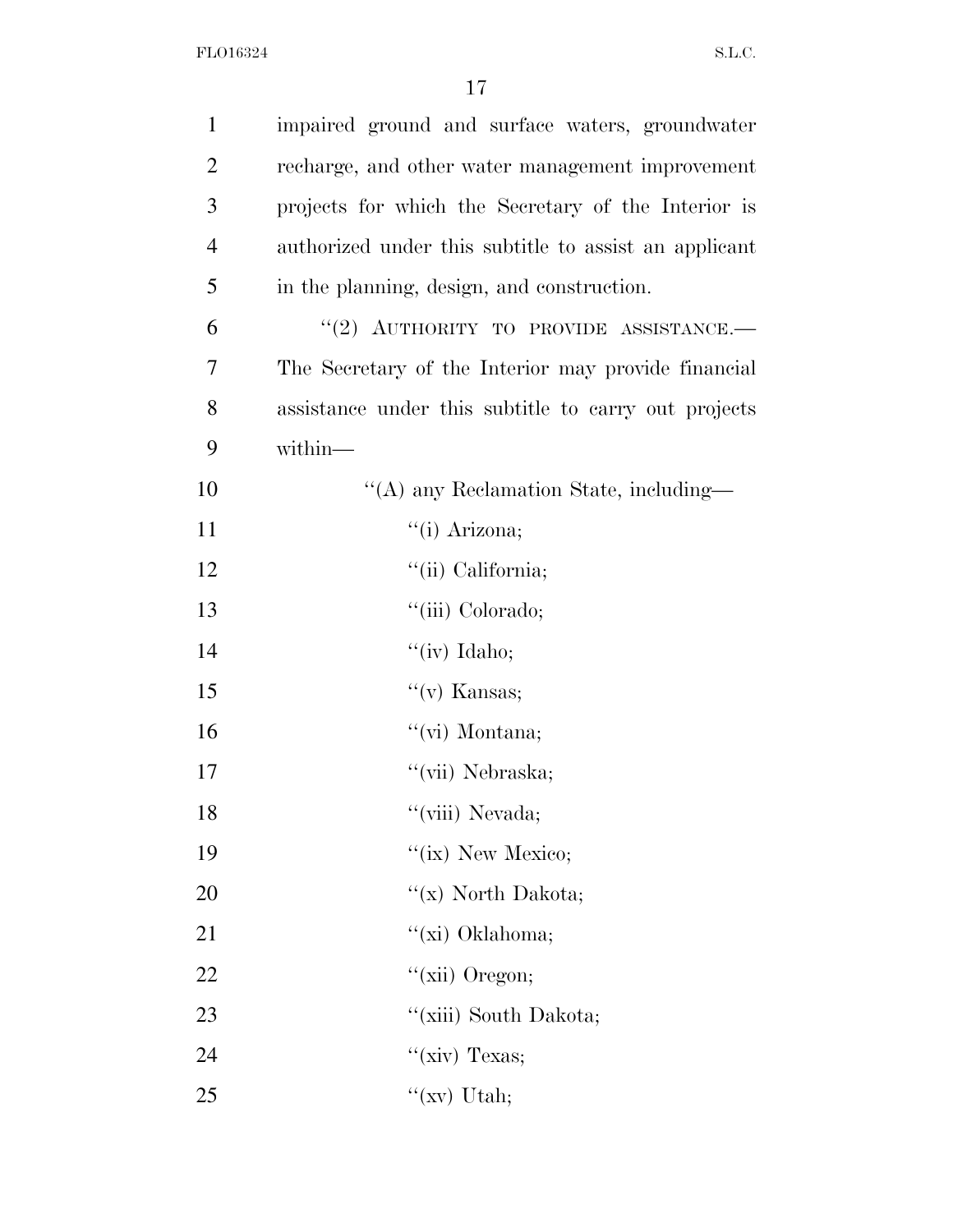| $\mathbf{1}$   | "(xvi) Washington;                                     |
|----------------|--------------------------------------------------------|
| $\overline{2}$ | "(xvii) Wyoming; and                                   |
| 3              | "(B) the States of Alaska and Hawaii.                  |
| $\overline{4}$ | "(3) PRIORITY.—In providing financial assist-          |
| 5              | ance under this section, the Secretary of the Interior |
| 6              | shall give priority to storage, conveyance, and water  |
| $\overline{7}$ | management improvement projects that—                  |
| 8              | $\lq\lq$ ensure the efficient and beneficial use       |
| 9              | of water or reuse of recycled water;                   |
| 10             | "(B) use integrated and coordinated water              |
| 11             | management on a watershed or regional scale;           |
| 12             | $\cdot$ (C) increase the availability of usable        |
| 13             | water supplies in a watershed or region to ben-        |
| 14             | efit individuals, the economy, and the environ-        |
| 15             | ment and include adaptive measures needed to           |
| 16             | address climate change and future demands;             |
| 17             | "(D) where practicable, provide flood con-             |
| 18             | trol or recreation benefits and include the devel-     |
| 19             | opment of incremental hydroelectric power gen-         |
| 20             | eration; and                                           |
| 21             | "(E) generate environmental benefits, such             |
| 22             | as benefits to fisheries, wildlife and habitat,        |
| 23             | water quality, water-dependent ecological sys-         |
| 24             | tems, and water supply benefits to agricultural        |
| 25             | and urban water users.                                 |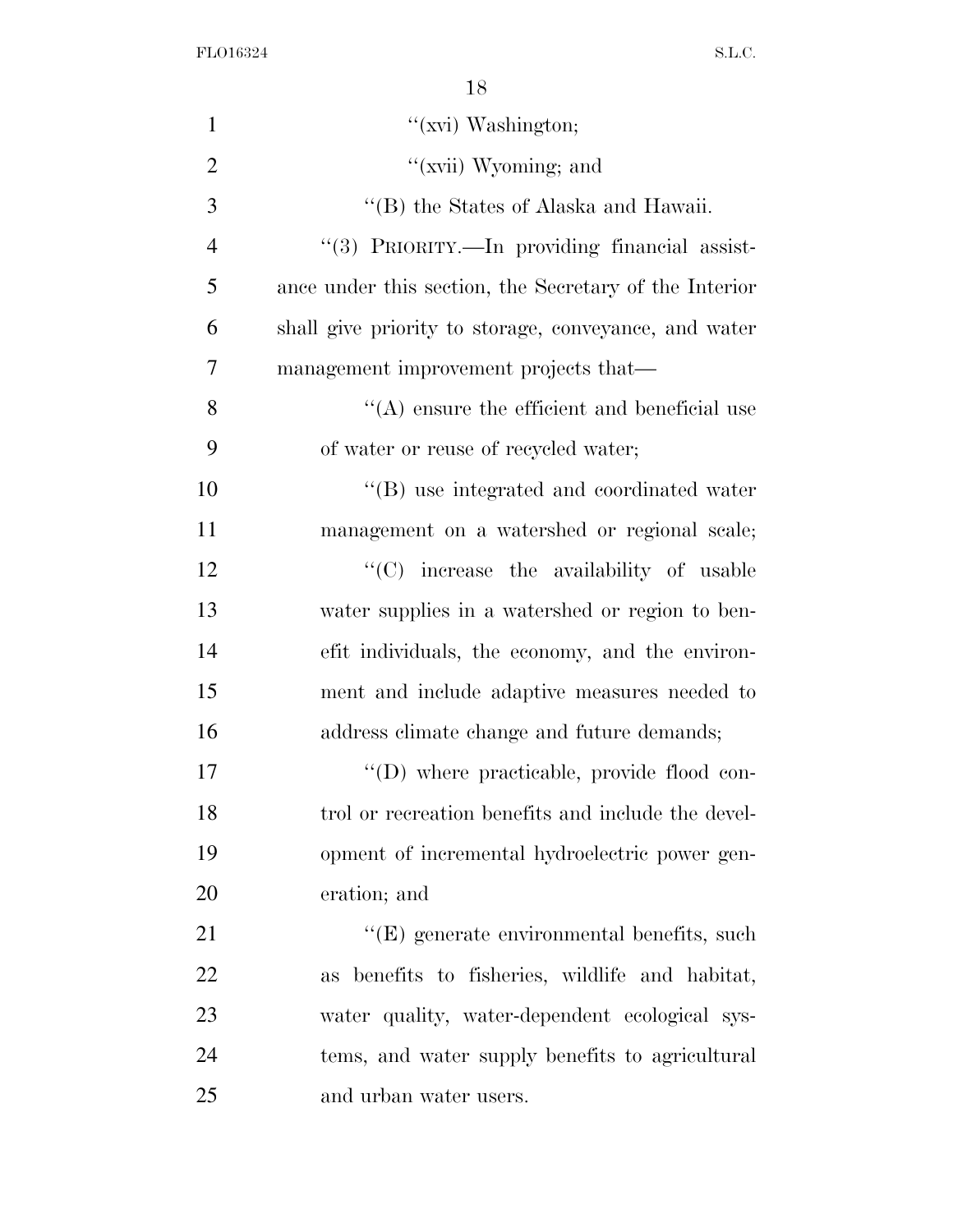| $\mathbf{1}$   | "(4) FEDERAL COST SHARE.—The Federal                   |
|----------------|--------------------------------------------------------|
| $\overline{2}$ | share of the cost of a project under this subsection   |
| 3              | shall be—                                              |
| $\overline{4}$ | "(A) an amount equal to the lesser of-                 |
| 5              | "(i) 25 percent of total costs; and                    |
| 6              | "(ii) $$20,000,000$ (adjusted for infla-               |
| $\overline{7}$ | tion); and                                             |
| 8              | $\lq\lq$ (B) nonreimbursable.                          |
| 9              | "(5) IN-KIND CONTRIBUTIONS.—The non-Fed-               |
| 10             | eral share of the cost of a project under this sub-    |
| 11             | section may include in-kind contributions to the       |
| 12             | planning, design, and construction of the project.     |
| 13             | "(6) TITLE; OPERATION AND MAINTENANCE                  |
| 14             | COSTS.—The non-Federal entity entering into a fi-      |
| 15             | nancial assistance agreement under this subsection     |
| 16             | shall—                                                 |
| 17             | $\lq\lq$ hold title in and to all facilities con-      |
| 18             | structed under this subsection, and                    |
| 19             | $\lq\lq$ be solely responsible for the costs of        |
| 20             | operating and maintaining those facilities.";          |
| 21             | and                                                    |
| 22             | (3) in subsection (f) (as redesignated by para-        |
| 23             | graph $(1)$ ), by striking "\$350,000,000" and insert- |
| 24             | ing " $$500,000,000$ ".                                |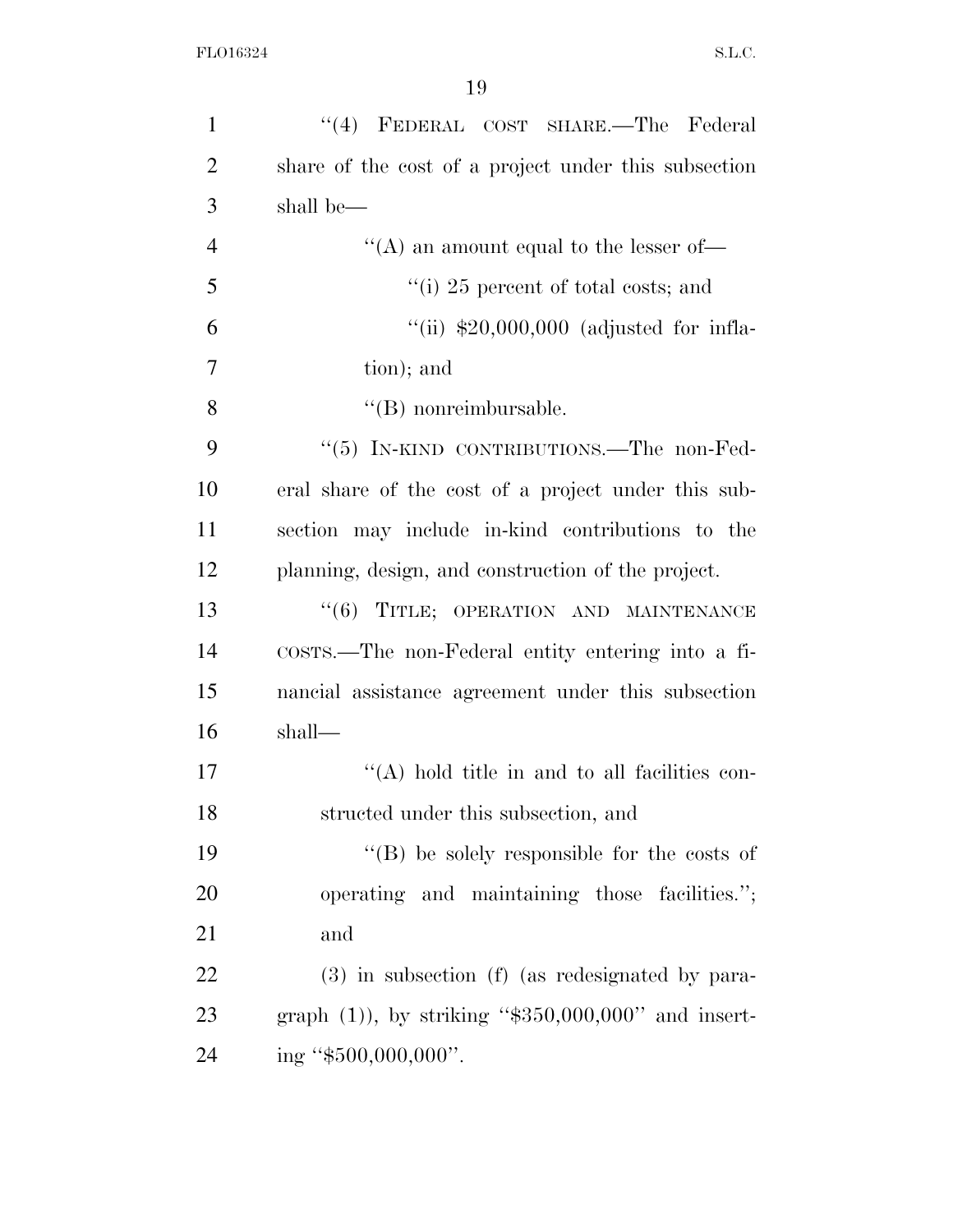(c) AMENDMENT.—Section 9508 of the Omnibus Public Land Management Act of 2009 (42 U.S.C. 10368) is amended— (1) by redesignating subsections (b) through (e) as subsections (c) through (f), respectively; and (2) by inserting after subsection (a) the fol- lowing: 8 "(b) ADDITIONAL ASSISTANCE FOR COMMUNITIES WITHOUT ACCESS TO ADEQUATE WATER.— ''(1) IN GENERAL.—To assist disadvantaged communities that have experienced a significant de- cline in quantity or quality of drinking water, and to obtain or maintain adequate quantities of water that meet the standards set by the Federal Water Pollu- tion Control Act (33 U.S.C. 1251 et seq.), the Sec- retary of the Interior is authorized to provide grants for communities—  $\langle (A)$  that are unable to meet the primary water quality standards under that Act; or  $\langle (B)$  the local private or public water sup- ply of which has been lost or severely dimin-22 ished due to drought conditions.

23 "(2) ELIGIBLE COMMUNITIES.—To be eligible to receive a grant under this subsection, a commu-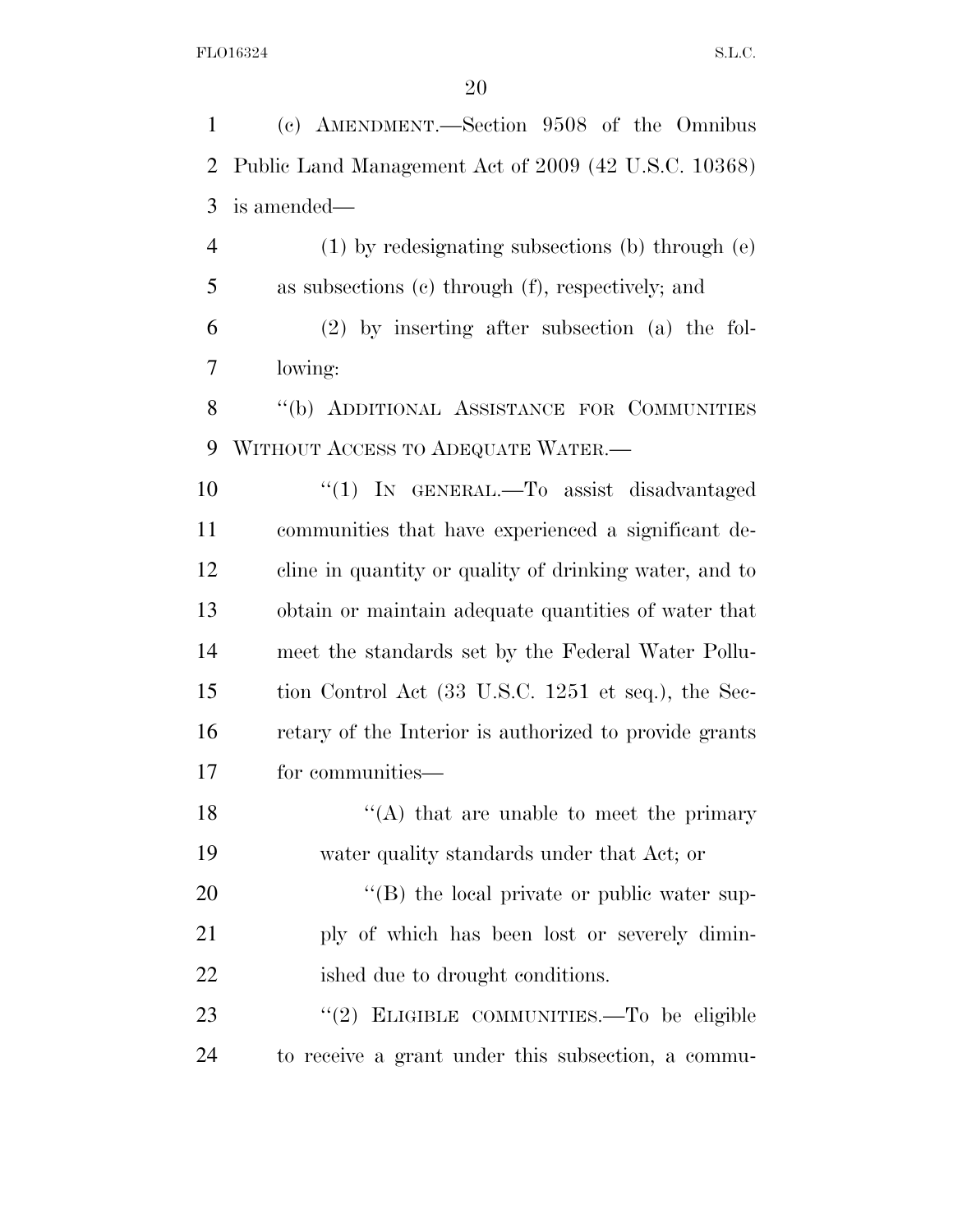| $\mathbf{1}$   | nity shall carry out a project described in paragraph |
|----------------|-------------------------------------------------------|
| $\overline{2}$ | $(3)$ , the service area of which—                    |
| 3              | "(A) shall not be located in any city or              |
| $\overline{4}$ | town with a population of more than 60,000            |
| 5              | residents; and                                        |
| 6              | $\lq\lq$ (B) has a median household income of         |
| 7              | less than 100 percent of the nonmetropolitan          |
| 8              | median household income of the State.                 |
| 9              | "(3) ELIGIBLE PROJECTS.—Projects eligible for         |
| 10             | this program may be used for-                         |
| 11             | $\lq\lq$ emergency water supplies;                    |
| 12             | "(B) point of use treatment and point of              |
| 13             | entry systems;                                        |
| 14             | $\lq\lq$ distributed treatment facilities;            |
| 15             | "(D) construction of new water source fa-             |
| 16             | cilities including wells and connections to exist-    |
| 17             | ing systems;                                          |
| 18             | $\lq\lq$ (E) water distribution facilities;           |
| 19             | $\lq\lq(F)$ connection fees to existing systems;      |
| 20             | $\lq\lq(G)$ assistance to households to connect to    |
| 21             | water facilities; and                                 |
| 22             | "(H) any combination of activities de-                |
| 23             | scribed in subparagraphs $(A)$ through $(G)$ .        |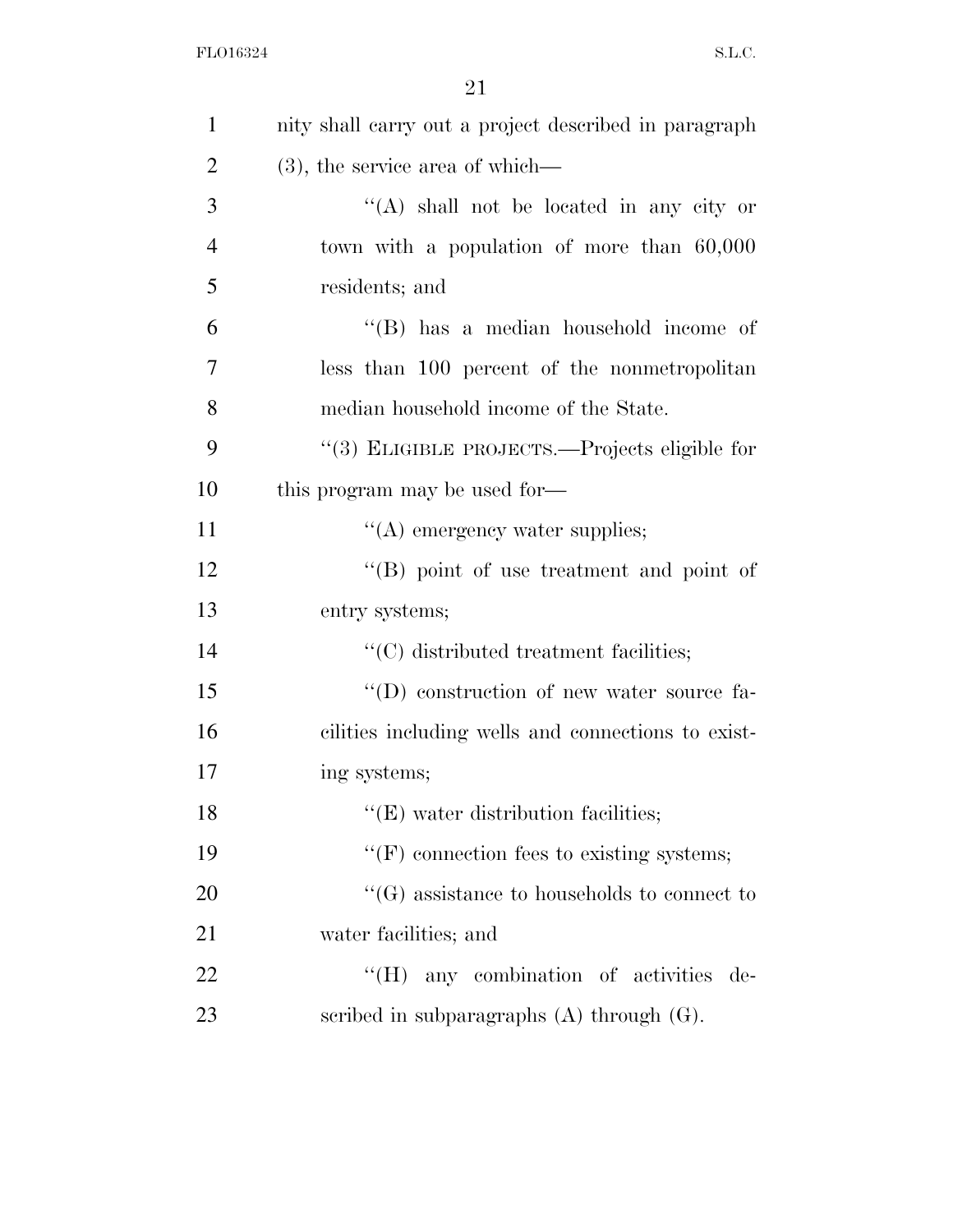| $\mathbf{1}$   | "(4) PRIORITIZATION.—In determining prior-                   |
|----------------|--------------------------------------------------------------|
| $\overline{2}$ | ities for funding projects, the Secretary of the Inte-       |
| 3              | rior shall take into consideration—                          |
| $\overline{4}$ | $\lq\lq$ where water outages—                                |
| 5              | "(i) are most serious; and                                   |
| 6              | "(ii) pose the greatest threat to public                     |
| $\overline{7}$ | health and safety; and                                       |
| 8              | $\lq\lq$ whether the applicant has the ability               |
| 9              | to qualify for alternative funding sources.                  |
| 10             | "(5) MAXIMUM AMOUNT.—The amount of a                         |
| 11             | grant provided under this section may be made up             |
| 12             | to 100 percent of costs, including—                          |
| 13             | $\lq\lq$ initial operation costs incurred for                |
| 14             | start-up and testing of project facilities;                  |
| 15             | $\lq\lq (B)$ components to ensure such facilities            |
| 16             | and components are properly operational; and                 |
| 17             | $\lq\lq$ costs of operation or maintenance in-               |
| 18             | curred subsequent to placing the facilities or               |
| 19             | components into service.".                                   |
| 20             | SEC. 102. UTILIZING STATE REVOLVING FUNDS FOR AREAS          |
| 21             | WITH INADEQUATE WATER SUPPLIES.                              |
| 22             | (a) IN GENERAL.—For the 5-year period beginning              |
| 23             | on the date of enactment of this Act, in allocating amounts  |
| 24             | to California from the Clean Water State Revolving Fund      |
|                | 25 established under title VI of the Federal Water Pollution |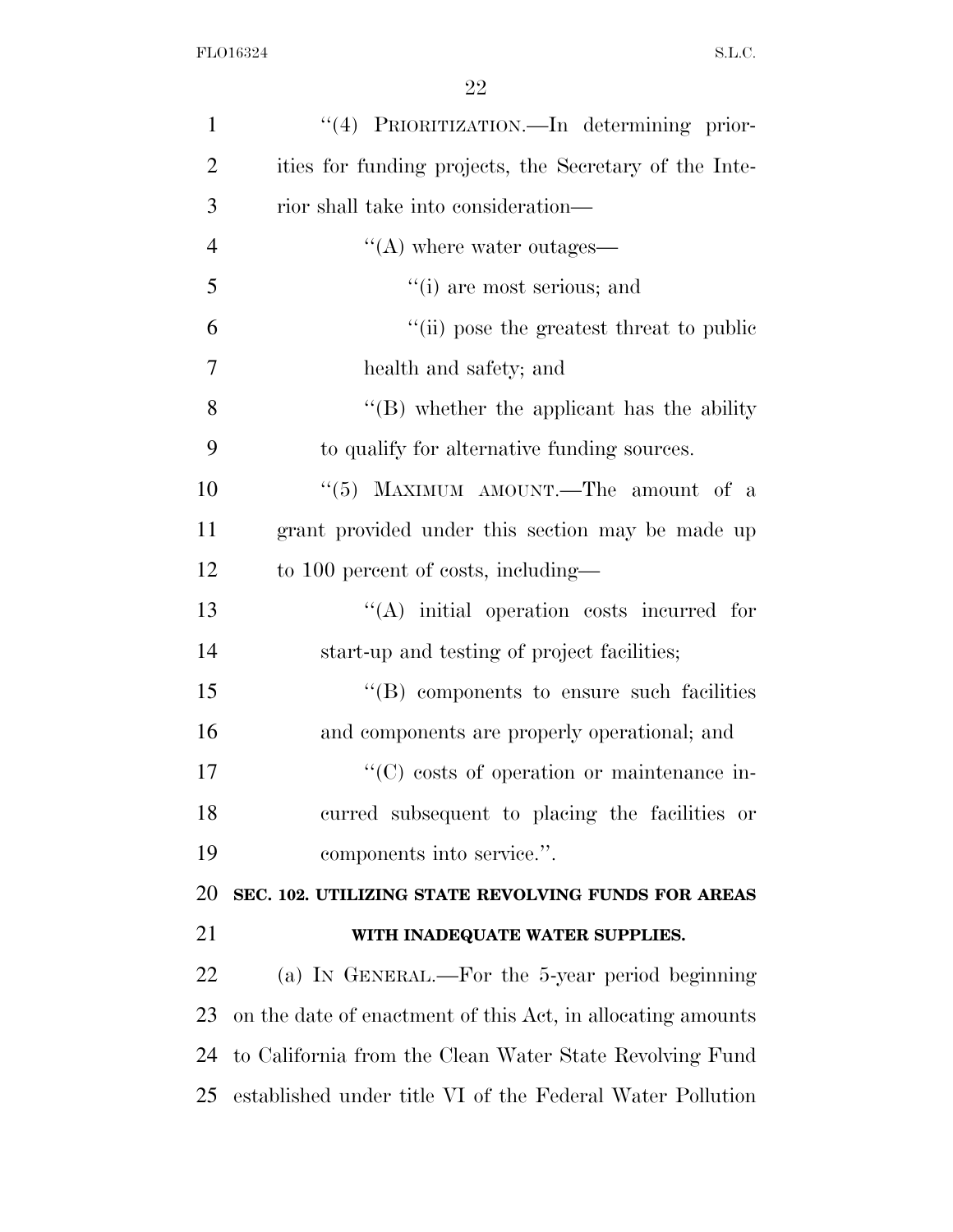Control Act (33 U.S.C. 1381 et seq.) and the Drinking Water State Revolving Fund established under section 1452 of the Safe Drinking Water Act (42 U.S.C. 300j– 12) for any project eligible to receive assistance under sec- tion 603 of the Federal Water Pollution Control Act (33 6 U.S.C. 1383) or section  $1452(a)(2)$  of the Safe Drinking 7 Water Act  $(42 \text{ U.S.C. } 300\text{i} - 12(a)(2))$ , respectively, that the State of California determines will provide additional water supplies most expeditiously to areas that are at risk of having an inadequate supply of water for public health and safety purposes or to improve resiliency to drought, the Administrator of the Environmental Protection Agen-cy shall—

 (1) require the State of California to review and prioritize funding;

 (2) make a finding on any request for a waiver received from the State of California by not later than 30 days after the date of conclusion of the in- formal public comment period pursuant to section 436(c) of division G of Public Law 113–76 (128 Stat. 347); and

 (3) authorize, at the request of the State of California, 40-year financing for assistance under section 603(d)(2) of the Federal Water Pollution 25 Control Act  $(33 \text{ U.S.C. } 1383(d)(2))$  or section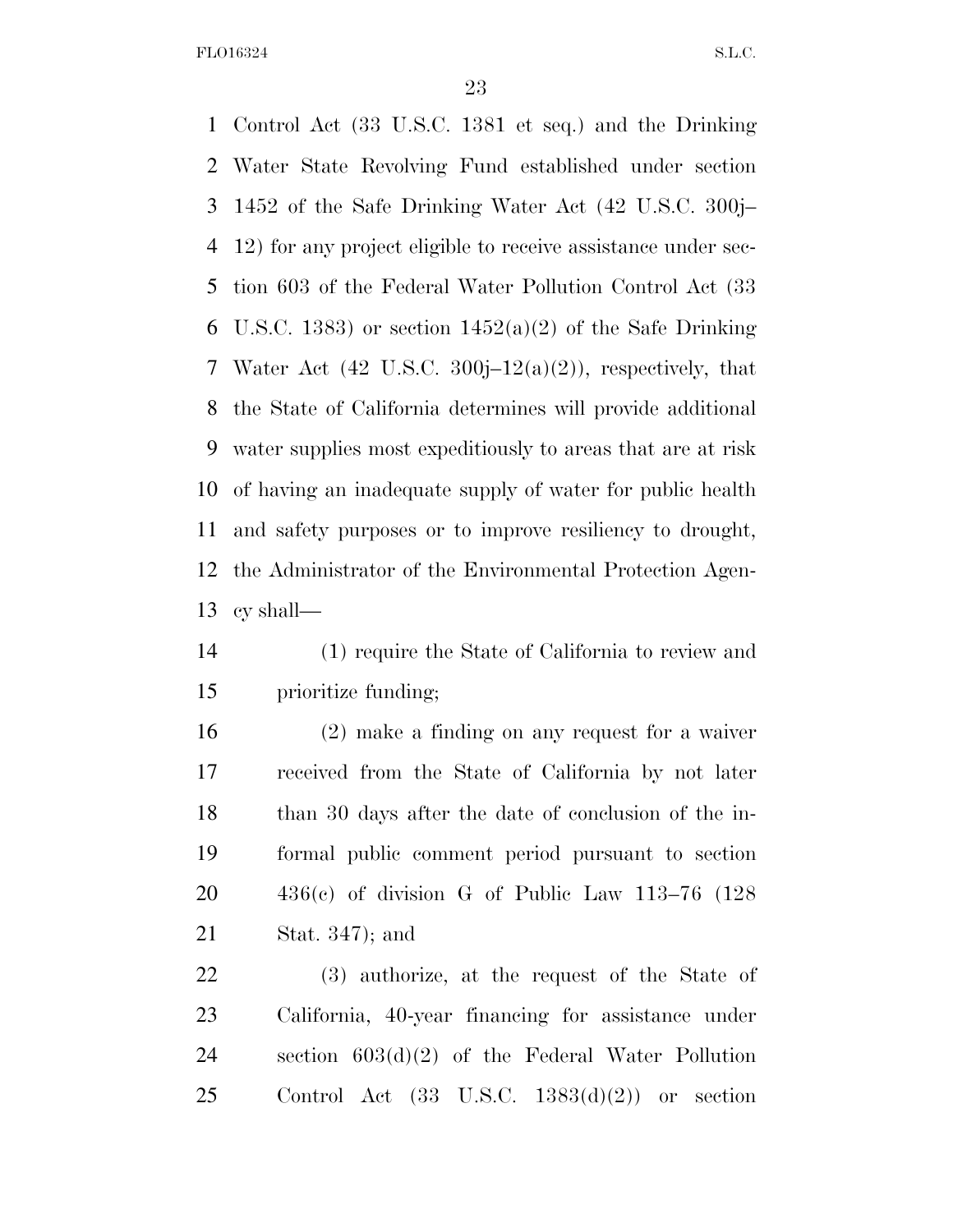1  $1452(f)(2)$  of the Safe Drinking Water Act  $(42)$ 2 U.S.C.  $300j-12(f)(2)$ , as applicable.

 (b) EFFECT OF SECTION.—Nothing in this section authorizes the Administrator of the Environmental Pro- tection Agency to modify any funding allocation, funding criteria, or other requirement relating to State water pol- lution control revolving funds established under title VI of the Federal Water Pollution Control Act (33 U.S.C. 1381 et seq.) or the State drinking water treatment re- volving loan funds established under section 1452 of the Safe Drinking Water Act (42 U.S.C. 300j–12) for any State other than California.

# **Subtitle B—Storage Provisions**

# **SEC. 111. DEFINITIONS.**

# In this subtitle:

 (1) FEDERALLY OWNED STORAGE PROJECT.— The term ''federally owned storage project'' means any project involving a surface water storage facility in a Reclamation State—

 (A) to which the United States holds title; and

 (B) that was authorized to be constructed, operated, and maintained pursuant to the rec-lamation laws.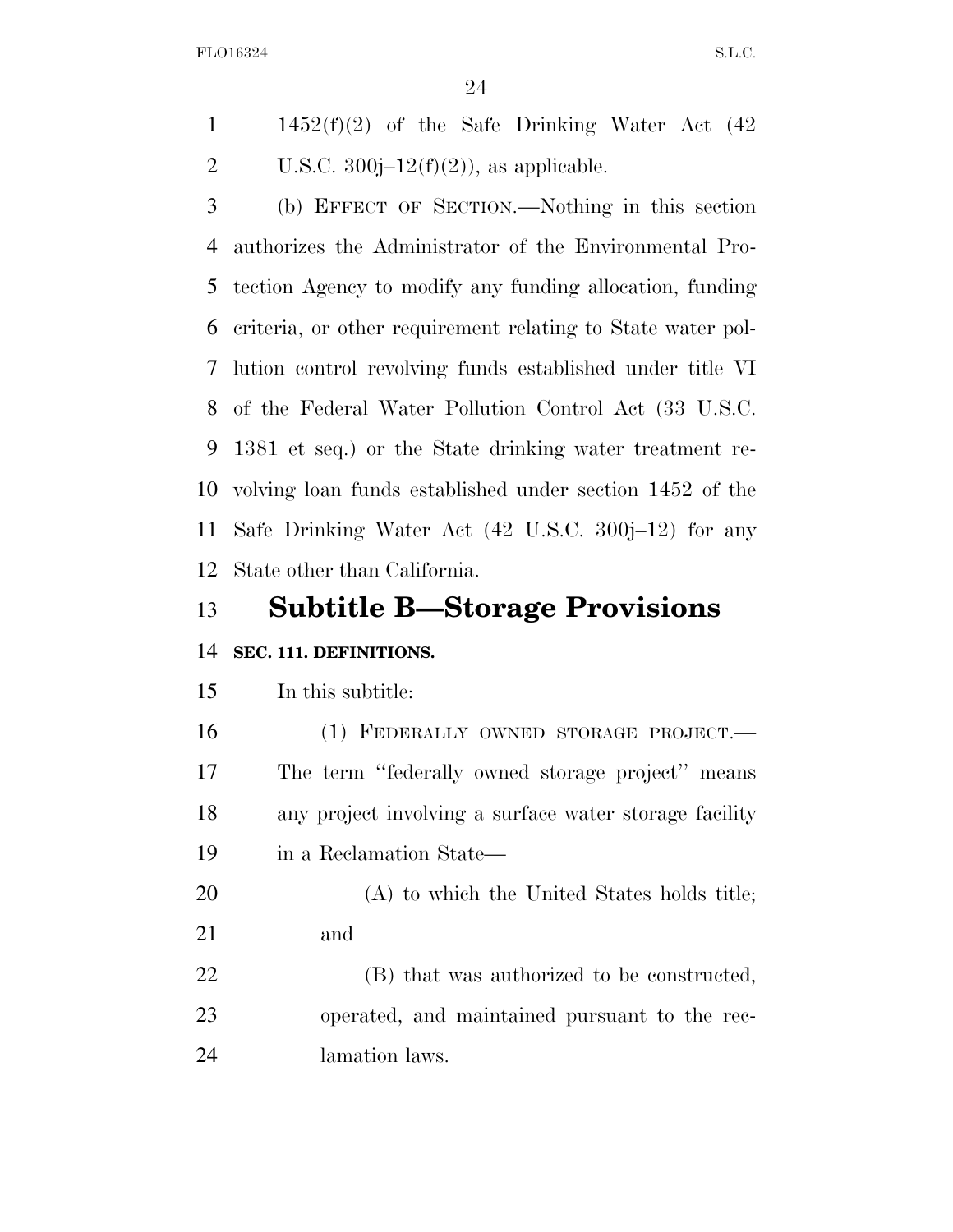| $\mathbf{1}$   | (2) STATE-LED STORAGE PROJECT.—The term               |
|----------------|-------------------------------------------------------|
| $\overline{2}$ | "State-led storage project" means any project in a    |
| 3              | Reclamation State that—                               |
| $\overline{4}$ | (A) involves a groundwater or surface                 |
| 5              | water storage facility constructed, operated, and     |
| 6              | maintained by any State, department of a              |
| 7              | State, subdivision of a State, or public agency       |
| 8              | organized pursuant to State law; and                  |
| 9              | (B) provides a benefit in meeting any obli-           |
| 10             | gation under Federal law (including regula-           |
| 11             | tions).                                               |
| 12             | SEC. 112. WATER STORAGE PROJECT CONSTRUCTION.         |
| 13             | (a) FEDERALLY OWNED STORAGE PROJECTS.-                |
| 14             | $(1)$ AGREEMENTS.—On the request of any               |
| 15             | State, any department, agency, or subdivision of a    |
| 16             | State, or any public agency organized pursuant to     |
| 17             | State law, the Secretary of the Interior may nego-    |
| 18             | tiate and enter into an agreement on behalf of the    |
| 19             | United States for the design, study, and construc-    |
| 20             | tion or expansion of any federally owned storage      |
| 21             | project in accordance with this section.              |
| 22             | (2) FEDERAL COST SHARE.—Subject to the re-            |
| 23             | quirements of this subsection, the Secretary of the   |
| 24             | Interior may participate in a federally owned storage |
| 25             | project in an amount equal to not more than 50 per-   |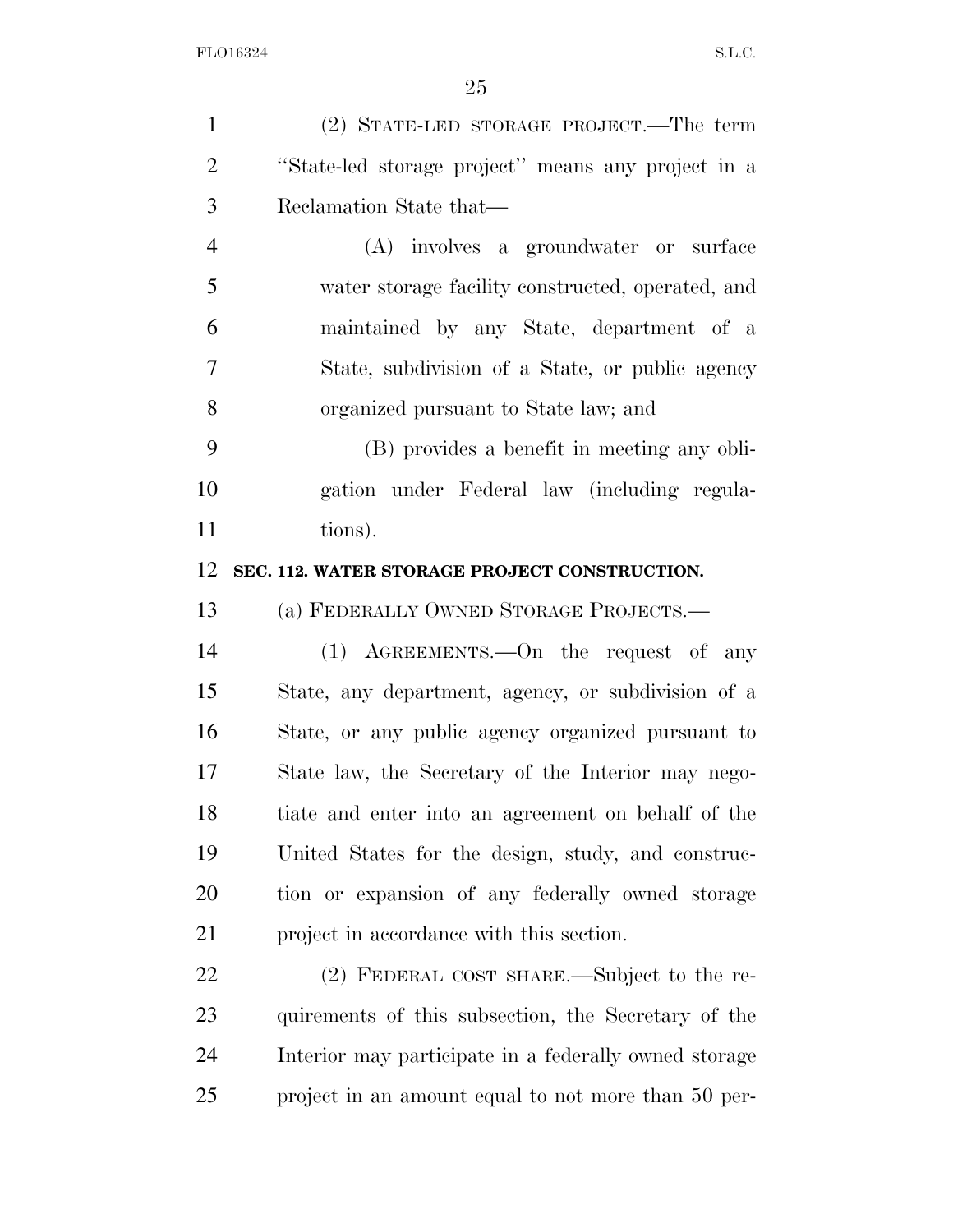| $\mathbf{1}$   | cent of the total cost of the federally owned storage  |
|----------------|--------------------------------------------------------|
| $\overline{2}$ | project.                                               |
| 3              | (3) COMMENCEMENT.—The construction of a                |
| $\overline{4}$ | federally owned storage project that is the subject of |
| 5              | an agreement under this subsection shall not com-      |
| 6              | mence until the Secretary of the Interior—             |
| 7              | (A) determines that the proposed federally             |
| 8              | owned storage project is feasible in accordance        |
| 9              | with the reclamation laws;                             |
| 10             | (B) secures an agreement providing up-                 |
| 11             | front funding as is necessary to pay the non-          |
| 12             | Federal share of the capital costs; and                |
| 13             | (C) determines that, in return for the Fed-            |
| 14             | eral cost-share investment in the federally            |
| 15             | owned storage project, at least a proportionate        |
| 16             | share of the project benefits are Federal bene-        |
| 17             | fits, including water supplies dedicated to spe-       |
| 18             | cific purposes such as environmental enhance-          |
| 19             | ment and wildlife refuges.                             |
| 20             | (4) ENVIRONMENTAL LAWS.—In participating               |
| 21             | in a federally owned storage project under this sub-   |
| 22             | section, the Secretary of the Interior shall comply    |
| 23             | with all applicable environmental laws, including the  |
| 24             | National Environmental Policy Act of 1969 (42)         |
| 25             | U.S.C. 4321 et seq.).                                  |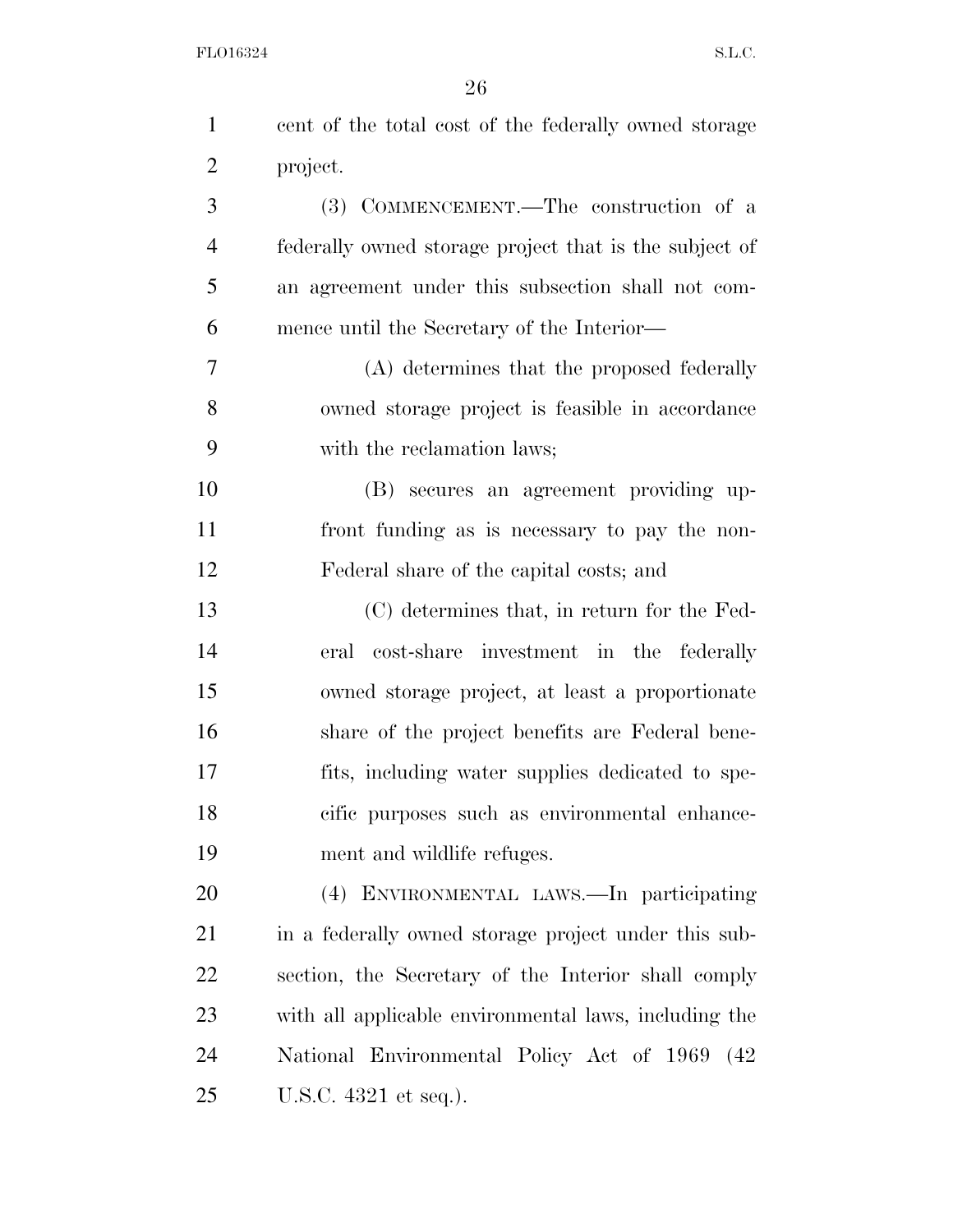| $\mathbf{1}$   | (b) STATE-LED STORAGE PROJECTS.-                      |
|----------------|-------------------------------------------------------|
| $\overline{2}$ | (1) IN GENERAL.—Subject to the requirements           |
| 3              | of this subsection, the Secretary of the Interior may |
| $\overline{4}$ | participate in a State-led storage project in an      |
| 5              | amount equal to not more than 25 percent of the       |
| 6              | total cost of the State-led storage project.          |
| 7              | (2) REQUEST BY GOVERNOR.—Participation by             |
| 8              | the Secretary of the Interior in a State-led storage  |
| 9              | project under this subsection shall not occur un-     |
| 10             | $less-$                                               |
| 11             | (A) the participation has been requested by           |
| 12             | the Governor of the State in which the State-         |
| 13             | led storage project is located;                       |
| 14             | (B) the State or local sponsor determines,            |
| 15             | and the Secretary of the Interior concurs,            |
| 16             | $that-$                                               |
| 17             | the State-led storage project is<br>(i)               |
| 18             | technically and financially feasible;                 |
| 19             | (ii) sufficient non-Federal funding is                |
| 20             | available to complete the State-led storage           |
| 21             | project; and                                          |
| 22             | the State-led storage project<br>(iii)                |
| 23             | sponsors are financially solvent;                     |
| 24             | (C) the Secretary of the Interior deter-              |
| 25             | mines that, in return for the Federal cost-share      |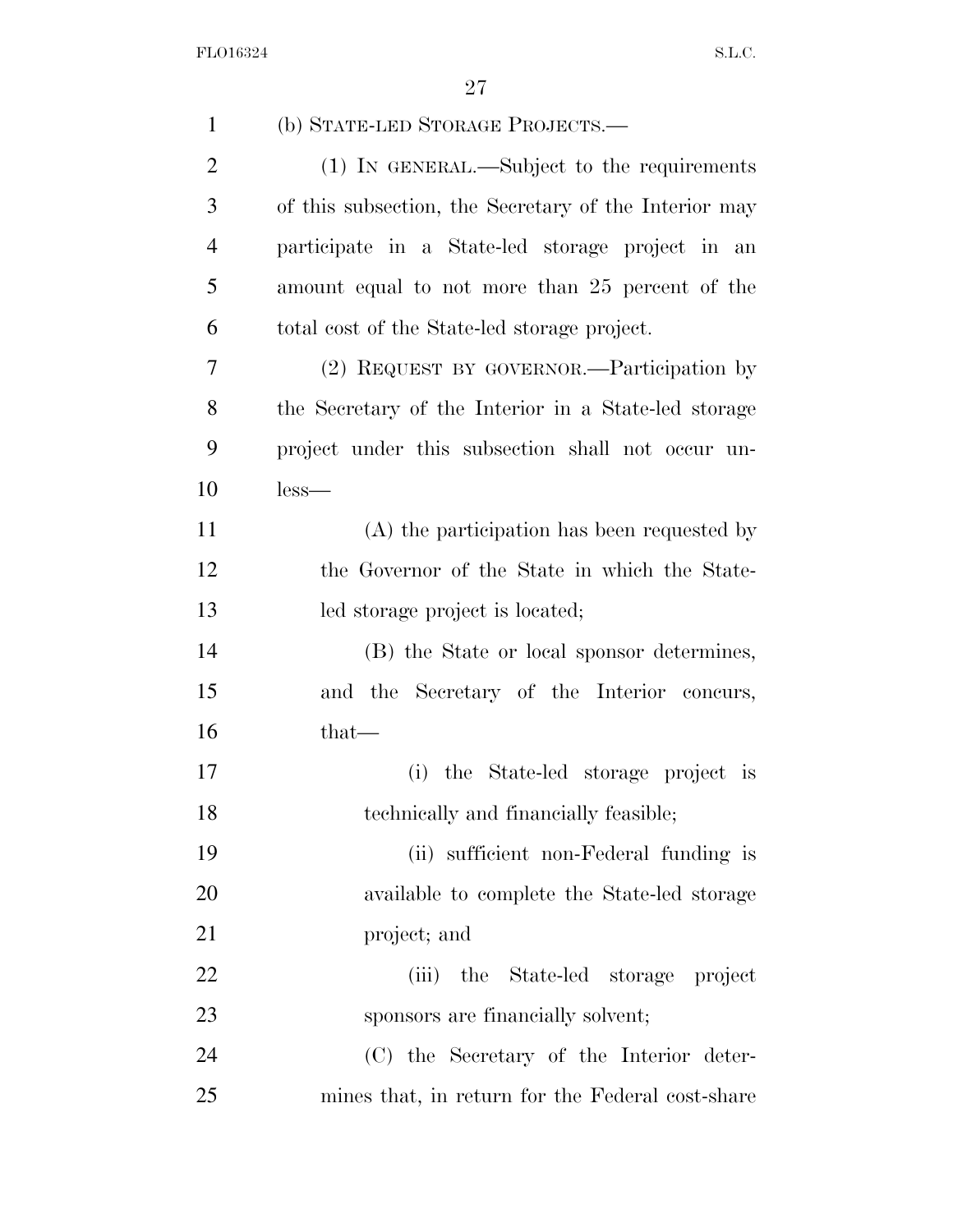| $\mathbf{1}$   | investment in the State-led storage project, at       |
|----------------|-------------------------------------------------------|
| $\overline{2}$ | least a proportional share of the project benefits    |
| 3              | are the Federal benefits, including water sup-        |
| $\overline{4}$ | plies dedicated to specific purposes such as en-      |
| 5              | vironmental enhancement and wildlife refuges;         |
| 6              | and                                                   |
| 7              | (D) the Secretary of the Interior submits             |
| 8              | to Congress a written notification of these de-       |
| 9              | terminations.                                         |
| 10             | (3)<br>ENVIRONMENTAL LAWS.—When partici-              |
| 11             | pating in a State-led storage project under this sub- |
| 12             | section, the Secretary shall comply with all applica- |
| 13             | ble environmental laws, including the National Envi-  |
| 14             | ronmental Policy Act of 1969 (42 U.S.C. 4321 et       |
| 15             | $seq.$ ).                                             |
| 16             | (4) INFORMATION.—When participating in a              |
| 17             | State-led storage project under this subsection, the  |
| 18             | Secretary of the Interior—                            |
| 19             | (A) may rely on reports prepared by the               |
| 20             | sponsor of the State-led storage project, includ-     |
| 21             | ing feasibility (or equivalent) studies, environ-     |
| 22             | mental analyses, and other pertinent reports          |
| 23             | and analyses; but                                     |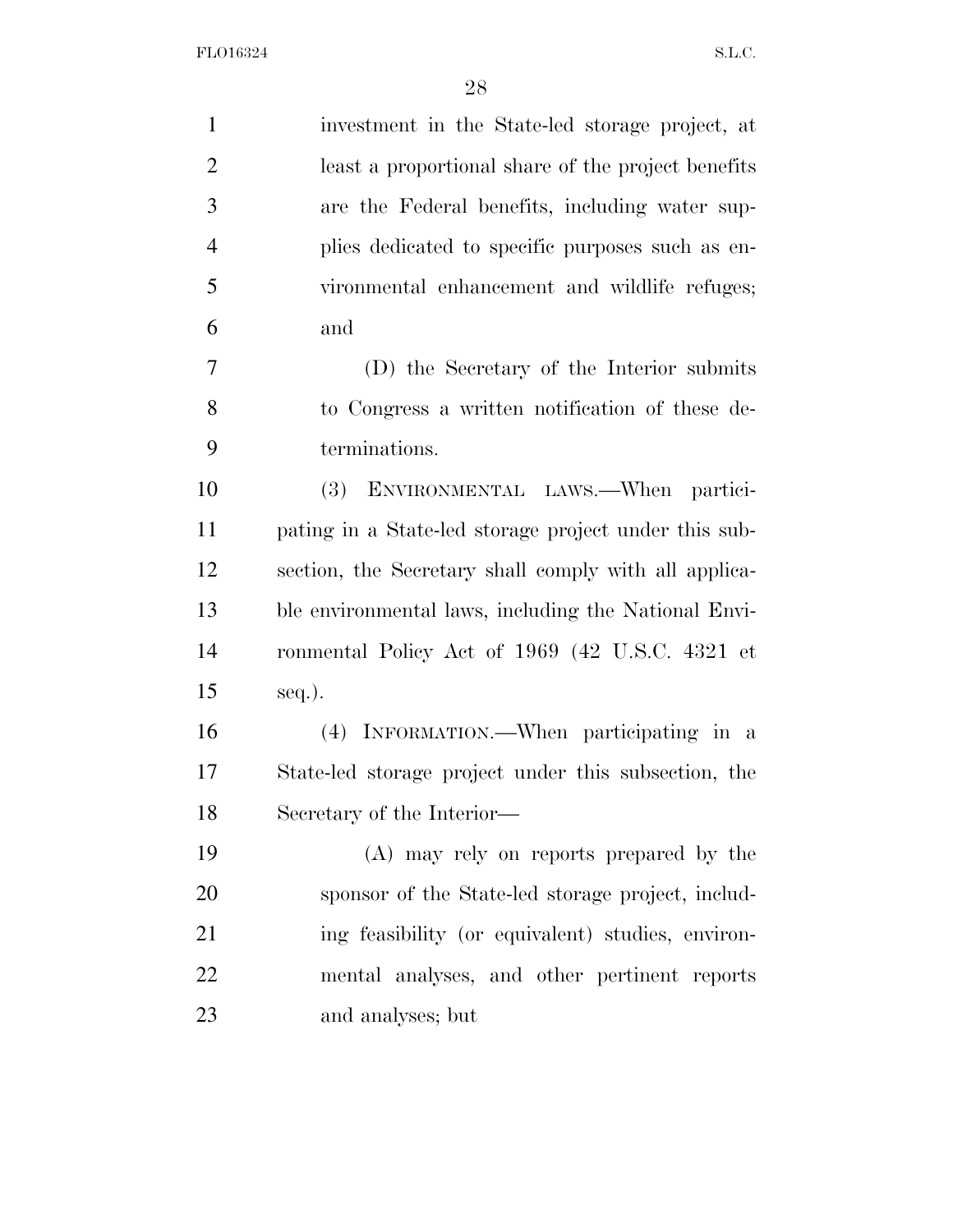| $\mathbf{1}$   | (B) shall retain responsibility for making                |
|----------------|-----------------------------------------------------------|
| $\overline{2}$ | the independent determinations described in               |
| 3              | paragraph $(2)$ .                                         |
| $\overline{4}$ | (c) AUTHORITY TO PROVIDE ASSISTANCE.—The Sec-             |
| 5              | retary of the Interior may provide financial assistance   |
| 6              | under this subtitle to carry out projects within any Rec- |
| 7              | lamation State, including—                                |
| 8              | $(1)$ Arizona;                                            |
| 9              | $(2)$ California;                                         |
| 10             | $(3)$ Colorado;                                           |
| 11             | $(4)$ Idaho;                                              |
| 12             | $(5)$ Kansas;                                             |
| 13             | $(6)$ Montana;                                            |
| 14             | (7) Nebraska;                                             |
| 15             | $(8)$ Nevada;                                             |
| 16             | $(9)$ New Mexico;                                         |
| 17             | $(10)$ North Dakota;                                      |
| 18             | $(11)$ Oklahoma;                                          |
| 19             | $(12)$ Oregon;                                            |
| 20             | $(13)$ South Dakota;                                      |
| 21             | $(14)$ Texas;                                             |
| 22             | $(15)$ Utah;                                              |
| 23             | $(16)$ Washington; and                                    |
| 24             | $(17)$ Wyoming.                                           |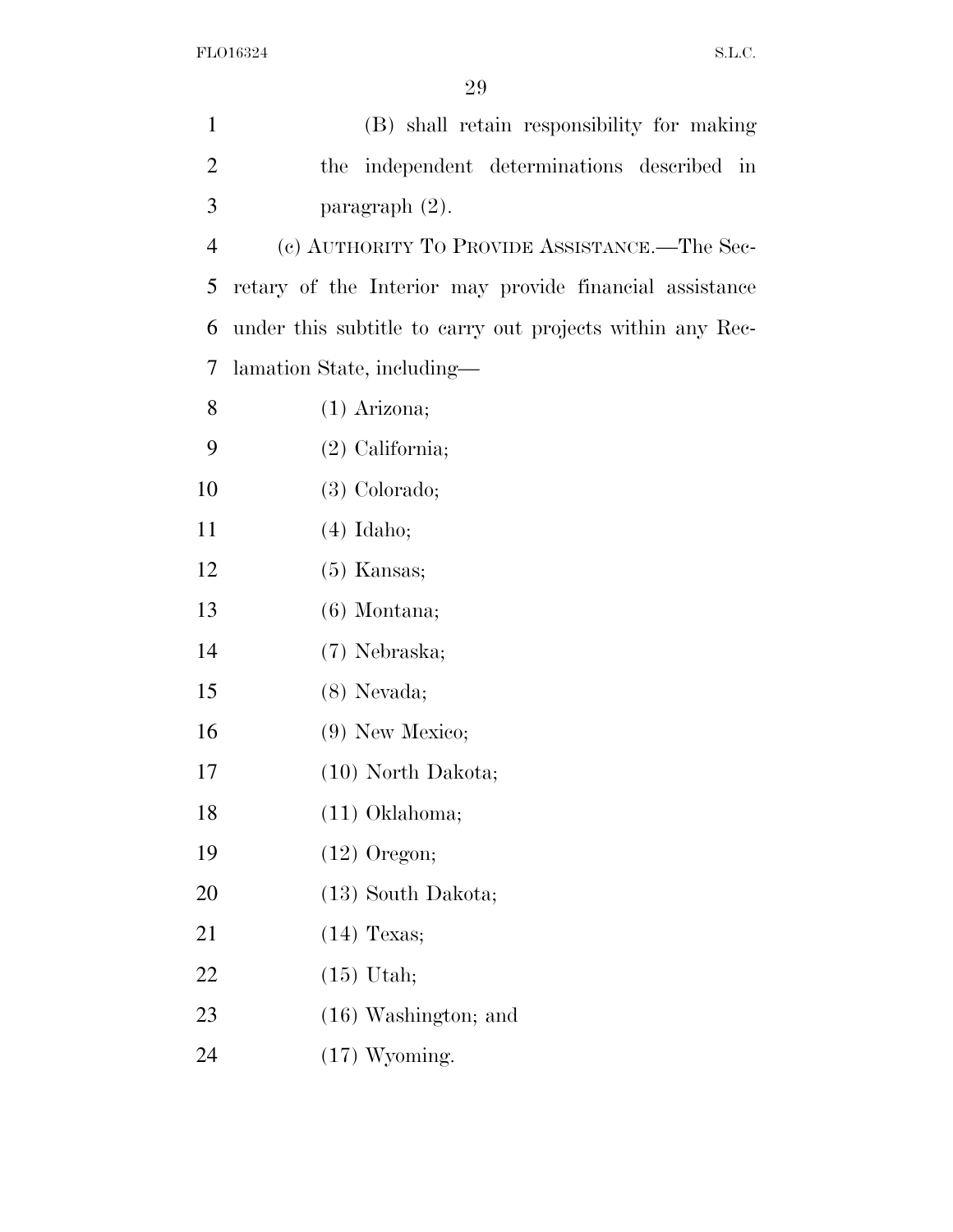(d) RIGHTS TO USE CAPACITY.—Subject to compli- ance with State water rights laws, the right to use the capacity of a federally owned storage project or State-led storage project for which the Secretary of the Interior has entered into an agreement under this subsection shall be allocated in such manner as may be mutually agreed to by the Secretary of the Interior and each other party to the agreement.

 (e) COMPLIANCE WITH CALIFORNIA WATER BOND.—

 (1) IN GENERAL.—The provision of Federal funding for construction of a State-led storage project in the State shall be subject to the condition that the California Water Commission shall deter- mine that the State-led storage project is consistent with the California Water Quality, Supply, and In- frastructure Improvement Act, approved by Cali-fornia voters on November 4, 2014.

 (2) APPLICABILITY.—This subsection expires on the date on which State bond funds available under the Act referred to in paragraph (1) are ex-pended.

 (f) PARTNERSHIP AND AGREEMENTS.—The Sec- retary of the Interior, acting through the Commissioner, may partner or enter into an agreement regarding the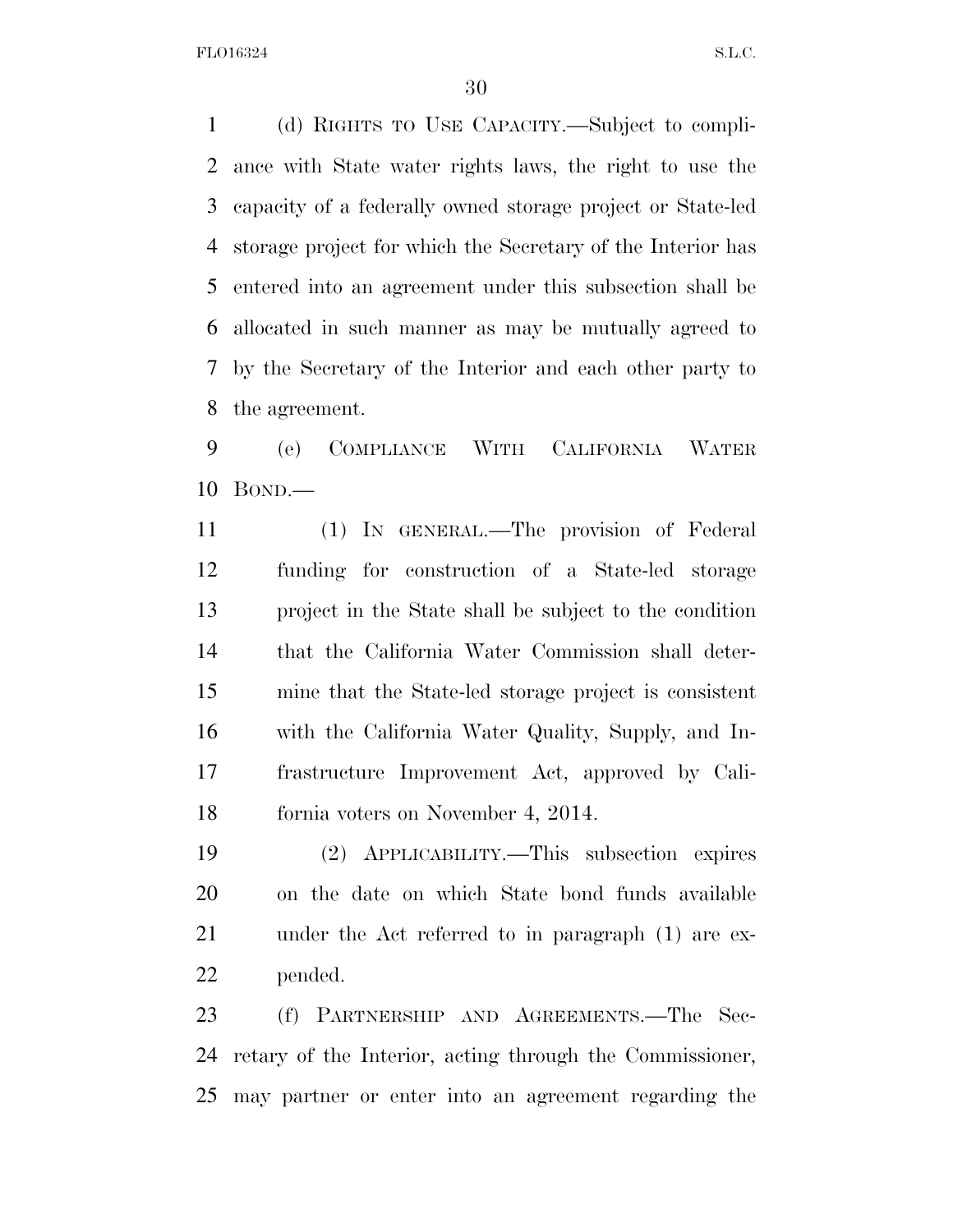water storage projects identified in section 103(d)(1) of the Water Supply, Reliability, and Environmental Im- provement Act (Public Law 108–361; 118 Stat. 1688) with local joint powers authorities formed pursuant to State law by irrigation districts and other local water dis- tricts and local governments within the applicable hydro-logic region, to advance those projects.

 (g) CALFED AUTHORIZATION.—Title I of Public Law 108–361 (the Calfed Bay-Delta Authorization Act) (118 Stat. 1681; 123 Stat. 2860; 128 Stat. 164; 128 Stat. 2312) (as amended by section 207 of Public Law 114– 113) is amended by striking ''2017'' each place it appears and inserting ''2019''.

(h) AUTHORIZATION OF APPROPRIATIONS.—

 (1) IN GENERAL.—There is authorized to be appropriated to carry out this section \$600,000,000 to remain available until expended.

 (2) ELIGIBILITY.—Only a federally owned stor- age project or State-led storage project that has been determined by the Secretary of the Interior to meet the eligibility criteria described in subsections (a) and (b) shall be eligible to receive funding under this section.

 (i) SUNSET.—This section shall apply only to feder-ally owned storage projects and State-led storage projects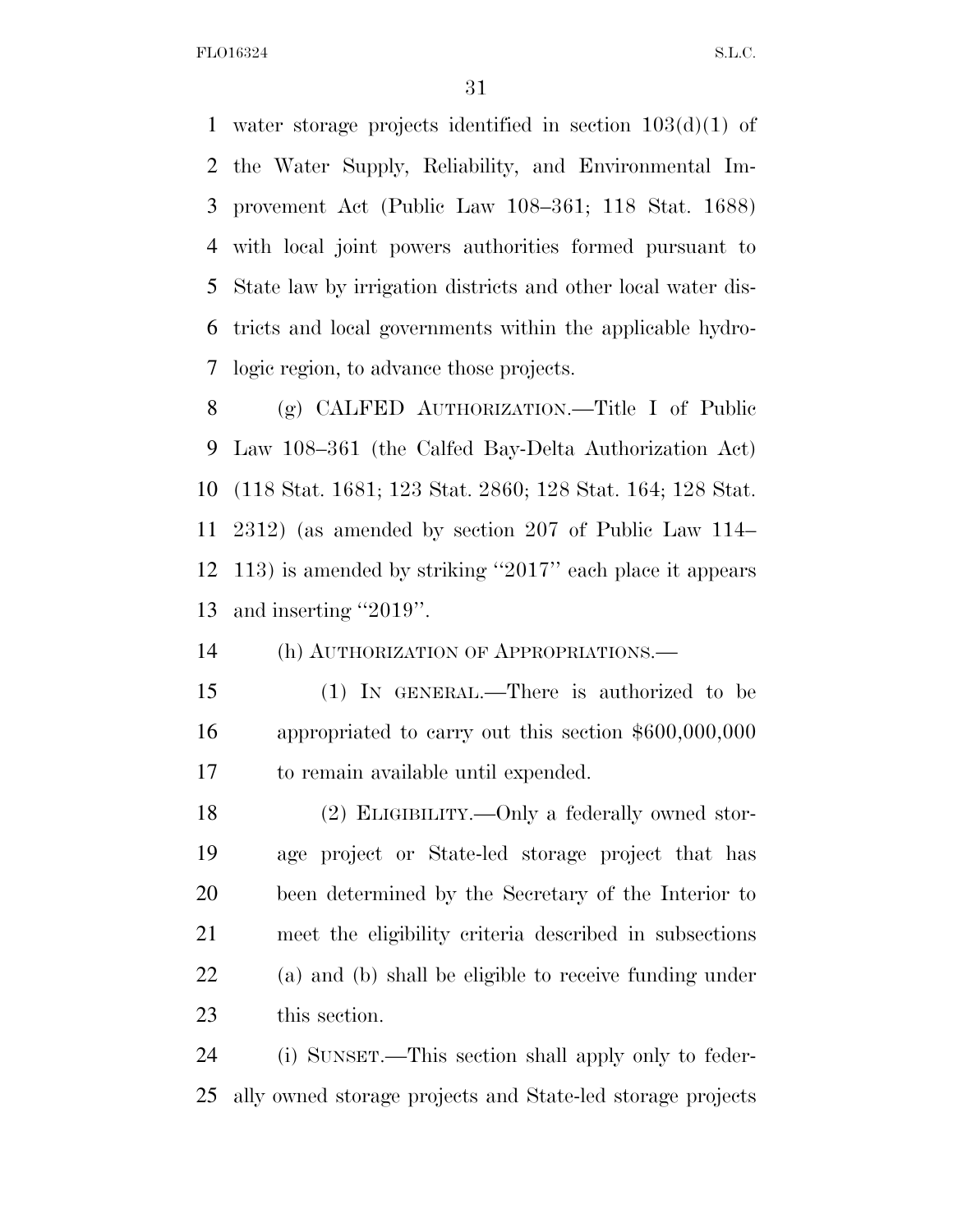that the Secretary of the Interior determines to be feasible before January 1, 2021.

 (j) CONSISTENCY WITH STATE LAW.—Nothing in this section preempts or modifies any obligation of the United States to act in conformance with applicable State law.

# **SEC. 113. RESERVOIR OPERATION IMPROVEMENT.**

 (a) REPORT.—Not later than 180 days after the date of enactment of this Act, the Secretary of the Army shall submit to the Committees on Appropriations and Environ- ment and Public Works of the Senate and the Committees on Appropriations and Transportation and Infrastructure of the House of Representatives a report describing, with respect to any State under a gubernatorial drought dec-laration during water year 2015, the following:

 (1) A list of Corps of Engineer projects and non-Federal projects operated for flood control in accordance with rules prescribed by the Secretary of the Army pursuant to section 7 of the Act of De- cember 22, 1944 (commonly known as the ''Flood Control Act of 1944'') (58 Stat. 890, chapter 665)).

 (2) The year during which the original water control manual was approved.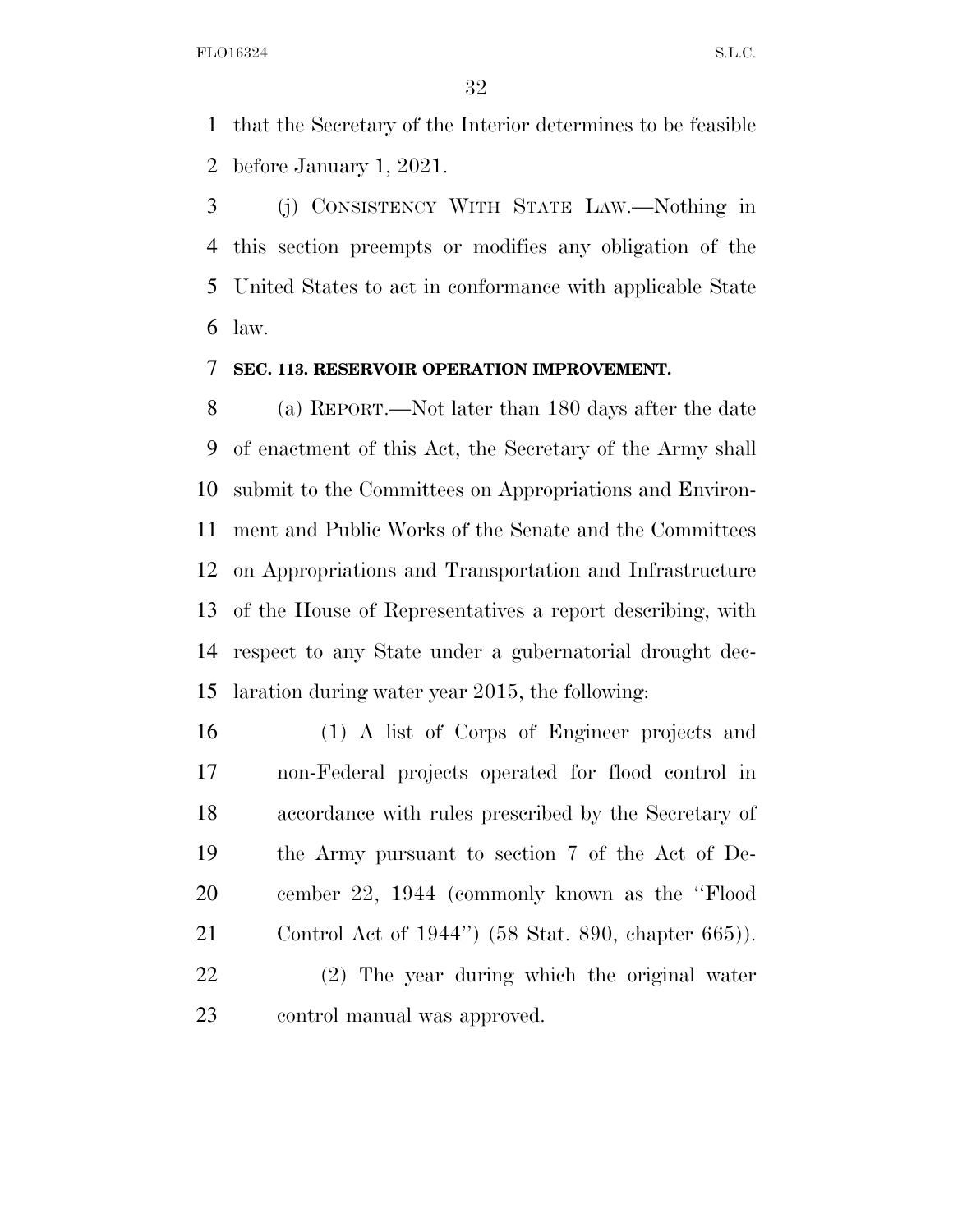| $\mathbf{1}$   | (3) The year during which any subsequent revi-             |
|----------------|------------------------------------------------------------|
| $\overline{2}$ | sions to the water control plan and manual of the          |
| $\mathfrak{Z}$ | project are proposed to occur.                             |
| $\overline{4}$ | (4) A list of projects for which operational devi-         |
| 5              | ations for drought contingency have been requested,        |
| 6              | and the status of the request.                             |
| 7              | (5) The means by which water conservation and              |
| 8              | water quality improvements were addressed.                 |
| 9              | $(6)$ A list of projects for which permanent or            |
| 10             | seasonal changes to storage allocations have been re-      |
| 11             | quested, and the status of the request.                    |
| 12             | (b) PROJECT IDENTIFICATION.—Not later than 60              |
| 13             | days after the date of completion of the report under sub- |
| 14             | section (a), the Secretary of the Army shall identify any  |
| 15             | projects described in the report that meet the following   |
| 16             | criteria:                                                  |
| 17             | (1) The project is located in a State in which             |
| 18             | a drought emergency has been declared or was in ef-        |
| 19             | fect during the 1-year period preceding the date of        |
| 20             | final review by the Secretary.                             |
| 21             | The<br>(2)<br>water control<br>and<br>manual               |
| 22             | hydrometeorological information establishing<br>the        |
| 23             | flood control rule curves of the project are consid-       |
| 24             | ered out of date as a result of not being updated for      |
| 25             | a period of 20 years.                                      |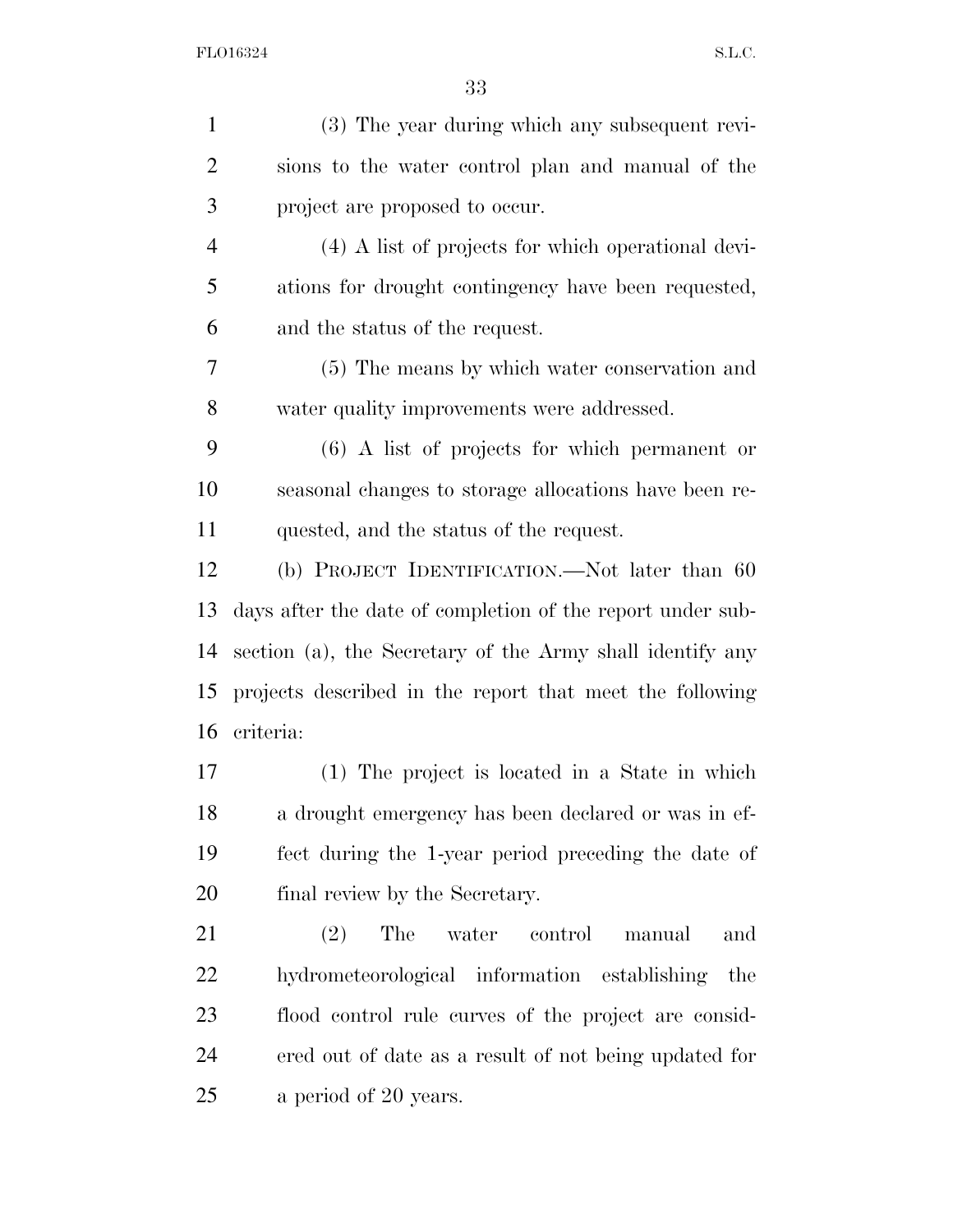(3) A non-Federal sponsor of a Corps of Engi- neers project, or owner of a non-Federal project, as applicable, has submitted to the Secretary a written request to revise water operations manuals, includ- ing flood control rule curves, based on the use of im- proved weather forecasting or run-off forecasting methods, new watershed data, changes to project op- erations, or structural improvements. (c) PILOT PROJECTS.— (1) IN GENERAL.—Not later than 1 year after the date of identification of projects under sub- section (b), if any, the Secretary of the Army shall carry out not more than 15 pilot projects, including not less than 6 non-Federal projects (within the meaning of subsection (a)(1)), if any are identified under subsection (b), to implement revisions of water operations manuals, including flood control rule curves, based on the best available science, which may include— 20 (A) forecast-informed operations; (B) new watershed data; and (C) if applicable, in the case of non-Fed- eral projects, structural improvements. (2) CONSULTATION.—In implementing the pilot projects pursuant to this subsection, the Secretary of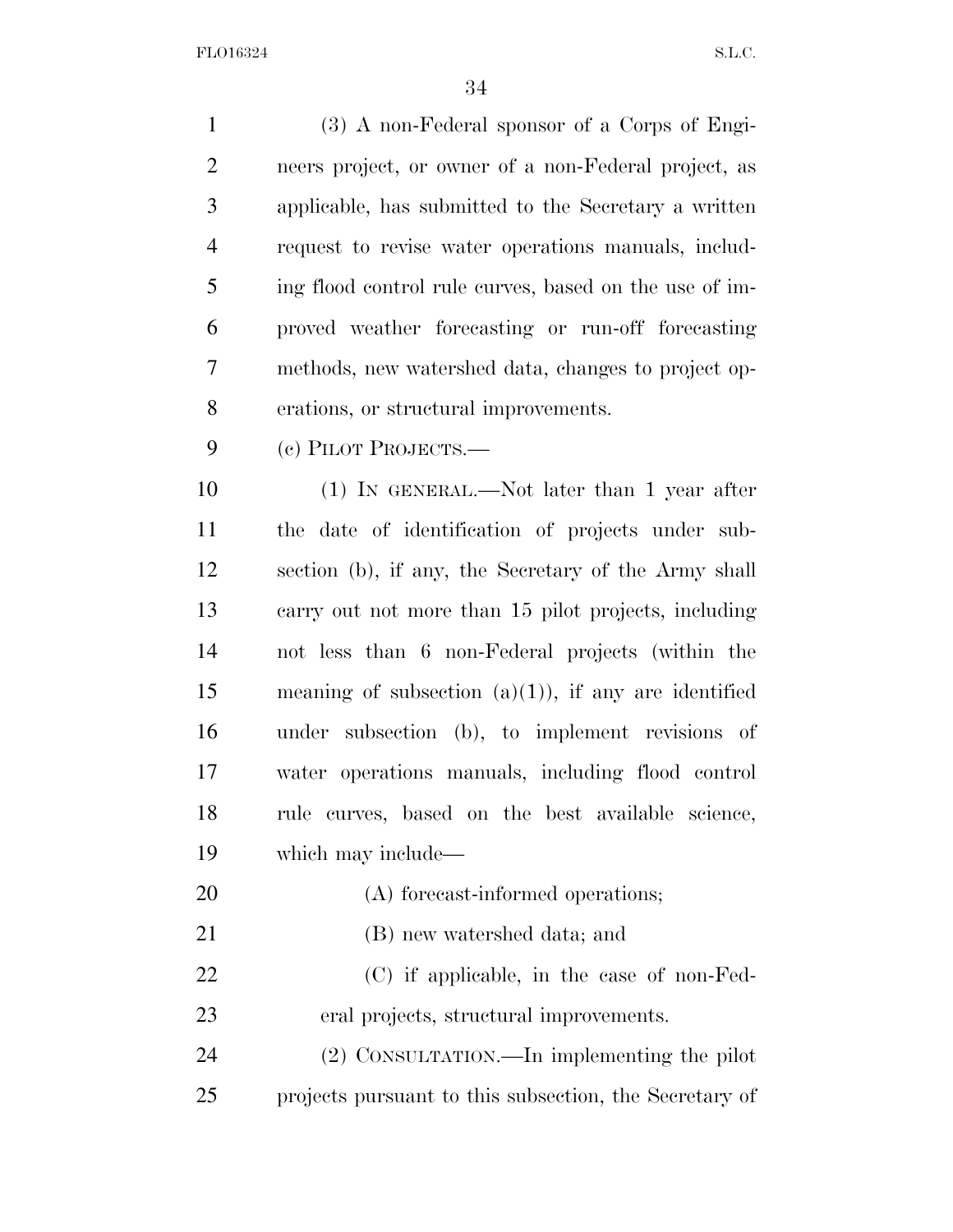| $\mathbf{1}$   | the Army shall consult with all affected interests, in-   |
|----------------|-----------------------------------------------------------|
| $\overline{2}$ | cluding—                                                  |
| 3              | $(A)$ non-Federal entities responsible for op-            |
| $\overline{4}$ | erations and maintenance costs of a Corps of              |
| 5              | Engineers facility;                                       |
| 6              | (B) affected water rights holders;                        |
| 7              | (C) individuals and entities with storage                 |
| 8              | entitlements; and                                         |
| 9              | (D) local agencies with flood control re-                 |
| 10             | sponsibilities downstream of a Corps of Engi-             |
| 11             | neers facility.                                           |
| 12             | (d) COORDINATION WITH NON-FEDERAL PROJECT                 |
| 13             | ENTITIES.—Before carrying out an activity under this      |
| 14             | section, if a project identified under subsection (b) is— |
| 15             | (1) a non-Federal project, the Secretary of the           |
| 16             | Army shall—                                               |
| 17             | (A) consult with the non-Federal project                  |
| 18             | owner; and                                                |
| 19             | (B) enter into a cooperative agreement,                   |
| 20             | memorandum of understanding, or other agree-              |
| 21             | ment with the non-Federal project owner de-               |
| 22             | scribing the scope and goals of the activity and          |
| 23             | the coordination among the parties; or                    |
| 24             | (2) owned and operated by the Corps of Engi-              |
| 25             | neers, the Secretary of the Army shall—                   |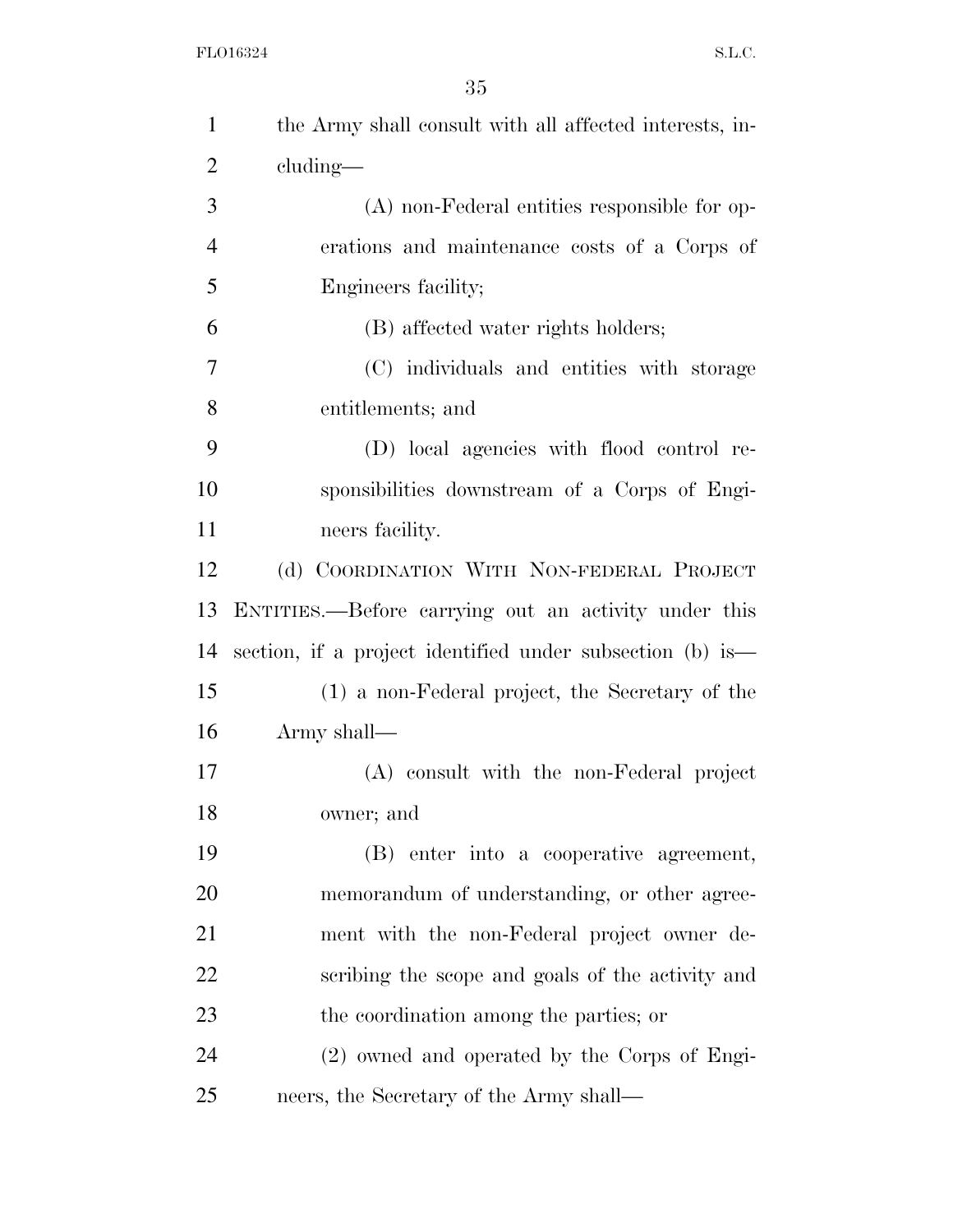| $\mathbf{1}$   | (A) consult with each non-Federal entity                   |
|----------------|------------------------------------------------------------|
| $\overline{2}$ | (including a municipal water district, irrigation          |
| 3              | district, joint powers authority, or other local           |
| $\overline{4}$ | governmental entity) that currently—                       |
| 5              | (i) manages (in whole or in part) a                        |
| 6              | Corps of Engineers dam or reservoir; or                    |
| $\tau$         | (ii) is responsible for operations and                     |
| 8              | maintenance costs; and                                     |
| 9              | (B) enter into a cooperative agreement,                    |
| 10             | memorandum of understanding, or other agree-               |
| 11             | ment with each the entity describing the scope             |
| 12             | and goals of the activity and the coordination             |
| 13             | among the parties.                                         |
| 14             | CONSIDERATION.—In designing and imple-<br>(e)              |
| 15             | menting a forecast-informed reservoir operations plan, the |
| 16             | Secretary of the Army shall work closely with the National |
|                | 17 Oceanic and Atmospheric Administration and may con-     |
| 18             | sider—                                                     |
| 19             | (1) the relationship between ocean and atmos-              |
| 20             | pheric conditions, including the El Nino and La            |
| 21             | Nina cycles, and the potential for above-normal, nor-      |
| 22             | mal, and below-normal rainfall for the coming water        |
| 23             | year, including consideration of atmospheric river         |
| 24             | forecasts;                                                 |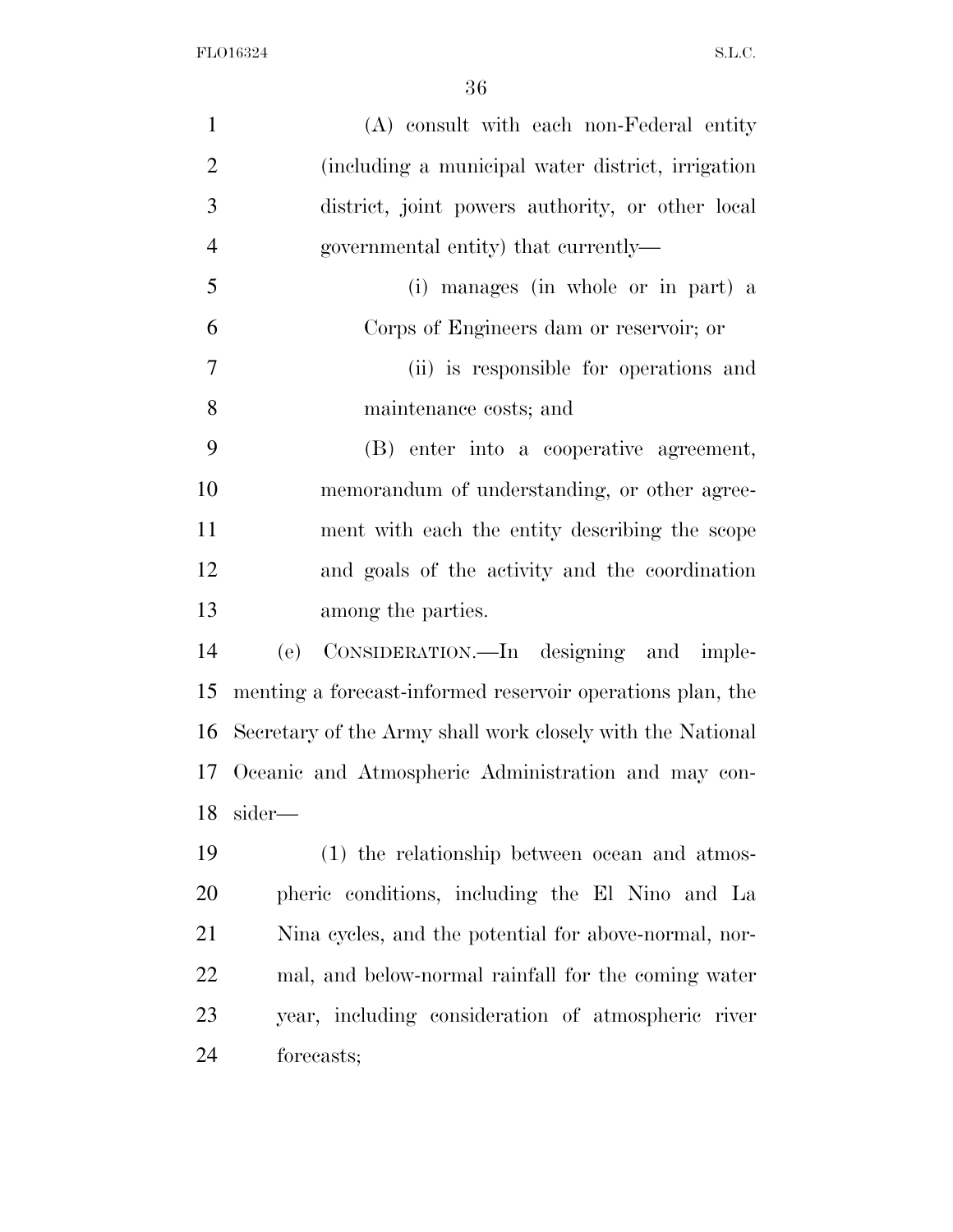| $\mathbf{1}$   | (2) the precipitation and runoff index specific        |
|----------------|--------------------------------------------------------|
| $\overline{2}$ | to the basin and watershed of the relevant dam or      |
|                |                                                        |
| 3              | reservoir, including incorporating knowledge<br>- of   |
| $\overline{4}$ | hydrological and meteorological conditions that influ- |
| 5              | ence the timing and quantity of runoff;                |
| 6              | (3) improved hydrologic forecasting for precipi-       |
| 7              | tation, snowpack, and soil moisture conditions;        |
| 8              | (4) an adjustment of operational flood control         |
| 9              | rule curves to optimize water supply storage and re-   |
| 10             | liability, hydropower production, environmental bene-  |
| 11             | fits for flows and temperature, and other authorized   |
| 12             | project benefits, without a reduction in flood safety; |
| 13             | and                                                    |
| 14             | (5) proactive management in response<br>to             |
| 15             | changes in forecasts.                                  |
| 16             | $(f)$ FUNDING.—                                        |
| 17             | (1)<br>DEFINITION<br>OPERATIONAL<br>OF<br>DOCU-        |
| 18             | MENT.—In this subsection, the term "operational        |
| 19             | document" means—                                       |
| 20             | $(A)$ a water control plan;                            |
| 21             | (B) a water control manual;                            |
|                |                                                        |
| 22             | (C) a water control diagram;                           |
| 23             | $(D)$ a release schedule;                              |
| 24             | $(E)$ a rule curve;                                    |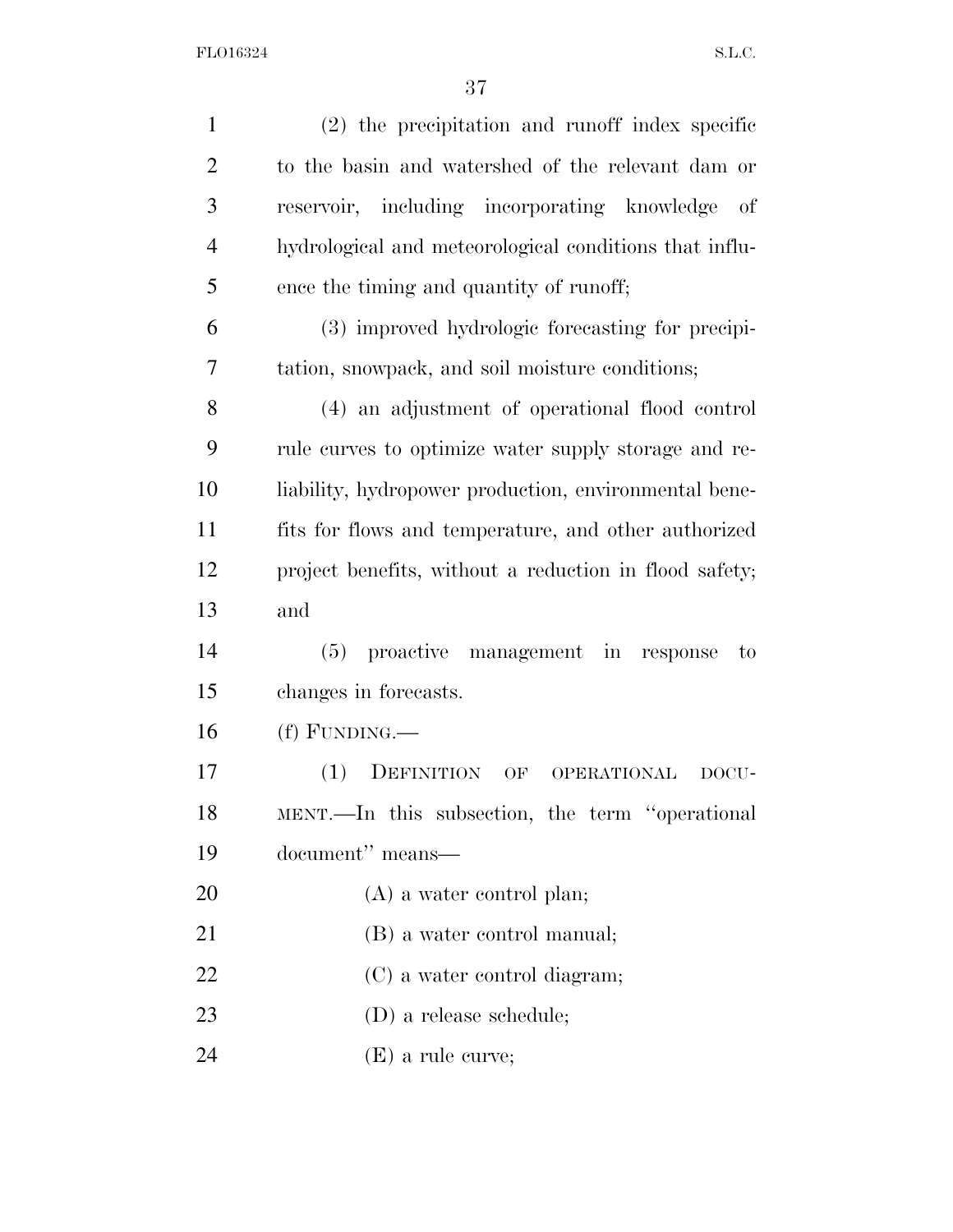| $\mathbf{1}$   | (F) an operational agreement with a non-               |
|----------------|--------------------------------------------------------|
| $\overline{2}$ | Federal entity; and                                    |
| 3              | (G) any environmental documentation as-                |
| $\overline{4}$ | sociated with a document described in any of           |
| 5              | subparagraphs $(A)$ through $(F)$ .                    |
| 6              | (2) ACCEPTANCE AND USE.—The Secretary of               |
| 7              | the Army may accept and expend amounts from            |
| 8              | non-Federal entities to fund all or a portion of the   |
| 9              | cost of carrying out a review or revision of oper-     |
| 10             | ational documents for any reservoir that is either op- |
| 11             | erated or maintained by the Secretary, or for which    |
| 12             | the Secretary is authorized to prescribe regulations   |
| 13             | or otherwise advise or consult concerning the use of   |
| 14             | storage allocated for flood risk management or navi-   |
| 15             | gation.                                                |
| 16             | (g) EFFECT OF MANUAL REVISIONS AND OTHER               |
| 17             | PROVISIONS.                                            |
| 18             | (1) MANUAL REVISIONS.—In accordance with               |
| 19             | all applicable laws, a revision of a manual shall not  |
| 20             | interfere with—                                        |
| 21             | (A) the authorized purposes of a Corps of              |
| 22             | Engineers project; or                                  |
| 23             | (B) the existing purposes of a non-Federal             |
| 24             | project that is regulated for flood control by the     |
| 25             | Secretary of the Army.                                 |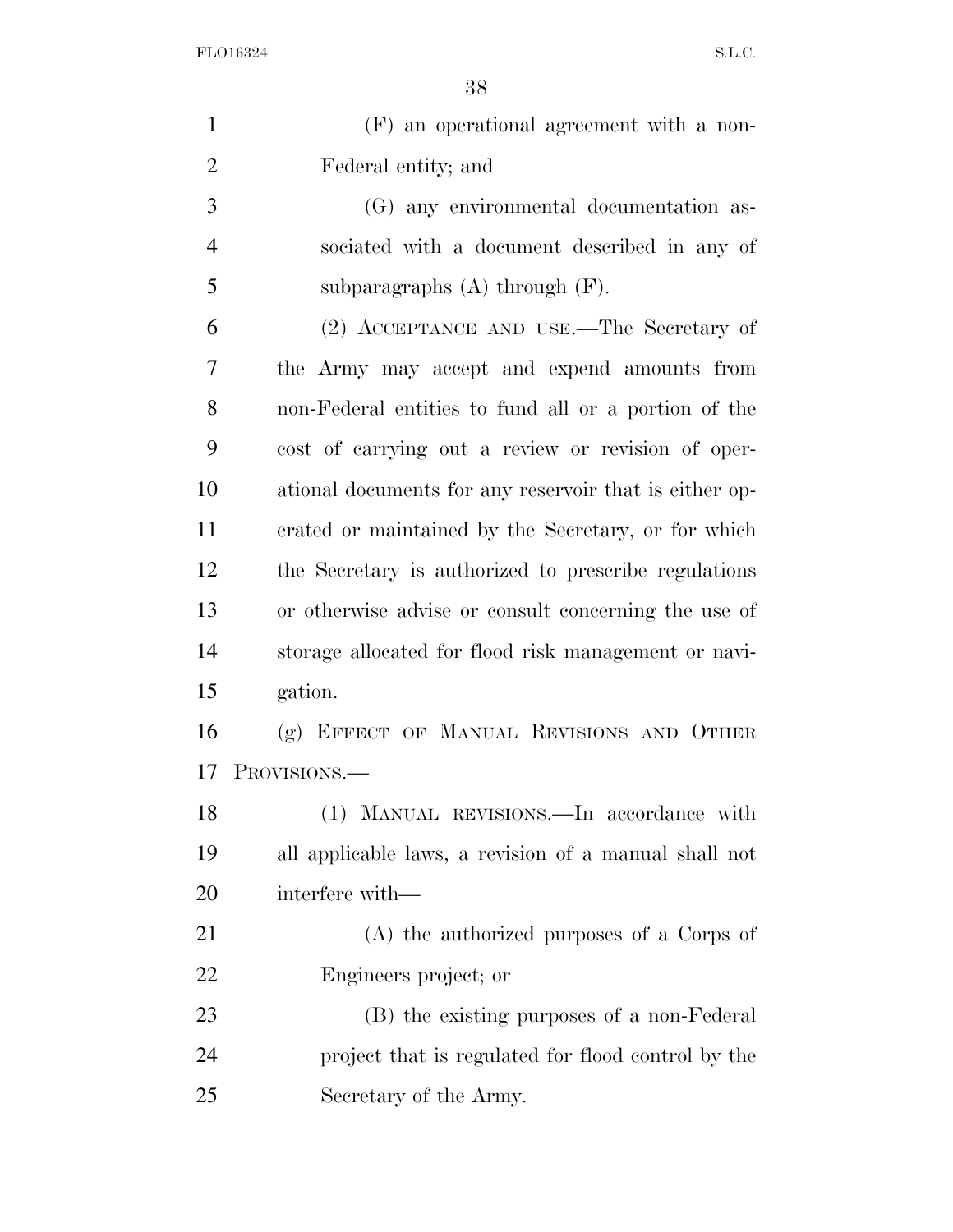| $\mathbf{1}$   | $(2)$ EFFECT.—                                             |
|----------------|------------------------------------------------------------|
| $\overline{2}$ | (A) Act.—Nothing in this Act authorizes                    |
| 3              | the Secretary of the Army to carry out, at a               |
| $\overline{4}$ | Corps of Engineers or non-Federal dam or res-              |
| 5              | ervoir, any project or activity for a purpose not          |
| 6              | otherwise authorized as of the date of enact-              |
| 7              | ment of this Act.                                          |
| 8              | (B) SECTION.—Nothing in this section—                      |
| 9              | (i) affects or modifies any obligation                     |
| 10             | of the Secretary of the Army under State                   |
| 11             | law; or                                                    |
| 12             | (ii) authorizes the diversion or use of                    |
| 13             | water in a manner that is inconsistent with                |
| 14             | State water rights law.                                    |
| 15             | (3) BUREAU OF RECLAMATION PROJECTS EX-                     |
| 16             | CLUDED.—This section shall not apply to any dam            |
| 17             | or reservoir owned by the Bureau of Reclamation.           |
| 18             | (h) MODIFICATIONS TO MANUALS AND CURVES.-                  |
| 19             | Not later than 180 days after the date of completion of    |
| 20             | a modification to an operations manual or flood control    |
| 21             | rule curve, the Secretary of the Army shall submit to Con- |
| 22             | gress a report regarding the components of the forecast-   |
| 23             | based reservoir operations plan incorporated into the      |
| 24             | change.                                                    |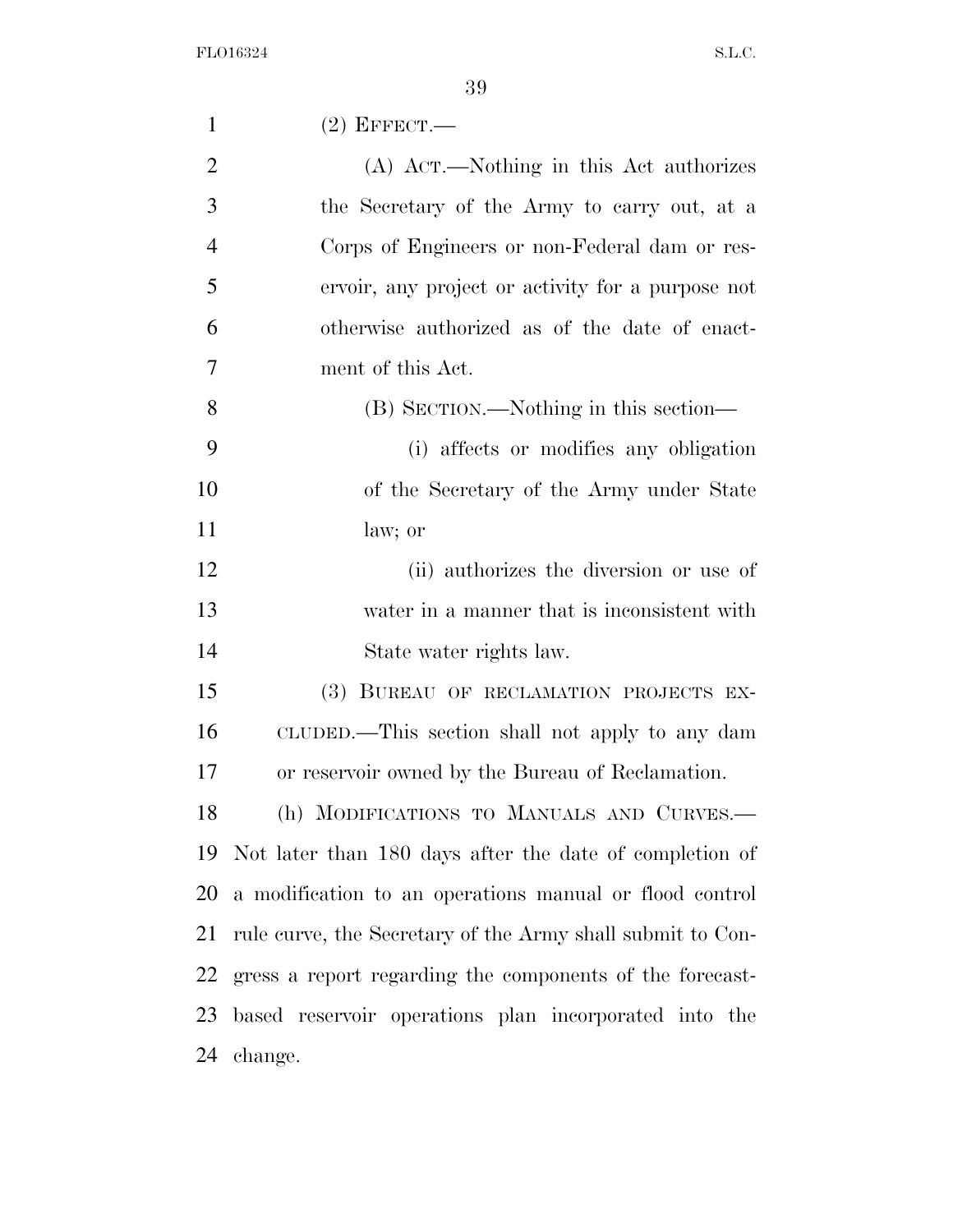| $\mathbf{1}$   | SEC. 114. FINDINGS.                                    |
|----------------|--------------------------------------------------------|
| $\overline{2}$ | Congress finds that—                                   |
| 3              | (1) the record drought conditions being experi-        |
| $\overline{4}$ | enced in the State of California as of the date of en- |
| 5              | actment of this Act are—                               |
| 6              | (A) expected to recur in the future; and               |
| 7              | (B) likely to do so with increasing fre-               |
| 8              | quency;                                                |
| 9              | (2) water storage is an indispensable and inte-        |
| 10             | gral part of any solution to address the long-term     |
| 11             | water challenges of the State of California;           |
| 12             | (3) Congress has authorized relevant feasibility       |
| 13             | studies for 5 water storage projects in the State of   |
| 14             | California, including projects for-                    |
| 15             | (A) enlargement of Shasta Dam in Shasta                |
| 16             | County under section $2(a)$ of Public Law 96–          |
| 17             | $375$ (94 Stat. 1506), as reaffirmed under sec-        |
| 18             | tion $103(d)(1)(A)(i)(I)$ of Public Law 108-361        |
| 19             | $(118 \text{ Stat. } 1684);$                           |
| 20             | (B) enlargement of Los Vaqueros Res-                   |
| 21             | ervoir in Contra Costa County under section            |
| 22             | 215 of Public Law 108–7 (117 Stat. 147), as            |
| 23             | reaffirmed under section $103(d)(1)(A)(i)(II)$ of      |
| 24             | Public Law 108–361 (118 Stat. 1684);                   |
| 25             | construction of<br>(C)<br>North-of-Delta               |
| 26             | Offstream Storage (Sites Reservoir) in Colusa          |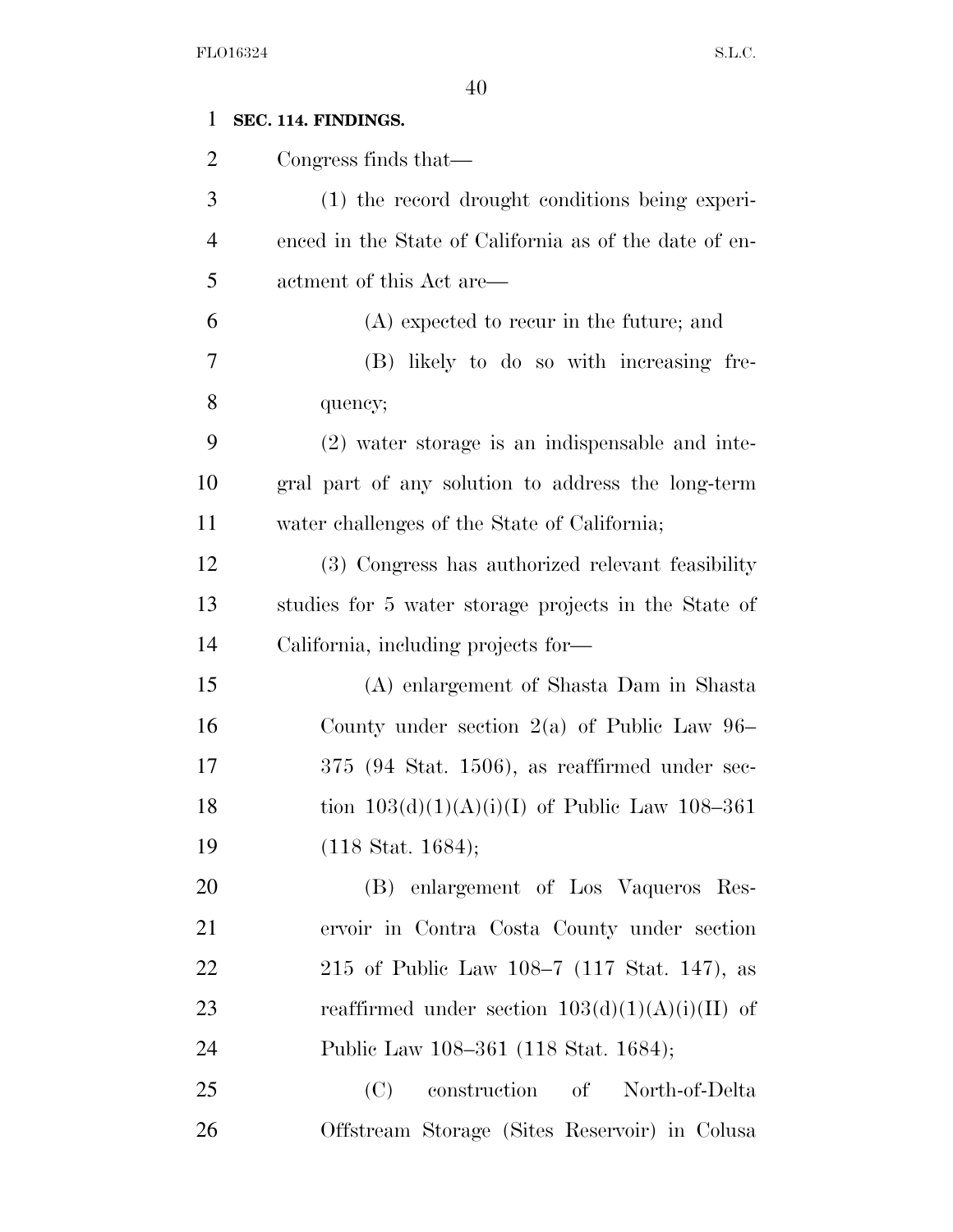| $\mathbf{1}$   | County under section 215 of Public Law 108–               |
|----------------|-----------------------------------------------------------|
| $\overline{2}$ | $7(117 \text{ Stat. } 147)$ , as reaffirmed under section |
| 3              | $103(d)(1)(A)(ii)(I)$ of Public Law 108-361               |
| 4              | $(118 \text{ Stat. } 1684);$                              |
| 5              | (D) construction of the Upper San Joaquin                 |
| 6              | River storage (Temperance Flat) in Fresno and             |
| 7              | Madera Counties under section 215 of Public               |
| 8              | Law $108-7$ (117 Stat. 147), as reaffirmed                |
| 9              | under section $103(d)(1)(A)(ii)(II)$ of Public            |
| 10             | Law 108-361 (118 Stat. 1684); and                         |
| 11             | (E) expansion of San Luis Reservoir under                 |
| 12             | section $103(f)(1)(A)$ of Public Law $108-361$            |
| 13             | $(118 \text{ Stat. } 1694);$                              |
| 14             | $(4)$ as of the date of enactment of this Act,            |
| 15             | more than 10 years have elapsed since the author-         |
| 16             | ization of the feasibility studies referred to in para-   |
| 17             | $graph(3)$ , but for a variety of reasons the slow pace   |
| 18             | of work on completion of the feasibility studies for      |
| 19             | those 5 water storage projects is unjustified and of      |
| 20             | deep concern; and                                         |
| 21             | (5) there is significant public interest in, and          |
| 22             | urgency with respect to, completing all feasibility       |
| 23             | studies and environmental reviews for the water           |
| 24             | storage projects referred to in paragraph $(3)$ , given   |
| 25             | the critical need for that infrastructure to address      |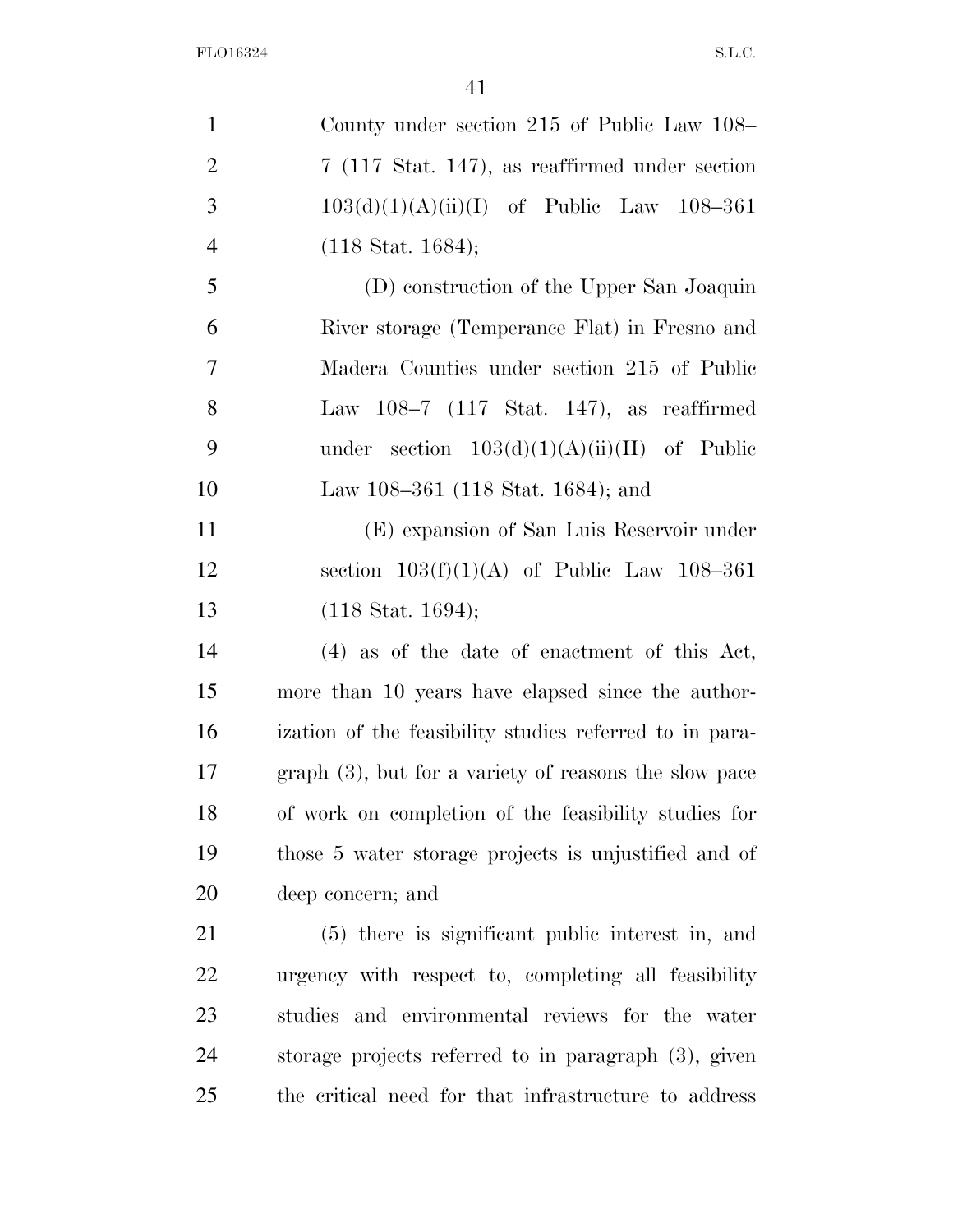current and future water challenges of the State of California.

## **SEC. 115. STUDIES.**

 The Secretary of the Interior, through the Commis-sioner, shall—

 (1) complete the Upper San Joaquin River (Temperance Flat) feasibility study described in 8 clause (ii)(II) of section  $103(d)(1)(A)$  of Public Law 108–361 (118 Stat. 1684) and submit the study to the appropriate committees of the House of Rep- resentatives and the Senate not later than March 31, 2016;

 (2) complete the Los Vaqueros Reservoir feasi- bility study described in clause (i)(II) of section 103(d)(1)(A) of Public Law 108–361 (118 Stat. 1684) and submit the study to the appropriate com- mittees of the House of Representatives and the Senate not later than November 30, 2016;

 (3) complete the North-of-Delta Offstream Storage (Sites Reservoir) feasibility study described 21 in clause (ii)(I) of section  $103(d)(1)(A)$  of Public Law 108–361 (118 Stat. 1684) and submit the study to the appropriate committees of the House of Representatives and the Senate not later than No-vember 30, 2017;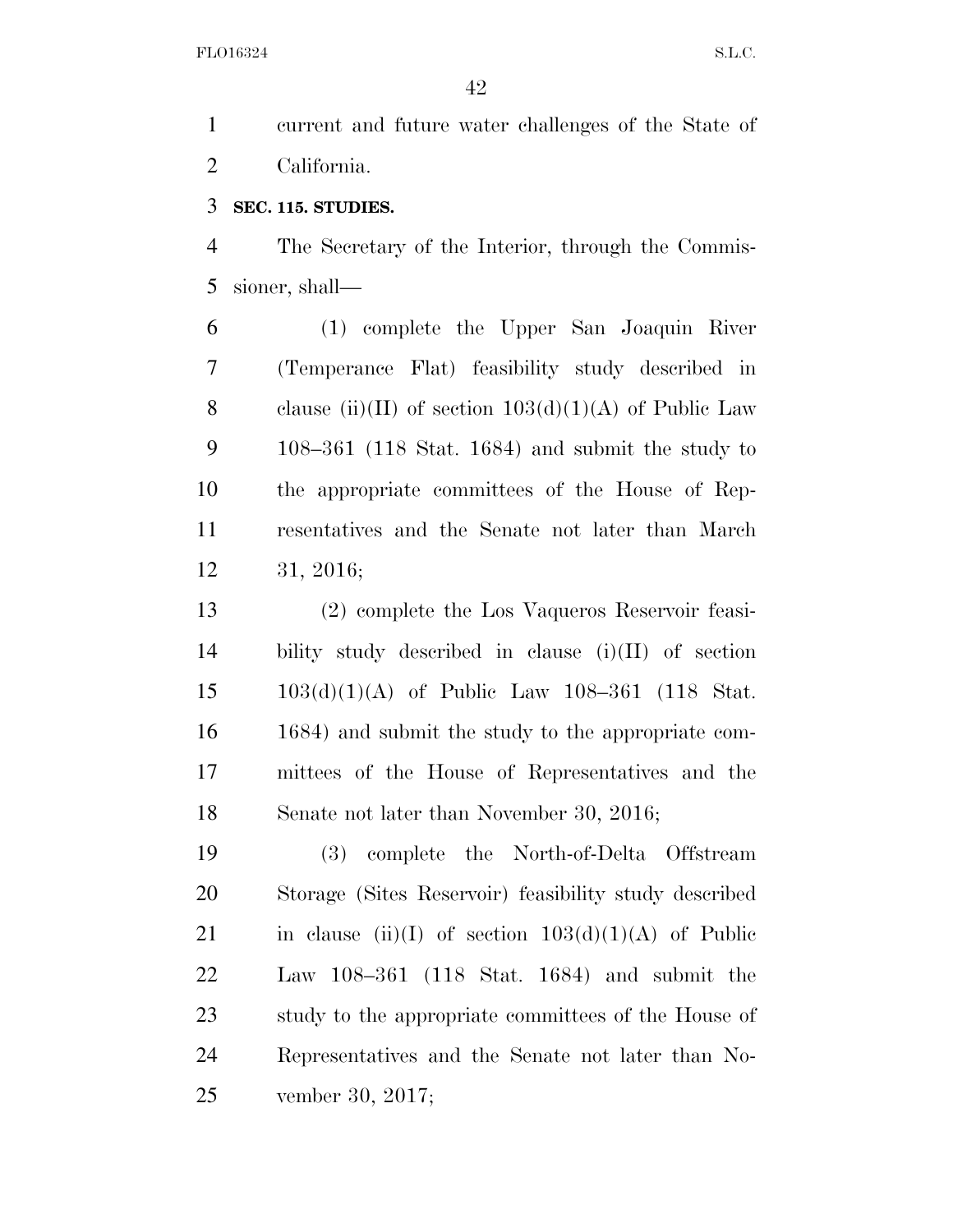(4) complete the San Luis Reservoir feasibility 2 study described in section  $103(f)(1)(A)$  of Public Law 108–361 (118 Stat. 1694) and submit the study to the appropriate Committees of the House of Representatives and the Senate not later than De-cember 31, 2017;

 (5) provide a progress report on the status of the feasibility studies referred to in paragraphs (1) through (3) to the appropriate committees of the House of Representatives and the Senate not later 11 than 90 days after the date of enactment of this Act and every 180 days thereafter until December 31, 2017, as applicable, which report shall include timelines for study completion, draft environmental impact statements, final environmental impact state-ments, and records of decision;

 (6) document, delineate, and publish costs di- rectly relating to the engineering and construction of a water storage project separately from the costs re- sulting from regulatory compliance or the construc- tion of auxiliary facilities necessary to achieve regu- latory compliance if the Secretary of the Interior de- termines in any feasibility study required under this subsection, reclamation laws, the Central Valley Project Improvement Act (Public Law 102–575; 106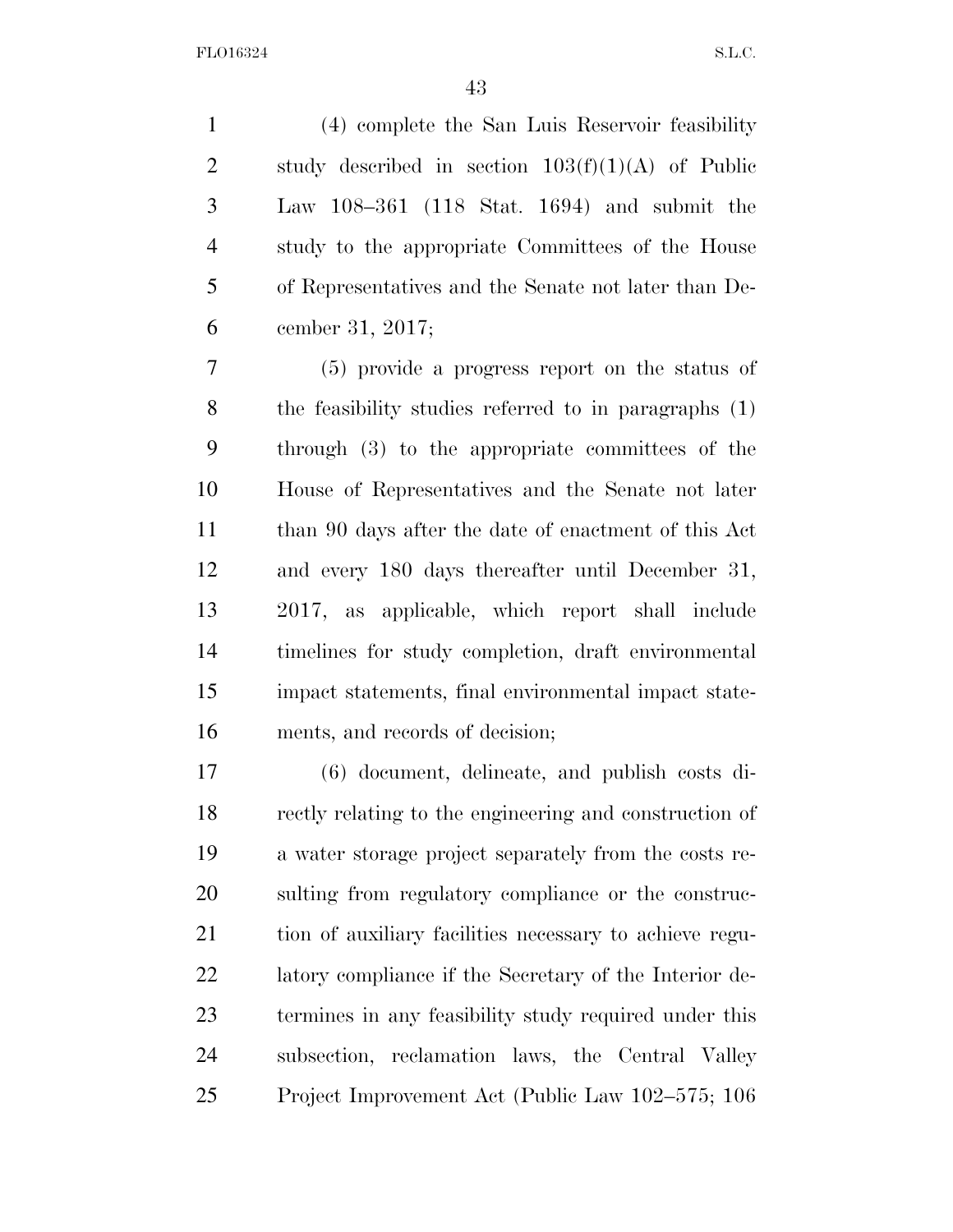| $\mathbf{1}$   | Stat. 4706), the Fish and Wildlife Coordination Act          |
|----------------|--------------------------------------------------------------|
| $\overline{2}$ | (16 U.S.C. 661 et seq.), the Endangered Species Act          |
| 3              | of $1973$ (16 U.S.C. 1531 et seq.), and other applica-       |
| $\overline{4}$ | ble law, that the project is not feasible;                   |
| 5              | (7) include information required in paragraph                |
| 6              | (7) in the feasibility studies issued pursuant para-         |
| 7              | graphs $(1)$ through $(5)$ , as applicable; and              |
| 8              | (8) communicate, coordinate, and cooperate                   |
| 9              | with public water agencies that—                             |
| 10             | (A) contract with the United States for                      |
| 11             | Central Valley Project water; and                            |
| 12             | (B) are expected to participate in the cost                  |
| 13             | pools that will be created for the projects pro-             |
| 14             | posed in the feasibility studies under this sec-             |
| 15             | tion.                                                        |
| 16             | SEC. 116. LOSSES CAUSED BY CONSTRUCTION AND OPER-            |
| 17             | ATION OF WATER STORAGE PROJECTS.                             |
| 18             | The Secretary of the Interior, in consultation with          |
| 19             | other appropriate agencies, shall establish a process to ad- |
| 20             | dress direct and substantial impacts caused by any storage   |
| 21             | projects identified under section 115.                       |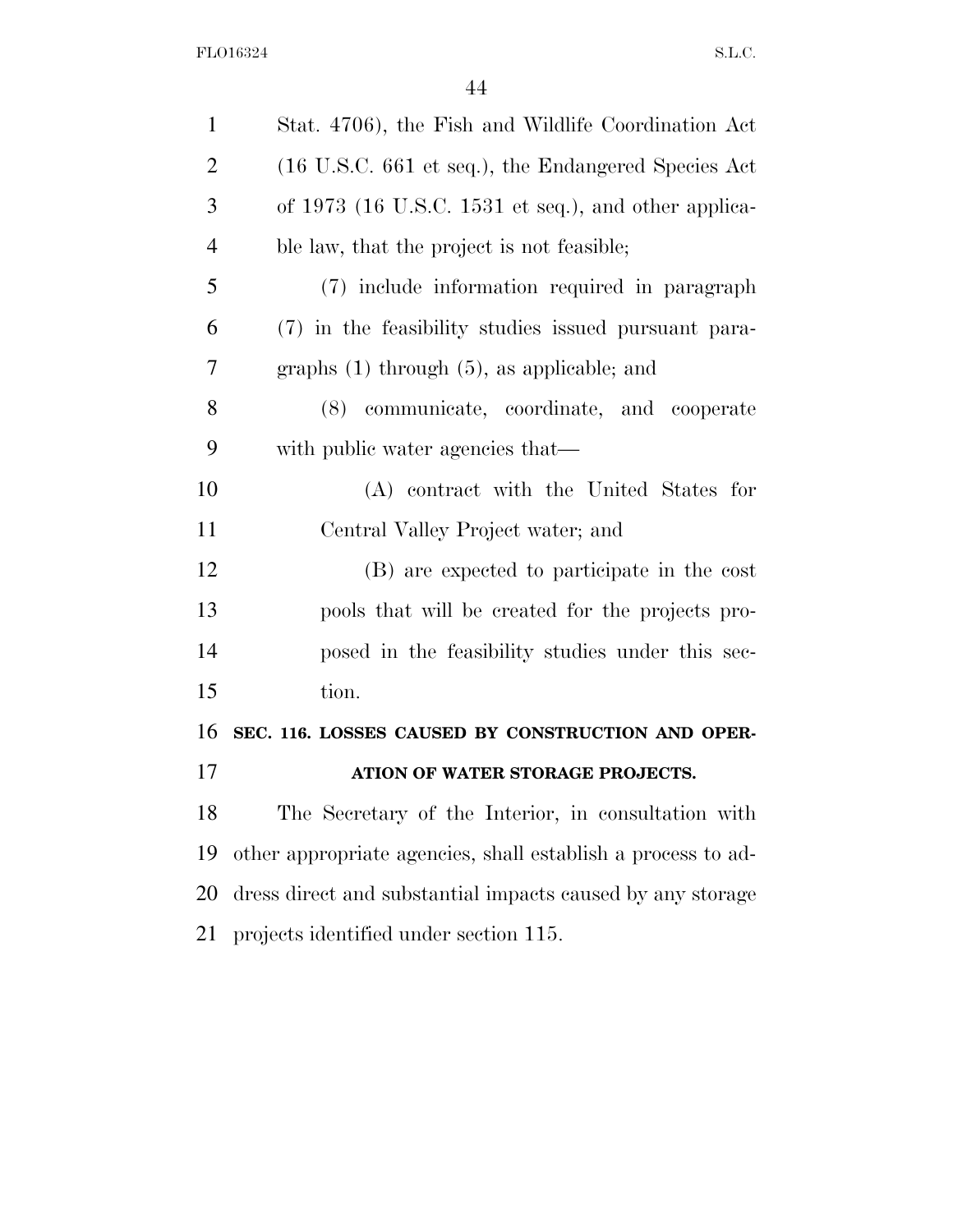|                | 1 Subtitle C—Desalination, Water                        |
|----------------|---------------------------------------------------------|
| $\overline{2}$ | Reuse and Recycling, and Con-                           |
| 3              | servation                                               |
| $\overline{4}$ | SEC. 121. WATER<br>RECYCLING AND<br><b>DESALINATION</b> |
| 5              | PROJECTS.                                               |
| 6              | (a) FINDINGS.—Congress finds that—                      |
| 7              | (1) Federal funding to support water recycling          |
| 8              | and desalination projects in recent years has been      |
| 9              | insufficient to address water supply needs in many      |
| 10             | regions across the United States;                       |
| 11             | (2) elimate variability and drought resiliency re-      |
| 12             | quire additional water supply projects to cope with     |
| 13             | higher probabilities of longer, more intense droughts;  |
| 14             | (3) the historic drought in the State of Cali-          |
| 15             | formia highlights the necessity of long-term projects   |
| 16             | to address a changing climate;                          |
| 17             | (4) the California Water Plan and surveys con-          |
| 18             | ducted by the National Association of Clean Water       |
| 19             | Agencies, the Water Reuse Association, the Associa-     |
| 20             | tion of California Water Agencies, the Western Re-      |
| 21             | cycled Water Coalition, and the California Associa-     |
| 22             | tion of Sanitation Agencies led to the identification   |
| 23             | of 137 water recycling and desalination projects ca-    |
| 24             | pable of producing 1,412,799 acre-feet of new water     |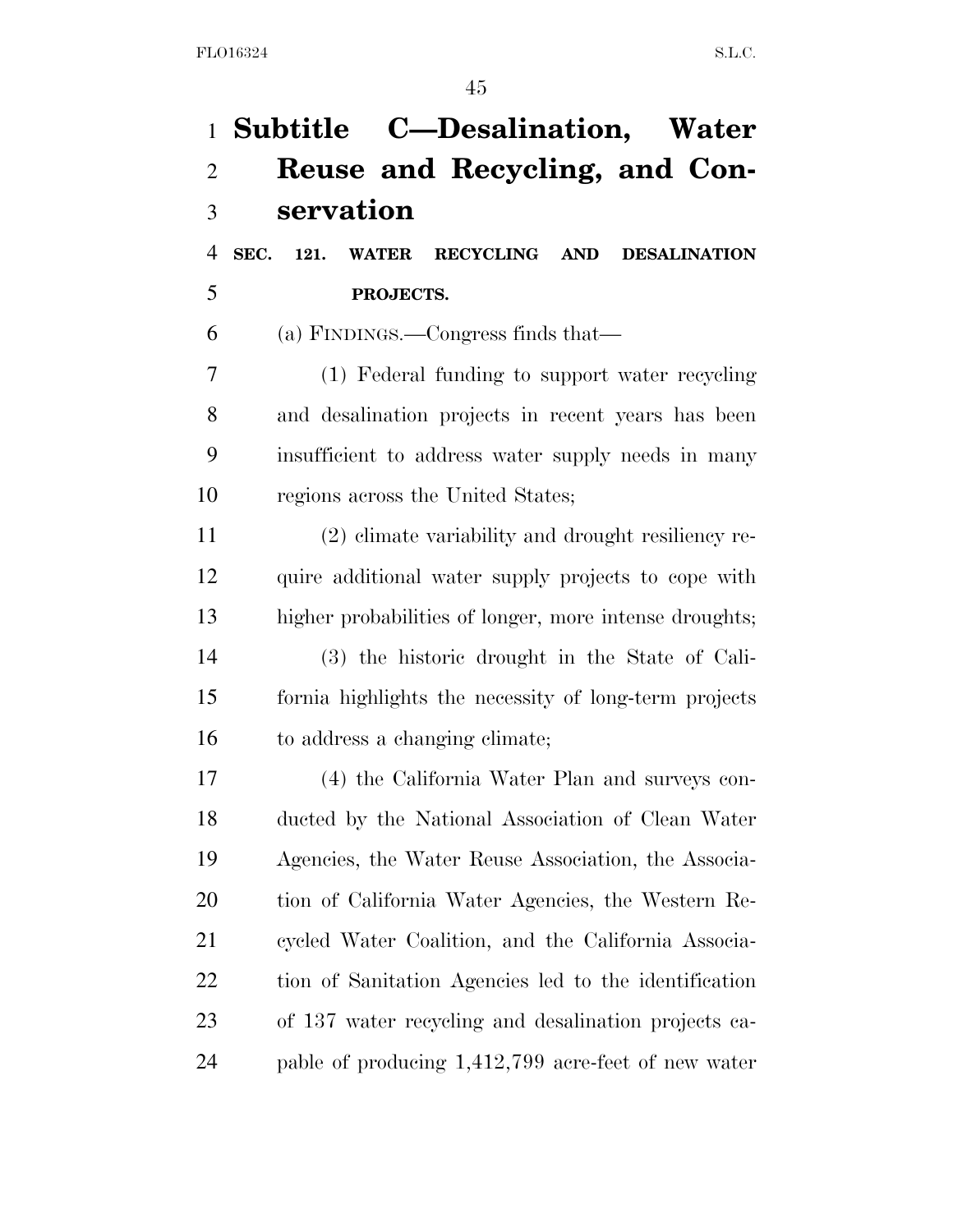| $\mathbf{1}$   | supplies if sufficient funding or financing tools ex-     |
|----------------|-----------------------------------------------------------|
| $\overline{2}$ | isted to facilitate development of the projects;          |
| 3              | (5) there exists a Federal interest in the                |
| $\overline{4}$ | projects referred to in paragraph (4) to the extent       |
| 5              | that the projects can—                                    |
| 6              | (A) diversify water supplies;                             |
| 7              | reduce conflicts hindering existing<br>(B)                |
| 8              | Federal reclamation efforts on the Colorado               |
| 9              | River and around the Delta; and                           |
| 10             | (C) advance technologies which reduce the                 |
| 11             | cost and improve the efficiency of water desali-          |
| 12             | nation projects; and                                      |
| 13             | $(6)$ this Act will enable Federal support for de-        |
| 14             | salination projects, including the projects referred to   |
| 15             | in paragraph (4) and others by providing Federal          |
| 16             | cost-share grants, through the Water Desalination         |
| 17             | Act of 1996 (42 U.S.C. 10301 note; Public Law             |
| 18             | 104–298), the Reclamation Wastewater and Ground-          |
| 19             | water Study and Facilities Act (43 U.S.C. 390h et         |
| 20             | seq.), and the WaterSMART program of the Depart-          |
| 21             | ment of the Interior, and by making low-cost loans        |
| 22             | or loan guarantees available under subtitle D.            |
| 23             | (b) WATER RECYCLING PROJECTS.—On submission               |
| 24             | of a completed feasibility report in accordance with Bu-  |
| 25             | reau of Reclamation standards, the Secretary of the Inte- |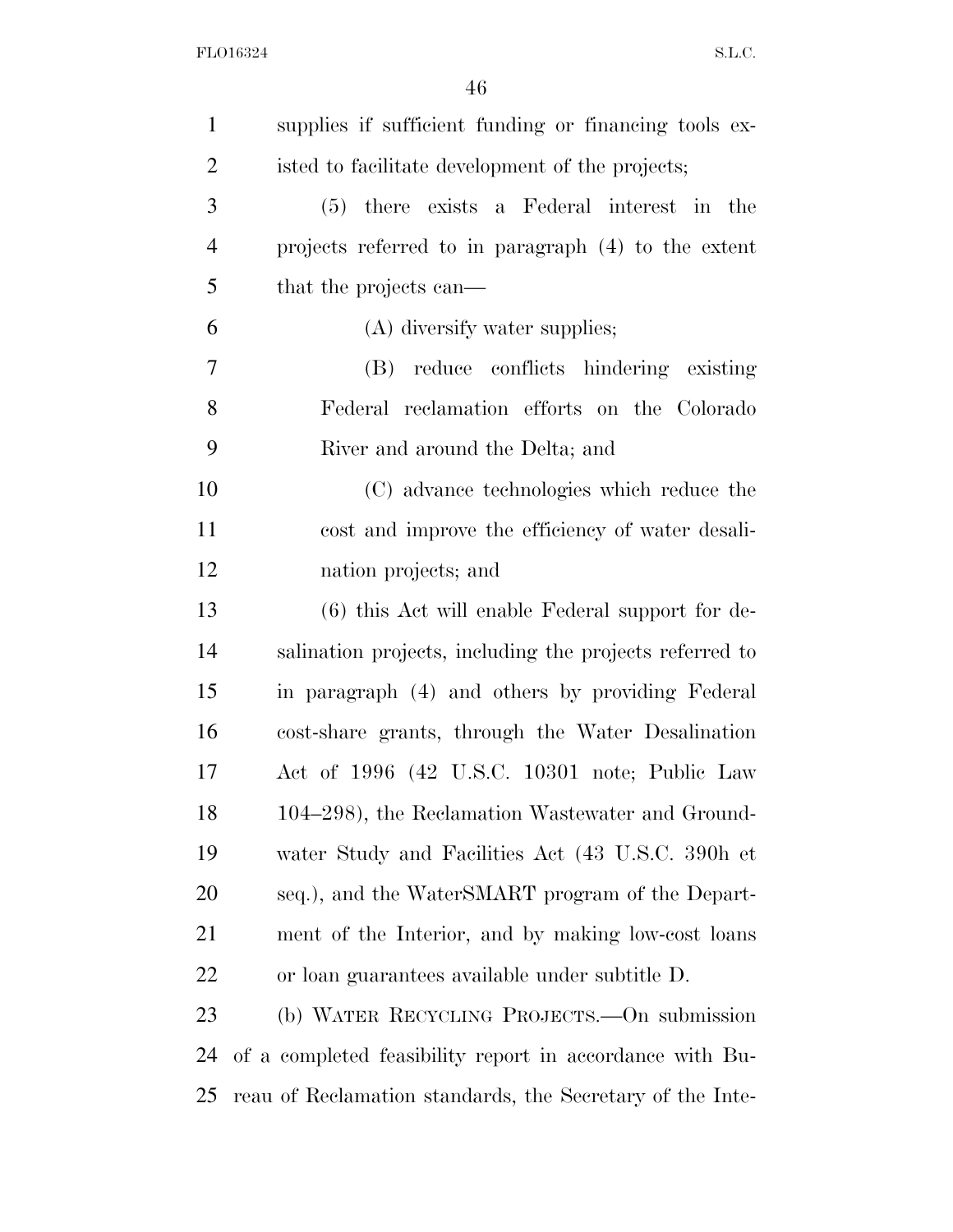| 1  | rior shall review requests for water recycling project fund-  |
|----|---------------------------------------------------------------|
| 2  | ing assistance and, subject to the availability of appropria- |
| 3  | tions, award funding, on a competitive basis, for projects    |
| 4  | that meet the eligibility requirements of this title, subject |
| 5  | to the condition that the Secretary shall include among       |
| 6  | the projects reviewed watercycling projects sponsored by      |
| 7  | any of the following:                                         |
| 8  | (1) Bear Valley Community Services District.                  |
| 9  | (2) Beaumont Cherry Valley Water District.                    |
| 10 | (3) Burbank Water and Power.                                  |
| 11 | (4) Cambria Community Services District.                      |
| 12 | (5) Central Contra Costa Sanitary District.                   |
| 13 | (6) City of American Canyon.                                  |
| 14 | (7) City of Benicia.                                          |
| 15 | (8) City of Brentwood.                                        |
| 16 | $(9)$ City of Camarillo.                                      |
| 17 | (10) City of Carlsbad (Municipal Water Dis-                   |
| 18 | trict).                                                       |
| 19 | (11) City of Corona Department of Water and                   |
| 20 | Power.                                                        |
| 21 | $(12)$ City of Daly City.                                     |
| 22 | $(13)$ City of Del Mar.                                       |
| 23 | $(14)$ City of Escondido.                                     |
| 24 | $(15)$ City of Fresno.                                        |
| 25 | $(16)$ City of Hayward.                                       |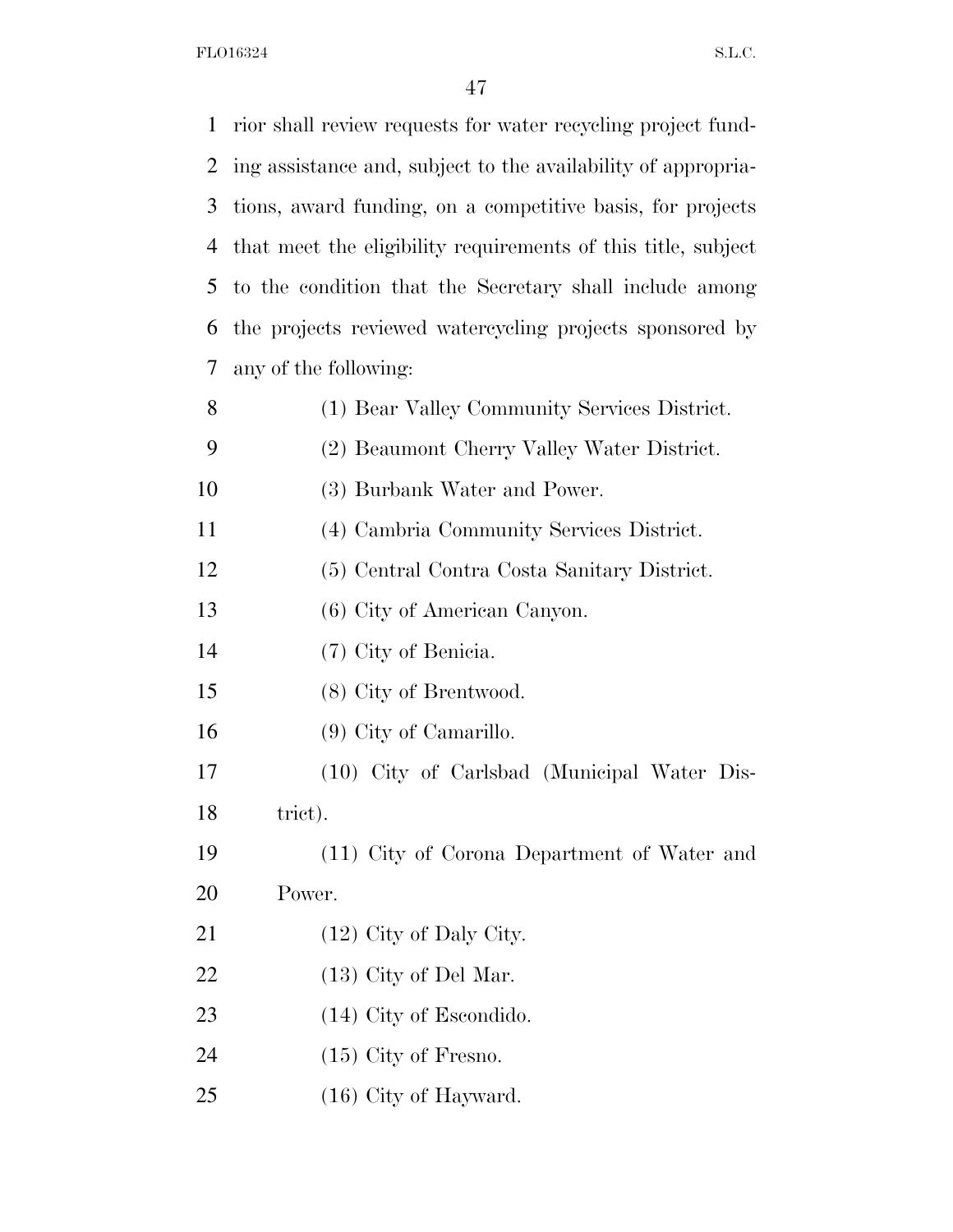| $\mathbf{1}$   | (17) City of Los Angeles (Bureau of Sanitation |
|----------------|------------------------------------------------|
| $\overline{2}$ | and Department of Water and Power).            |
| 3              | $(18)$ City of Modesto.                        |
| $\overline{4}$ | $(19)$ City of Morro Bay.                      |
| 5              | (20) City of Mountain View.                    |
| 6              | $(21)$ City of Oceanside.                      |
| 7              | $(22)$ City of Palo Alto.                      |
| 8              | (23) City of Paso Robles.                      |
| 9              | (24) City of Pismo Beach.                      |
| 10             | $(25)$ City of Pleasanton.                     |
| 11             | $(26)$ City of Poway.                          |
| 12             | $(27)$ City of Redwood City.                   |
| 13             | $(28)$ City of Riverside.                      |
| 14             | $(29)$ City of Roseville.                      |
| 15             | (30) City of Sacramento.                       |
| 16             | (31) City of San Bernardino.                   |
| 17             | (32) City of San Diego.                        |
| 18             | (33) City of San Luis Obispo.                  |
| 19             | (34) City of Santa Barbara.                    |
| 20             | (35) City of Santa Rosa.                       |
| 21             | (36) City of Shasta Lake.                      |
| 22             | (37) City of Sunnyvale.                        |
| 23             | $(38)$ City of Turlock.                        |
| 24             | (39) City of Vacaville.                        |
| 25             | $(40)$ City of Ventura.                        |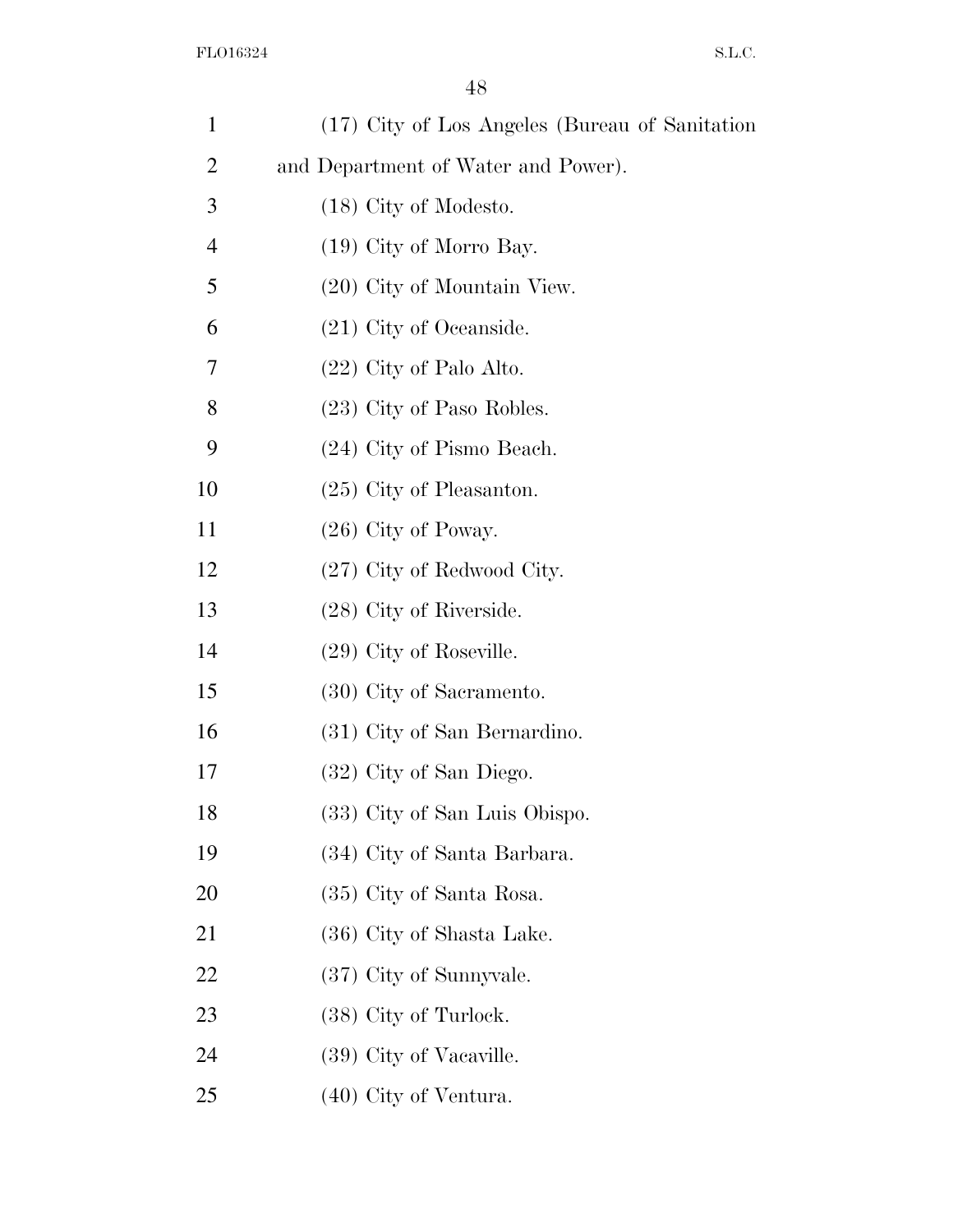| $\mathbf{1}$   | $(41)$ City of Visalia.                       |
|----------------|-----------------------------------------------|
| $\overline{2}$ | (42) Clear Creek Community Services District. |
| 3              | (43) Coachella Valley Water District.         |
| $\overline{4}$ | (44) Cucamonga Valley Water District.         |
| 5              | (45) Delta Diablo Sanitation District.        |
| 6              | (46) Desert Water Agency.                     |
| 7              | (47) Dublin San Ramon Services District.      |
| 8              | (48) East Bay Municipal Utility District.     |
| 9              | (49) East Valley Water District.              |
| 10             | (50) Eastern Municipal Water District.        |
| 11             | (51) El Dorado Irrigation District.           |
| 12             | (52) Fallbrook Public Utility District.       |
| 13             | (53) Goleta Water District.                   |
| 14             | (54) Helendale Community Services District.   |
| 15             | (55) Hi-Desert Water District.                |
| 16             | (56) Idyllwild Water District.                |
| 17             | (57) Inland Empire Utilities Agency.          |
| 18             | (58) Ironhouse Sanitary District.             |
| 19             | (59) Irvine Ranch Water District.             |
| 20             | (60) Las Virgenes Municipal Water District.   |
| 21             | (61) Leucadia Wastewater District.            |
| 22             | (62) Long Beach Water Department.             |
| 23             | (63) Los Carneros Water District.             |
| 24             | (64) Marin Municipal Water District.          |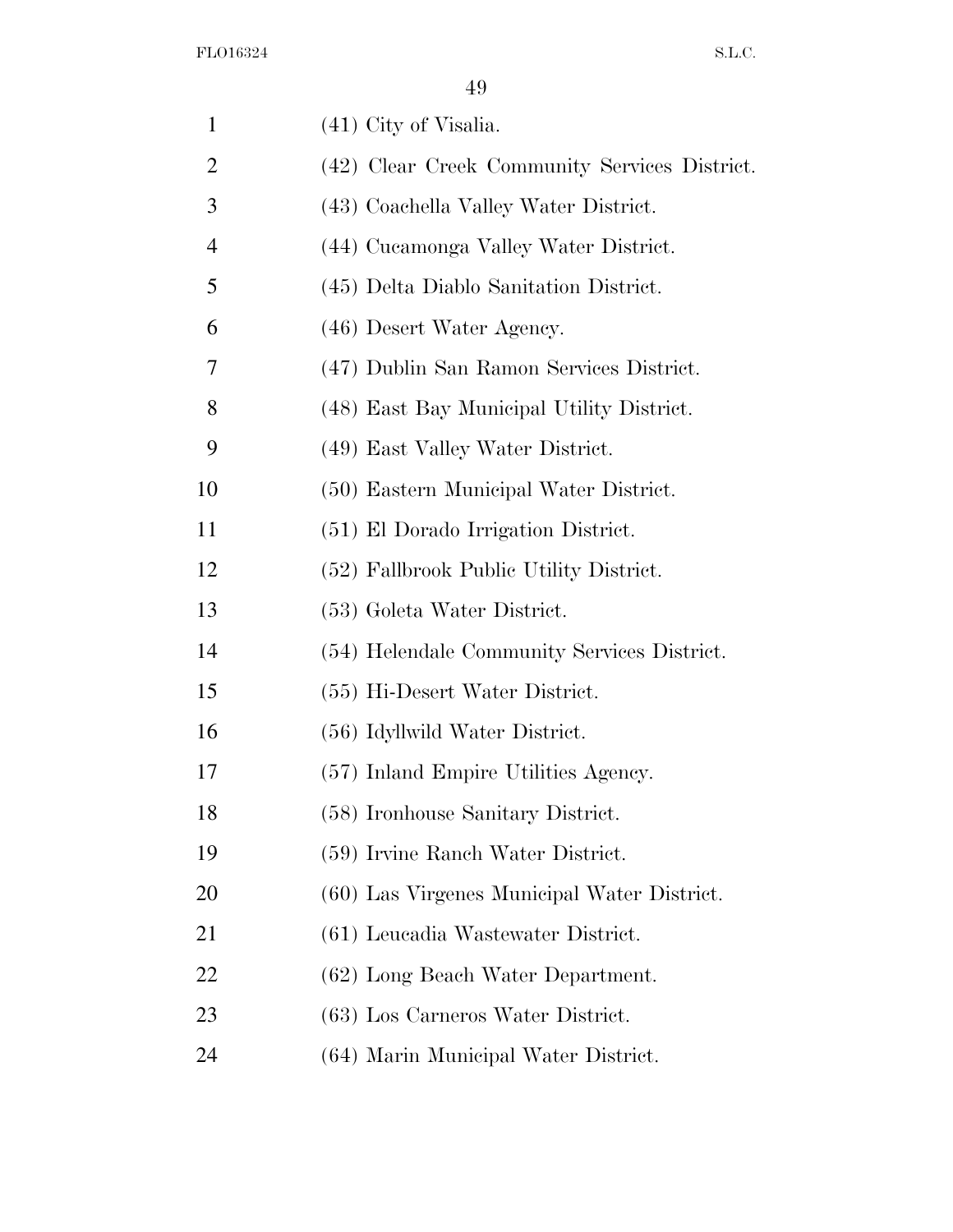| $\mathbf{1}$   | (65) Metropolitan Water District/Los Angeles  |
|----------------|-----------------------------------------------|
| $\overline{2}$ | Sanitation District.                          |
| 3              | (66) Monterey Regional Water Pollution Con-   |
| $\overline{4}$ | trol Agency.                                  |
| 5              | (67) Napa County Department of Public         |
| 6              | Works.                                        |
| 7              | (68) North Bay Water Reuse Authority.         |
| 8              | (69) North Marin Water District.              |
| 9              | (70) Novato Sanitary District.                |
| 10             | (71) Olivenhain Municipal Water District.     |
| 11             | (72) Orange County Sanitation District.       |
| 12             | (73) Orange County Water District.            |
| 13             | (74) Otay Water District.                     |
| 14             | (75) Padre Dam Municipal Water District.      |
| 15             | (76) Pajaro Valley Water Management Agency.   |
| 16             | (77) Paradise Irrigation District.            |
| 17             | (78) Pebble Beach Community Services Dis-     |
| 18             | trict.                                        |
| 19             | (79) Rainbow Municipal Water District.        |
| 20             | (80) Ramona Municipal Water District.         |
| 21             | (81) Rancho California Water District.        |
| 22             | (82) Rincon Del Diablo Municipal Water Dis-   |
| 23             | trict.                                        |
| 24             | Sacramento Regional County Sanitation<br>(83) |
| 25             | District.                                     |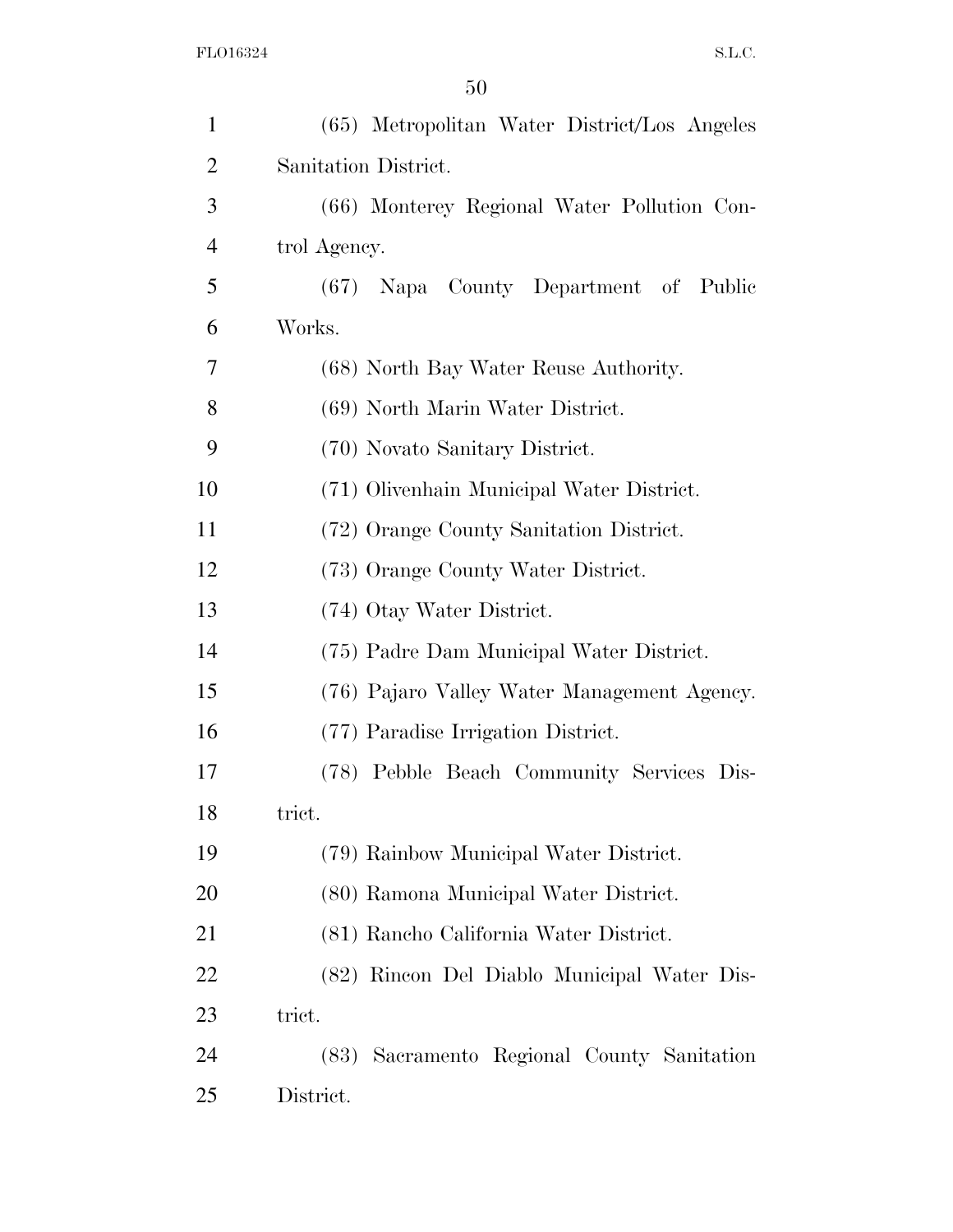| $\mathbf{1}$ | (84) San Bernardino County Special Districts.  |
|--------------|------------------------------------------------|
| 2            | (85) San Francisco Public Utilities Commis-    |
| 3            | sion.                                          |
| 4            | (86) San Jose Water Company.                   |
| 5            | (87) San Luis Obispo County.                   |
| 6            | (88) Santa Clara Valley Water District.        |
| 7            | (89) Santa Clarita Valley Sanitation District. |
| 8            | (90) Santa Fe Irrigation District.             |
| 9            | (91) Santa Margarita Water District.           |
| 10           | (92) Sausalito-Marin City Sanitary District.   |
| 11           | (93) Sonoma County Water Agency.               |
| 12           | (94) South Orange County Wastewater Author-    |
| 13           | ity.                                           |
| 14           | (95) South Tahoe Public Utility District.      |
| 15           | (96) Sunnyslope County Water District.         |
| 16           | (97) Town of Yountville.                       |
| 17           | (98) Tuolumne Utilities District.              |
| 18           | (99) Upper San Gabriel Valley Municipal Water  |
| 19           | District.                                      |
| 20           | (100) Valley Center Municipal Water District.  |
| 21           | (101) Valley Sanitary District.                |
| 22           | (102) Ventura County Waterworks District No.   |
| 23           | 8.                                             |
| 24           | (103) Victor Valley Wastewater Reclamation     |
| 25           | Authority.                                     |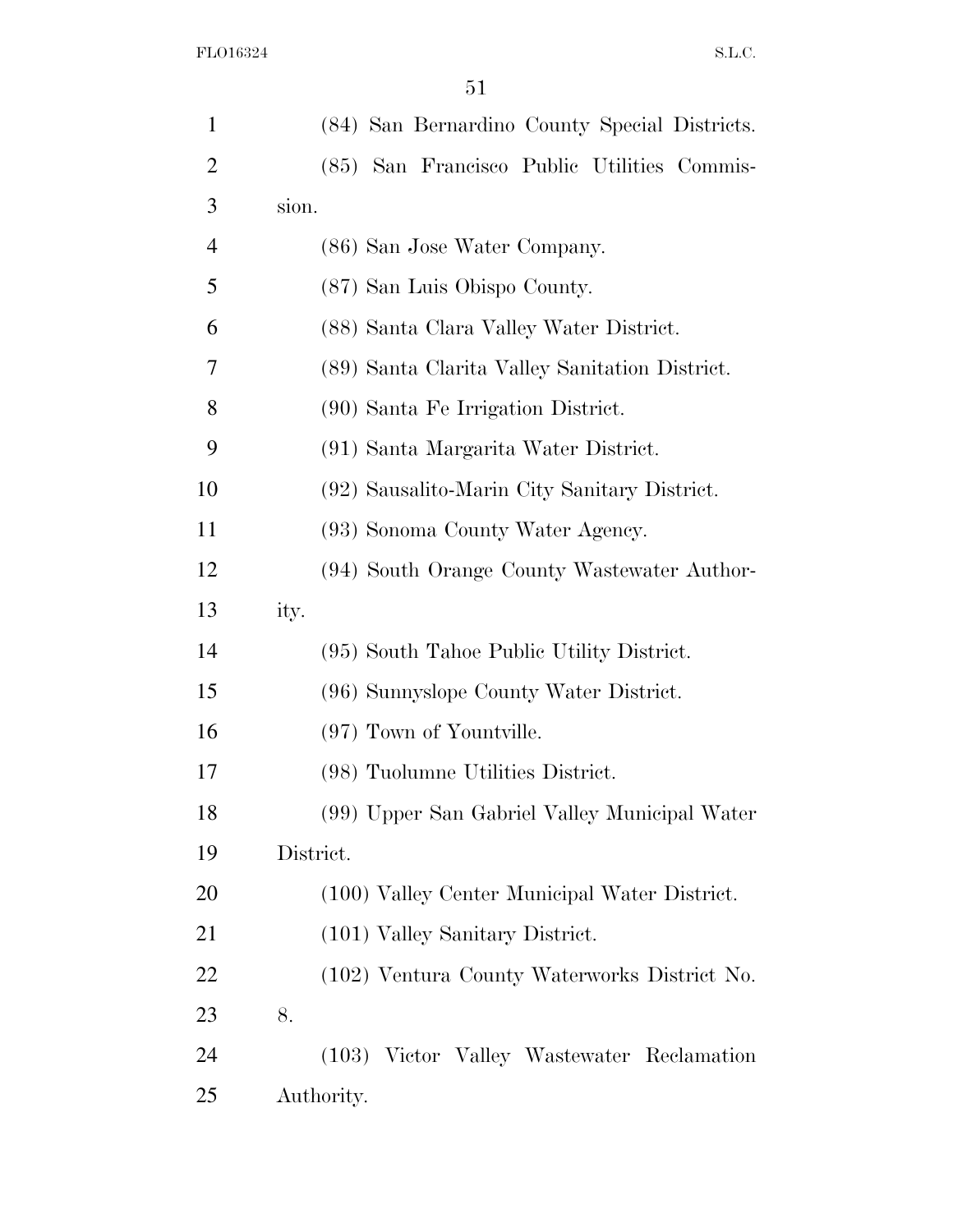| $\mathbf{1}$   | (104) Water Replenishment District of South-                  |
|----------------|---------------------------------------------------------------|
| $\overline{2}$ | ern California.                                               |
| 3              | (105) West Basin Municipal Water District.                    |
| $\overline{4}$ | (106) West Bay Sanitary District.                             |
| 5              | (107) West County Wastewater District.                        |
| 6              | (108) Western Municipal Water District of Riv-                |
| 7              | erside County.                                                |
| 8              | (109) Western Riverside County Regional                       |
| 9              | Wastewater Authority.                                         |
| 10             | (110) Yucaipa Valley Water District.                          |
| 11             | (c) FEDERAL SUPPORT FOR WATER RECYCLING                       |
| 12             | PROJECTS.—Water recycling and reuse projects described        |
| 13             | in subsection (b) may compete for funding authorized          |
| 14             | under the following sections of this title if the projects    |
| 15             | meet applicable eligibility requirements, subject to the con- |
| 16             | dition that no particular project receive Federal grant       |
| 17             | funding from more than one Federal grant program:             |
| 18             | $(1)$ Section 101, which amends section 9504                  |
| 19             | (WaterSMART) of the Omnibus Public Land Man-                  |
| 20             | agement Act of 2009 (42 U.S.C. 10364) and author-             |
| 21             | izes \$200,000,000 in additional Federal assistance           |
| 22             | for water storage and conveyance facilities, inte-            |
| 23             | grated regional water management, reclamation and             |
| 24             | recycling projects, and groundwater recharge.                 |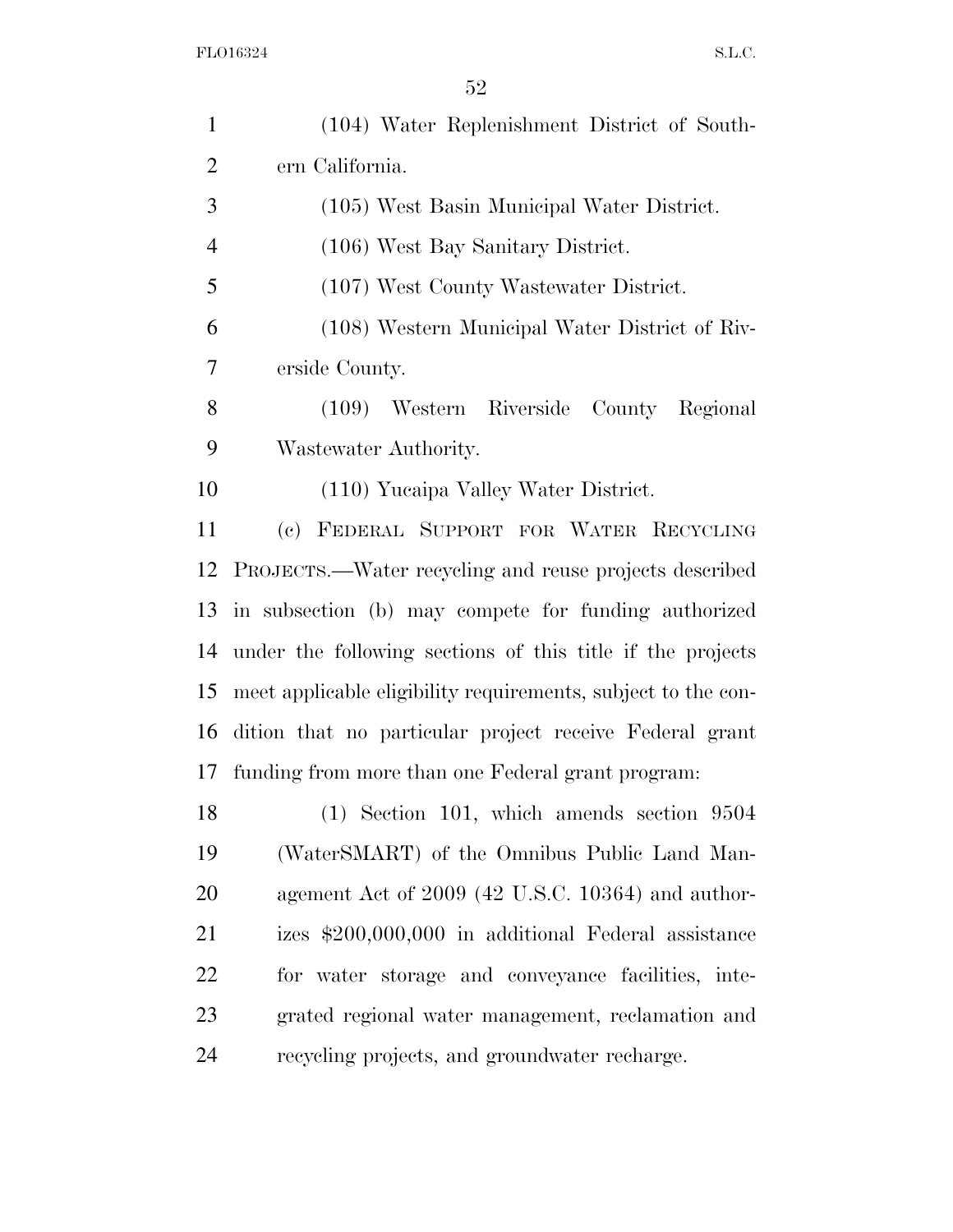(2) Section 123, which amends the Reclamation Wastewater and Groundwater Study and Facilities Act (43 U.S.C. 390h) and authorizes \$150,000,000 in Federal assistance for water recycling and reuse projects.

 (3) Subtitle D, which authorizes the Secretary of the Interior to provide Federal assistance to fi- nance the development of critical water resource in- frastructure through loans and loan guarantees to qualified applicants.

 (d) FEDERAL SUPPORT FOR DESALINATION PROJECTS.—

 (1) ELIGIBILITY.—On submission of a com- pleted feasibility report in accordance with Bureau of Reclamation standards, the Secretary of the Inte- rior shall review requests for water desalination funding assistance and, subject to the availability of appropriations, award funding on a competitive basis for projects that meet the eligibility requirements of this title, subject to the condition that the Secretary shall include among the projects reviewed the fol- lowing desalination projects referred to in the 2013 California Water Plan or in an integrated regional water management plan accepted by the State of California: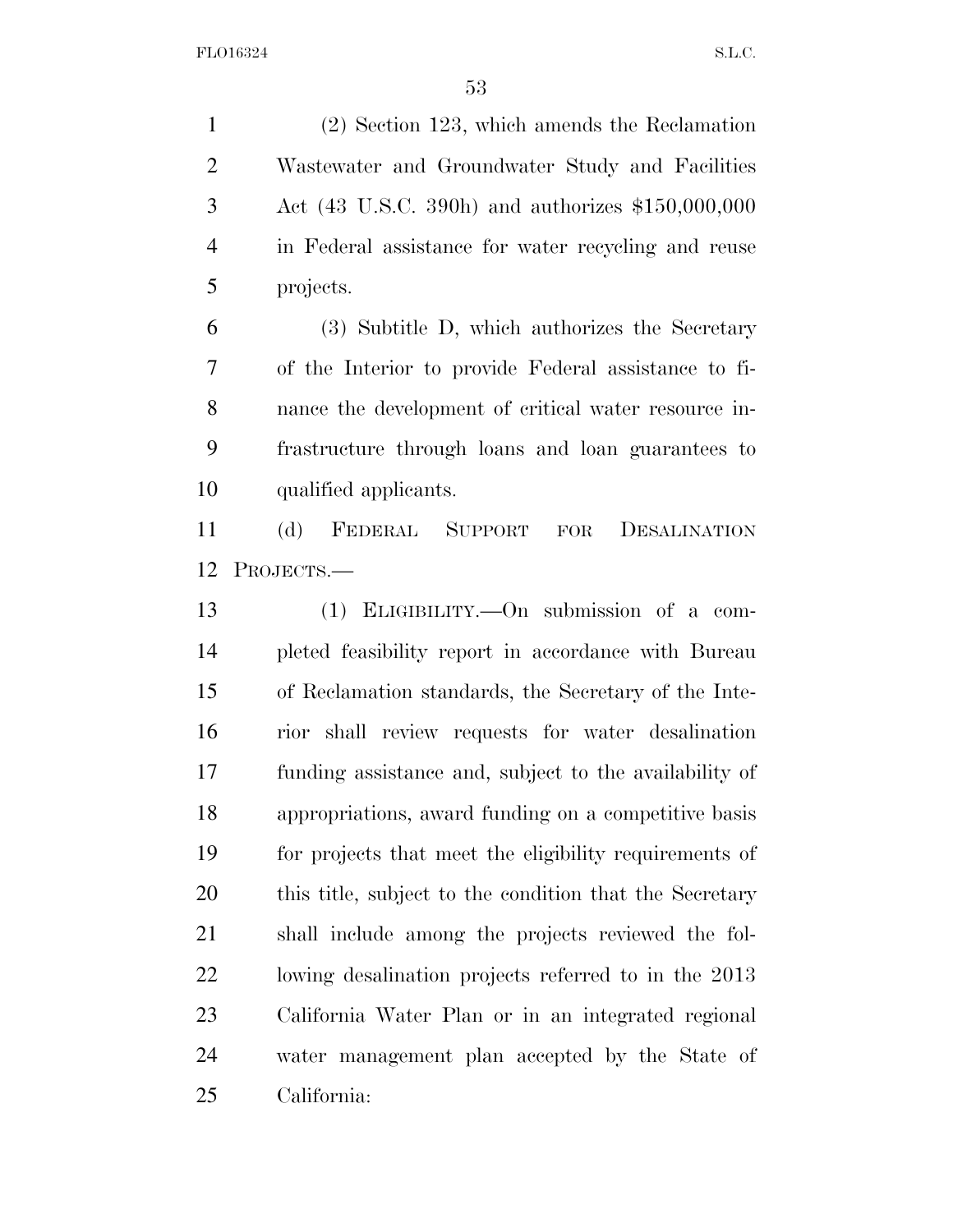| $\mathbf{1}$   | (A) Cambria Desalination Project.         |
|----------------|-------------------------------------------|
| $\overline{2}$ | (B) Camp Pendleton Seawater Desalina-     |
| 3              | tion Project.                             |
| $\overline{4}$ | (C) Chino Basin Desalter 3.               |
| 5              | (D) Doheny Ocean Desalination Project.    |
| 6              | (E) GREAT Program Groundwater Desali-     |
| 7              | nation Facility Expansion.                |
| 8              | (F) Huntington Beach Seawater Desalina-   |
| 9              | tion Project.                             |
| 10             | (G) Irvine Non-Potable Shallow Ground-    |
| 11             | water Unit Desalter.                      |
| 12             | (H) Irvine Ranch Water District Wells 51, |
| 13             | 52, 53, 21, and 22 Potable (Non-exempt)   |
| 14             | Desalter Plant.                           |
| 15             | Long Beach Seawater Desalination<br>(I)   |
| 16             | Project.                                  |
| 17             | (J) Marina Desalination Facility Expan-   |
| 18             | sion.                                     |
| 19             | (K) Mission Valley Brackish Groundwater   |
| 20             | Recovery Project.                         |
| 21             | (L) Monterey Bay Regional Water Project   |
| 22             | Desalination Facility (Moss Landing).     |
| 23             | Monterey Peninsula Water Supply<br>(M)    |
| 24             | Project.                                  |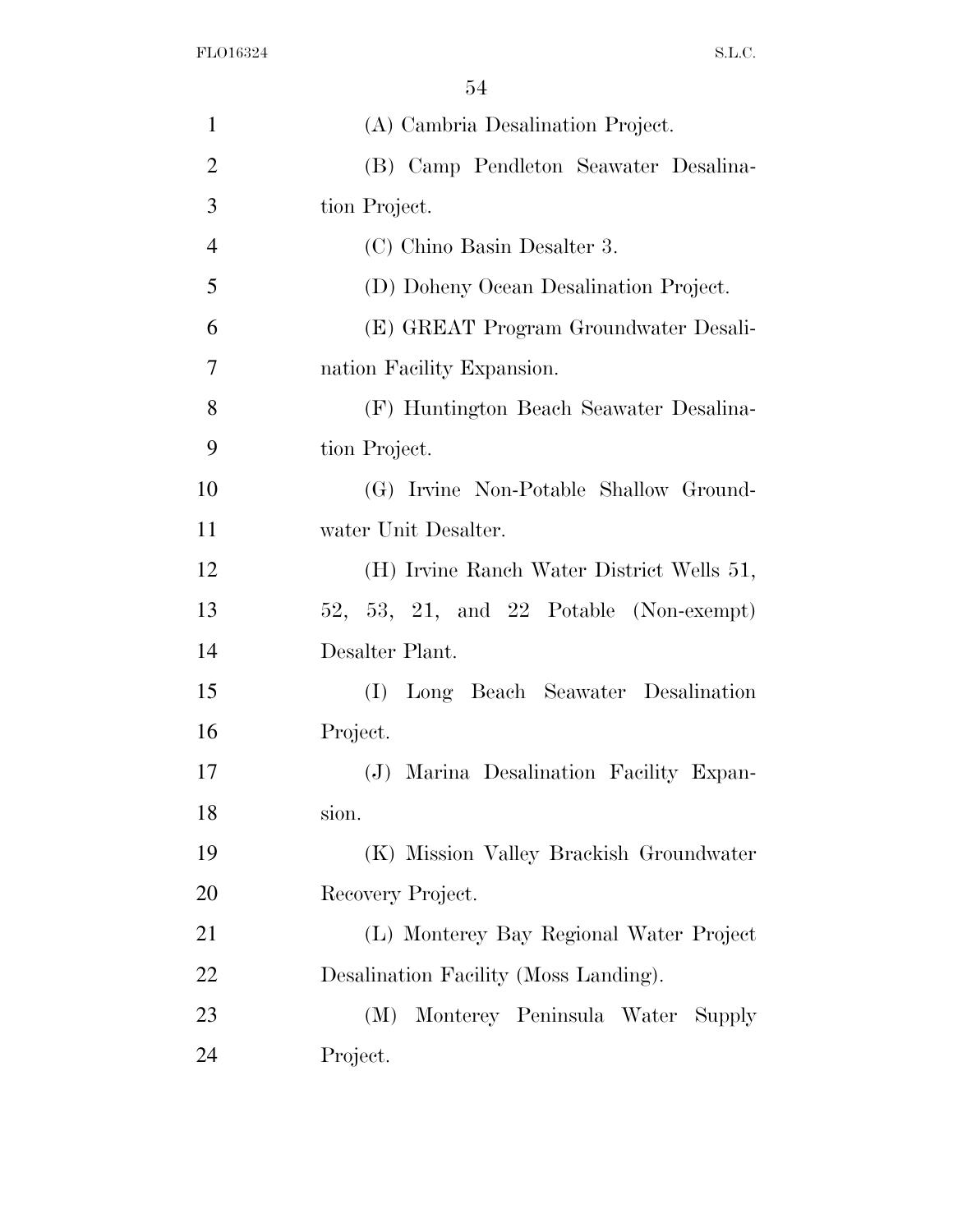| $\mathbf{1}$   | (N) Monterey Peninsula Water Supply         |
|----------------|---------------------------------------------|
| $\overline{2}$ | Project (Ocean Desalination/Groundwater Re- |
| 3              | plenishment).                               |
| $\overline{4}$ | (O) Moorpark Groundwater Desalter.          |
| 5              | (P) North Pleasant Valley Groundwater       |
| 6              | Desalter.                                   |
| 7              | (Q) Oceanside Ocean Desalination Project    |
| 8              | (San Luis Rey Basin).                       |
| 9              | (R) Perris II Desalter.                     |
| 10             | (S) Ramona Desalting Facility.              |
| 11             | (T) San Diego Formation/Balboa Park         |
| 12             | Groundwater Desalination Facility.          |
| 13             | (U) San Elijo Valley Groundwater Project.   |
| 14             | (V)<br>Bay Area Regional Desalination       |
| 15             | Project.                                    |
| 16             | (W) San Pasqual Brackish Groundwater        |
| 17             | Recovery Project.                           |
| 18             | (X) Santa Cruz/Soquel Creek Water Dis-      |
| 19             | trict Desalination Plant.                   |
| 20             | (Y) South Orange Coastal Ocean Desalina-    |
| 21             | tion Project.                               |
| 22             | (Z) West Basin Seawater Desalination Re-    |
| 23             | gional Project.                             |
| 24             | (AA) West Simi Valley Desalter.             |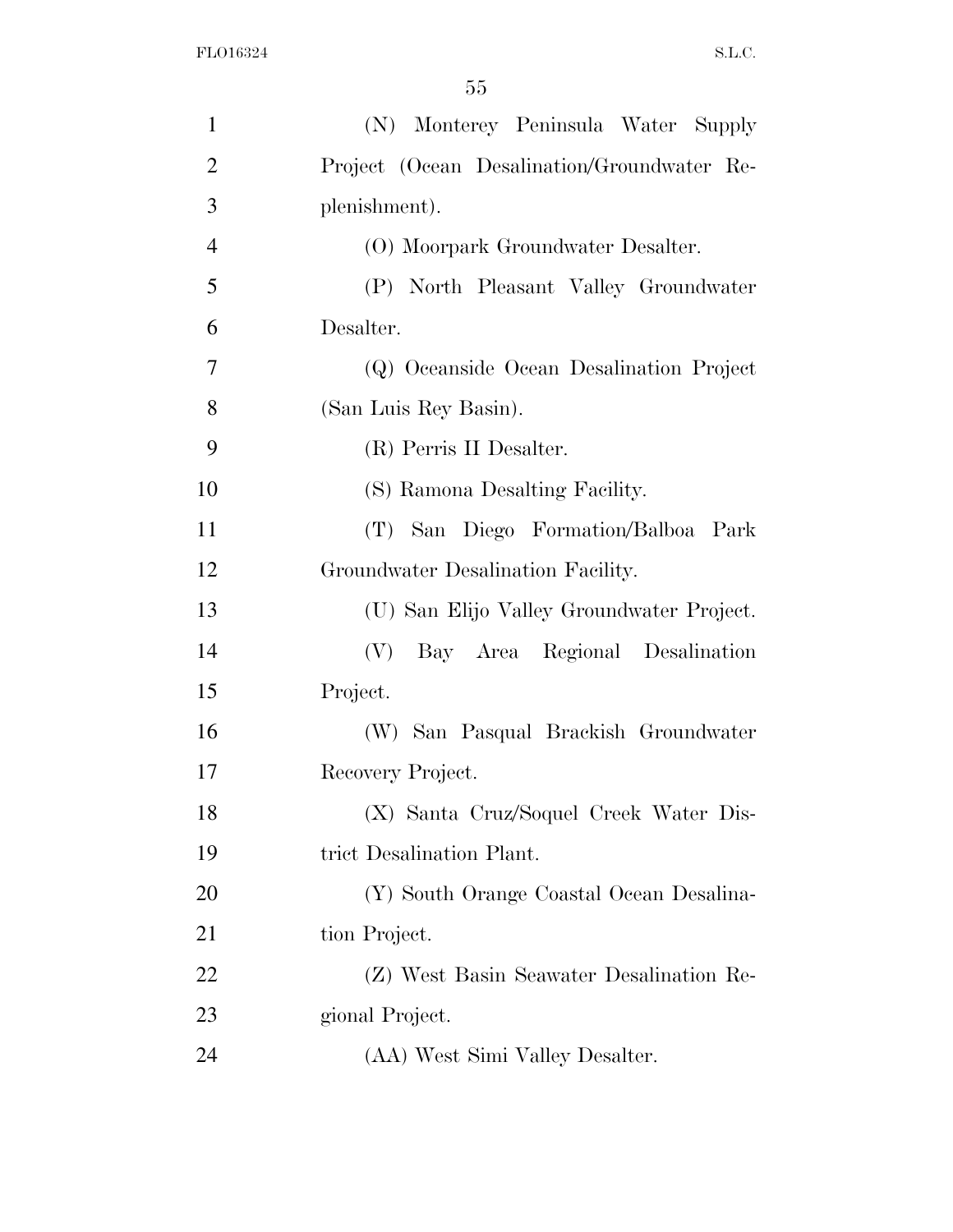(2) FUNDING.—Desalination projects described in subsection (1) may compete for funding author- ized under the following sections of this Title if the projects meet applicable eligibility requirements, sub- ject to the condition that no particular project re- ceive Federal grant funding from more than one Federal program:

 (A) Section 101, which amends section 9504 (WaterSMART) of the Omnibus Public Land Management Act of 2009 (42 U.S.C. 10364) and authorizes \$200,000,000 in addi- tional Federal assistance for water storage and conveyance facilities, integrated regional water management, reclamation and recycling projects, and groundwater recharge.

 (B) Section 122, which reauthorizes the Water Desalination Act of 1996 (42 U.S.C. 10301; Public Law 104-298) as amended, and authorizes \$100,000,000 in Federal assistance for desalination research, demonstration projects, and desalination project feasibility and design.

 (C) Section 123, which amends the Rec- lamation Wastewater and Groundwater Study and Facilities Act (43 U.S.C. 390h) and au-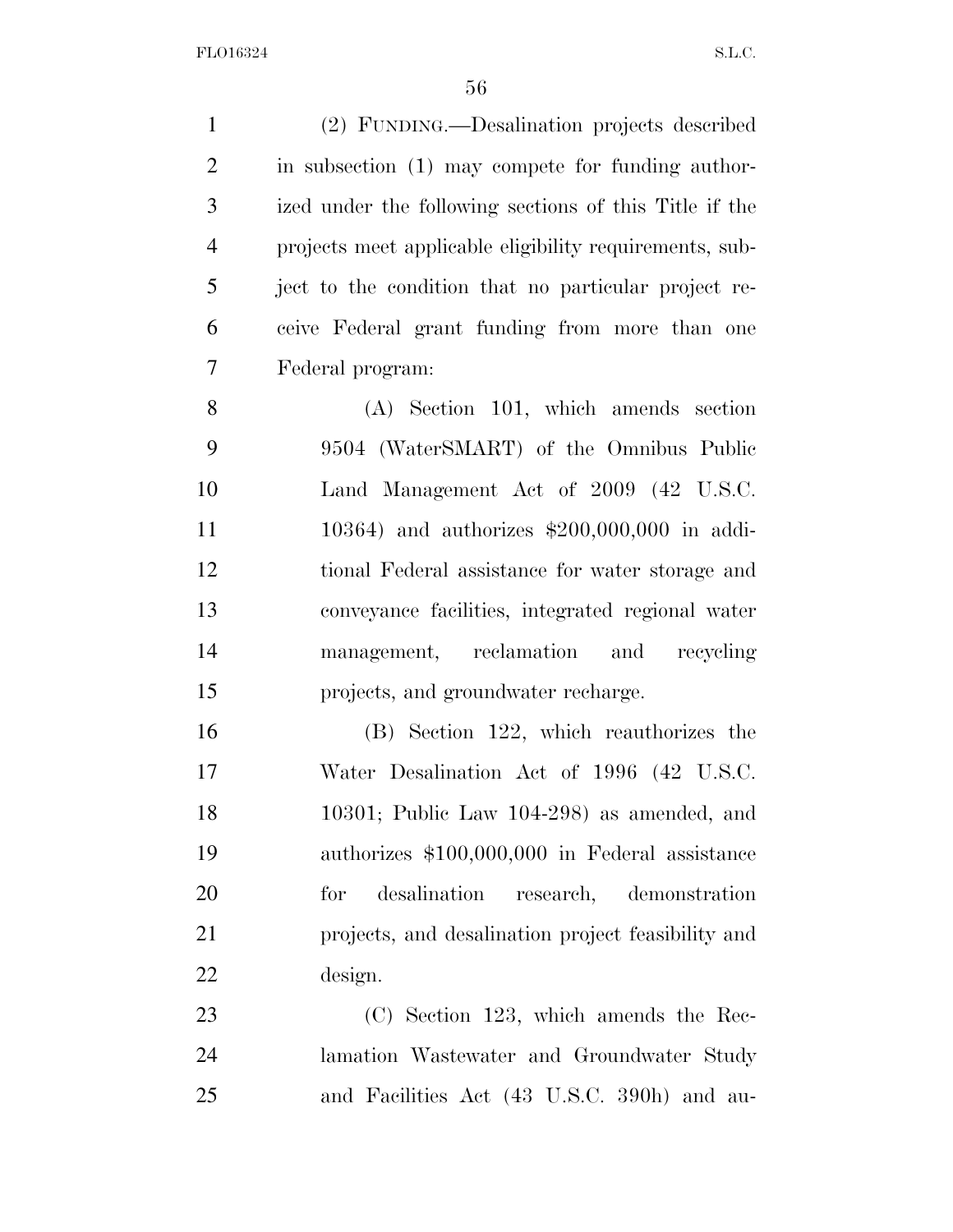| $\mathbf{1}$   | thorizes $$150,000,000$ in Federal assistance for          |
|----------------|------------------------------------------------------------|
| $\overline{2}$ | water recycling and reuse projects.                        |
| 3              | (D) Subtitle D, which authorizes the Sec-                  |
| $\overline{4}$ | retary of the Interior to provide Federal assist-          |
| 5              | ance to finance the development of critical                |
| 6              | water resource infrastructure through loans and            |
| 7              | loan guarantees to qualified applicants.                   |
| 8              | SEC. 122. REAUTHORIZATION OF WATER DESALINATION            |
| 9              | ACT.                                                       |
| 10             | (a) AUTHORIZATION OF RESEARCH AND STUDIES.—                |
| 11             | (1) IN GENERAL.—Section 3 of the Water De-                 |
| 12             | salination Act of 1996 (42 U.S.C. 10301 note; Pub-         |
| 13             | lic Law $104-298$ ) is amended by adding at the end        |
| 14             | the following:                                             |
| 15             | "(e) PRIORITIZATION.—In carrying out this section,         |
| 16             | the Secretary of the Interior shall prioritize funding for |
| 17             | research—                                                  |
| 18             | $\lq(1)$ to reduce energy consumption and lower            |
| 19             | the cost of seawater and brackish water desalination;      |
| 20             | $\lq(2)$ to reduce the environmental impacts of            |
| 21             | seawater desalination, including subsurface intakes        |
| 22             | and other technological improvements, and develop          |
| 23             | technology and strategies to mitigate those impacts;       |
| 24             | $\cdot\cdot(3)$ to improve existing reverse osmosis and    |
| 25             | membrane technology;                                       |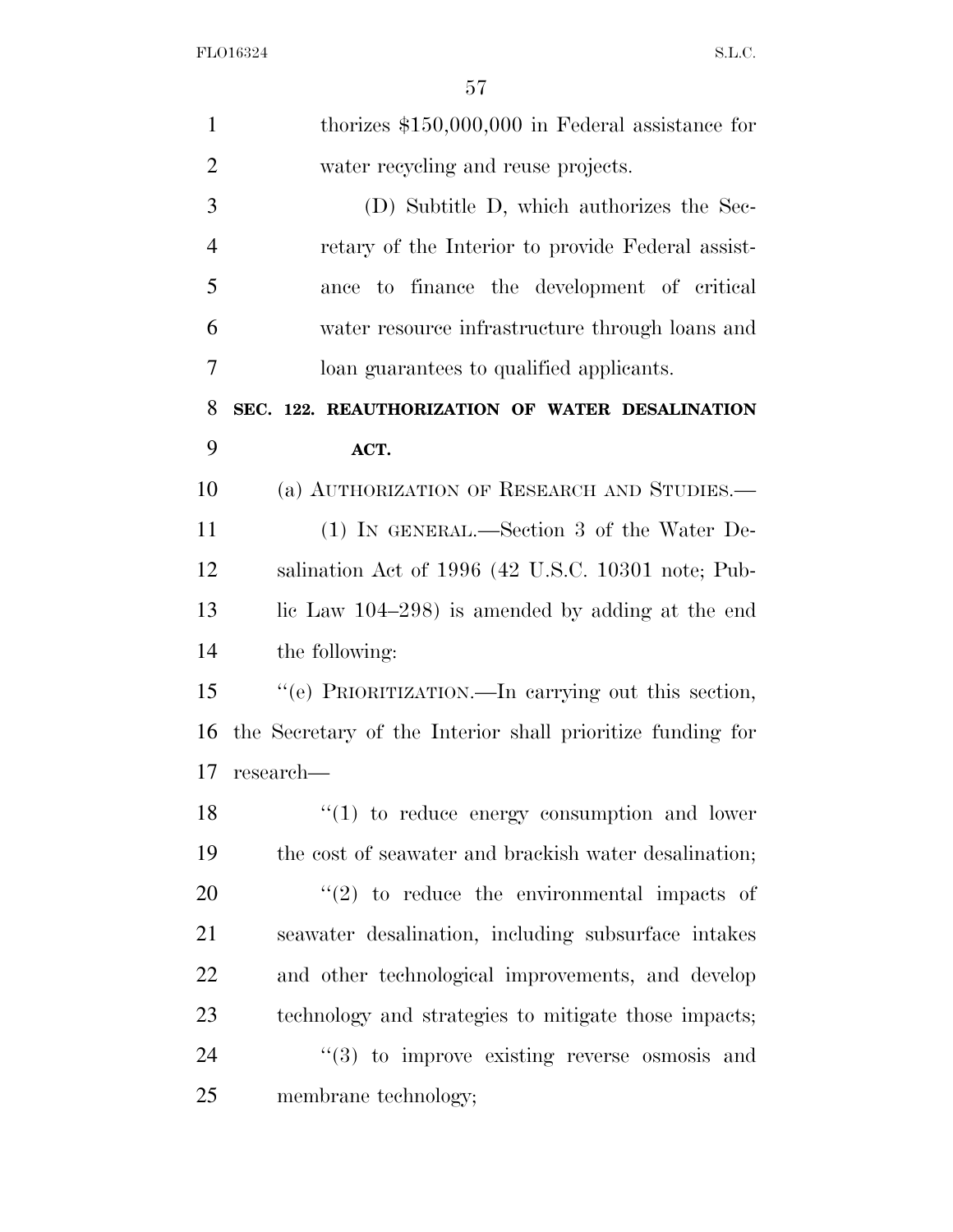1 ''(4) to carry out basic and applied research on next generation desalination technologies, including graphene membranes, forward osmosis, hybrid mem- brane-thermal desalination, improved energy recov- ery systems, and renewable energy-powered desalina- tion systems that could significantly reduce desalina-tion costs;

8 "(5) to develop portable or modular desalina- tion units capable of providing temporary emergency water supplies for domestic or military deployment purposes; and

 ''(6) to encourage development of desalination siting plans, including maps of preferred and pri- ority locations, by States that consider local and re- gional water supply needs and sources, potential im- pacts on coastal and ocean resources and fisheries, the effects of sea level rise and other factors that af-fect project siting.''.

 (b) DESALINATION DEMONSTRATION AND DEVELOP- MENT.—Section 4 of the Water Desalination Act of 1996 (42 U.S.C. 10301 note; Public Law 104–298) is amend-ed—

23 (1) in subsection  $(a)$ —

 (A) by redesignating paragraphs (2) and (3) as paragraphs (3) and (4), respectively; and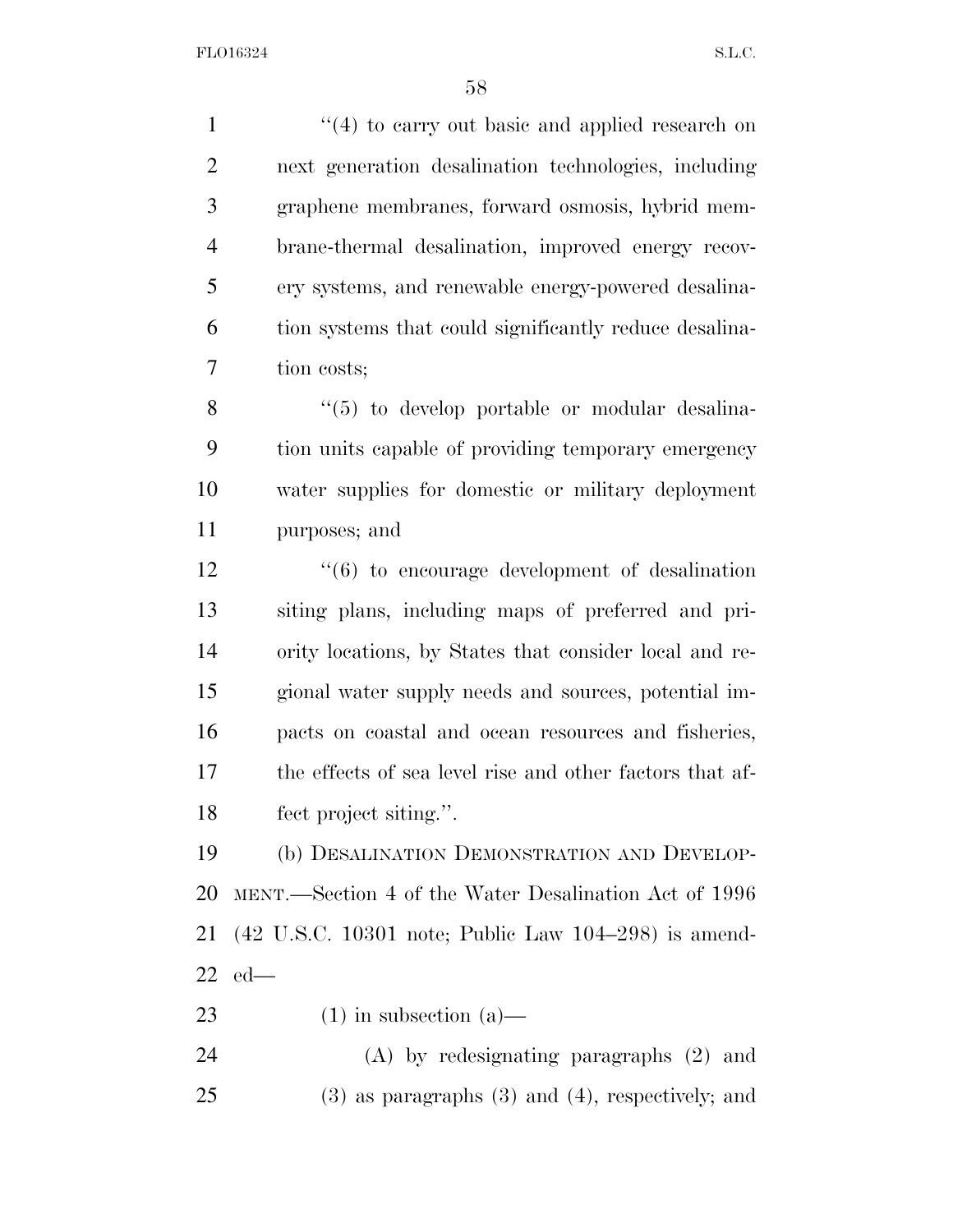| $\mathbf{1}$   | $(B)$ by inserting after paragraph $(1)$ the                |
|----------------|-------------------------------------------------------------|
| $\overline{2}$ | following:                                                  |
| 3              | "(2) FEASIBILITY AND DESIGN.—Award grants                   |
| $\overline{4}$ | and enter into contracts with non-Federal project           |
| 5              | sponsors to provide financial assistance to study the       |
| 6              | feasibility and support the design of desalination fa-      |
| 7              | cilities (including associated water distribution infra-    |
| 8              | structure) that provide usable water."; and                 |
| 9              | $(2)$ by adding at the end the following:                   |
| 10             | "(c) PRIORITIZATION. - In carrying out demonstra-           |
| 11             | tion and development activities under subsection (a), the   |
| 12             | Secretary of the Interior shall prioritize projects—        |
| 13             | $"(1)$ in drought-stricken States and commu-                |
| 14             | nities;                                                     |
| 15             | $\lq(2)$ in States for which funding has been au-           |
| 16             | thorized for desalination demonstration and develop-        |
| 17             | ment projects; and                                          |
| 18             | $\lq(3)$ that can reduce reliance on imported water         |
| 19             | supplies that have an impact on species listed under        |
| <b>20</b>      | the Endangered Species Act of 1973 (16 U.S.C.               |
| 21             | 1531 et seq.).                                              |
| 22             | "(d) CRITERIA FOR ELIGIBILITY.-In carrying out              |
| 23             | this section, the Secretary of the Interior shall establish |
| 24             | criteria to determine projects eligible for grant funding   |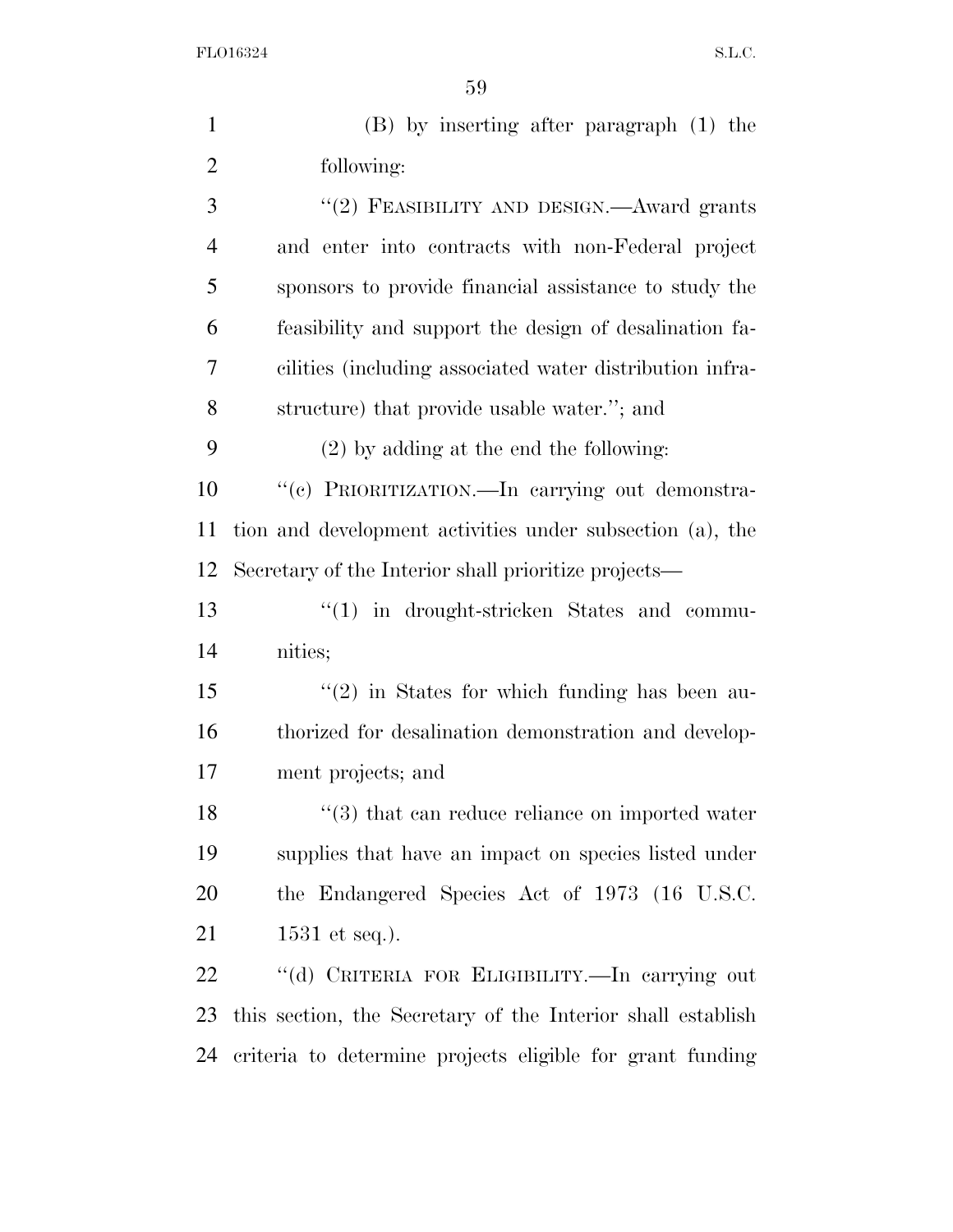| $\mathbf{1}$   | based on the ability of the projects to provide regional |
|----------------|----------------------------------------------------------|
| $\overline{2}$ | water supply benefits, including—                        |
| 3              | $\lq(1)$ improving water supply reliability in re-       |
| 4              | gions subject to frequent and severe drought;            |
| 5              | $\lq(2)$ enhancement of public health, safety, eco-      |
| 6              | systems, and watershed sustainability;                   |
| 7              | "(3) preservation of groundwater through re-             |
| 8              | duction of withdrawals from aquifers;                    |
| 9              | $\cdot$ (4) offsetting demand for water conveyed from    |
| 10             | environmentally sensitive areas outside service area     |
| 11             | of the project; and                                      |
| 12             | $\lq(5)$ mitigation of saltwater intrusion<br>to         |
| 13             | aquifers.".                                              |
| 14             | (c) COST SHARING.—Section 7 of the Water Desali-         |
| 15             | nation Act of 1996 (42 U.S.C. 10301 note; Public Law     |
| 16             | $104-298$ ) is amended—                                  |
| 17             | $(1)$ in the first sentence, by striking "The Fed-       |
| 18             | eral share" and inserting the following:                 |
| 19             | $``(a)$ MAXIMUM.—                                        |
| 20             | "(1) IN GENERAL.—Except as provided in para-             |
| 21             | graph $(2)$ and subsection $(b)$ and limited to the 5    |
| 22             | years following the date of enactment of the Cali-       |
| 23             | fornia Emergency Drought Relief Act, the Federal         |
| 24             | share";                                                  |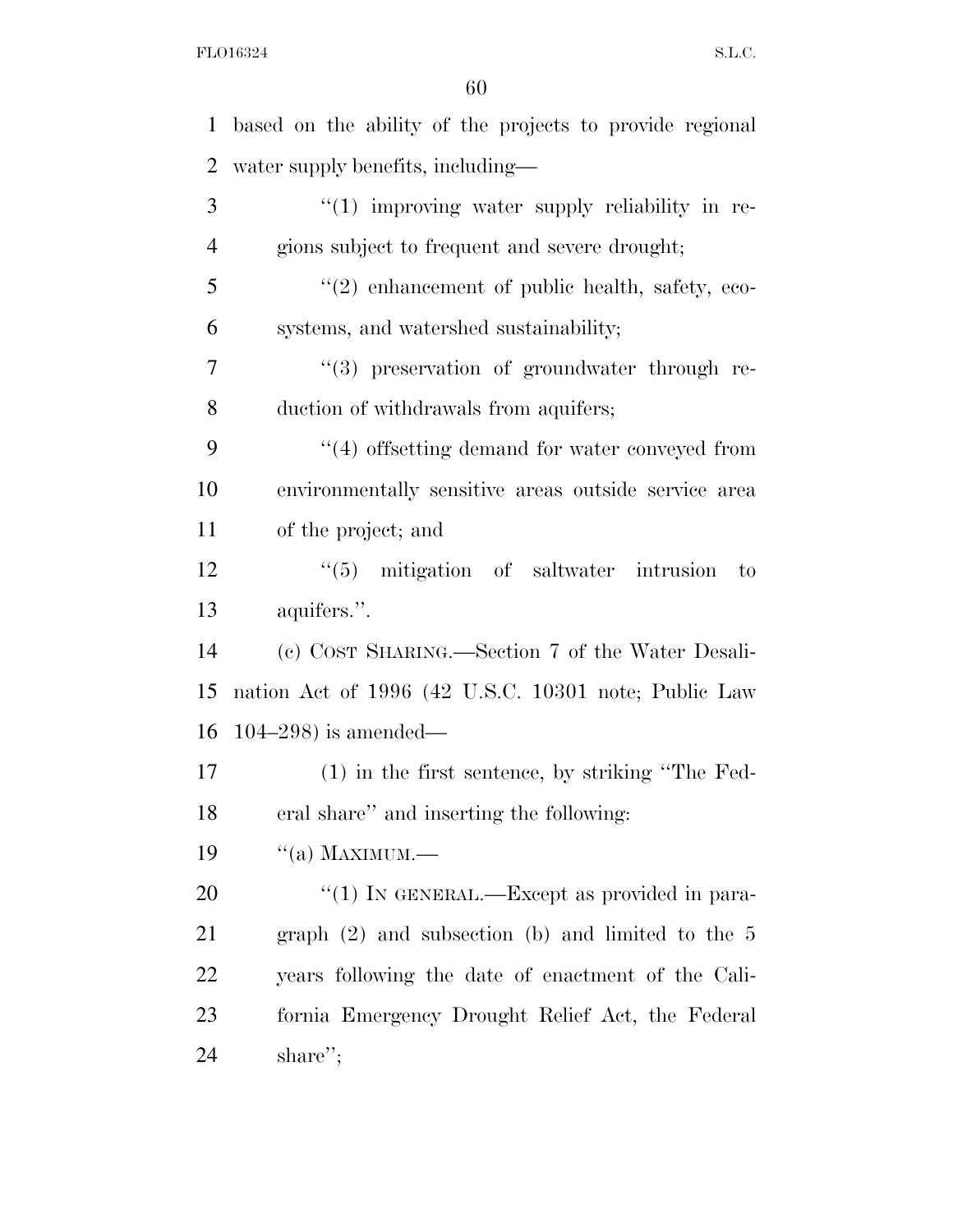| $\mathbf{1}$   | $(2)$ in the second sentence, by striking "A Fed-                                          |
|----------------|--------------------------------------------------------------------------------------------|
| $\overline{2}$ | eral" and inserting the following:                                                         |
| 3              | "(b) FEASIBILITY DETERMINATION.—A Federal";                                                |
| $\overline{4}$ | (3) in the third sentence, by striking "The Sec-                                           |
| 5              | retary" and inserting the following:                                                       |
| 6              | "(c) PROCEDURES.—The Secretary";                                                           |
| 7              | $(4)$ in the fourth sentence, by striking "Costs"                                          |
| 8              | and inserting the following:                                                               |
| 9              | "(d) OPERATION, MAINTENANCE, REPAIR, AND RE-                                               |
| 10             | HABILITATION.—The costs"; and                                                              |
| 11             | (5) in subsection (a) (as designated by para-                                              |
| 12             | $graph (1)$ , by adding at the end the following:                                          |
| 13             | "(2) EXCEPTION.—The Federal share of the                                                   |
| 14             | cost of project design under section 4 shall not ex-                                       |
| 15             | ceed 25 percent of the total cost of the project de-                                       |
| 16             | $sign."$ .                                                                                 |
| 17             | (d) AUTHORIZATION OF APPROPRIATIONS.—In order                                              |
| 18             | to advance water desalination research and project devel-                                  |
| 19             | opment, Section 8 of the Water Desalination Act of 1996                                    |
| 20             | $(42 \text{ U.S.C. } 10301 \text{ note}; \text{ Public Law } 104-298) \text{ is amended.}$ |
| 21             | $ed$ —                                                                                     |
| 22             | $(1)$ in subsection $(a)$ , in the first sentence—                                         |
| 23             | (A) by striking " $$5,000,000$ " and inserting                                             |
| 24             | " $$10,000,000$ "; and                                                                     |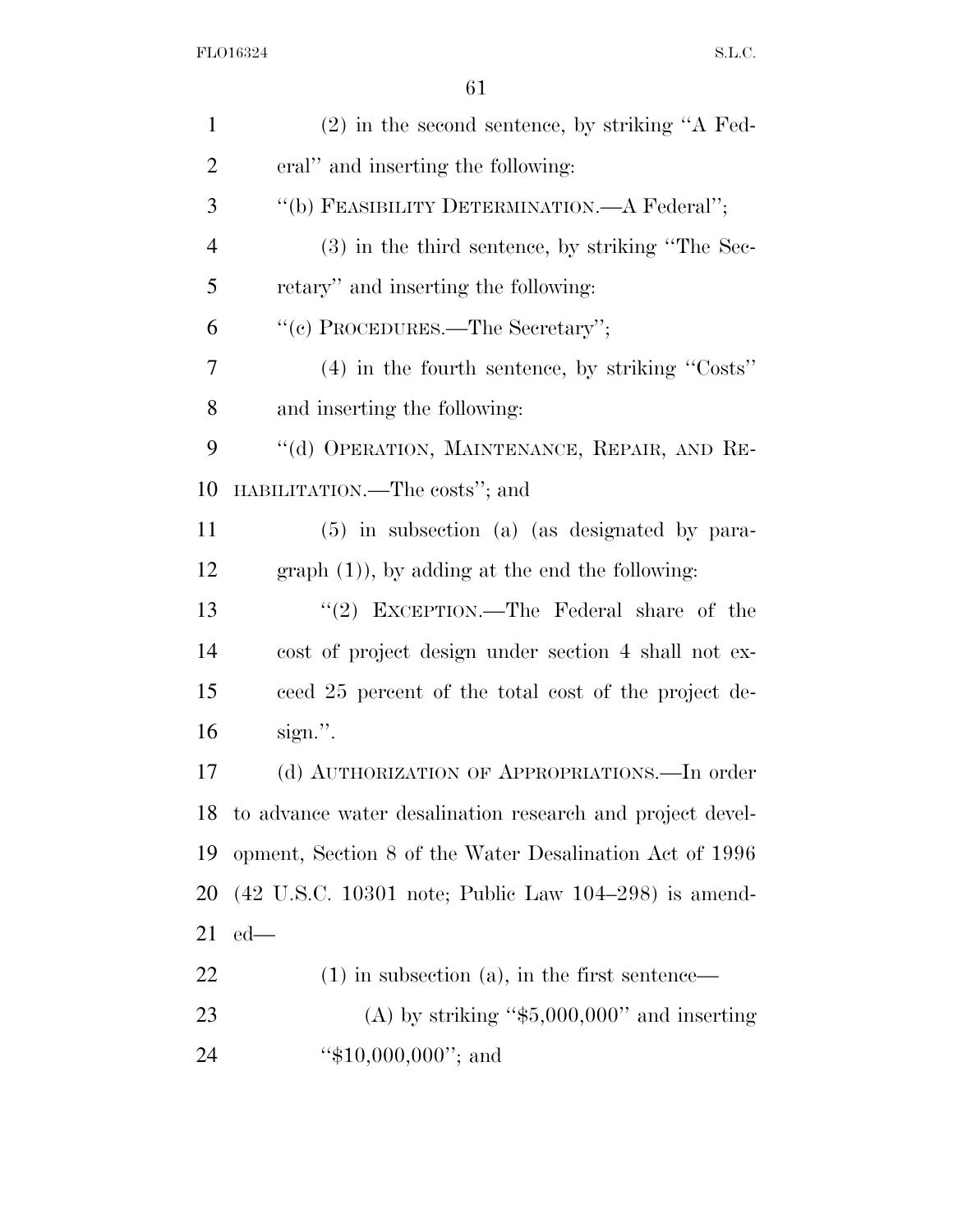| $\mathbf{1}$   | $(B)$ by striking "2013" and inserting               |
|----------------|------------------------------------------------------|
| $\overline{2}$ | "2020"; and                                          |
| 3              | $(2)$ in subsection (b), by striking "\$3,000,000    |
| $\overline{4}$ | for each of fiscal years 2012 through 2013" and in-  |
| 5              | serting "\$50,000,000 for the period of fiscal years |
| 6              | 2016 through 2020".                                  |
| $\overline{7}$ | (e) CONSULTATION.—Section 9 of the Water Desali-     |
| 8              | nation Act of 1996 (42 U.S.C. 10301 note; Public Law |
| 9              | $104-298$ ) is amended—                              |
| 10             | (1) by striking the section designation and          |
| 11             | heading and all that follows through "In carrying    |
| 12             | out the provisions of" in the first sentence and in- |
| 13             | serting the following:                               |
| 14             | "SEC. 9. CONSULTATION AND COORDINATION.              |
| 15             | "(a) CONSULTATION.—In carrying out";                 |
| 16             | $(2)$ in the second sentence, by striking "The au-   |
| 17             | thorization" and inserting the following:            |
| 18             | "(b) OTHER DESALINATION PROGRAMS.—The au-            |
| 19             | thorization"; and                                    |
| 20             | $(3)$ by inserting after subsection (b) (as so des-  |
| 21             | ignated) the following:                              |
| 22             | "(c) COORDINATION OF FEDERAL DESALINATION            |
| 23             | RESEARCH AND DEVELOPMENT.—For the effective period   |
| 24             | of the California Emergency Drought Relief Act, the  |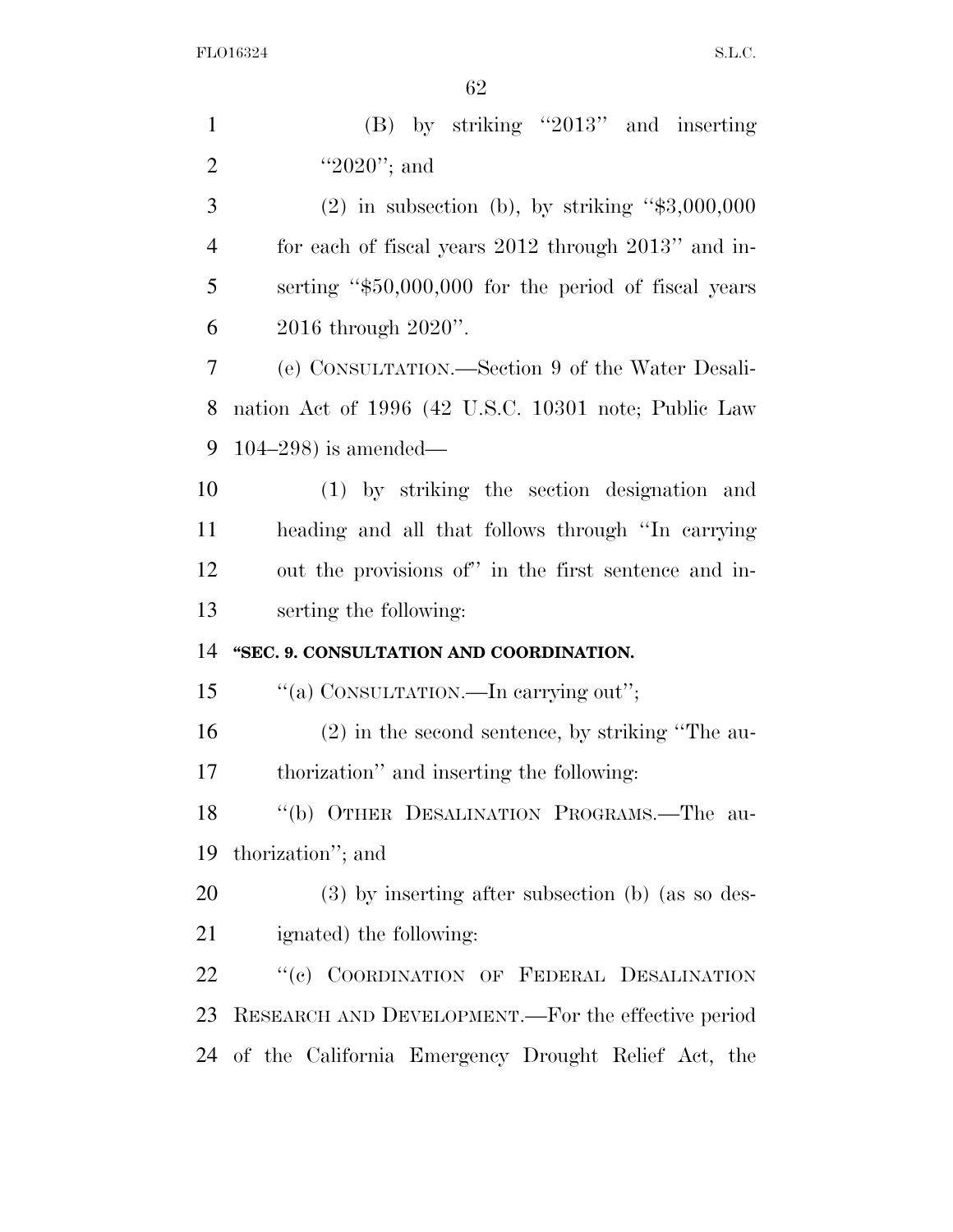White House Office of Science and Technology Policy shall develop a coordinated strategic plan that—

3 (1) establishes priorities for future Federal in-vestments in desalination; and

5 "(2) coordinates the activities of Federal agen- cies involved in desalination, including the Bureau of Reclamation, the National Science Foundation, the Office of Naval Research of the Department of De- fense, the National Laboratories of the Department of Energy, the United States Geological Survey, the Environmental Protection Agency, and the National Oceanic and Atmospheric Administration.''.

**SEC. 123. NEW WATER RECYCLING AND REUSE PROJECTS.** 

 Section 1602 of the Reclamation Wastewater and Groundwater Study and Facilities Act (43 U.S.C. 390h) is amended by adding at the end the following:

17 "
"
(e) AUTHORIZATION OF NEW WATER RECYCLING AND REUSE PROJECTS.—

19 <sup>''</sup>(1) IN GENERAL.—A non-Federal interest may submit to the Secretary of the Interior proposals for eligible projects in the form of completed feasibility studies.

23 "(2) AUTHORITY TO PROVIDE ASSISTANCE.— The Secretary of the Interior may provide financial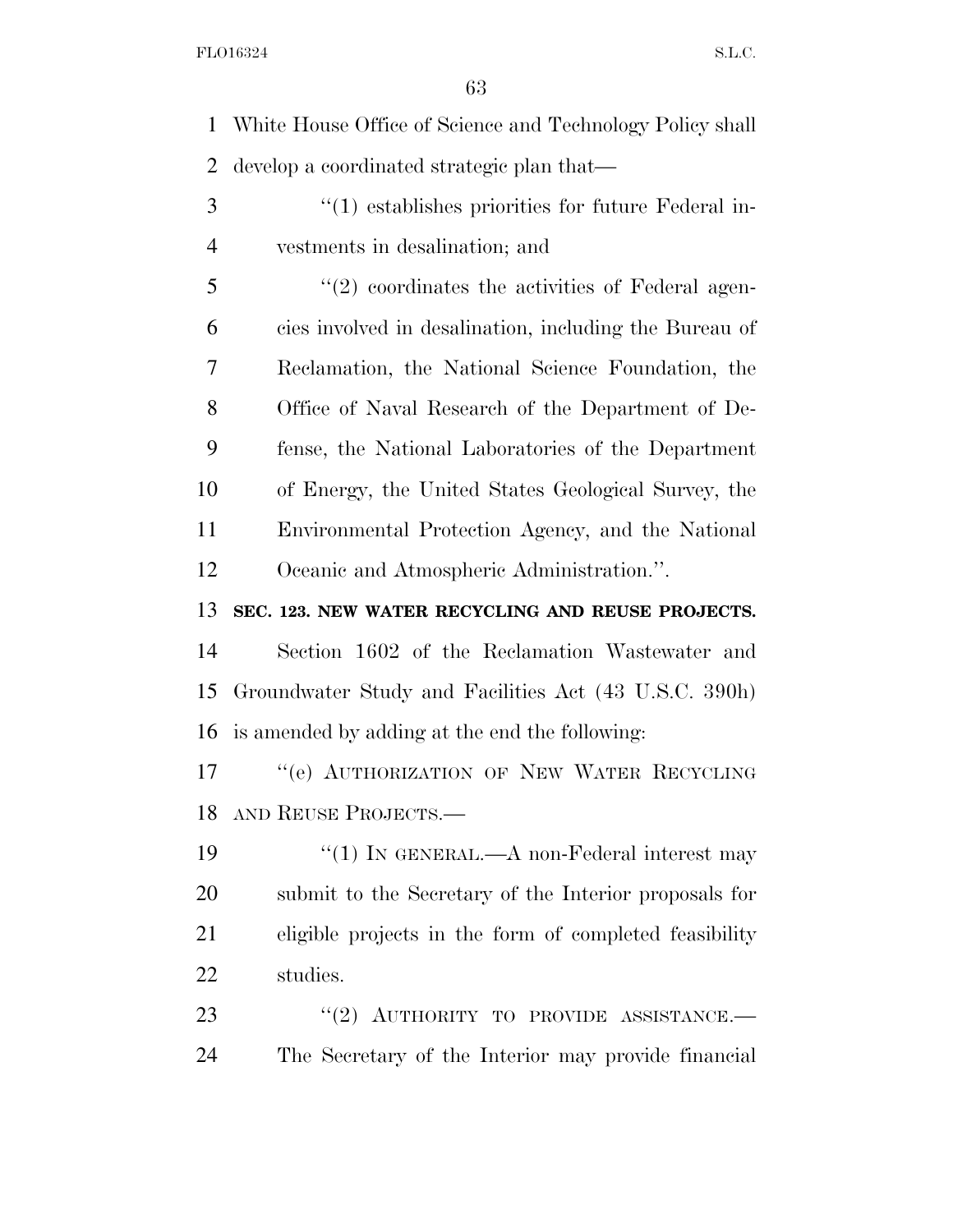| 1              | assistance under this subtitle to carry out projects   |
|----------------|--------------------------------------------------------|
| $\overline{2}$ | within-                                                |
| 3              | "(A) any Reclamation State, including—                 |
| $\overline{4}$ | "(i) Arizona;                                          |
| 5              | "(ii) California;                                      |
| 6              | "(iii) Colorado;                                       |
| 7              | "(iv) Idaho;                                           |
| 8              | $f'(v)$ Kansas;                                        |
| 9              | "(vi) Montana;                                         |
| 10             | "(vii) Nebraska;                                       |
| 11             | "(viii) Nevada;                                        |
| 12             | " $(ix)$ New Mexico;                                   |
| 13             | "(x) North Dakota;                                     |
| 14             | "(xi) Oklahoma;                                        |
| 15             | " $(xii)$ Oregon;                                      |
| 16             | "(xiii) South Dakota;                                  |
| 17             | " $(xiv)$ Texas;                                       |
| 18             | " $(xv)$ Utah;                                         |
| 19             | " $(xvi)$ Washington; and                              |
| 20             | "(xvii) Wyoming; and                                   |
| 21             | "(B) the States of Alaska and Hawaii.                  |
| 22             | "(3) ELIGIBLE PROJECTS.—A project shall be             |
| 23             | considered to be eligible for consideration under this |
| 24             | subsection if the project reclaims and reuses—         |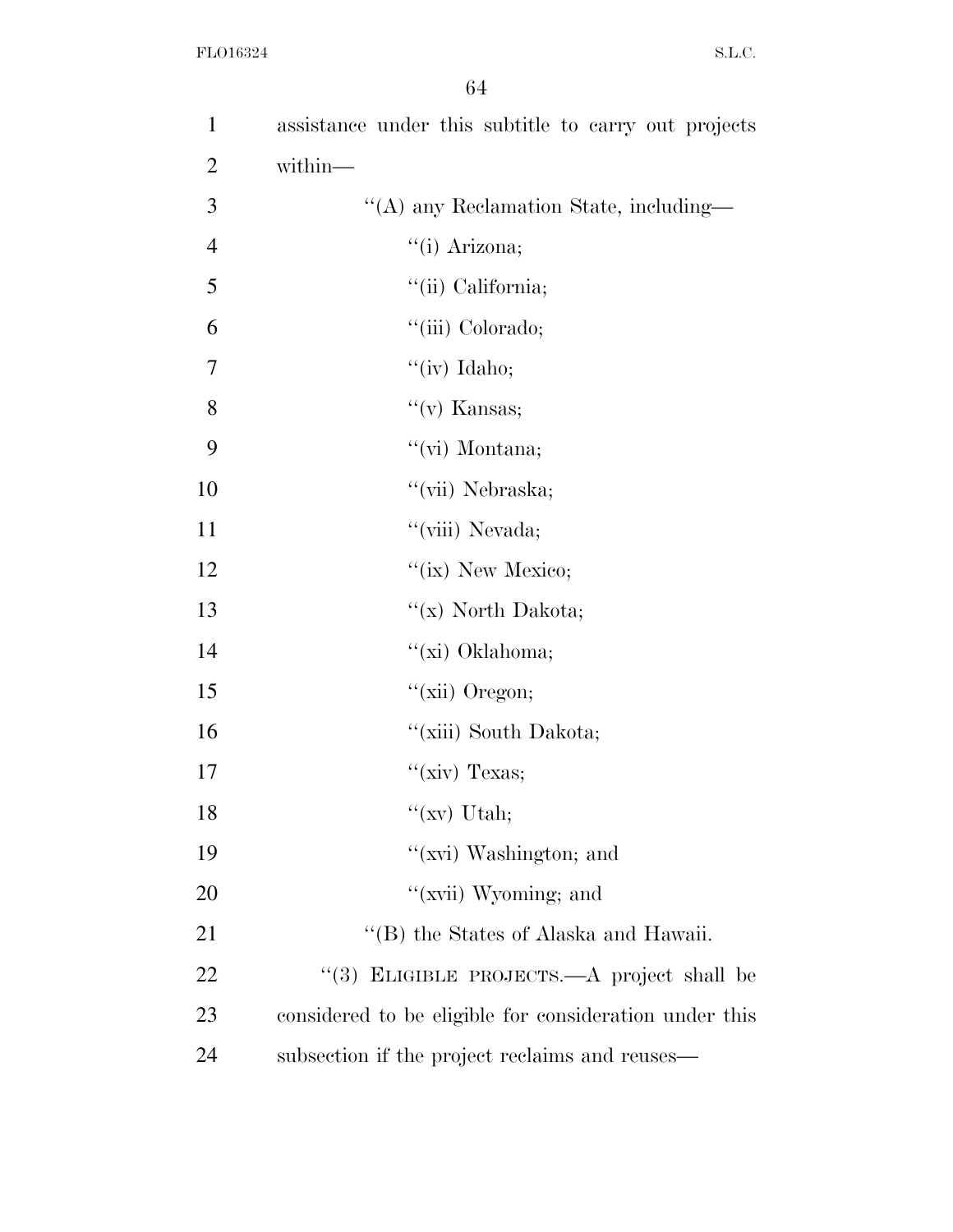| $\mathbf{1}$   | "(A) municipal, industrial, domestic, or ag-       |
|----------------|----------------------------------------------------|
| $\overline{2}$ | ricultural wastewater; or                          |
| 3              | "(B) impaired groundwater or surface               |
| $\overline{4}$ | water.                                             |
| 5              | $\cdot$ (4) GUIDELINES.—                           |
| 6              | "(A) IN GENERAL.—Not later than $90$               |
| 7              | days after the date of enactment of this sub-      |
| 8              | section, the Secretary of the Interior shall issue |
| 9              | water recycling project solicitation and evalua-   |
| 10             | tion guidelines that include the criteria de-      |
| 11             | scribed in subsection $(f)(3)$ .                   |
| 12             | "(B) REVIEW.—In accordance with the                |
| 13             | priorities and criteria described in subsection    |
| 14             | (f), the Secretary of the Interior shall review    |
| 15             | each feasibility study received under paragraph    |
| 16             | $(1)$ to determine whether the study, and the      |
| 17             | process under which the study was developed,       |
| 18             | comply with Federal laws (including regula-        |
| 19             | tions) applicable to feasibility studies of water  |
| 20             | recycling and reuse projects.                      |
| 21             | "(f) COMPETITIVE GRANT FUNDING OF WATER RE-        |
| 22             | CYCLING AND REUSE PROJECTS.-                       |
| 23             | "(1) IN GENERAL.—The Secretary of the Inte-        |
| 24             | rior shall administer a competitive grant program  |
| 25             | under which the non-Federal project sponsor of any |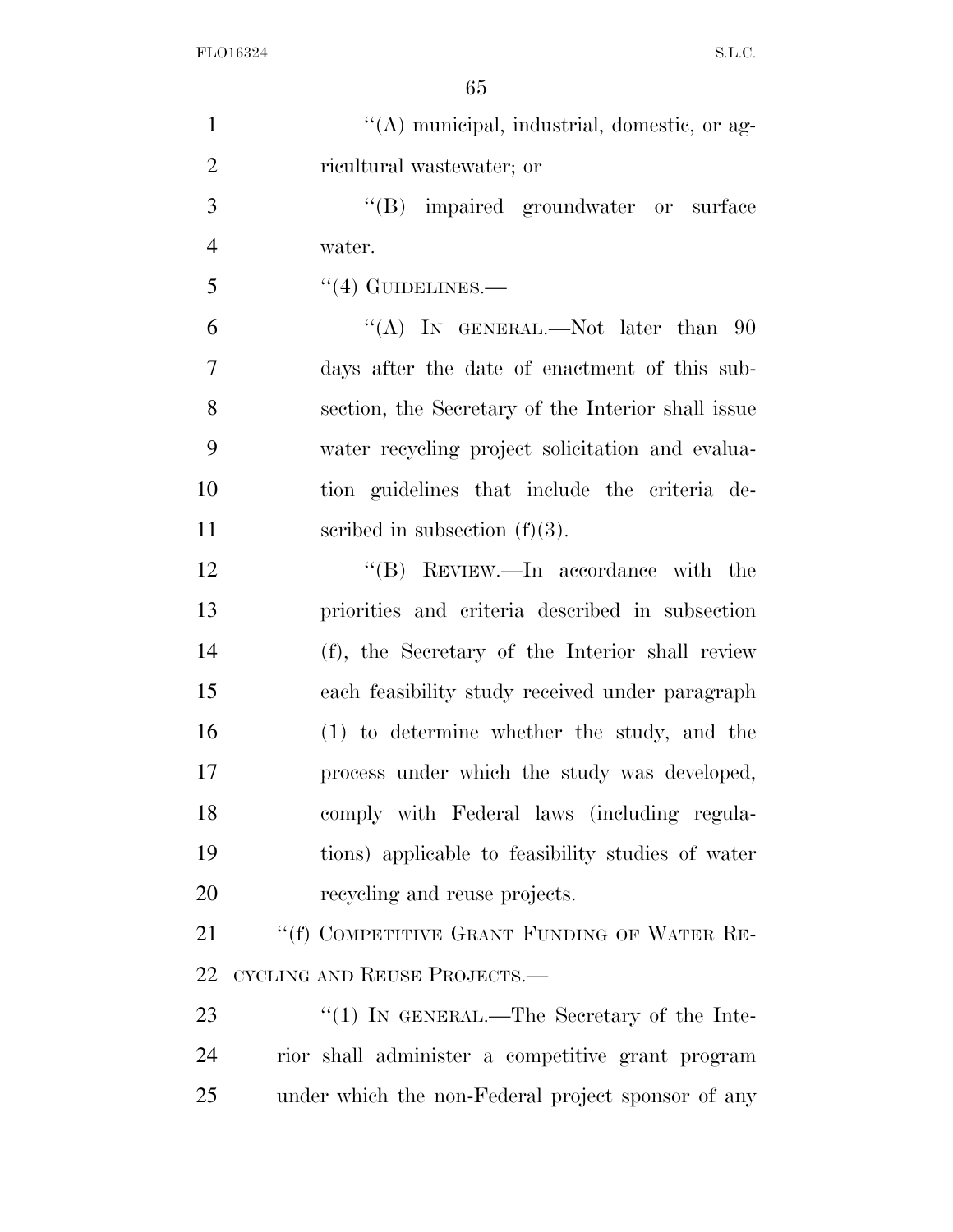project determined by the Secretary of the Interior 2 to be feasible under subsection  $(e)(2)$  shall be eligi- ble to apply for funding for the planning, design, and construction of the project.

5 "(2) AUTHORIZATION OF APPROPRIATIONS.— There is authorized to be appropriated to the Sec- retary of the Interior to carry out this subsection \$200,000,000, to remain available until expended.''. **SEC. 124. PROMOTING WATER EFFICIENCY WITH WATERSENSE.** 

 (a) AUTHORIZATION.—The Administrator of the En- vironmental Protection Agency (referred to in this section as the ''Administrator'') is authorized to continue to carry out the voluntary program, known as the ''WaterSense Program'', to identify and promote water efficient prod- ucts, buildings, landscapes, facilities, processes, and serv-ices so as—

- 18 (1) to reduce water use;
- (2) to reduce the strain on water, wastewater, and stormwater infrastructure;

 (3) to conserve energy used to pump, heat, transport, and treat water; and

 (4) to preserve water resources for future gen- erations, through voluntary labeling of, or other forms of communications regarding, products, build-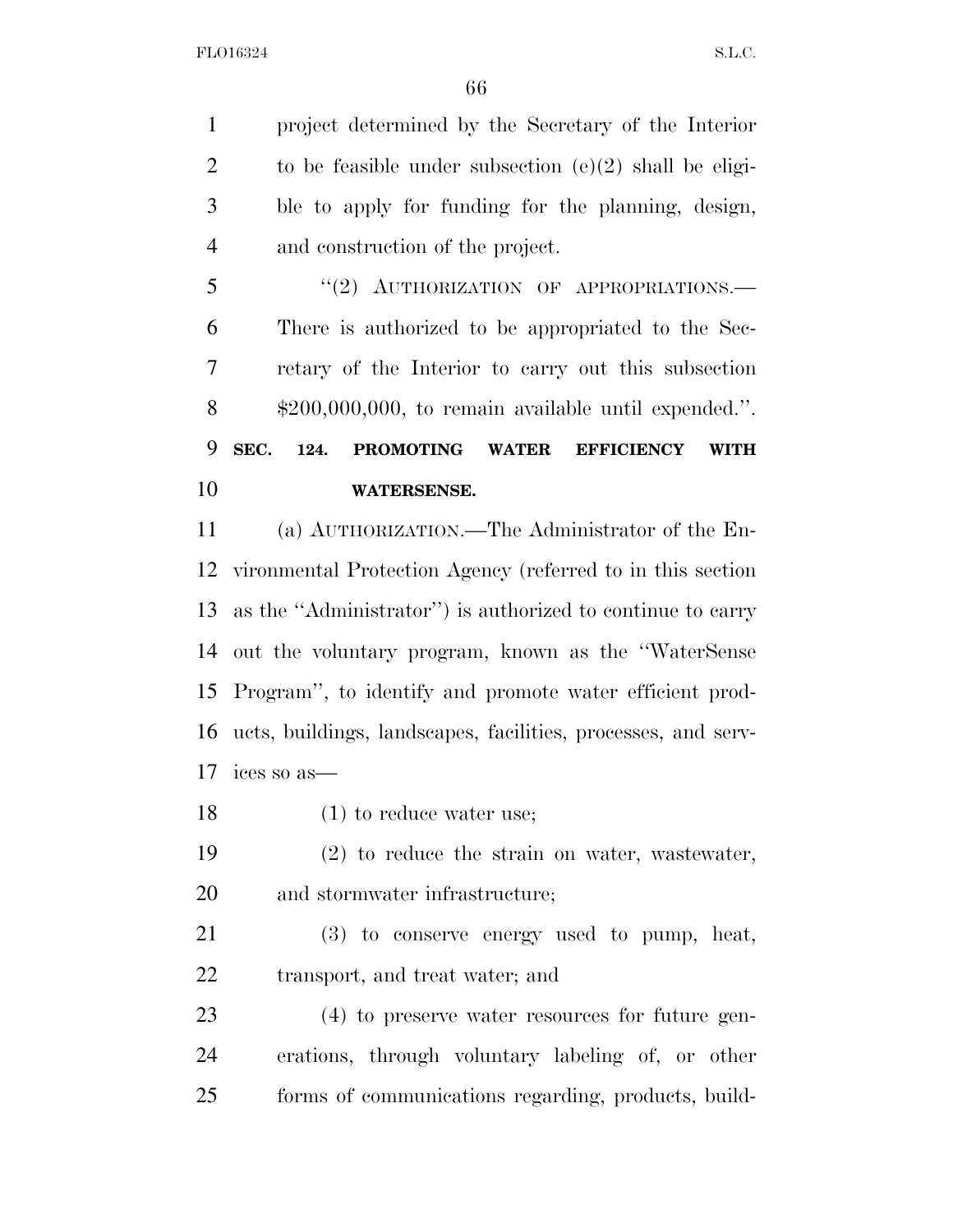ings, landscapes, facilities, processes, and services that meet the highest water efficiency and perform-ance criteria.

 (b) REVIEW.—Not less frequently than once every 4 years, the Administrator shall regularly review and, if ap- propriate, update WaterSense criteria that have been adopted for the voluntary labeling of categories of prod- ucts, buildings, landscapes, facilities, processes, and serv-ices.

 (c) TRANSPARENCY.—The Administrator shall, to the maximum extent practicable, regularly estimate and make available to the public the production and relative market shares of, and the savings of water, energy, and capital costs of water, wastewater, and stormwater infrastructure attributable to the use of WaterSense-labeled products, buildings, landscapes, facilities, processes, and services, at least annually.

 (d) PUBLIC COMMENT.—Prior to establishing or re- vising a WaterSense category, specification, installation criterion, or other criterion, the Administrator shall—

- (1) solicit comments from interested parties and the public; and
- (2) provide reasonable notice to interested par- ties and the public of any changes (including effec-tive dates), on the adoption of a new or revised cat-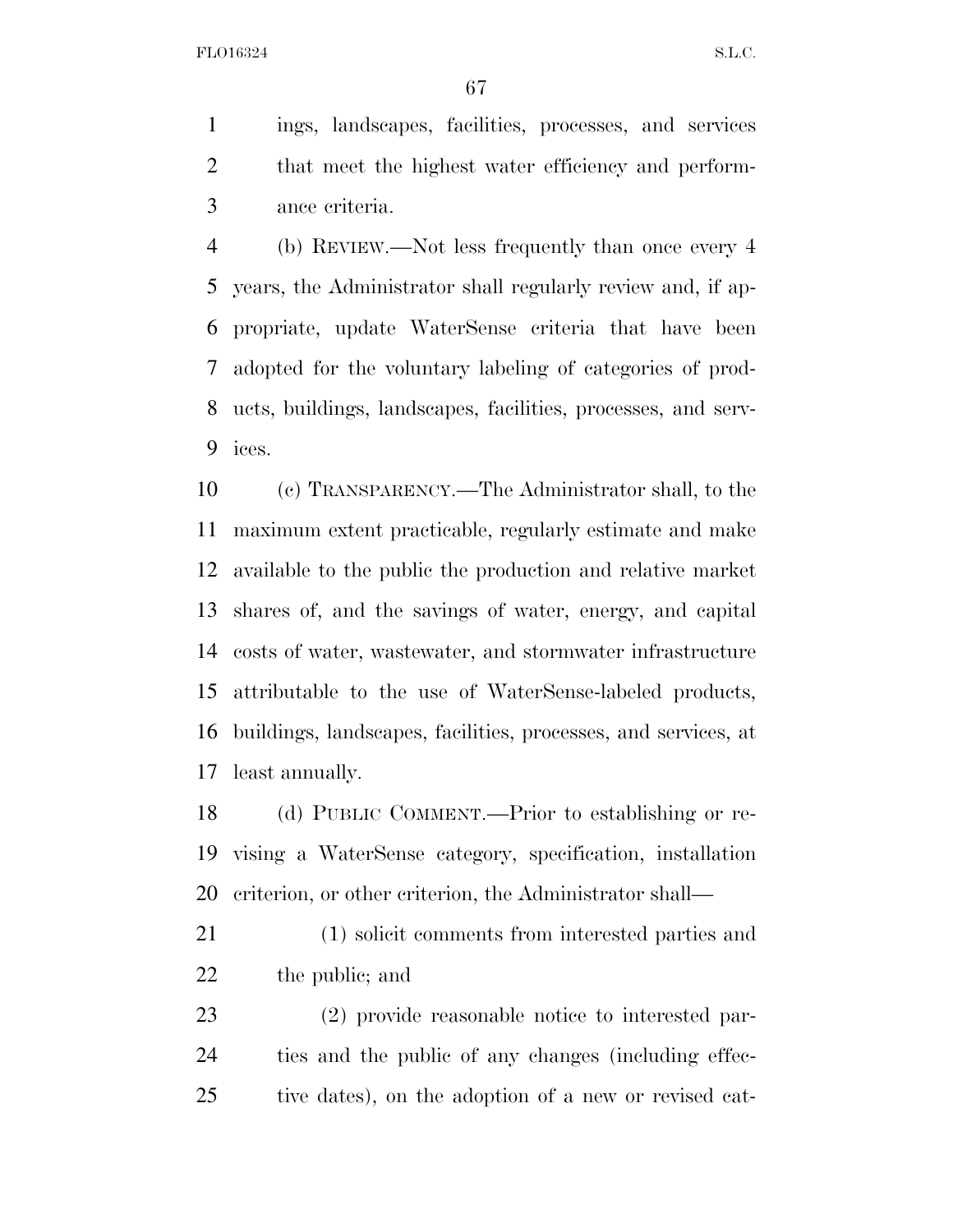egory, specification, installation criterion, or other criterion.

 (e) AUTHORIZATION OF APPROPRIATIONS.—There is authorized to be appropriated to carry out the WaterSense program of the Environmental Protection Agency \$2,500,000 for each of fiscal years 2016 through 2019. **Subtitle D—Reclamation Infra- structure Finance and Innova-tion** 

## **SEC. 131. PURPOSES.**

The purposes of this subtitle are—

 (1) to promote increased development of critical water resources infrastructure by establishing addi- tional opportunities for financing water resources projects;

 (2) to attract new investment capital to infra- structure projects that are capable of generating rev- enue streams through user fees or other dedicated funding sources;

 (3) to complement existing Federal funding sources and address budgetary constraints on Bu-reau of Reclamation programs; and

 (4) to leverage private investment in water re-sources infrastructure.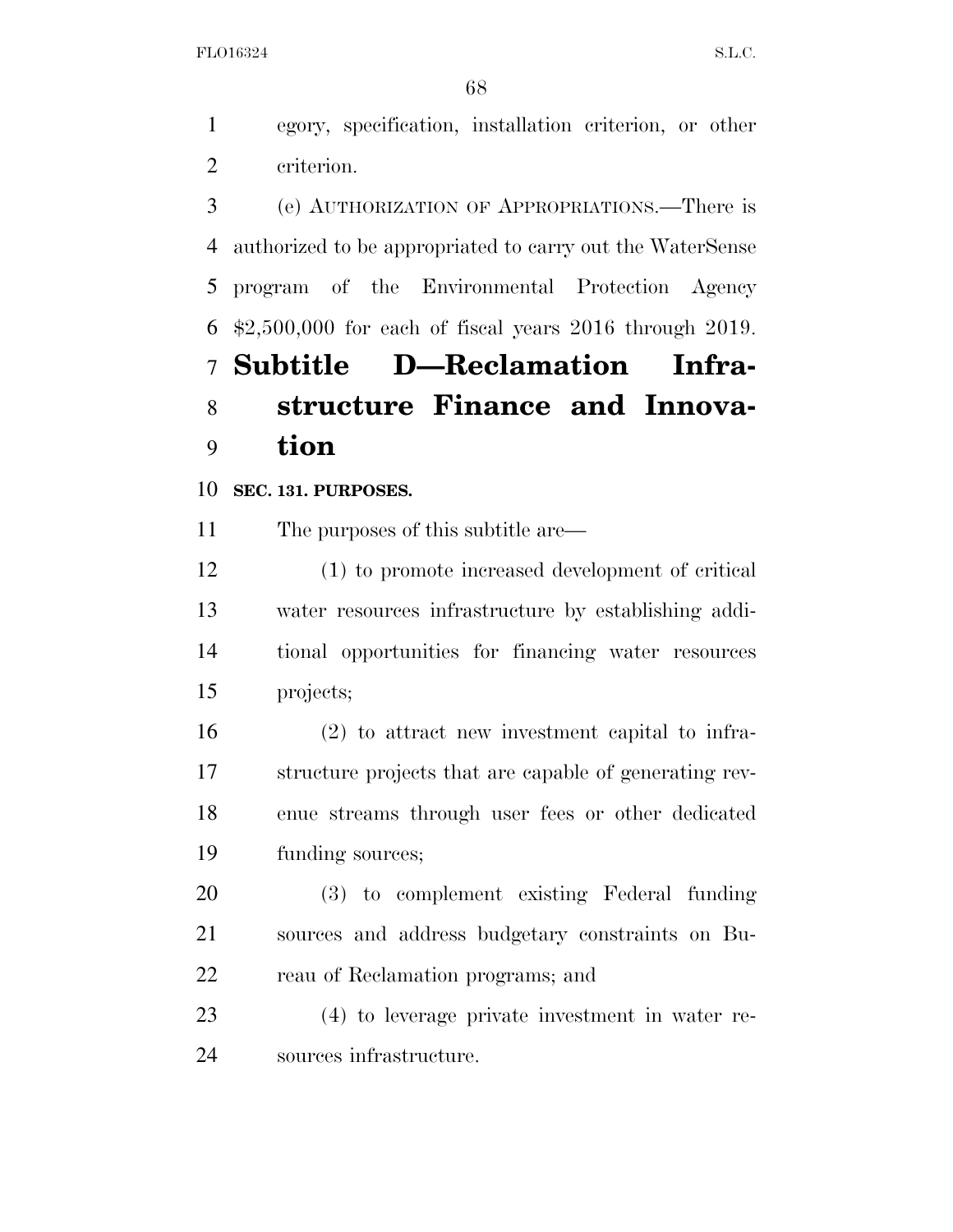| 1              | SEC. 132. DEFINITIONS.                              |
|----------------|-----------------------------------------------------|
| $\overline{2}$ | In this subtitle:                                   |
| 3              | (1) ELIGIBLE ENTITY.—The term "eligible enti-       |
| $\overline{4}$ | $ty''$ means—                                       |
| 5              | $(A)$ a corporation;                                |
| 6              | (B) a partnership;                                  |
| 7              | (C) a joint venture;                                |
| 8              | $(D)$ a trust;                                      |
| 9              | (E) a State, or local governmental entity,          |
| 10             | agency, or instrumentality; and                     |
| 11             | (F) a conservancy district, irrigation dis-         |
| 12             | trict, canal company, mutual water company,         |
| 13             | water users' association, Indian tribe, agency      |
| 14             | created by interstate compact, or any other en-     |
| 15             | tity that has the capacity to contract with the     |
| 16             | United States under the reclamation laws.           |
| 17             | (2) FEDERAL CREDIT INSTRUMENT.—The term             |
| 18             | "Federal credit instrument" means a secured loan    |
| 19             | or loan guarantee authorized to be made available   |
| 20             | under this title with respect to a project.         |
| 21             | INVESTMENT-GRADE RATING.—The<br>(3)<br>term         |
| 22             | "investment-grade rating" means a rating of BBB     |
| 23             | minus, Baa3, bbb minus, BBB (low), or higher as     |
| 24             | assigned by a rating agency to project obligations. |
| 25             | $(4)$ LENDER.—                                      |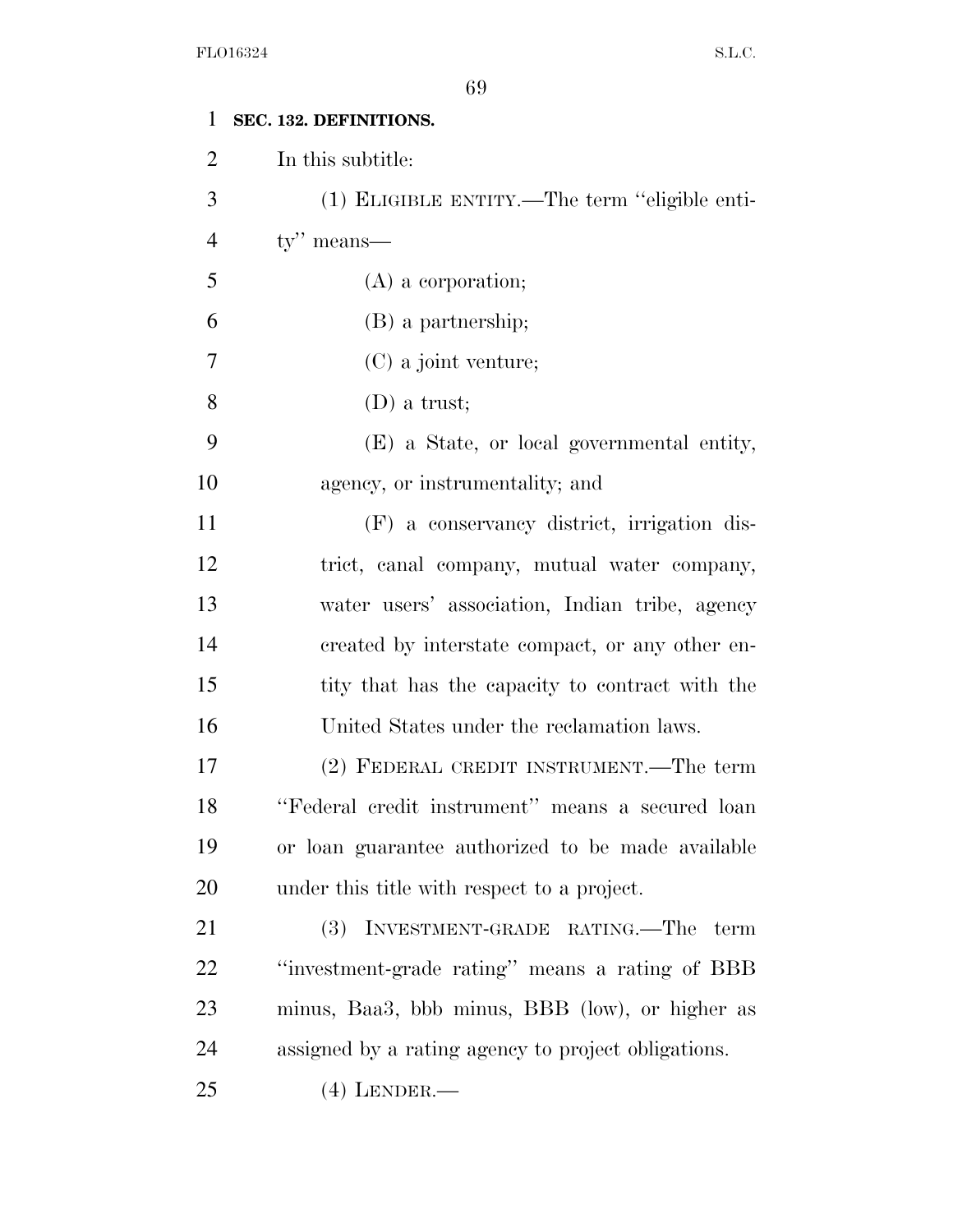| $\mathbf{1}$   | (A) IN GENERAL.—The term "lender"                       |
|----------------|---------------------------------------------------------|
| $\overline{2}$ | means any non-Federal qualified institutional           |
| 3              | buyer (as defined in section $230.144A(a)$ of           |
| $\overline{4}$ | title 17, Code of Federal Regulations (or a suc-        |
| 5              | cessor regulation) (commonly known as "Rule"            |
| 6              | $144A(a)$ of the Securities and Exchange Com-           |
| 7              | mission" and issued under the Securities Act of         |
| 8              | 1933 (15 U.S.C. 77a et seq.))).                         |
| 9              | (B) INCLUSIONS.—The term "lender" in-                   |
| 10             | cludes—                                                 |
| 11             | (i) a qualified retirement plan (as de-                 |
| 12             | fined in section 4974 of the Internal Rev-              |
| 13             | enue Code of 1986) that is a qualified in-              |
| 14             | stitutional buyer; and                                  |
| 15             | (ii) a governmental plan (as defined in                 |
| 16             | section 414 of the Internal Revenue Code                |
| 17             | of 1986) that is a qualified institutional              |
| 18             | buyer.                                                  |
| 19             | (5) LOAN GUARANTEE.—The term "loan guar-                |
| 20             | antee" means any guarantee or other pledge by the       |
| 21             | Secretary of the Interior to pay all or part of the     |
| 22             | principal of, and interest on, a loan or other debt ob- |
| 23             | ligation issued by an obligor and funded by a lender.   |
| 24             | (6) OBLIGOR.—The term "obligor" means an                |
| 25             | eligible entity that is primarily liable for payment of |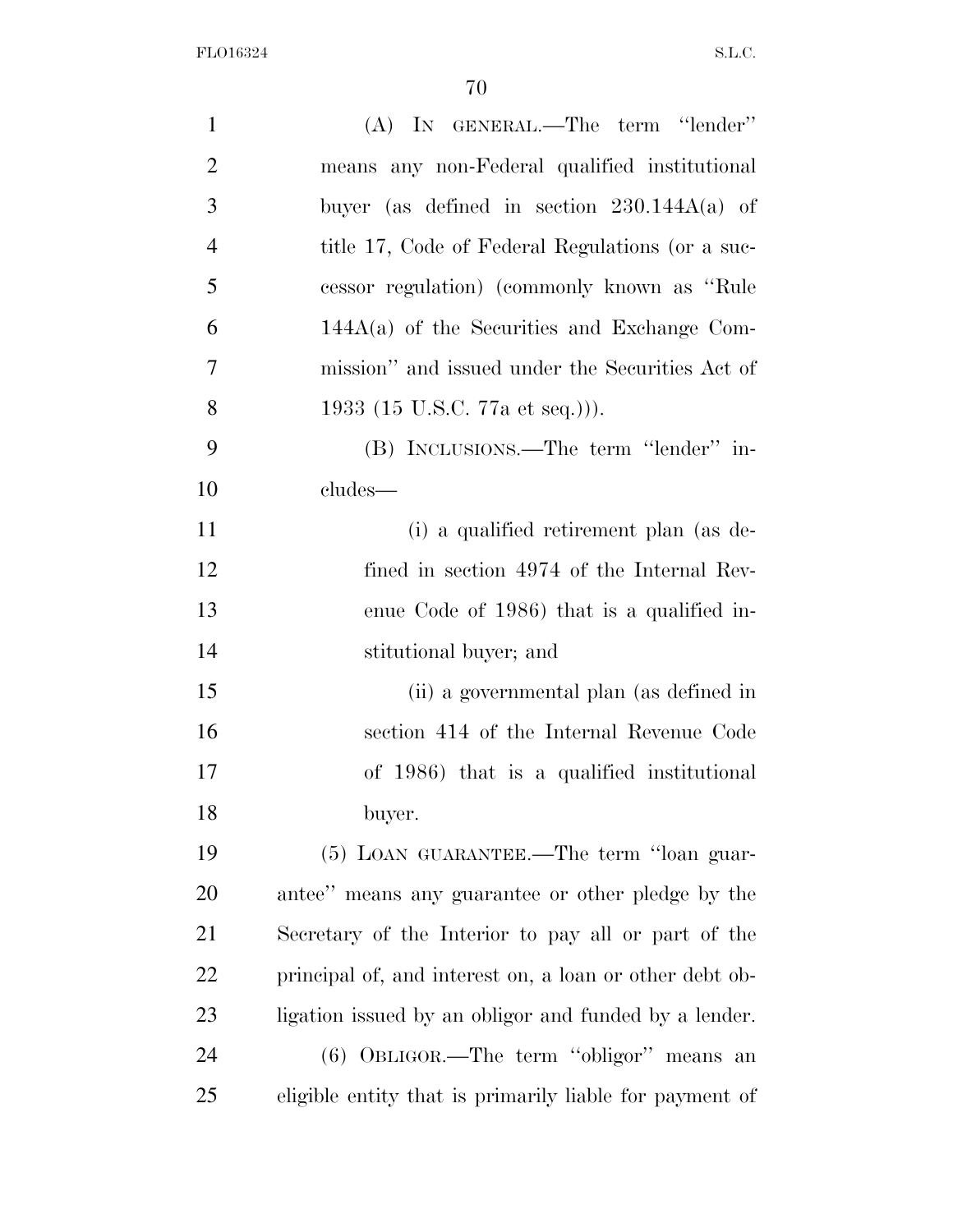| $\mathbf{1}$   | the principal of, or interest on, a Federal credit in- |
|----------------|--------------------------------------------------------|
| $\overline{2}$ | strument.                                              |
| 3              | (7) PROJECT OBLIGATION.—                               |
| $\overline{4}$ | (A) IN GENERAL.—The term "project obli-                |
| 5              | gation" means any note, bond, debenture, or            |
| 6              | other debt obligation issued by an obligor in          |
| 7              | connection with the financing of a project.            |
| 8              | (B) EXCLUSION.—The term "project obli-                 |
| 9              | gation" does not include a Federal credit in-          |
| 10             | strument.                                              |
| 11             | (8) RATING AGENCY.—The term "rating agen-              |
| 12             | cy" means a credit rating agency registered with the   |
| 13             | Securities and Exchange Commission as a nationally     |
| 14             | recognized statistical rating organization (as defined |
| 15             | in section $3(a)$ of the Securities Exchange Act of    |
| 16             | 1934 (15 U.S.C. 78 $e(a)$ ).                           |
| 17             | RECLAMATION STATE.—The term "Rec-<br>(9)               |
| 18             | lamation State" means any of the States of-            |
| 19             | (A) Arizona;                                           |
| 20             | (B) California;                                        |
| 21             | (C) Colorado;                                          |
| 22             | $(D)$ Idaho;                                           |
| 23             | (E) Kansas;                                            |
| 24             | $(F)$ Montana;                                         |
| 25             | (G) Nebraska;                                          |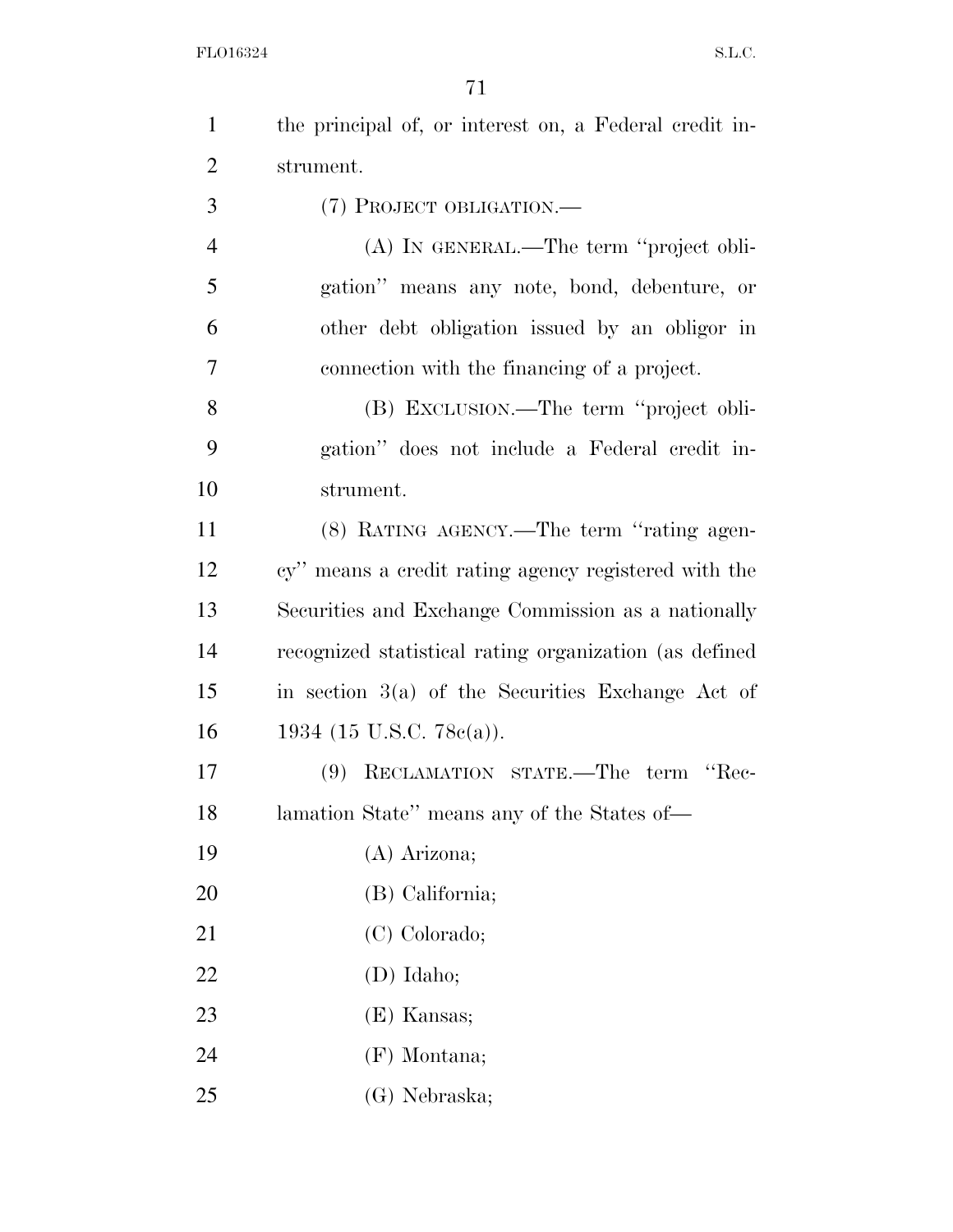| $\mathbf{1}$   | (H) Nevada;                                           |
|----------------|-------------------------------------------------------|
| $\overline{2}$ | (I) New Mexico;                                       |
| 3              | (J) North Dakota;                                     |
| $\overline{4}$ | (K) Oklahoma;                                         |
| 5              | $(L)$ Oregon;                                         |
| 6              | (M) South Dakota;                                     |
| $\tau$         | $(N)$ Texas;                                          |
| 8              | $(O)$ Utah;                                           |
| 9              | (P) Washington; and                                   |
| 10             | $(Q)$ Wyoming.                                        |
| 11             | (10) SECURED LOAN.—The term "secured                  |
| 12             | loan" means a direct loan or other debt obligation    |
| 13             | issued by an obligor and funded by the Secretary in   |
| 14             | connection with the financing of a project under sub- |
| 15             | title A.                                              |
| 16             | (11) SUBSIDY AMOUNT.—The term "subsidy                |
| 17             | amount" means the amount of budget authority suf-     |
| 18             | ficient to cover the estimated long-term cost to the  |
| 19             | Federal Government of a Federal credit instrument,    |
| 20             | as calculated on a net present value basis, excluding |
| 21             | administrative costs and any incidental effects on    |
| 22             | Governmental receipts or outlays in accordance with   |
| 23             | the Federal Credit Reform Act of 1990 (2 U.S.C.       |
| 24             | 661 et seq.).                                         |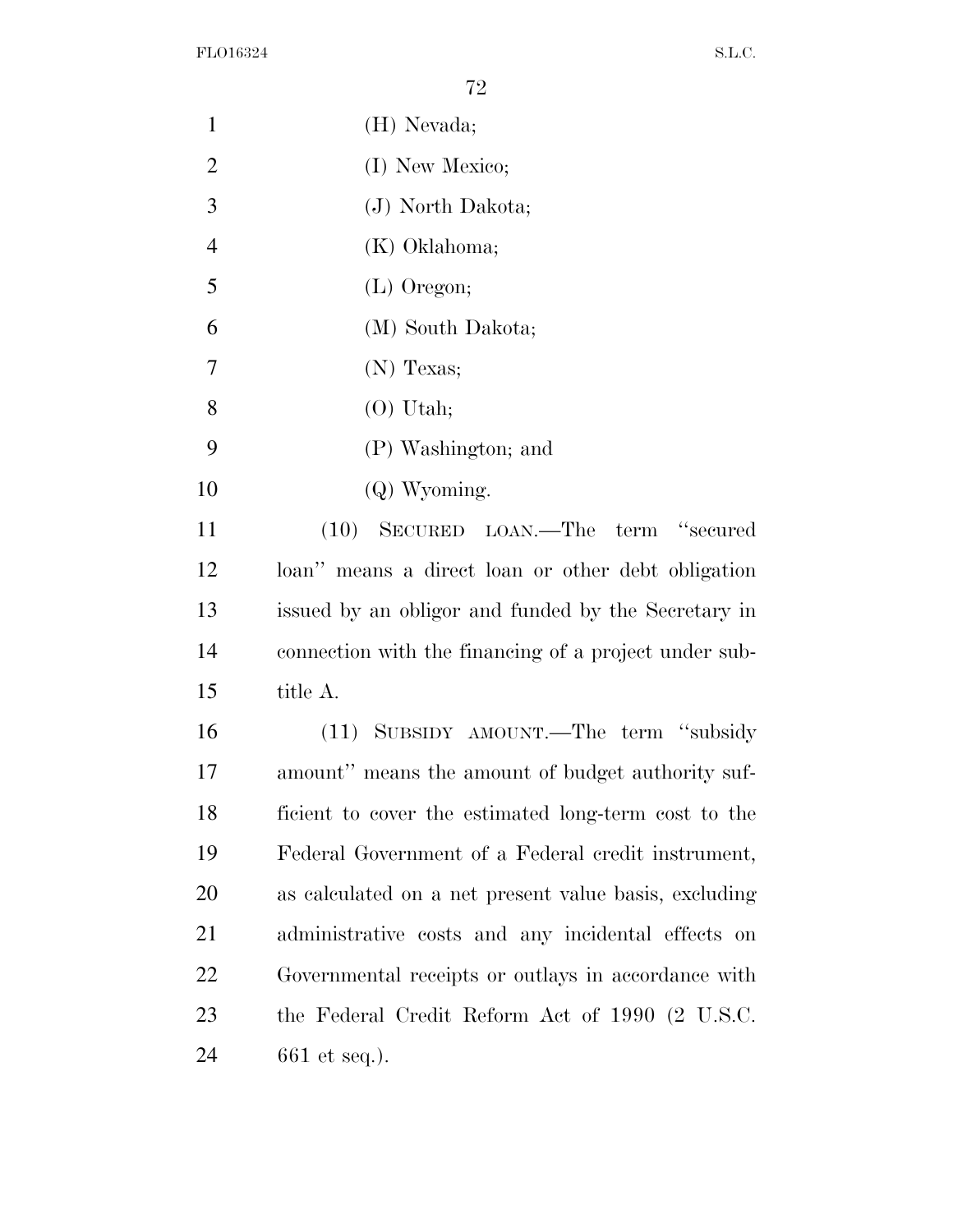(12) SUBSTANTIAL COMPLETION.—The term ''substantial completion'', with respect to a project, means the earliest date on which a project is consid- ered to perform the functions for which the project is designed.

#### **SEC. 133. AUTHORITY TO PROVIDE ASSISTANCE.**

 The Secretary of the Interior may provide financial assistance under this subtitle to carry out projects with-in—

(1) any Reclamation State;

 (2) any other State in which the Bureau of Reclamation is authorized to provide project assist-ance; and

(3) the States of Alaska and Hawaii.

#### **SEC. 134. APPLICATIONS.**

 To be eligible to receive assistance under this subtitle, an eligible entity shall submit to the Secretary of the Inte- rior an application at such time, in such manner, and con- taining such information as the Secretary of the Interior may require.

### **SEC. 135. ELIGIBILITY FOR ASSISTANCE.**

 (a) ELIGIBLE PROJECTS.—The following non-feder- ally owned projects that contribute to a safe, adequate water supply for domestic, agricultural, environmental, or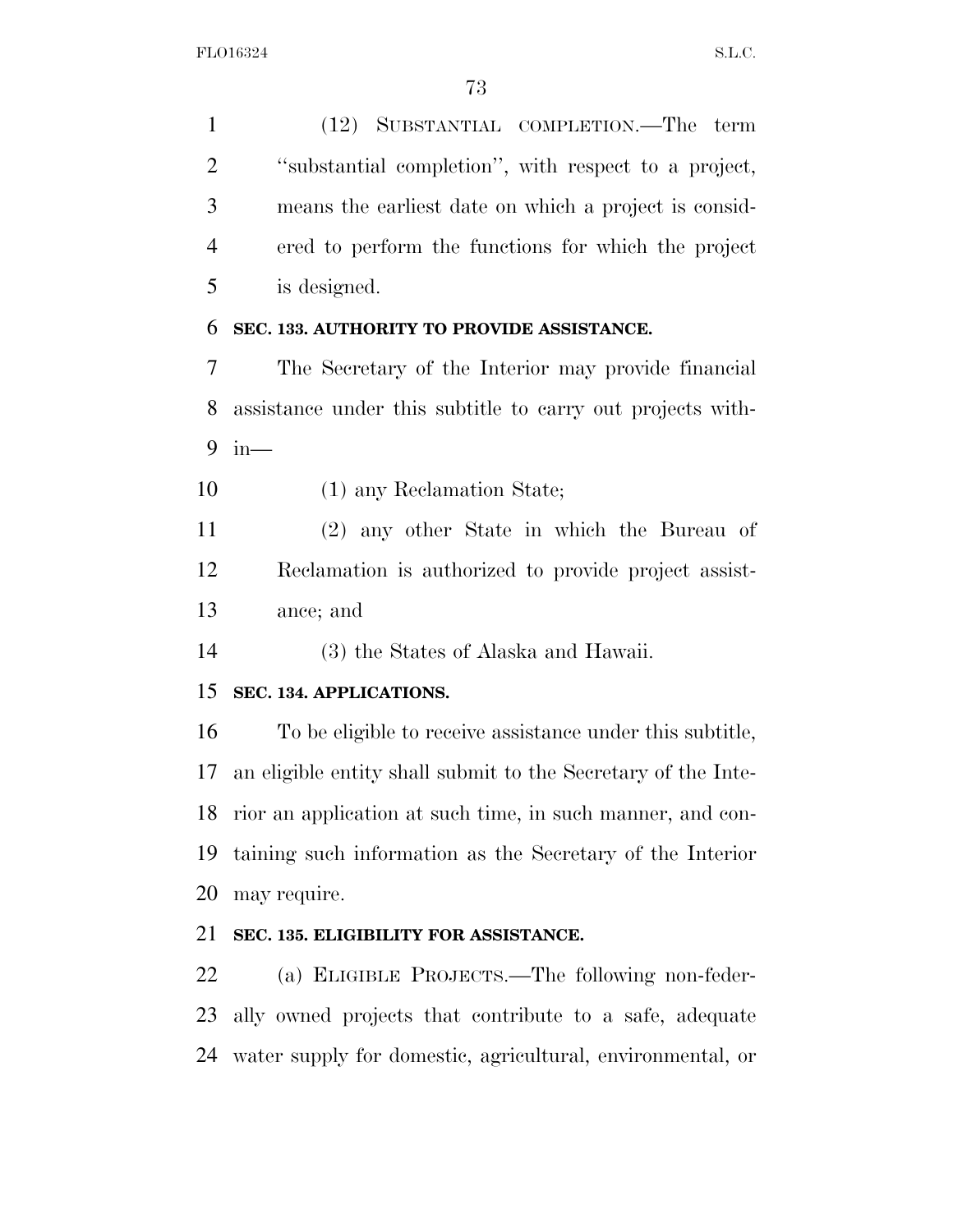municipal and industrial use may be carried out using as- sistance made available under this subtitle: (1) A project for the reclamation and reuse of wastewater, and naturally impaired ground and sur- face waters, which has a completed feasibility study that complies with Reclamation standards. (2) A new water infrastructure facility project, including a water conduit, pipeline, canal, pumping, power, and associated facilities or a water efficiency project. (3) A project for accelerated repair and replace- ment of an aging water distribution facility. (4) A brackish or sea water desalination project. (5) A project for groundwater replenishment, groundwater storage, or surface storage. (6) A combination of projects, each of which is eligible under paragraphs (1) through (5), for which an eligible entity or group of eligible entities submits a single application. (b) ACTIVITIES ELIGIBLE FOR ASSISTANCE.—For purposes of this subtitle, an eligible activity with respect to an eligible project under subsection (a) includes the cost of—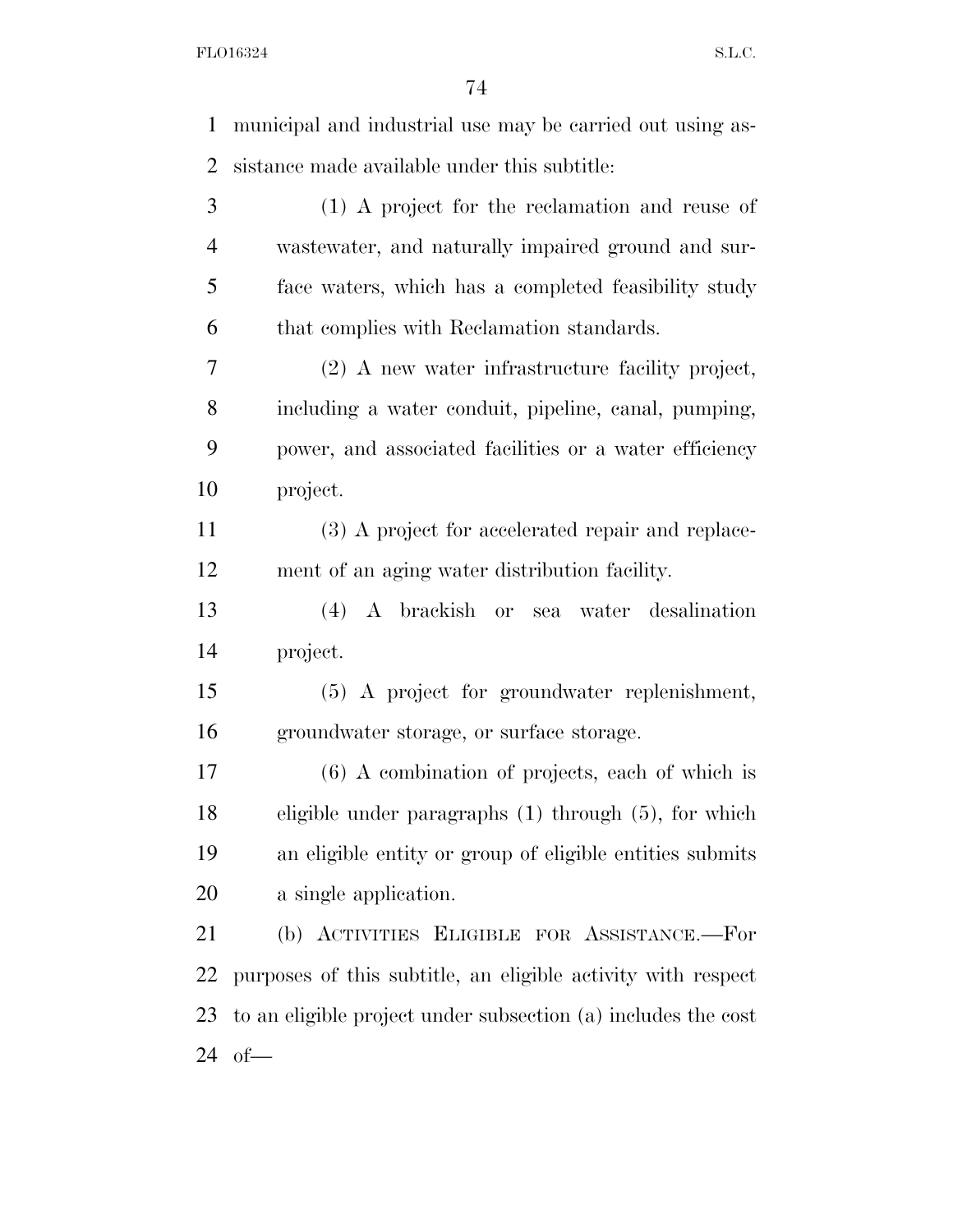(1) development-phase activities, including plan- ning, feasibility analysis, revenue forecasting, envi- ronmental review, permitting, preliminary engineer- ing and design work, and other preconstruction ac- tivities; (2) construction, reconstruction, rehabilitation, and replacement activities; (3) the acquisition of real property (including water rights, land relating to the project, and im- provements to land), environmental mitigation, con- struction contingencies, and acquisition of equipment 12 subject to subsection (c); (4) capitalized interest necessary to meet mar- ket requirements, reasonably required reserve funds, capital issuance expenses, and other carrying costs during construction; and (5) refinancing interim construction funding, existing long-term project obligations, or a secured loan or loan guarantee made under this subtitle. (c) LIMITATION ON USE.—The proceeds from Fed- eral credit instruments made available under this subtitle may only be used to acquire non-Federal land or interest in land from a willing seller, when the seller does not con-

test the purchase or price paid.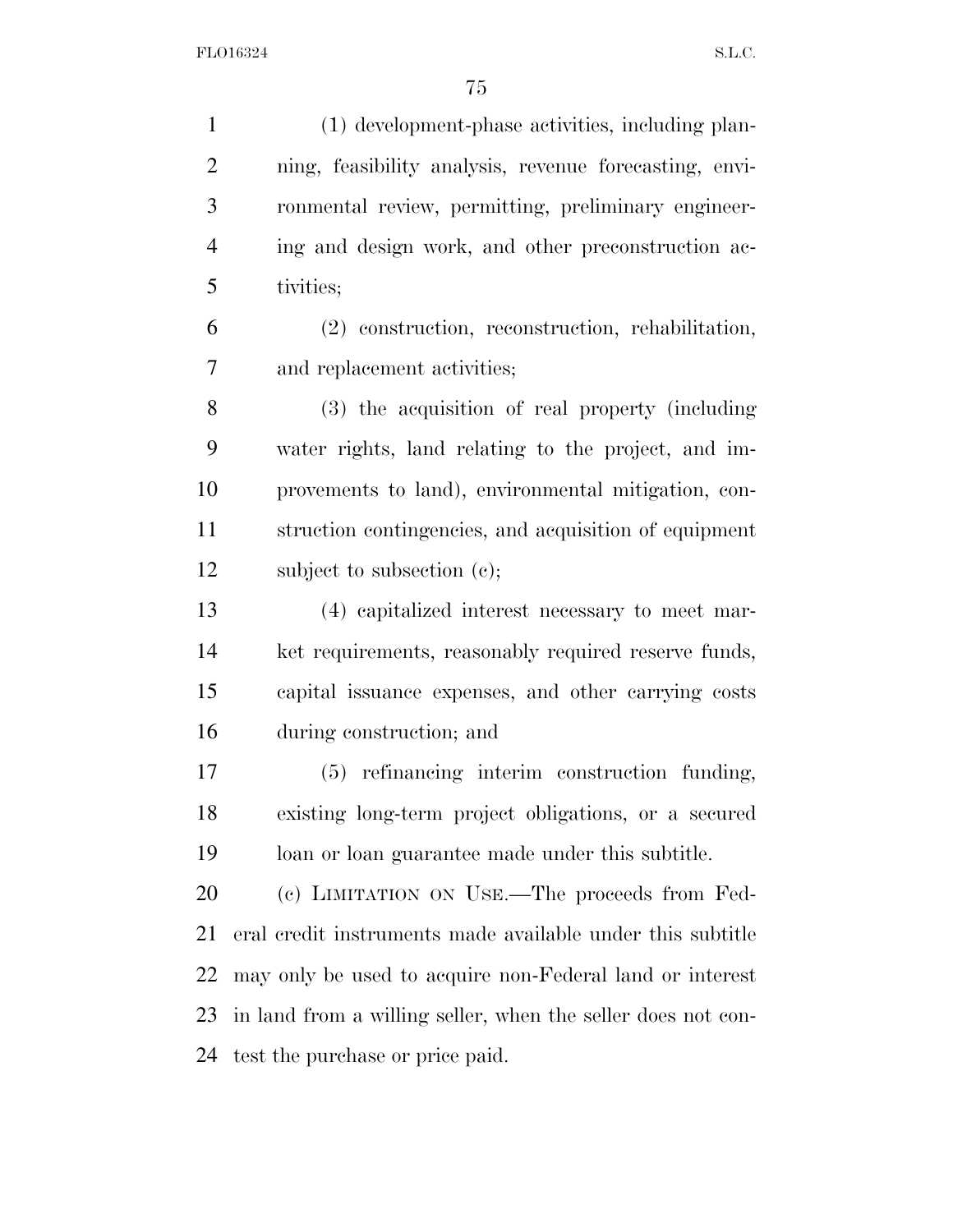# **SEC. 136. DETERMINATION OF ELIGIBILITY AND PROJECT SELECTION.**

 (a) ELIGIBILITY REQUIREMENTS.—To be eligible to receive financial assistance under this subtitle, a project shall meet the following criteria, as determined by the Sec-retary of the Interior:

(1) CREDITWORTHINESS.—

8 (A) IN GENERAL.—Subject to subpara- graph (B), the project shall be creditworthy, as determined by the Secretary of the Interior, who shall ensure that any financing for the project has appropriate security features, such as a rate covenant, to ensure repayment.

 (B) PRELIMINARY RATING OPINION LET- TER.—The Secretary of the Interior shall re-16 quire each applicant to provide a preliminary rating opinion letter from at least 1 rating agency indicating that the senior obligations of the project (which may be the Federal credit in- strument) have the potential to achieve an in-vestment-grade rating.

 (2) ELIGIBLE PROJECT COSTS.—The eligible project costs of a project shall be reasonably antici-pated to be not less than \$20,000,000.

 (3) DEDICATED REVENUE SOURCES.—The Fed-eral credit instrument for the project shall be repay-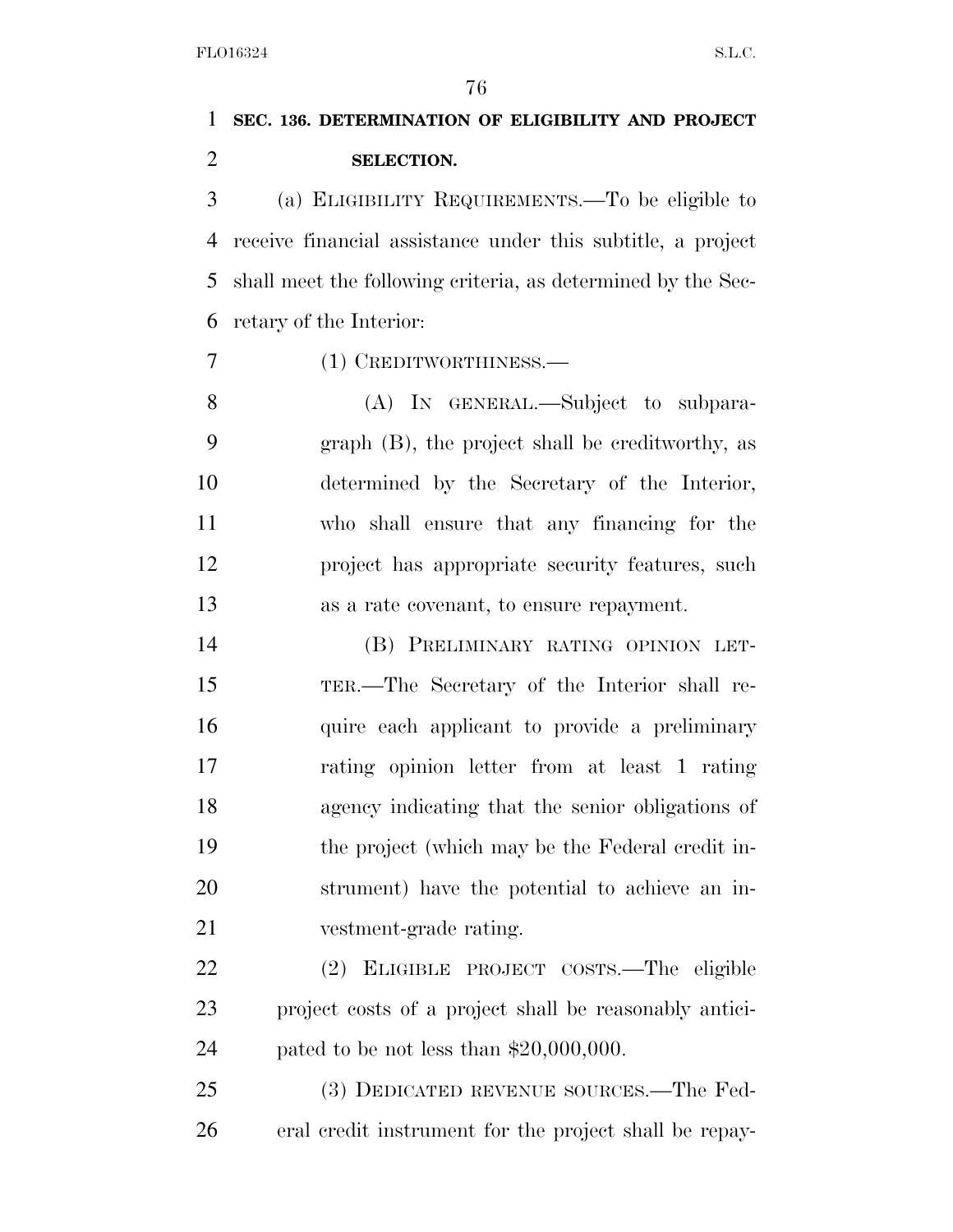| $\mathbf{1}$   | able, in whole or in part, from dedicated revenue      |
|----------------|--------------------------------------------------------|
| $\overline{2}$ | sources that also secure the project obligations.      |
| 3              | (4) PUBLIC SPONSORSHIP OF PRIVATE ENTI-                |
| $\overline{4}$ | TIES.—A project carried out by a private entity shall  |
| 5              | be sponsored by a State, department of a State, sub-   |
| 6              | division of a State, or a public agency organized pur- |
| 7              | suant to State law.                                    |
| 8              | (b) SELECTION CRITERIA.—                               |
| 9              | (1) ESTABLISHMENT.—The Secretary of the In-            |
| 10             | terior shall establish criteria for the selection of   |
| 11             | projects that meet the eligibility requirements of     |
| 12             | subsection (a), in accordance with paragraph $(2)$ .   |
| 13             | (2) CRITERIA.—The selection criteria shall in-         |
| 14             | clude the following:                                   |
| 15             | (A) The extent to which a project serves a             |
| 16             | region with significant water resources chal-          |
| 17             | lenges.                                                |
| 18             | (B) The extent to which the project is na-             |
| 19             | tionally or regionally significant.                    |
| 20             | (C) The extent to which assistance under               |
| 21             | this section would foster innovative public-pri-       |
| 22             | vate partnerships and attract private debt or          |
| 23             | equity investment.                                     |
| 24             | (D) The extent to which the project fos-               |
| 25             | $ters-$                                                |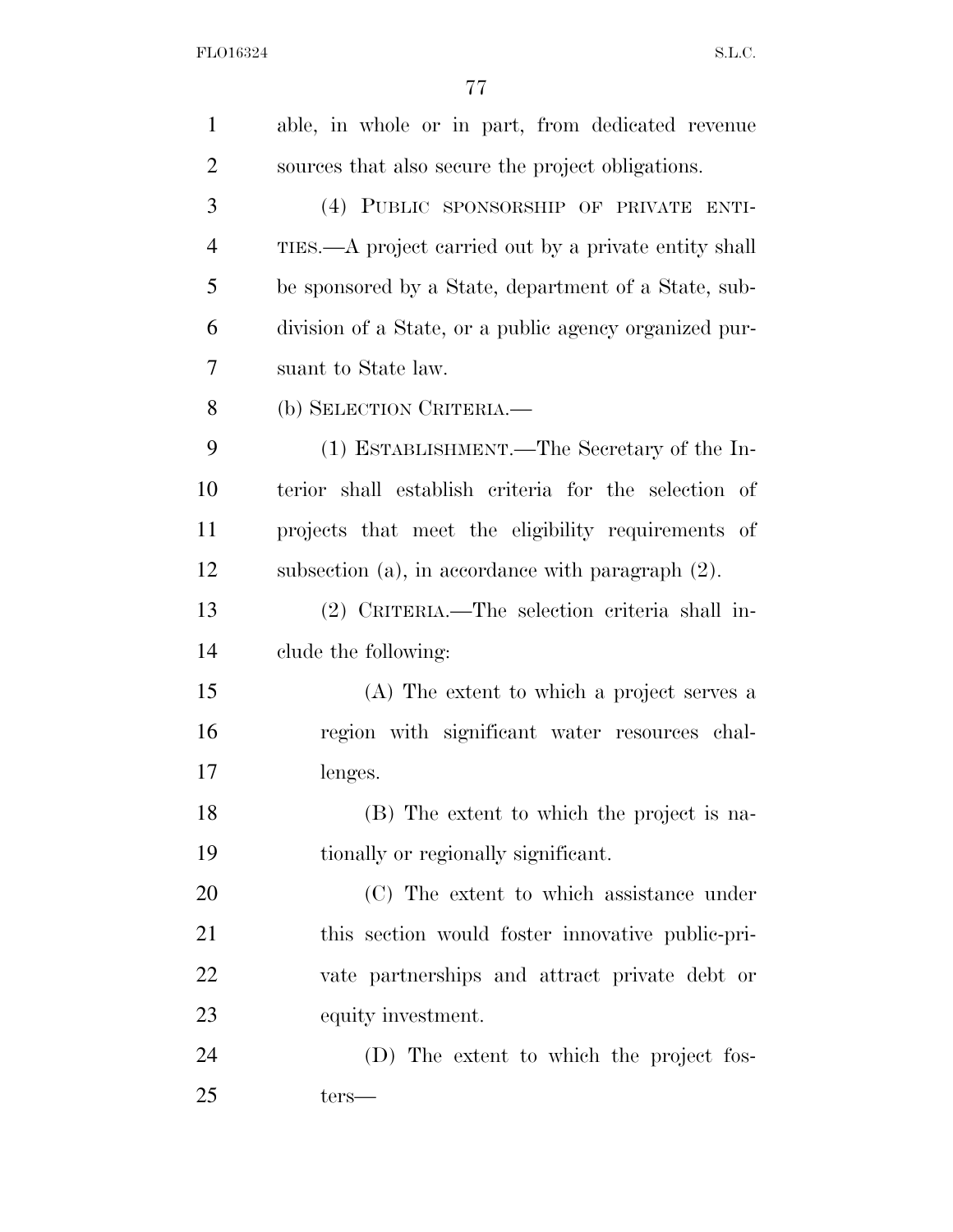| $\mathbf{1}$   | (i) collaborative partnerships between                      |
|----------------|-------------------------------------------------------------|
| $\overline{2}$ | cities, counties, water districts, and State                |
| 3              | and Federal agencies; and                                   |
| $\overline{4}$ | (ii) innovative recycling programs that                     |
| 5              | augment a combination of industrial, com-                   |
| 6              | mercial, residential, and agricultural uses.                |
| $\tau$         | (E) The likelihood that assistance under                    |
| 8              | this section would enable the project to proceed            |
| 9              | at an earlier date than the project would other-            |
| 10             | wise be able to proceed.                                    |
| 11             | (F) The amount of budget authority re-                      |
| 12             | quired to fund the Federal credit instrument                |
| 13             | made available under this subtitle.                         |
| 14             | (G) The extent to which the project helps                   |
| 15             | maintain or protect the environment.                        |
| 16             | (3) CONSISTENCY OF CRITERIA.-Not later                      |
| 17             | than 180 days after the date of enactment of this           |
| 18             | Act, the Secretary of the Interior shall issue eligi-       |
| 19             | bility requirements under this title for water recy-        |
| 20             | cling projects that reclaim and reuse municipal, in-        |
| 21             | dustrial, domestic, or agricultural wastewater or im-       |
| 22             | paired ground or surface waters.                            |
| 23             | (c) RECEIPT OF OTHER FEDERAL FUNDING.—Re-                   |
| 24             | ceipt of a Federal grant or contract or other Federal fund- |
| 25             | ing to support an eligible project shall not preclude the   |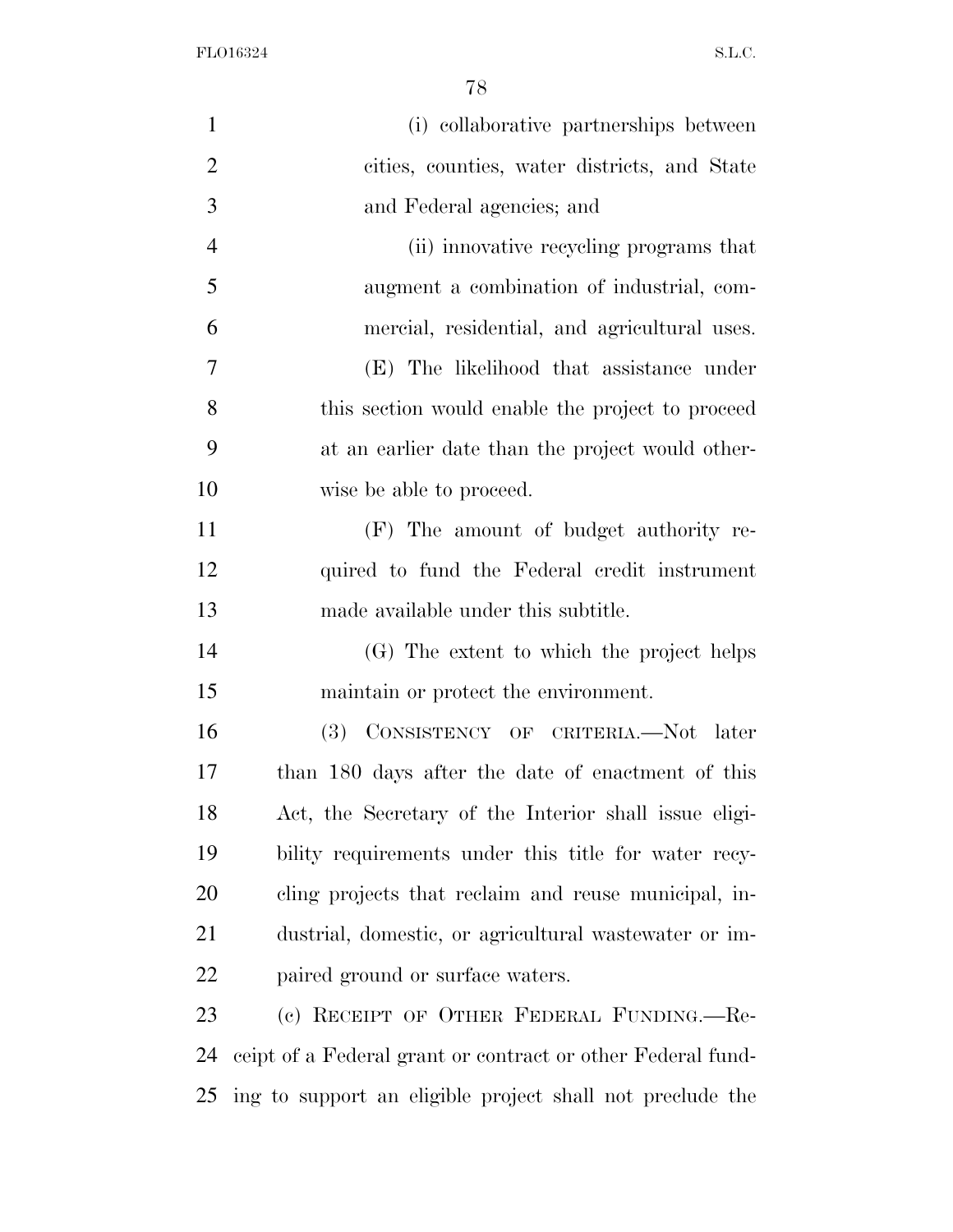project from being eligible for assistance under this sub- title. Assistance under this subtitle shall not be counted as Federal funding under cost-sharing requirements other- wise applicable to a project eligible for assistance under this subtitle.

# **SEC. 137. SECURED LOANS.**

(a) AGREEMENTS.—

| 8  | $(1)$ IN GENERAL.—Subject to paragraphs $(2)$        |
|----|------------------------------------------------------|
| 9  | through (4), the Secretary of the Interior may enter |
| 10 | into agreements with 1 or more obligors to make se-  |
| 11 | cured loans, the proceeds of which shall be used—    |
| 12 | (A) to finance eligible project costs of any         |
| 13 | project selected under section 136;                  |
| 14 | (B) to refinance interim construction fi-            |
| 15 | nancing of eligible project costs of any project     |
| 16 | selected under section 136; or                       |
| 17 | (C) to refinance long-term project obliga-           |
| 18 | tions or Federal credit instruments, if that refi-   |
| 19 | nancing provides additional funding capacity for     |
| 20 | the completion, enhancement, or expansion of         |
| 21 | any project that—                                    |
| 22 | $(i)$ is selected under section 136; or              |
| 23 | (ii) otherwise meets the requirements                |
| 24 | of section 136.                                      |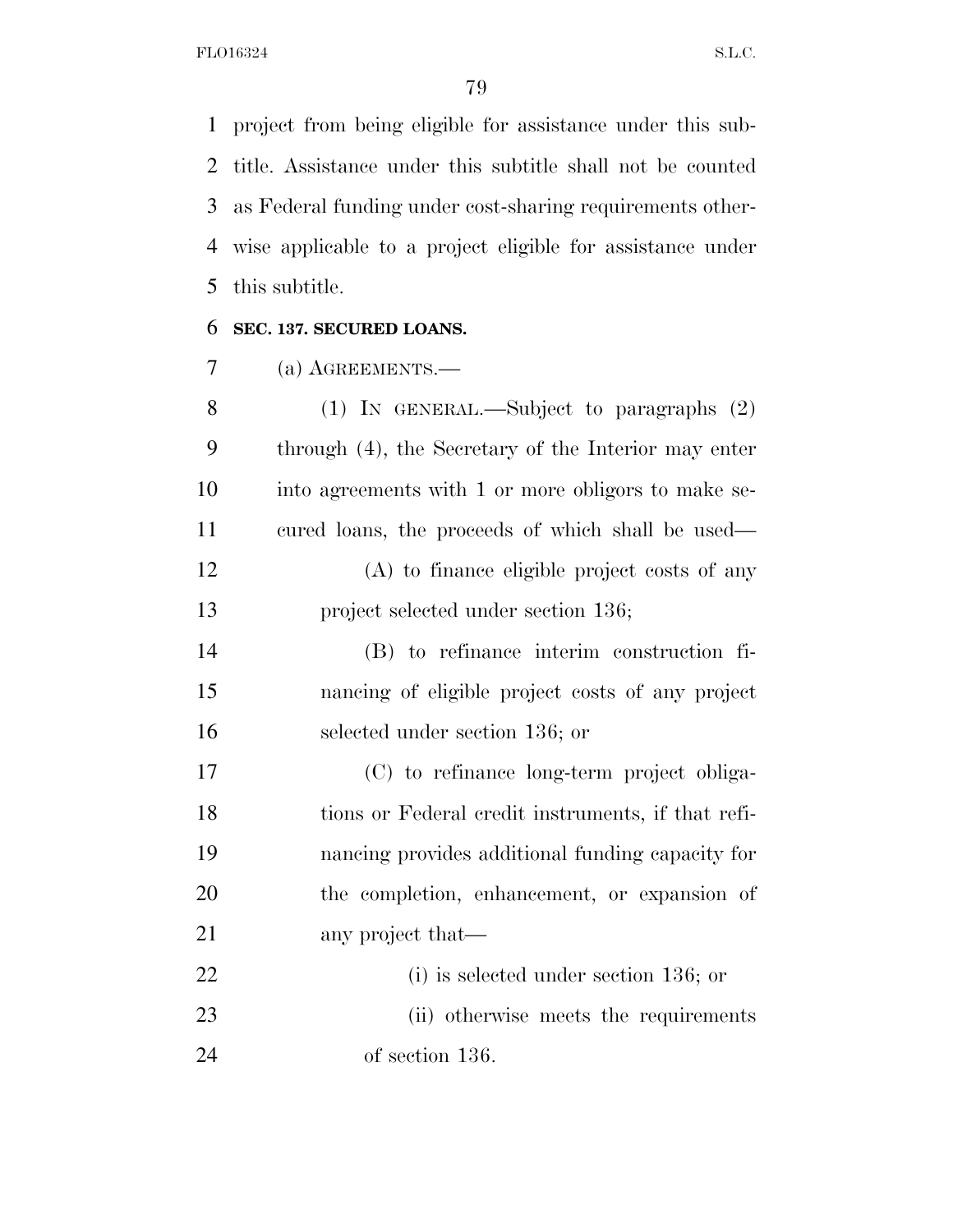(2) LIMITATION ON REFINANCING OF INTERIM CONSTRUCTION FINANCING.—A secured loan under paragraph (1) shall not be used to refinance interim construction financing under paragraph (1)(B) later than 1 year after the date of substantial completion of the applicable project.

 (3) RISK ASSESSMENT.—Before entering into an agreement under this subsection for a secured loan, the Secretary of the Interior, in consultation with the Director of the Office of Management and Budget and each rating agency providing a prelimi- nary rating opinion letter under section  $13 \qquad 136(a)(1)(B)$ , shall determine an appropriate capital reserve subsidy amount for the secured loan, taking into account each such preliminary rating opinion letter.

 (4) INVESTMENT-GRADE RATING REQUIRE- MENT.—The execution of a secured loan under this section shall be contingent on receipt by the senior obligations of the project of an investment-grade rat-ing.

22 (b) TERMS AND LIMITATIONS.—

23 (1) IN GENERAL.—A secured loan provided for a project under this section shall be subject to such terms and conditions, and contain such covenants,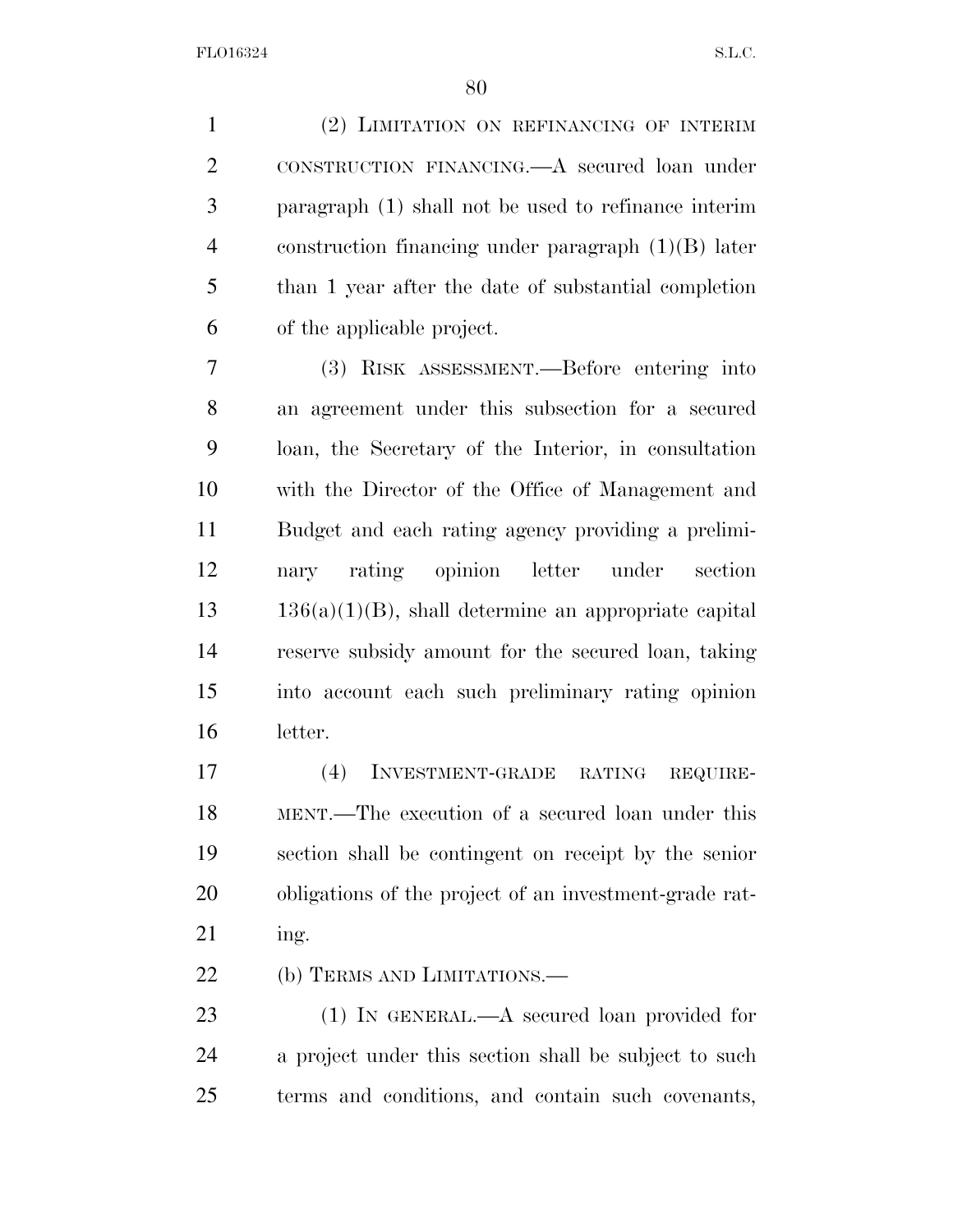| $\mathbf{1}$   | representations, warranties, and requirements (in-     |
|----------------|--------------------------------------------------------|
| $\overline{2}$ | cluding requirements for audits), as the Secretary of  |
| 3              | the Interior determines to be appropriate.             |
| $\overline{4}$ | (2) NONSUBORDINATION.—A secured<br>loan                |
| 5              | under this section shall not be subordinated to the    |
| 6              | claims of any holder of project obligations in the     |
| 7              | event of bankruptcy, insolvency, or liquidation of the |
| 8              | obligor of the project.                                |
| 9              | (3) MAXIMUM AMOUNT.—The amount of a se-                |
| 10             | cured loan under this section shall not exceed the     |
| 11             | lesser of-                                             |
| 12             | $(A)$ an amount equal to 49 percent of the             |
| 13             | reasonably anticipated eligible project costs; and     |
| 14             | (B) if the secured loan does not receive an            |
| 15             | investment-grade rating, an amount equal to            |
| 16             | other project obligations that have received an        |
| 17             | investment-grade rating.                               |
| 18             | $(4)$ PAYMENT.—A secured loan under this sec-          |
| 19             | $tion$ —                                               |
| 20             | (A) shall be payable, in whole or in part,             |
| 21             | from State or local taxes, user fees, or other         |
| 22             | dedicated revenue sources that also secure the         |
| 23             | senior project obligations of the relevant             |
| 24             | project;                                               |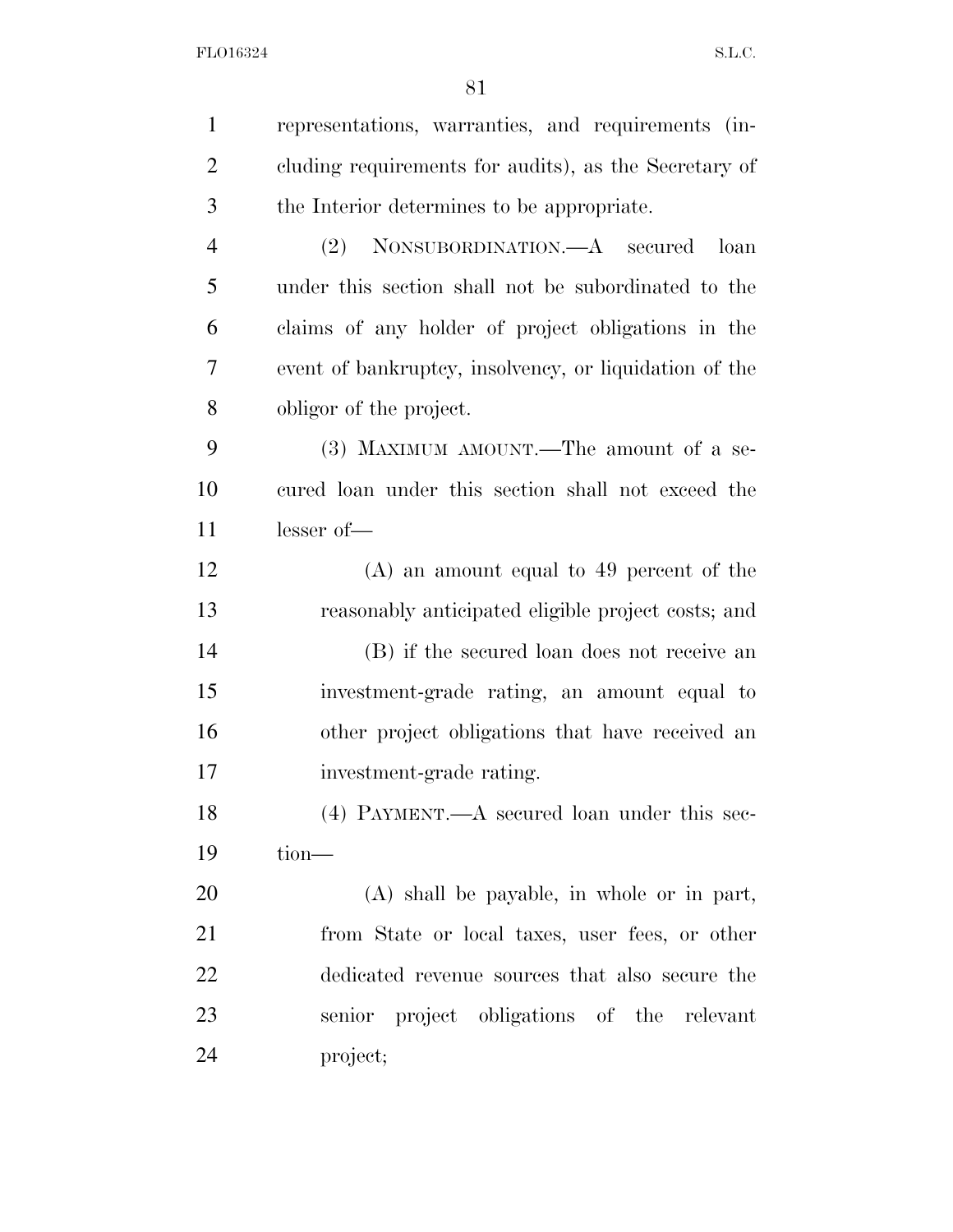| $\mathbf{1}$   | (B) shall include a rate covenant, coverage            |
|----------------|--------------------------------------------------------|
| $\overline{2}$ | requirement, or similar security feature sup-          |
| 3              | porting the project obligations; and                   |
| $\overline{4}$ | (C) may have a lien on revenues described              |
| 5              | in subparagraph $(A)$ , subject to any lien secur-     |
| 6              | ing project obligations.                               |
| 7              | (5) INTEREST RATE.—The interest rate on a              |
| 8              | secured loan under this section shall be not less than |
| 9              | the yield on United States Treasury securities of a    |
| 10             | similar maturity to the maturity of the secured loan   |
| 11             | on the date of execution of the loan agreement.        |
| 12             | (6) MATURITY DATE.—The final maturity date             |
| 13             | of a secured loan under this section shall be not      |
| 14             | later than 35 years after the date of substantial      |
| 15             | completion of the relevant project.                    |
| 16             | (7) FEES.—The Secretary of the Interior may            |
| 17             | establish fees, in accordance with section $138(b)(2)$ |
| 18             | at a level sufficient to cover all or a portion of the |
| 19             | costs to the Federal Government of making a se-        |
| 20             | cured loan under this section.                         |
| 21             | (8) NON-FEDERAL SHARE.—The proceeds of a               |
| 22             | secured loan under this section may be used to pay     |
| 23             | any non-Federal share of project costs required if     |
| 24             | the loan is repayable from non-Federal funds.          |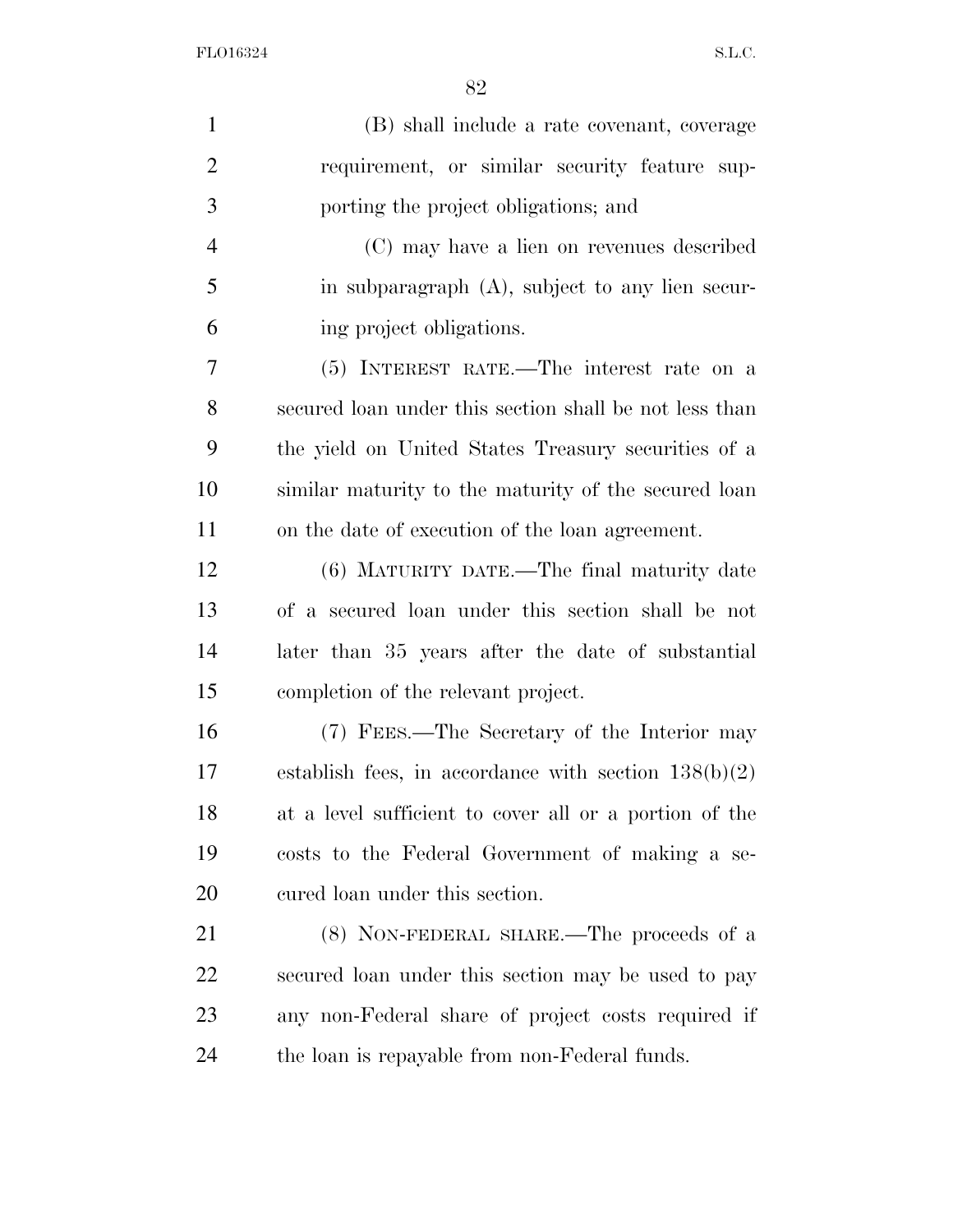(9) MAXIMUM FEDERAL INVOLVEMENT.—The total amount of Federal assistance provided for a project for which assistance is provided under this subtitle from all sources (including this subtitle) shall not exceed 80 percent of the total cost of the project.

(c) REPAYMENT.—

 (1) SCHEDULE.—The Secretary of the Interior shall establish a repayment schedule for each se- cured loan provided under this section, based on the projected cash flow from project revenues and other repayment sources.

 (2) COMMENCEMENT.—Scheduled loan repay- ment of principal or interest on a secured loan under this section shall commence not later than 5 years after the date of substantial completion of the project, with interest accruing during those 5 years and during construction.

(3) DEFERRED PAYMENTS.—

 (A) AUTHORIZATION.—If, at any time after the date of substantial completion of a project for which a secured loan is provided under this section, the project is unable to gen- erate sufficient revenues to pay the scheduled loan repayments of principal and interest on the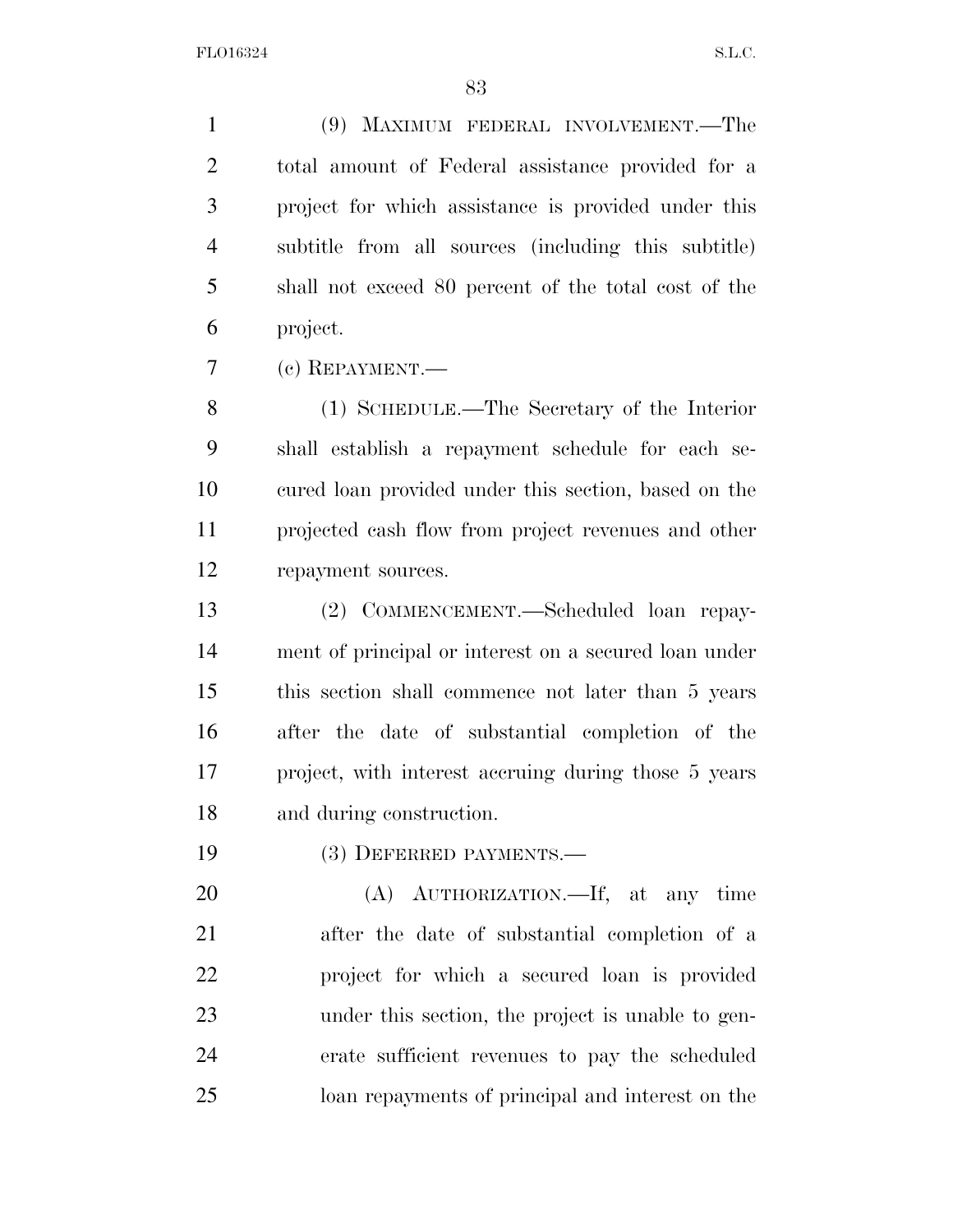| $\mathbf{1}$   | secured loan, the Secretary of the Interior may    |
|----------------|----------------------------------------------------|
| $\overline{2}$ | allow the obligor, subject to subparagraph $(C)$ , |
| 3              | to add unpaid principal and interest to the out-   |
| $\overline{4}$ | standing balance of the secured loan.              |
| 5              | (B) INTEREST.—Any payment deferred                 |
| 6              | under subparagraph $(A)$ shall—                    |
| 7              | (i) continue to accrue interest in ac-             |
| 8              | cordance with subsection $(b)(5)$ until fully      |
| 9              | repaid; and                                        |
| 10             | (ii) be scheduled to be amortized over             |
| 11             | the remaining term of the secured loan.            |
| 12             | $(C)$ CRITERIA.                                    |
| 13             | (i) IN GENERAL.—Any payment defer-                 |
| 14             | ral under subparagraph (A) shall be con-           |
| 15             | tingent on the project meeting such cri-           |
| 16             | teria as the Secretary of the Interior may         |
| 17             | establish.                                         |
| 18             | REPAYMENT STANDARDS.—The<br>(ii)                   |
| 19             | criteria established under clause (i) shall        |
| 20             | include standards for reasonable assurance         |
| 21             | of repayment.                                      |
| 22             | $(4)$ PREPAYMENT.—                                 |
| 23             | $(A)$ USE OF EXCESS REVENUES.—Any ex-              |
| 24             | cess revenues that remain after satisfying         |
| 25             | scheduled debt service requirements on the         |
|                |                                                    |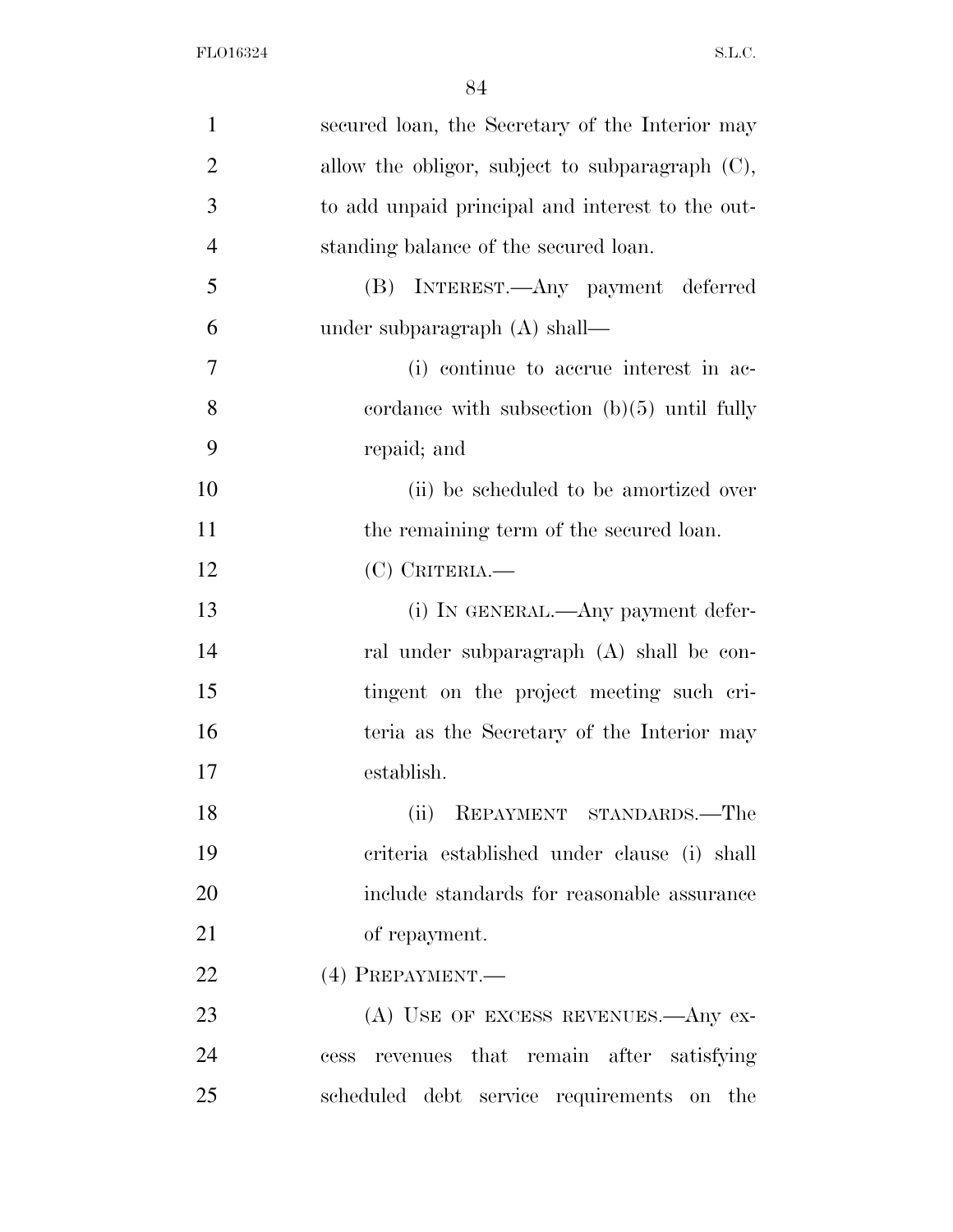project obligations and secured loan and all de- posit requirements under the terms of any trust agreement, bond resolution, or similar agree- ment securing project obligations may be ap- plied annually to prepay a secured loan under this section without penalty.

 (B) USE OF PROCEEDS OF REFI- NANCING.—A secured loan under this section may be prepaid at any time without penalty from the proceeds of refinancing from non-Fed-eral funding sources.

12 (d) SALE OF SECURED LOANS.—

 (1) IN GENERAL.—Subject to paragraph (2), as soon as practicable after the date of substantial completion of a project and after providing a notice to the obligor, the Secretary of the Interior may sell to another entity or reoffer into the capital markets a secured loan for a project under this section, if the Secretary of the Interior determines that the sale or reoffering can be made on favorable terms.

 (2) CONSENT OF OBLIGOR.—In making a sale or reoffering under paragraph (1), the Secretary of the Interior may not change the original terms and conditions of the secured loan without the written consent of the obligor.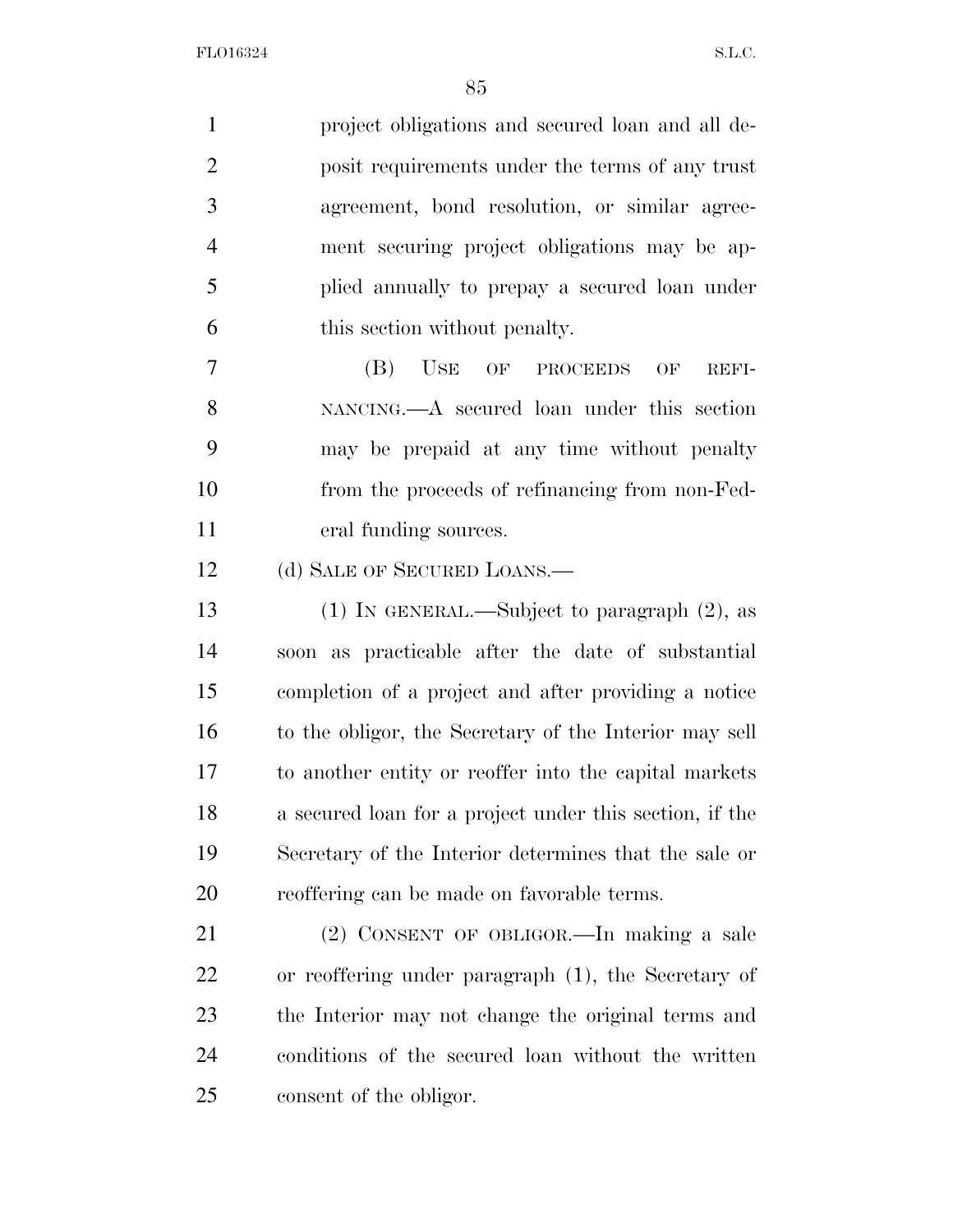(e) LOAN GUARANTEES.—

2 (1) IN GENERAL.—The Secretary of the Inte- rior may provide a loan guarantee to a lender in lieu of making a secured loan under this section, if the Secretary of the Interior determines that the budg- etary cost of the loan guarantee is substantially the same as that of a secured loan.

 (2) TERMS.—The terms of a loan guarantee provided under this subsection shall be consistent with the terms established in this section for a se- cured loan, except that the rate on the guaranteed loan and any prepayment features shall be nego- tiated between the obligor and the lender, with the consent of the Secretary of the Interior.

## **SEC. 138. PROGRAM ADMINISTRATION.**

 (a) REQUIREMENT.—The Secretary of the Interior shall establish a uniform system to service the Federal credit instruments made available under this subtitle.

 (b) RECLAMATION LOAN FINANCE CAPITAL RE-SERVE FUND.—

- 21 (1) ESTABLISHMENT.
- (A) IN GENERAL.—There is established in the Treasury of the United States a fund, to be known as the ''Reclamation Loan Finance Cap-ital Reserve Fund''.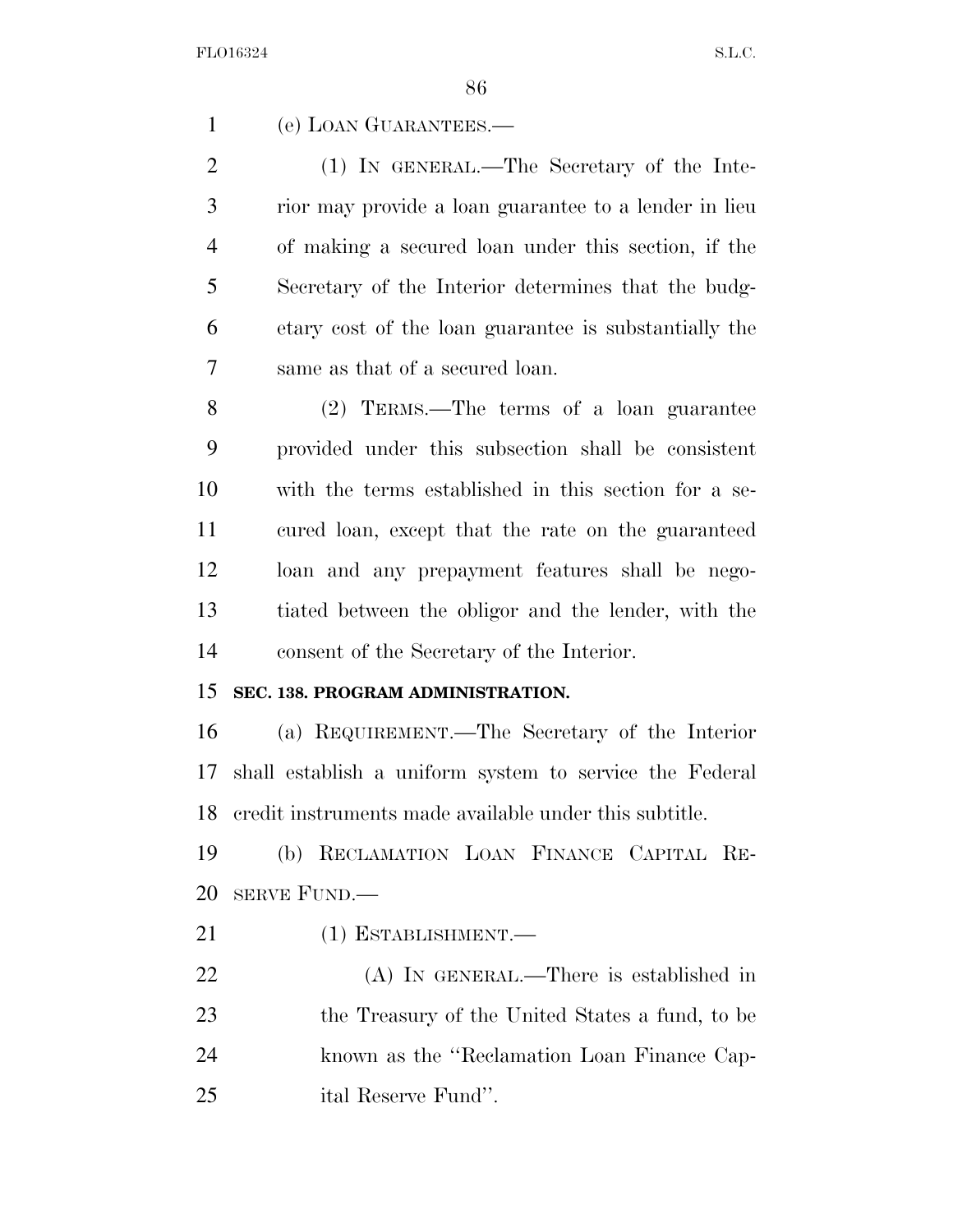| $\mathbf{1}$   | (B) DEPOSITS TO FUND.—The Secretary               |
|----------------|---------------------------------------------------|
| $\overline{2}$ | of the Treasury shall deposit in the fund estab-  |
| 3              | lished by subparagraph $(A)$ an amount equal to   |
| $\overline{4}$ | the amount of capital reserve fees collected      |
| 5              | under paragraph (2) for each applicable fiscal    |
| 6              | year.                                             |
| 7              | (C) TREATMENT.—The amounts deposited              |
| 8              | in the fund under subparagraph (B) shall be       |
| 9              | eredited as offsetting collections.               |
| 10             | $(2)$ CAPITAL RESERVE FEES.—                      |
| 11             | $(A)$ In GENERAL.—To the extent required          |
| 12             | by appropriations Acts, the Secretary of the In-  |
| 13             | terior may assess, collect, and spend capital re- |
| 14             | serve fees at a level that is sufficient to cover |
| 15             | all or a portion of the costs to the Federal Gov- |
| 16             | ernment of servicing the Federal credit instru-   |
| 17             | ments provided under this subtitle, including all |
| 18             | or a portion of the outlays associated with the   |
| 19             | provision of the Federal credit instruments       |
| 20             | under this subtitle.                              |
| 21             | (B) AMOUNT.—The capital reserve fees              |
| 22             | under this paragraph shall be established at      |
| 23             | amounts that will result in the collection, dur-  |
| 24             | ing each fiscal year, of an amount that can be    |
| 25             | reasonably expected to equal the outlays associ-  |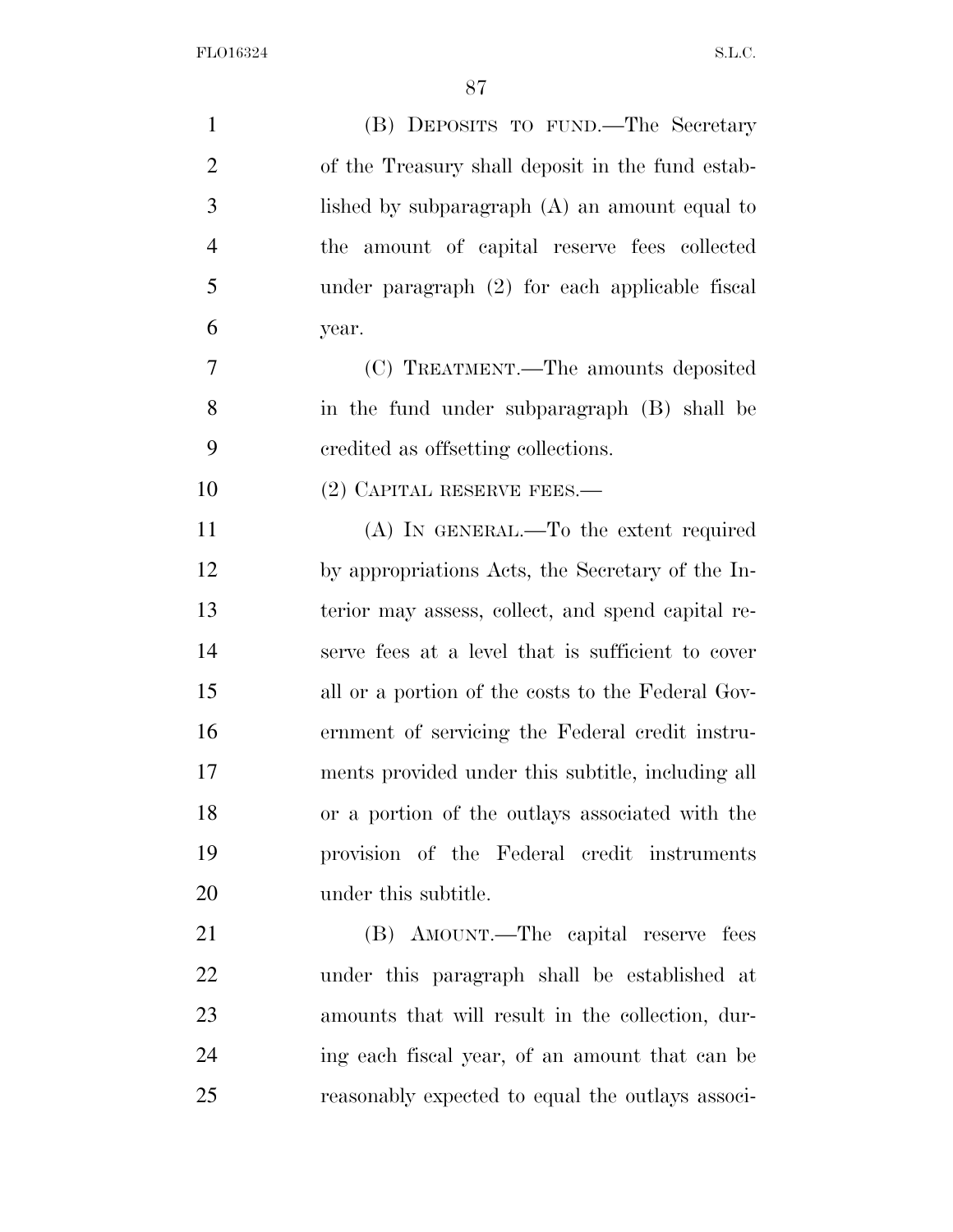| $\mathbf{1}$ | ated with the provision of the Federal credit in-       |
|--------------|---------------------------------------------------------|
| 2            | struments under this subtitle.                          |
| 3            | $(e)$ SERVICER.—                                        |
| 4            | (1) IN GENERAL.—The Secretary of the Inte-              |
| 5            | rior may appoint a financial entity to assist the Sec-  |
| 6            | retary in servicing the Federal credit instruments      |
| 7            | provided under this subtitle.                           |
| 8            | (2) DUTIES.—A servicer appointed under para-            |
| 9            | graph (1) shall act as the agent for the Secretary of   |
| 10           | the Interior.                                           |
| 11           | (3) FEE.—A servicer appointed under para-               |
| 12           | graph (1) shall receive a servicing fee, subject to ap- |
|              |                                                         |
| 13           | proval by the Secretary of the Interior.                |
| 14           | SEC. 139. STATE AND LOCAL PERMITS.                      |
| 15           | (a) ESTABLISHMENT OF PILOT PROGRAM.—                    |
| 16           | (1) ASSUMPTION OF RESPONSIBILITY.                       |
| 17           | (A) IN GENERAL.—Subject to the provi-                   |
| 18           | sions of the pilot program established by this          |
| 19           | section, the Secretary of the Interior and a            |
| 20           | State identified pursuant to subsection (b) may         |
| 21           | enter into a written agreement, which may be            |
| 22           | in the form of a memorandum of under-                   |
| 23           | standing, under which the Secretary of the In-          |
| 24           | terior may designate the State as lead agency           |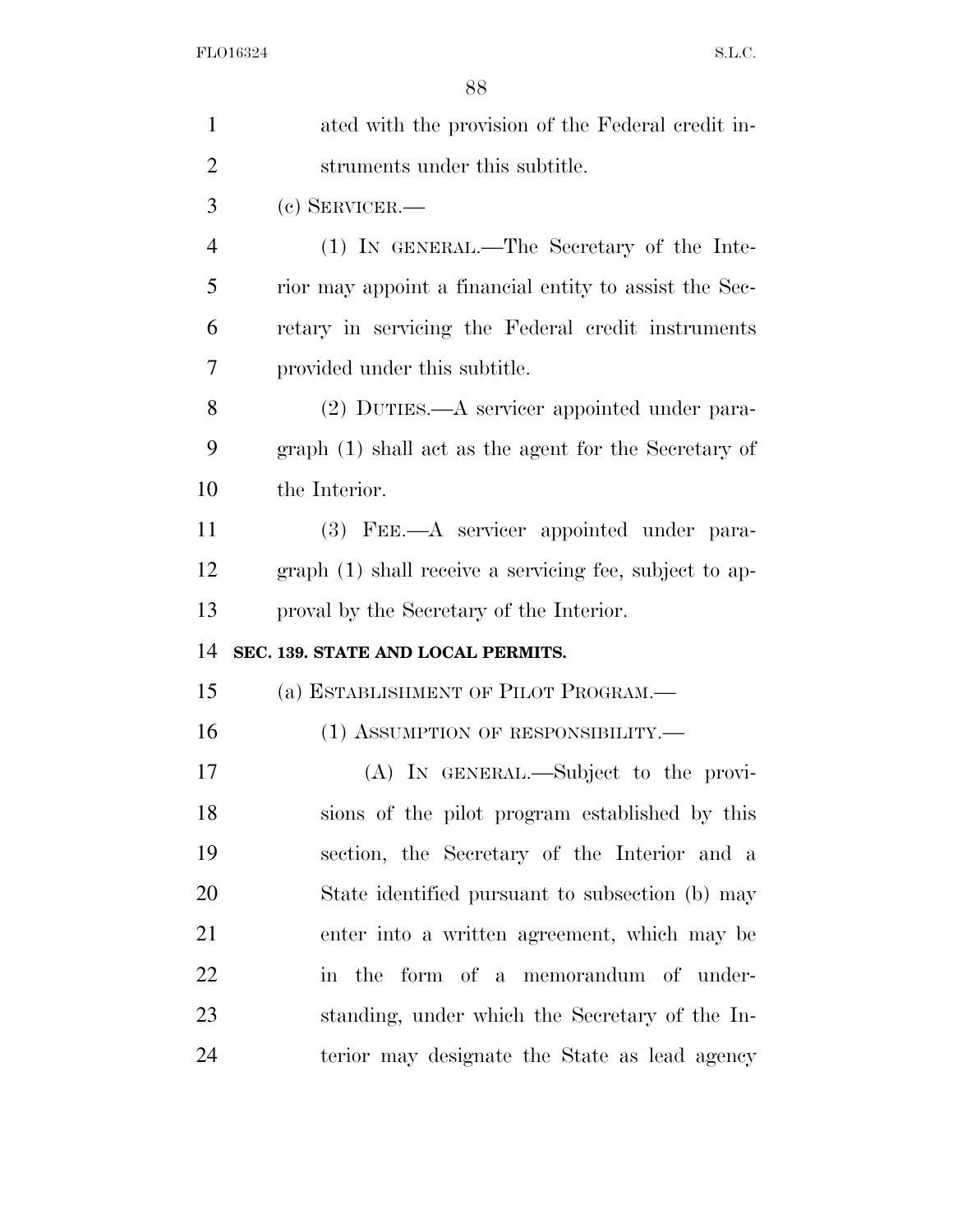| $\mathbf{1}$   | for purposes of the National Environmental           |
|----------------|------------------------------------------------------|
| $\overline{2}$ | Policy Act of 1969 (42 U.S.C. 4321 et seq.).         |
| 3              | (B) PROCEDURAL AND SUBSTANTIVE RE-                   |
| $\overline{4}$ | QUIREMENTS.—If designated as the lead agency         |
| 5              | under subparagraph $(A)$ , the State shall assume    |
| 6              | responsibility under this section, subject to the    |
| 7              | same procedural and substantive requirements         |
| 8              | that would apply if that responsibility were car-    |
| 9              | ried out by the Secretary of the Interior.           |
| 10             | (2) PRESERVATION OF FEDERAL RESPONSI-                |
| 11             | BILITY AND AUTHORITY.-                               |
| 12             | (A) FEDERAL RESPONSIBILITY.—Any re-                  |
| 13             | sponsibility of the Secretary of the Interior not    |
| 14             | explicitly assumed by the State by written           |
| 15             | agreement under this section shall remain the        |
| 16             | responsibility of the Secretary of the Interior.     |
| 17             | (B) NO EFFECT ON AUTHORITY.—Nothing                  |
| 18             | in this section preempts or interferes with any      |
| 19             | power, jurisdiction, responsibility, or authority    |
| 20             | of an agency, other than the Department of the       |
| 21             | Interior, under applicable law (including regula-    |
| 22             | tions) with respect to a project.                    |
| 23             | (3) PRESERVATION OF FLEXIBILITY.—The Sec-            |
| 24             | retary of the Interior may not require a State, as a |
| 25             | condition of participation and assuming lead agency  |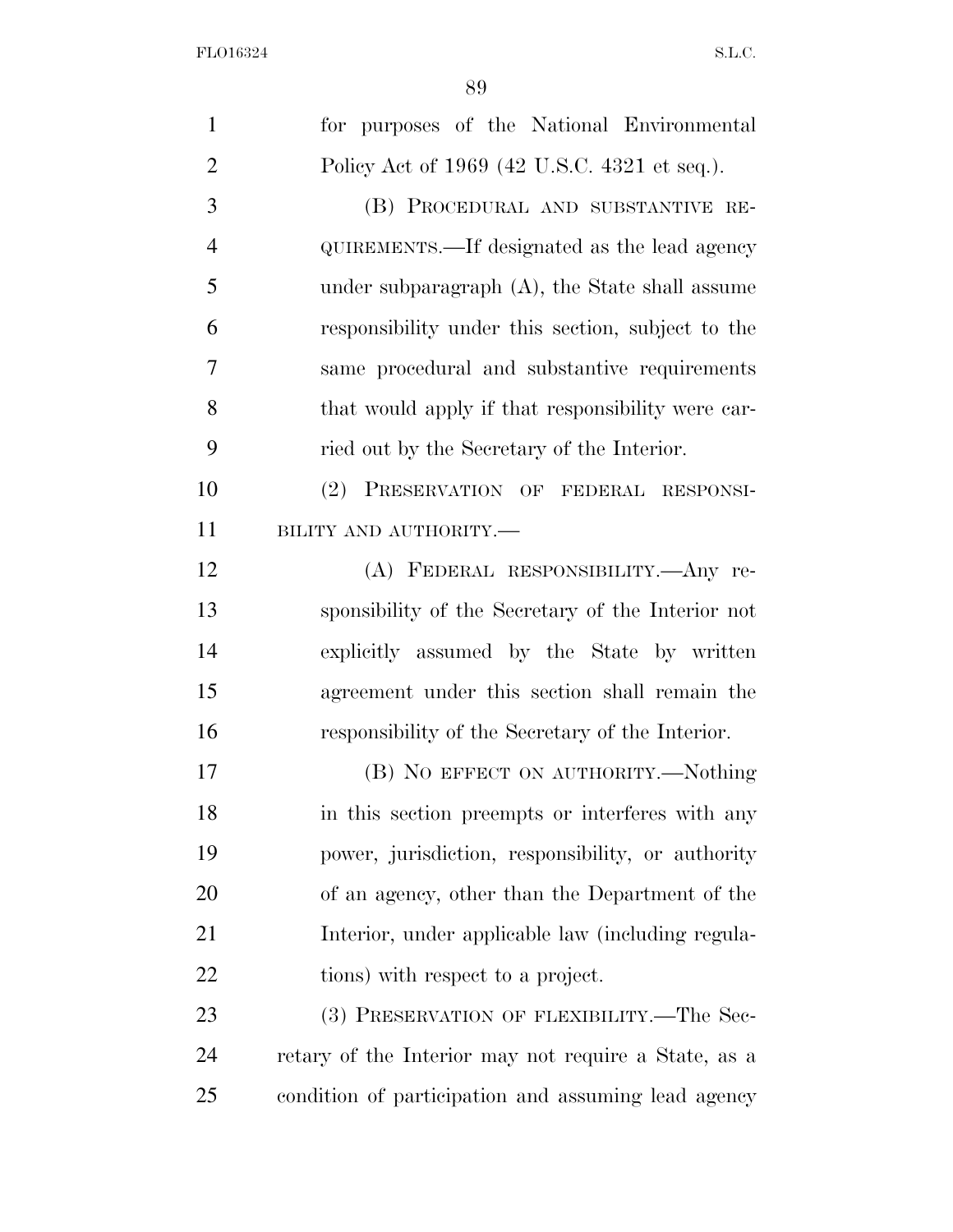status in the pilot program under this section, to forego project delivery methods that are otherwise permissible for projects. (b) STATE PARTICIPATION.— (1) PARTICIPATING STATES.—The Secretary of the Interior shall permit the State of California, and not more than 4 additional States, to participate in

 the pilot program under this section, subject to the limitations described in paragraph (4).

 (2) APPLICATION.—Not later than 270 days after the date of enactment of this Act, the Sec- retary of the Interior shall amend, as appropriate, regulations that establish requirements relating to information required to be contained in an applica- tion of a State to participate in the pilot program under this section and to assume lead agency status, including, at a minimum—

 (A) the projects or classes of projects for which the State anticipates exercising the au- thority that may be granted under the pilot **program** under this section;

 (B) verification of the financial, regulatory, and enforcement resources necessary to carry out the authority that may be granted under the pilot program under this section; and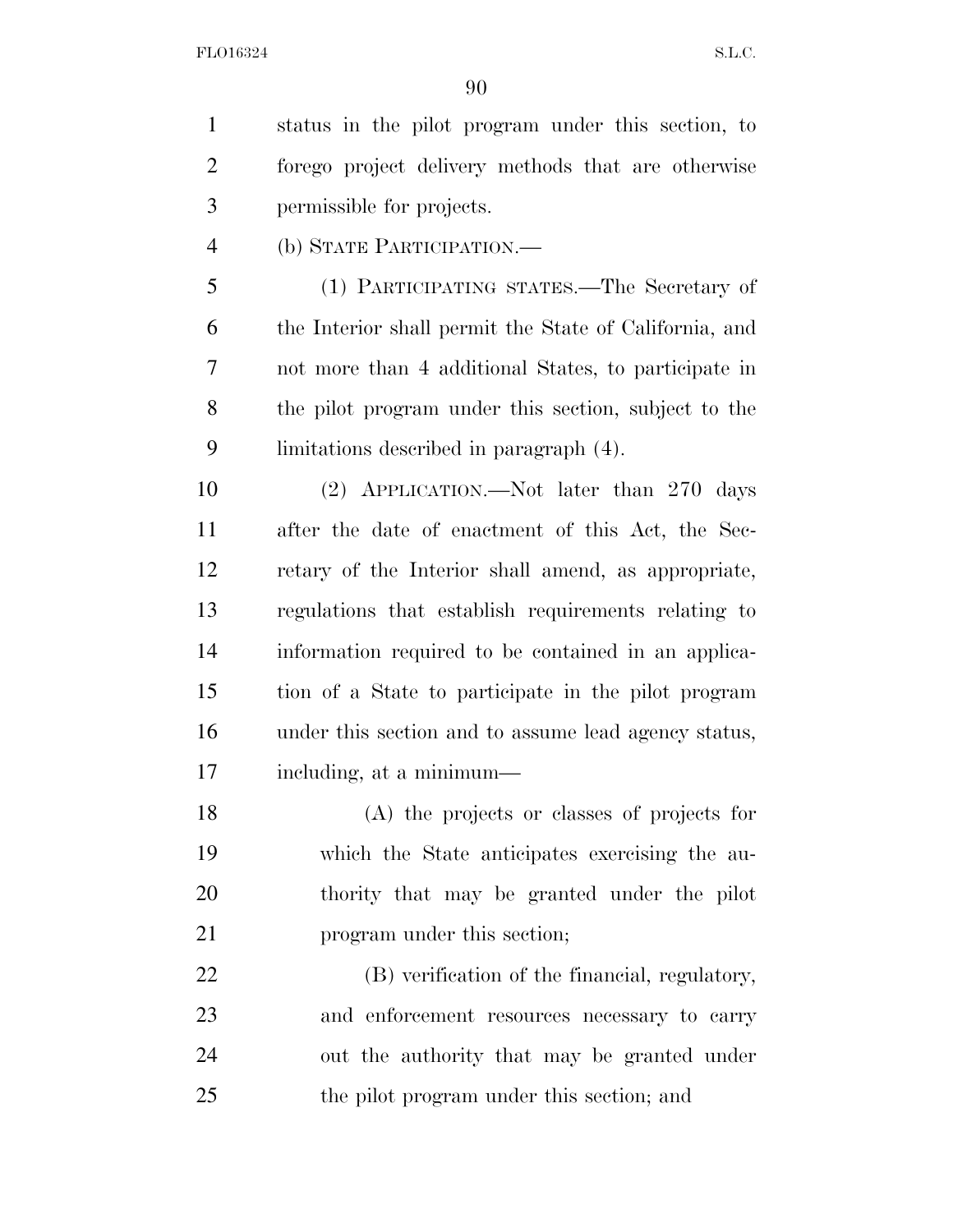| $\mathbf{1}$   | (C) evidence of the notice and solicitation         |
|----------------|-----------------------------------------------------|
| $\overline{2}$ | of public comment by the State relating to par-     |
| 3              | ticipation of the State in the pilot program        |
| $\overline{4}$ | under this section, including copies of com-        |
| 5              | ments received from that solicitation.              |
| 6              | $(3)$ PUBLIC NOTICE.—                               |
| 7              | $(A)$ In GENERAL.— $A$ State that submits           |
| 8              | an application under this subsection shall give     |
| 9              | notice of the intent of the State to participate    |
| 10             | in the pilot program under this section not later   |
| 11             | than 30 days before the date of submission of       |
| 12             | the application.                                    |
| 13             | (B) METHOD OF NOTICE AND SOLICITA-                  |
| 14             | TION.—A State shall provide notice and solicit      |
| 15             | public comment under this paragraph by pub-         |
| 16             | lishing the complete application of the State in    |
| 17             | accordance with the appropriate public notice       |
| 18             | State law.                                          |
| 19             | (4) SELECTION CRITERIA.—The Secretary of            |
| 20             | the Interior may approve the application of a State |
| 21             | under this section only if—                         |
| 22             | (A) the regulatory requirements of para-            |
| 23             | graph (2) have been met;                            |
| 24             | (B) the Secretary of the Interior deter-            |
| 25             | mines that the State has the capability, includ-    |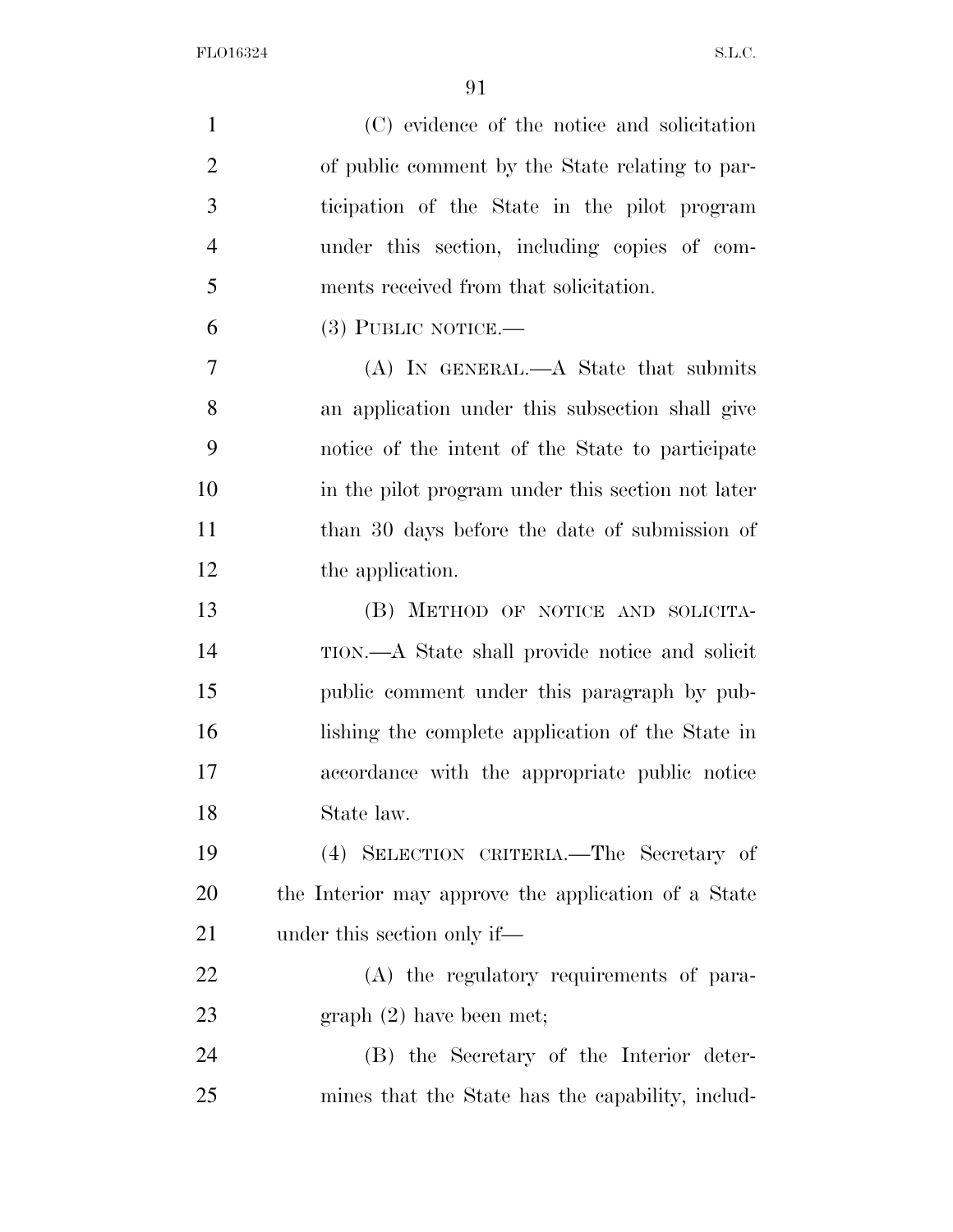| $\mathbf{1}$   | ing financial, regulatory, and enforcement capa-    |
|----------------|-----------------------------------------------------|
| $\overline{2}$ | bility and personnel, to assume the responsi-       |
| 3              | bility of a lead agency for the project; and        |
| $\overline{4}$ | (C) the head of the State agency with pri-          |
| 5              | mary jurisdiction over water infrastructure mat-    |
| 6              | ters enters into a written agreement with the       |
| 7              | Secretary of the Interior described in subsection   |
| 8              | (e).                                                |
| 9              | (c) WRITTEN AGREEMENT. A written agreement          |
| 10             | under this section shall—                           |
| 11             | $(1)$ be executed by the Governor or the top        |
| 12             | ranking water infrastructure official in the State  |
| 13             | who is charged with responsibility for water infra- |
| 14             | structure construction;                             |
| 15             | $(2)$ be in such form as the Secretary of the In-   |
| 16             | terior may prescribe;                               |
| 17             | (3) provide that the State—                         |
| 18             | $(A)$ agrees to assume all or part of the re-       |
| 19             | sponsibilities of the Secretary of the Interior de- |
| 20             | scribed in subsection (a), including all respon-    |
| 21             | sibilities as a lead agency;                        |
| 22             | (B) expressly consents, on behalf of the            |
| 23             | State, to accept the jurisdiction of the Federal    |
| 24             | courts for the compliance, discharge, and en-       |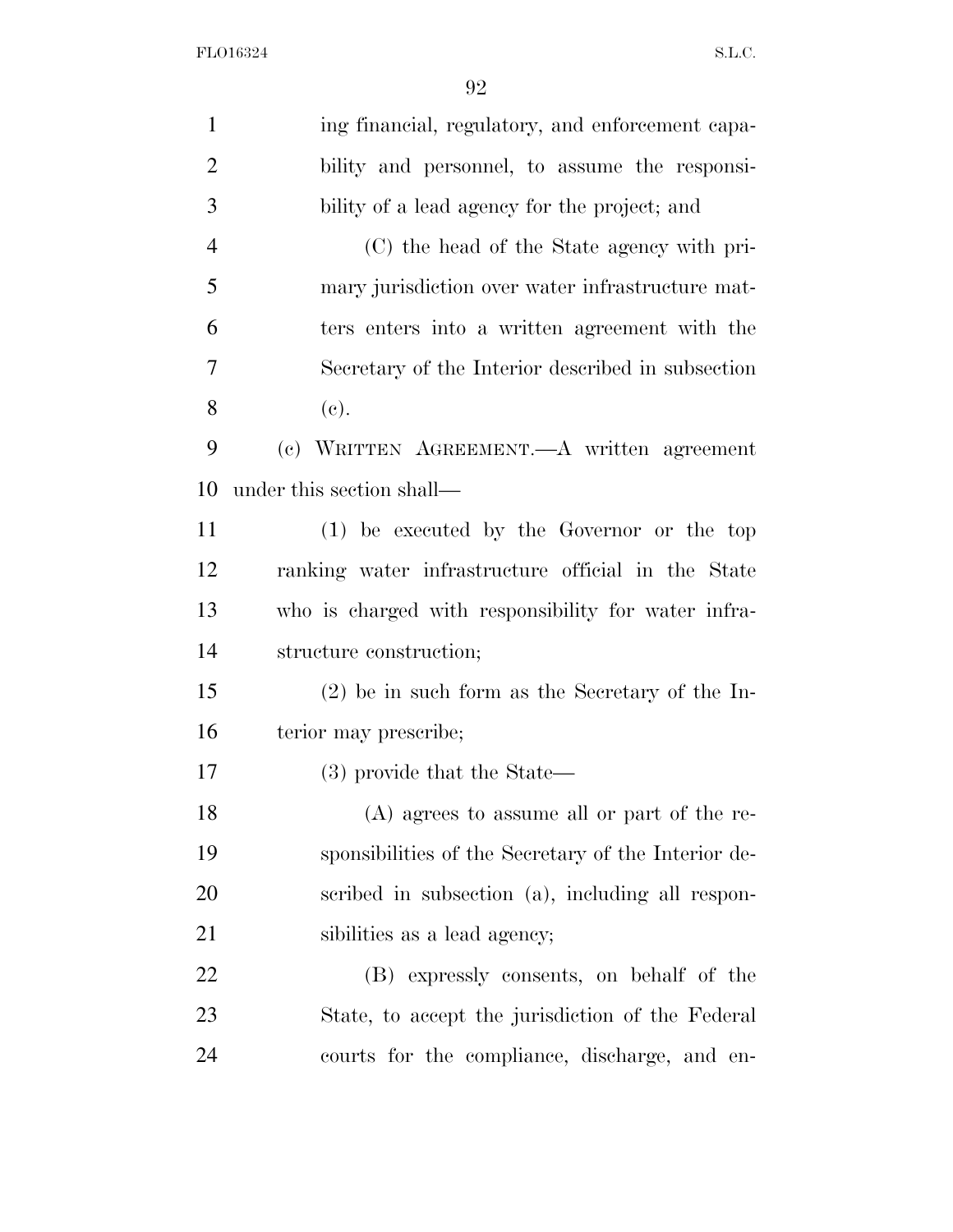| $\mathbf{1}$   | forcement of any responsibility of the Secretary        |
|----------------|---------------------------------------------------------|
| $\overline{2}$ | of the Interior assumed by the State;                   |
| 3              | (C) certifies that State laws (including reg-           |
| $\overline{4}$ | ulations) are in effect that authorize the State        |
| 5              | to take the actions necessary to carry out the          |
| 6              | responsibilities being assumed; and                     |
| 7              | (D) agrees to maintain the financial re-                |
| 8              | sources necessary to carry out the responsibil-         |
| 9              | ities being assumed;                                    |
| 10             | (4) require the State to provide to the Secretary       |
| 11             | of the Interior any information that the Secretary of   |
| 12             | the Interior considers necessary to ensure that the     |
| 13             | State is adequately carrying out the responsibilities   |
| 14             | assigned to the State;                                  |
| 15             | $(5)$ have a term of not more than 5 years; and         |
| 16             | $(6)$ be renewable.                                     |
| 17             | (d) JURISDICTION.—                                      |
| 18             | (1) IN GENERAL.—The United States district              |
| 19             | courts shall have exclusive jurisdiction over any civil |
| 20             | action against a State for failure to carry out any     |
| 21             | responsibility of the State under this section.         |
| 22             | (2) LEGAL STANDARDS AND REQUIREMENTS.—                  |
| 23             | A civil action under paragraph (1) shall be governed    |
| 24             | by the legal standards and requirements that would      |
| 25             | apply in such a civil action against the Secretary of   |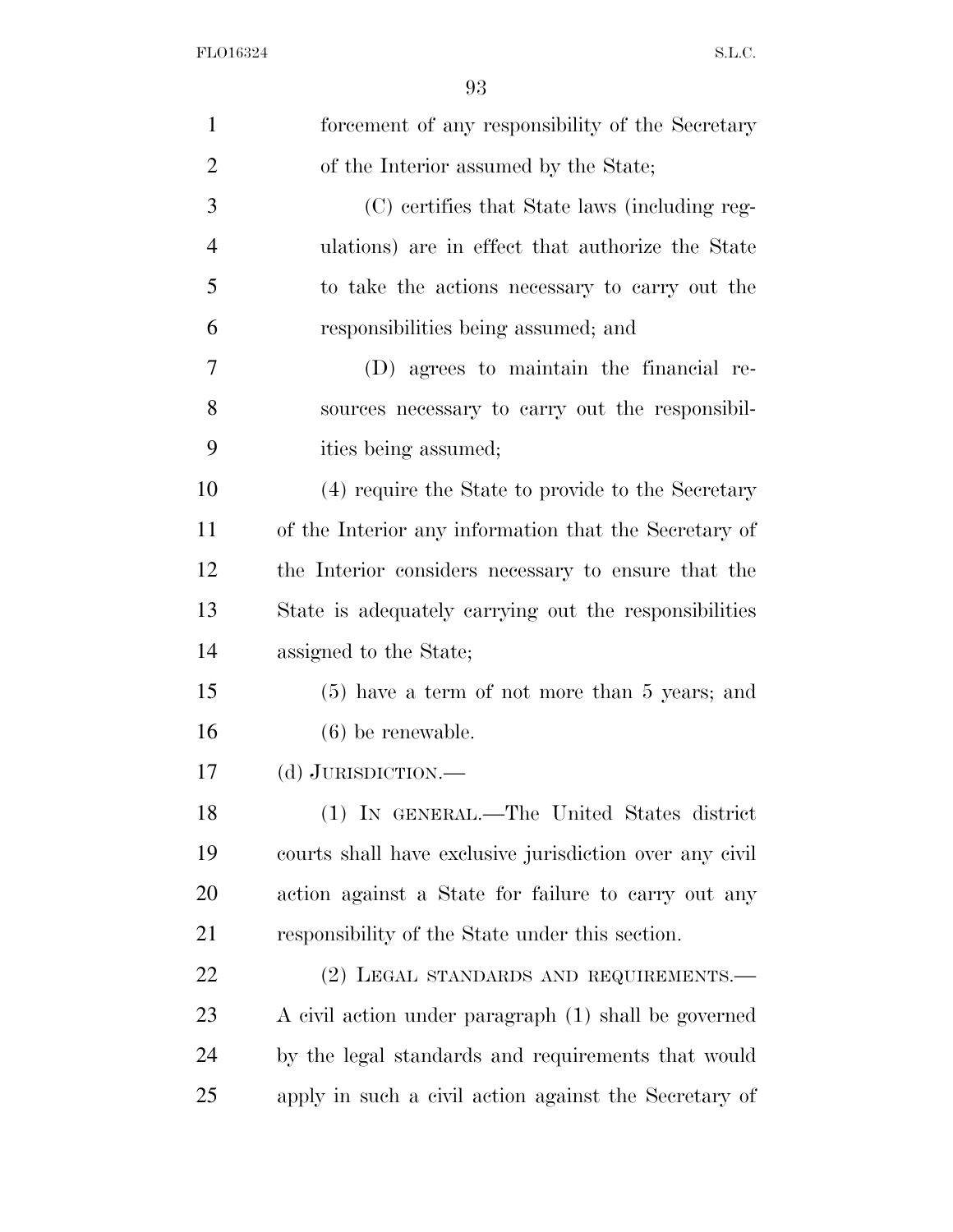the Interior if the Secretary of the Interior had taken the actions in question.

 (3) INTERVENTION.—The Secretary of the Inte- rior shall have the right to intervene in any action described in paragraph (1).

 (e) EFFECT OF ASSUMPTION OF RESPONSIBILITY.— A State that assumes responsibility under subsection (a)(2) shall be solely responsible and solely liable for car- rying out, in lieu of the Secretary of the Interior, the re- sponsibilities assumed under subsection (a), until the pilot program is terminated as provided in subsection (h).

(f) AUDITS.—

 (1) IN GENERAL.—To ensure compliance by a State with any agreement of the State under sub- section (c) (including compliance by the State with all Federal laws for which responsibility is assumed under subsection (a)(2)), for each State partici- pating in the pilot program under this section, the Secretary of the Interior shall conduct—

- (A) semiannual audits during each of the first 2 years of State participation; and
- (B) annual audits during of the third and fourth years of State participation.

24 (2) PUBLIC AVAILABILITY AND COMMENT.—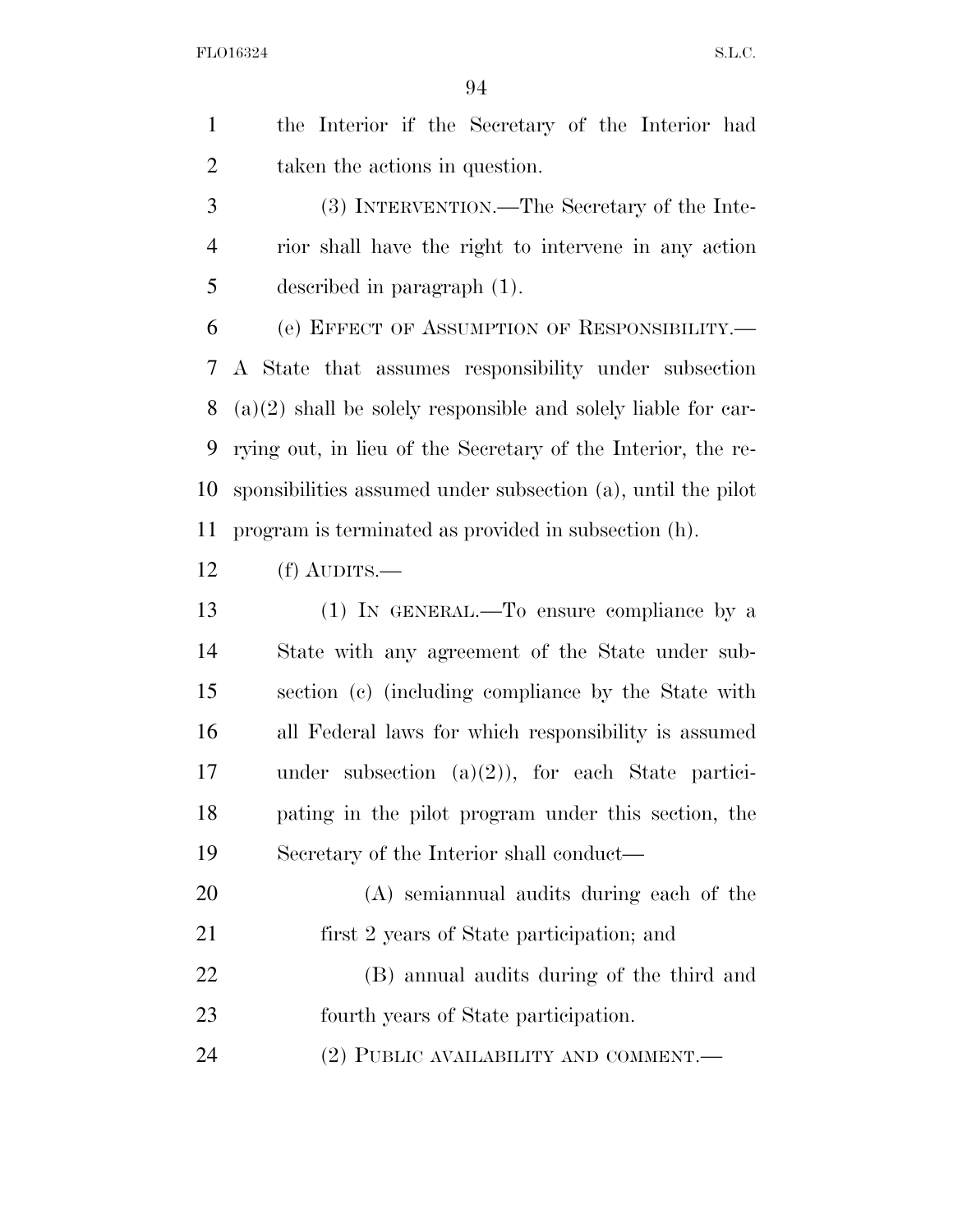(A) IN GENERAL.—An audit conducted under paragraph (1) shall be made available to the public for comment. (B) RESPONSE.—Not later than 60 days after the date on which the period for public comment ends, the Secretary of the Interior shall respond to public comments received under subparagraph (A). (g) MONITORING.—After the fourth year of the par- ticipation of a State in the pilot program, the Secretary of the Interior shall monitor compliance by the State with the written agreement, including the provision by the State of financial resources to carry out the written agree- ment. (h) TERMINATION.— 16 (1) TERMINATION BY SECRETARY OF THE IN- TERIOR.—The Secretary of the Interior may termi- nate the participation of any State in the pilot pro- gram if— (A) the Secretary of the Interior deter- mines that the State is not adequately carrying out the responsibilities assigned to the State;

 (B) the Secretary of the Interior provides to the State—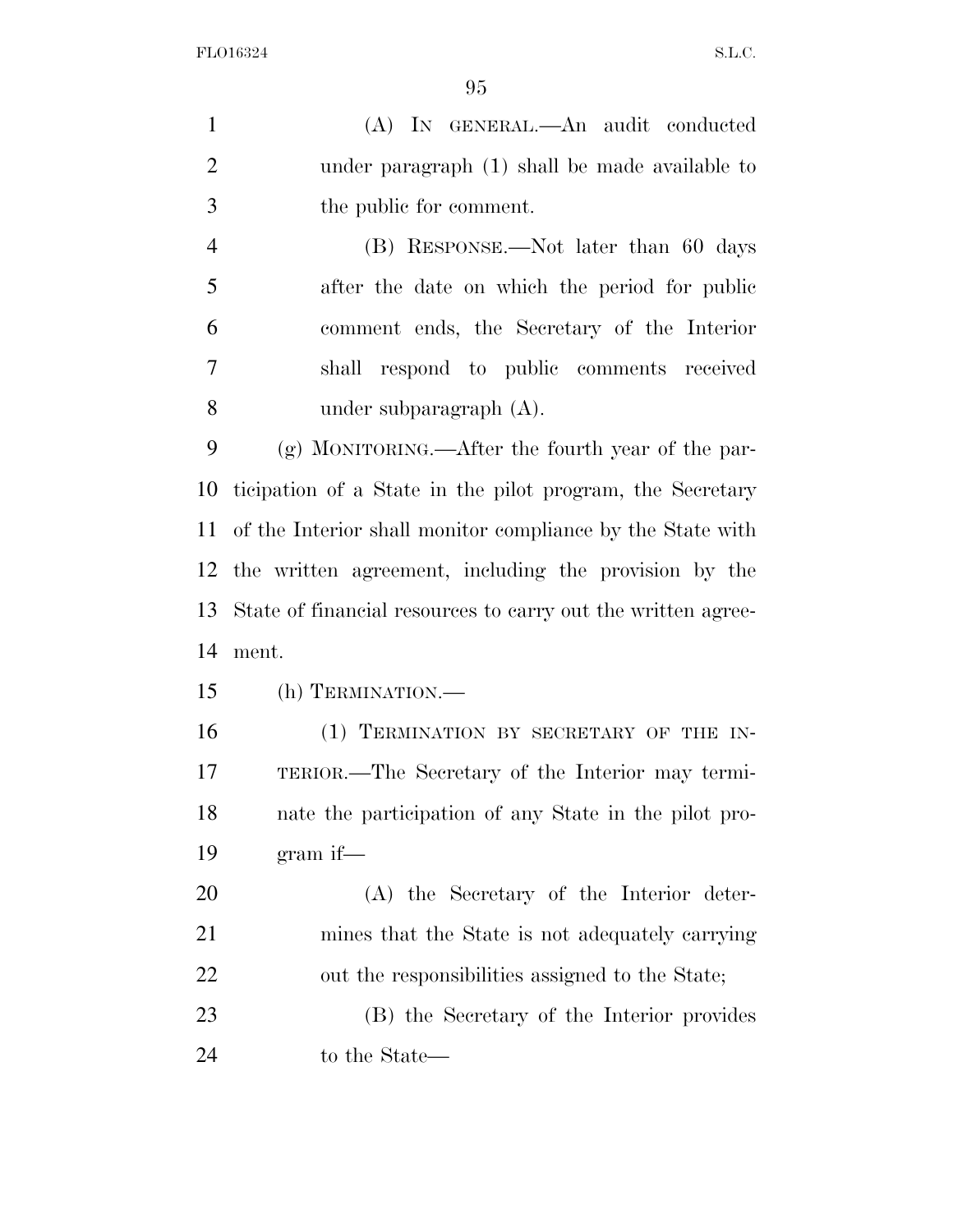| $\mathbf{1}$   | (i) notification of the determination of              |
|----------------|-------------------------------------------------------|
| $\overline{2}$ | noncompliance; and                                    |
| 3              | (ii) a period of at least 30 days during              |
| $\overline{4}$ | which to take such corrective action as the           |
| 5              | Secretary of the Interior determines is nec-          |
| 6              | essary to comply with the applicable agree-           |
| 7              | ment; and                                             |
| 8              | (C) the State, after the notification and             |
| 9              | period provided under subparagraph (B), fails         |
| 10             | to take satisfactory corrective action, as deter-     |
| 11             | mined by Secretary of the Interior.                   |
| 12             | (2) TERMINATION BY STATE.—The State may               |
| 13             | terminate the participation of the State in the pilot |
| 14             | program at any time by providing to the Secretary     |
| 15             | of the Interior a notice by not later than the date   |
| 16             | that is 90 days before the date of termination, and   |
| 17             | subject to such terms and conditions as the Sec-      |
| 18             | retary of the Interior may provide.                   |
| 19             | (i) LIMITATIONS ON AGREEMENTS.—Nothing in this        |
| 20             | section or pilot program—                             |
| 21             | (1) authorizes a State to assume any rule-            |
| 22             | making authority of the Secretary of the Interior     |
| 23             | under any Federal law;                                |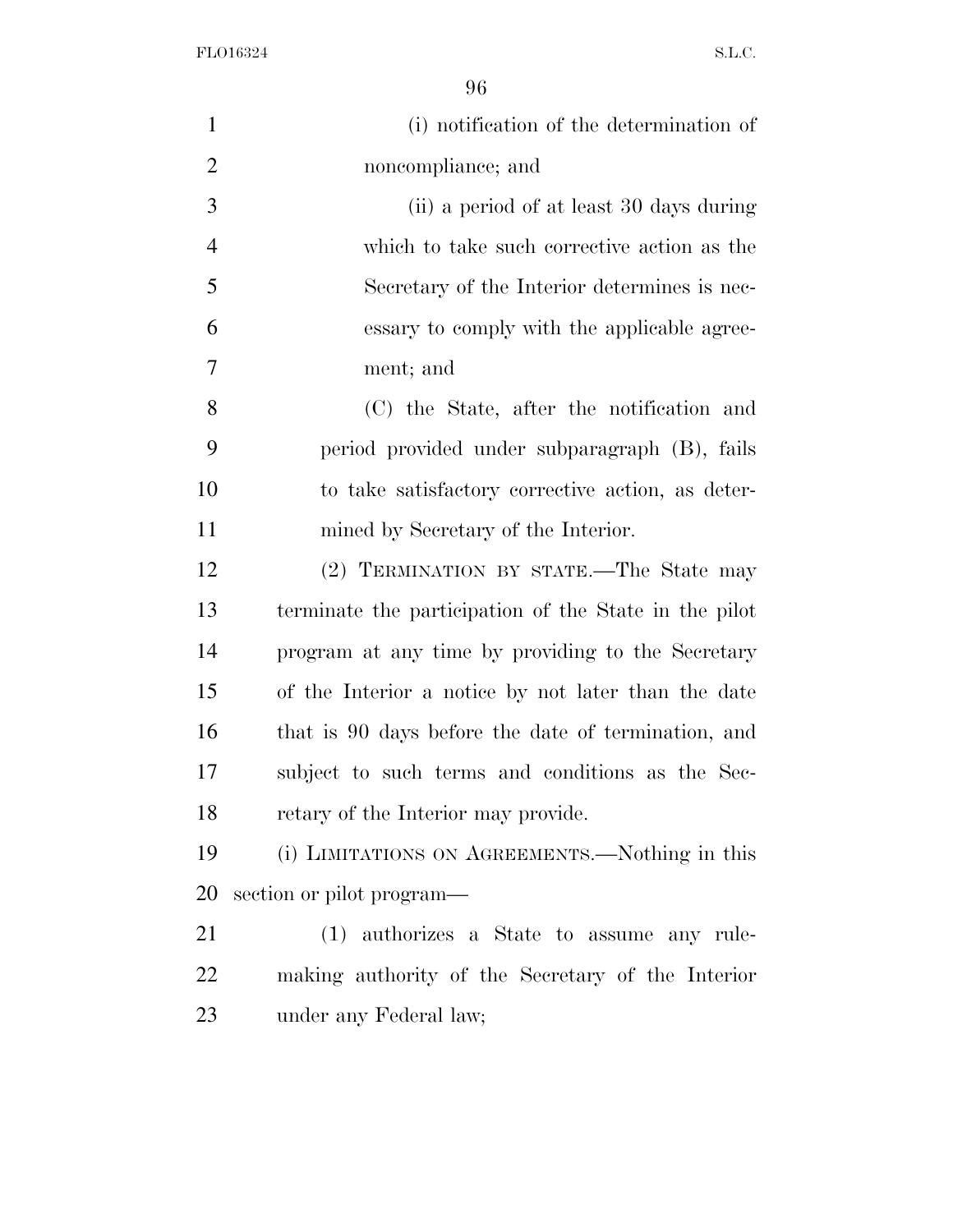| $\mathbf{1}$   | $(2)$ relieves any recipient of the assistance of           |
|----------------|-------------------------------------------------------------|
| $\overline{2}$ | any obligation to obtain any other required State or        |
| 3              | local permit or approval with respect to the project;       |
| $\overline{4}$ | (3) limits the right of any unit of State or local          |
| 5              | government to approve or regulate any rate of re-           |
| 6              | turn on private equity invested in the project; or          |
| 7              | (4) otherwise supersedes any State or local law             |
| 8              | (including any regulation) applicable to the construc-      |
| 9              | tion or operation of the project.                           |
| 10             | SEC. 140. REGULATIONS.                                      |
| 11             | The Secretary of the Interior may promulgate such           |
| 12             | regulations as the Secretary of the Interior determines to  |
| 13             | be appropriate to carry out this subtitle.                  |
| 14             | SEC. 141. FUNDING.                                          |
| 15             | (a) IN GENERAL.—There is authorized to be appro-            |
| 16             | priated to the Secretary of the Interior to carry out this  |
| 17             | subtitle \$200,000,000.                                     |
| 18             | (b) OFFSET REQUIRED.—No funds made available                |
| 19             | under this section may be used to provide financial assist- |
| 20             | ance under this subtitle unless sufficient funds have been  |
| 21             | appropriated to offset any decrease in Federal revenue re-  |
| 22             | sulting from the use by any unit of State or local govern-  |
| 23             | ment of proceeds of any obligation—                         |
|                |                                                             |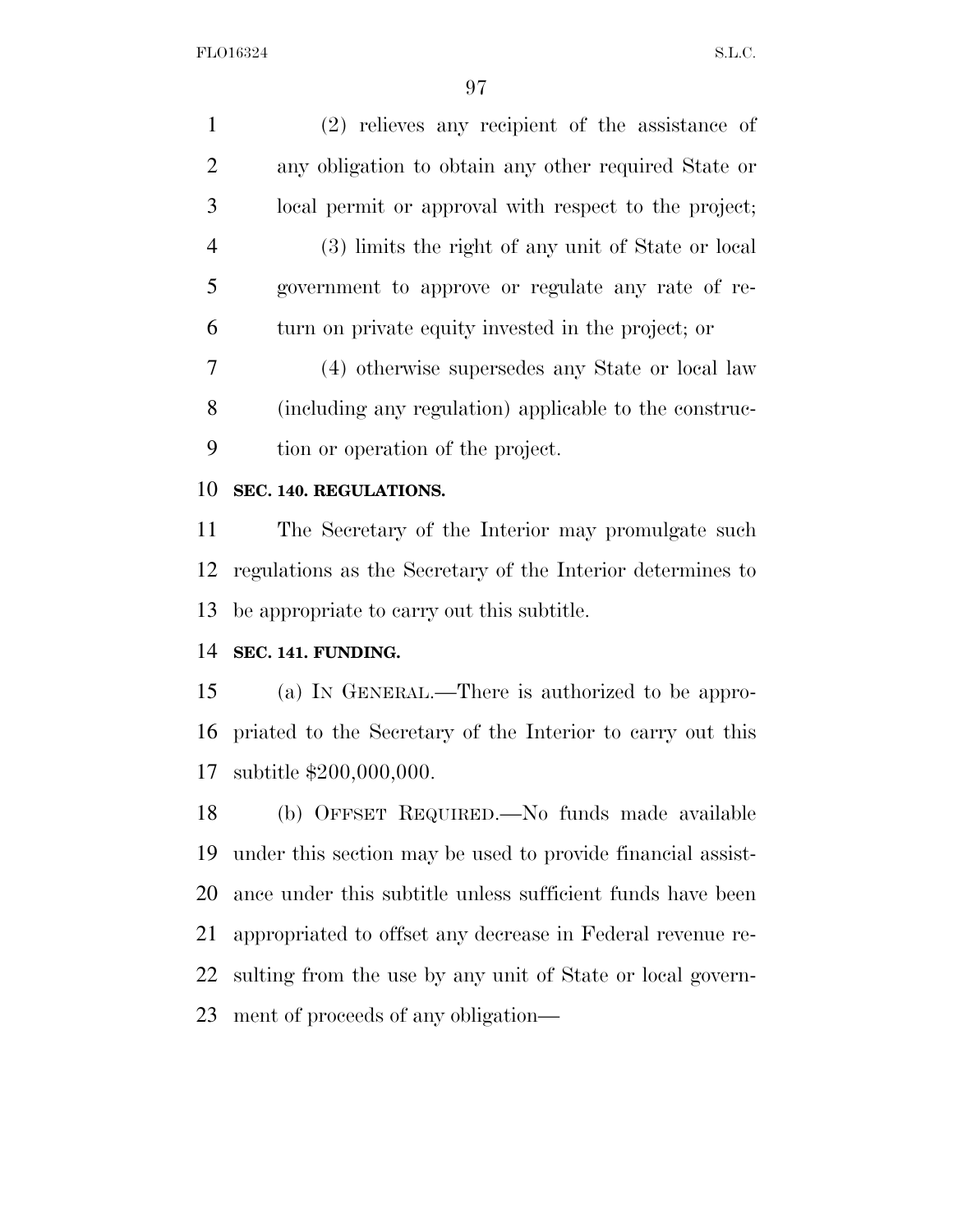(1) the interest on which is exempt from the tax imposed under chapter 1 of the Internal Rev-enue Code of 1986; or

 (2) with respect to which credit is allowable under subpart I or J of part IV of subchapter A of chapter 1 of that Code.

 (c) ADMINISTRATIVE COSTS.—Of the funds made available to carry out this subtitle, the Secretary of the Interior may use for the administration of this subtitle not more than \$2,200,000 for each of fiscal years 2016 through 2020.

 (d) LIMITATION.—Neither the Secretary of the Inte- rior nor the Secretary of Commerce shall enter into a con- tract with, or provide Federal funds or other financial as- sistance in the form of a loan, loan guarantee, annual pay- ment, or any other form of credit enhancement to a recipi- ent under this Act without first obtaining adequate assur- ance from the contractor or recipient that the require- ments of section 513 of the Federal Water Pollution Con- trol Act (33 U.S.C. 1372) shall be applied in the same manner they are applied to construction of treatment works carried out in whole or in part with assistance made available by a State water pollution control revolving fund as authorized by title VI of that Act (33 U.S.C. 1381 et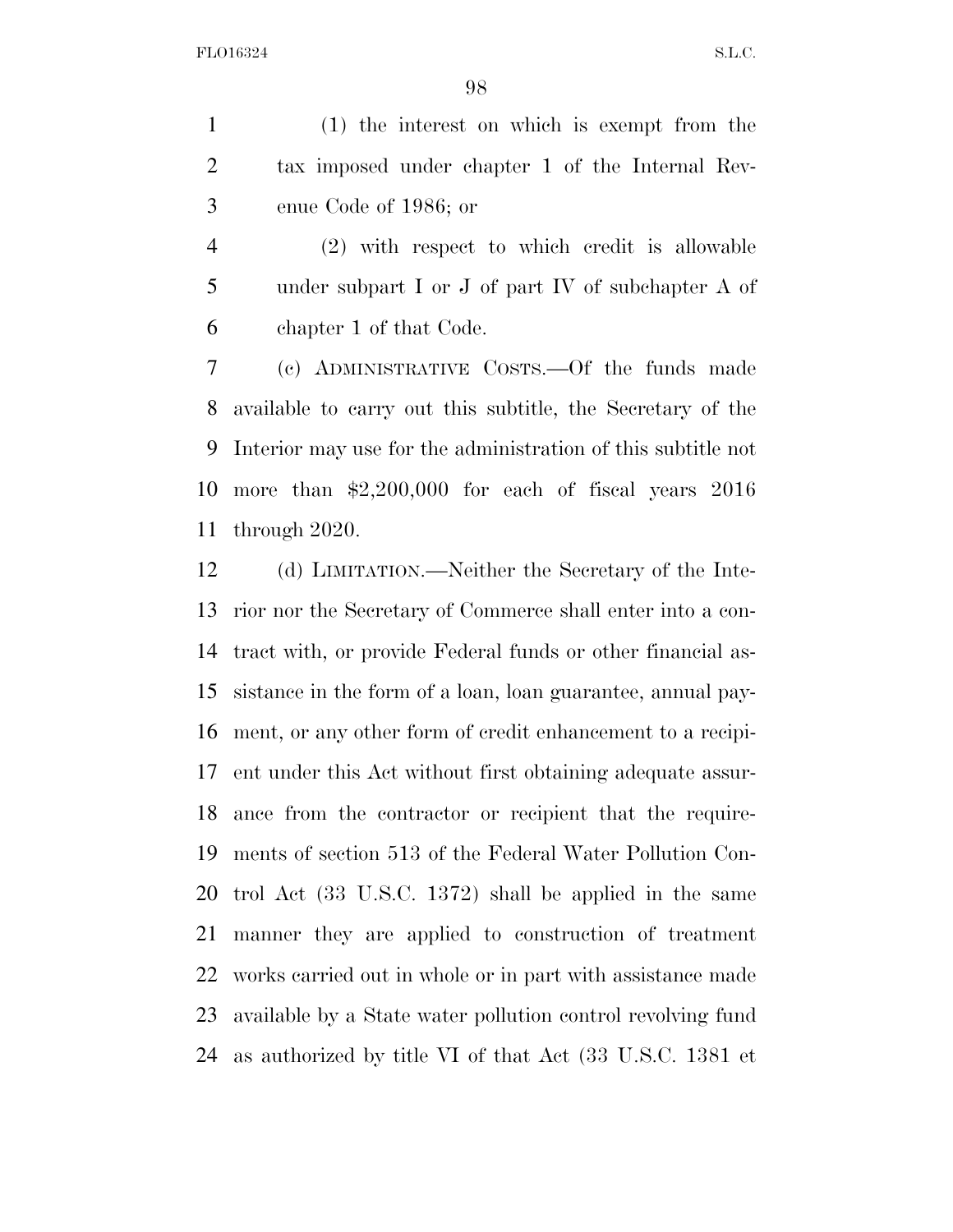seq.) under title II of division E of Public Law 112–74 (125 Stat. 1020).

# **TITLE II—LISTED SPECIES AND WILDLIFE**

**SEC. 201. ACTIONS TO BENEFIT ENDANGERED FISH POPU-**

# **LATIONS.**

(a) FINDINGS.—Congress finds that—

 (1) minimizing or eliminating stressors to fish populations and their habitat in an efficient and structured manner is a key aspect of a fish recovery strategy;

 (2) functioning, diverse, and interconnected habitats are necessary for a species to be viable; and (3) providing for increased fish habitat may not only allow for a more robust fish recovery, but also reduce impacts to water supplies.

 (b) ACTIONS FOR BENEFIT OF ENDANGERED SPE- CIES.—There is authorized to be appropriated the fol-lowing amounts:

 (1) \$35,000,000 for the Secretary of Com- merce, through the Administrator of the National Oceanic and Atmospheric Administration, to carry out the following activities in accordance with the Endangered Species Act of 1973 (16 U.S.C. 1531 et seq.):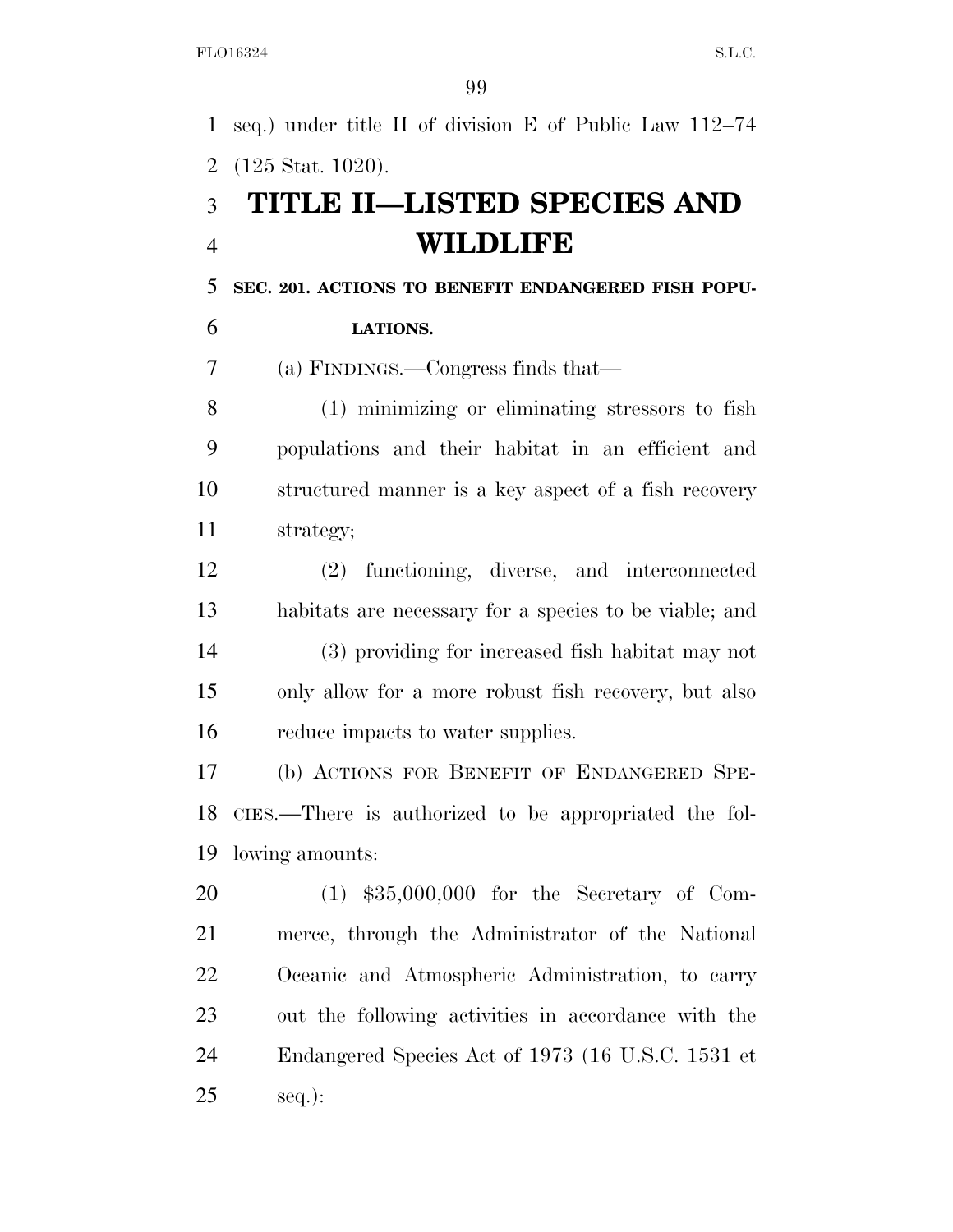(A) Gravel and rearing area additions and habitat restoration to the Sacramento River to benefit Chinook salmon and steelhead trout.

 (B) Scientifically improved and increased real-time monitoring to inform real-time oper- ations of Shasta and related Central Valley Project facilities, and alternative methods, mod- els, and equipment to improve temperature modeling and related forecasted information for purposes of predicting impacts to salmon and salmon habitat as a result of water manage-ment at Shasta.

 (C) Methods to improve the Delta salvage systems, including alternative methods to rede- posit salvaged salmon smolts and other fish from the Delta in a manner that reduces preda-tion losses.

 (2) \$6,000,000 for the Secretary of the Interior to conduct the Delta smelt distribution study ref-erenced in section 301.

 (c) COMMENCEMENT.—If the Administrator of the National Oceanic and Atmospheric Administration deter- mines that a proposed activity is feasible and beneficial for protecting and recovering a fish population, the Ad-ministrator shall commence implementation of the activity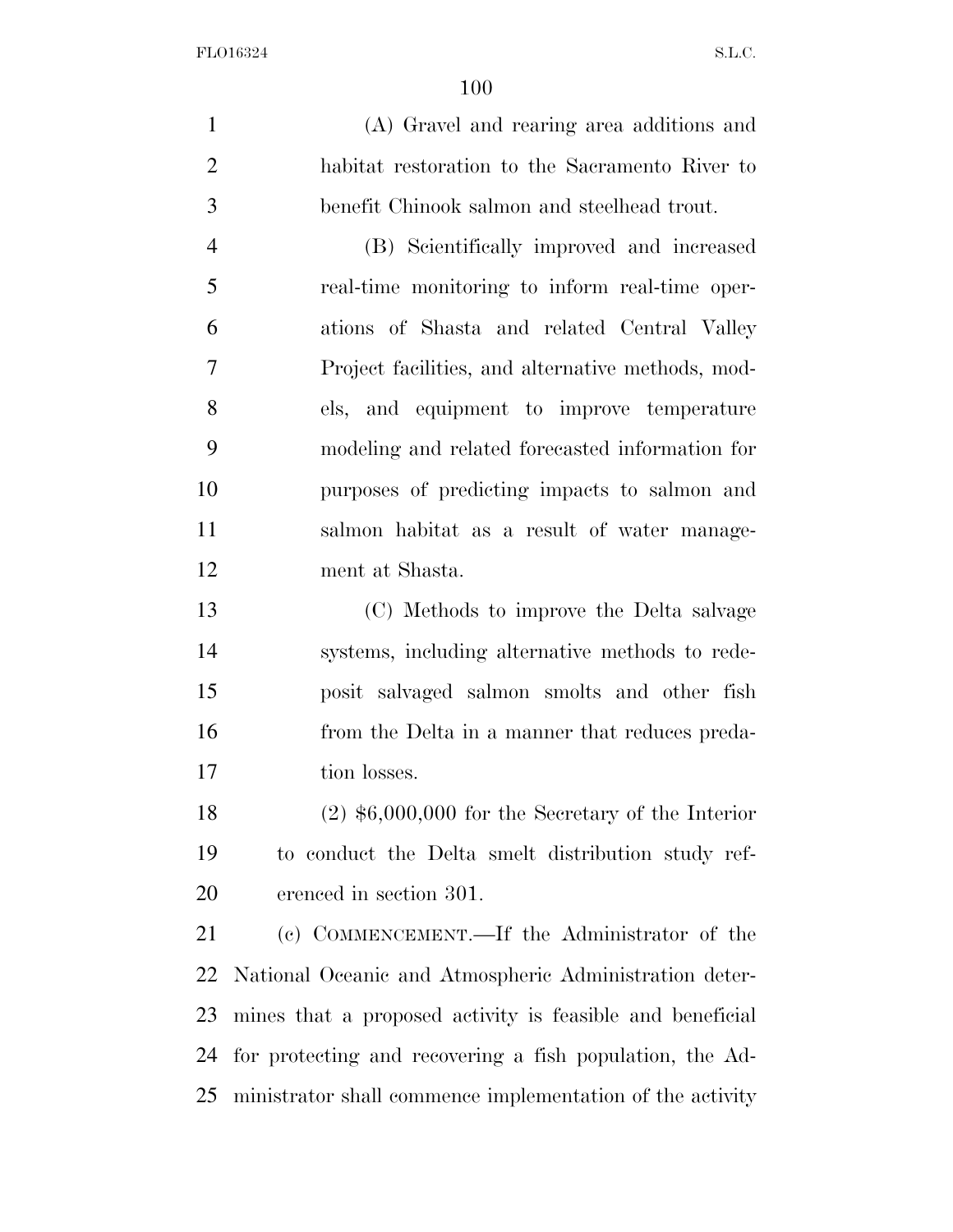by not later than 1 year after the date of enactment of this Act.

 (d) CONSULTATION.—The Administrator shall take such steps as are necessary to partner with, and coordi- nate the efforts of, the Department of the Interior, the Department of Commerce, and other relevant Federal de- partments and agencies to ensure that all Federal reviews, analyses, opinions, statements, permits, licenses, and other approvals or decisions required under Federal law are completed on an expeditious basis, consistent with Federal law.

(e) TRAP AND BARGE PILOT PROGRAM.—

 (1) IN GENERAL.—The Department of Com- merce, in collaboration with the Department of the Interior, the California Department of Fish and Wildlife, applicable water agencies, and other inter- ested parties, shall design, permit, implement, and evaluate a pilot program to test the efficacy of an experimental trap and barge program to improve survival of juvenile salmonids emigrating from the San Joaquin watershed though the Delta.

(2) PLAN.—

23 (A) WORKING GROUP.—Not later than 30 days after the date of enactment of this Act, the Assistant Administrator and the Commis-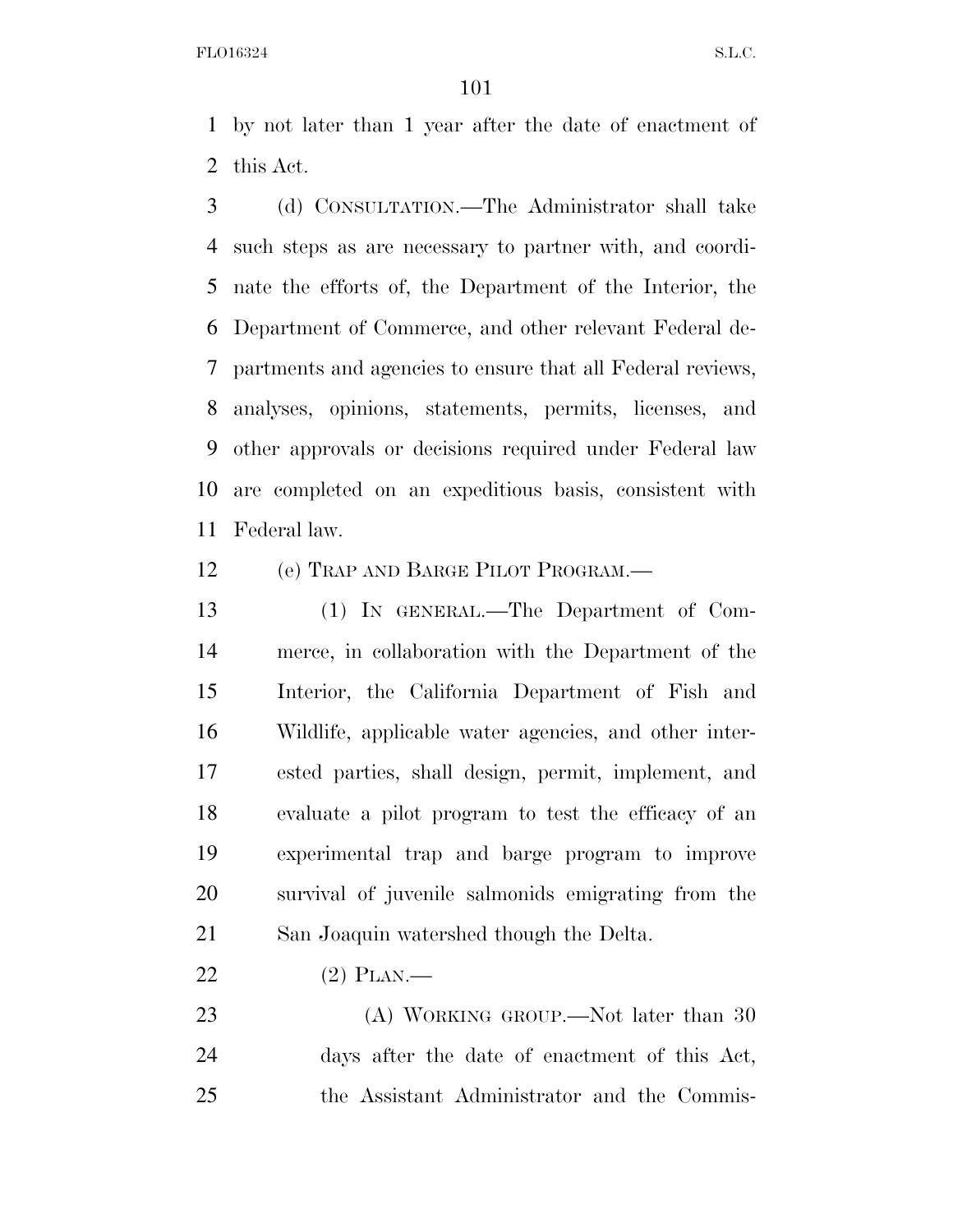| $\mathbf{1}$   | sioner shall convene a working group, to be           |
|----------------|-------------------------------------------------------|
| $\overline{2}$ | comprised of representatives of relevant agen-        |
| 3              | cies and other interested parties, to develop and     |
| $\overline{4}$ | execute a plan for the design, budgeting, imple-      |
| 5              | mentation, and evaluation of the pilot program        |
| 6              | under this subsection, using such existing ex-        |
| 7              | pertise regarding trap and barge programs as          |
| 8              | may be available.                                     |
| 9              | (B) REQUIREMENTS.—The plan under this                 |
| 10             | paragraph shall—                                      |
| 11             | (i) include a schedule and budget for                 |
| 12             | the pilot program; and                                |
| 13             | (ii) identify the responsible parties for             |
| 14             | each element of the program.                          |
| 15             | (3) IMPLEMENTATION.—The Assistant Admin-              |
| 16             | istrator and the Commissioner shall seek to com-      |
| 17             | mence implementation of the pilot program under       |
| 18             | this subsection during calendar year 2016, if prac-   |
| 19             | ticable.                                              |
| 20             | (4)<br>AUTHORIZATION OF APPROPRIATIONS.               |
| 21             | There is authorized to be appropriated to carry out   |
| 22             | this subsection $$4,000,000$ .                        |
| 23             | (f) CONSERVATION FISH HATCHERIES.—                    |
| 24             | $(1)$ IN GENERAL.—Not later than 2 years after        |
| 25             | the date of enactment of this Act, the Secretaries of |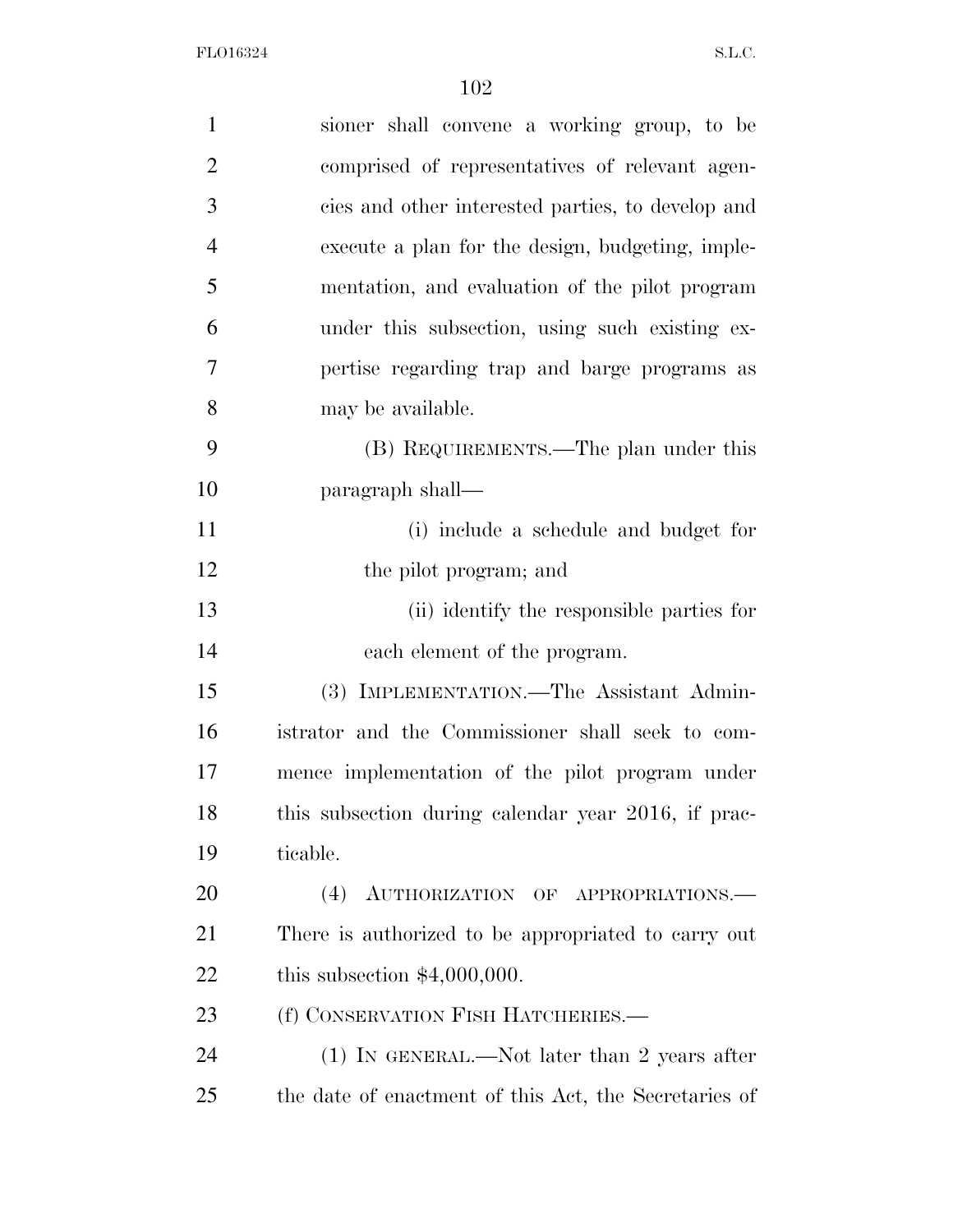| $\mathbf{1}$   | the Interior and Commerce, in coordination with the   |
|----------------|-------------------------------------------------------|
| $\overline{2}$ | Director of the California Department of Fish and     |
| 3              | Wildlife, shall develop and implement as necessary    |
| $\overline{4}$ | the expanded use of conservation hatchery programs    |
| 5              | to enhance, supplement, and rebuild Delta smelt and   |
| 6              | Endangered Species Act-listed fish species under the  |
| 7              | smelt and salmonid biological opinions.               |
| 8              | (2) REQUIREMENTS.—The conservation hatch-             |
| 9              | ery programs established under paragraph (1) and      |
| 10             | associated hatchery and genetic management<br>the     |
| 11             | plans shall be designed—                              |
| 12             | $(A)$ to benefit, enhance, support, and oth-          |
| 13             | erwise recover naturally spawning fish species        |
| 14             | to the point where the measures provided under        |
| 15             | the Endangered Species Act of 1973 (16 U.S.C.         |
| 16             | 1531 et seq.) are no longer necessary; and            |
| 17             | (B) to minimize adverse effects to Central            |
| 18             | Valley Project and State Water Project oper-          |
| 19             | ations.                                               |
| 20             | (3) PRIORITY; COOPERATIVE AGREEMENTS.—In              |
| 21             | implementing this section, the Secretaries of the In- |
| 22             | terior and Commerce—                                  |
| 23             | (A) shall give priority to existing and pro-          |
| 24             | spective hatchery programs and facilities within      |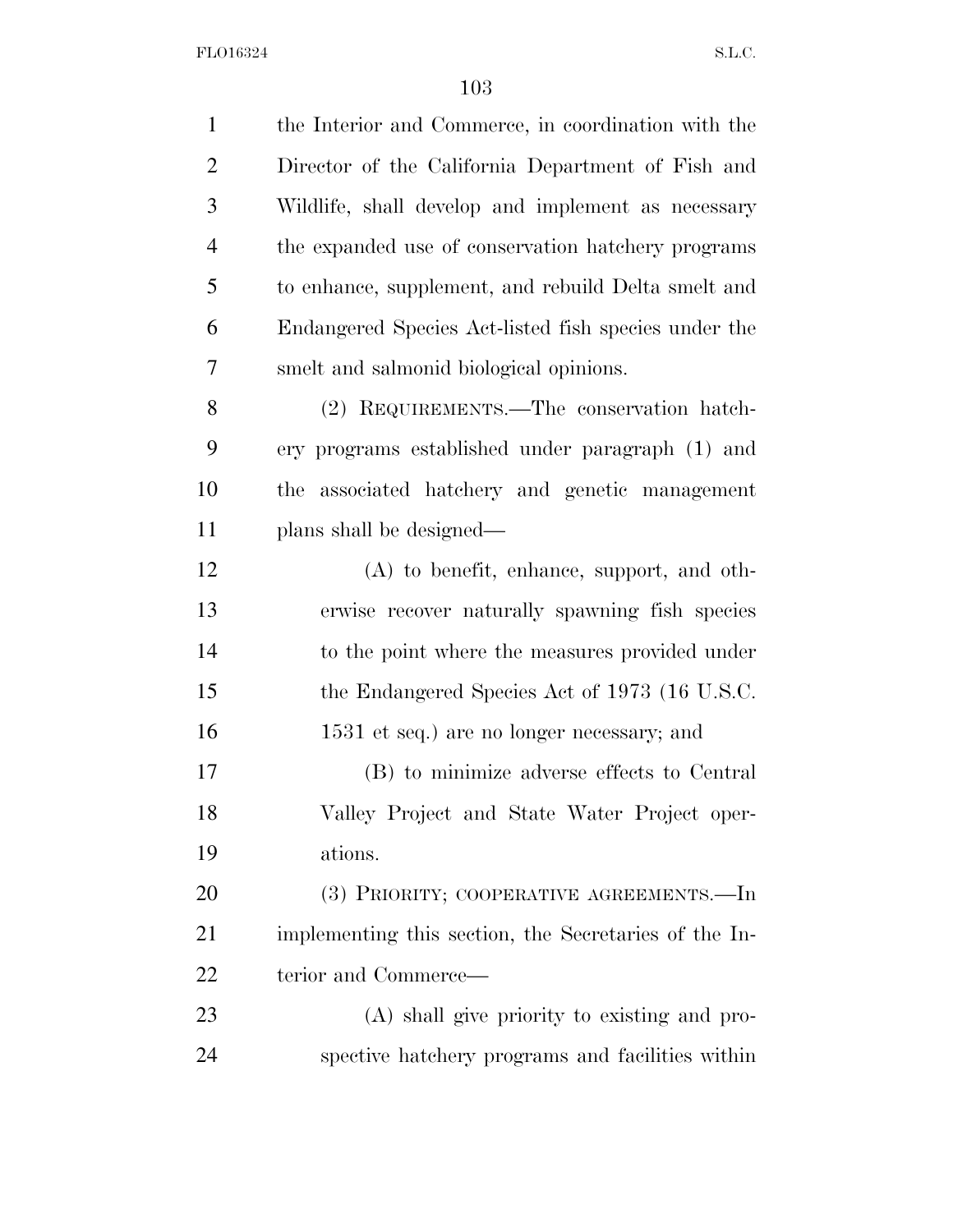the Delta and the riverine tributaries thereto; and (B) may enter into cooperative agreements for the operation of conservation hatchery pro- grams with States, Indian tribes, and other nongovernmental entities for the benefit, en- hancement, and support of naturally spawning fish species. (g) ACQUISITION OF LAND, WATER, OR INTERESTS FROM WILLING SELLERS FOR ENVIRONMENTAL PUR- POSES IN CALIFORNIA.— (1) IN GENERAL.—The Secretary of the Inte- rior is authorized to acquire by purchase, lease, do- nation, or otherwise, land, water, or interests in land or water from willing sellers in California— (A) to benefit listed or candidate species under the Endangered Species Act of 1973 (16 U.S.C. 1531 et seq.) or the California Endan-gered Species Act (California Fish and Game

20 Code sections 2050 through 2116);

 (B) to meet requirements of, or otherwise provide water quality benefits under, the Fed- eral Water Pollution Control Act (33 U.S.C. 1251 et seq.) or the Porter Cologne Water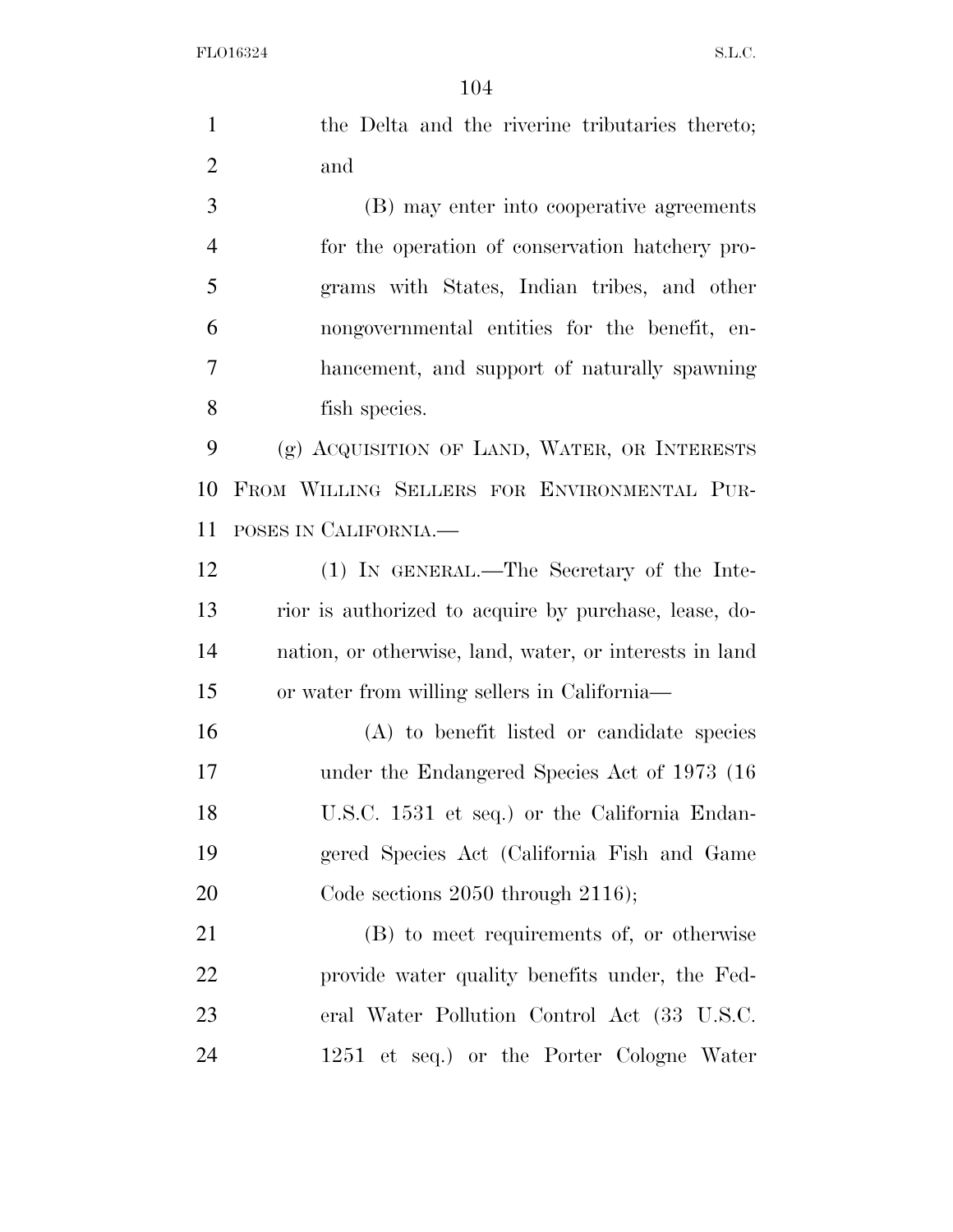| $\mathbf{1}$   | Quality Control Act (division 7 of the California           |
|----------------|-------------------------------------------------------------|
| $\overline{2}$ | Water Code); or                                             |
| 3              | (C) for protection and enhancement of the                   |
| $\overline{4}$ | environment, as determined by the Secretary of              |
| 5              | the Interior.                                               |
| 6              | (2) FINANCIAL ASSISTANCE.—In implementing                   |
| 7              | this section, the Secretary of the Interior is author-      |
| 8              | ized to provide financial assistance to the State of        |
| 9              | California or otherwise hold such interests in joint        |
| 10             | ownership with the State of California based on a           |
| 11             | cost share deemed appropriate by the Secretary.             |
| 12             | (3) TREATMENT.—Any expenditures under this                  |
| 13             | subsection shall be nonreimbursable and nonreturn-          |
| 14             | able to the United States.                                  |
| 15             | SEC. 202. ACTIONS TO BENEFIT REFUGES.                       |
| 16             | (a) IN GENERAL.—In addition to funding under sec-           |
| 17             | tion 3407 of the Central Valley Project Improvement Act     |
| 18             | (Public Law $102-575$ ; 106 Stat. 4726), there is author-   |
| 19             | ized to be appropriated to the Secretary of the Interior    |
| 20             | $$2,000,000$ for each of fiscal years $2016$ through $2020$ |
| 21             | for the acceleration and completion of water infrastructure |
| 22             | and conveyance facilities necessary to achieve full water   |
| 23             | deliveries to Central Valley wildlife refuges and habitat   |
| 24             | areas pursuant to section $3406(d)$ of that Act (Public Law |
| 25             | 102–575; 106 Stat. 4722).                                   |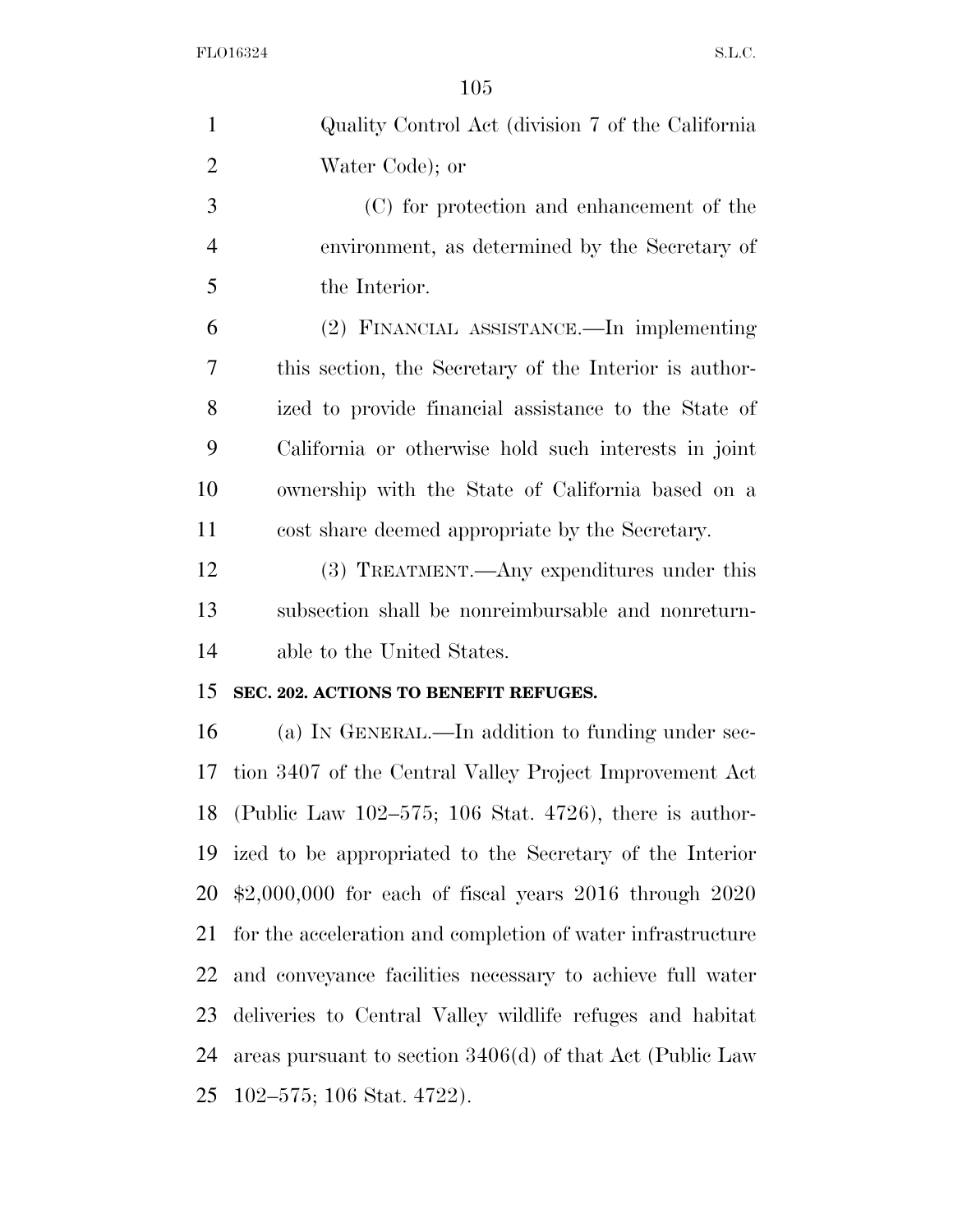| $\mathbf{1}$   | $(b)$ COST-SHARING.—                                        |
|----------------|-------------------------------------------------------------|
| $\overline{2}$ | (1) FEDERAL SHARE.—The Federal share of                     |
| 3              | the cost of carrying out an activity described in this      |
| $\overline{4}$ | section shall be not more than 50 percent.                  |
| 5              | (2) NON-FEDERAL SHARE.—The non-Federal                      |
| 6              | share of the cost of carrying out an activity de-           |
| 7              | scribed in this section—                                    |
| 8              | $(A)$ shall be not less than 50 percent; and                |
| 9              | (B) may be provided in eash or in-kind.                     |
| 10             | SEC. 203. NON-FEDERAL PROGRAM TO PROTECT NATIVE             |
| 11             | ANADROMOUS FISH IN STANISLAUS RIVER.                        |
| 12             | (a) DEFINITION OF DISTRICT.—In this section, the            |
| 13             | term "district" means—                                      |
| 14             | (1) the Oakdale Irrigation District of the State            |
| 15             | of California; and                                          |
| 16             | (2) the South San Joaquin Irrigation District               |
| 17             | of the State of California.                                 |
| 18             | (b) ESTABLISHMENT.—The Secretary of Commerce,               |
| 19             | acting through the Assistant Administrator of the Na-       |
| 20             | tional Marine Fisheries Service, and the districts, in con- |
| 21             | sultation with the Director of the California Department    |
| 22             | of Fish and Wildlife, shall jointly establish and conduct   |
| 23             | a nonnative predator research and pilot fish removal pro-   |
| 24             | gram to study the effects of removing from the Stanislaus   |
| 25             | River—                                                      |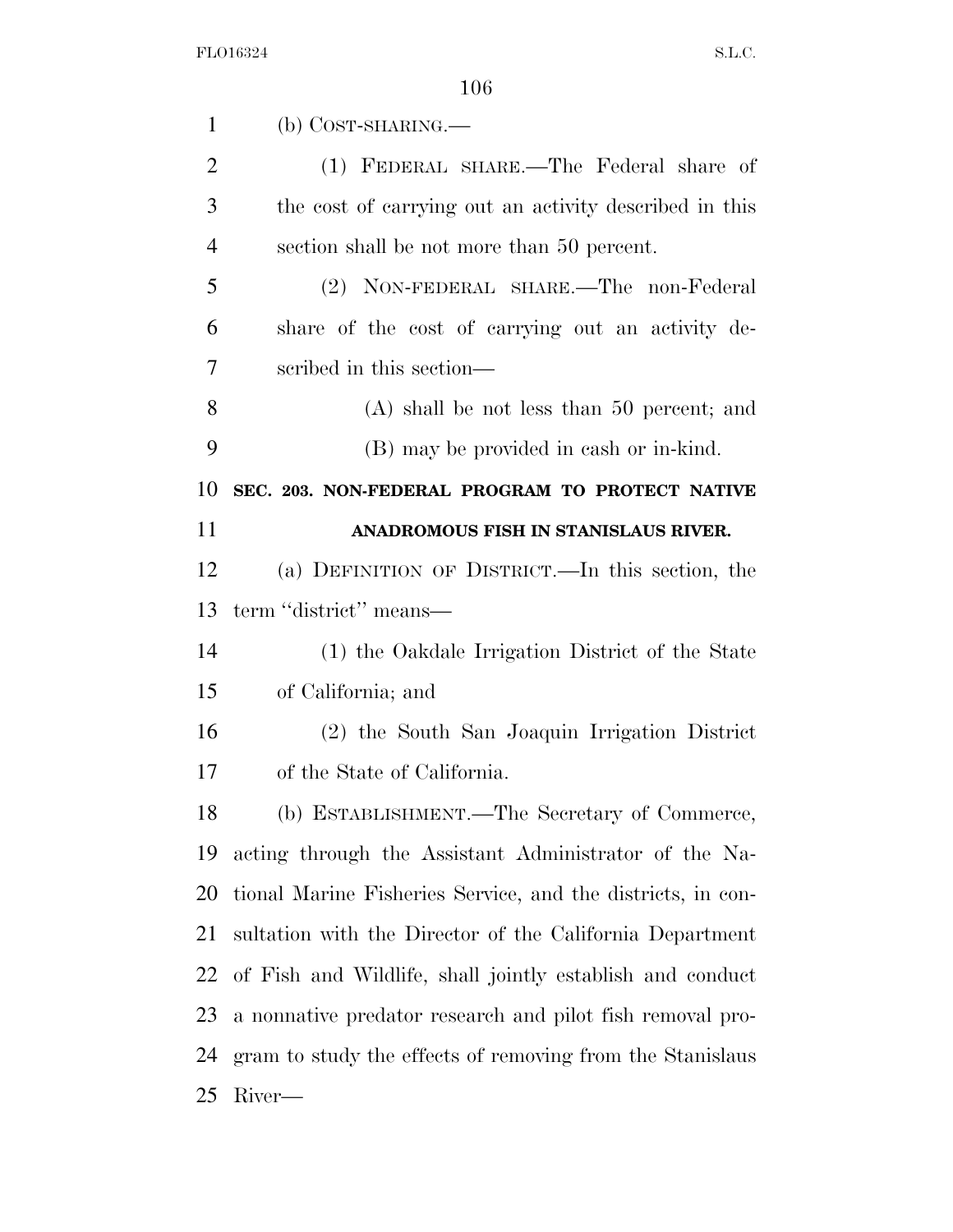| $\mathbf{1}$   | (1) nonnative striped bass, smallmouth bass,        |
|----------------|-----------------------------------------------------|
| $\overline{c}$ | largemouth bass, black bass; and                    |
| 3              | $(2)$ other nonnative predator fish species.        |
| $\overline{4}$ | (c) REQUIREMENTS.—The program under this sec-       |
| 5              | tion shall—                                         |
| 6              | (1) be scientifically based, with research ques-    |
| 7              | tions determined jointly by—                        |
| 8              | (A) National Marine Fisheries Service sci-          |
| 9              | entists; and                                        |
| 10             | (B) technical experts of the districts;             |
| 11             | $(2)$ include methods to quantify by, among         |
| 12             | other things, evaluating the number of juvenile     |
| 13             | anadromous fish that migrate past the rotary screw  |
| 14             | trap located at Caswell—                            |
| 15             | (A) the number and size of predator fish            |
| 16             | removed each year; and                              |
| 17             | (B) the impact of the removal on—                   |
| 18             | (i) the overall abundance of predator               |
| 19             | fish in the Stanislaus River; and                   |
| 20             | (ii) the populations of juvenile anad-              |
| 21             | romous fish in the Stanislaus River;                |
| 22             | (3) among other methods, consider using wire        |
| 23             | fyke trapping, portable resistance board weirs, and |
| 24             | boat electrofishing; and                            |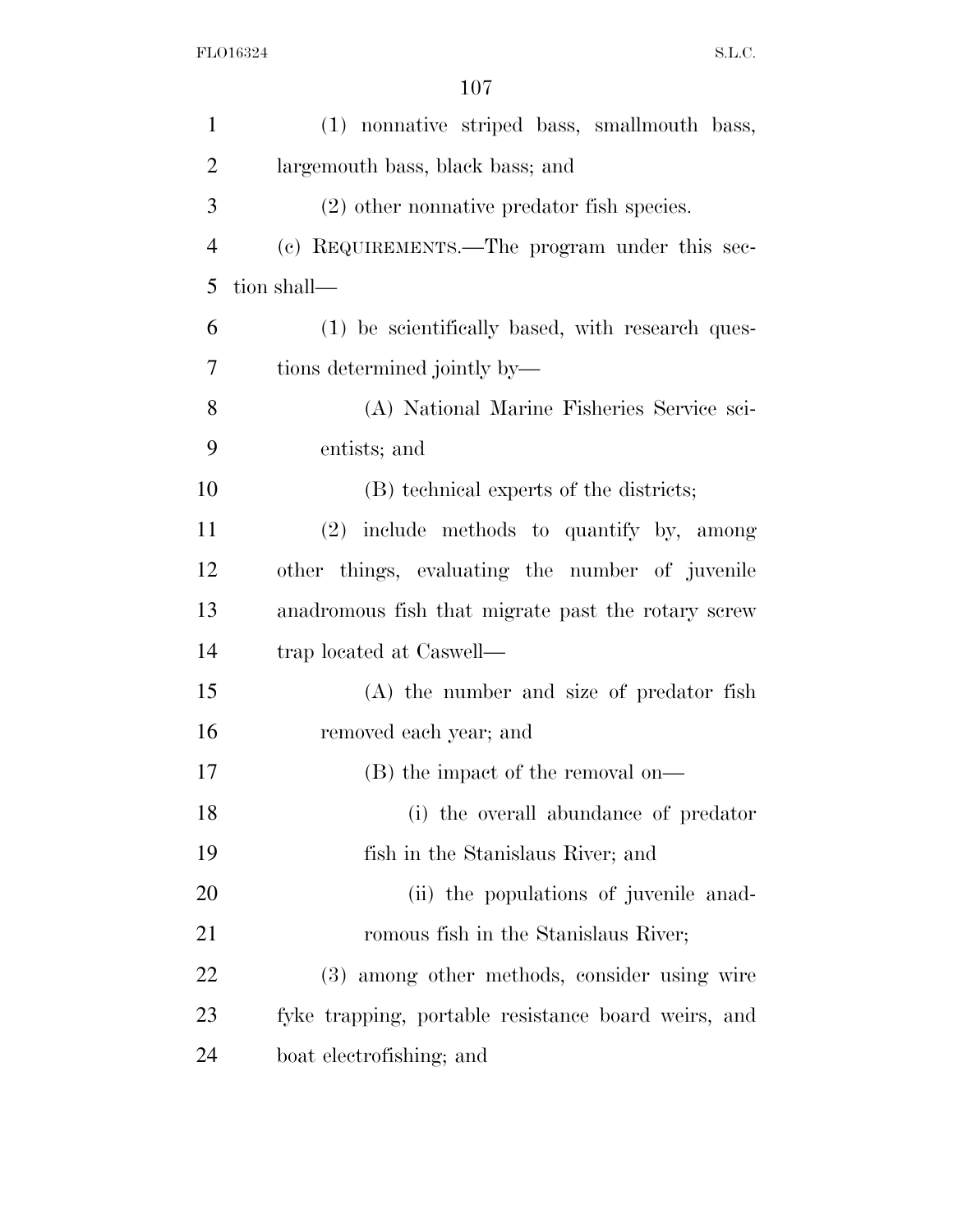| $\mathbf{1}$   | (4) be implemented as quickly as practicable                |
|----------------|-------------------------------------------------------------|
| $\overline{2}$ | after the date of issuance of all necessary scientific      |
| 3              | research permits.                                           |
| $\overline{4}$ | (d) MANAGEMENT.—The management of the pro-                  |
| 5              | gram shall be the joint responsibility of the Assistant Ad- |
| 6              | ministrator and the districts, which shall—                 |
| 7              | (1) work collaboratively to ensure the perform-             |
| 8              | ance of the program; and                                    |
| 9              | (2) discuss and agree on, among other things—               |
| 10             | (A) qualified scientists to lead the pro-                   |
| 11             | gram;                                                       |
| 12             | (B) research questions;                                     |
| 13             | (C) experimental design;                                    |
| 14             | (D) changes in the structure, management,                   |
| 15             | personnel, techniques, strategy, data collection            |
| 16             | and access, reporting, and conduct of the pro-              |
| 17             | gram; and                                                   |
| 18             | (E) the need for independent peer review.                   |
| 19             | $(e)$ CONDUCT.—                                             |
| 20             | (1) IN GENERAL.—For each applicable calendar                |
| 21             | year, the districts, on agreement of the Assistant          |
| 22             | Administrator, may elect to conduct the program             |
| 23             | under this section using—                                   |
| 24             | (A) the personnel of the Assistant Admin-                   |
| 25             | istrator or districts;                                      |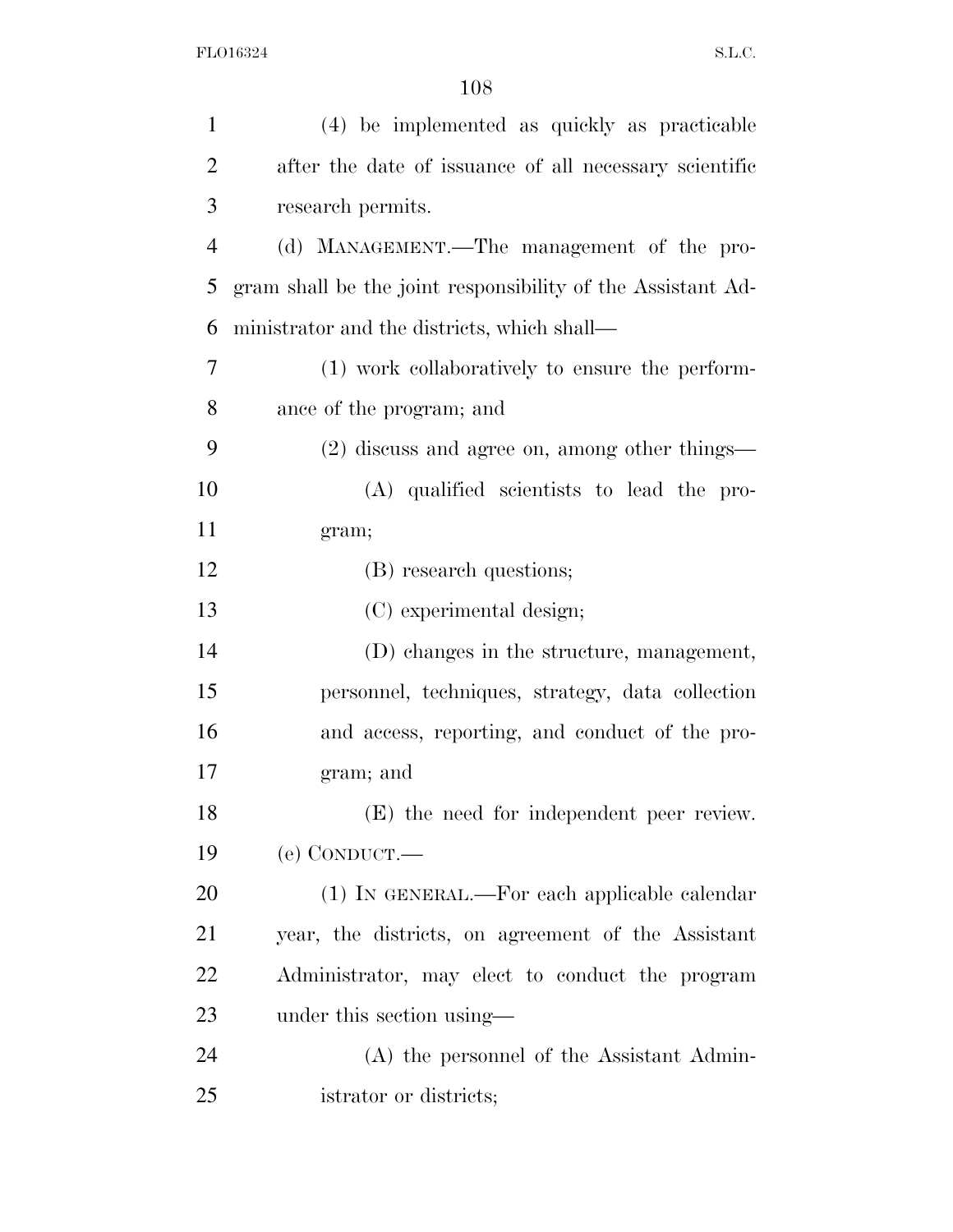| $\mathbf{1}$   | (B) qualified private contractors hired by            |
|----------------|-------------------------------------------------------|
| $\overline{2}$ | the districts;                                        |
| 3              | (C) personnel of, on loan to, or otherwise            |
| $\overline{4}$ | assigned to the National Marine Fisheries Serv-       |
| 5              | ice; or                                               |
| 6              | (D) a combination of the individuals de-              |
| 7              | scribed in subparagraphs $(A)$ through $(C)$ .        |
| 8              | (2)<br>PARTICIPATION BY NATIONAL<br><b>MARINE</b>     |
| 9              | FISHERIES SERVICE.-                                   |
| 10             | $(A)$ In GENERAL.—If the districts elect to           |
| 11             | conduct the program using district personnel or       |
| 12             | qualified private contractors hired under sub-        |
| 13             | paragraph $(A)$ or $(B)$ of paragraph $(1)$ , the As- |
| 14             | sistant Administrator may assign an employee          |
| 15             | of, on loan to, or otherwise assigned to the Na-      |
| 16             | tional Marine Fisheries Service, to be present        |
| 17             | for all activities performed in the field to ensure   |
| 18             | compliance with subsection (d).                       |
| 19             | (B) COSTS.—The districts shall pay the                |
| 20             | cost of participation by the employee under sub-      |
| 21             | paragraph $(A)$ , in accordance with subsection       |
| 22             | (f).                                                  |
| 23             | (3) TIMING OF ELECTION.—The districts shall           |
| 24             | notify the Assistant Administrator of an election     |
| 25             | under paragraph $(1)$ by not later than October 15    |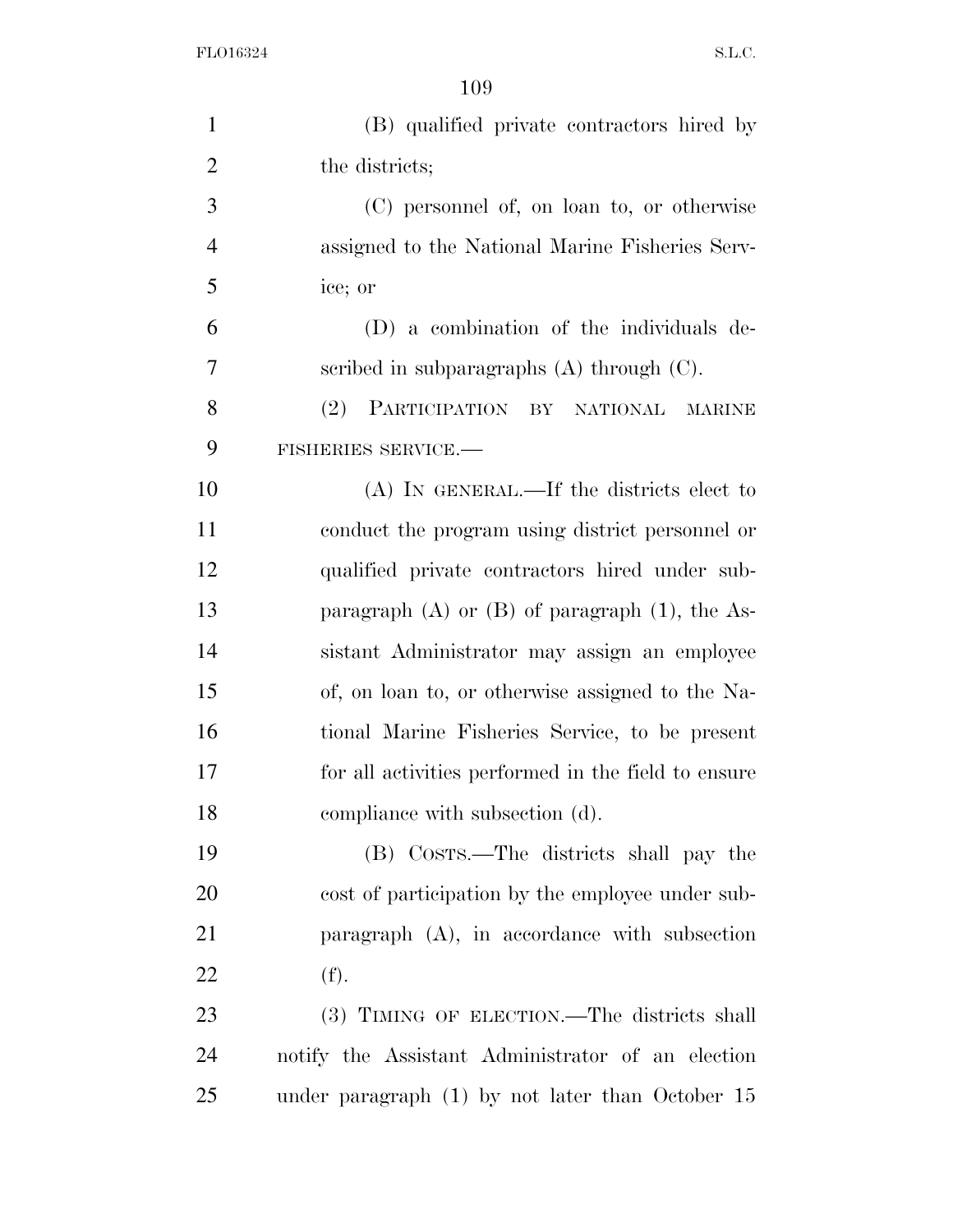| $\mathbf{1}$   | of the calendar year preceding the calendar year for   |
|----------------|--------------------------------------------------------|
| $\overline{2}$ | which the election applies.                            |
| 3              | $(f)$ FUNDING.—                                        |
| $\overline{4}$ | (1) IN GENERAL.—The districts shall be re-             |
| 5              | sponsible for 100 percent of the cost of the program.  |
| 6              | (2) CONTRIBUTED FUNDS.—The Secretary of                |
| 7              | Commerce may accept and use contributions of           |
| 8              | funds from the districts to carry out activities under |
| 9              | the program.                                           |
| 10             | $(3)$ ESTIMATION OF COST.—                             |
| 11             | (A) IN GENERAL.—Not later than Decem-                  |
| 12             | ber 1 of each year of the program, the Sec-            |
| 13             | retary of Commerce shall submit to the districts       |
| 14             | an estimate of the cost to be incurred by the          |
| 15             | National Marine Fisheries Service for the pro-         |
| 16             | gram during the following calendar year, if any,       |
| 17             | including the cost of any data collection and          |
| 18             | posting under subsection (g).                          |
| 19             | (B) FAILURE TO FUND. If an amount                      |
| 20             | equal to the estimate of the Secretary of Com-         |
| 21             | merce is not provided through contributions            |
| 22             | pursuant to paragraph (2) before December 31           |
| 23             | of that calendar year—                                 |
| 24             | (i) the Secretary shall have no obliga-                |
| 25             | tion to conduct the program activities oth-            |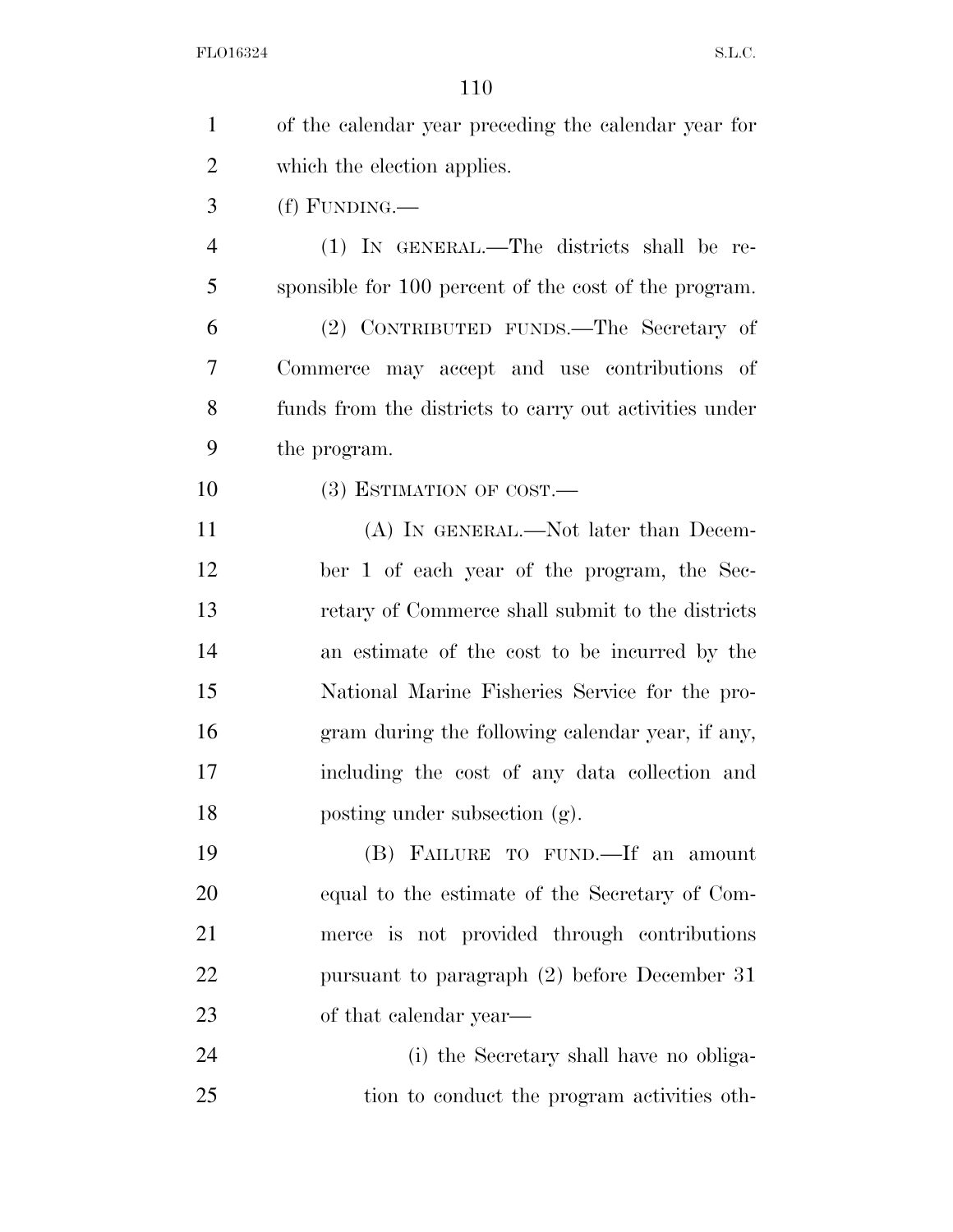| $\mathbf{1}$   | erwise scheduled for the following calendar      |
|----------------|--------------------------------------------------|
| $\overline{2}$ | year until the amount is contributed by the      |
| 3              | districts; and                                   |
| $\overline{4}$ | (ii) the districts may not conduct any           |
| 5              | aspect of the program until the amount is        |
| 6              | contributed by the districts.                    |
| 7              | $(4)$ ACCOUNTING.—                               |
| 8              | (A) IN GENERAL.—Not later than Sep-              |
| 9              | tember 1 of each year, the Secretary of Com-     |
| 10             | merce shall provide to the districts an account- |
| 11             | ing of the costs incurred by the Secretary for   |
| 12             | the program during the preceding calendar        |
| 13             | year.                                            |
| 14             | (B) EXCESS AMOUNTS.—If the amount                |
| 15             | contributed by the districts pursuant to para-   |
| 16             | $graph (2)$ for a calendar year was greater than |
| 17             | the costs incurred by the Secretary of Com-      |
| 18             | merce during that year, the Secretary shall—     |
| 19             | (i) apply the excess amounts to the              |
| 20             | cost of activities to be performed by the        |
| 21             | Secretary under the program, if any, dur-        |
| 22             | ing the following calendar year; or              |
| 23             | (ii) if no such activities are to be per-        |
| 24             | formed, repay the excess amounts to the          |
| 25             | districts.                                       |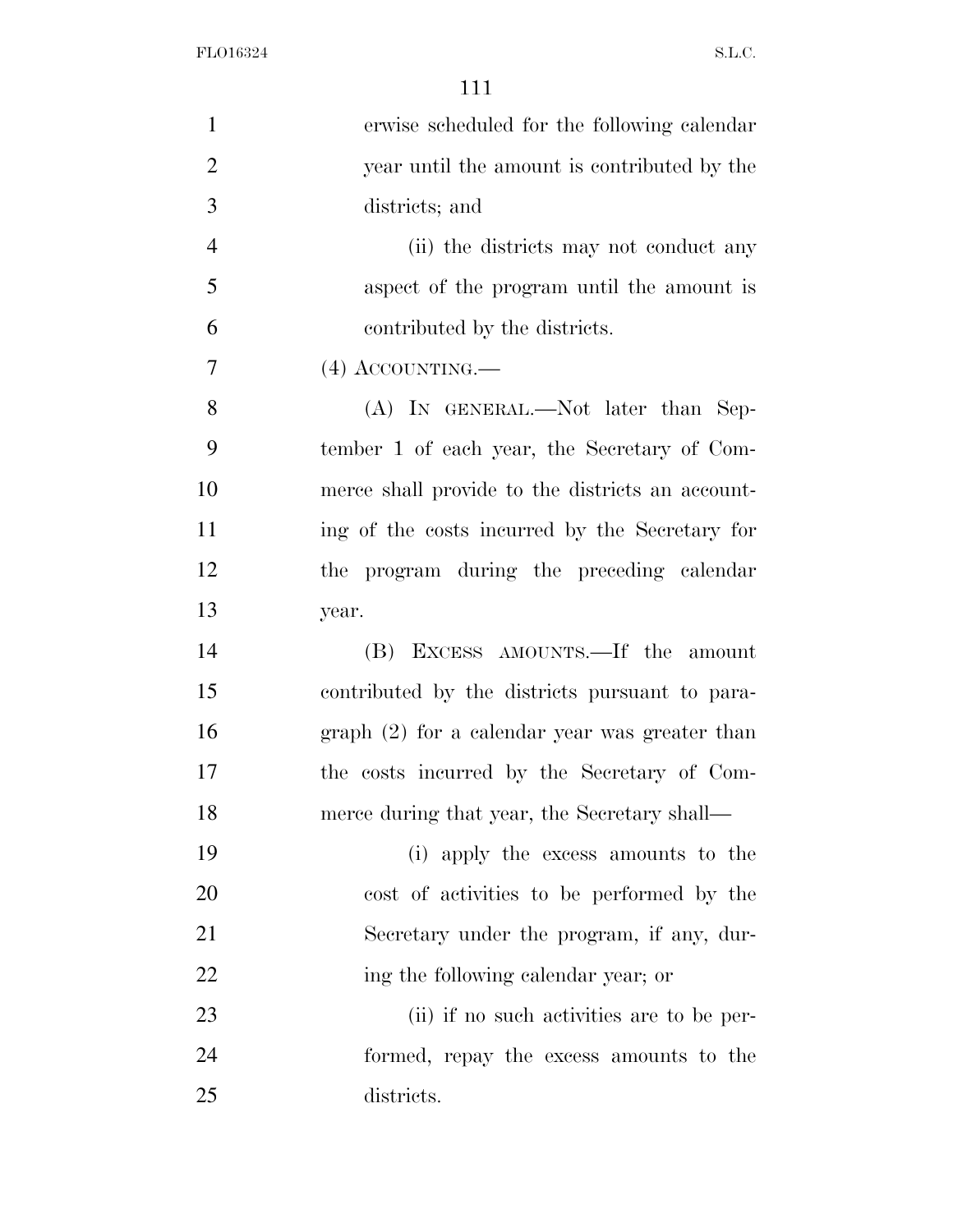(g) PUBLICATION AND EVALUATION OF DATA.— (1) IN GENERAL.—All data generated through the program, including by any private consultants, shall be routinely provided to the Assistant Adminis- trator. (2) INTERNET.—Not later than the 15th day of each month of the program, the Assistant Adminis- trator shall publish on the Internet website of the National Marine Fisheries Service a tabular sum- mary of the raw data collected under the program during the preceding month. (3) REPORT.—On completion of the program, the Assistant Administrator shall prepare a final re- port evaluating the effectiveness of the program, in- cluding recommendations for future research and re- moval work. (h) CONSISTENCY WITH LAW.— (1) IN GENERAL.—The programs in this section and section 204 are found to be consistent with the requirements of the Central Valley Project Improve- ment Act (Public Law 102–575; 106 Stat. 4706). (2) LIMITATION.—No provision, plan, or defini-23 tion under that Act, including section  $3406(b)(1)$  of that Act (Public Law 102–575; 106 Stat. 4714), shall be used—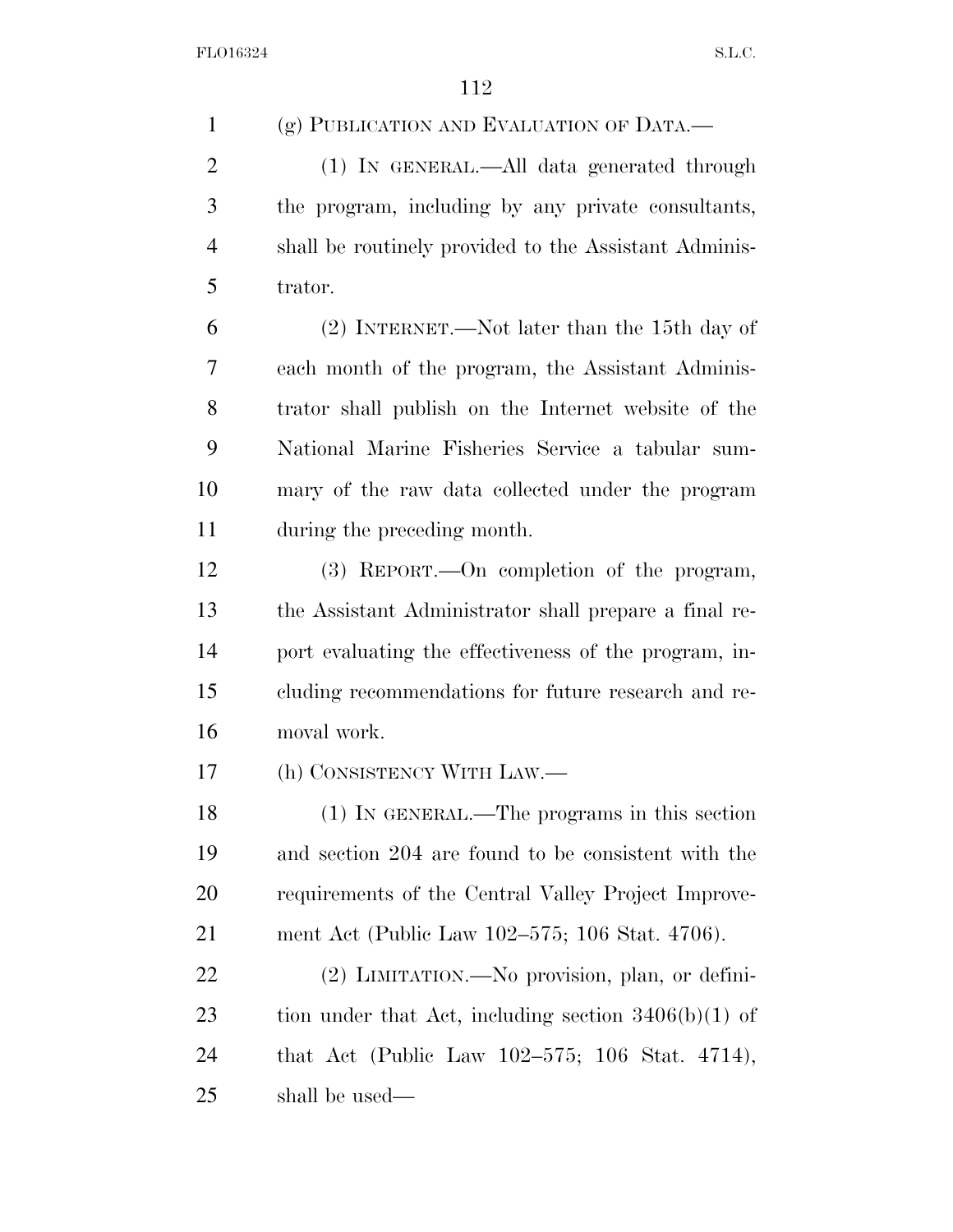| $\mathbf{1}$   | $(A)$ to prohibit the implementation of the                   |
|----------------|---------------------------------------------------------------|
| $\overline{2}$ | programs in this section and section 204; or                  |
| 3              | (B) to prevent the accomplishment of the                      |
| $\overline{4}$ | goals of the programs.                                        |
| 5              | (3) STATE LAW.—The Secretary of the Interior,                 |
| 6              | the Secretary of Commerce, and the participating              |
| $\overline{7}$ | districts shall comply with applicable requirements           |
| 8              | of State law with respect to the program under this           |
| 9              | subsection.                                                   |
| 10             | SEC. 204. PILOT PROJECTS TO IMPLEMENT CALFED                  |
| 11             | <b>INVASIVE SPECIES PROGRAM.</b>                              |
| 12             | (a) IN GENERAL.—Not later than January 1, 2017,               |
| 13             | the Secretary of the Interior, in collaboration with the Sec- |
| 14             | retary of Commerce, the Director of the California De-        |
| 15             | partment of Fish and Wildlife, and other relevant agencies    |
| 16             | and interested parties, shall establish and carry out pilot   |
| 17             | projects to implement the invasive species control program    |
| 18             | under section $103(d)(6)(A)(iv)$ of Public Law 108-361        |
| 19             | $(118 \text{ Stat. } 1690).$                                  |
| 20             | (b) REQUIREMENTS.—The pilot projects under this               |
| 21             | section shall—                                                |
| 22             | (1) seek to reduce invasive aquatic vegetation                |
| 23             | (such as water hyacinth), predators, and other com-           |
| 24             | petitors that contribute to the decline of native listed      |
| 25             | pelagic and anadromous species that occupy the Sac-           |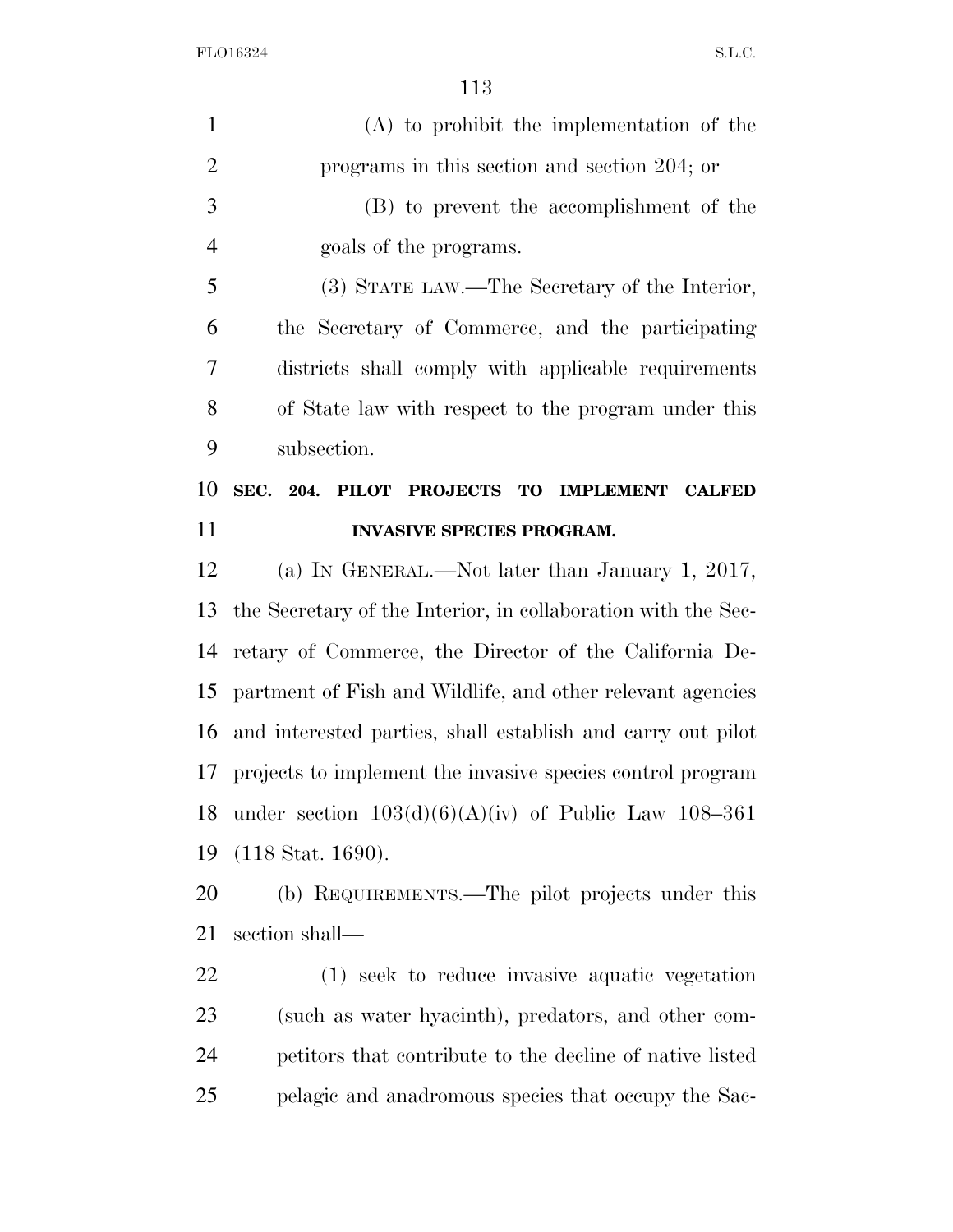ramento and San Joaquin Rivers and their tribu-taries and the Delta; and

 (2) remove, reduce, or control the effects of spe- cies including Asiatic clams, silversides, gobies, Bra- zilian water weed, largemouth bass, smallmouth bass, striped bass, crappie, bluegill, white and chan- nel catfish, zebra and quagga mussels, and brown bullheads.

 (c) EMERGENCY ENVIRONMENTAL REVIEWS.—To expedite environmentally beneficial programs in this title for the conservation of threatened and endangered species, the Secretaries of the Interior and Commerce shall consult with the Council on Environmental Quality in accordance with section 1506.11 of title 40, Code of Federal Regula- tions (or successor regulations), to develop alternative ar- rangements to comply with the National Environmental Policy Act of 1969 (42 U.S.C. 4321 et seq.) for those pro-grams.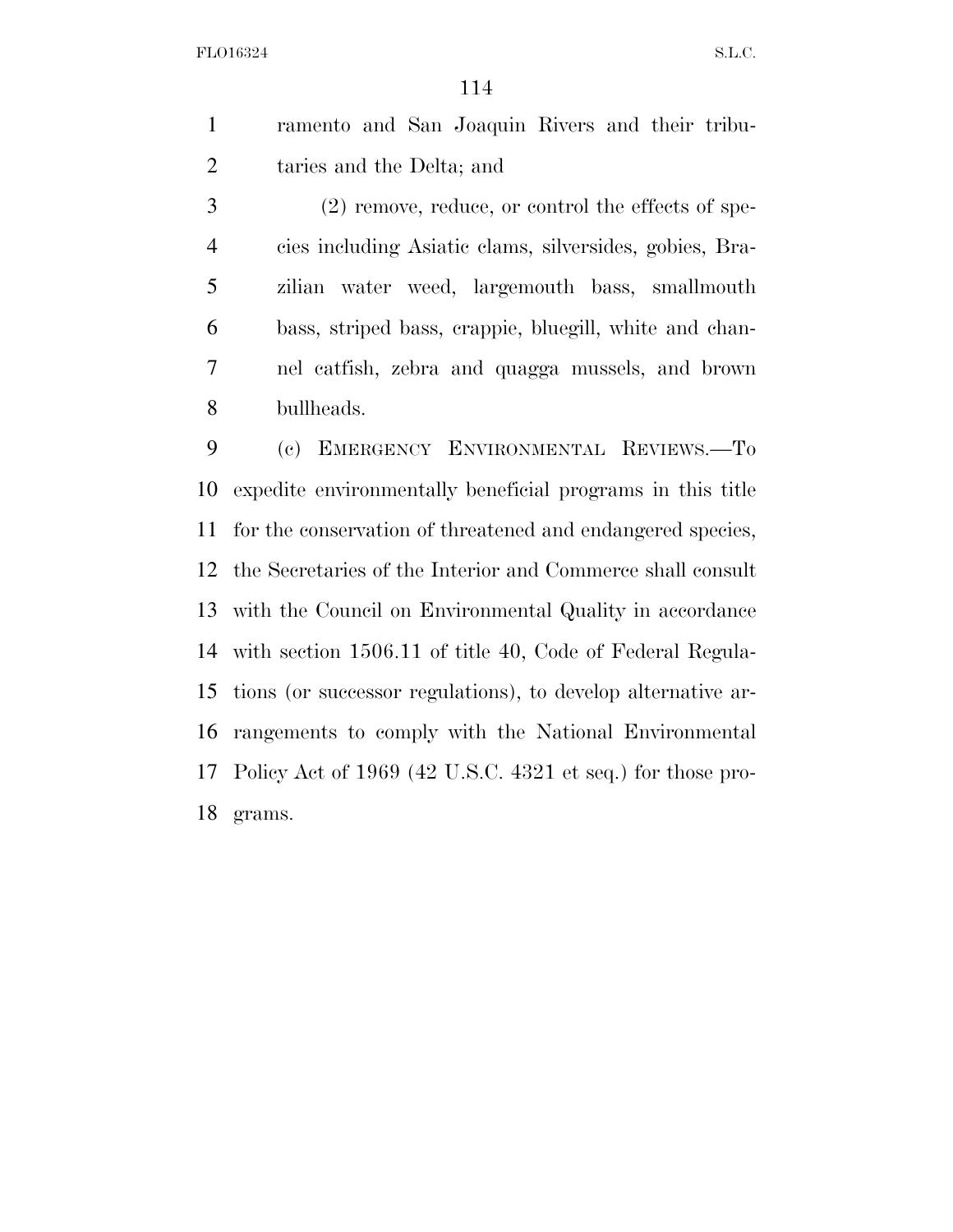# **TITLE III—CALIFORNIA EMER- GENCY DROUGHT RELIEF AND OPERATIONAL FLEXI-BILITY**

## **SEC. 301. TAKING INTO ACCOUNT INCREASED REAL-TIME MONITORING AND UPDATED SCIENCE.**

 (a) SMELT BIOLOGICAL OPINION.—The Director shall use the best scientific and commercial data available to implement, continuously evaluate, and refine or amend, as appropriate, the reasonable and prudent alternative de-scribed in the smelt biological opinion.

 (b) INCREASED MONITORING TO INFORM REAL-TIME OPERATIONS.—

 (1) IN GENERAL.—The Secretary of the Inte- rior shall conduct additional surveys, on an annual basis at the appropriate time of year based on envi- ronmental conditions, in collaboration with inter- ested stakeholders regarding the science of the Delta in general, and to enhance real time decisionmaking in particular, working in close coordination with rel-evant State authorities.

 (2) REQUIREMENTS.—In carrying out this sub-section, the Secretary of the Interior shall use—

 (A) the most appropriate and accurate sur-vey methods available for the detection of Delta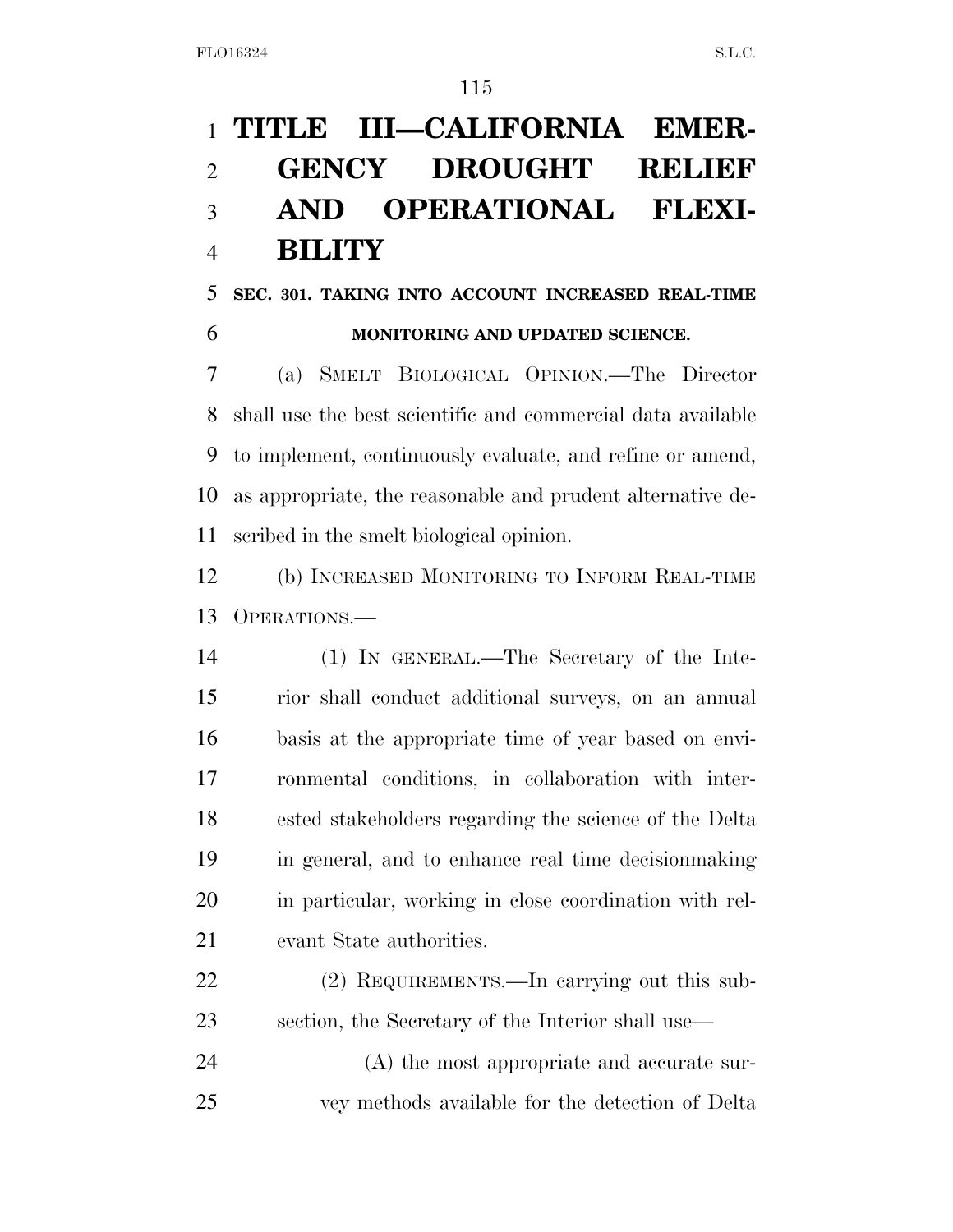smelt to determine the extent to which adult Delta smelt are distributed in relation to cer- tain levels of turbidity or other environmental factors that may influence salvage rate; (B) results from appropriate surveys for the detection of Delta smelt to determine how the Central Valley Project and State Water Project may be operated more efficiently to maximize fish and water supply benefits; and (C) science-based recommendations devel- oped by any of the persons or entities described 12 in subsection  $(d)(2)$  to inform the agencies' real-time decisions. (3) WINTER MONITORING.—During the period between December 1 and March 31, if suspended sediment loads enter the Delta from the Sacramento River, and the suspended sediment loads appear likely to raise turbidity levels in the Old River north of the export pumps from values below 12 Nephelometric Turbidity Units (NTUs) to values above 12 NTUs, the Secretary of the Interior shall— (A) conduct daily monitoring using appro-

 priate survey methods at locations including the vicinity of Station 902 to determine the extent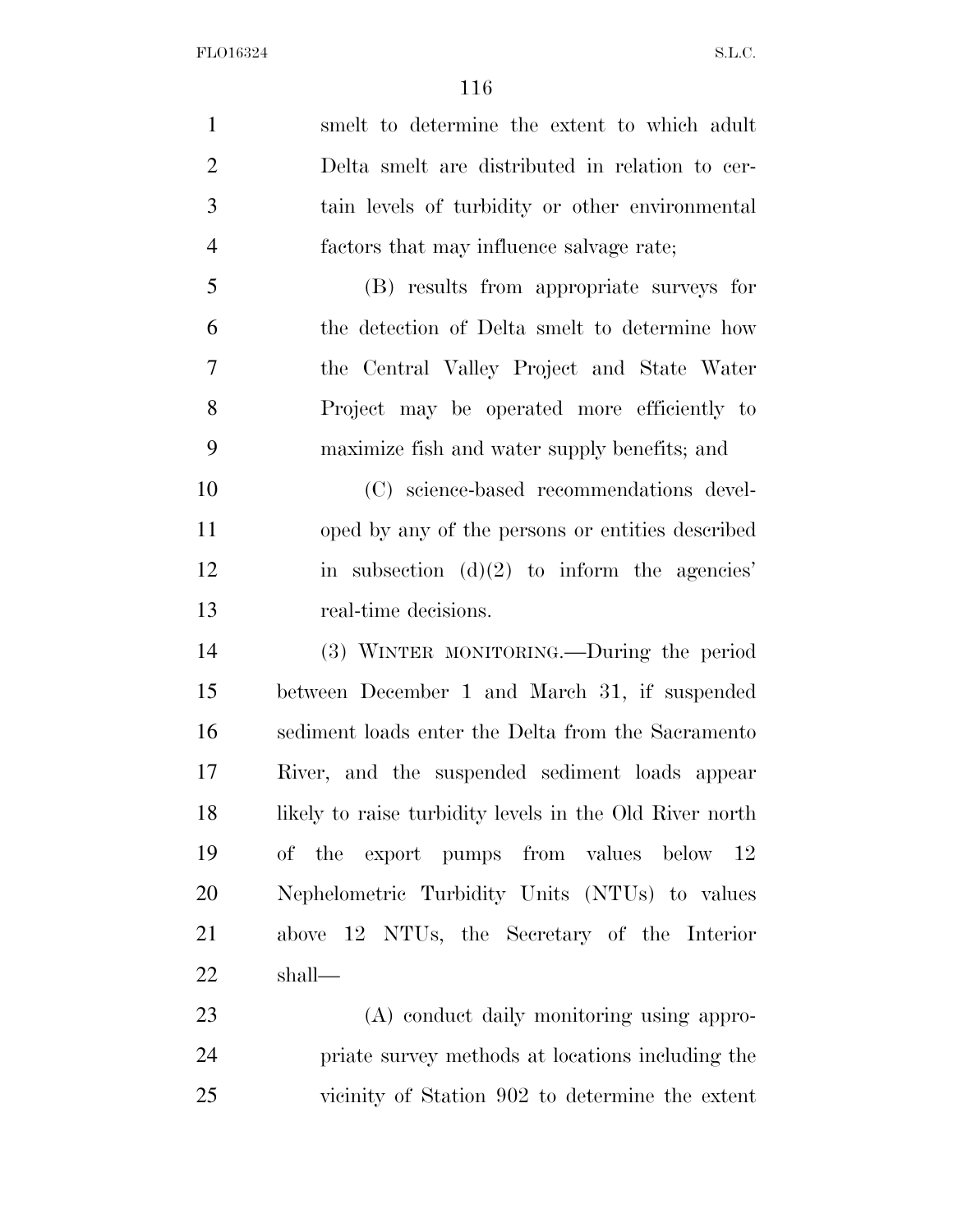| $\mathbf{1}$   | to which adult Delta smelt are moving with tur-          |
|----------------|----------------------------------------------------------|
| $\overline{2}$ | bidity toward the export pumps; and                      |
| 3              | (B) use results from the monitoring under                |
| $\overline{4}$ | subparagraph (A) to determine how increased              |
| 5              | trawling can inform daily real-time Central Val-         |
| 6              | ley Project and State Water Project operations           |
| 7              | to maximize fish and water supply benefits.              |
| 8              | (c) PERIODIC REVIEW OF MONITORING.—Not later             |
| 9              | than 1 year after the date of enactment of this Act, the |
| 10             | Secretary of the Interior shall—                         |
| 11             | (1) evaluate whether the monitoring program              |
| 12             | under subsection (b), combined with other moni-          |
| 13             | toring programs for the Delta, is providing sufficient   |
| 14             | data to inform Central Valley Project and State          |
| 15             | Water Project operations to maximize the water sup-      |
| 16             | ply for fish and water supply benefits; and              |
| 17             | (2) determine whether the monitoring efforts             |
| 18             | should be changed in the short or long term to pro-      |
| 19             | vide more useful data.                                   |
| 20             | (d) DELTA SMELT DISTRIBUTION STUDY.                      |
| 21             | $(1)$ IN GENERAL.—Not later than March 15,               |
| 22             | 2021, the Secretary of the Interior shall—               |
| 23             | (A) complete studies, to be initiated by not             |
| 24             | later than 90 days after the date of enactment           |
| 25             | of this Act, designed—                                   |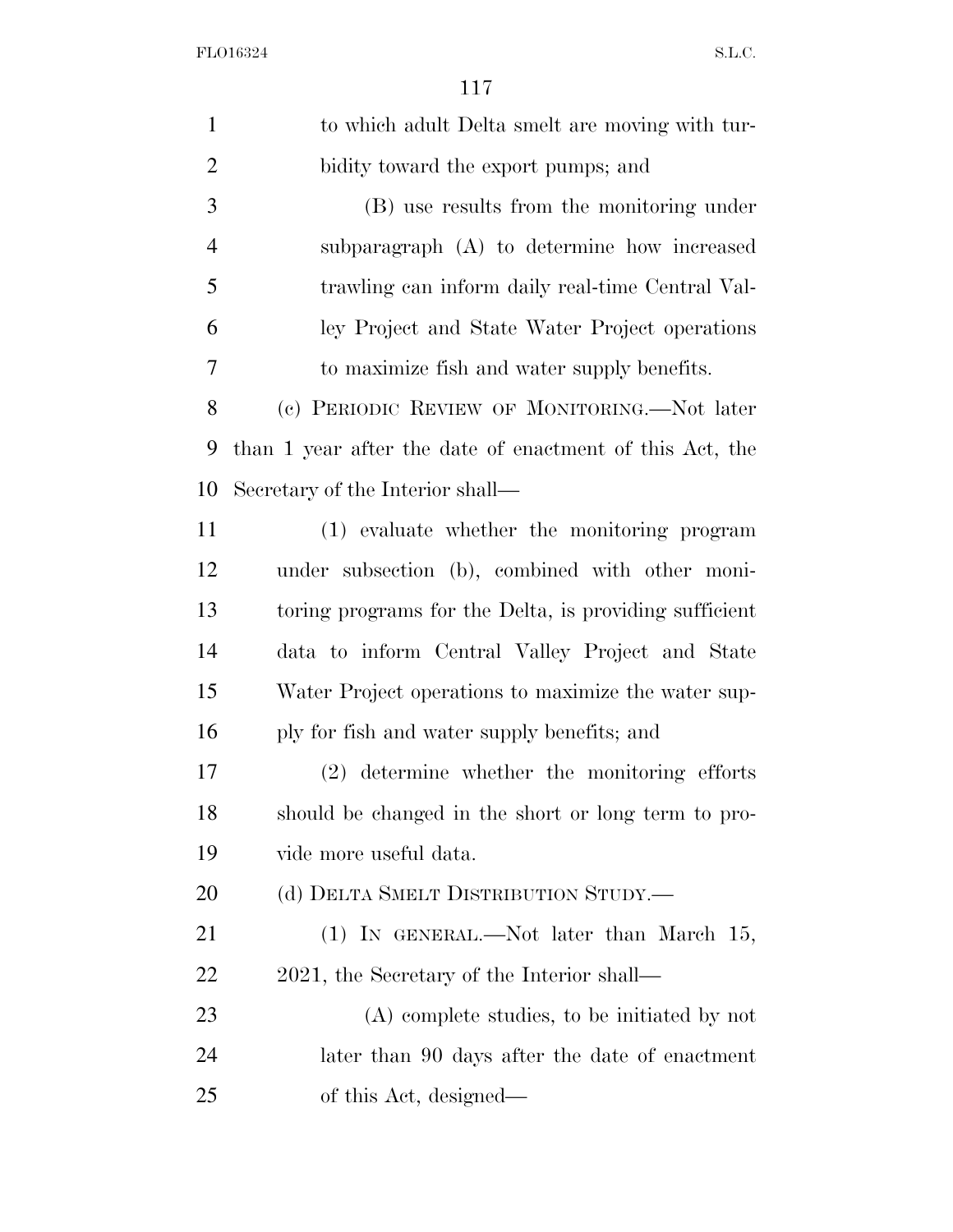| $\mathbf{1}$   | (i) to understand the location and de-            |
|----------------|---------------------------------------------------|
| $\overline{2}$ | termine the abundance and distribution of         |
| 3              | Delta smelt throughout the range of the           |
| $\overline{4}$ | Delta smelt; and                                  |
| 5              | (ii) to determine potential methods to            |
| 6              | minimize the effects of Central Valley            |
| $\overline{7}$ | Project and State Water Project oper-             |
| 8              | ations on the Delta smelt;                        |
| 9              | (B) based on the best available science, if       |
| 10             | appropriate and practicable, implement new tar-   |
| 11             | geted sampling and monitoring of Delta smelt      |
| 12             | in order to maximize fish and water supply ben-   |
| 13             | efits prior to completion of the study under sub- |
| 14             | paragraph $(A)$ ;                                 |
| 15             | (C) to the maximum extent practicable,            |
| 16             | use new technologies to allow for better track-   |
| 17             | ing of Delta smelt, such as acoustic tagging, op- |
| 18             | tical recognition during trawls, and fish detec-  |
| 19             | using residual deoxyribonucleic<br>tion<br>acid   |
| 20             | $(DNA)$ ; and                                     |
| 21             | (D) if new sampling and monitoring is not         |
| 22             | implemented under subparagraph (B), provide a     |
| 23             | detailed explanation of the determination of the  |
| 24             | Secretary of the Interior that no change is war-  |
| 25             | ranted.                                           |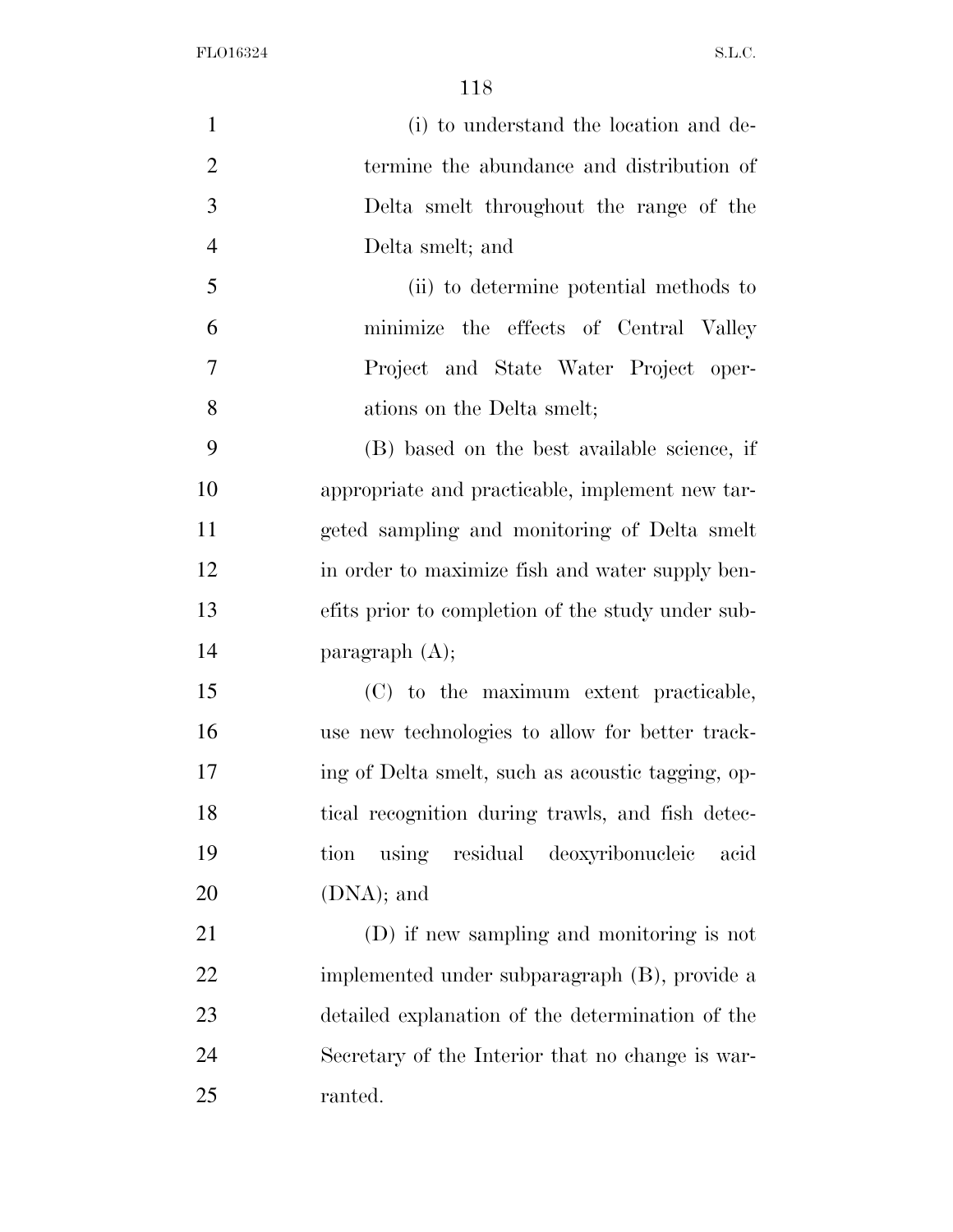| $\mathbf{1}$   | (2) CONSULTATION.—In determining the scope               |
|----------------|----------------------------------------------------------|
| $\overline{2}$ | of the studies under this subsection, the Secretary of   |
| 3              | the Interior shall consult with—                         |
| $\overline{4}$ | (A) Central Valley Project and State                     |
| 5              | Water Project water contractors and public               |
| 6              | water agencies;                                          |
| 7              | (B) other public water agencies;                         |
| 8              | (C) the California Department of Fish and                |
| 9              | Wildlife and the California Department of                |
| 10             | Water Resources; and                                     |
| 11             | (D) nongovernmental organizations.                       |
| 12             | (e) SCIENTIFICALLY SUPPORTED IMPLEMENTATION              |
| 13             | OF OMR FLOW REQUIREMENTS.—                               |
| 14             | (1) ENVIRONMENTAL PROTECTION MANDATE.-                   |
| 15             | The Secretaries of the Interior and Commerce shall       |
| 16             | take no action pursuant to this Act that would cause     |
| 17             | additional adverse effects on the listed fish species    |
| 18             | beyond the range of effects anticipated to occur to      |
| 19             | the listed fish species for the duration of the applica- |
| 20             | ble biological opinion, using the best scientific and    |
| 21             | commercial data available.                               |
| 22             | (2)<br>REAL-TIME MANAGEMENT<br>TO<br><b>ACHIEVE</b>      |
| 23             | MULTIPLE GOALS.—Building upon previous drought           |
| 24             | operations in calendar years 2014 and 2015, the          |
| 25             | Secretaries of the Interior and Commerce shall mon-      |
|                |                                                          |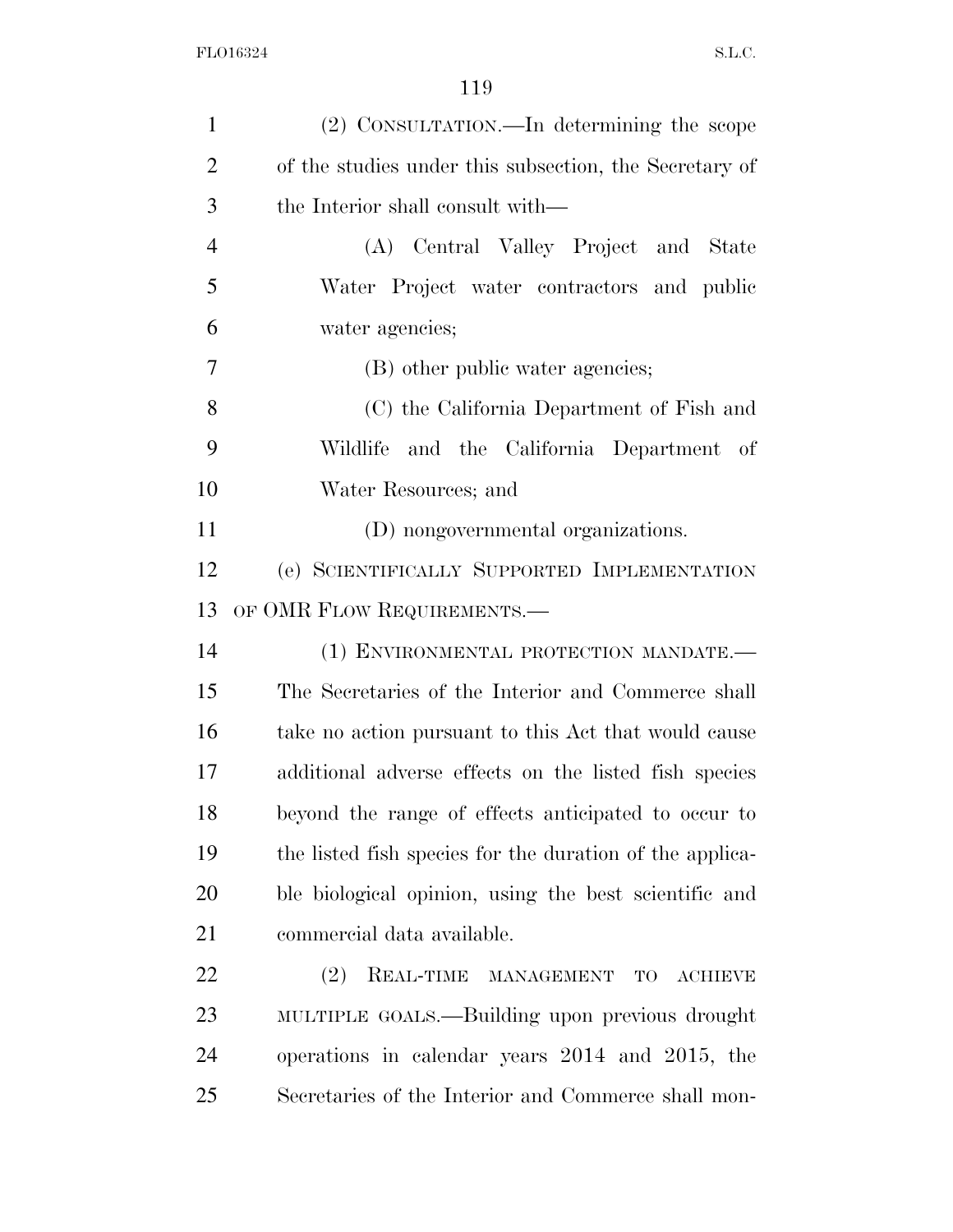itor in real time to determine the location and den- sities of listed fish species relative to the pumps, Delta conditions, and other relevant factors, in order to identify— (A) opportunities to increase water pump- ing without violating the standard in paragraph (1) or other applicable environmental laws and regulations; and (B) circumstances where it is necessary to decrease water pumping to protect listed fish 11 species. (3) MANAGEMENT.—In implementing the smelt biological opinion and the salmonid biological opin- ion, the Secretaries of the Interior and Commerce shall manage the OMR in accordance with those opinions to maximize water supplies for the Central Valley Project and State Water Project, to the ex- tent consistent with paragraph (1). (4) REVERSE FLOW.— 20 (A) IN GENERAL.—With respect to the management of reverse flow in the OMR under the smelt biological opinion, the Secretary of the Interior shall implement the relevant provi- sions of the smelt biological opinion to maxi-mize Central Valley Project and State Water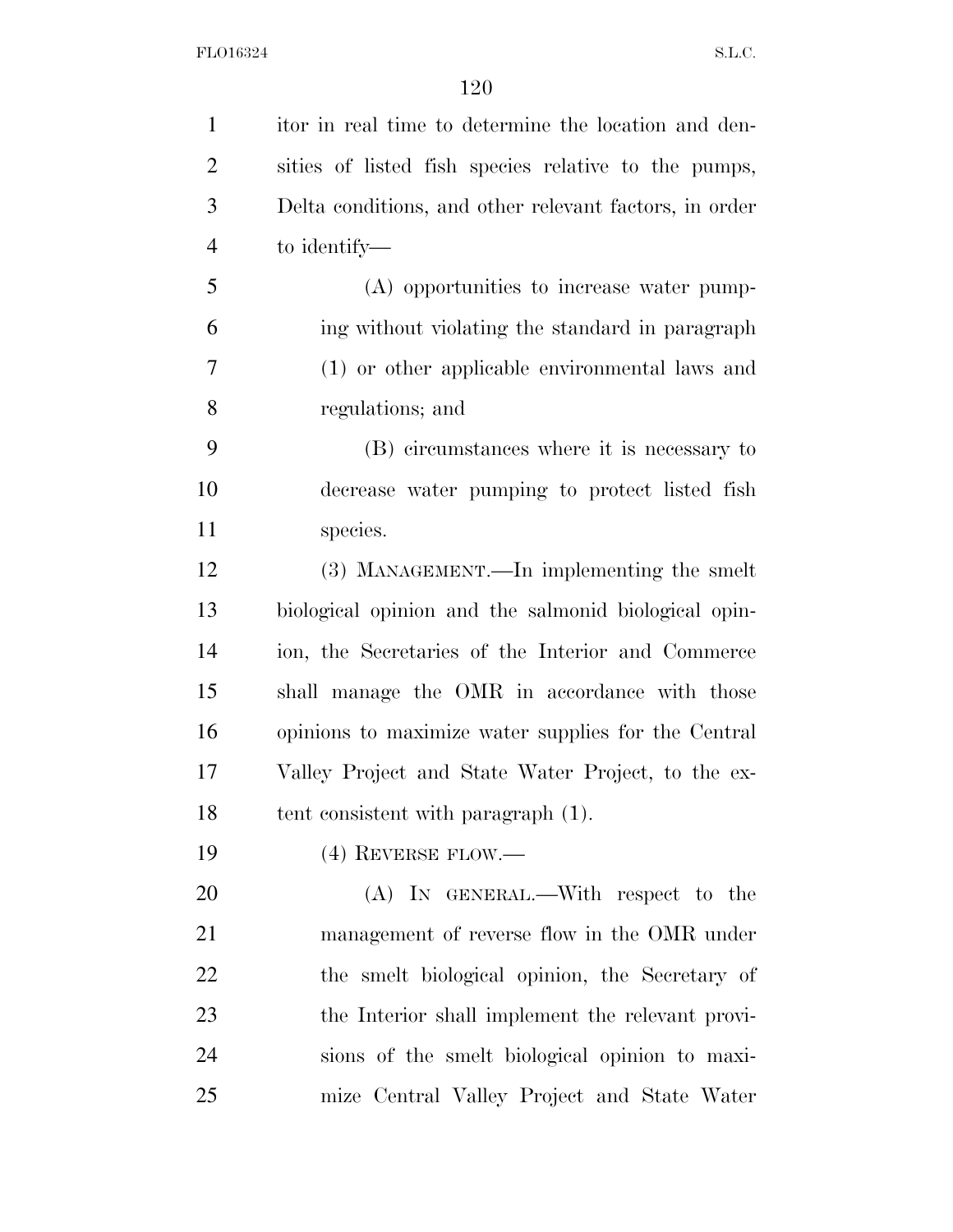| $\mathbf{1}$   | Project water supplies, to the extent consistent   |
|----------------|----------------------------------------------------|
| $\overline{2}$ | with paragraph $(1)$ .                             |
| 3              | (B) REQUIREMENTS.—If the Secretary de-             |
| $\overline{4}$ | termines to manage rates of pumping at the         |
| 5              | C.W. "Bill" Jones and the Harvey O. Banks          |
| 6              | pumping plants in the southern Delta to            |
| 7              | achieve a reverse OMR flow rate less negative      |
| 8              | than $-5,000$ cubic feet per second, the Secretary |
| 9              | shall—                                             |
| 10             | (i) document in writing any signifi-               |
| 11             | cant facts regarding real-time conditions          |
| 12             | relevant to the determinations of OMR re-          |
| 13             | verse flow rates, including—                       |
| 14             | (I) targeted real-time fish moni-                  |
| 15             | toring in the Old River pursuant to                |
| 16             | this section, including monitoring in              |
| 17             | the vicinity of Station 902; and                   |
| 18             | (II) near-term forecasts with                      |
| 19             | available salvage models under pre-                |
| 20             | vailing conditions of the effects on               |
| 21             | Delta smelt of OMR flow of $-5,000$                |
| 22             | cubic feet per second; and                         |
| 23             | (ii) explain in writing why any deci-              |
| 24             | sion to manage OMR reverse flow at rates           |
| $25\,$         | less negative than $-5,000$ cubic feet per         |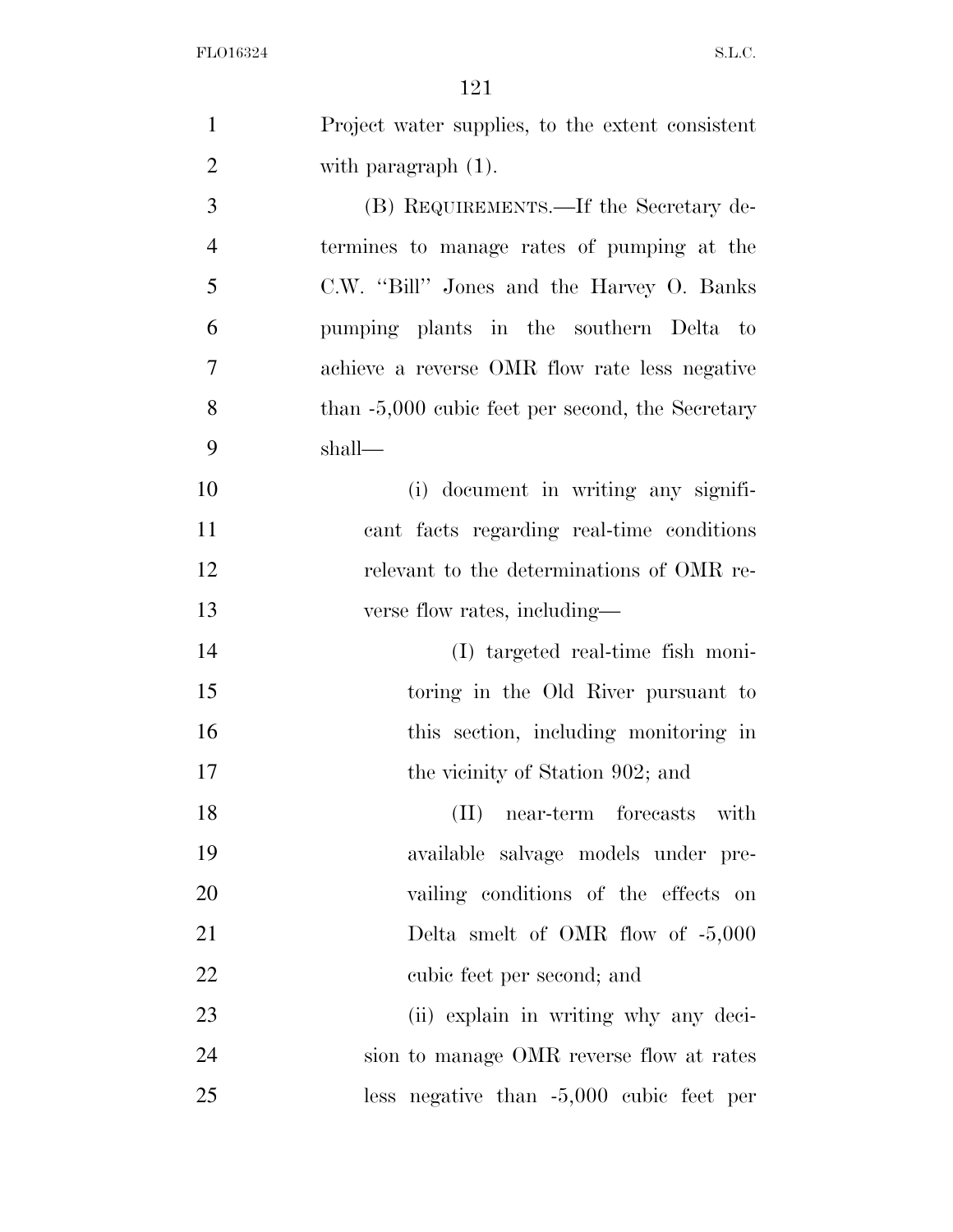| $\mathbf{1}$   | second is necessary to comply with the en-              |
|----------------|---------------------------------------------------------|
| $\overline{2}$ | vironmental standard in subparagraph                    |
| 3              | $(e)(1)$ , after considering relevant factors           |
| $\overline{4}$ | such as—                                                |
| 5              | the distribution of Delta<br>(I)                        |
| 6              | smelt throughout the Delta;                             |
| 7              | (II) the potential effects of high                      |
| 8              | entrainment risk on subsequent Delta                    |
| 9              | smelt abundance;                                        |
| 10             | (III) the water temperature;                            |
| 11             | (IV) other significant factors rel-                     |
| 12             | evant to the determination, as re-                      |
| 13             | quired by applicable Federal or State                   |
| 14             | laws;                                                   |
| 15             | (V) turbidity; and                                      |
| 16             | (VI) whether any alternative                            |
| 17             | measures could have a substantially                     |
| 18             | lesser water supply impact.                             |
| 19             | (5) IMMEDIATE ACTION.—Nothing in this sec-              |
| 20             | tion shall prevent the Secretaries of the Interior or   |
| 21             | Commerce from taking immediate action to reduce         |
| 22             | pumping if necessary to do so to comply with the        |
| 23             | Endangered Species Act, its implementing regula-        |
| 24             | tions, or to avoid additional adverse effects on the    |
| 25             | listed fish species beyond the range of effects antici- |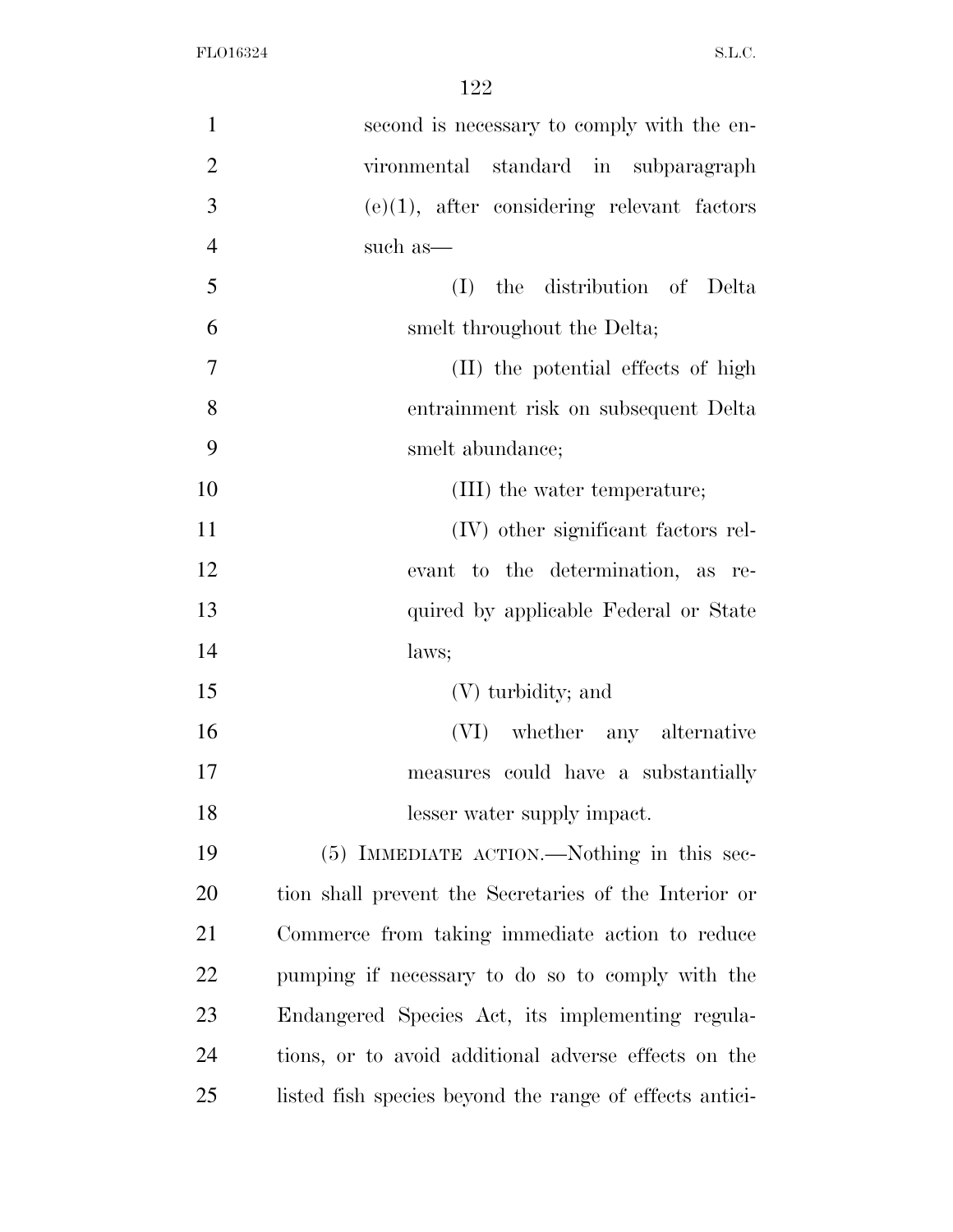pated to occur to the listed fish species for the dura-tion of the applicable biological opinion.

 (f) FIRST SEDIMENT FLUSH.—During the first flush of sediment out of the Delta in each water year, based on objective evidence and notwithstanding subsection (e), the Secretary of the Interior shall manage OMR flow pur- suant to the portion of the smelt biological opinion that protects adult Delta smelt from the first flush if required to do so by the smelt biological opinion.

 (g) CONSTRUCTION.—The Secretaries of the Interior and Commerce may—

 (1) implement subsection (e) building on, and taking into account the effects of, previous oper-ations in the 2014 and 2015 water years; and

 (2) use the results of monitoring through early warning surveys to make real-time operational deci-sions under the applicable biological opinion.

18 (h) CALCULATION OF REVERSE FLOW IN OMR.— Not later than 180 days after the date of enactment of this Act, the Secretary, in consultation with the California Department of Water Resources, consistent with the smelt biological opinion and the salmonid biological opinion, shall—

 (1) review, including seeking public comment regarding, whether any revision to the method used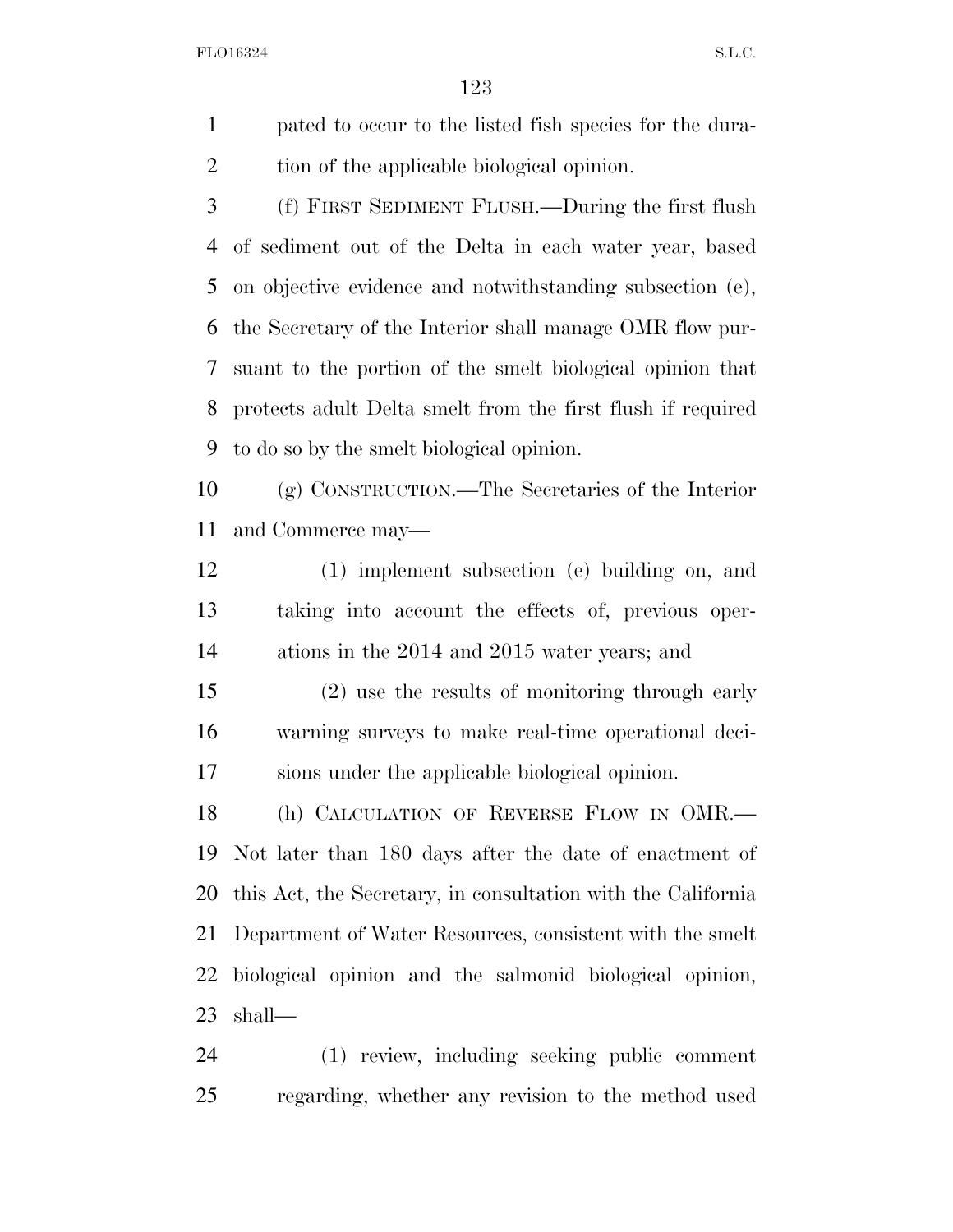| $\mathbf{1}$   | to calculate reverse flow in the OMR for implemen-          |
|----------------|-------------------------------------------------------------|
| $\overline{2}$ | tation of the reasonable and prudent alternatives in        |
| 3              | the smelt biological opinion and the salmonid biologi-      |
| 4              | cal opinion for the purpose of using the best avail-        |
| 5              | able science and monitoring to maximize fish and            |
| 6              | water supply benefits is warranted; and                     |
| 7              | (2) implement the revised method to calculate               |
| 8              | reverse flow in the OMR pursuant to paragraph (1).          |
| 9              | (i) SUCCESSOR BIOLOGICAL OPINIONS.—The Secre-               |
| 10             | taries of the Interior and Commerce shall apply the provi-  |
| 11             | sions of this Act to successor biological opinions to the   |
| 12             | salmonid biological opinion and the smelt biological opin-  |
| 13             | ion, to the extent that the Secretaries of the Interior and |
| 14             | Commerce determine to be consistent with—                   |
| 15             | $(1)$ section $701(a)(3)$ ; and                             |
| 16             | $(2)$ the Endangered Species Act of 1973 (16)               |
| 17             | U.S.C. 1531 et seq.) and the regulations imple-             |
| 18             | menting that Act.                                           |
| 19             | SEC. 302. EMERGENCY OPERATIONS.                             |
| 20             | (a) WATER SUPPLIES.—The Secretaries of the Inte-            |
| 21             | rior and Commerce shall provide the maximum quantity        |
| 22             | of water supplies practicable to Central Valley Project ag- |
| 23             | ricultural, municipal, and industrial contractors, water    |
| 24             | service or repayment contractors, water rights settlement   |
| 25             | contractors, exchange contractors, refuge contractors, and  |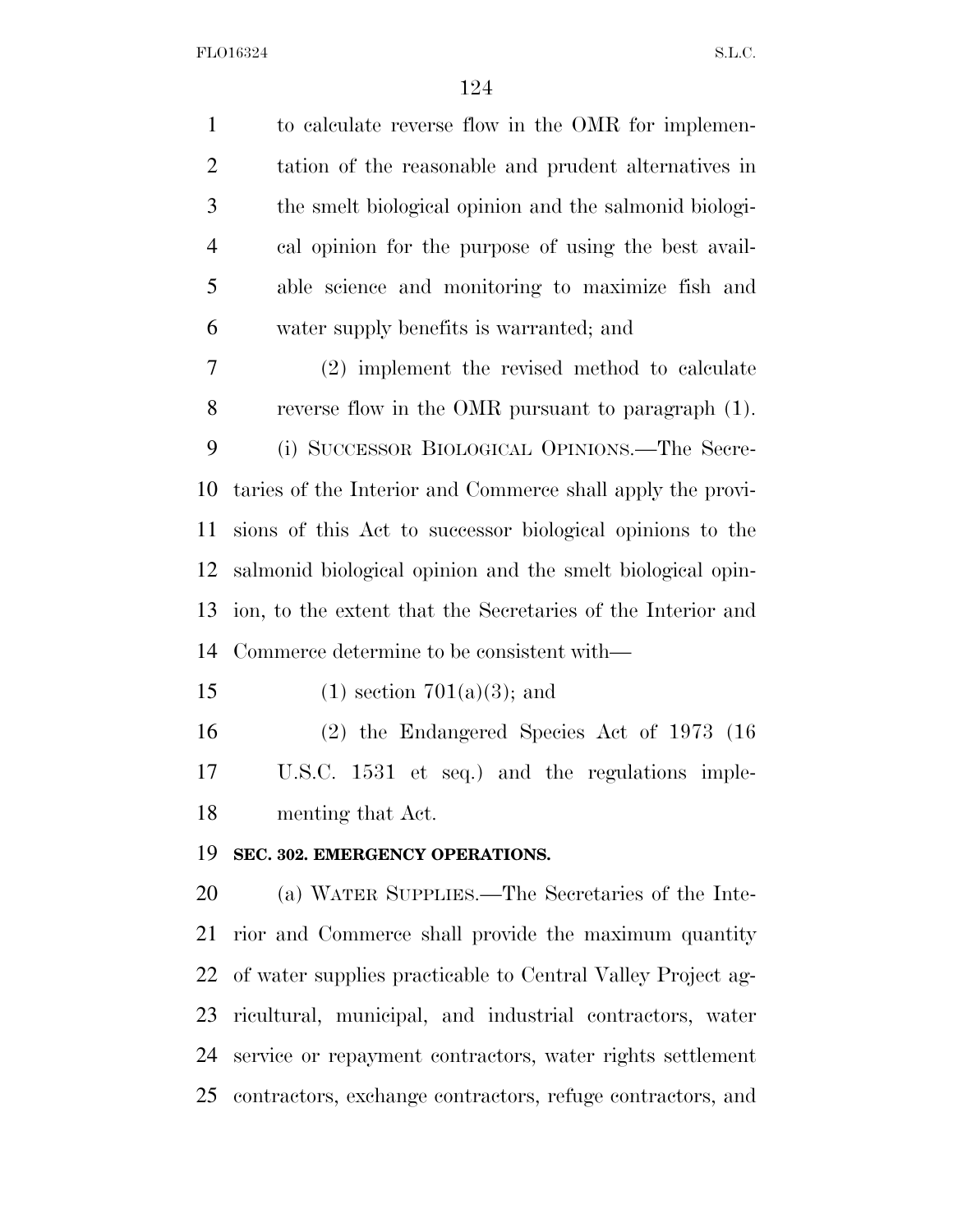State Water Project contractors, by approving, in accord- ance with applicable Federal and State laws (including regulations), operations or temporary projects to provide additional water supplies as quickly as practicable, based on available information, to address the emergency condi-tions.

 (b) ADMINISTRATION.—In carrying out subsection (a), the Secretaries of the Interior and Commerce shall, in accordance with applicable laws (including regula-tions)—

 (1)(A) in close coordination with the California Department of Water Resources and the California Department of Fish and Wildlife, implement a pilot project to test and evaluate the ability to operate the Delta cross-channel gates daily or as otherwise may be appropriate to keep the gates open to the max- imum extent practicable to protect out-migrating salmonids, manage salinities in the interior Delta and any other water quality issues, and maximize Central Valley Project and State Water Project pumping, subject to the condition that the pilot project shall be designed and implemented consistent with operational criteria and monitoring criteria re- quired by the California State Water Resources Con-trol Board, including its order, ''Order Approving a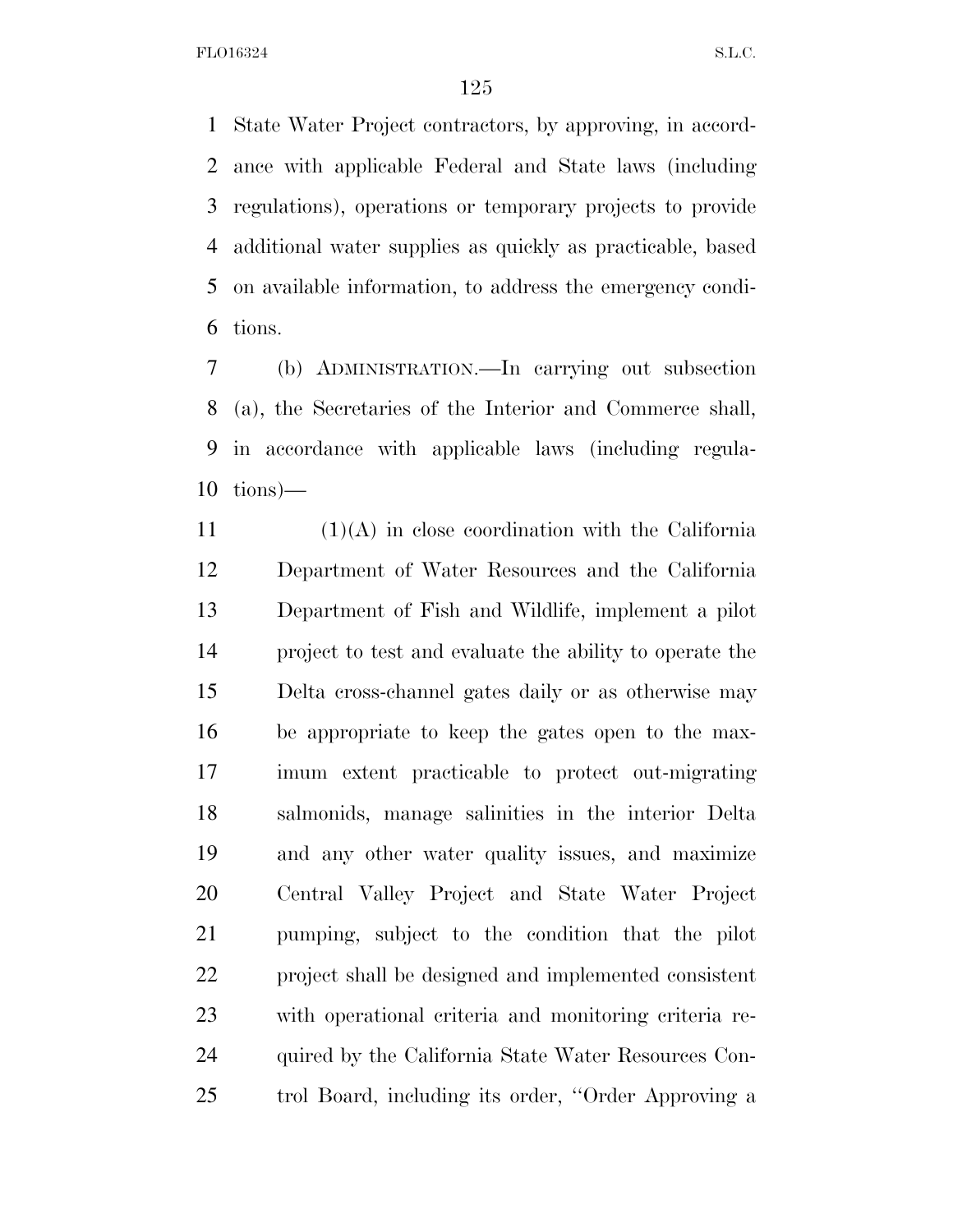| $\mathbf{1}$   | Temporary Urgency Change in License and Permit         |
|----------------|--------------------------------------------------------|
| $\overline{2}$ | Terms in Response to Drought Conditions", effec-       |
| 3              | tive on January 31, 2014 (or a successor order); and   |
| 4              | (B) design, implement, and evaluate those real-        |
| 5              | time monitoring capabilities to enable effective real- |
| 6              | time operations of the cross-channel in order effi-    |
| 7              | ciently to meet the objectives described in subpara-   |
| 8              | graph (A);                                             |
| 9              | (2) with respect to the operation of the Delta         |
| 10             | cross-channel gates described in paragraph (1), col-   |
| 11             | lect data on the impact of that operation on—          |
| 12             | (A) species listed as threatened or endan-             |
| 13             | gered under the Endangered Species Act of              |
| 14             | 1973 (16 U.S.C. 1531 et seq.);                         |
| 15             | (B) water quality; and                                 |
| 16             | (C) water supply benefits;                             |
| 17             | (3) collaborate with the California Department         |
| 18             | of Water Resources to install a deflection barrier at  |
| 19             | Georgiana Slough and the Delta cross-channel gate      |
| 20             | to protect migrating salmonids, consistent with        |
| <u>21</u>      | knowledge gained from related activities carried out   |
| 22             | during $2014$ and $2015$ ;                             |
| 23             | $(4)$ not later than May 15, 2016, submit to the       |
| 24             | Committees on Energy and Natural Resources and         |
| 25             | Environment and Public Works of the Senate and         |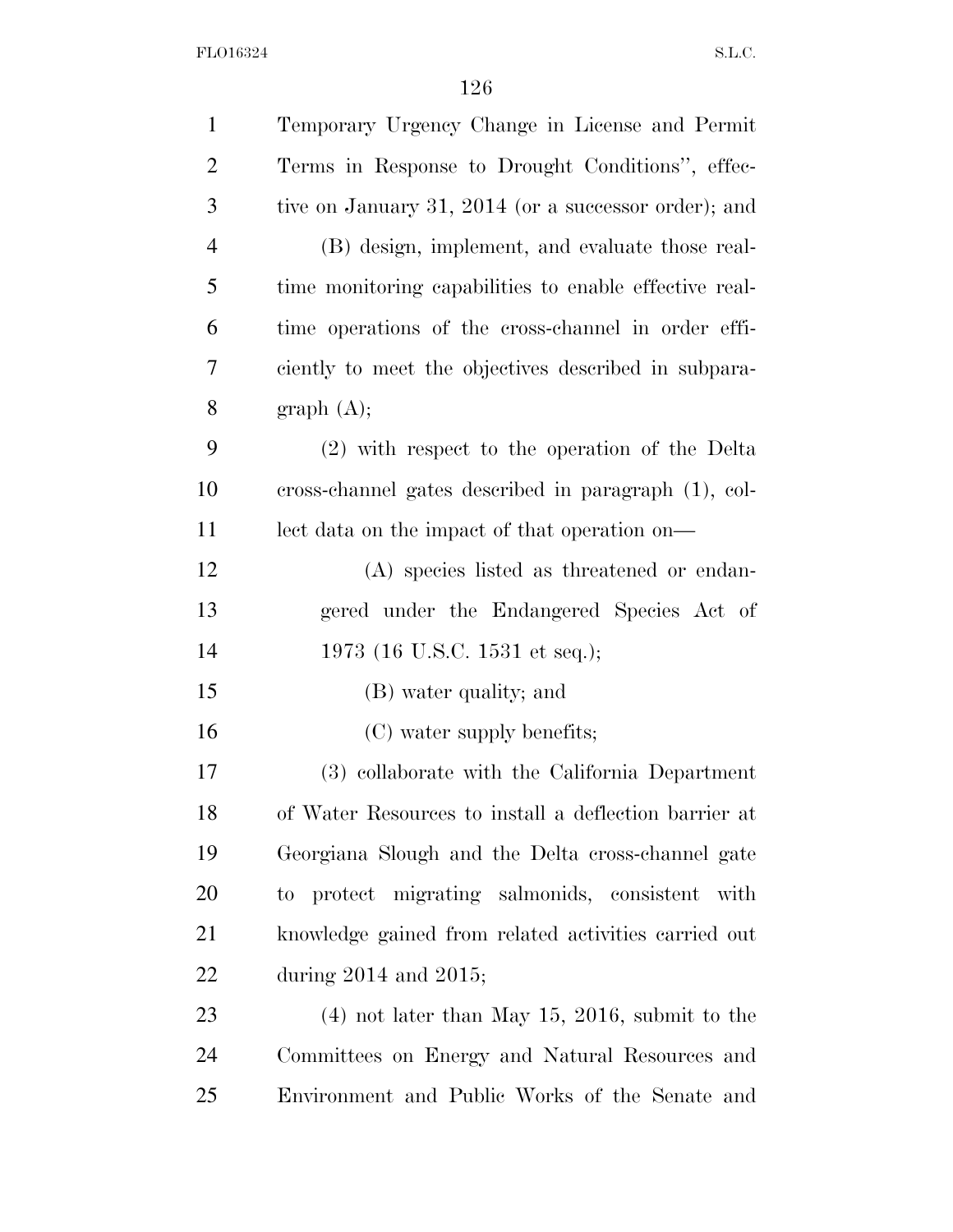the Committee on Natural Resources of the House of Representatives a notice and explanation regard- ing the extent to which the gates are able to remain open pursuant to paragraphs (1) through (3);

 (5) implement turbidity control strategies that may allow for increased water deliveries while avoid- ing jeopardy to adult Delta smelt due consistent with the smelt biological opinion;

 (6) adopt a 1:1 inflow-to-export ratio for the in- crement of increased flow, as measured as a 3-day running average at Vernalis during the period begin- ning on April 1 and ending on May 31, that results from the voluntary sale, transfer, or exchange, un- less the Secretaries of the Interior and Commerce determine in writing that the ratio will cause addi- tional adverse effects on any salmonid listed fish species beyond the range of effects anticipated to occur to the listed fish species for the duration of the salmonid biological opinion using the best sci- entific and commercial data available and subject to the condition that any individual sale, transfer, or exchange using that ratio may only proceed if—

 (A) the Secretary of the Interior deter- mines that the environmental effects of the pro-posed sale, transfer, or exchange are consistent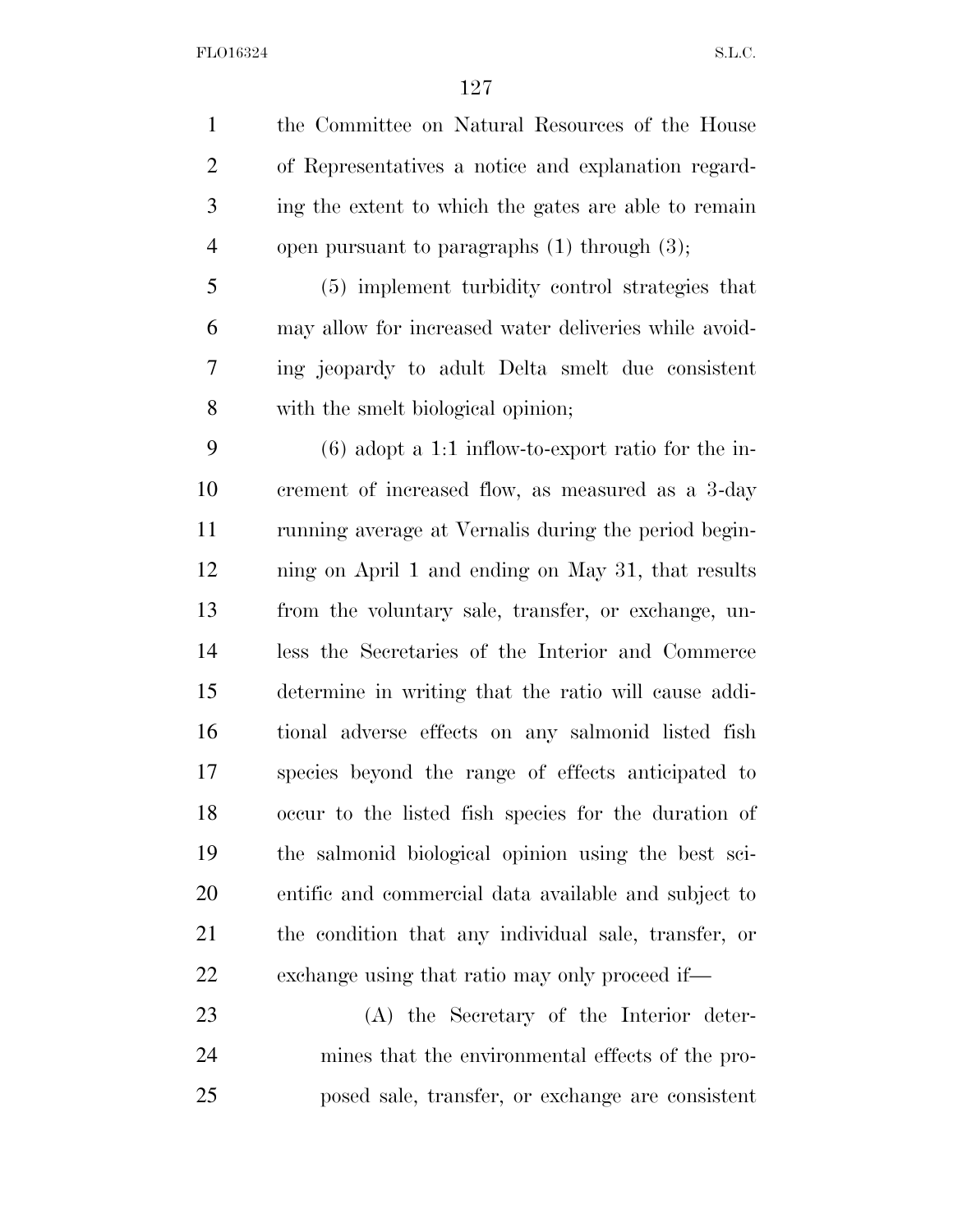| $\mathbf{1}$   | with effects permitted under applicable law (in-                   |
|----------------|--------------------------------------------------------------------|
| $\overline{2}$ | cluding the Endangered Species Act (16 U.S.C.                      |
| 3              | 1531 et seq.), the Federal Water Pollution Con-                    |
| $\overline{4}$ | trol Act $(33 \text{ U.S.C. } 1381 \text{ et seq.}),$ and the Por- |
| 5              | ter-Cologne Water Quality Control Act (Cali-                       |
| 6              | fornia Water Code 13000 et seq.));                                 |
| 7              | (B) Delta conditions are suitable to allow                         |
| 8              | movement of the acquired, transferred, or ex-                      |
| 9              | changed water through the Delta, in accordance                     |
| 10             | with existing Central Valley Project and State                     |
| 11             | Water Project permitted water rights and the                       |
| 12             | requirements of section $3405(a)(1)(H)$ of the                     |
| 13             | Central Valley Project Improvement Act (Public                     |
| 14             | Law 102–575; 106 Stat. 4711); and                                  |
| 15             | (C) the voluntary sale, transfer, or ex-                           |
| 16             | change of water results in flow that is in addi-                   |
| 17             | tion to flow that otherwise would occur in the                     |
| 18             | absence of the voluntary sale, transfer, or ex-                    |
| 19             | change;                                                            |
| 20             | $(7)(A)$ issue all necessary permit decisions                      |
| 21             | under the authority of the Secretaries of the Interior             |
| 22             | and Commerce by not later than 60 days after the                   |
| 23             | date of receipt of a completed application by the                  |
| 24             | State of California to place and use temporary bar-                |
| 25             | riers or operable gates in Delta channels to improve               |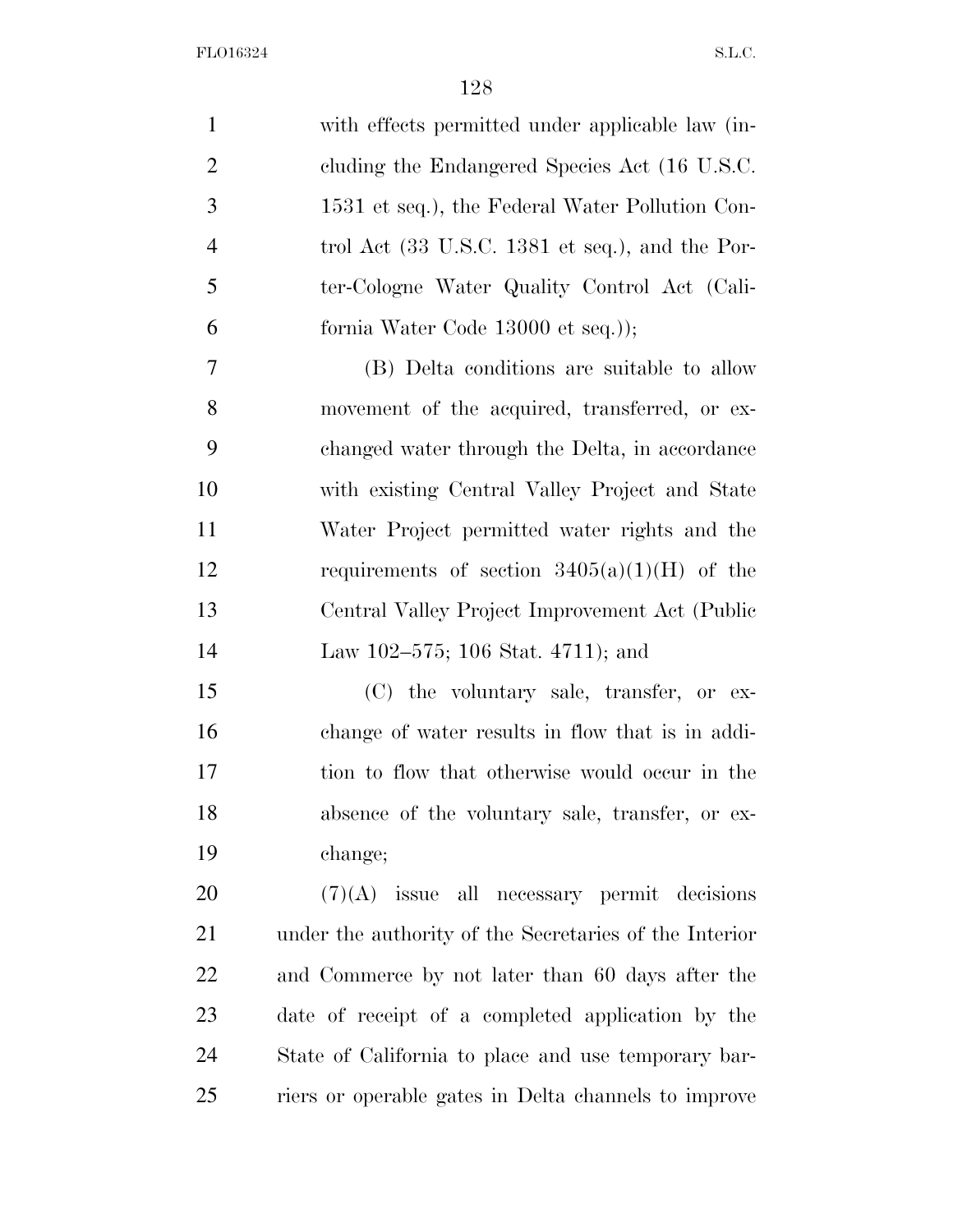water quantity and quality for State Water Project and Central Valley Project south-of-Delta water con- tractors and other water users, which barriers or gates shall provide benefits for species protection and in-Delta water user water quality, subject to the condition that the barriers or gates shall be designed so that, if practicable, formal consultations under section 7 of the Endangered Species Act of 1973 (16 U.S.C. 1536) are not necessary; or (B) take a longer period to issue the permit de- cisions described in subparagraph (A) only if the Secretaries of the Interior and Commerce determine in writing that an environmental impact statement is needed for the proposal to comply with the National Environmental Policy Act of 1969 (42 U.S.C. 4321 et seq.); (8) allow and facilitate, consistent with existing priorities, water transfers through the C.W. ''Bill'' Jones Pumping Plant or the Harvey O. Banks Pumping Plant during the period beginning on April

21 1 and ending on November 30, subject to the condi-22 tion that the transfers—

 (A) are consistent with applicable Federal and State laws (including regulations), includ-ing the California Environmental Quality Act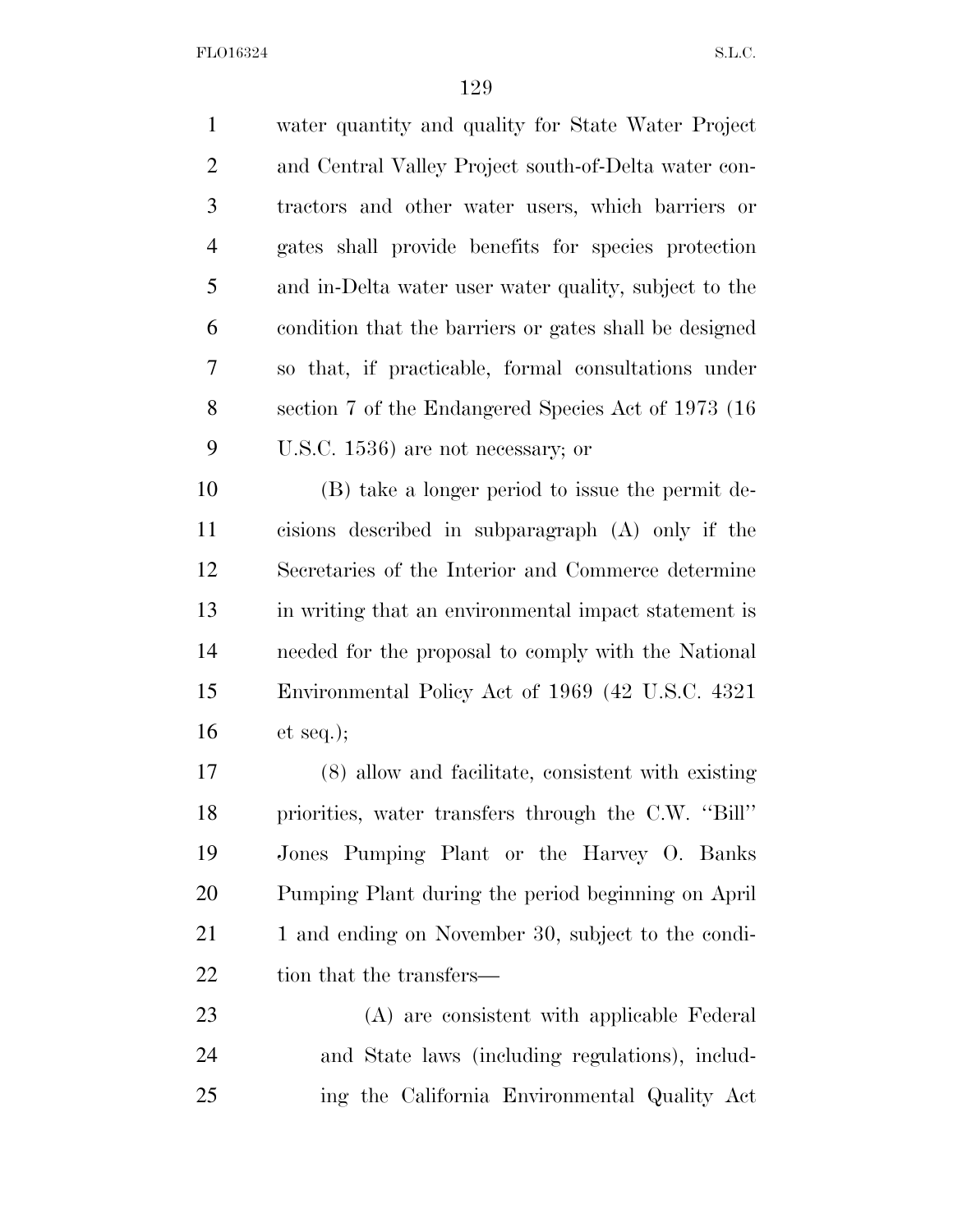| $\mathbf{1}$   | (California Public Resources Code 21000-          |
|----------------|---------------------------------------------------|
| $\overline{2}$ | $21177$ ; and                                     |
| 3              | (B) are consistent with the smelt biological      |
| $\overline{4}$ | opinion and the salmonid biological opinion;      |
| 5              | $(9)$ require the Director and the Commis-        |
| 6              | sioner—                                           |
| 7              | $(A)(i)$ to determine whether a written           |
| 8              | transfer proposal is complete by not later than   |
| 9              | 30 days after the date of submission of the pro-  |
| 10             | posal; and                                        |
| 11             | (ii) if the proposal is determined to be in-      |
| 12             | complete, to State with specificity what shall be |
| 13             | supplemented or revised to complete the pro-      |
| 14             | posal; and                                        |
| 15             | $(B)(i)$ complete all requirements under the      |
| 16             | National Environmental Policy Act of 1969 (42)    |
| 17             | U.S.C. 4321 et seq.) and the Endangered Spe-      |
| 18             | cies Act of 1973 (16 U.S.C. 1531 et seq.) nec-    |
| 19             | essary to make final permit decisions on water    |
| 20             | transfer requests in the State of California      |
| 21             | $by-$                                             |
| 22             | $(I)$ not later than 30 days after deem-          |
| 23             | ing the application complete pursuant to          |
| 24             | subparagraph $(A)$ ; or                           |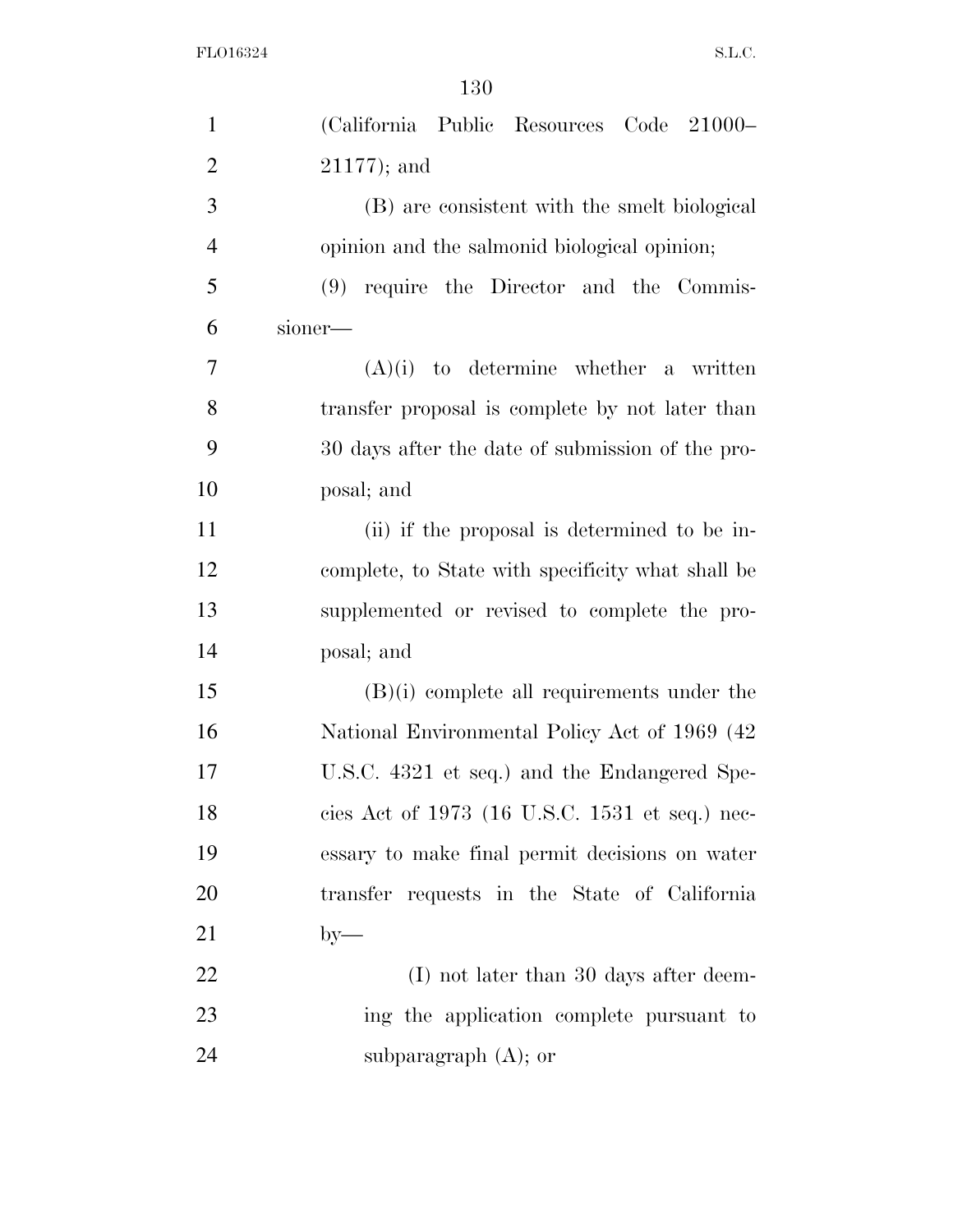| $\mathbf{1}$   | (II) such later date as the Director or              |
|----------------|------------------------------------------------------|
| $\overline{2}$ | the Commissioner determines to be nec-               |
| 3              | essary, only if the Director or the Commis-          |
| $\overline{4}$ | sioner determines in writing that an envi-           |
| 5              | ronmental impact statement is needed for             |
| 6              | the proposal to comply with the National             |
| 7              | Environmental Policy Act of 1969 (42)                |
| 8              | U.S.C. $4321$ et seq.); and                          |
| 9              | (ii) approve any water transfer request de-          |
| 10             | scribed in clause (i) to maximize the quantity of    |
| 11             | water supplies, subject to the condition that ac-    |
| 12             | tions associated with the water transfer comply      |
| 13             | with applicable Federal and State laws (includ-      |
| 14             | ing regulations) and are consistent with—            |
| 15             | (I) existing permitted water rights;                 |
| 16             | and                                                  |
| 17             | the requirements of section<br>(II)                  |
| 18             | $3405(a)(1)(H)$ of the Central Valley                |
| 19             | Project Improvement Act (Public Law                  |
| 20             | $102-575$ ; 106 Stat. 4711);                         |
| 21             | $(10)$ in coordination with the Secretary of Agri-   |
| 22             | culture, enter into an agreement with the National   |
| 23             | Academy of Sciences to conduct a comprehensive       |
| 24             | study, to be completed not later than 1 year after   |
| 25             | the date of enactment of this Act, on the effective- |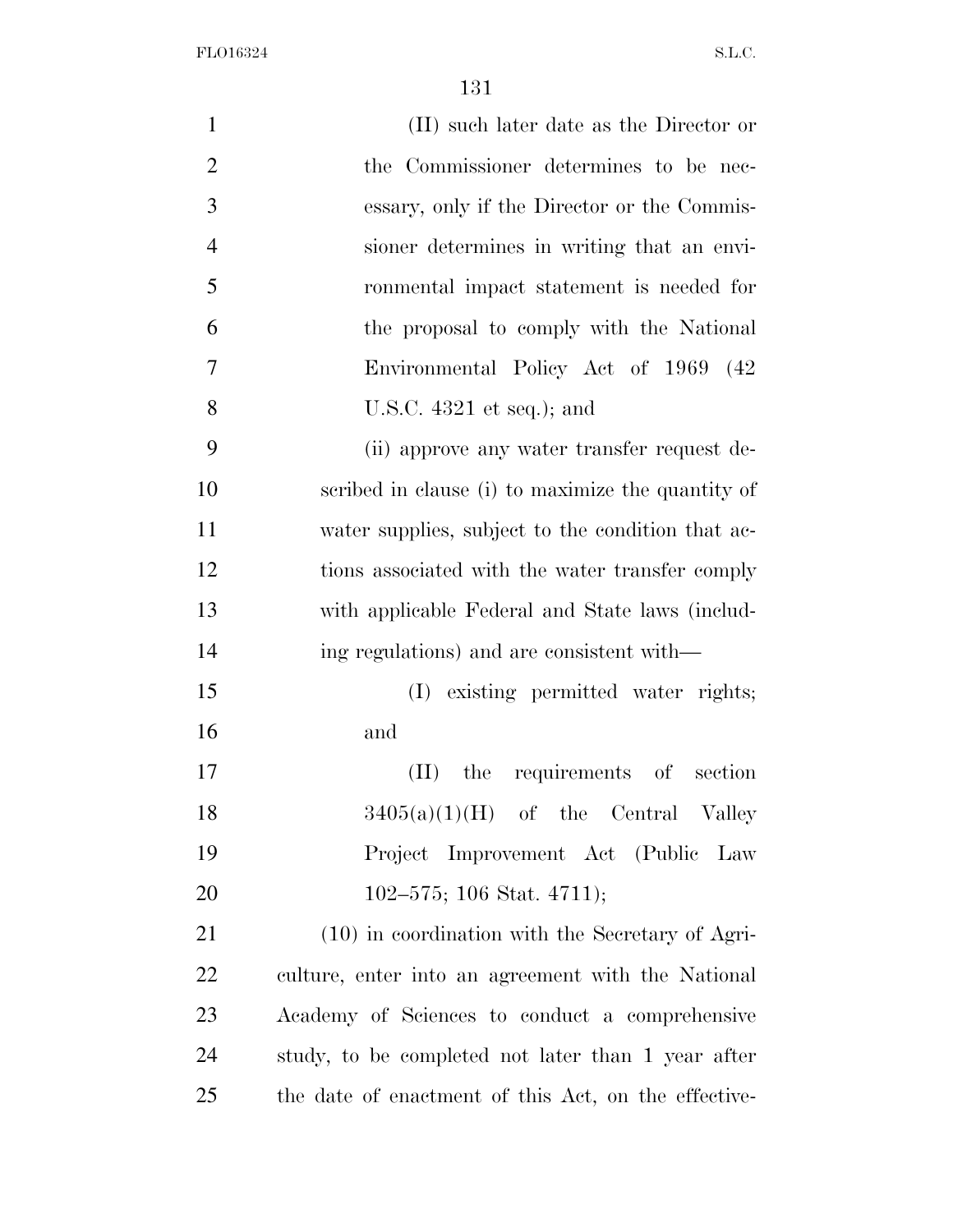| $\mathbf{1}$   | ness and environmental impacts of salteedar biologi-  |
|----------------|-------------------------------------------------------|
| $\overline{2}$ | cal control efforts on increasing water supplies and  |
| 3              | improving riparian habitats of the Colorado River     |
| $\overline{4}$ | and its principal tributaries, in the State of Cali-  |
| 5              | fornia and elsewhere;                                 |
| 6              | (11) pursuant to the research and adaptive            |
| 7              | management provisions of the smelt biological opin-   |
| 8              | ion and the salmonid biological opinion—              |
| 9              | (A) use all available scientific tools to iden-       |
| 10             | tify any changes to real-time operations of Bu-       |
| 11             | reau of Reclamation, State of California, or          |
| 12             | local water projects that could result in the         |
| 13             | availability of additional water supplies; and        |
| 14             | (B) determine whether alternative oper-               |
| 15             | ational or other management measures would            |
| 16             | meet applicable regulatory requirements for list-     |
| 17             | ed species while maximizing water supplies and        |
| 18             | water supply reliability; and                         |
| 19             | $(12)$ continue to vary the averaging period of       |
| 20             | maximum percent of Delta Inflow Diverted<br>the       |
| 21             | (Delta export-inflow ratio), to the extent consistent |
| 22             | with any applicable California Water Resources Con-   |
| 23             | trol Board orders under decision D-1641 (which        |
| 24             | sets water quality objectives for the San Francisco   |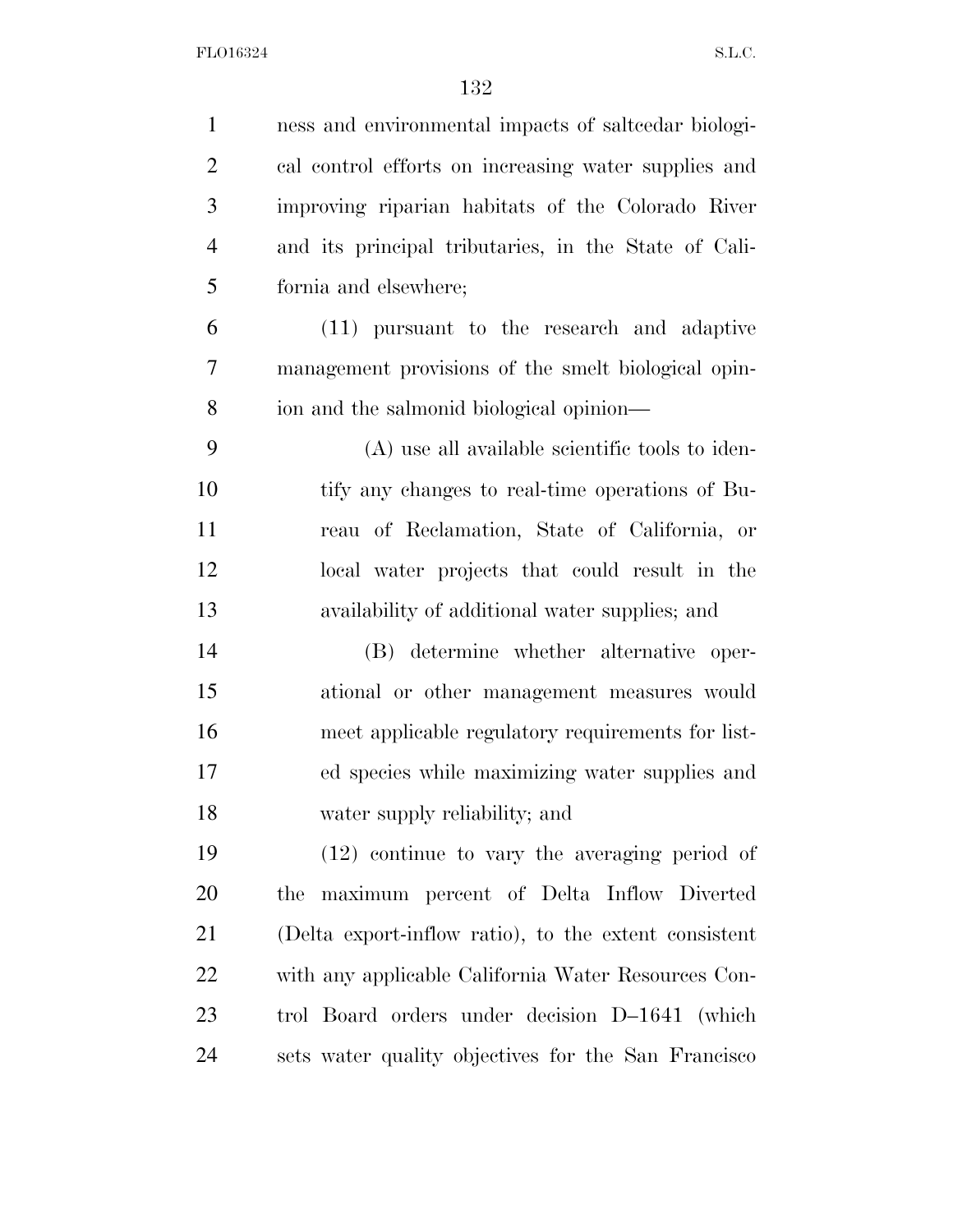| $\mathbf{1}$   | Bay/Sacramento-San Joaquin Delta Estuary) to op-           |
|----------------|------------------------------------------------------------|
| $\overline{2}$ | erate—                                                     |
| 3              | $(A)$ to a ratio using a 3-day averaging pe-               |
| $\overline{4}$ | riod on the rising limb of a Delta inflow                  |
| 5              | hydrograph; and                                            |
| 6              | (B) to a 14-day averaging period on the                    |
| 7              | falling limb of the Delta inflow hydrograph.               |
| 8              | (c) OTHER AGENCIES.—To the extent that a Federal           |
| 9              | department or agency other than the Department of the      |
| 10             | Interior or the Department of Commerce has a role in ap-   |
| 11             | proving a project described in subsection (a) or (b), this |
| 12             | section shall apply to the Federal department or agency.   |
| 13             | (d) ACCELERATED PROJECT DECISION AND ELE-                  |
| 14             | VATION.-                                                   |
| 15             | $(1)$ IN GENERAL.—On request of the Governor               |
| 16             | of California, the Secretaries of the Interior and         |
| 17             | Commerce shall use the expedited procedures under          |
| 18             | this subsection to make final decisions relating to        |
| 19             | Federal or federally approved projects or operational      |
| 20             | changes proposed pursuant to subsections (a) and           |
| 21             | (b) to provide additional water supplies or otherwise      |
| 22             | address emergency drought conditions.                      |
| 23             | $(2)$ REQUEST FOR RESOLUTION.—                             |
| 24             | $(A)$ In GENERAL.—On request of the Gov-                   |
| 25             | ernor of California, the Secretaries of the Inte-          |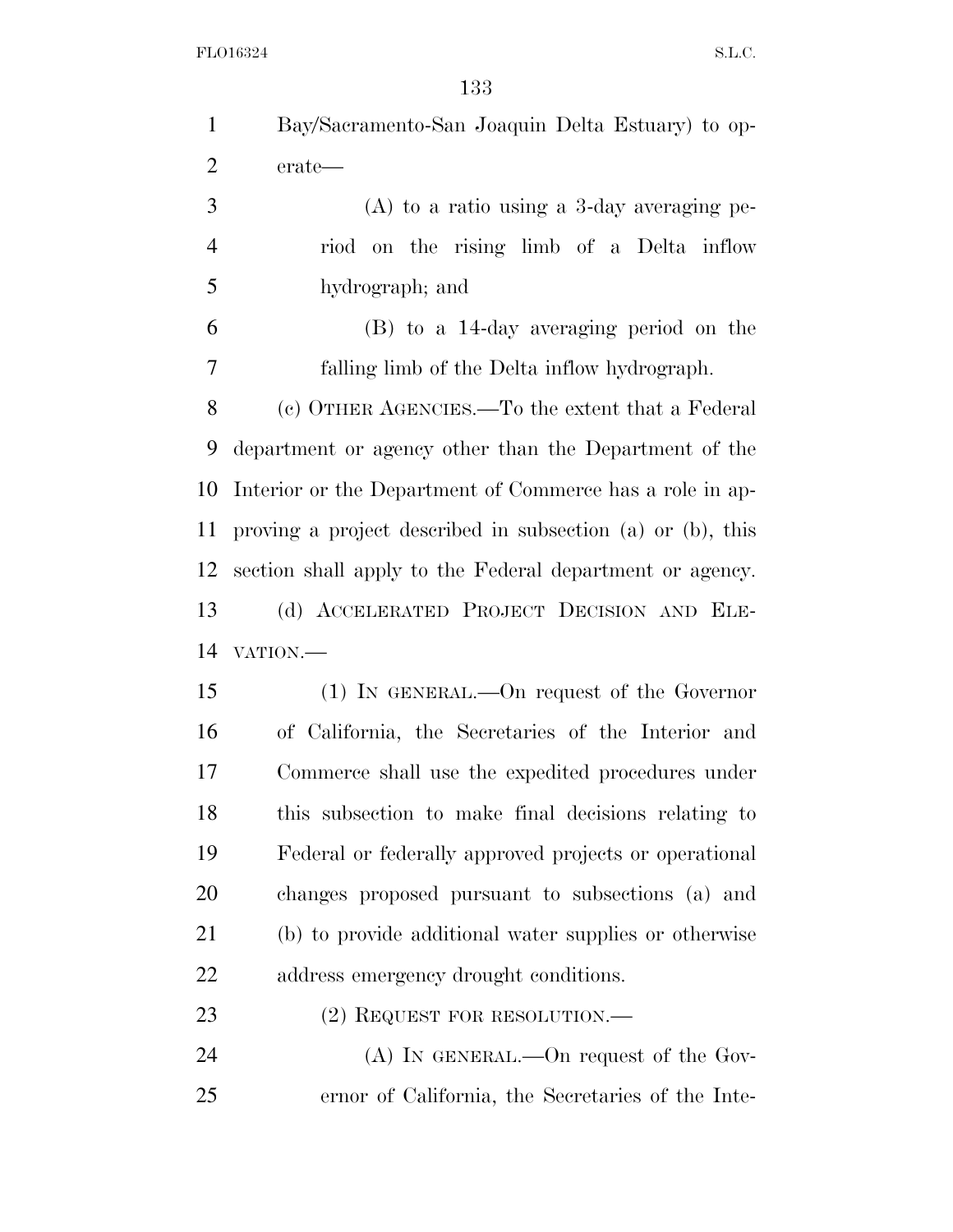| $\mathbf{1}$   | rior and Commerce or the head of another Fed-           |
|----------------|---------------------------------------------------------|
| $\overline{2}$ | eral department or agency responsible for car-          |
| 3              | rying out a review of a project, as applicable,         |
| $\overline{4}$ | shall convene a final project decision meeting          |
| 5              | with the heads of all relevant Federal agencies         |
| 6              | to decide whether to approve a project to pro-          |
| 7              | vide emergency water supplies or otherwise ad-          |
| 8              | dress emergency drought conditions.                     |
| 9              | (B) MEETING.—A meeting under subpara-                   |
| 10             | $graph(A)$ shall convene not later than 7 days          |
| 11             | after the date of receipt of the meeting request.       |
| 12             | (3) NOTIFICATION.—On receipt of a request for           |
| 13             | a meeting under this subsection, the Secretary of the   |
| 14             | Interior shall notify the heads of all relevant Federal |
| 15             | departments and agencies of the request, including      |
| 16             | a description of-                                       |
| 17             | (A) the project to be reviewed; and                     |
| 18             | (B) the date for the meeting.                           |
| 19             | (4) DECISION.—Not later than 10 days after              |
| 20             | the date on which a meeting is requested under          |
| 21             | paragraph (2), the head of the relevant Federal         |
| 22             | agency shall issue a final decision on the project.     |
| 23             | (5) MEETING CONVENED BY SECRETARY.—The                  |
| 24             | Secretary of the Interior may convene a final project   |
| 25             | decision meeting under this subsection at any time,     |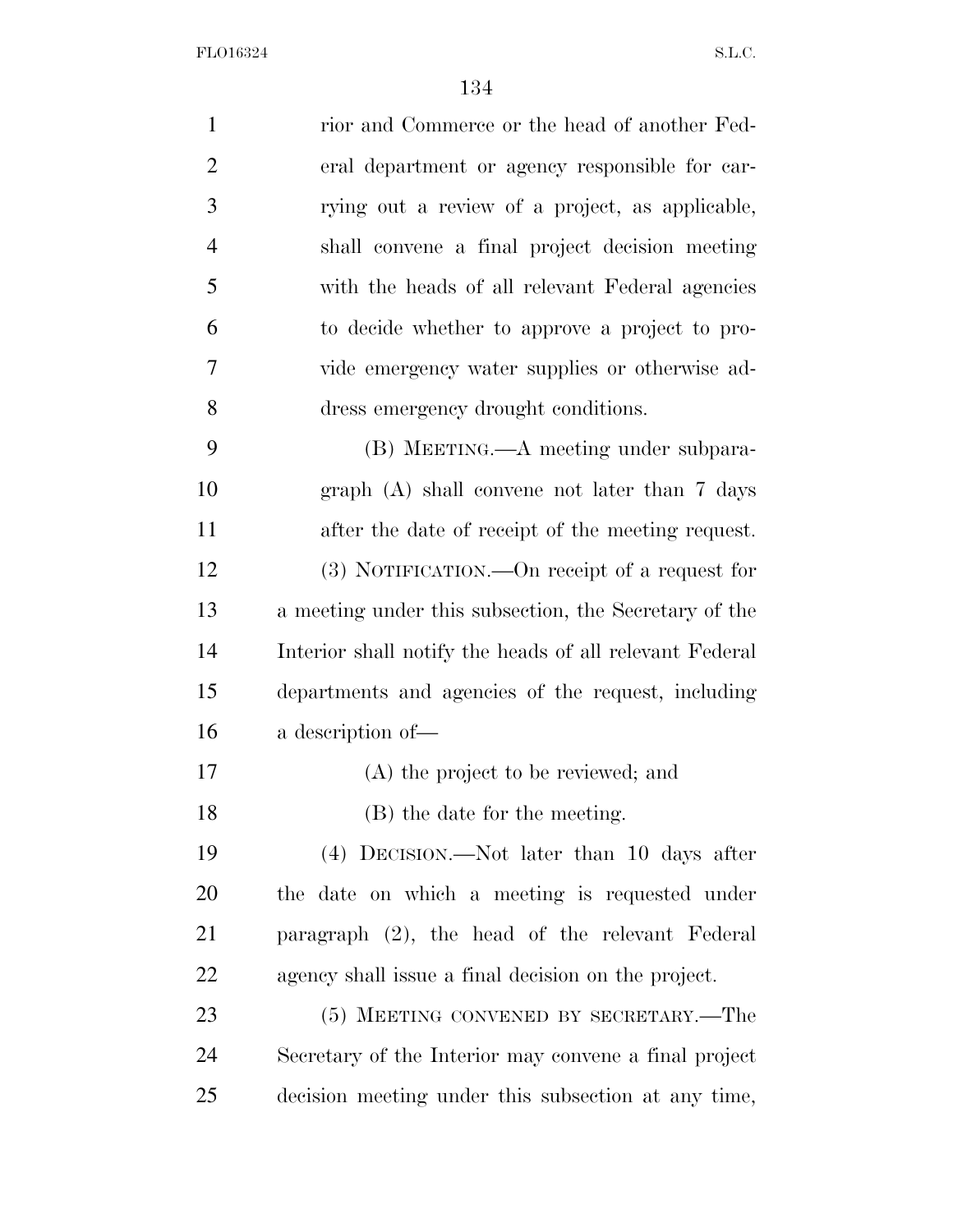| $\mathbf{1}$   | at the discretion of the Secretary, regardless of              |
|----------------|----------------------------------------------------------------|
| $\overline{2}$ | whether a meeting is requested under paragraph $(2)$ .         |
| 3              | (6) LIMITATION.—The expedited procedures                       |
| $\overline{4}$ | under this subsection apply only—                              |
| 5              | (A) to proposed new Federal projects or                        |
| 6              | operational changes pursuant to subsection (a)                 |
| 7              | or $(b)$ ; and                                                 |
| 8              | (B) to the extent the procedures are con-                      |
| 9              | sistent with applicable laws (including regula-                |
| 10             | tions).                                                        |
| 11             | (e) DROUGHT PLAN.—For any year during which                    |
| 12             | this section is in effect, the Secretaries of the Interior and |
| 13             | Commerce, in consultation with appropriate State offi-         |
| 14             | cials, shall develop a drought operations plan that is con-    |
| 15             | sistent with this Act and other applicable Federal and         |
| 16             | State laws, including provisions intended to provide addi-     |
| 17             | tional water supplies that could be of assistance during       |
|                |                                                                |
|                | 18 the drought in existence on the date of enactment of this   |
| 19             | Act.                                                           |
|                | SEC. 303. TEMPORARY OPERATIONAL FLEXIBILITY TO CAP-            |
| 20<br>21       | TURE PEAK FLOWS FROM WINTER STORMS.                            |
| 22             | (a) ENVIRONMENTAL PROTECTION MANDATE.—The                      |
| 23             | Secretaries of the Interior and Commerce shall take no         |
| 24             | action pursuant to this Act that would cause additional        |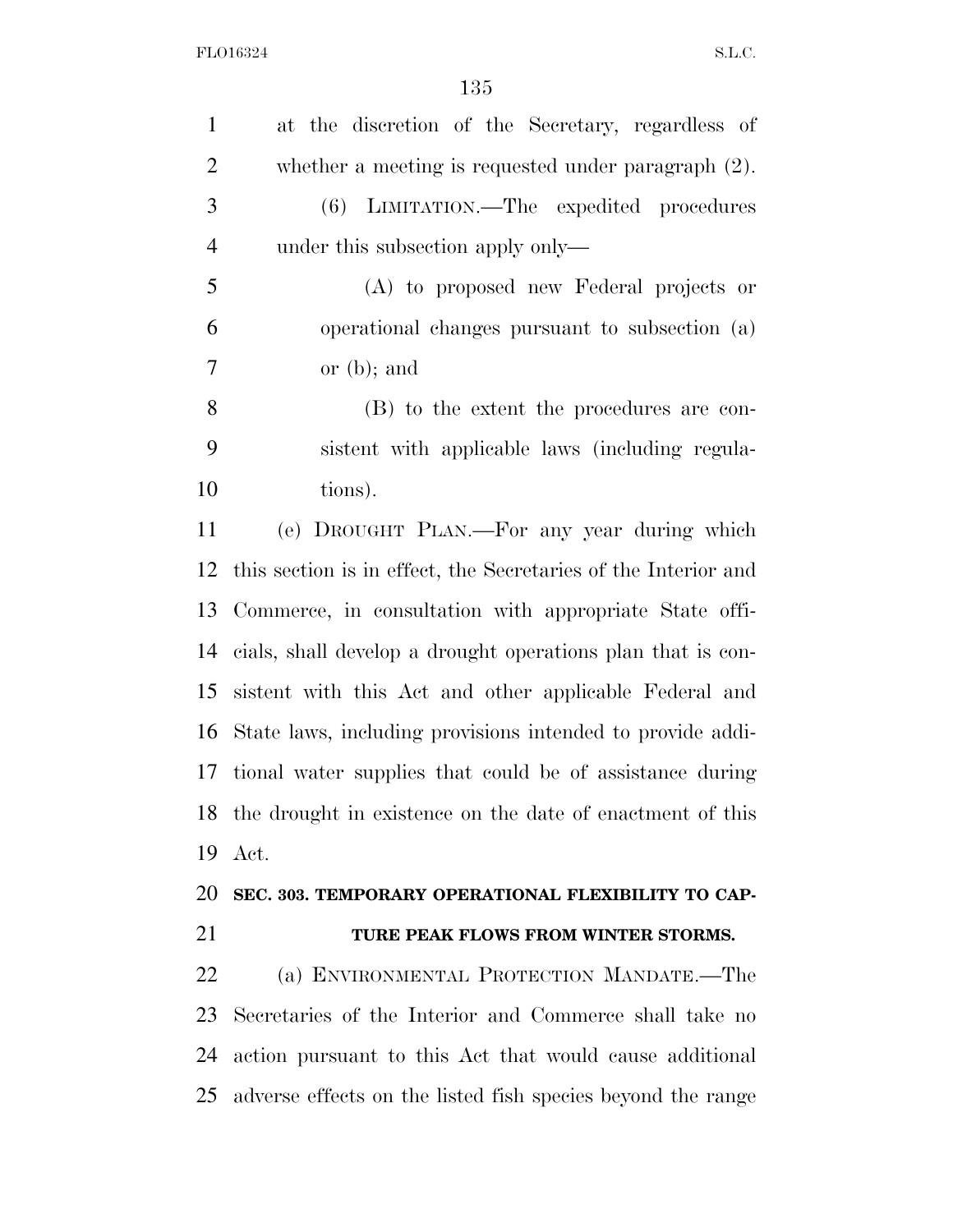of effects anticipated to occur to the listed fish species for the duration of the applicable biological opinion, using the best scientific and commercial data available.

 (b) REAL-TIME MANAGEMENT TO ACHIEVE MUL- TIPLE GOALS.—Pursuant to the adaptive management provisions of the smelt biological opinion and the salmonid biological opinion, the Secretaries of the Interior and Com- merce shall monitor in real time to determine the location and densities of listed fish species relative to the pumps and Delta conditions, in order to identify—

 (1) opportunities to increase water pumping without violating the standard in subsection (a) or other environmental laws and regulations; and

 (2) circumstances where it is necessary to de- crease water pumping to protect listed fish species. (c) REQUIREMENT.—When consistent with the envi- ronmental protection mandate in subsection (a) and other environmental protections under subsection (f), the Secre- taries of the Interior and Commerce, through the drought contingency plans, shall evaluate and may authorize the Central Valley Project and the State Water Project, com- bined, to operate at levels that result in daily average OMR flows more negative than -5,000 cubic feet per sec-ond (based on United States Geological Survey gauges on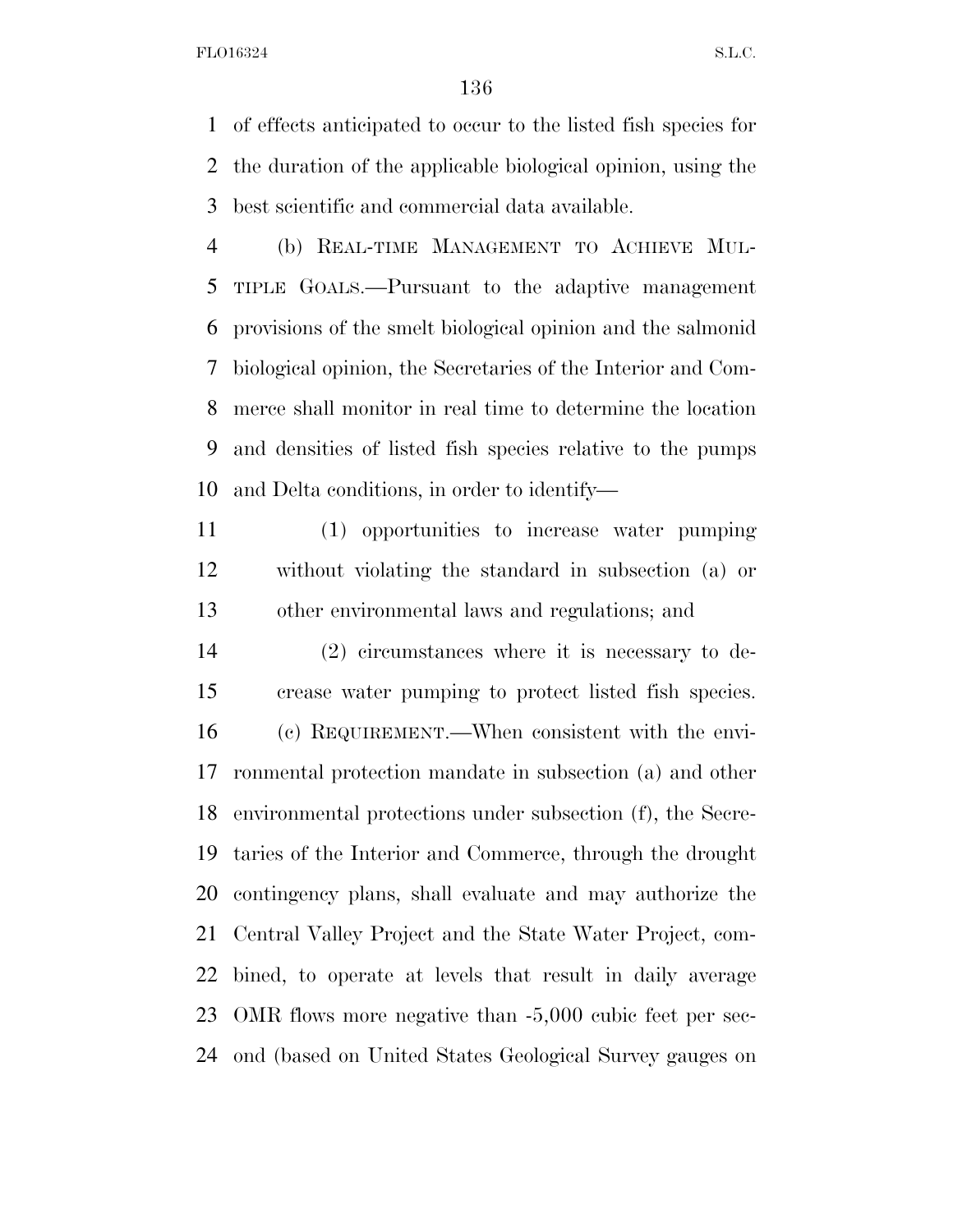OMR) to capture peak flows during storm-related events, in accordance with subsections (d), (e), and (f).

 (d) FACTORS TO BE CONSIDERED.—In determining additional adverse effects on any listed fish species beyond the range of effects anticipated to occur to the listed fish species for the duration of the smelt biological opinion or salmonid biological opinion, using the best scientific and commercial data available, the Secretaries of the Interior and Commerce may consider the following factors:

 (1) The real-time distribution of listed species. (2) Relevant physical parameters including pro- jected inflows, turbidity, salinities, and tidal cycles. (3) Any other factor under the relevant biologi-cal opinion.

(e) OTHER ENVIRONMENTAL PROTECTIONS.—

 (1) STATE LAW.—The actions of the Secre- taries of the Interior and Commerce pursuant to this section shall be consistent with applicable regulatory requirements under State law.

 (2) FIRST SEDIMENT FLUSH.—During the first flush of sediment out of the Delta during each water year, based on objective evidence and notwith- standing the other provisions of this subsection, the Secretary of the Interior shall manage OMR flow pursuant to the portion of the smelt biological opin-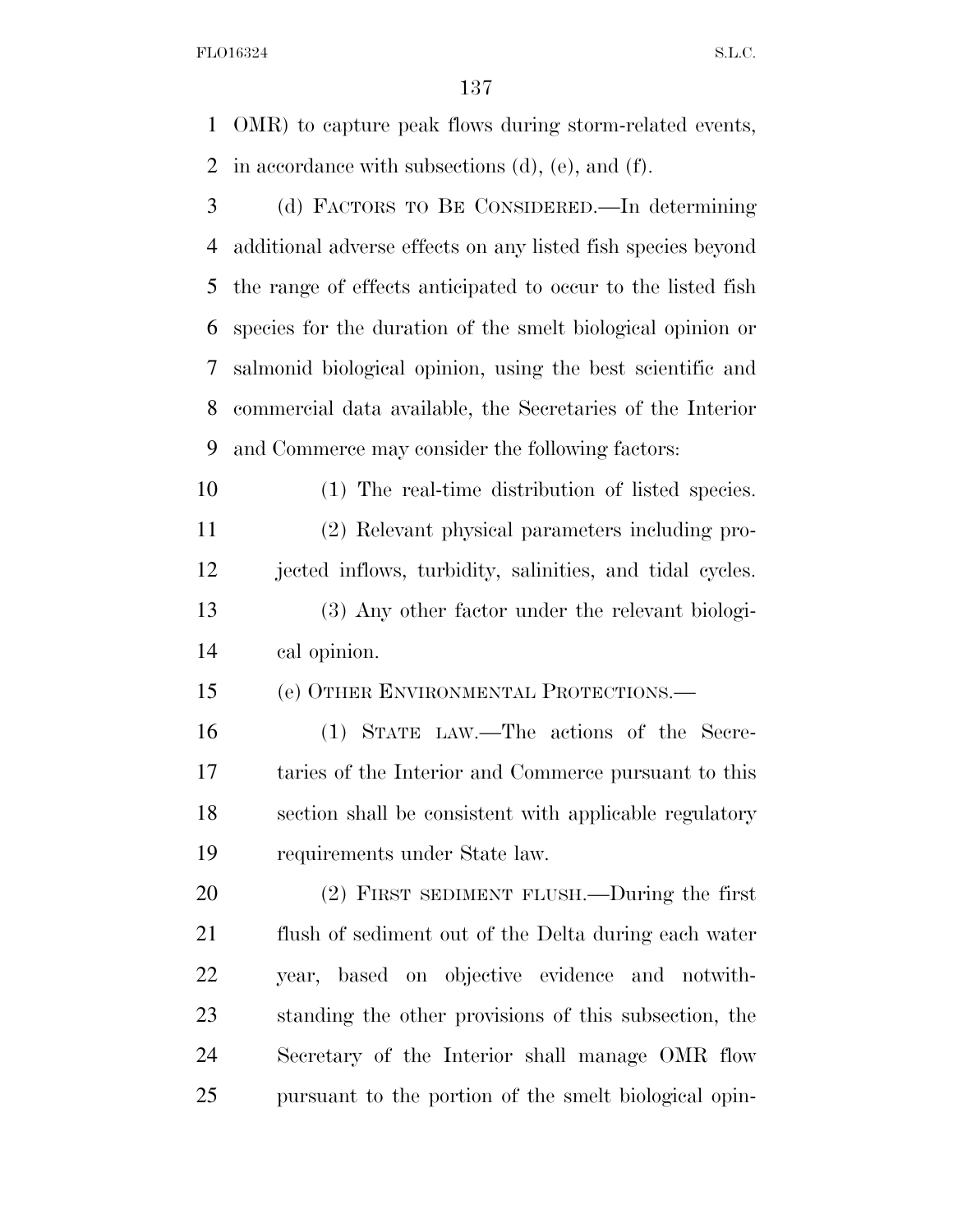ion that protects adult Delta smelt from the first flush if required to do so by the smelt biological opinion.

(3) APPLICABILITY.—

 (A) IN GENERAL.—This section on cap- turing peak flows from winter storms shall not affect the application of the salmonid biological opinion during the period beginning on April 1 and ending on May 31, unless the Secretary of Commerce determines that this section can be applied during part or all of that time period to provide emergency water supply relief without resulting in additional adverse effects beyond those anticipated to occur for the duration the salmonid biological opinion.

 (B) THROUGH-DELTA WATER TRANS- FERS.—In addition to any other actions to ben- efit water supply, the Secretaries of the Interior and Commerce shall consider allowing through- Delta water transfers to occur during the pe-21 riod referred to in subparagraph (A), in accord-22 ance with section  $302(b)(8)$ .

 (4) MONITORING.—In implementing this sec- tion, the Commissioner, in coordination with the Di-rector, the Assistant Administrator, and the Cali-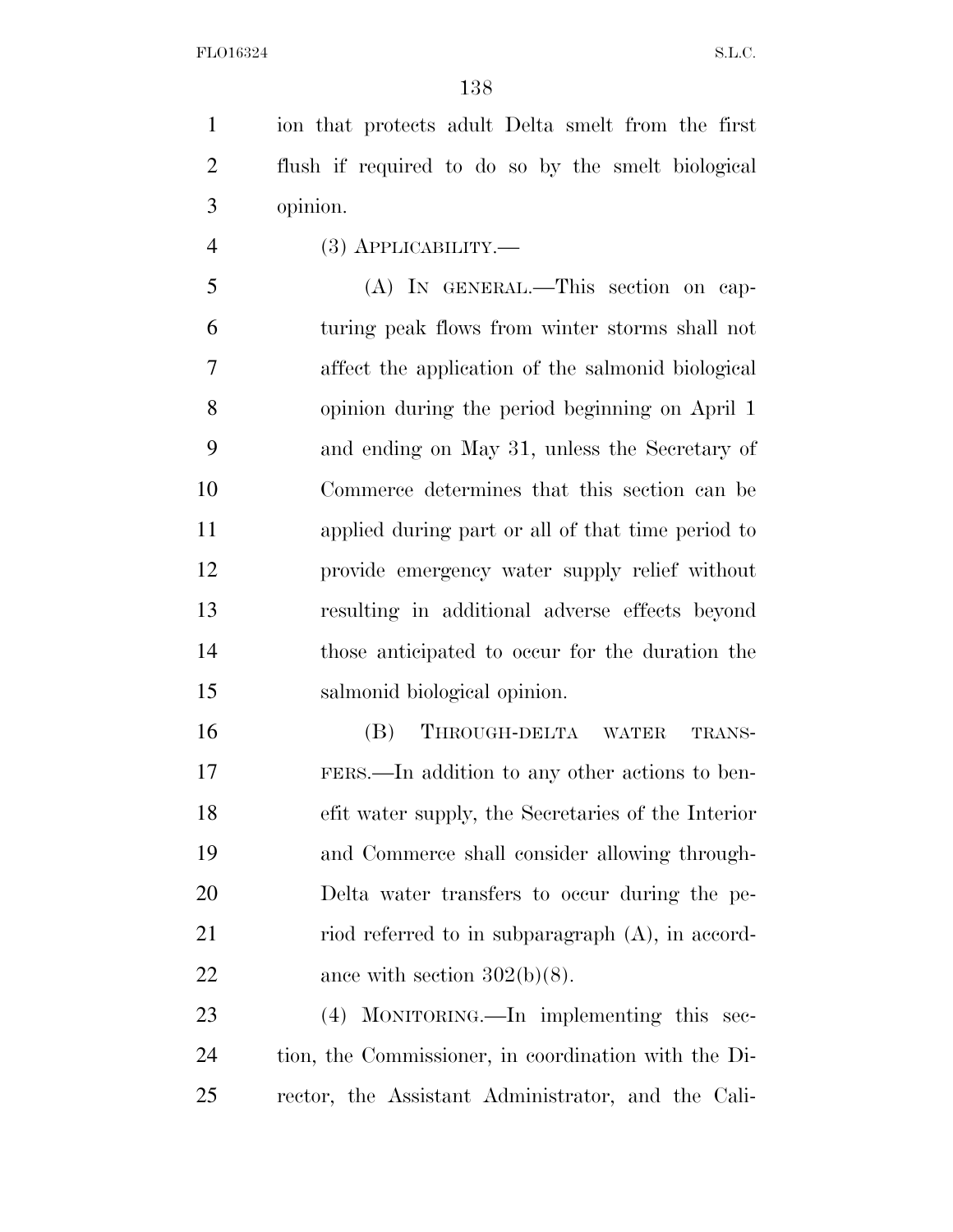fornia Department of Fish and Wildlife, shall carry out a monitoring program and other data gathering activities—

 (A) to ensure incidental take levels are not exceeded; and

 (B) to identify potential negative impacts, if any.

 (f) EFFECT OF HIGH OUTFLOWS.—When exercising their authorities pursuant to drought contingency plans to capture peak flows pursuant to subsection (c), the Sec- retaries of the Interior and Commerce shall not count any day during that period toward the 5-day or 14-day run- ning averages of tidally filtered daily OMR flow require- ments under the smelt biological opinion or the salmonid biological opinion unless doing so is required to avoid addi- tional adverse effects on listed fish species beyond the range of effects anticipated to occur to the listed fish spe- cies for the duration of the biological opinions, using the best scientific and commercial data available.

#### **SEC. 304. EMERGENCY ENVIRONMENTAL REVIEWS.**

 To minimize the time spent carrying out environ- mental reviews and quickly to deliver water that is needed to address emergency drought conditions in the State of California, the head of each applicable Federal department or agency shall, in carrying out this title, consult with the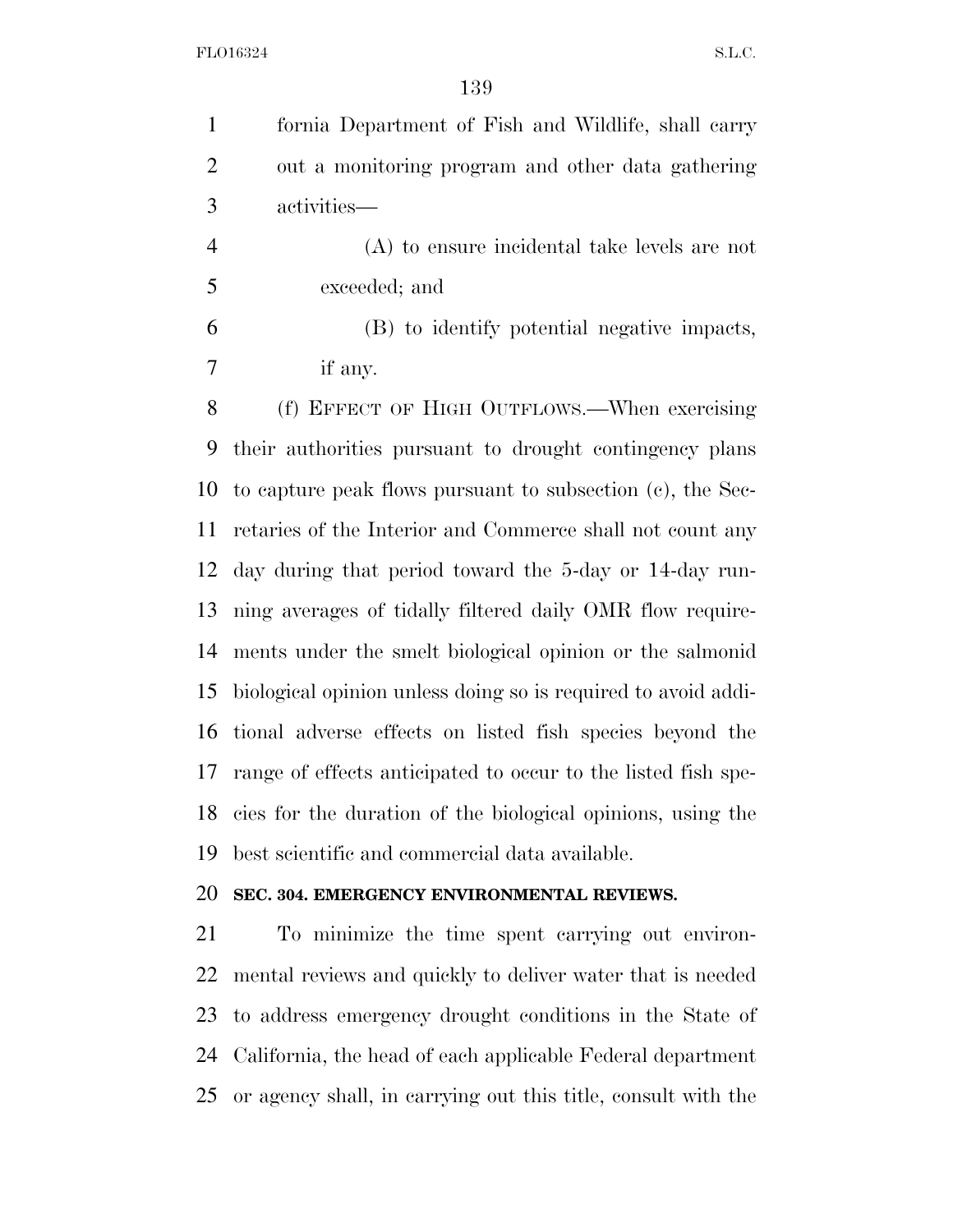Council on Environmental Quality in accordance with sec- tion 1506.11 of title 40, Code of Federal Regulations (or successor regulations), to develop alternative arrange- ments to comply with the National Environmental Policy Act of 1969 (42 U.S.C. 4321 et seq.) during the emer- gency. The Council on Environmental Quality shall exer- cise its authority in a timely manner and with an outcome consistent with the need to address the emergency drought conditions in the State of California.

#### **SEC. 305. LEVEL OF DETAIL REQUIRED FOR ANALYSIS.**

 In articulating the determinations and demonstra- tions required under this title and title I, the Secretaries of the Interior and Commerce shall—

- (1) fully satisfy the requirements of this title addressing both supporting and countervailing evi- dence using such quantity of written supporting de- tail as is reasonable within the timeframe permitted for timely decisionmaking in response to changing conditions in the Delta; and
- (2) make the decision document available on a publicly accessible Internet website.

### **TITLE IV—WATER RIGHTS**

#### **SEC. 401. OFFSET FOR STATE WATER PROJECT.**

 (a) IMPLEMENTATION IMPACTS.—The Secretary of the Interior shall confer with the California Department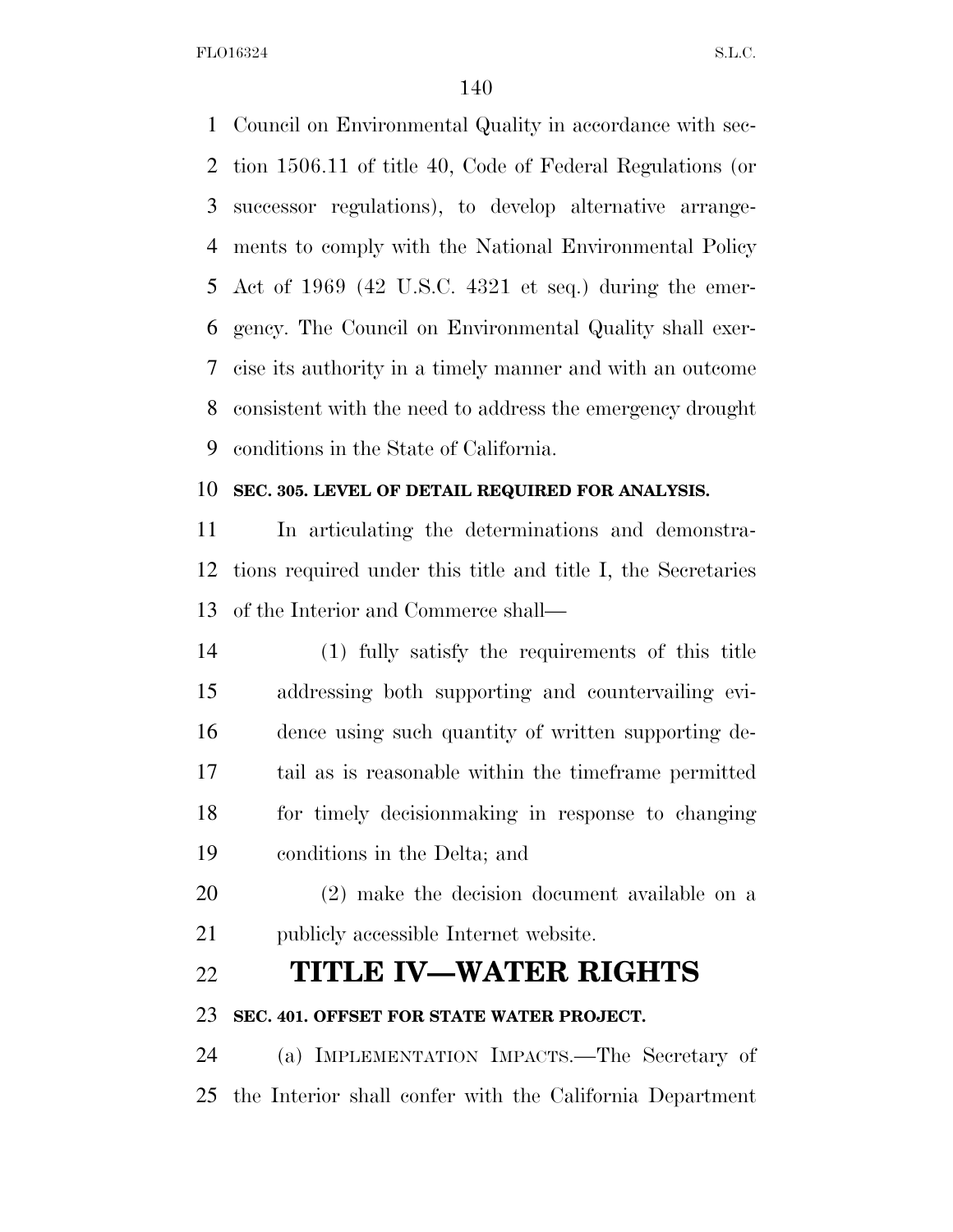of Fish and Wildlife in connection with the implementa- tion of this Act regarding potential impacts to any consist- ency determination for operations of the State Water Project issued pursuant to section 2080.1 of the California Fish and Game Code.

 (b) ADDITIONAL YIELD.—If, as a result of the appli- cation of this Act, the California Department of Fish and Wildlife—

 (1) determines that operations of the State Water Project are inconsistent with the consistency determinations issued pursuant to California Fish and Game Code section 2080.1 for operations of the State Water Project; or

 (2) requires take authorization under California Fish and Game Code section 2081 for operation of the State Water Project,

 in a manner that directly or indirectly results in reduced water supply to the State Water Project as compared with the water supply available under the smelt biological opin- ion and the salmonid biological opinion, and as a result, Central Valley Project yield is greater than it otherwise would have been, then that additional yield shall be made available to the State Water Project for delivery to State Water Project contractors to offset the reduced water sup-ply, provided that if it is necessary to reduce water sup-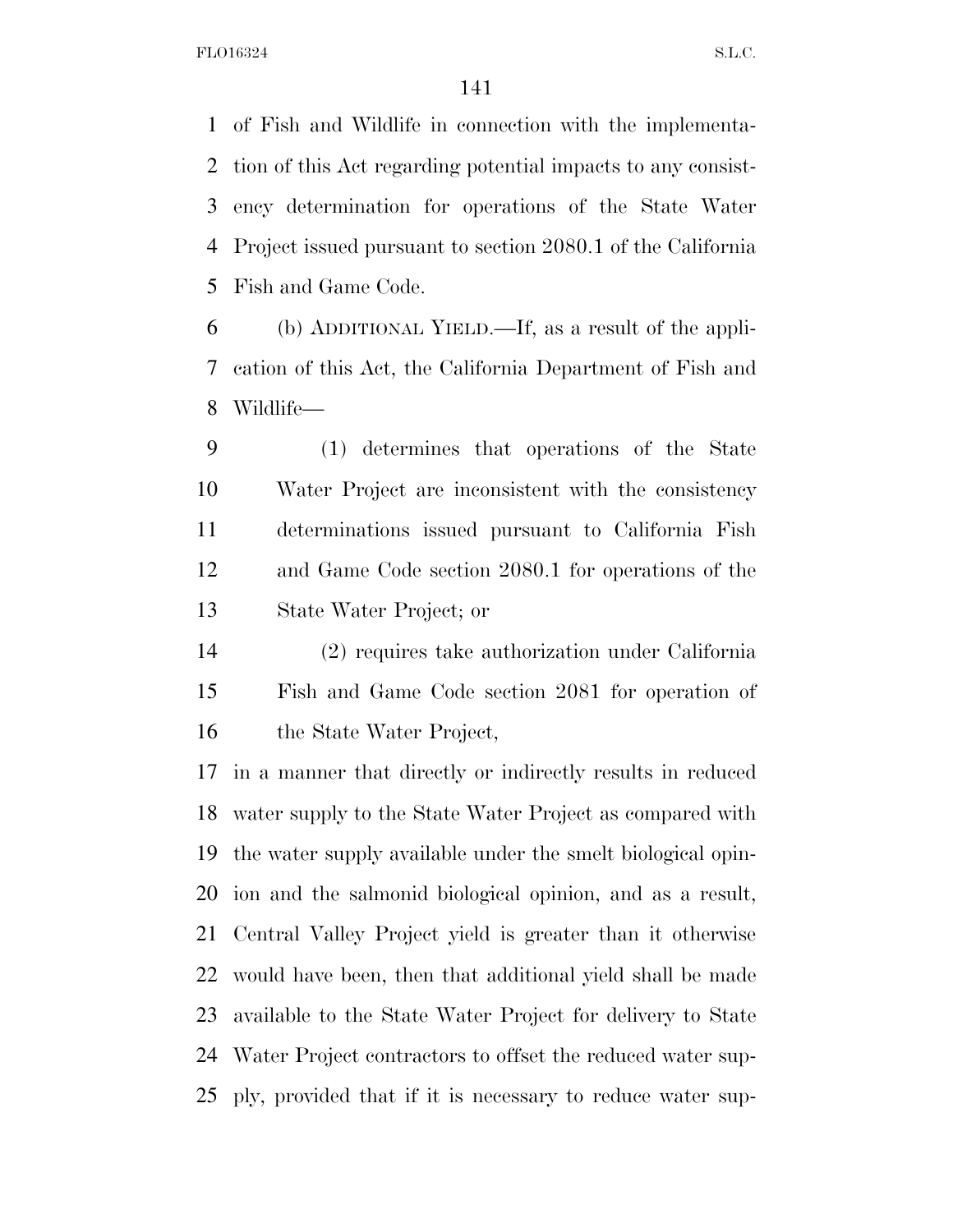plies for any Central Valley Project authorized uses or contractors to make available to the State Water Project that additional yield, such reductions shall be applied pro- portionately to those uses or contractors that benefit from that increased yield.

 (c) NOTIFICATION RELATED TO ENVIRONMENTAL PROTECTIONS.—The Secretaries of the Interior and Com-merce shall—

 (1) notify the Director of the California Depart- ment of Fish and Wildlife regarding any changes in the manner in which the smelt biological opinion or the salmonid biological opinion is implemented; and (2) confirm that those changes are consistent with the Endangered Species Act of 1973 (16 U.S.C. 1531 et seq.).

 (d) SAVINGS.—Nothing in this section shall have any effect on the application of the California Endangered Species Act (California Fish and Game Code sections 2050 through 2116).

 **SEC. 402. AREA OF ORIGIN AND WATER RIGHTS PROTEC-TIONS.** 

 (a) IN GENERAL.—In carrying out this Act, the Sec- retaries of the Interior and Commerce shall not take any action that—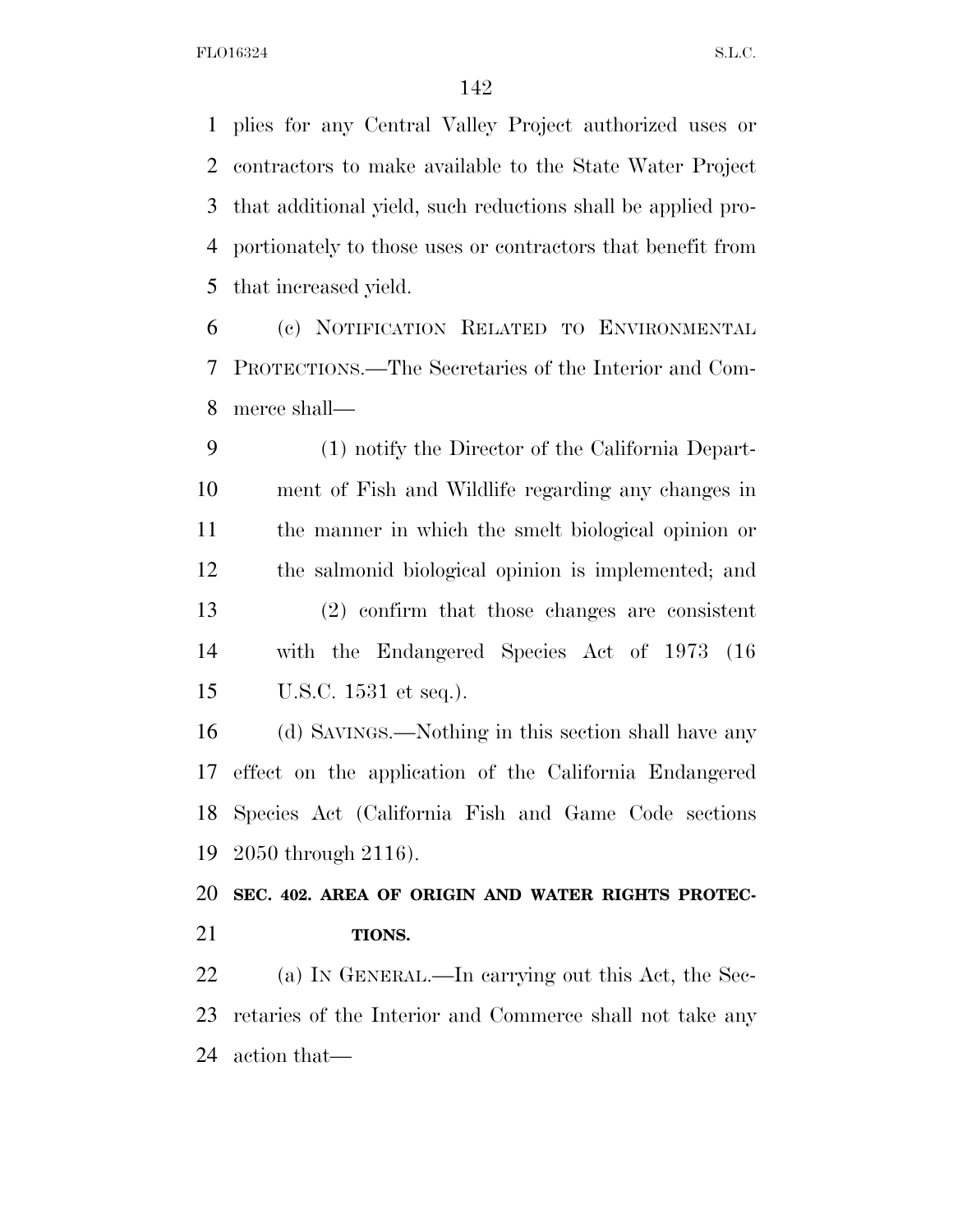| (1) diminishes, impairs, or otherwise affects in        |
|---------------------------------------------------------|
| any manner any area of origin, watershed of origin,     |
| county of origin, or any other water rights protec-     |
| tion, including rights to water appropriated before     |
| December 19, 1914, provided under California law;       |
| $(2)$ limits, expands, or otherwise affects the ap-     |
| plication of section 10505, 10505.5, 11128, 11460,      |
| 11461, 11462, 11463, or 12200 through 12220 of          |
| the California Water Code or any other provision of     |
| California water rights law, without respect to         |
| whether such a provision is specifically referred to in |
| this Act; or                                            |
| (3) diminishes, impairs, or otherwise affects in        |
| any manner any water rights or water rights prior-      |
| ities under applicable law.                             |
| (b) EFFECT OF ACT.—Nothing in this Act—                 |
| (1) affects or modifies any obligation of the           |
| Secretary of the Interior under section 8 of the Act    |
| of June 17, 1902 (32 Stat. 390, chapter 1093); or       |
| $(2)$ diminishes, impairs, or otherwise affects in      |
| any manner any project purposes or priorities for       |
| the allocation, delivery, or use of water under appli-  |
| cable law, including the project purposes and prior-    |
| ities established under sections 3402 and section       |
|                                                         |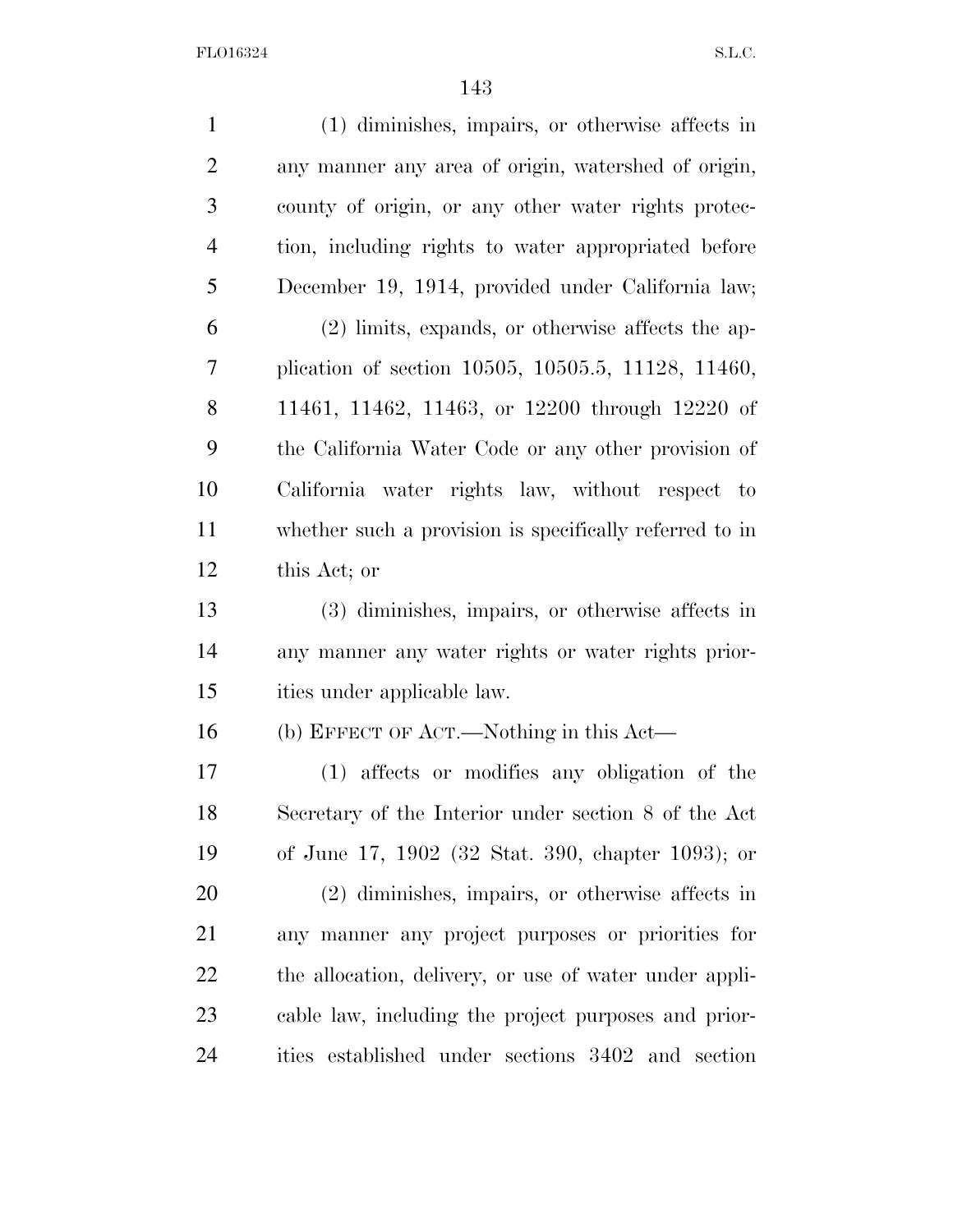3406 of the Central Valley Project Improvement Act (Public Law 102–575; 106 Stat. 4706). **SEC. 403. NO REDIRECTED ADVERSE IMPACTS.**  (a) APPLICABILITY.— (1) IN GENERAL.—The Secretaries of the Inte- rior and Commerce shall not carry out any specific action pursuant to this Act that will directly or, through State agency action, indirectly result in the involuntary reduction of water supply to an indi- vidual, district, or agency that has in effect a con- tract for water with the State Water Project or the Central Valley Project, including settlement and ex- change contracts, operating contracts, refuge con- tracts, and Friant Division contracts, as compared to the water supply that would be provided in the absence of action under this Act.

 (2) EFFECT OF ACT.—Nothing in this Act modifies, amends, or affects any right or obligation of any party to a contract described in paragraph (1).

 (b) ACTION ON DETERMINATION.—If, after exploring all options, the Secretary makes a final determination that a proposed action under this Act cannot be carried out in accordance with subsection (a), the Secretary—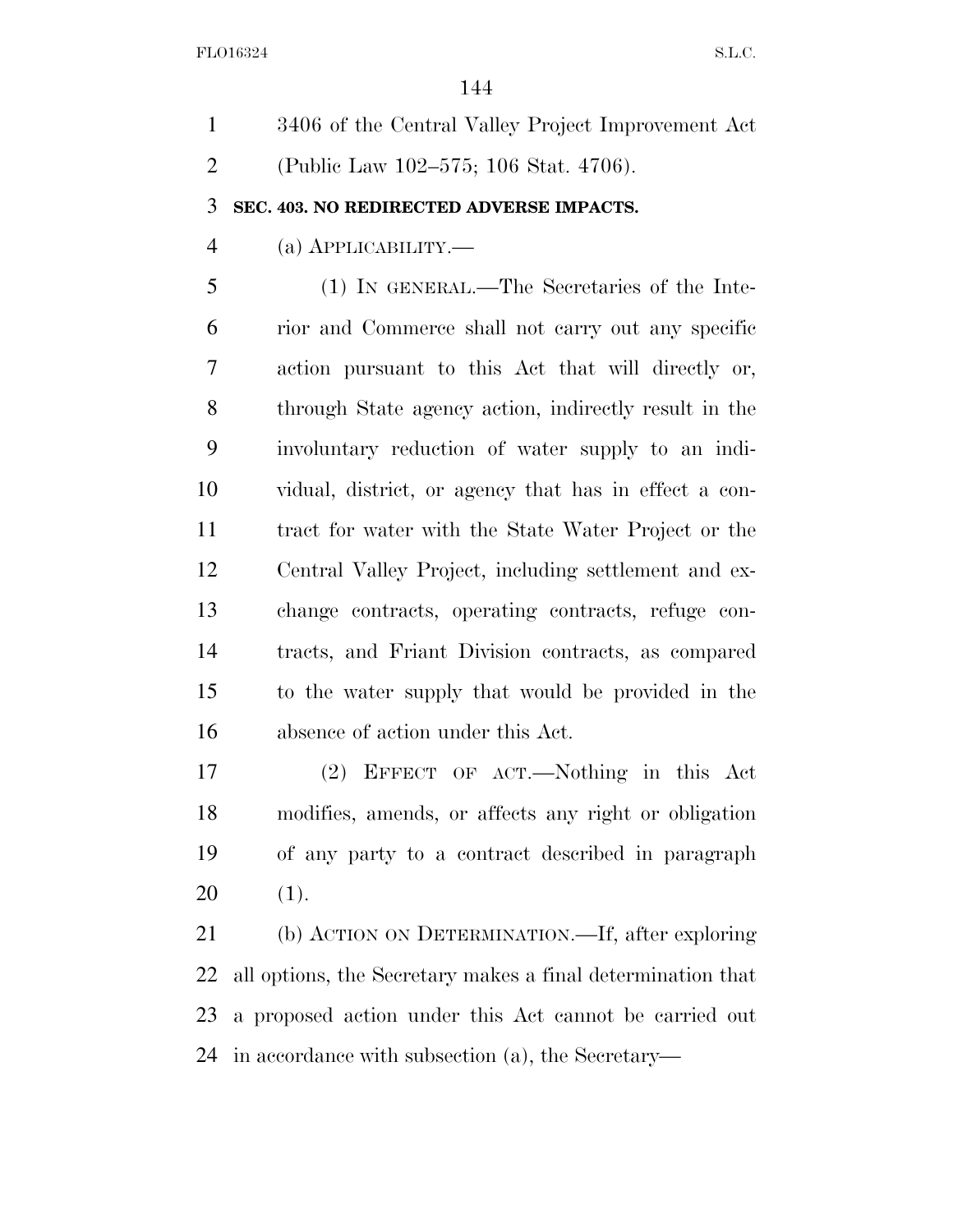| $\mathbf{1}$   | (1) shall document that determination in writ-        |
|----------------|-------------------------------------------------------|
| $\overline{2}$ | ing with regard to that action, including a statement |
| 3              | of the facts relied on, and an explanation of the     |
| $\overline{4}$ | basis, for the decision; and                          |
| 5              | $(2)$ is subject to applicable law, including the     |
| 6              | Endangered Species Act of 1973 (16 U.S.C. 1531 et     |
| 7              | $seq.$ ).                                             |
| 8              | SEC. 404. ALLOCATIONS FOR SACRAMENTO VALLEY WATER     |
| 9              | SERVICE CONTRACTORS.                                  |
| 10             | (a) DEFINITIONS.—In this section:                     |
| 11             | (1) EXISTING CENTRAL VALLEY PROJECT AGRI-             |
| 12             | CULTURAL WATER SERVICE CONTRACTOR WITHIN              |
| 13             | SACRAMENTO RIVER WATERSHED.—The term "exist-          |
| 14             | ing Central Valley Project agricultural water service |
| 15             | contractor within the Sacramento River Watershed"     |
| 16             | means any water service contractor within the Shas-   |
| 17             | ta, Trinity, or Sacramento River Division of the      |
| 18             | Central Valley Project that has in effect a water     |
| 19             | service contract on the date of enactment of this Act |
| 20             | that provides water for irrigation.                   |
| 21             | (2) YEAR TERMS.—The terms "Above Normal",             |
| 22             | "Below Normal", "Dry", and "Wet", with respect to     |
| 23             | a year, have the meanings given those terms in the    |
| 24             | Sacramento Valley Water Year Type (40–30–30)          |
| 25             | Index.                                                |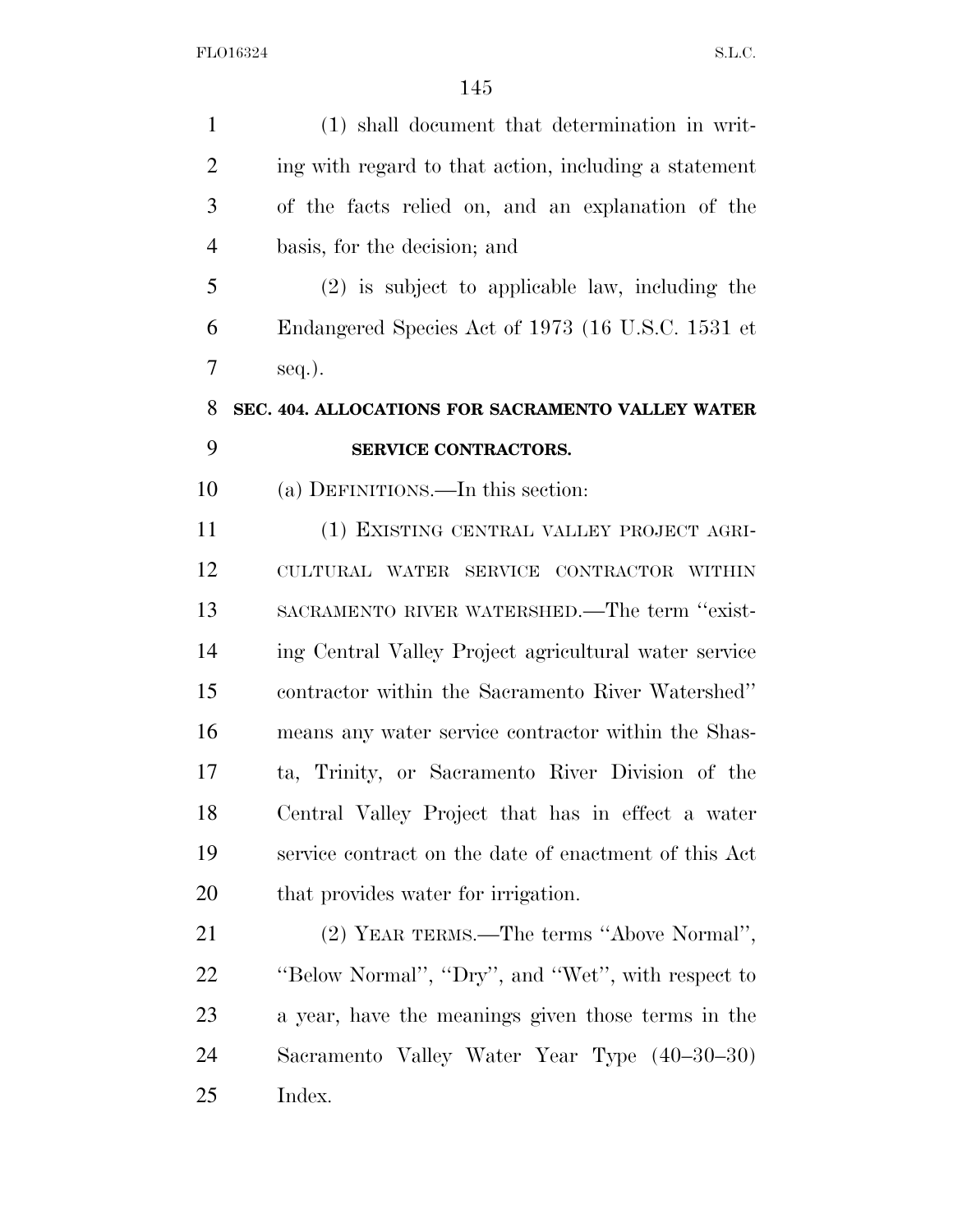| $\mathbf{1}$   | (b) ALLOCATIONS OF WATER.—                             |
|----------------|--------------------------------------------------------|
| $\overline{2}$ | (1) ALLOCATIONS.—Subject to subsection (c),            |
| 3              | the Secretary of the Interior shall make every rea-    |
| $\overline{4}$ | sonable effort in the operation of the Central Valley  |
| 5              | Project to allocate water provided for irrigation pur- |
| 6              | poses to each existing Central Valley Project agricul- |
| 7              | tural water service contractor within the Sacramento   |
| 8              | River Watershed in accordance with the following:      |
| 9              | $(A)$ Not less than 100 percent of the con-            |
| 10             | tract quantity shall be allocated to the Central       |
| 11             | Valley Project agricultural water service con-         |
| 12             | tractor within the Sacramento River Watershed          |
| 13             | in a Wet year.                                         |
| 14             | (B) Not less than 100 percent of the con-              |
| 15             | tract quantity shall be allocated to the Central       |
| 16             | Valley Project agricultural water service con-         |
| 17             | tractor within the Sacramento River Watershed          |
| 18             | in an Above Normal year.                               |
| 19             | $(C)$ Not less than 100 percent of the con-            |
| 20             | tract quantity shall be allocated to the Central       |
| 21             | Valley Project agricultural water service con-         |
| 22             | tractor within the Sacramento River Watershed          |
| 23             | in a Below Normal year that is preceded by an          |
| 24             | Above Normal or Wet year.                              |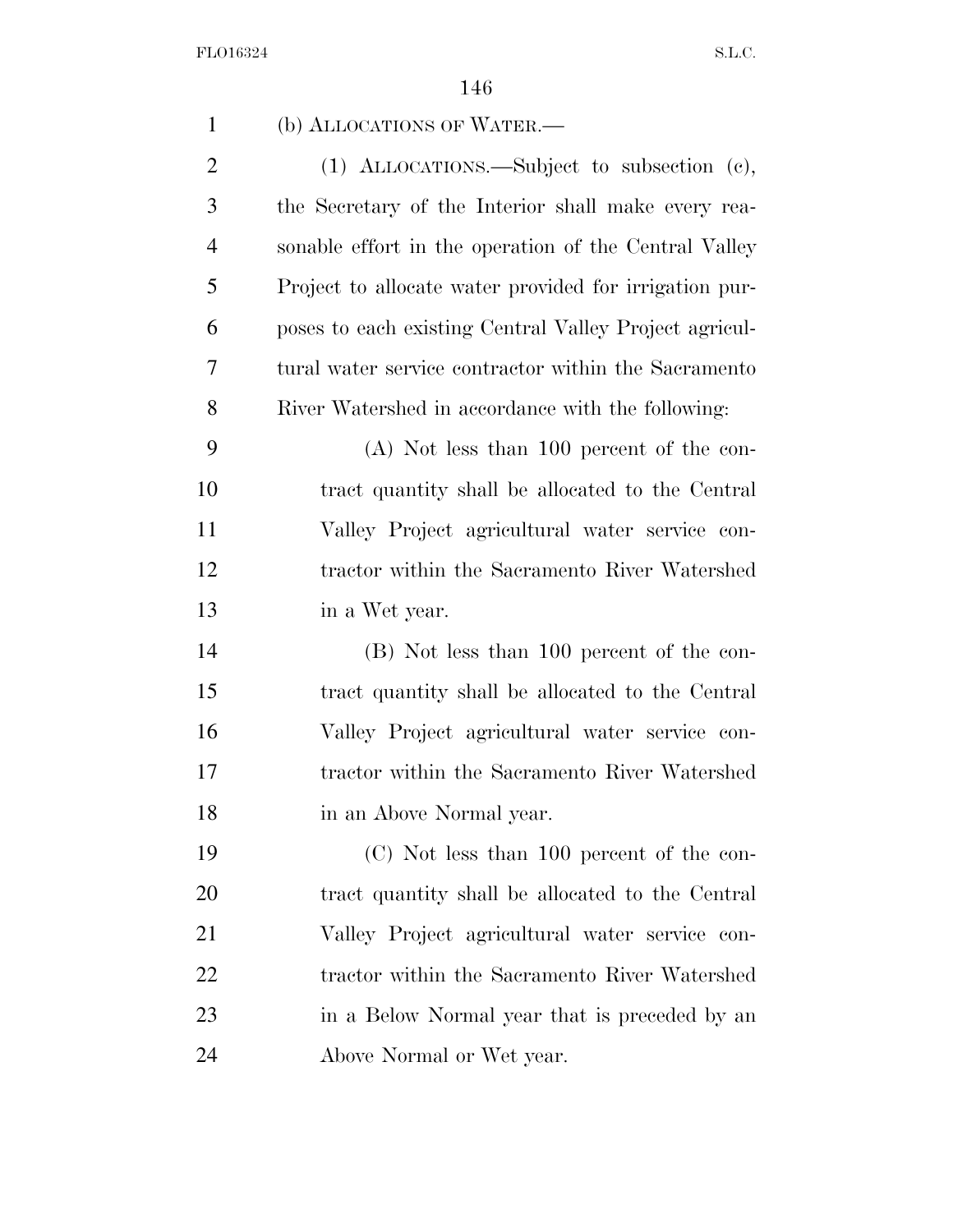(D) Not less than 50 percent of the con- tract quantity shall be allocated to the existing Central Valley Project agricultural water service contractor within the Sacramento River Water- shed in a Dry year that is preceded by a Below Normal, Above Normal, or Wet year. (E) Subject to paragraph (2), in any other

 year not identified in any of subparagraphs (A) through (D), the Secretary shall allocate not less than twice the allocation percentage to south-of-Delta Central Valley Project agricul- tural water service contractors, up to 100 per-cent.

 (2) EFFECT OF SUBPARAGRAPH.—In the event of anomalous circumstances, nothing in paragraph (1)(E) precludes an allocation to an existing Central Valley Project agricultural water service contractor within the Sacramento River Watershed that is greater than twice the allocation percentage to a south-of-Delta Central Valley Project agricultural water service contractor.

 (c) PROTECTION OF ENVIRONMENT, MUNICIPAL, AND INDUSTRIAL SUPPLIES AND OTHER CONTRAC-TORS.—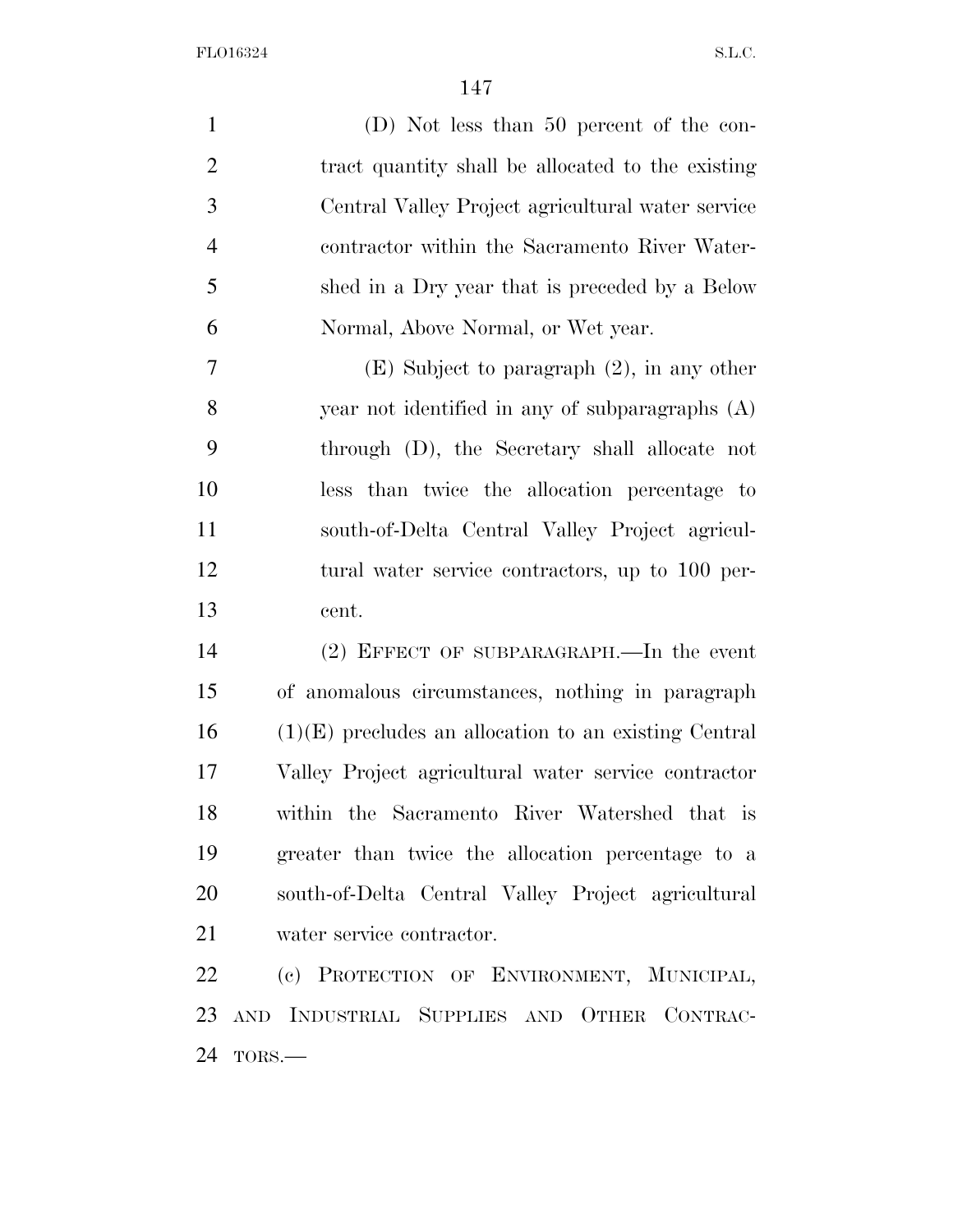| $\mathbf{1}$   | (1) ENVIRONMENT.—Nothing in subsection (b)           |
|----------------|------------------------------------------------------|
| $\overline{2}$ | shall adversely affect any protections for the envi- |
| 3              | ronment, including—                                  |
| $\overline{4}$ | (A) the cold water pool behind Shasta                |
| 5              | Dam or any other Central Valley Project res-         |
| 6              | ervoir;                                              |
| 7              | (B) the obligation of the Secretary of the           |
| 8              | Interior to make water available to managed          |
| 9              | wetlands pursuant to section $3406(d)$ of the        |
| 10             | Central Valley Project Improvement Act (Public       |
| 11             | Law 102–575; 106 Stat. 4722); or                     |
| 12             | $(C)$ any obligation—                                |
| 13             | (i) of the Secretaries of the Interior               |
| 14             | and Commerce under the smelt biological              |
| 15             | opinion, the salmonid biological opinion, or         |
| 16             | any other applicable biological opinion; or          |
| 17             | (ii) under the Endangered Species Act                |
| 18             | of 1973 (16 U.S.C. 1531 et seq.), the Cen-           |
| 19             | tral Valley Project Improvement Act (Pub-            |
| 20             | lic Law $102-575$ ; 106 Stat. 4706), or any          |
| 21             | other applicable State or Federal law (in-           |
| 22             | cluding regulations).                                |
| 23             | (2) MUNICIPAL AND INDUSTRIAL SUPPLIES.—              |
| 24             | Nothing in subsection (b) shall—                     |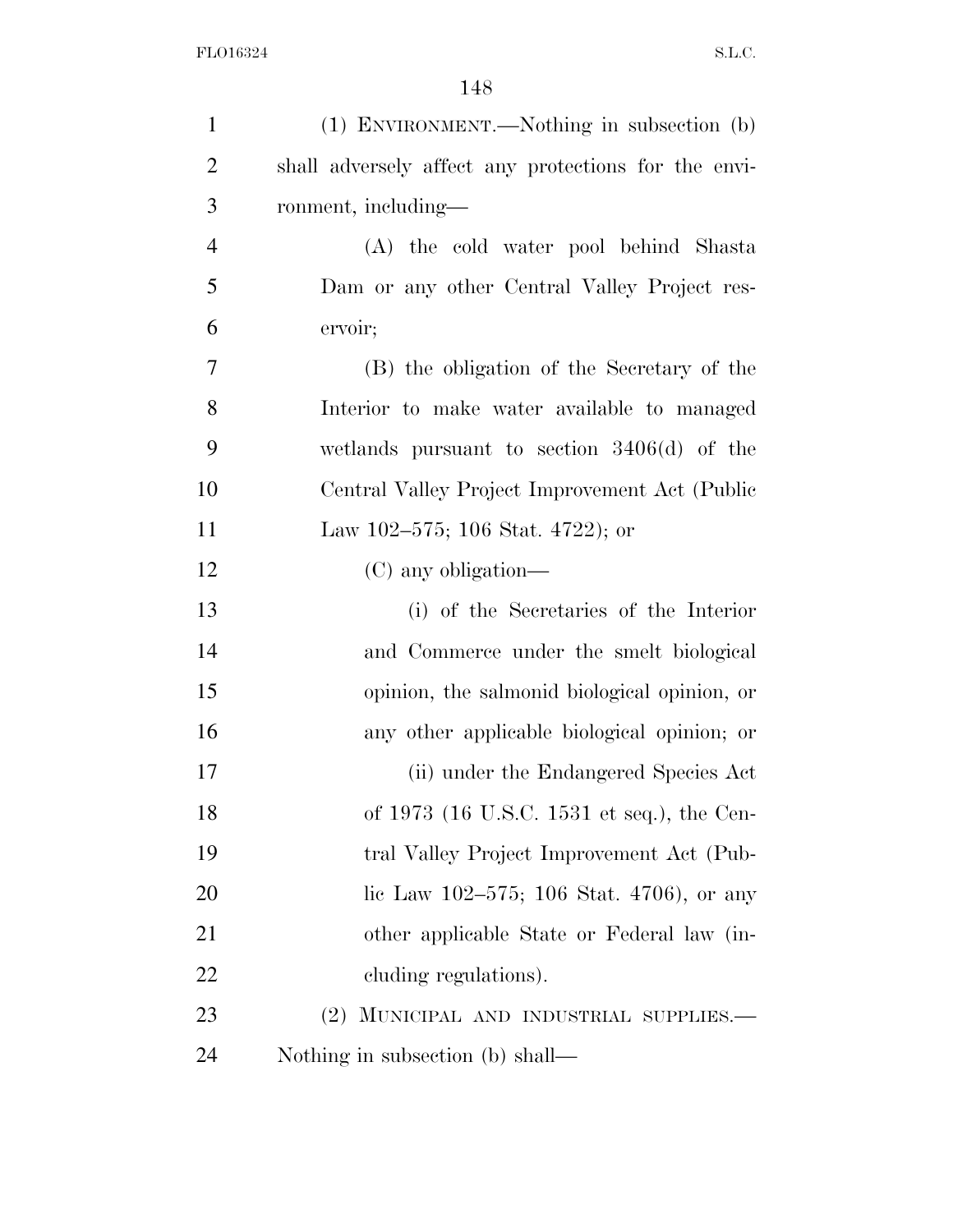| $\mathbf{1}$   | (A) modify any provision of a water service         |
|----------------|-----------------------------------------------------|
| $\overline{2}$ | contract that addresses municipal or industrial     |
| 3              | water shortage policies of the Secretaries of the   |
| $\overline{4}$ | Interior and Commerce;                              |
| 5              | (B) affect or limit the authority of the Sec-       |
| 6              | retaries of the Interior and Commerce—              |
| 7              | (i) to adopt or modify municipal and                |
| 8              | industrial water shortage policies; or              |
| 9              | (ii) to implement a municipal or in-                |
| 10             | dustrial water shortage policy;                     |
| 11             | (C) constrain, govern, or affect, directly or       |
| 12             | indirectly, the operations of the American River    |
| 13             | Division of the Central Valley Project or any       |
| 14             | deliveries from that Division or a unit or facility |
| 15             | of that Division; or                                |
| 16             | (D) affect any allocation to a Central Val-         |
| 17             | ley Project municipal or industrial water service   |
| 18             | contractor by increasing or decreasing alloca-      |
| 19             | tions to the contractor, as compared to the allo-   |
| 20             | cation the contractor would have received ab-       |
| 21             | sent subsection (b).                                |
| 22             | (3) OTHER CONTRACTORS.—Nothing in sub-              |
| 23             | section (b) shall—                                  |
| 24             | (A) affect the priority of any individual or        |
| 25             | entity with a Sacramento River settlement con-      |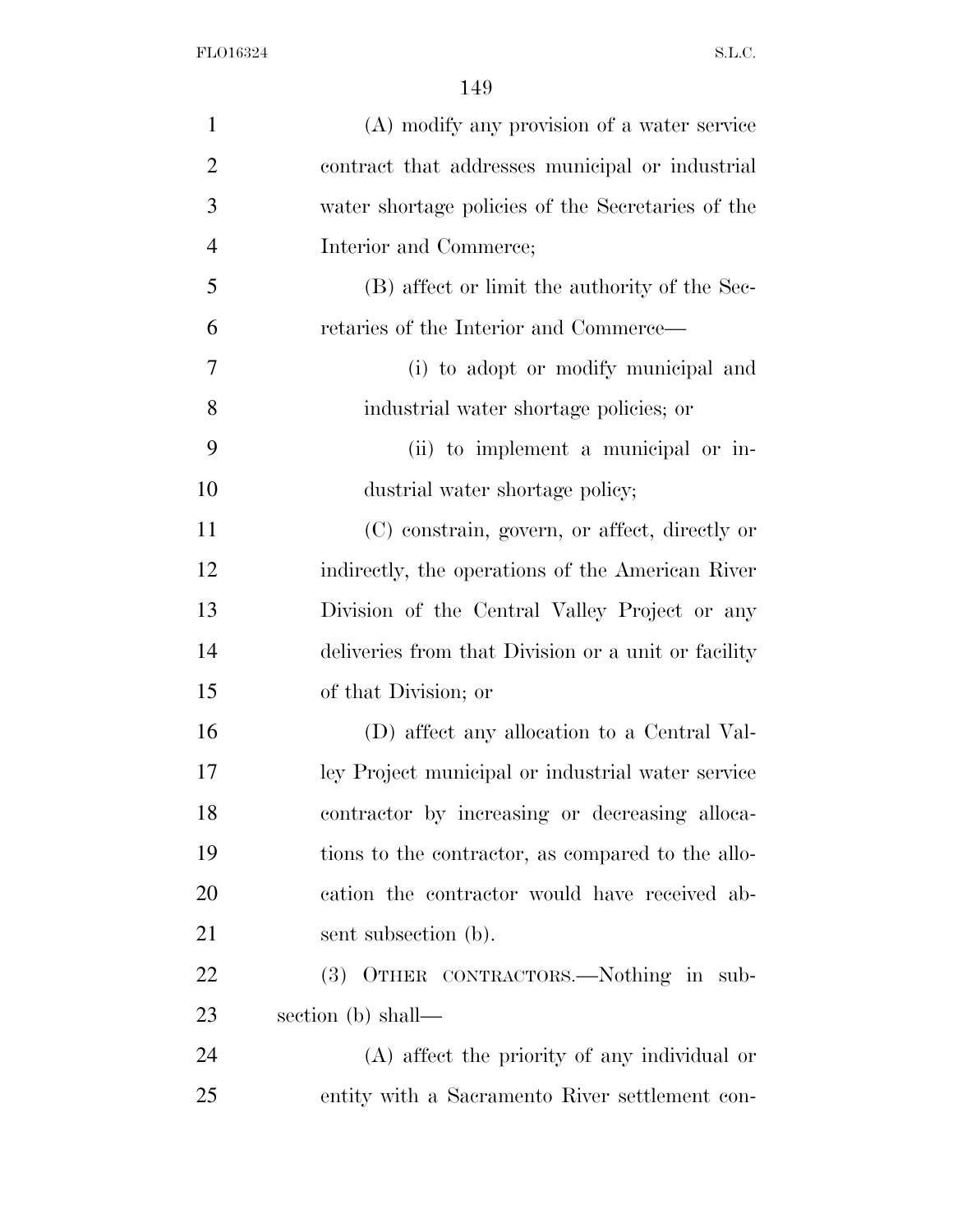| $\mathbf{1}$   | tract over water service or repayment contrac-              |
|----------------|-------------------------------------------------------------|
| $\overline{2}$ | tors;                                                       |
| $\mathfrak{Z}$ | (B) affect the obligation of the United                     |
| $\overline{4}$ | States to make a substitute supply of water                 |
| 5              | available to the San Joaquin River exchange                 |
| 6              | contractors;                                                |
| $\tau$         | (C) result in the involuntary reduction in                  |
| 8              | water allocations to refuge contractors;                    |
| 9              | (D) affect the allocation of water to Friant                |
| 10             | Division contractors of the Central Valley                  |
| 11             | Project;                                                    |
| 12             | (E) result in the involuntary reduction in                  |
| 13             | contract water allocations to individuals or enti-          |
| 14             | ties with contracts to receive water from the               |
| 15             | Friant Division; or                                         |
| 16             | (F) authorize any actions inconsistent with                 |
| 17             | State water rights law.                                     |
| 18             | <b>TITLE V-MISCELLANEOUS</b>                                |
| 19             | <b>PROVISIONS</b>                                           |
| 20             | SEC. 501. AUTHORIZED SERVICE AREA.                          |
| 21             | (a) IN GENERAL.—The service area of the Central             |
| 22             | Valley Project, as authorized by the Central Valley Project |
| 23             | Improvement Act (Public Law 102–575; 106 Stat. 4706),       |
| 24             | shall include the area within the boundaries of the         |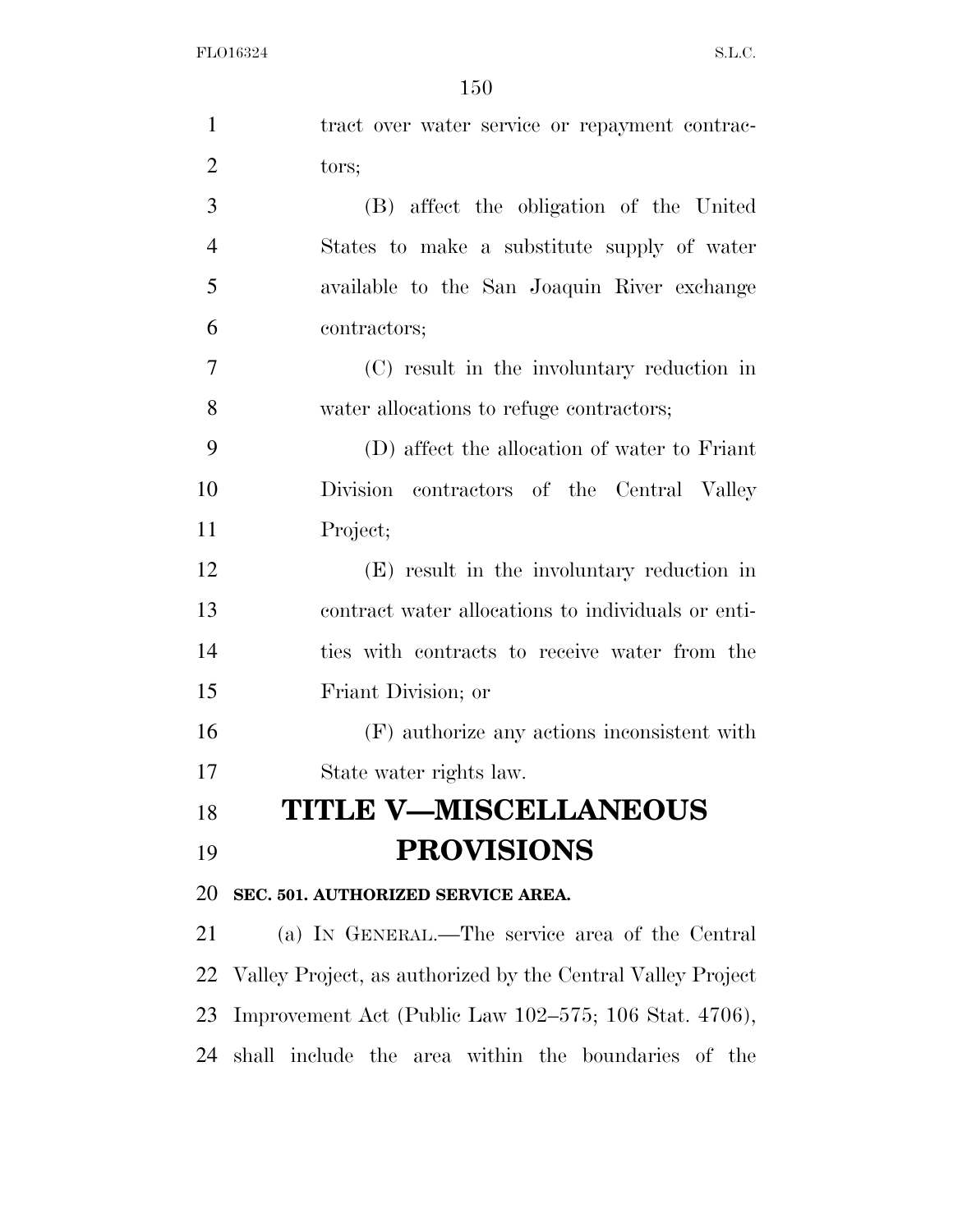Kettleman City Community Services District of California, as in existence on the date of enactment of this Act.

(b) LONG-TERM CONTRACT.—

 (1) IN GENERAL.—Notwithstanding the Central Valley Project Improvement Act (Public Law 102– 575; 106 Stat. 4706) and subject to paragraph  $(2)$ , the Secretary of the Interior, in accordance with the reclamation laws, shall enter into a long-term con- tract with the Kettleman City Community Services District of California, under terms and conditions mutually agreeable to the parties, for the delivery of up to 900 acre-feet of Central Valley Project water for municipal and industrial use.

 (2) LIMITATION.—A Central Valley Project water delivery under the contract entered into under paragraph (1) shall be limited to the minimal quan- tity necessary to meet the immediate needs of the Kettleman City Community Services District, in the event that local supplies or State Water Project allo-cations are insufficient to meet those needs.

 (c) PERMIT.—The Secretary shall apply to the State of California for a permit for a joint place of use for water deliveries under the contract entered into under subsection (b) with respect to the expanded service area under sub-section (a), in accordance with State law.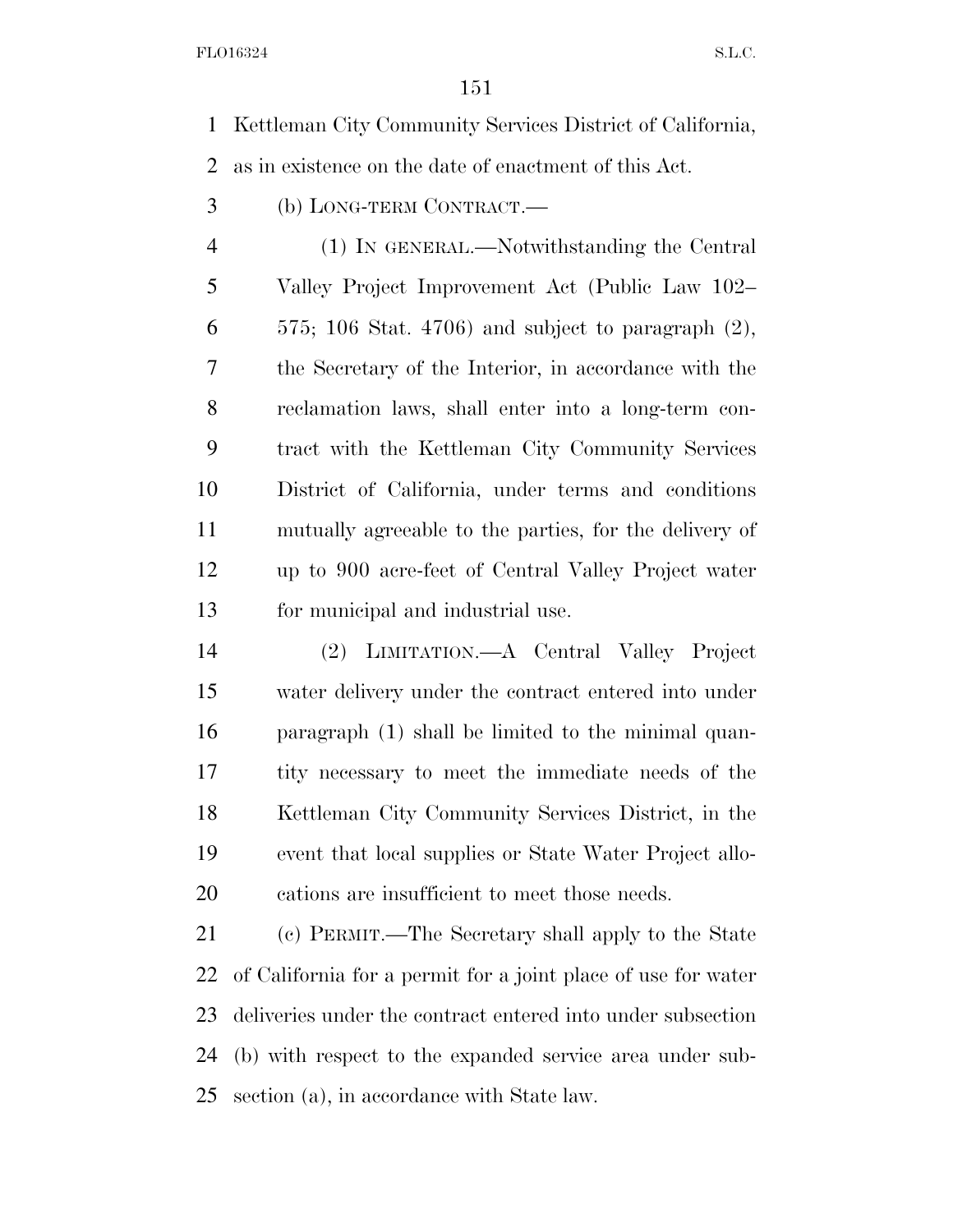(d) ADDITIONAL COSTS.—The applicable non-Fed- eral entity shall pay the costs of any additional infrastruc- ture, water treatment, or related costs are needed to carry out this section.

# **SEC. 502. OVERSIGHT OVER AND PUBLIC INPUT INTO RES-TORATION FUND ACTIVITIES.**

 Section 3407 of the Central Valley Project Improve- ment Act (Public Law 102–575; 106 Stat. 4726) is amended by striking subsection (f) and inserting the fol-lowing:

11 ""(f) RESTORATION FUND FINANCIAL REPORTS.—

12 "(1) TRANSPARENCY IN EXPENDITURES.—For the effective period of the California Emergency Drought Relief Act, the Secretary shall make avail- able, on a publicly accessible Internet website, a re-16 port describing a detailed work plan for the expendi- ture of all amounts deposited in the Restoration Fund during the preceding fiscal year, including—

 $((A)$  a description of all receipts to, and uses of, funds deposited in the Restoration Fund and the Restoration Account during the preceding fiscal year;

23 ''(B) a projection of the expected receipts to the Restoration Fund and Restoration Ac-count for the following fiscal year; and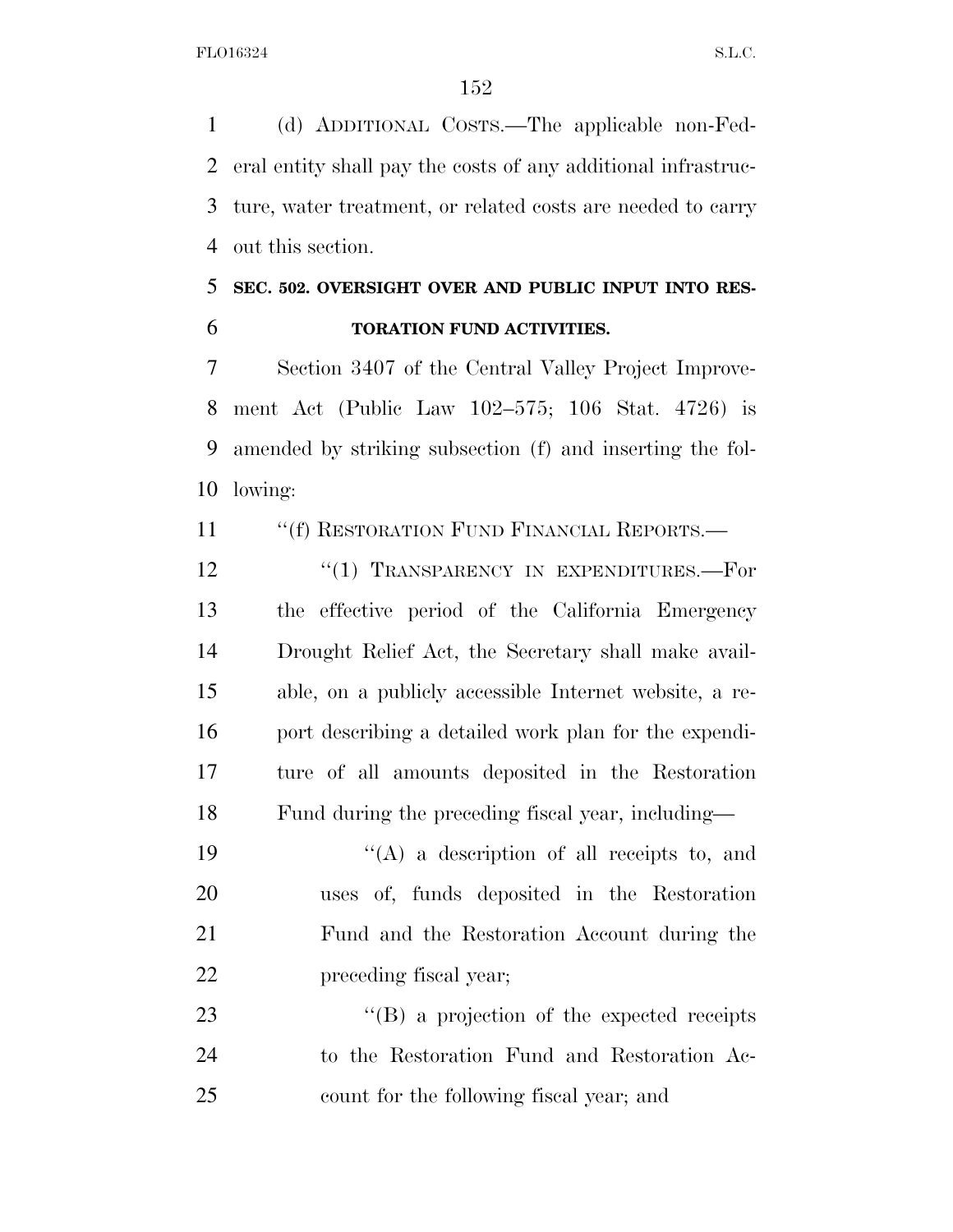| $\mathbf{1}$   | "(C) an analysis of the effectiveness of            |
|----------------|-----------------------------------------------------|
| $\overline{2}$ | each expenditure included in the report covering    |
| 3              | the preceding fiscal year.                          |
| $\overline{4}$ | "(2) PUBLIC PARTICIPATION FOR PLANNED EX-           |
| 5              | PENDITURES.-                                        |
| 6              | "(A) IN GENERAL.—For each fiscal year,              |
| 7              | the Secretary shall make available on a publicly    |
| 8              | accessible Internet website a proposed draft        |
| 9              | work plan for the following fiscal year regarding   |
| 10             | priorities and spending levels for projects and     |
| 11             | programs to be carried out under this title.        |
| 12             | "(B) PUBLIC COMMENT.—The draft work                 |
| 13             | plan under this paragraph shall be made avail-      |
| 14             | able for public comment for a period not less       |
| 15             | than 30 days.".                                     |
| 16             | SEC. 503. BASIN STUDIES.                            |
| 17             | (a) IN GENERAL.—The Secretary of the Interior       |
| 18             | shall—                                              |
| 19             | (1) expand opportunities and expedite comple-       |
| 20             | tion of assessments under the Secure Water Act      |
| 21             | (section 9503(b) of Public Law 111–11 (42 U.S.C.    |
| 22             | $10363(b)$ , together with non-Federal partners, of |
| 23             | individual sub-basins and watersheds within major   |
| 24             | Reclamation river basins; and                       |
|                |                                                     |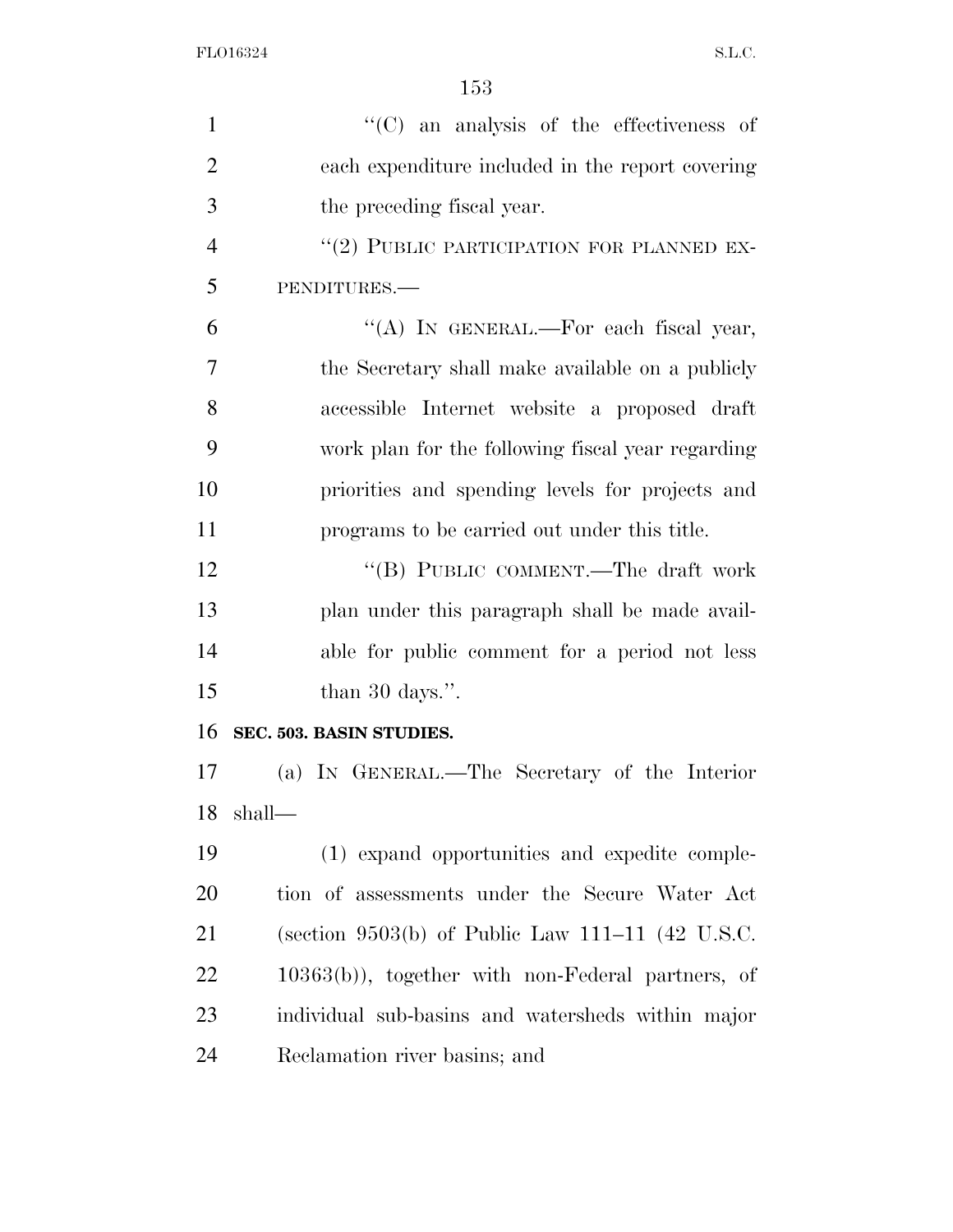(2) ensure prompt decisionmaking regarding, and expedited implementation of, adaptation and mitigation strategies developed through the special study process.

 (b) CONTRIBUTED FUNDS.—The Secretary may ac- cept and use contributions of funds from the non-Federal partners to carry out activities under the special studies consistent with the administration of basin studies pro-gram criteria.

#### **SEC. 504. TECHNICAL AND MODELING ASSISTANCE.**

 (a) IN GENERAL.—The Secretaries of the Interior and Commerce may provide technical and modeling assist- ance on request to the State Water Resources Control Board during the drought emergency in effect on the date of enactment of this Act.

 (b) DATA AVAILABILITY.—The Secretaries of the In- terior and Commerce shall make publicly available on re- quest any modeling and data provided under subsection (a).

#### **SEC. 505. REPORT ON RESULTS OF WATER USAGE.**

 The Secretary of the Interior, in consultation with the Secretary of Commerce and the Secretary of Natural Re- sources of the State of California, shall publish an annual report describing, with respect to the period covered by the report—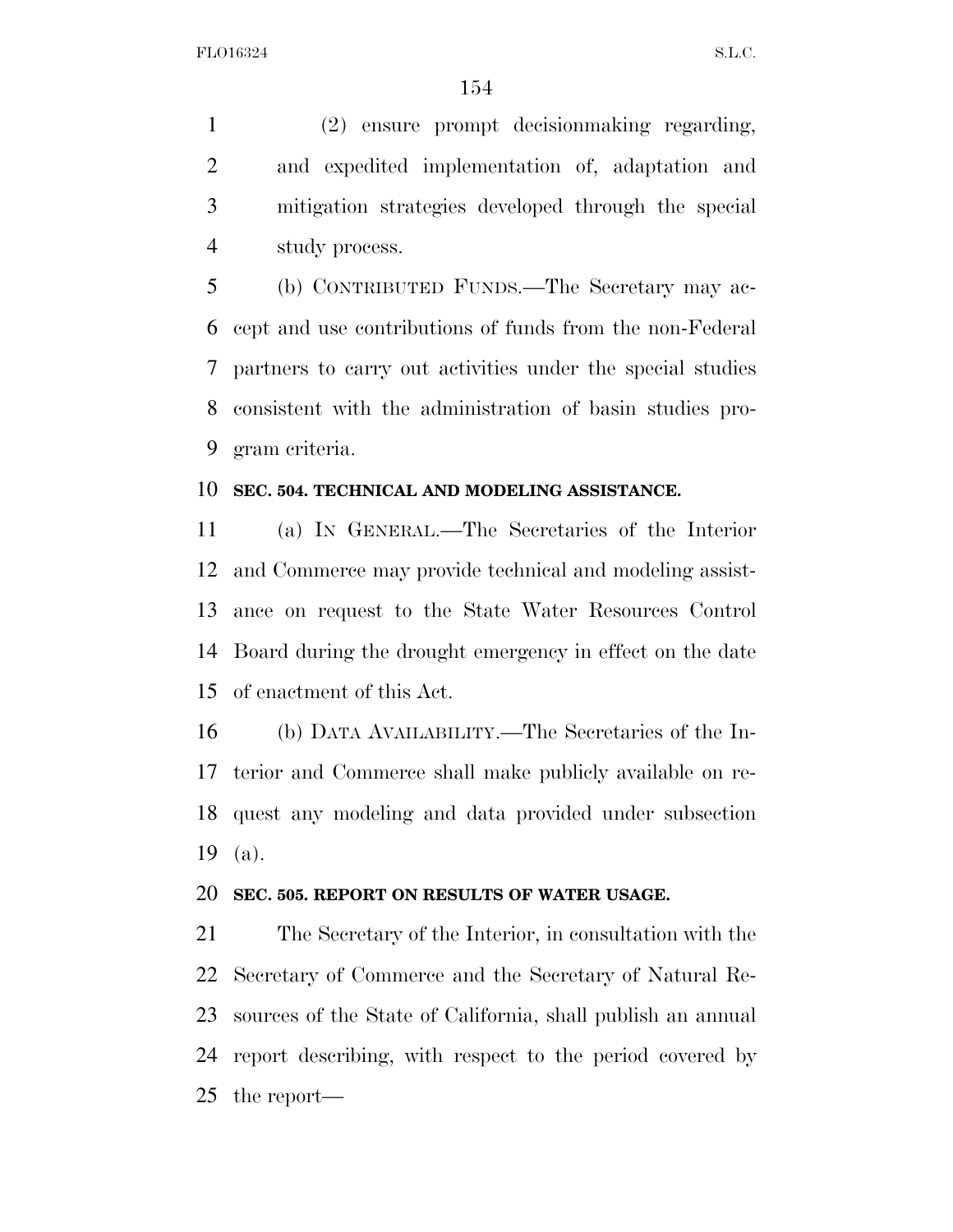| $\mathbf{1}$ | (1) instream flow releases from the Central Val-          |
|--------------|-----------------------------------------------------------|
| 2            | ley Project and State Water Project;                      |
| 3            | (2) the explicit purpose and authority of those           |
| 4            | releases; and                                             |
| 5            | (3) all measured environmental benefits as a re-          |
| 6            | sult of the releases.                                     |
| 7            | SEC. 506. ADDITIONAL STORAGE AT NEW MELONES.              |
| 8            | (a) COORDINATION.—The Commissioner shall coordi-          |
| 9            | nate with local water and irrigation districts in the     |
| 10           | Stanislaus River Basin to identify the quantity of water  |
| 11           | storage made available by the draft plan of operations in |
| 12           | New Melones Reservoir (referred to in this section as the |
| 13           | "draft plan") for-                                        |
| 14           | (1) water conservation programs;                          |
| 15           | $(2)$ conjunctive use projects;                           |
| 16           | $(3)$ water transfers;                                    |
| 17           | (4) rescheduled project water; and                        |
| 18           | (5) other projects to maximize water storage              |
| 19           | and ensure the beneficial use of the water resources      |
| 20           | in the Stanislaus River Basin.                            |
| 21           | (b) REQUIREMENT.—The programs and projects de-            |
| 22           | scribed in subsection (a) shall be implemented in accord- |
| 23           | ance with applicable laws (including regulations).        |
| 24           | (c) SOURCE OF WATER.—The source of water for any          |
| 25           | storage program carried out under this section at New     |
|              |                                                           |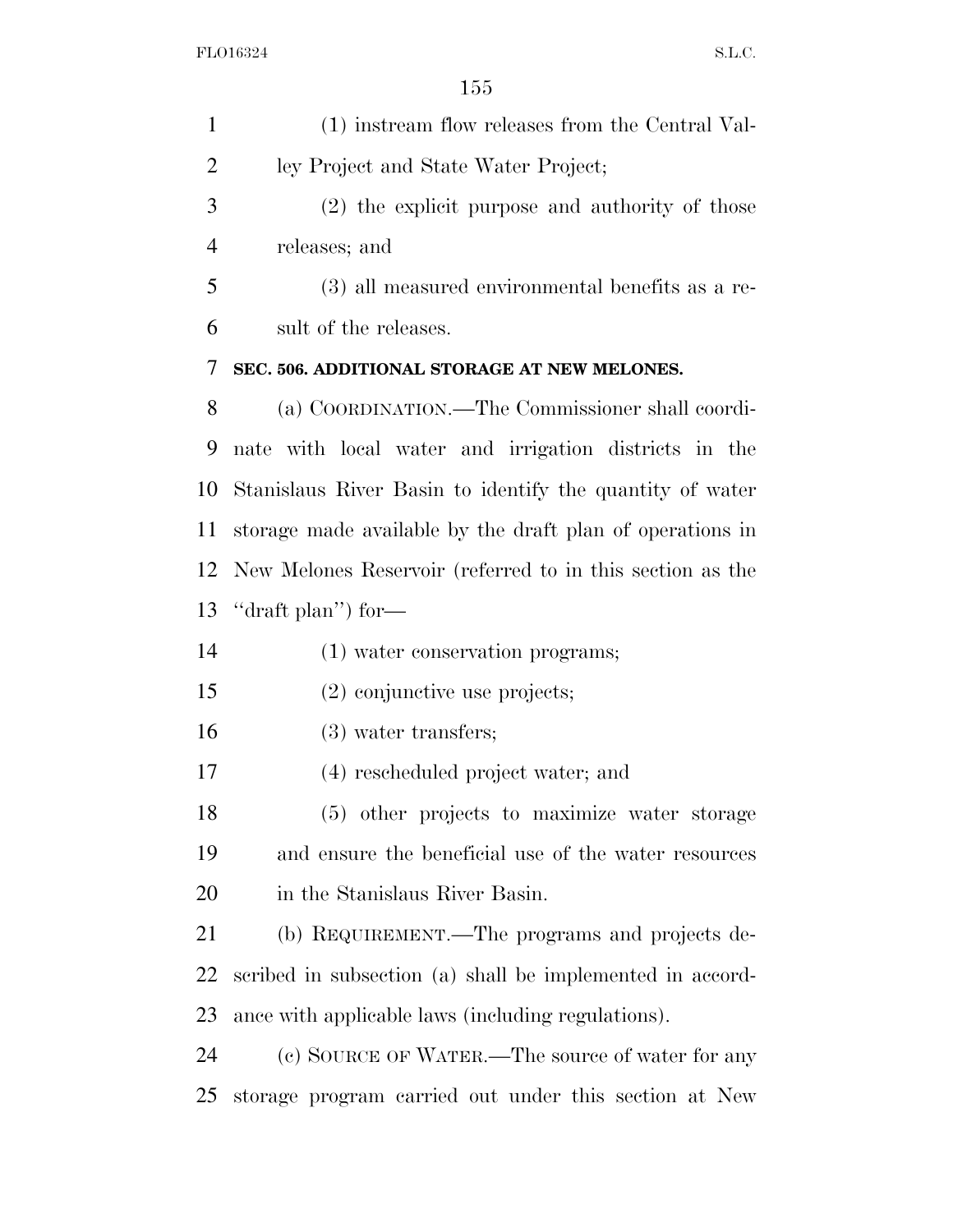Melones Reservoir shall be made available under a valid water right, in accordance with—

- (1) the water transfer guidelines of the State of California; and
- (2) any other applicable State water law.

 (d) REPORT.—Not later than 18 months after the date of identification of the quantity of storage made available under the draft plan that has been allocated under this section, the Commissioner shall submit to Con- gress a report describing the implementation of this sec- tion, including proposals received by the Commissioner from interested parties for purposes of this section.

#### **SEC. 507. CONTRACTING AUTHORITIES.**

 (a) DELTA RESEARCH STATION LEASES.—Notwith- standing section 585 of title 40, United States Code, the Secretaries of the Interior and Commerce may enter di- rectly into any lease of real property for the Delta Re-search Station.

 (b) COLLABORATIVE PROCESSES.—Notwithstanding the Federal Advisory Committee Act (5 U.S.C. App.) and applicable Federal acquisitions and contracting authori- ties, the Secretaries of the Interior and Commerce may use the collaborative processes under the Collaborative Science Adaptive Management Program to enter into con-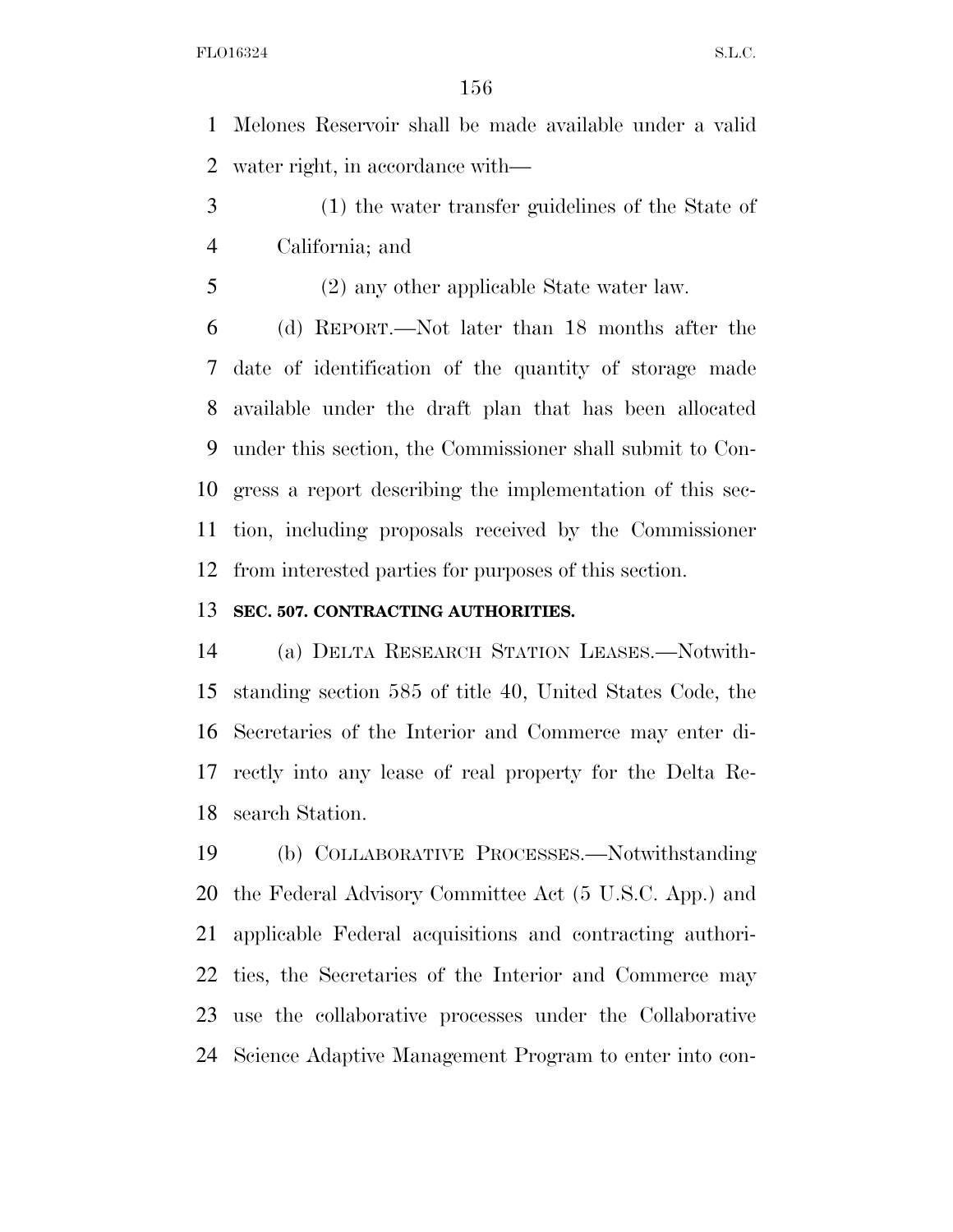| 1              | tracts with specific individuals or organizations directly or |
|----------------|---------------------------------------------------------------|
| 2              | in conjunction with appropriate State agencies.               |
| 3              | SEC. 508. VOLUNTARY OPEN WATER DATA SYSTEM.                   |
| $\overline{4}$ | (a) DEFINITIONS.—In this section:                             |
| 5              | (1) EDUCATIONAL INSTITUTION.—The<br>term                      |
| 6              | "educational institution" means-                              |
| 7              | (A) a public or private elementary or sec-                    |
| 8              | ondary school;                                                |
| 9              | (B) an institution of vocational, profes-                     |
| 10             | sional, or higher education (including a junior               |
| 11             | college or teachers' college); and                            |
| 12             | (C) an association of schools or institutions                 |
| 13             | described in subparagraphs $(A)$ and $(B)$ .                  |
| 14             | (2) INDIAN TRIBE.—The term "Indian tribe"                     |
| 15             | has the meaning given that term in section 4 of the           |
| 16             | Indian Self-Determination and Education Assistance            |
| 17             | Act (25 U.S.C. 450b).                                         |
| 18             | (3) SECRETARY.—The term "Secretary" means                     |
| 19             | the Secretary of the Interior, acting through the Di-         |
| 20             | rector of the United States Geological Survey.                |
| 21             | (4) STATE.—The term "State" means—                            |
| 22             | $(A)$ a State;                                                |
| 23             | (B) the District of Columbia;                                 |
| 24             | (C) the Commonwealth of Puerto Rico;                          |
| 25             | and                                                           |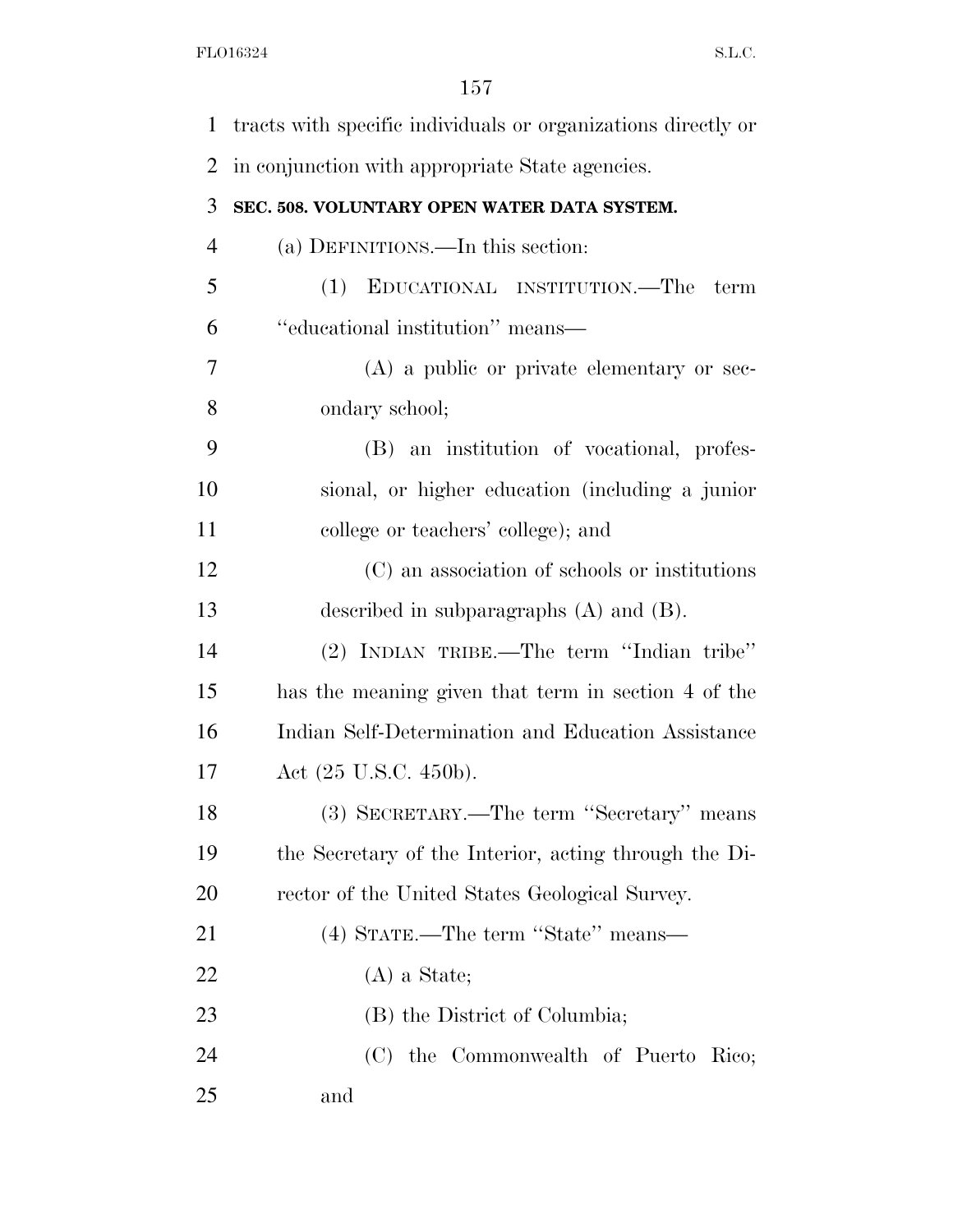(D) any other territory or possession of the United States.

 (5) SYSTEM.—The term ''system'' means the open water data system established under subsection (b).

 (b) SYSTEM.—The Secretary shall establish and maintain an open water data system within the United States Geological Survey to advance the availability, time- ly distribution, and widespread use of water data and in- formation for water management, education, research, as-sessment, and monitoring purposes.

 (c) PURPOSES.—The purposes of the system are— (1) to promote the voluntary sharing of water data and information among State, local, and tribal governments, communities, educational institutions, and the private sector;

 (2) to advance the quantification of the avail- ability, use of, and risks to, water resources through-out the United States;

 (3) to increase accessibility to, and expand the use of, water data and information in a standard, easy-to-use format by Federal, State, local, and trib- al governments, communities, educational institu-tions, and the private sector; and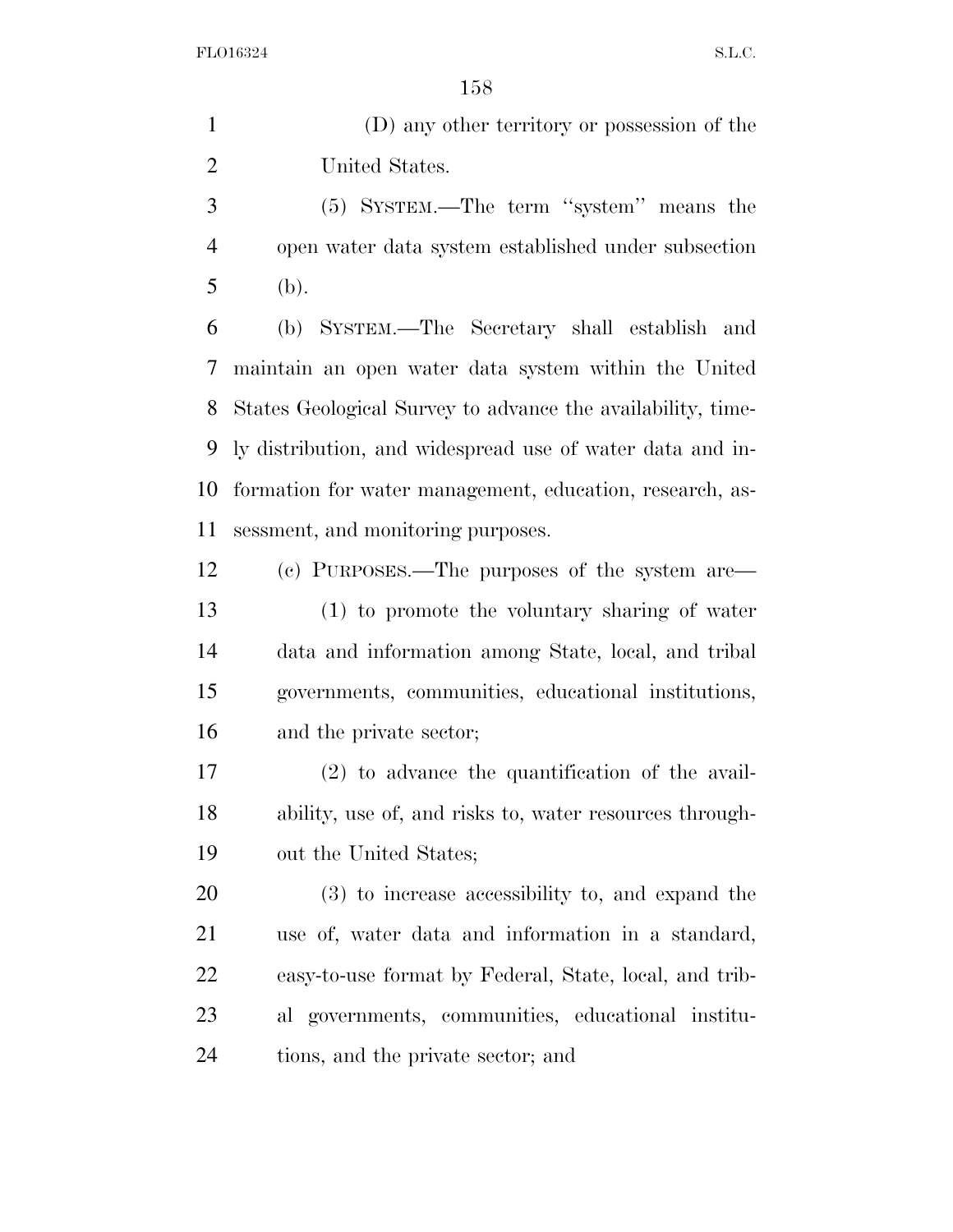| $\mathbf{1}$   | $(4)$ to facilitate the open exchange of water in-   |
|----------------|------------------------------------------------------|
| $\overline{2}$ | formation particularly in the face of climate change |
| 3              | and unprecedented drought.                           |
| $\overline{4}$ | (d) ACTIVITIES.—                                     |
| 5              | (1) IN GENERAL.—In carrying out this section,        |
| 6              | the Secretary shall coordinate with the National     |
| 7              | Oceanic and Atmospheric Administration—              |
| 8              | (A) to integrate water data and informa-             |
| 9              | tion into an interoperable, national, geospatially   |
| 10             | referenced water data framework;                     |
| 11             | (B) identify new water data and informa-             |
| 12             | tion needs, including data on surface and            |
| 13             | groundwater quality and quantity, contami-           |
| 14             | nated aquifers, sediment, erosion, transport,        |
| 15             | water chemistry, brackish water, precipitation,      |
| 16             | reservoir storage, water cycle, landscape vari-      |
| 17             | ables, hydrography, climate and weather im-          |
| 18             | pacts, soil moisture, and human use;                 |
| 19             | (C) to leverage existing shared databases,           |
| 20             | infrastructure, and tools to provide a platform      |
| 21             | for water data and information innovation,           |
| 22             | modeling and data sharing, and solution devel-       |
| 23             | opment; and                                          |
| 24             | (D) to support water data and information            |
| 25             | sharing, applied research, and educational pro-      |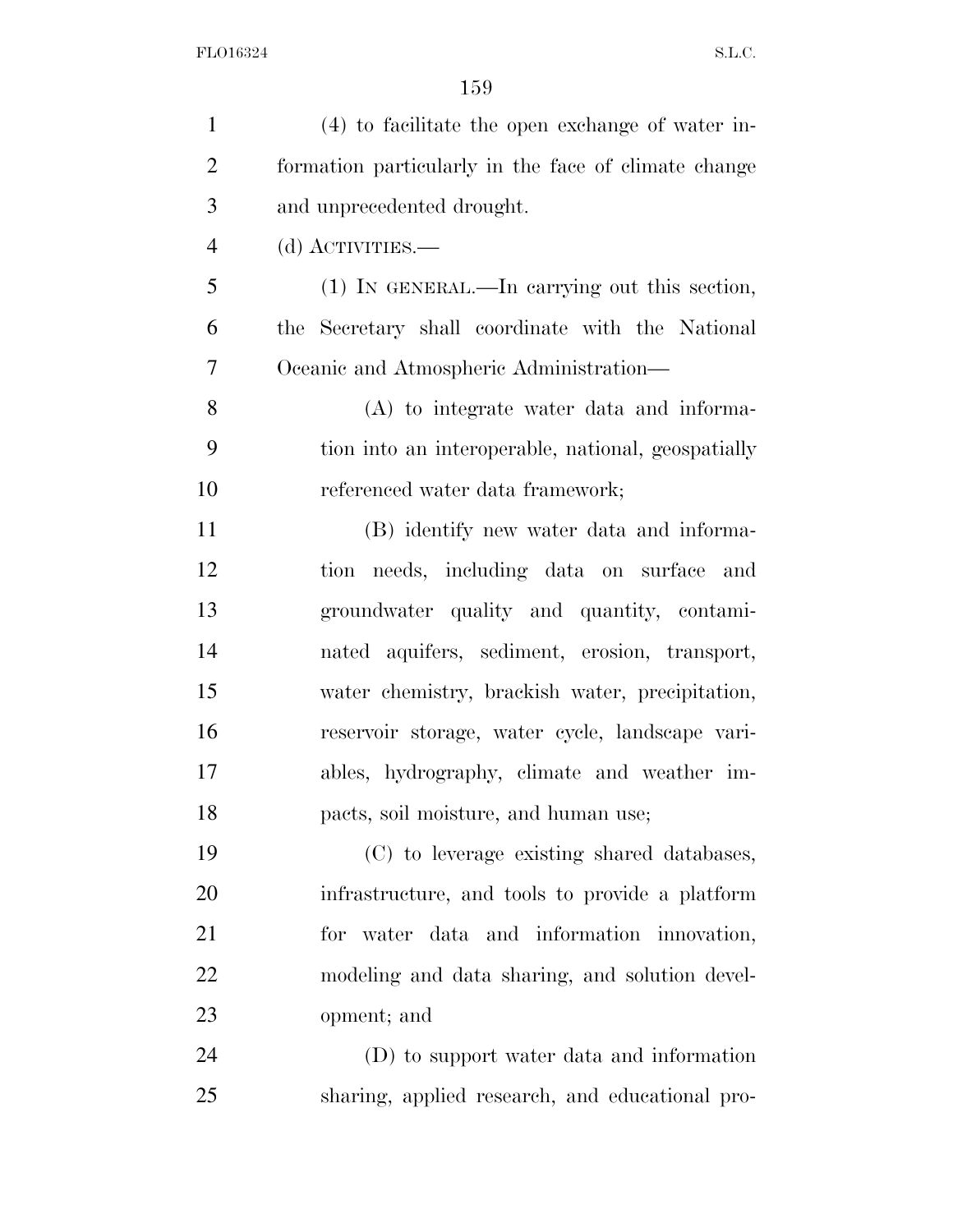| $\mathbf{1}$   | grams of State, local, and tribal governments,                  |
|----------------|-----------------------------------------------------------------|
| $\overline{2}$ | communities, educational institutions, and the                  |
| 3              | private sector.                                                 |
| $\overline{4}$ | (2) REQUIREMENT.—Any activity carried out                       |
| 5              | pursuant to this section by the Secretary or a non-             |
| 6              | Federal participant shall be—                                   |
| $\overline{7}$ | (A) voluntary; and                                              |
| 8              | (B) carried out in accordance with all Fed-                     |
| 9              | eral and State privacy laws.                                    |
| 10             | (e) AUTHORIZATION OF APPROPRIATIONS.—There is                   |
| 11             | authorized to be appropriated to carry out this section         |
| 12             | $\text{$}2,000,000$ for each of fiscal years 2016 through 2020. |
| 13             | SEC. 509. SINGLE ANNUAL REPORT.                                 |
| 14             | To the maximum extent practicable, the Secretary of             |
| 15             | the Interior shall combine into 1 report the annual reports     |
| 16             | required to be submitted under this Act to the Committees       |
| 17             | on Appropriations and Energy and Natural Resources of           |
|                | 18 the Senate and the Committees on Appropriations and          |
| 19             | Natural Resources of the House of Representatives.              |
| 20             | <b>TITLE VI-OFFSETS</b>                                         |
| 21             | SEC. 601. DEAUTHORIZATION OF INACTIVE PROJECTS.                 |
| 22             | (a) PURPOSES; DEFINITIONS.                                      |
| 23             | (1) PURPOSES.—The purposes of this section                      |
| 24             | are—                                                            |
|                |                                                                 |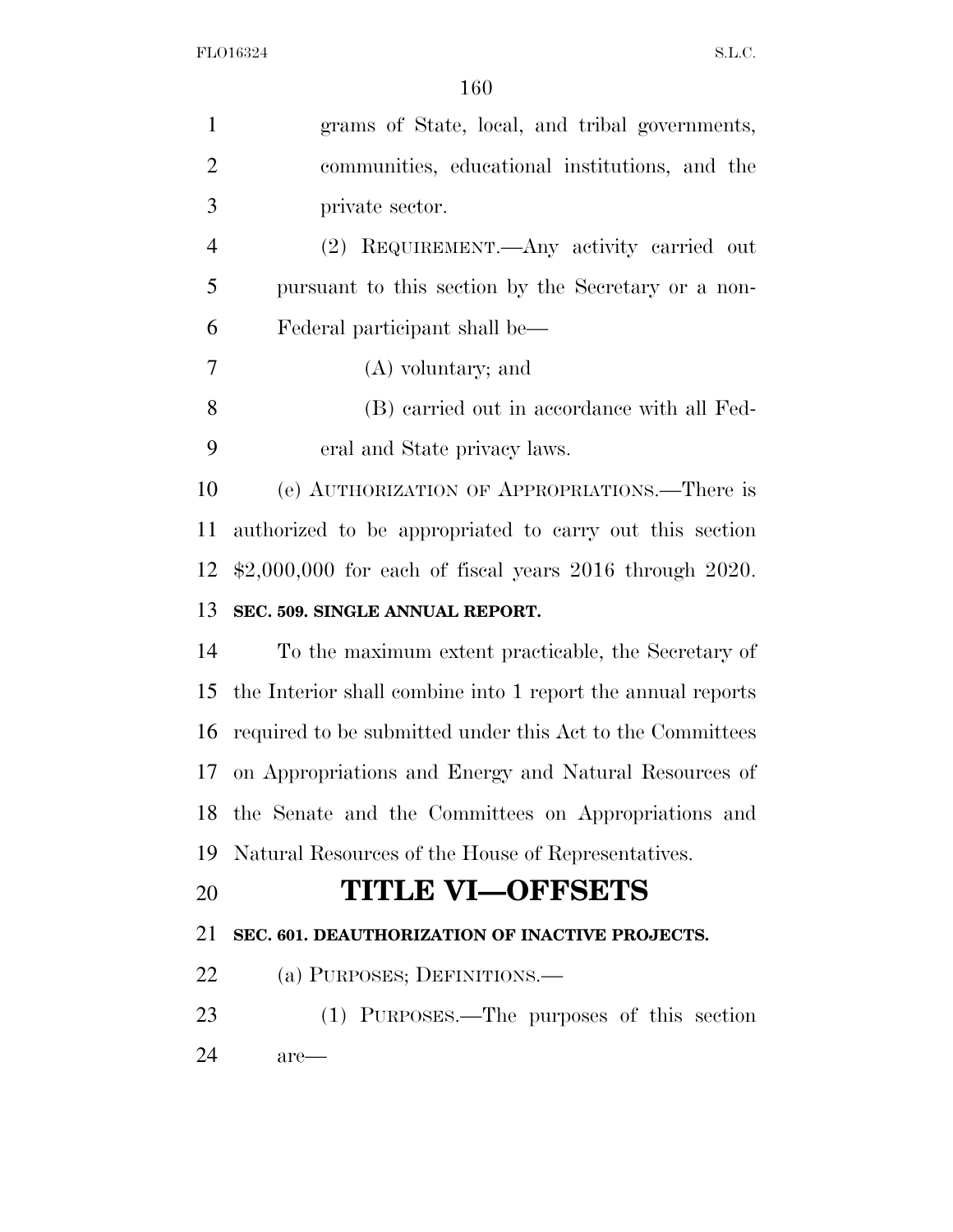| $\mathbf{1}$   | (A) to identify Bureau of Reclamation           |
|----------------|-------------------------------------------------|
| $\overline{2}$ | projects and programs that are no longer fea-   |
| 3              | sible due to-                                   |
| $\overline{4}$ | (i) a lack of local support;                    |
| 5              | (ii) a lack of available Federal or non-        |
| 6              | Federal resources; or                           |
| 7              | (iii) an authorized purpose that is no          |
| 8              | longer relevant or feasible;                    |
| 9              | (B) to establish an efficient and trans-        |
| 10             | parent process for deauthorizing Reclamation    |
| 11             | projects and programs that have failed to re-   |
| 12             | ceive a minimum level of investment to ensure   |
| 13             | active projects can move forward while reducing |
| 14             | the backlog of authorized projects;             |
| 15             | (C) to create an expedited and definitive       |
| 16             | process to deauthorize Reclamation projects and |
| 17             | programs;                                       |
| 18             | (D) to allow the continued authorization of     |
| 19             | programs and projects that are feasible; and    |
| 20             | (E) to establish a process for identifying      |
| 21             | authorized Reclamation projects and programs    |
| <u>22</u>      | that are no longer—                             |
| 23             | (i) in the Federal interest; or                 |
| 24             | (ii) feasible.                                  |
| 25             | (2) DEFINITIONS.—In this section:               |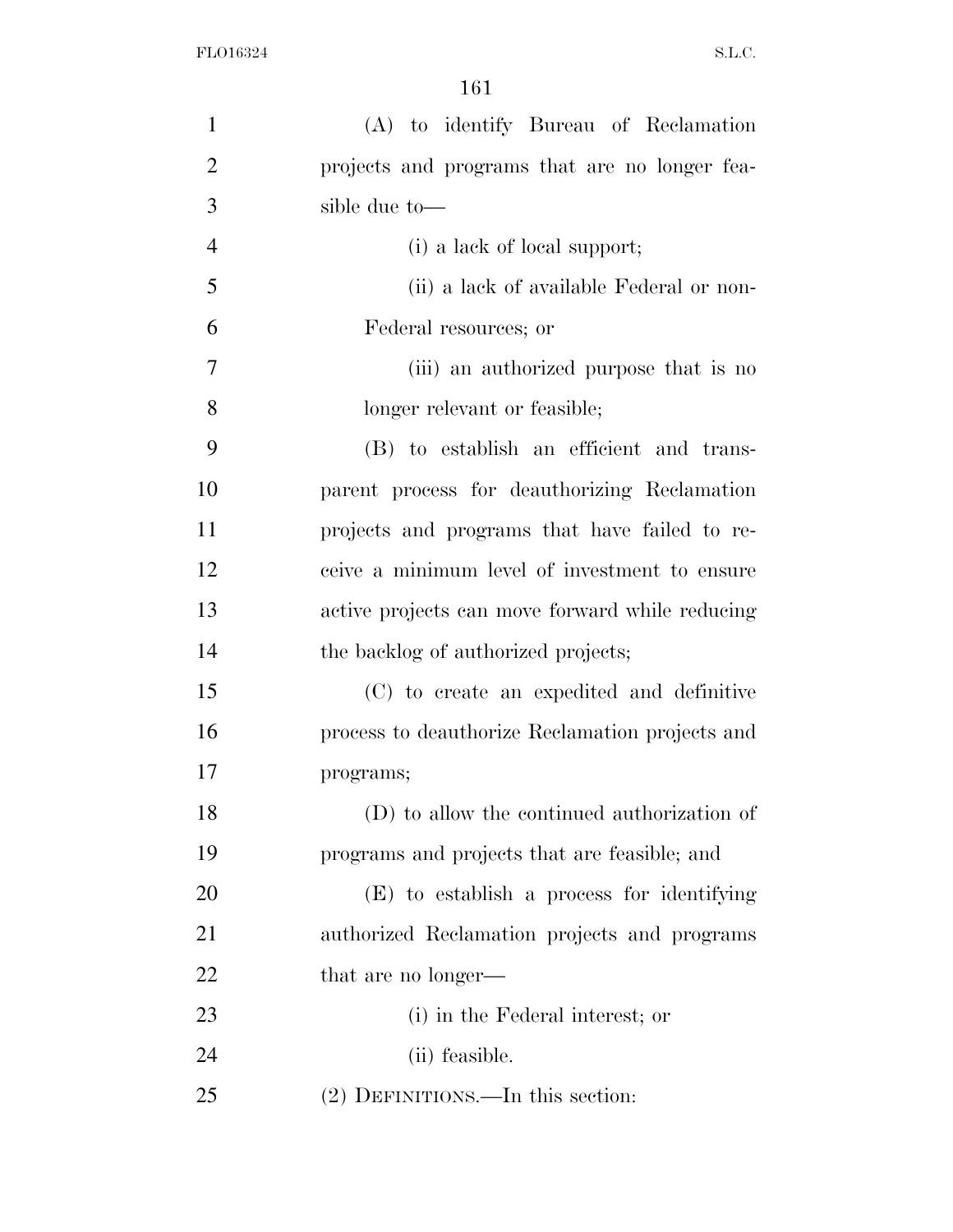(A) RECLAMATION PROJECT OR PRO- GRAM.—The term ''Reclamation project or pro- gram'' includes any project or program that is administered by the Bureau of Reclamation. (B) SECRETARY.—The term ''Secretary'' means the Secretary of the Interior. (b) COMPREHENSIVE REPORTS.— 8 (1) MINIMUM FUNDING LIST.—Not later than 180 days after the date of enactment of this Act, the Secretary shall submit to the Committee on Energy and Natural Resources of the Senate and the Com- mittee on Natural Resources of the House of Rep- resentatives, and make available on a publicly acces- sible Internet website in a manner that is downloadable, searchable, and sortable, a list of— (A) Reclamation programs authorized, and for which funding was obligated, during the current fiscal year or any of the preceding 5 fis- cal years; and (B)(i) Reclamation projects or separable elements of projects authorized for construction for which funding has been obligated during the current fiscal year or any of the 5 preceding fis-cal years;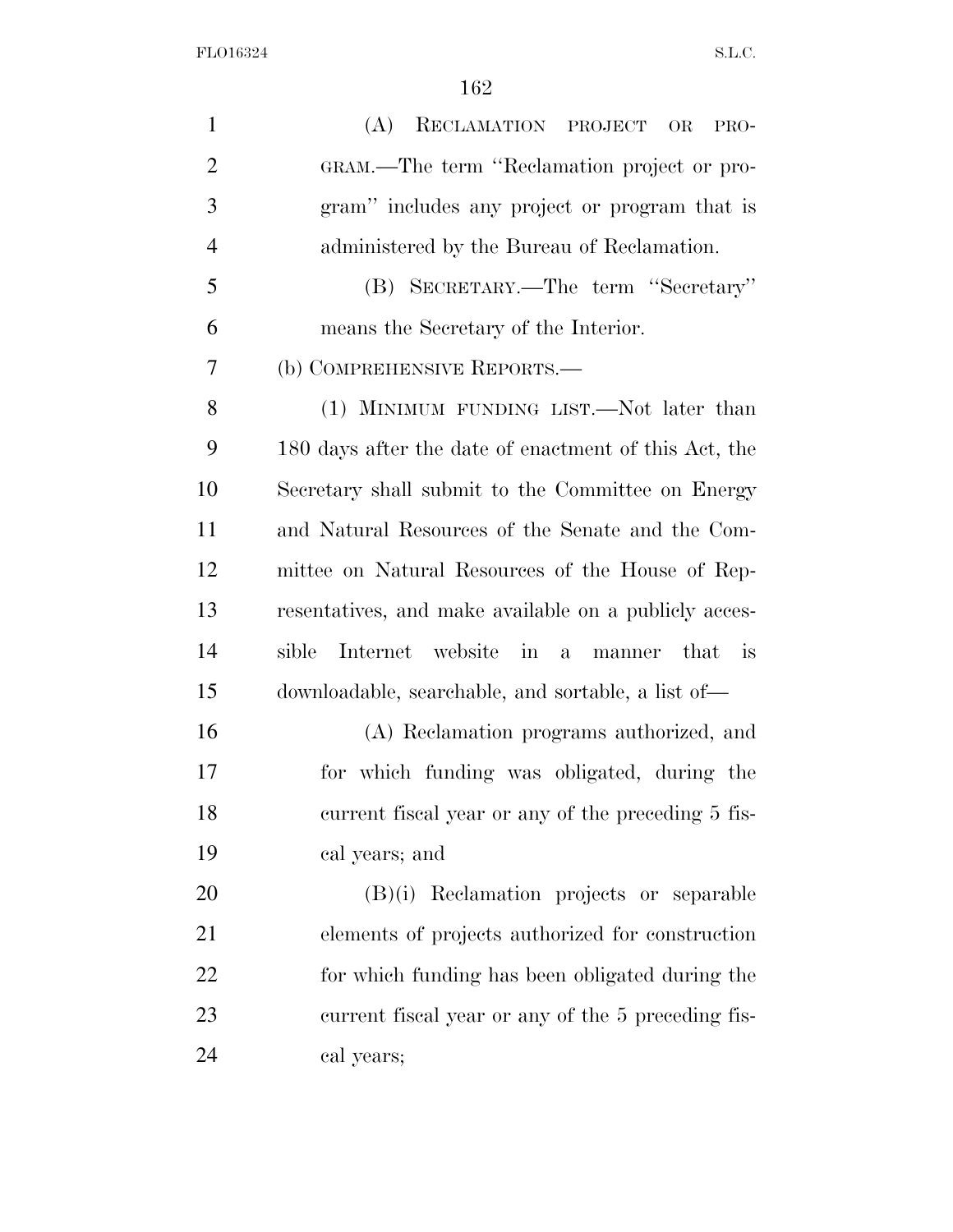| $\mathbf{1}$   | (ii) the amount of funding obligated for               |
|----------------|--------------------------------------------------------|
| $\overline{2}$ | each such project or separable element per fis-        |
| 3              | cal year;                                              |
| $\overline{4}$ | (iii) the current phase of each such project           |
| 5              | or separable element; and                              |
| 6              | (iv) the amount required to complete the               |
| 7              | current phase of each such project or separable        |
| 8              | element.                                               |
| 9              | (2) BACKLOG REPORT.—Together with the re-              |
| 10             | port under paragraph (1), the Secretary shall submit   |
| 11             | to the Committee on Energy and Natural Resources       |
| 12             | of the Senate and the Committee on Natural Re-         |
| 13             | sources of the House of Representatives, and make      |
| 14             | available on a publicly accessible Internet website in |
| 15             | a manner that is downloadable, searchable, and sort-   |
| 16             | able, a list of $-$                                    |
| 17             | (A) Reclamation programs that are author-              |
| 18             | ized and for which funding was not obligated           |
| 19             | during the current fiscal year or any of the pre-      |
| 20             | eeding 5 fiscal years; and                             |
| 21             | $(B)(i)$ projects or separable elements that           |
| 22             | are authorized for construction but have not           |
| 23             | been completed;                                        |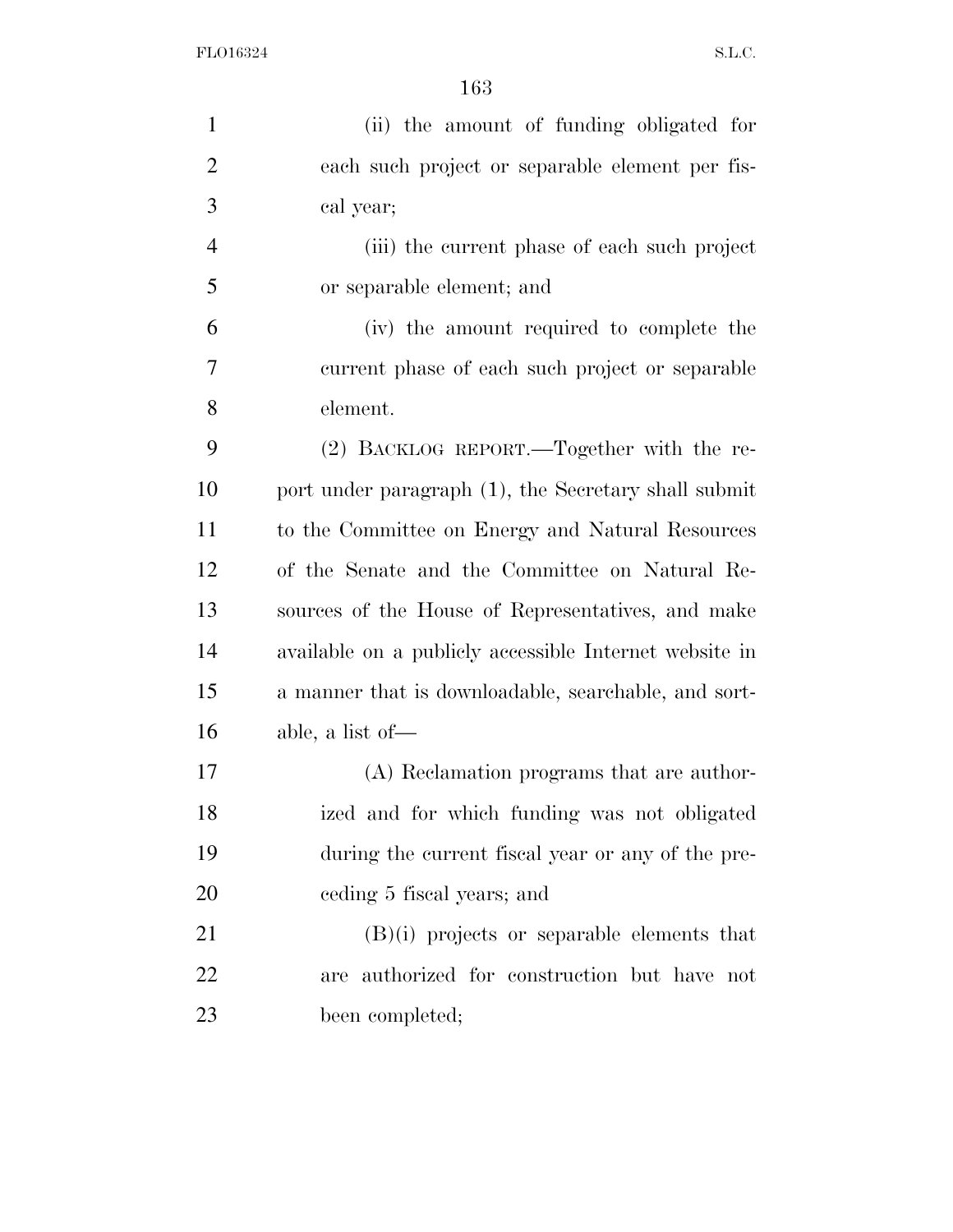| $\mathbf{1}$   | (ii) the date of authorization of the project        |
|----------------|------------------------------------------------------|
| $\overline{2}$ | or separable element, including any subsequent       |
| 3              | modifications to the original authorization;         |
| 4              | (iii) the original budget authority for the          |
| 5              | project or separable element;                        |
| 6              | (iv) a brief description of the project or           |
| 7              | separable element;                                   |
| 8              | (v) the estimated date of completion of the          |
| 9              | project or separable element;                        |
| 10             | (vi) the estimated cost of completion of the         |
| 11             | project or separable element; and                    |
| 12             | (vii) any amounts appropriated for the               |
| 13             | project or separable element that remain unobli-     |
| 14             | gated.                                               |
| 15             | (c) INTERIM DEAUTHORIZATION LIST.—                   |
| 16             | (1) IN GENERAL.—The Secretary shall develop          |
| 17             | an interim deauthorization list that identifies each |
| 18             | authorized Reclamation program or project, or sepa-  |
| 19             | rable element of a Reclamation program or project,   |
| 20             | for which Federal or non-Federal funds were not ob-  |
| 21             | ligated for construction during—                     |
| 22             | (A) the applicable fiscal year; or                   |
| 23             | (B) any of the 5 preceding fiscal years.             |
| 24             | (2) SPECIAL RULE FOR PROJECTS RECEIVING              |
| 25             | FUNDS FOR POST-AUTHORIZATION STUDY. A Rec-           |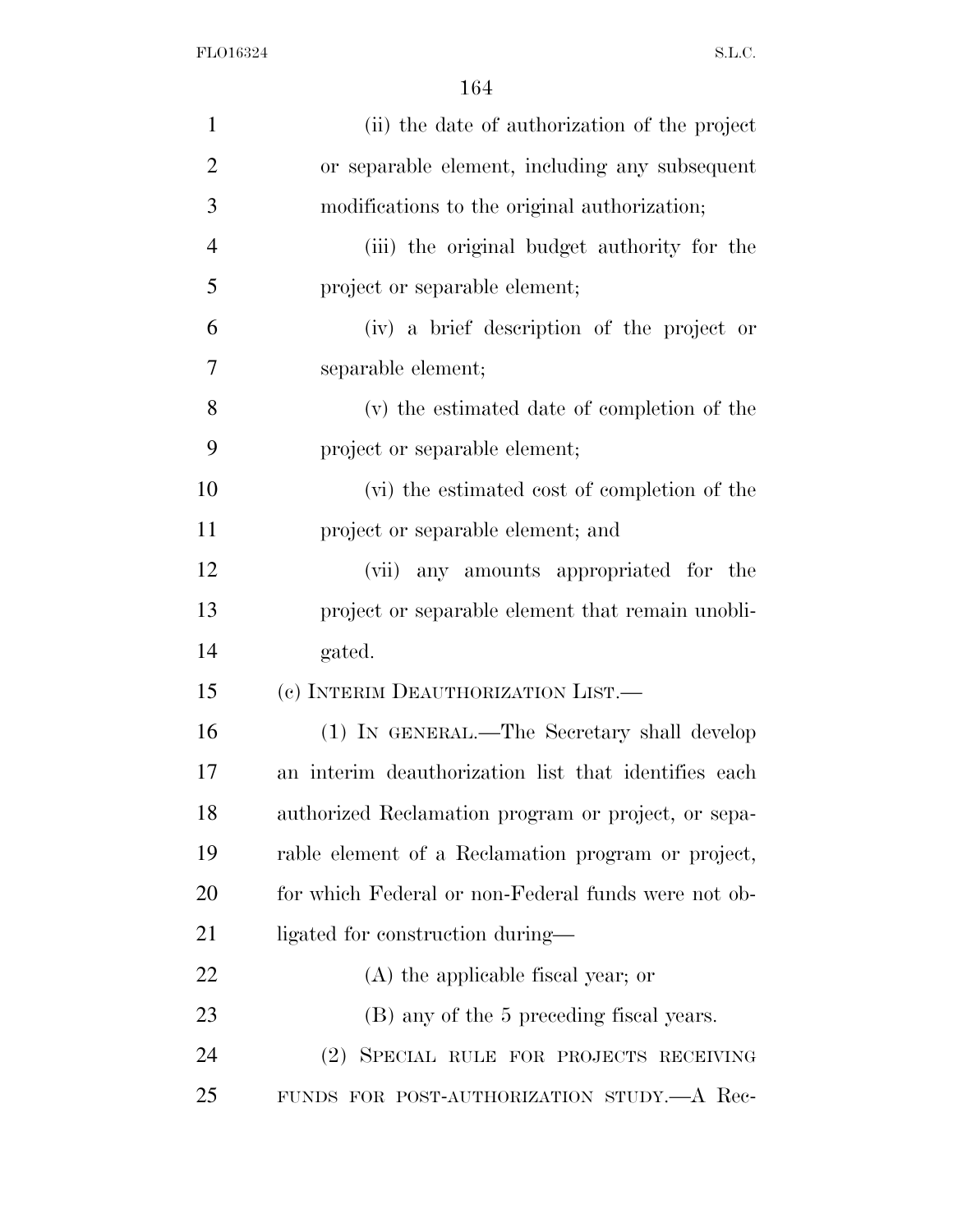| lamation project or separable element of a Reclama-      |
|----------------------------------------------------------|
| tion project may not be identified on the interim de-    |
| authorization list, or on the final deauthorization list |
| under subsection (d), if the Reclamation project or      |
| separable element received funding for a post-au-        |
| thorization study during—                                |
| (A) the applicable fiscal year; or                       |
| (B) any of the 5 preceding fiscal years.                 |
| (3) PUBLIC COMMENT AND CONSULTATION.—                    |
| (A) IN GENERAL.—The Secretary shall so-                  |
| licit comments from the public and the Gov-              |
| ernors of each applicable State regarding the            |
| interim deauthorization list developed under             |
| $\frac{1}{2}$ paragraph $(1)$ .                          |
| (B) COMMENT PERIOD.—The public com-                      |
| ment period under subparagraph (A) shall be              |
| 90 days.                                                 |
| SUBMISSION TO CONGRESS; PUBLICA-<br>(4)                  |
| TION.—Not later than 90 days after the date of sub-      |
| mission of the list required under subsection (b), the   |
| Secretary shall—                                         |
|                                                          |
| (A) submit the interim deauthorization list              |
| to the Committee on Energy and Natural Re-               |
|                                                          |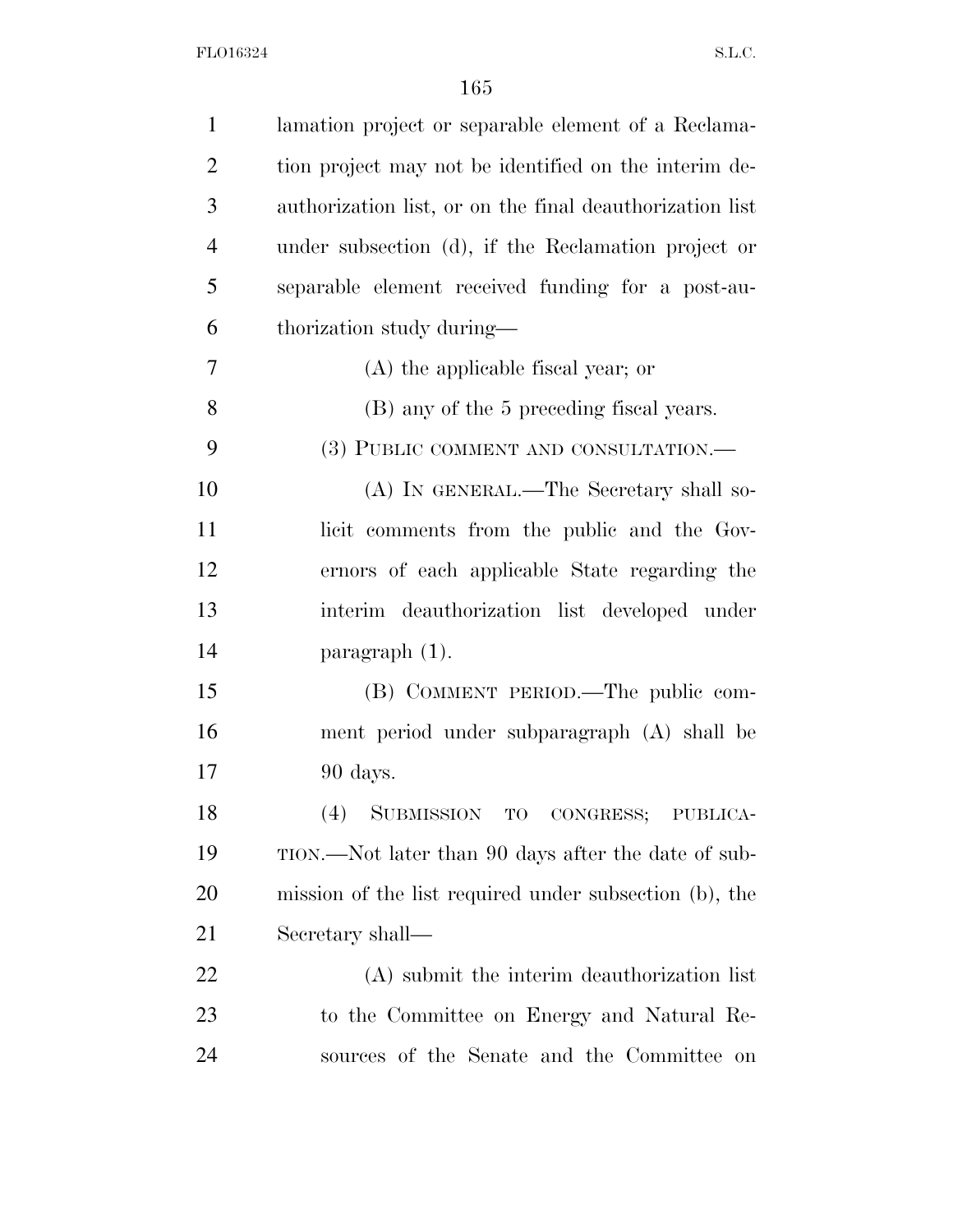| $\mathbf{1}$   | Natural Resources of the House of Representa-            |
|----------------|----------------------------------------------------------|
| $\overline{2}$ | tives; and                                               |
| 3              | (B) publish the interim deauthorization list             |
| $\overline{4}$ | in the Federal Register.                                 |
| 5              | (d) FINAL DEAUTHORIZATION LIST.—                         |
| 6              | (1) IN GENERAL.—The Secretary shall develop              |
| 7              | a final deauthorization list of each Reclamation pro-    |
| 8              | gram or project, or separable element of a Reclama-      |
| 9              | tion program or project, described in subsection         |
| 10             | $(e)(1)$ that is identified pursuant to this subsection. |
| 11             | (2) IDENTIFICATION OF PROJECTS.—                         |
| 12             | (A) SEQUENCING.—                                         |
| 13             | (i) IN GENERAL.—The Secretary shall                      |
| 14             | identify Reclamation projects and sepa-                  |
| 15             | rable elements of Reclamation projects for               |
| 16             | inclusion on the final deauthorization list              |
| 17             | according to the order in which the Rec-                 |
| 18             | lamation projects and separable elements                 |
| 19             | were authorized, beginning with the ear-                 |
| 20             | liest-authorized Reclamation projects and                |
| 21             | separable elements.                                      |
| 22             | (ii) FACTORS FOR CONSIDERATION.-                         |
| 23             | The Secretary may identify a Reclamation                 |
| 24             | program, project, or separable element of a              |
| 25             | Reclamation program or project for exclu-                |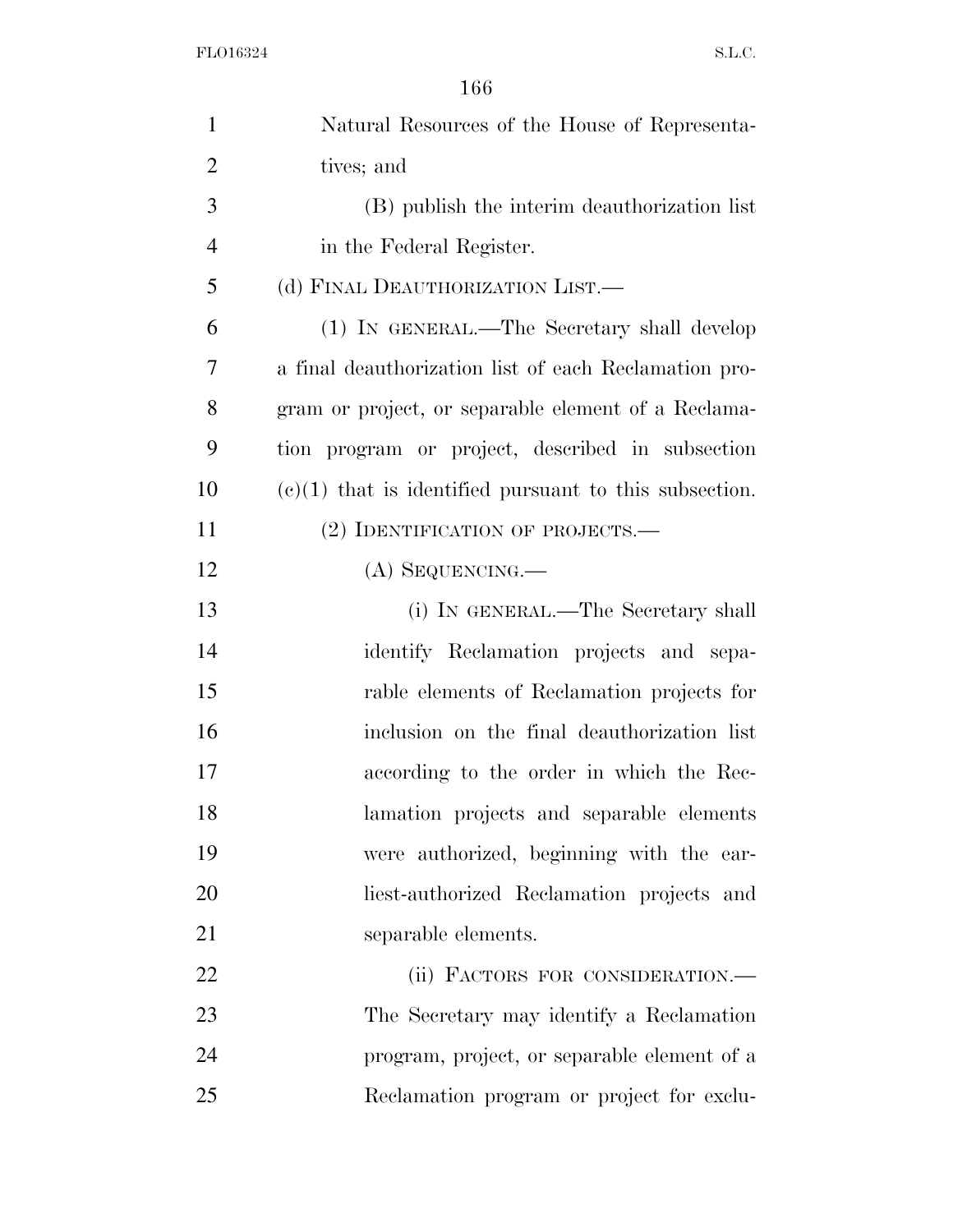| $\mathbf{1}$   | sion from the final deauthorization list if        |
|----------------|----------------------------------------------------|
| $\overline{2}$ | the Secretary determines, on a case-by-case        |
| 3              | basis, that the Reclamation program,               |
| $\overline{4}$ | project, or separable element is critical for      |
| 5              | interests of the United States, based on           |
| 6              | the possible impact of the Reclamation             |
| $\overline{7}$ | program, project, or separable element             |
| 8              | $on$ —                                             |
| 9              | (I) public health and safety;                      |
| 10             | (II) the national economy; or                      |
| 11             | (III) the environment.                             |
| 12             | (iii) CONSIDERATION OF PUBLIC COM-                 |
| 13             | MENTS.—In making a determination under             |
| 14             | clause (i) or (ii), the Secretary shall take       |
| 15             | into consideration any comments received           |
| 16             | under subsection $(c)(3)$ .                        |
| 17             | (B) APPENDIX.—The Secretary shall in-              |
| 18             | clude as part of the final deauthorization list an |
| 19             | appendix that—                                     |
| 20             | (i) identifies each Reclamation pro-               |
| 21             | gram, project, and separable element of a          |
| 22             | Reclamation program or project on the in-          |
| 23             | terim deauthorization list developed under         |
| 24             | subsection (c) that is not included on the         |
| 25             | final deauthorization list; and                    |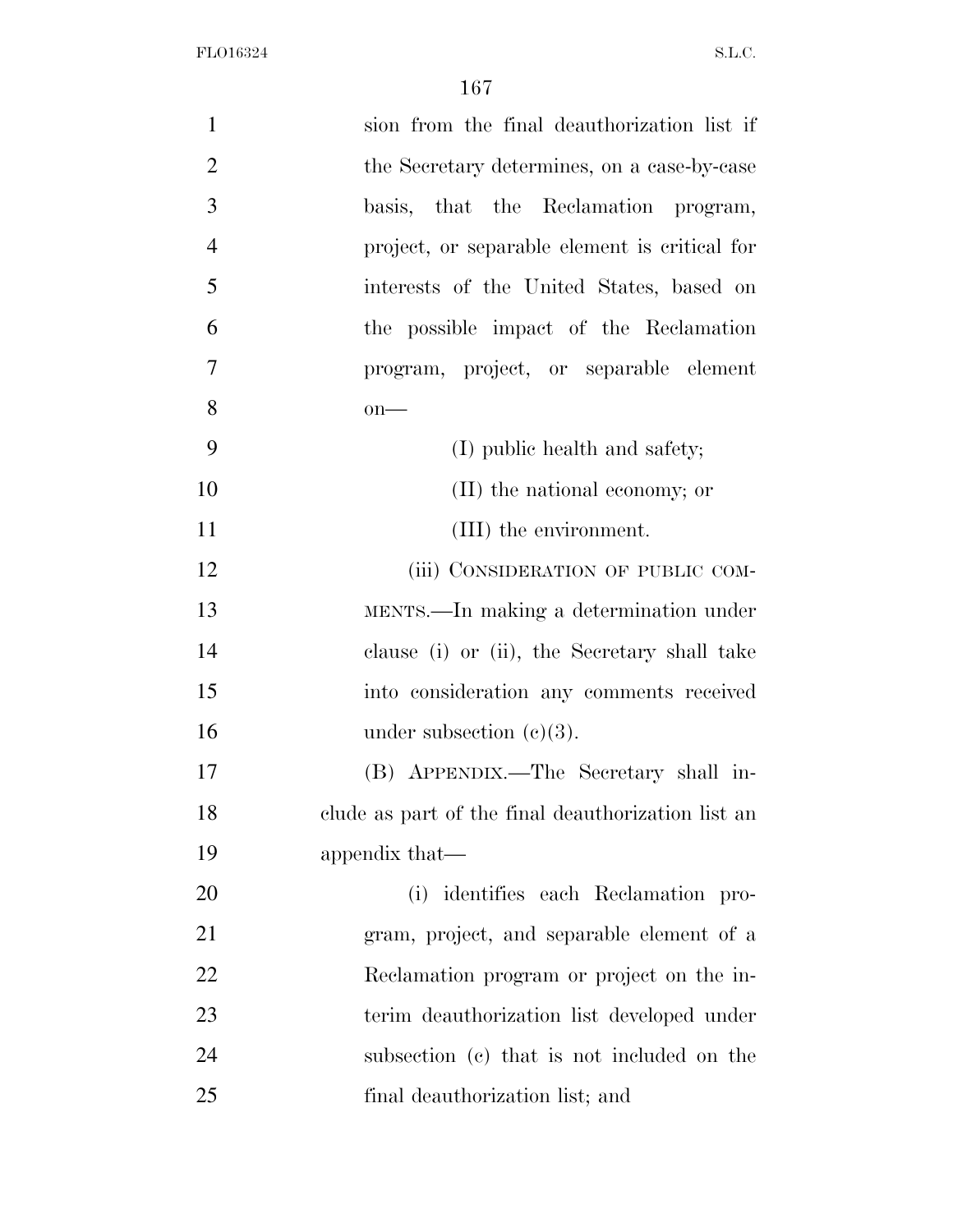| $\mathbf{1}$   | (ii) describes the reasons why the Rec-               |
|----------------|-------------------------------------------------------|
| $\overline{2}$ | lamation program, project, or separable               |
| 3              | element is not included.                              |
| $\overline{4}$ | (3) SUBMISSION TO CONGRESS; PUBLICA-                  |
| 5              | TION.—Not later than 120 days after the date of ex-   |
| 6              | piration of the public comment period under sub-      |
| 7              | section $(c)(3)$ , the Secretary shall—               |
| 8              | (A) submit the final deauthorization list             |
| 9              | and the appendix under paragraph $(2)(B)$ to          |
| 10             | the Committee on Energy and Natural Re-               |
| 11             | sources of the Senate and the Committee on            |
| 12             | Natural Resources of the House of Representa-         |
| 13             | tives; and                                            |
| 14             | (B) publish the final deauthorization list            |
| 15             | and the appendix in the Federal Register.             |
| 16             | (e) DEAUTHORIZATION; CONGRESSIONAL REVIEW.-           |
| 17             | $(1)$ In GENERAL.—Subject to paragraph $(2)$ , ef-    |
| 18             | fective beginning on the date that is 180 days after  |
| 19             | the date of submission of the final deauthorization   |
| 20             | list under subsection (d), a Reclamation program,     |
| 21             | project, or separable element of a Reclamation pro-   |
| 22             | gram or project included on the list is deauthorized, |
| 23             | unless Congress passes a joint resolution dis-        |
| 24             | approving the final deauthorization report before     |
| 25             | that date.                                            |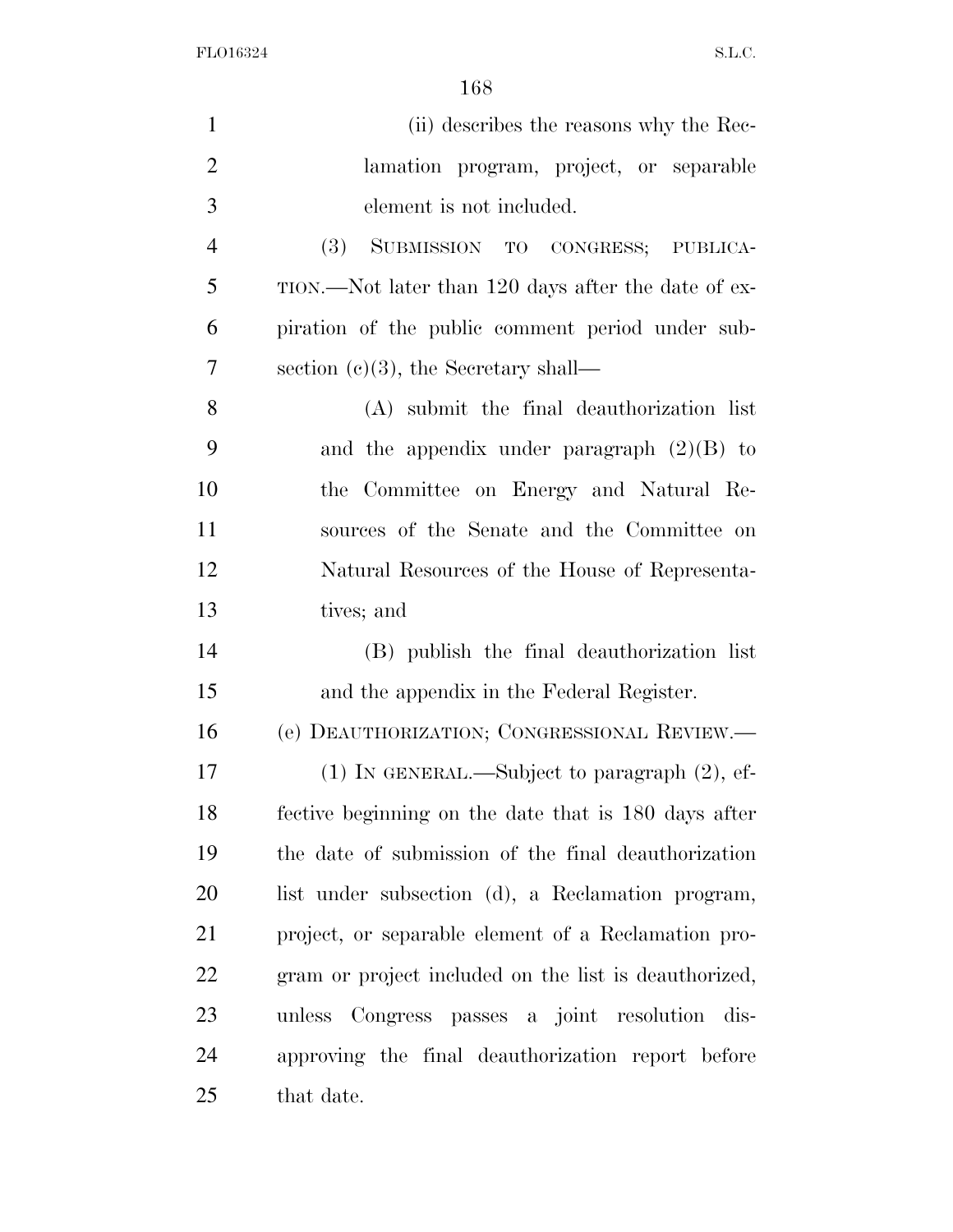(2) NON-FEDERAL CONTRIBUTIONS.—A Rec- lamation program, project, or separable element in- cluded on the final deauthorization list under sub- section (d) shall not be deauthorized under this sub- section if, before the expiration of the 180-day pe- riod referred to in paragraph (1), the non-Federal interest of the Reclamation program, project, or sep- arable element provides sufficient funds to complete the Reclamation program, project, or separable ele-ment.

 (f) TREATMENT OF PROJECT MODIFICATIONS.—For purposes of this section, if an authorized water resources development Reclamation program, project, or separable element of the program or project has been modified by an Act of Congress, the date of authorization of the Rec- lamation program, project, or separable element shall be deemed to be the date of the most recent modification. (g) EXEMPTION.—Any Reclamation project that would yield an average of more than 200,000 acre-feet of water per year shall be exempt from this subsection.

## **SEC. 602. ACCELERATED REVENUE, REPAYMENT, AND SUR-**

### **FACE WATER STORAGE ENHANCEMENT.**

 (a) SHORT TITLE.—This section may be cited as the ''Accelerated Revenue, Repayment, and Surface Water Storage Enhancement Act''.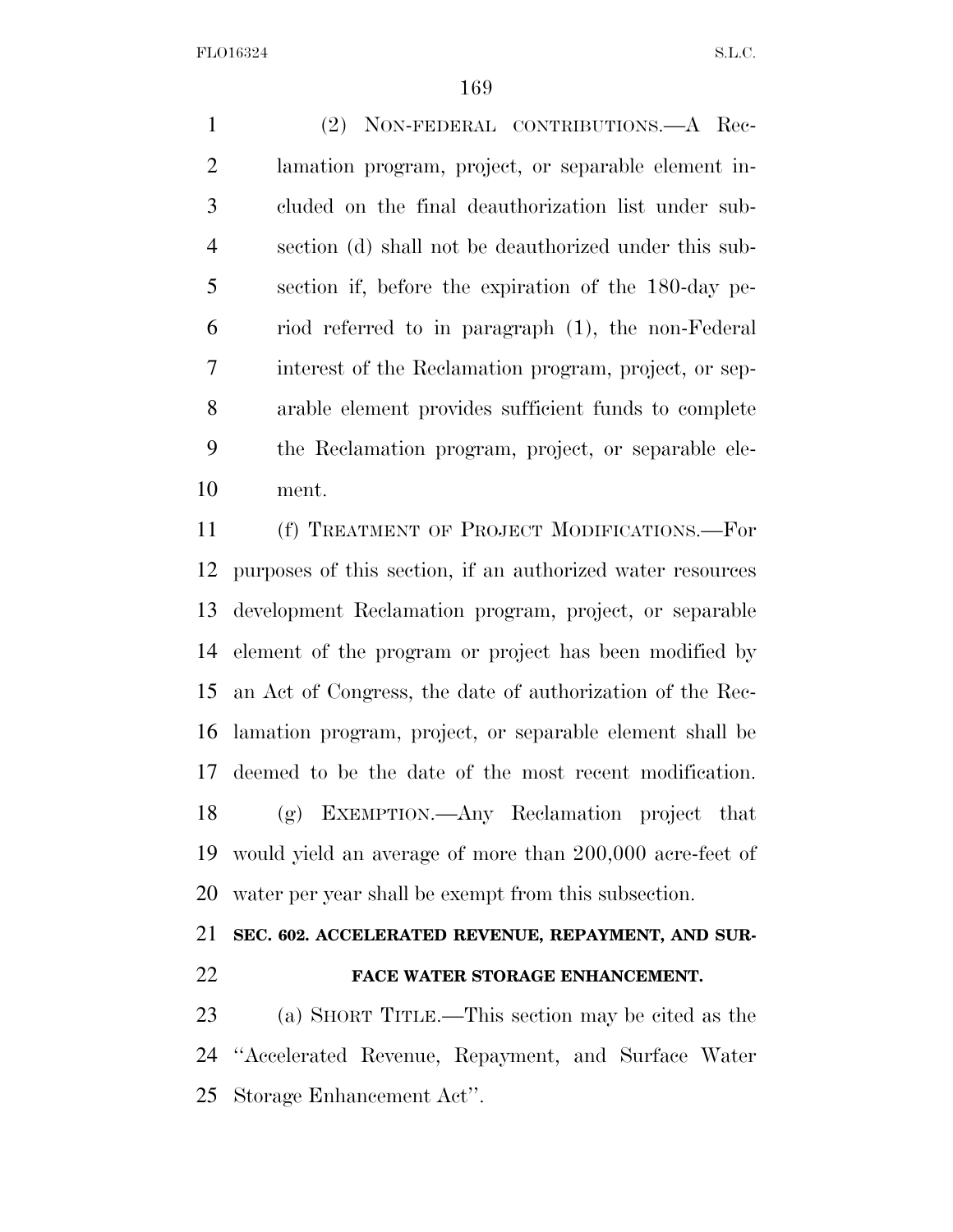| $\mathbf{1}$   | (b) DEFINITIONS.—In this section:                 |
|----------------|---------------------------------------------------|
| $\overline{2}$ | (1) ACCOUNT.—The term "Account" means the         |
| 3              | Reclamation Surface Water Storage Account estab-  |
| $\overline{4}$ | lished under subsection $(f)(1)$ .                |
| 5              | $(2)$ CONSTRUCTION.—                              |
| 6              | (A) IN GENERAL.—The term "construc-               |
| 7              | tion" means the designing, materials engineer-    |
| 8              | ing and testing, surveying, and building of sur-  |
| 9              | face water storage.                               |
| 10             | (B) INCLUSIONS.—The term "construc-               |
| 11             | tion" includes—                                   |
| 12             | (i) any addition to existing surface              |
| 13             | water storage; and                                |
| 14             | (ii) construction of a new surface                |
| 15             | water storage facility.                           |
| 16             | (C) EXCLUSIONS.—The term "construc-               |
| 17             | tion" excludes any Federal statutory or regu-     |
| 18             | latory obligation relating to any permit, review, |
| 19             | approval, or other similar requirement.           |
| 20             | (3) SECRETARY.—The term "Secretary" means         |
| 21             | the Secretary of the Interior.                    |
| 22             | $(4)$ SURFACE<br>WATER STORAGE.—The<br>term       |
| 23             | "surface water storage" means storage at—         |
| 24             | (A) any federally owned facility under the        |
| 25             | jurisdiction of the Bureau of Reclamation; or     |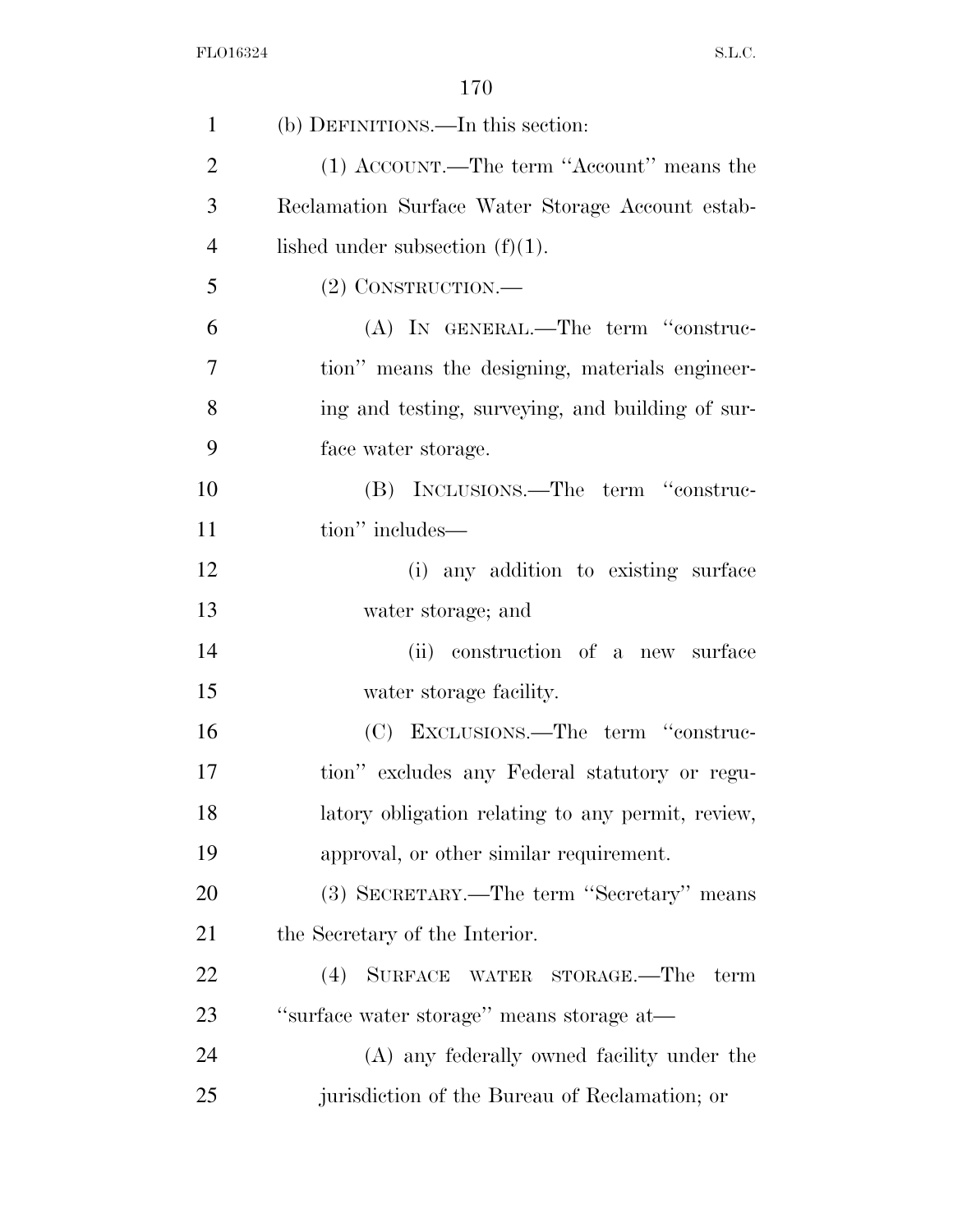| $\mathbf{1}$   | (B) any non-Federal facility used for the              |
|----------------|--------------------------------------------------------|
| $\overline{2}$ | surface storage and supply of water resources.         |
| 3              | (5) TREASURY RATE.—The term "Treasury                  |
| $\overline{4}$ | rate" means the 20-year constant maturity treasury     |
| 5              | rate published by the United States Treasury, as in    |
| 6              | existence on the effective date of the applicable con- |
| 7              | tract.                                                 |
| 8              | $(6)$ WATER USERS ASSOCIATION.—                        |
| 9              | $(A)$ IN GENERAL.—The term "water users"               |
| 10             | association" means an entity organized and rec-        |
| 11             | ognized under State law that is eligible to enter      |
| 12             | into contracts with the Commissioner—                  |
| 13             | (i) to receive contract water for deliv-               |
| 14             | ery to users of the water; and                         |
| 15             | (ii) to pay any applicable charges.                    |
| 16             | (B) INCLUSIONS.—The term "water users                  |
| 17             | association" includes—                                 |
| 18             | (i) an association;                                    |
| 19             | (ii) a conservatory district;                          |
| 20             | (iii) an irrigation district;                          |
| 21             | (iv) a municipality; and                               |
| 22             | (v) a water project contract unit.                     |
| 23             | CONVERSION AND<br>(e)<br>PREPAYMENT<br>$CON-$<br>OF    |
| 24             | TRACTS.                                                |
| 25             | $(1)$ CONVERSION.—                                     |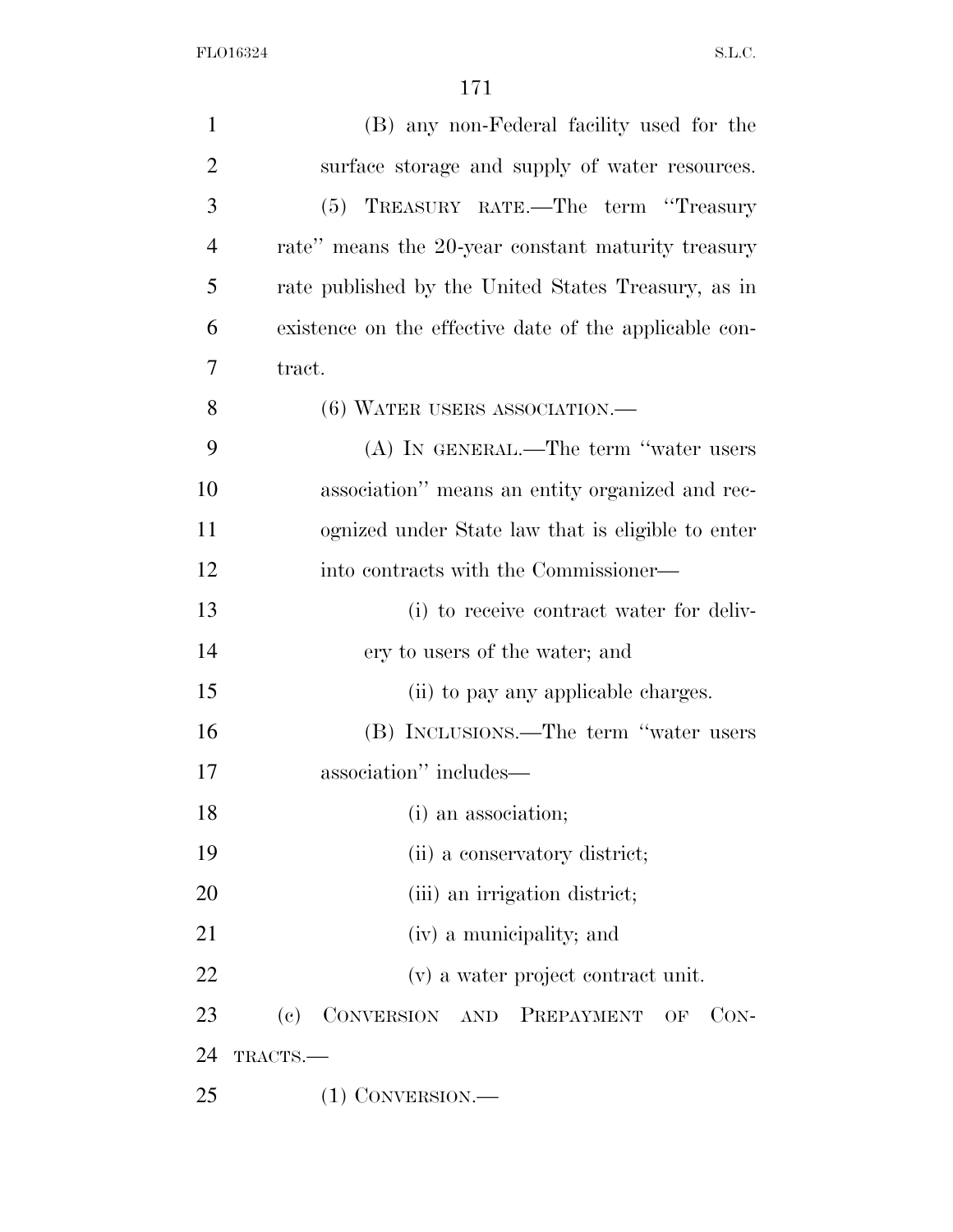| $\mathbf{1}$   | $(A)$ In GENERAL.—On receipt of a request           |
|----------------|-----------------------------------------------------|
| $\overline{2}$ | from a water users association, the Secretary       |
| 3              | shall convert any water service contract in ef-     |
| $\overline{4}$ | fect on the date of enactment of this Act be-       |
| 5              | tween the United States and the water users         |
| 6              | association to allow for prepayment of the re-      |
| 7              | payment contract in accordance with this para-      |
| 8              | graph under mutually agreeable terms and con-       |
| 9              | ditions.                                            |
| 10             | (B) MANNER.—The manner of conversion                |
| 11             | under this paragraph shall be as follows:           |
| 12             | (i) Water service contracts entered                 |
| 13             | under section $9(c)(2)$ of the Act of August        |
| 14             | 4, 1939 (53 Stat. 1194, chapter 418), to            |
| 15             | be converted under this section shall be            |
| 16             | converted to a contract under section               |
| 17             | $9(e)(1)$ of that Act (53 Stat. 1194, chapter       |
| 18             | 418).                                               |
| 19             | (ii) Water service contracts entered                |
| 20             | into under section $9(e)$ of the Act of Au-         |
| 21             | gust 4, 1939 (53 Stat. 1196, chapter 418),          |
| 22             | to be converted under this section shall be         |
| 23             | converted to repayment contracts under              |
| 24             | section 9(d) of that Act $(53 \text{ Stat. } 1195,$ |
| 25             | chapter $418$ ).                                    |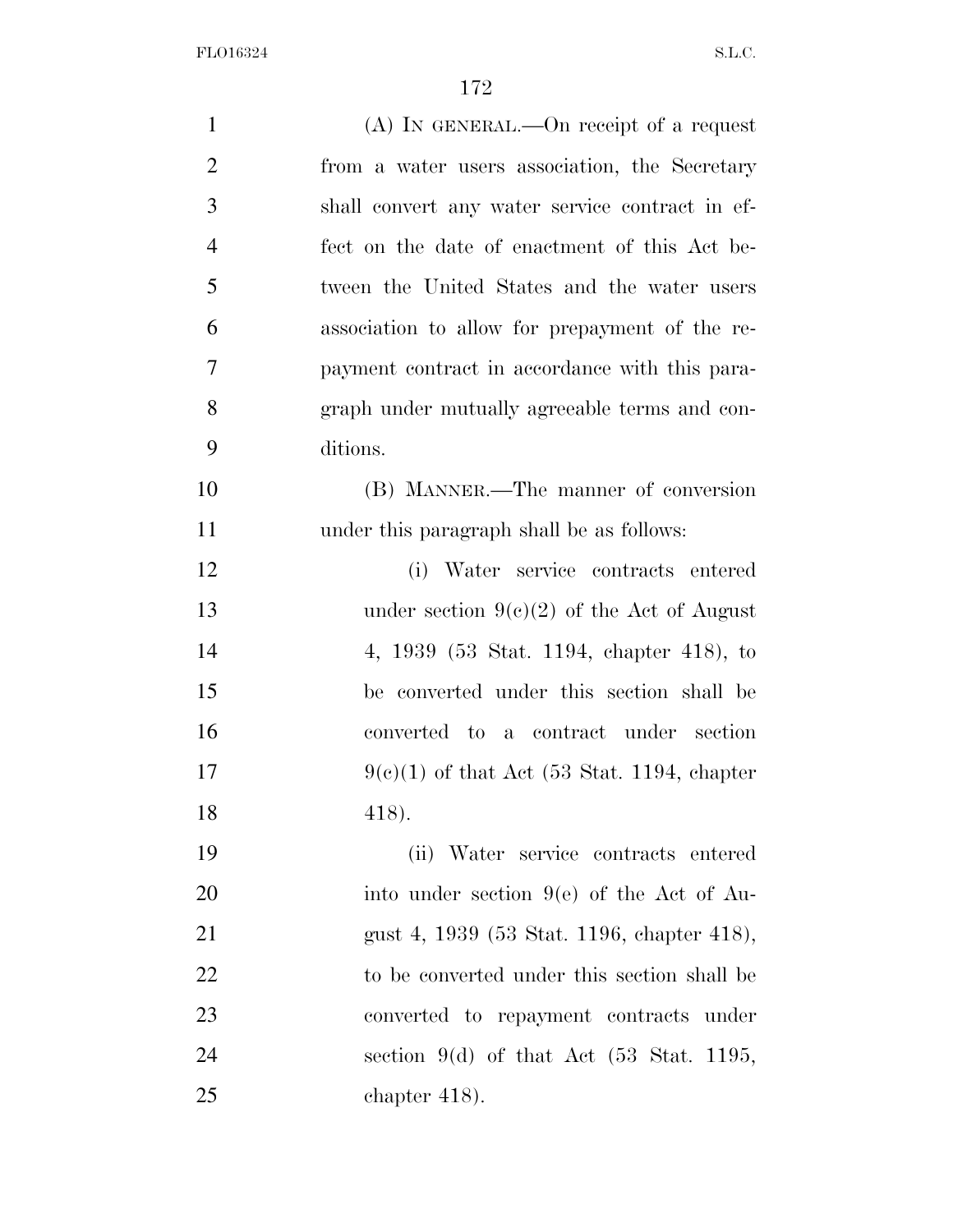(2) PREPAYMENT.—

2 (A) SECTION  $9(c)(1)$ . Except for a repay- ment contract under which the applicable water users association has previously negotiated for prepayment, each repayment contract under 6 section  $9(e)(1)$  of the Act of August 4, 1939 (53 Stat. 1194, chapter 418) (including any contract converted pursuant to paragraph  $(1)(B)(i)$ , in effect on the date of enactment of this Act shall, at the request of the water users association—

12 (i) provide for the repayment in lump sum of the remaining construction costs identified in an applicable water project- specific municipal or industrial rate repay- ment schedule (as adjusted to reflect pay- ment not reflected in the schedule) and properly assignable for ultimate return by the water users association, subject to the condition that an estimate of the remain-21 ing construction costs, as adjusted, shall be provided by the Secretary to the water users association by not later than 90 days after the date of receipt of the request of 25 the water users association;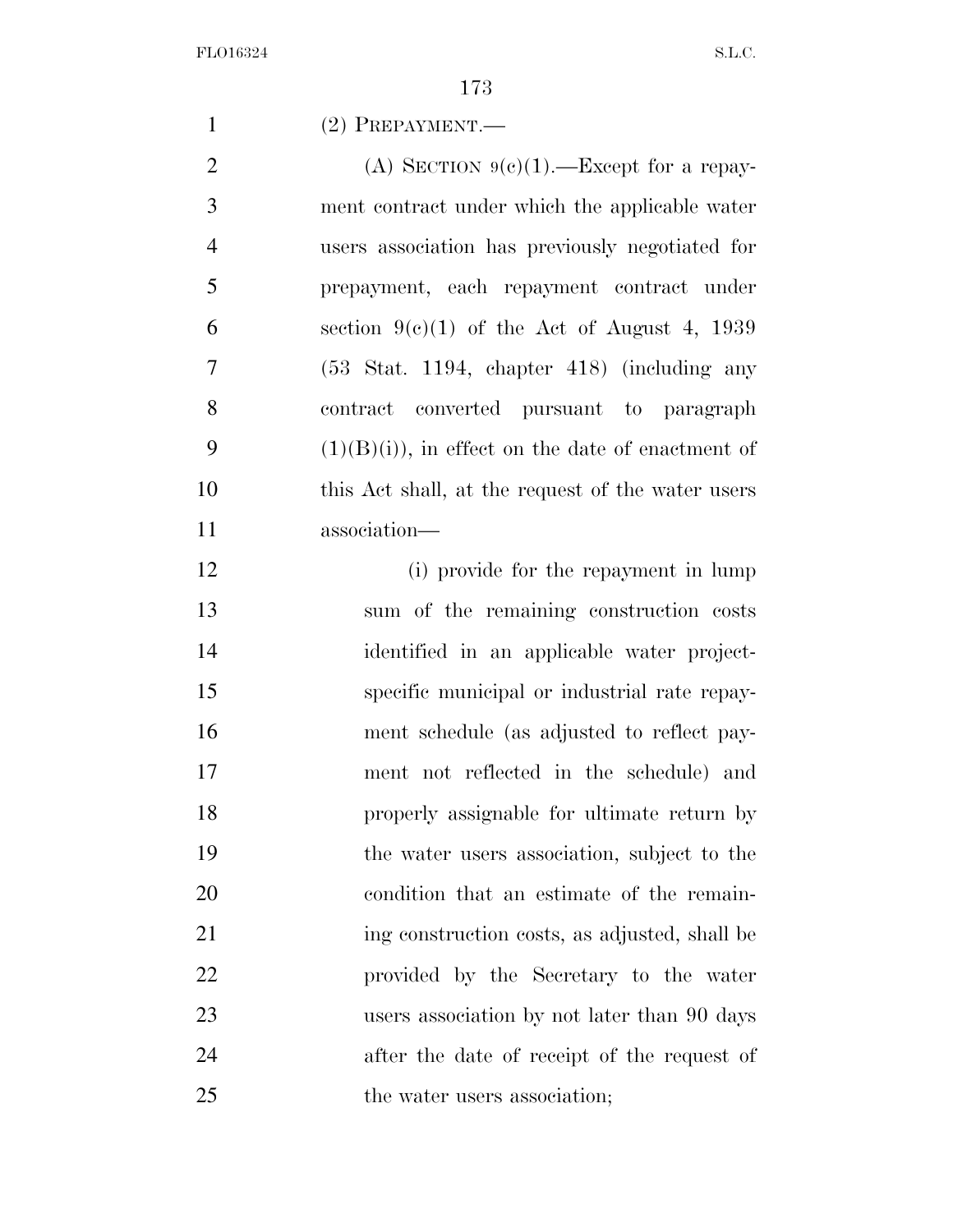| $\mathbf{1}$   | (ii) require that any construction costs     |
|----------------|----------------------------------------------|
| $\overline{2}$ | or other capitalized costs that were in-     |
| 3              | curred after the effective date of the con-  |
| $\overline{4}$ | tract, were not reflected in the rate sched- |
| 5              | ule referred to in clause (i), or were not   |
| 6              | properly assignable to the water users as-   |
| $\overline{7}$ | sociation, and were incurred as a result of  |
| 8              | a collective annual allocation of capital    |
| 9              | costs to the water users association elect-  |
| 10             | ing contract conversion under this sub-      |
| 11             | section, shall be repaid—                    |
| 12             | (I) for costs equal to less than             |
| 13             | $$5,000,000$ , by not later than the date    |
| 14             | that is 5 years after the date of notifi-    |
| 15             | cation of the allocation; or                 |
| 16             | (II) for costs equal to $$5,000,000$         |
| 17             | or more, in accordance with applicable       |
| 18             | reclamation laws; and                        |
| 19             | (iii) continue in effect for the period      |
| 20             | during which the water users association     |
| 21             | pays applicable charges in accordance with   |
| 22             | section $9(c)(1)$ of the Act of August 4,    |
| 23             | 1939 (53 Stat. 1194, chapter 418), and       |
| 24             | other applicable law.                        |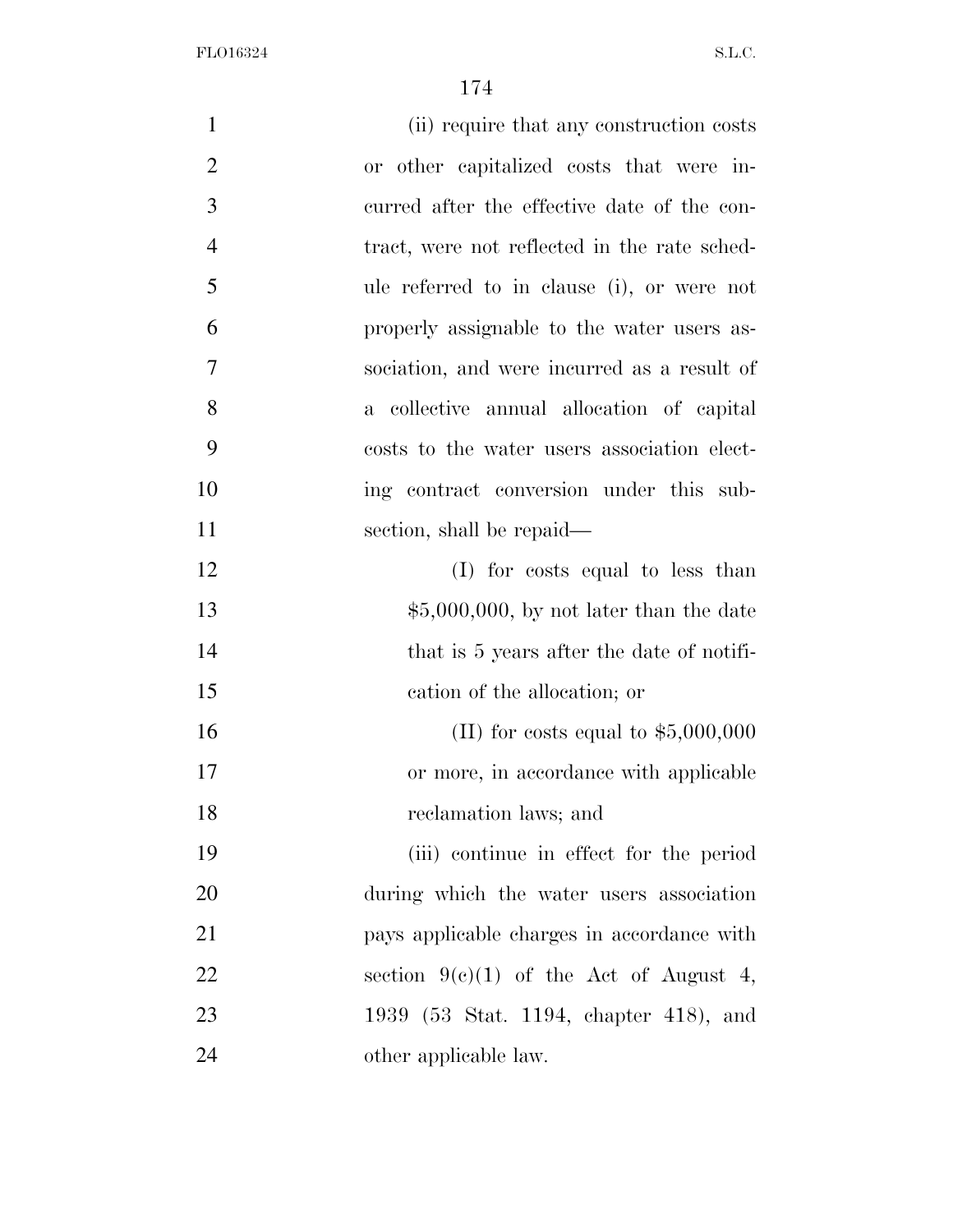(B) SECTION 9(d).—Except for a repay- ment contract under which the applicable water users association has previously negotiated for prepayment, each repayment contract under section 9(d) of the Act of August 4, 1939 (53) Stat. 1195, chapter 418) (including any con- tract converted pursuant to paragraph  $(1)(B)(ii)$ , in effect on the date of enactment of this Act shall, at the request of the water users association— (i) provide for repayment of the re- maining construction costs identified in an applicable water project-specific irrigation rate repayment schedule (as adjusted to reflect payment not reflected in the sched- ule) and properly assignable for ultimate return by the water users association in 18 lump sum, by accelerated prepayment, or if made in approximately equal installments, by not later than 3 years after the effective date of the repayment contract, subject to 22 the conditions that— (I) the amount shall be dis-*counted by*  $\frac{1}{2}$  *the Treasury rate; and*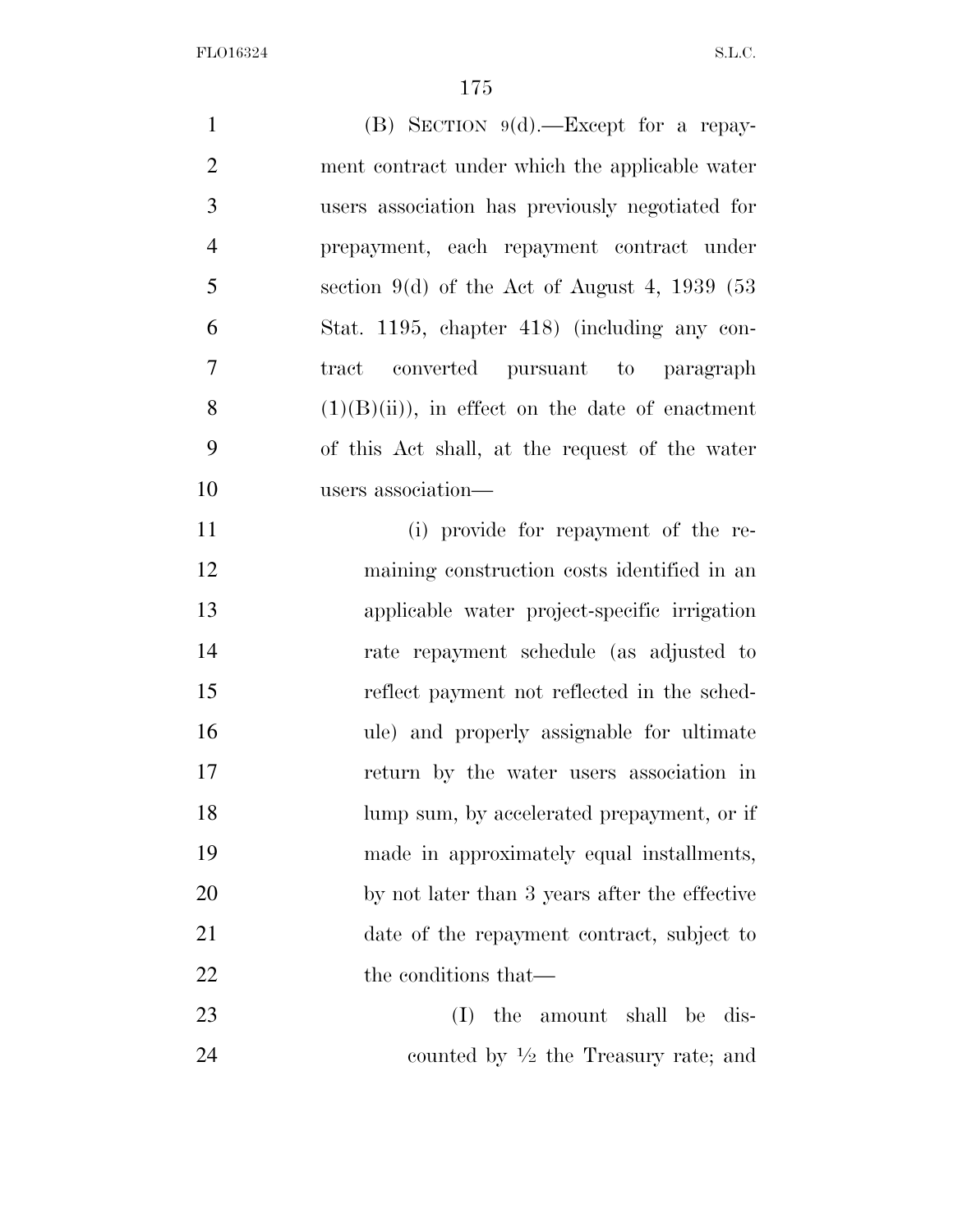| $\mathbf{1}$   | (II) the estimate of the remain-             |
|----------------|----------------------------------------------|
| $\overline{2}$ | ing construction costs, as adjusted,         |
| 3              | shall be provided by the Secretary to        |
| $\overline{4}$ | the water users association by not           |
| 5              | later than 90 days after the date of         |
| 6              | receipt of the request of the water          |
| 7              | users association;                           |
| 8              | (ii) require that any construction costs     |
| 9              | or other capitalized costs that were in-     |
| 10             | curred after the effective date of the con-  |
| 11             | tract, were not reflected in the rate sched- |
| 12             | ule referred to in clause (i), or were not   |
| 13             | properly assignable to the water users as-   |
| 14             | sociation, and were incurred as a result of  |
| 15             | a collective annual allocation of capital    |
| 16             | costs to the water users association elect-  |
| 17             | ing contract conversion under this sub-      |
| 18             | section, shall be repaid—                    |
| 19             | (I) for costs equal to less than             |
| 20             | $$5,000,000,$ by not later than the date     |
| 21             | that is 5 years after the date of notifi-    |
| 22             | cation of the allocation; or                 |
| 23             | (II) for costs equal to $$5,000,000$         |
| 24             | or more, in accordance with applicable       |
| 25             | reclamation laws;                            |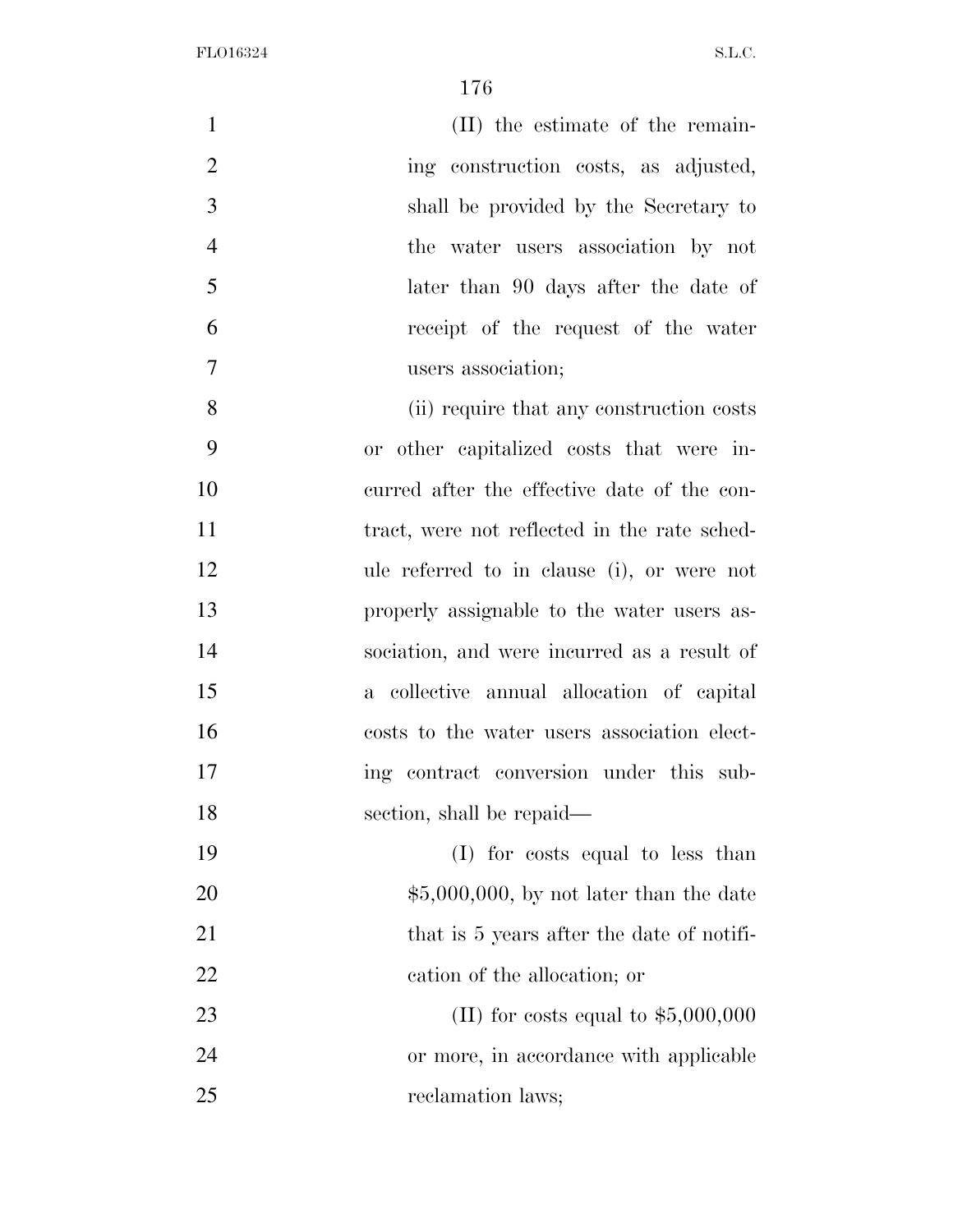| $\mathbf{1}$   | (iii) provide that power revenues will                       |
|----------------|--------------------------------------------------------------|
| $\overline{2}$ | not be available to aid in repayment of                      |
| 3              | construction costs allocated to irrigation                   |
| $\overline{4}$ | under the contract; and                                      |
| 5              | (iv) continue in effect for the period                       |
| 6              | during which the water users association                     |
| $\tau$         | pays applicable charges in accordance with                   |
| 8              | section $9(d)$ of the Act of August 4, 1939                  |
| 9              | $(53 \text{ Stat. } 1195, \text{ chapter } 418)$ , and other |
| 10             | applicable law.                                              |
| 11             | (3) TREATMENT.—A contract entered into pur-                  |
| 12             | suant to this subsection—                                    |
| 13             | (A) shall not be adjusted on the basis of                    |
| 14             | the type of prepayment financing used by the                 |
| 15             | applicable water users association;                          |
| 16             | (B) shall conform to any other applicable                    |
| 17             | agreement, such as a settlement agreement or                 |
| 18             | a new constructed appurtenant facility agree-                |
| 19             | ment; and                                                    |
| 20             | (C) shall not modify any other—                              |
| 21             | water service, repayment,<br>(i)<br>ex-                      |
| 22             | change, or transfer contractual right be-                    |
| 23             | tween the water users association, and the                   |
| 24             | Bureau of Reclamation; or                                    |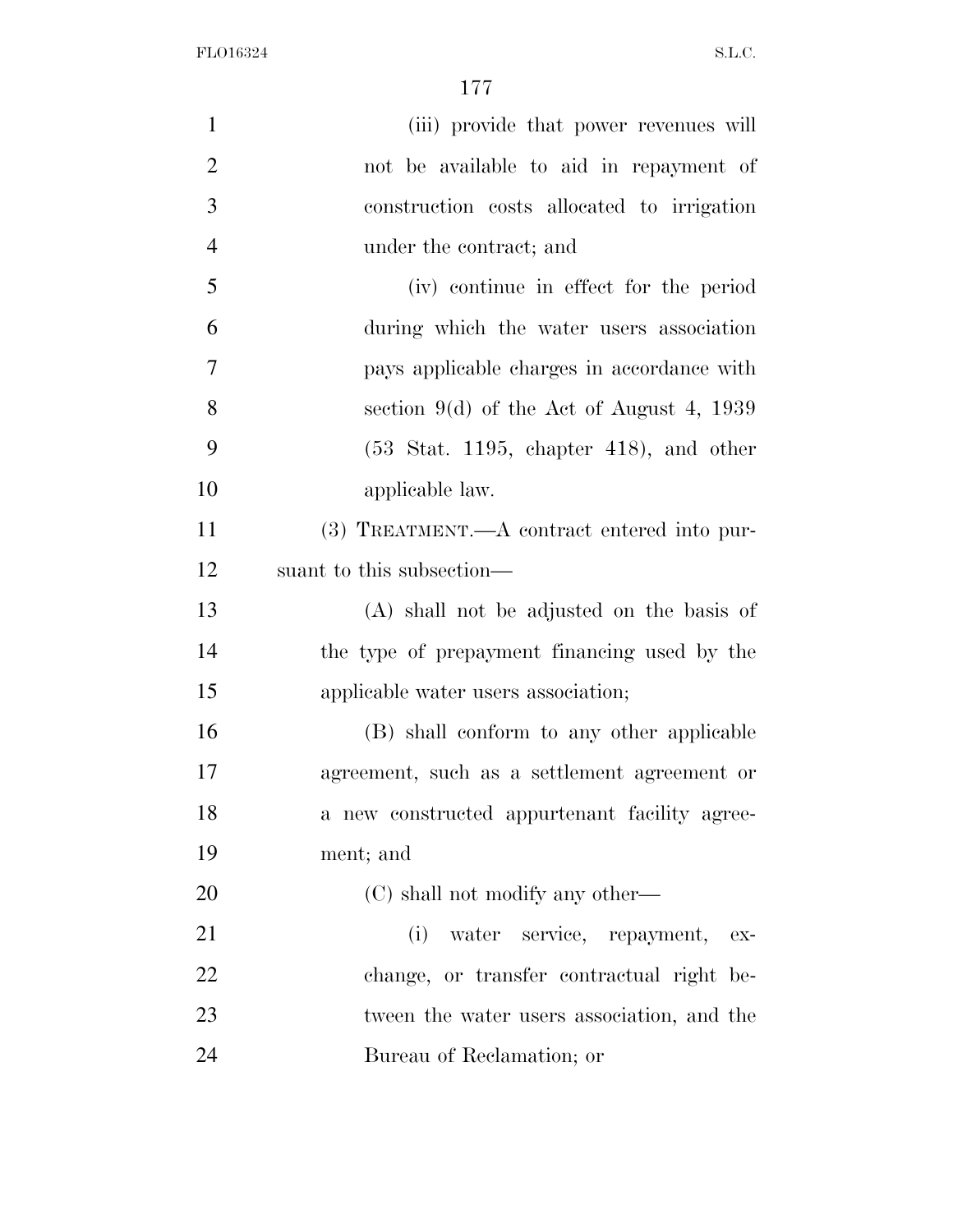| $\mathbf{1}$   | (ii) right, obligation, or relationship of            |
|----------------|-------------------------------------------------------|
| $\overline{2}$ | the water users association and an applica-           |
| 3              | ble landowner in accordance with State                |
| $\overline{4}$ | law.                                                  |
| 5              | (d) ACCOUNTING.—                                      |
| 6              | (1) ADJUSTMENT.—The amounts paid pursuant             |
| 7              | to subsection (c) shall be subject to adjustment fol- |
| 8              | lowing a final cost allocation by the Secretary.      |
| 9              | $(2)$ DEFICIENCIES.—                                  |
| 10             | $(A)$ In GENERAL.—If the final cost alloca-           |
| 11             | tion under paragraph (1) indicates that the           |
| 12             | costs properly assignable to a water users asso-      |
| 13             | ciation are greater than the costs paid by the        |
| 14             | water users association, the water users associa-     |
| 15             | tion shall be obligated to pay to the Secretary       |
| 16             | the remaining allocated costs under an addi-          |
| 17             | tional repayment contract under subparagraph          |
| 18             | (B).                                                  |
| 19             | (B)<br>ADDITIONAL<br><b>REPAYMENT</b><br>CON-         |
| 20             | TRACTS.—An additional repayment contract re-          |
| 21             | quired by subparagraph (A) shall—                     |
| 22             | $(i)$ have a term of —                                |
| 23             | $(I)$ not less than 1 year; and                       |
| 24             | (II) not more than 10 years; and                      |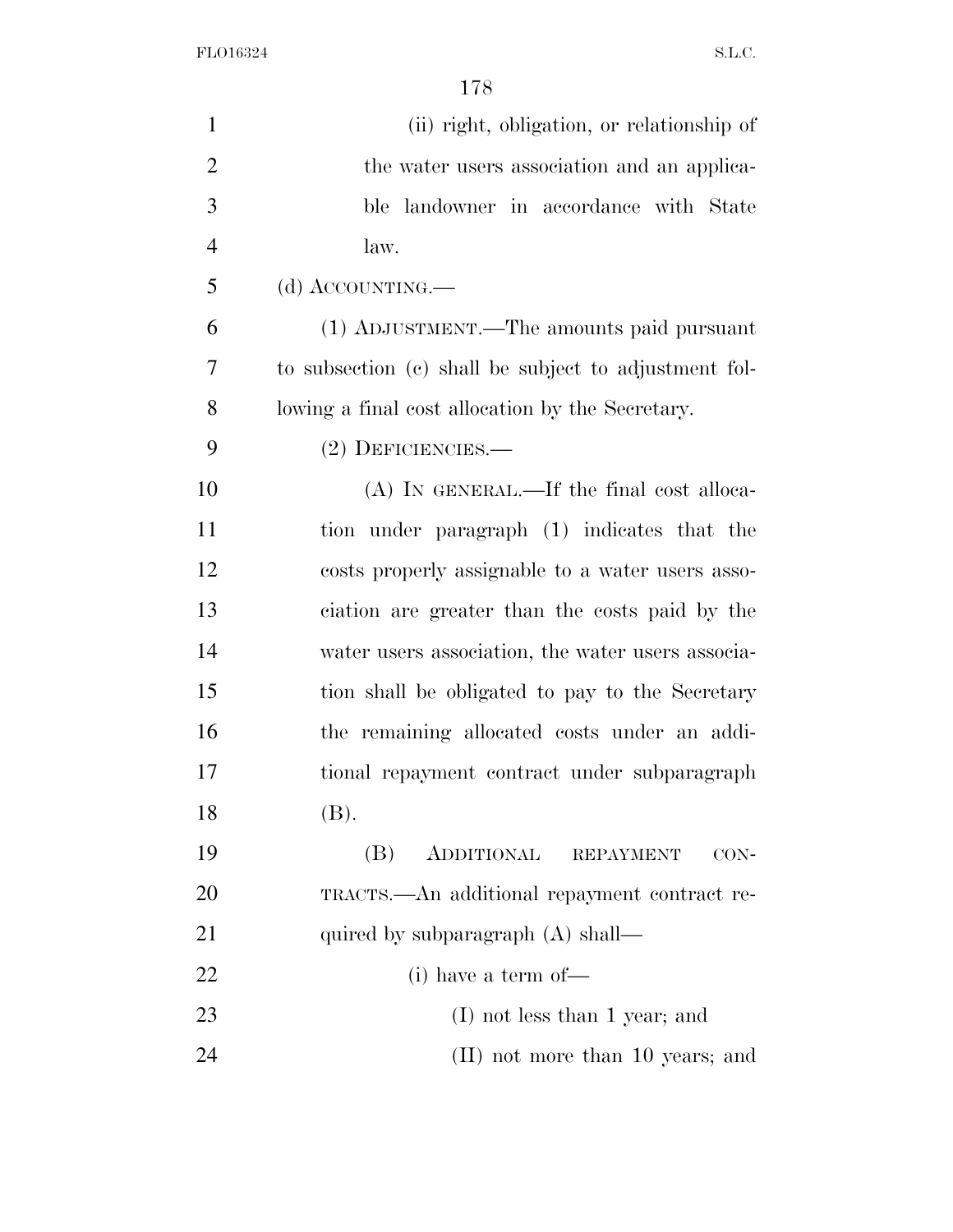(ii) include such mutually agreeable provisions regarding the rate of repayment of the deficient amount as may be devel- oped by the parties. (3) OVERPAYMENTS.—If the final cost alloca-tion under paragraph (1) indicates that the costs

 properly assignable to a water users association are less than the costs paid by the water users associa- tion, the Secretary shall credit the amount of the overpayment as an offset against any outstanding or future obligation of the water users association with the exception of Restoration Fund charges pursuant to section 3407(d) of Public Law 102-575.

(e) APPLICABILITY OF CERTAIN PROVISIONS.—

 (1) EFFECT OF EXISTING LAW.—On compliance by a water users association with, and discharge of the obligation of repayment of the construction costs pursuant to, a contract entered into under to sub-19 section  $(c)(2)(B)$ , subsections (a) and (b) of section 213 of the Reclamation Reform Act of 1982 (43 U.S.C. 390mm) shall apply to any affected land.

22 (2) EFFECT OF OTHER OBLIGATIONS.—The ob- ligation of a water users association to repay any construction costs or other capitalized cost described 25 in subparagraph  $(A)(ii)$  or  $(B)(ii)$  of subsection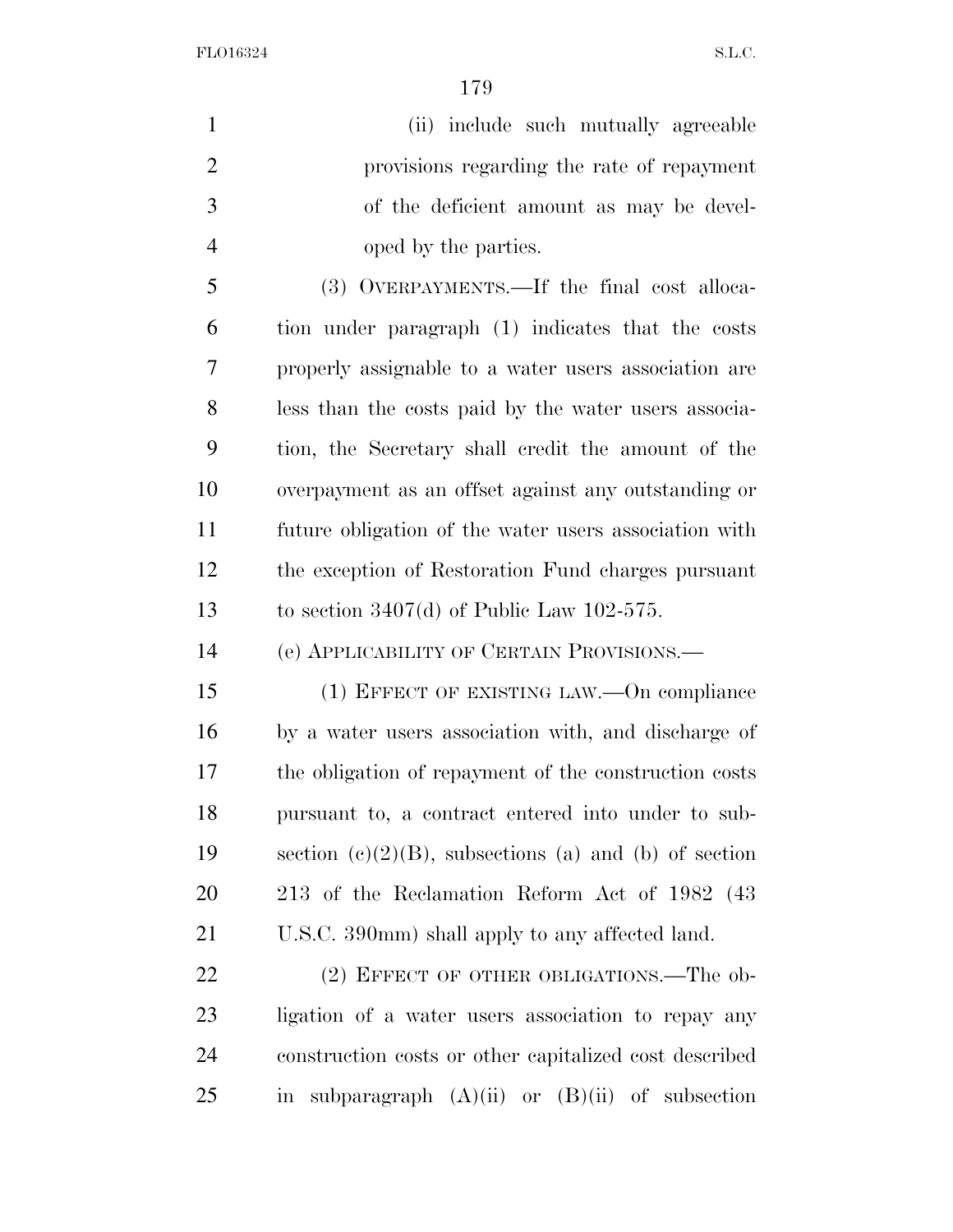| $\mathbf{1}$   | $(e)(2)$ , or subsection (d), shall not, on repayment, af- |
|----------------|------------------------------------------------------------|
| $\overline{2}$ | $fect-$                                                    |
| 3              | (A) the status of the water users associa-                 |
| $\overline{4}$ | tion as having repaid all of the construction              |
| 5              | costs assignable to the water users association;           |
| 6              | <b>or</b>                                                  |
| 7              | (B) the applicability of subsection (a) or                 |
| 8              | (b) of section 213 of the Reclamation Reform               |
| 9              | Act of 1982 (43 U.S.C. 390mm).                             |
| 10             | (f) SURFACE WATER STORAGE ENHANCEMENT PRO-                 |
| 11             | GRAM.-                                                     |
| 12             | (1) ESTABLISHMENT OF ACCOUNT.—The Sec-                     |
| 13             | retary shall establish an account, to be known as the      |
| 14             | "Reclamation Surface Storage Account", consisting          |
| 15             | of such amounts as are deposited in the Account            |
| 16             | under paragraph $(2)$ , to fund the construction of        |
| 17             | surface water storage.                                     |
| 18             | (2) DEPOSITS.—Not later than 3 years after                 |
| 19             | the date of enactment of this Act, an amount equal         |
| 20             | to 50 percent of receipts generated from the prepay-       |
| 21             | ment of contracts under this section in excess of          |
| 22             | amounts necessary to cover the amount of receipts          |
| 23             | forgone from scheduled payments under applicable           |
| 24             | law in effect on that date of enactment during the         |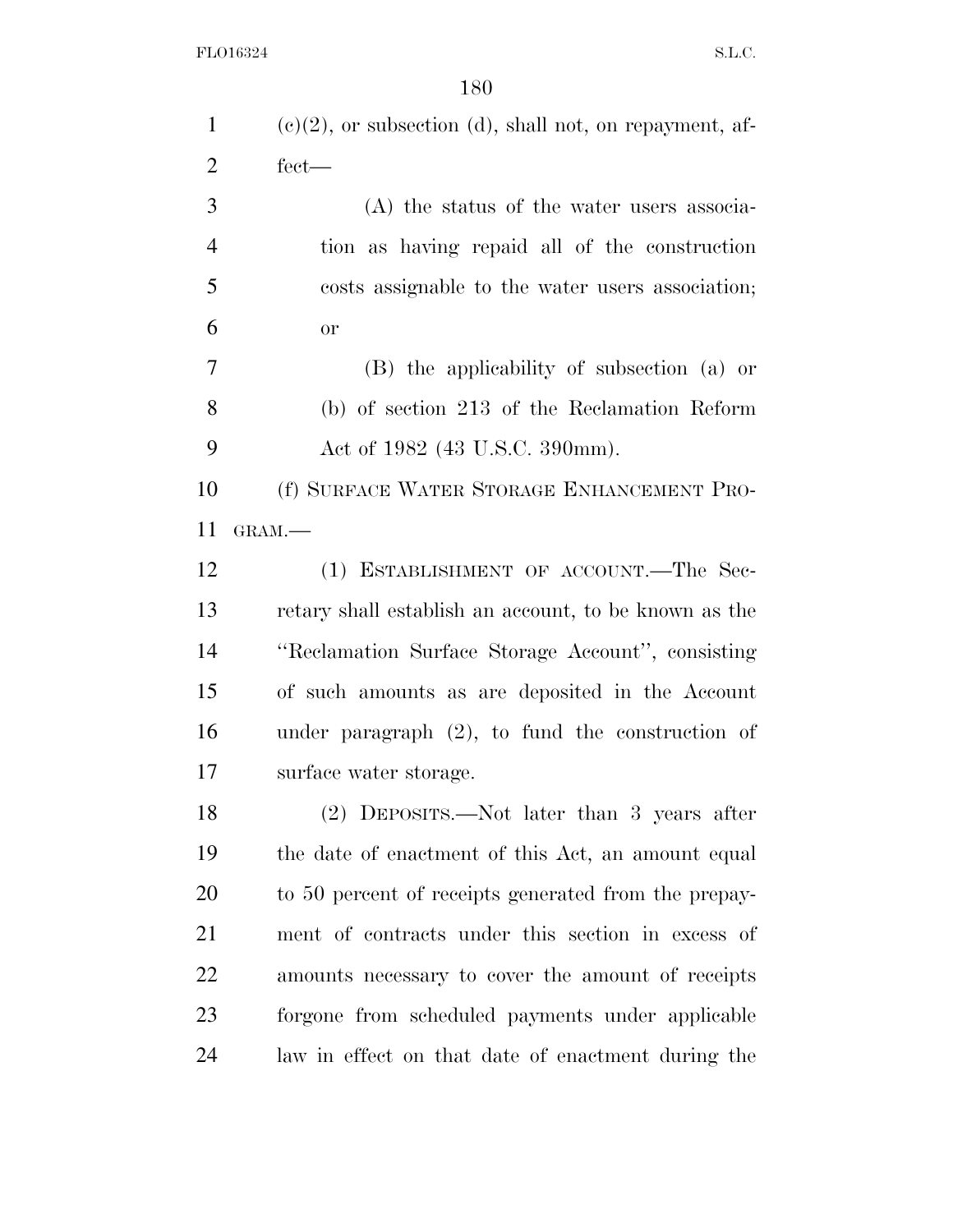| 1              | 10-year period beginning on that date of enactment    |
|----------------|-------------------------------------------------------|
| $\overline{2}$ | shall be deposited in the Account.                    |
| 3              | $(3)$ USE.—                                           |
| $\overline{4}$ | (A) COOPERATIVE AGREEMENTS.—The                       |
| 5              | Secretary may—                                        |
| 6              | (i) enter into cooperative agreements                 |
| 7              | with water users associations for the con-            |
| 8              | struction of surface water storage; and               |
| 9              | (ii) use amounts in the Account to                    |
| 10             | fund construction under such a cooperative            |
| 11             | agreement.                                            |
| 12             | (B) TREATMENT.—A surface water stor-                  |
| 13             | age project that is otherwise not federally au-       |
| 14             | thorized shall not be considered to be a Federal      |
| 15             | facility as a result of the allocation of any         |
| 16             | amount from the Account for any portion of the        |
| 17             | project.                                              |
| 18             | (4) REPAYMENT.—Any amount from the Ac-                |
| 19             | count used for surface water storage construction     |
| 20             | shall be fully reimbursed to the Account in accord-   |
| 21             | ance with applicable requirements under the rec-      |
| 22             | lamation laws, except that all funds reimbursed shall |
| 23             | be deposited in the Account.                          |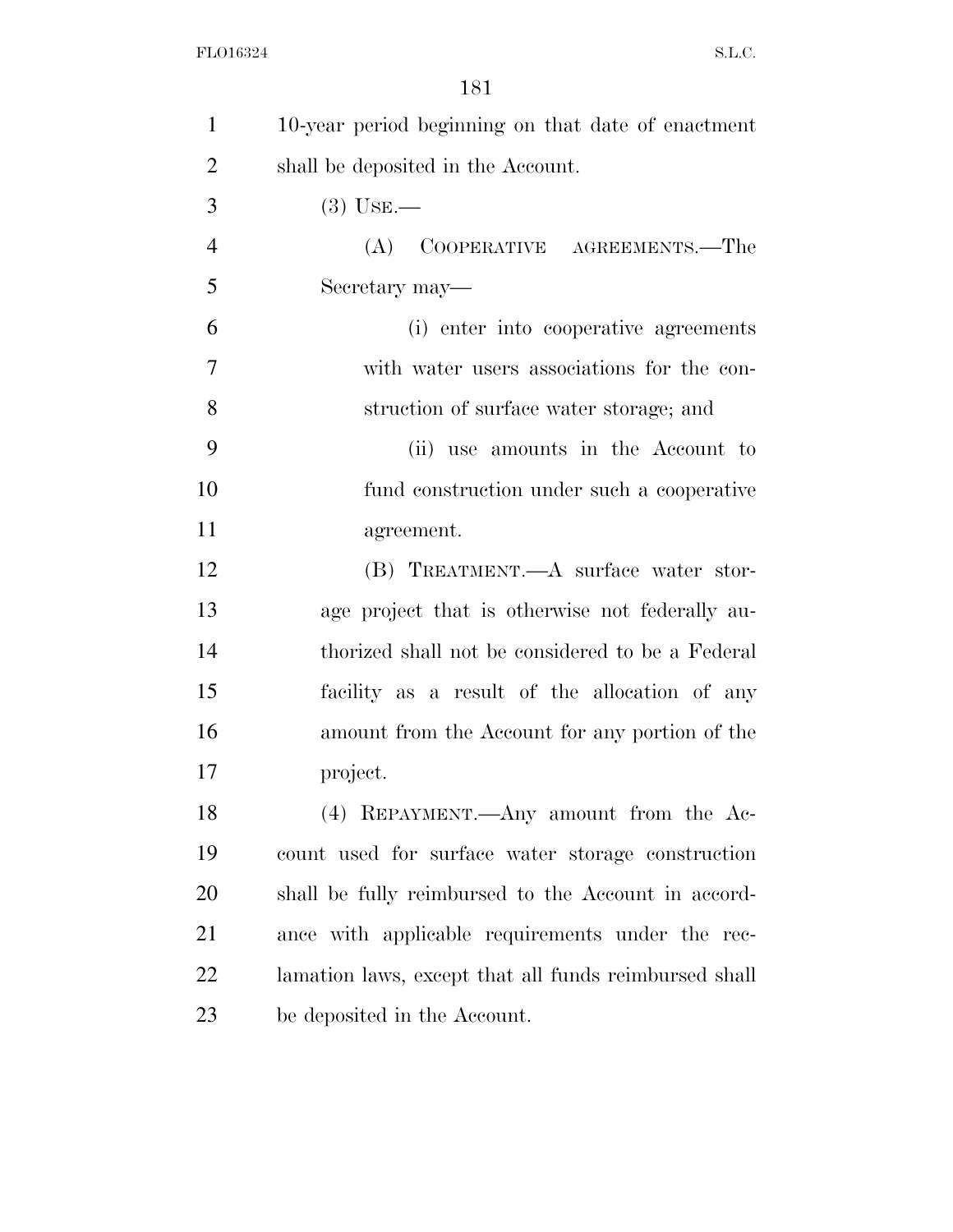| $\mathbf{1}$   | (5) AVAILABILITY OF AMOUNTS.—The amounts               |
|----------------|--------------------------------------------------------|
| $\overline{2}$ | deposited in the Account under this subsection         |
| 3              | shall—                                                 |
| $\overline{4}$ | (A) be made available for the storage                  |
| 5              | projects identified in section 402, subject to ap-     |
| 6              | propriation; and                                       |
| 7              | (B) be in addition to amounts appropriated             |
| 8              | for those purposes under any other provision of        |
| 9              | law.                                                   |
| 10             | (6) PURPOSES OF SURFACE WATER STORAGE.-                |
| 11             | The construction of surface water storage under this   |
| 12             | section shall be made available for the federally      |
| 13             | owned and State-led storage projects pursued under     |
| 14             | this Act, provided that funds are limited to the Fed-  |
| 15             | eral cost-share (up to 25 percent for State-led        |
| 16             | projects and up to 50 percent for federally owned      |
| 17             | projects).                                             |
| 18             | (g) EFFECT OF SECTION.—Nothing in this section—        |
| 19             | (1) alters the repayment obligation of any water       |
| 20             | service or repayment contractor receiving water from   |
| 21             | a water project, or shifts any costs that would other- |
| <u>22</u>      | wise have been properly assignable to a water users    |
| 23             | association described in subsection (c) or another     |
| 24             | contractor, absent this section, including operation   |
| 25             | and maintenance costs, construction costs, or other    |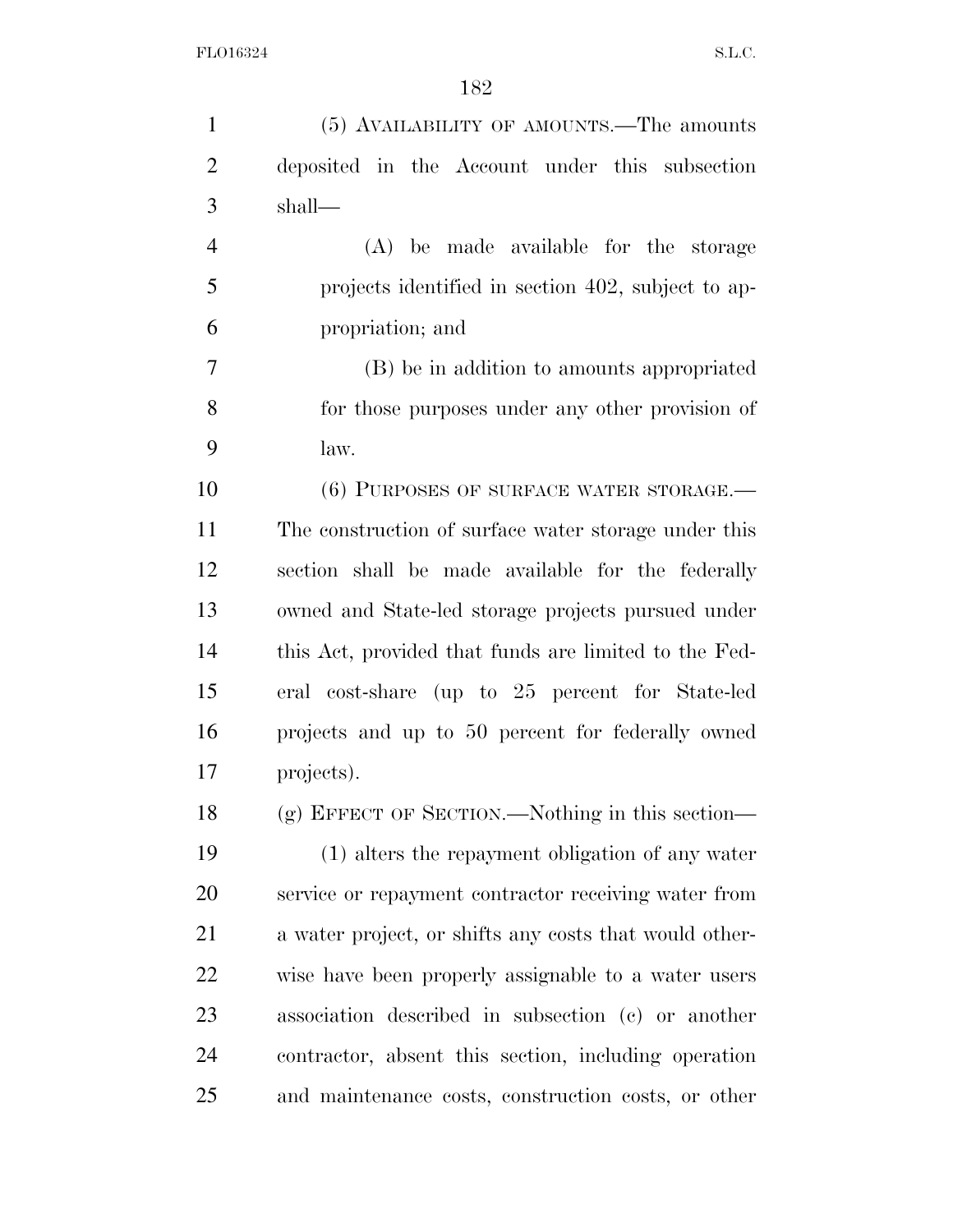capitalized costs incurred after the date of enact-ment of this Act;

 (2) alters any specific requirement for the dis- position of amounts received as repayments by the Secretary under the reclamation laws; or

 (3) except as expressly provided in this section, alters any obligations under the Reclamation Law, including the continuation of Restoration Fund charges pursuant to section 3407(d) (Public Law 102–575), of the water service and repayment con- tractors making prepayments pursuant to this sec-tion.

## **TITLE VII—DURATION AND EF-**

## **FECT ON EXISTING OBLIGA-TIONS**

## **SEC. 701. SAVINGS CLAUSE.**

 (a) IN GENERAL.—This Act shall not be interpreted or implemented in a manner that—

 (1) preempts or modifies any obligation of the United States to act in conformance with applicable State law, including applicable State water law;

 (2) affects or modifies any obligation under the Central Valley Project Improvement Act (Public Law 102–575; 106 Stat. 4706), except for the pro-cedural provisions relating to public input and sav-